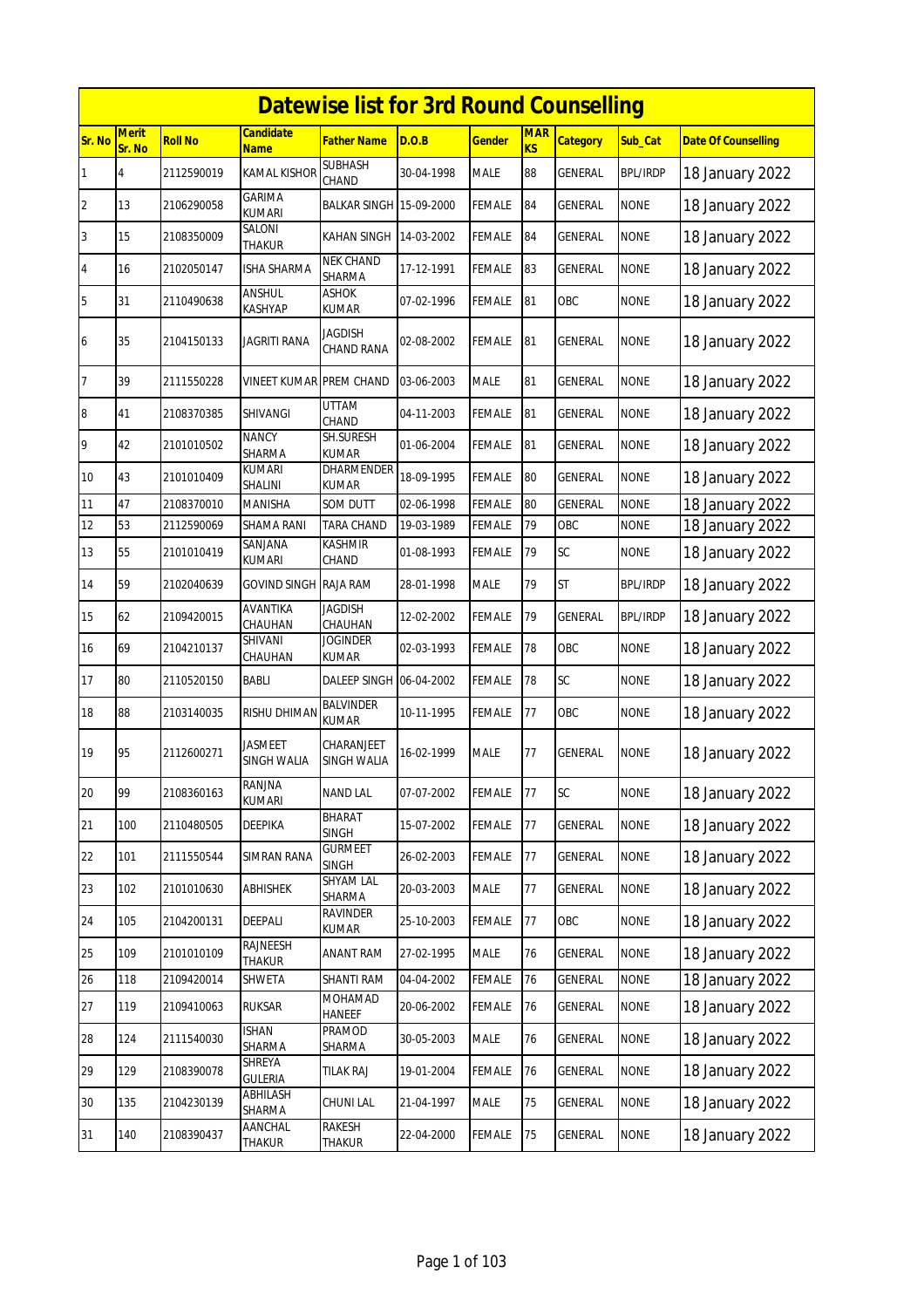|        | <b>Datewise list for 3rd Round Counselling</b><br><b>Merit</b><br>Candidate<br><b>MAR</b> |                |                          |                                 |            |               |           |                 |             |                            |  |  |
|--------|-------------------------------------------------------------------------------------------|----------------|--------------------------|---------------------------------|------------|---------------|-----------|-----------------|-------------|----------------------------|--|--|
| Sr. No | Sr. No                                                                                    | <b>Roll No</b> | <b>Name</b>              | Father Name                     | D.O.B      | <b>Gender</b> | <b>KS</b> | <b>Category</b> | Sub_Cat     | <b>Date Of Counselling</b> |  |  |
| 32     | 146                                                                                       | 2109460038     | ARUSHI<br>THAKUR         | PREM<br>PRAKASH                 | 12-11-2001 | <b>FEMALE</b> | 75        | GENERAL         | <b>NONE</b> | 18 January 2022            |  |  |
| 33     | 152                                                                                       | 2112600420     | NAVJOT SINGH             | gurdeep<br><b>SINGH</b>         | 17-10-2003 | <b>MALE</b>   | 75        | GENERAL         | <b>NONE</b> | 18 January 2022            |  |  |
| 34     | 153                                                                                       | 2101020526     | PARIKSHA<br>SHARMA       | RAJ KUMAR                       | 22-11-2003 | FEMALE        | 75        | GENERAL         | <b>NONE</b> | 18 January 2022            |  |  |
| 35     | 157                                                                                       | 2108350193     | PRIYA THAKUR             | <b>PYAR CHAND</b>               | 10-10-1993 | <b>FEMALE</b> | 74        | <b>GENERAL</b>  | <b>NONE</b> | 18 January 2022            |  |  |
| 36     | 160                                                                                       | 2110490508     | KARISHMA                 | <b>LAL SINGH</b>                | 04-10-1995 | <b>FEMALE</b> | 74        | OBC             | <b>NONE</b> | 18 January 2022            |  |  |
| 37     | 162                                                                                       | 2112570606     | <b>KIRAN BALA</b>        | ROSHAN LAL<br>BHARWAL           | 01-08-1997 | <b>FEMALE</b> | 74        | GENERAL         | <b>NONE</b> | 18 January 2022            |  |  |
| 38     | 169                                                                                       | 2108370405     | CHIRANJI LAL             | <b>DEVI SINGH</b>               | 25-04-2002 | <b>MALE</b>   | 74        | SC              | <b>NONE</b> | 18 January 2022            |  |  |
| 39     | 175                                                                                       | 2108350073     | PALLAVI                  | <b>SURESH</b><br><b>KUMAR</b>   | 19-07-2003 | <b>FEMALE</b> | 74        | GENERAL         | <b>NONE</b> | 18 January 2022            |  |  |
| 40     | 182                                                                                       | 2105250004     | <b>KAPIL DEV</b>         | Jagdish<br><b>SINGH</b>         | 10-02-1986 | <b>MALE</b>   | 73        | <b>ST</b>       | <b>NONE</b> | 18 January 2022            |  |  |
| 41     | 189                                                                                       | 2103130264     | INDU KUMARI              | RAMESH<br>CHAND                 | 20-01-1997 | <b>FEMALE</b> | 73        | OBC             | <b>NONE</b> | 18 January 2022            |  |  |
| 42     | 190                                                                                       | 2102060048     | <b>PRIYANKA</b><br>SINGH | <b>TILAK RAJ</b>                | 30-03-1997 | <b>FEMALE</b> | 73        | GENERAL         | <b>NONE</b> | 18 January 2022            |  |  |
| 43     | 191                                                                                       | 2109440098     | DIVYA THAKUR             | SURESH SINGH 11-10-1997         |            | <b>FEMALE</b> | 73        | GENERAL         | <b>NONE</b> | 18 January 2022            |  |  |
| 44     | 199                                                                                       | 2104150142     | ANKUSH<br>KUMAR          | ANIL KUMAR                      | 17-10-1999 | <b>MALE</b>   | 73        | SC              | <b>NONE</b> | 18 January 2022            |  |  |
| 45     | 203                                                                                       | 2103110222     | SHREYA                   | RANVIR SINGH 26-01-2001         |            | <b>FEMALE</b> | 73        | GENERAL         | <b>NONE</b> | 18 January 2022            |  |  |
| 46     | 208                                                                                       | 2108690077     | DEEPAK RAJ               | <b>NEK RAM</b>                  | 06-03-2003 | <b>MALE</b>   | 73        | GENERAL         | <b>NONE</b> | 18 January 2022            |  |  |
| 47     | 222                                                                                       | 2111560026     | rekha<br>thakur          | ARJUN SINGH                     | 19-05-1996 | <b>FEMALE</b> | 72        | GENERAL         | <b>NONE</b> | 18 January 2022            |  |  |
| 48     | 223                                                                                       | 2110520036     | SATPAL                   | DHARAM<br><b>SINGH</b>          | 05-07-1996 | <b>MALE</b>   | 72        | GENERAL         | <b>NONE</b> | 18 January 2022            |  |  |
| 49     | 239                                                                                       | 2108400494     | RIYA VERMA               | NAGENDER<br><b>KUMAR</b>        | 23-01-2004 | <b>FEMALE</b> | 72        | OBC             | <b>NONE</b> | 18 January 2022            |  |  |
| 50     | 243                                                                                       | 2101010631     | KANISHKA                 | <b>RAJENDER</b><br>KUMAR        | 24-04-2004 | <b>FEMALE</b> | 72        | SC              | <b>NONE</b> | 18 January 2022            |  |  |
| 51     | 248                                                                                       | 2103120195     | SHIVANI                  | ANGAT RANA                      | 17-07-1994 | <b>FEMALE</b> | 71        | OBC             | <b>NONE</b> | 18 January 2022            |  |  |
| 52     | 256                                                                                       | 2111530138     | VIKRAM<br>KUMAR          | <b>RAJINDER</b><br><b>KUMAR</b> | 22-12-1996 | <b>MALE</b>   | 71        | <b>GENERAL</b>  | <b>NONE</b> | 18 January 2022            |  |  |
| 53     | 267                                                                                       | 2109430161     | SAKSHI                   | PREM SINGH                      | 23-04-1999 | <b>FEMALE</b> | 71        | <b>GENERAL</b>  | <b>NONE</b> | 18 January 2022            |  |  |
| 54     | 272                                                                                       | 2110480443     | NEHA THAKUR              | <b>DEVENDER</b><br><b>SINGH</b> | 23-04-2000 | FEMALE        | 71        | <b>GENERAL</b>  | <b>NONE</b> | 18 January 2022            |  |  |
| 55     | 278                                                                                       | 2110500041     | <b>ITOYL</b>             | NARESH<br>KUMAR                 | 02-07-2001 | <b>FEMALE</b> | 71        | SC              | <b>NONE</b> | 18 January 2022            |  |  |
| 56     | 281                                                                                       | 2107330034     | SONIKA                   | GIAN CHAND                      | 31-05-2003 | <b>FEMALE</b> | 71        | <b>ST</b>       | <b>NONE</b> | 18 January 2022            |  |  |
| 57     | 282                                                                                       | 2104190064     | AKSHIT<br>Jamwal         | ASHOK<br>kumar                  | 11-07-2003 | MALE          | 71        | SC              | <b>NONE</b> | 18 January 2022            |  |  |
| 58     | 285                                                                                       | 2101020593     | SIMRAN                   | RAJ KUMAR                       | 26-09-2003 | <b>FEMALE</b> | 71        | SC              | <b>NONE</b> | 18 January 2022            |  |  |
| 59     | 292                                                                                       | 2103130273     | KANIKA                   | <b>LALIT KUMAR</b>              | 07-02-2004 | <b>FEMALE</b> | 71        | GENERAL         | <b>NONE</b> | 18 January 2022            |  |  |
| 60     | 295                                                                                       | 2102050136     | TARUN<br>THAKUR          | SHAM SINGH                      | 14-04-2004 | MALE          | 71        | <b>GENERAL</b>  | <b>NONE</b> | 18 January 2022            |  |  |
| 61     | 296                                                                                       | 2110490358     | SHAILESH<br>SHARMA       | DHIRAJ<br>KUMAR                 | 08-05-2004 | <b>MALE</b>   | 71        | GENERAL         | <b>NONE</b> | 18 January 2022            |  |  |
| 62     | 298                                                                                       | 2104230177     | KULDEEP<br>KUMAR         | <b>DILVER SINGH</b>             | 25-09-1990 | <b>MALE</b>   | 70        | ST              | <b>NONE</b> | 18 January 2022            |  |  |
| 63     | 300                                                                                       | 2106290544     | KANHIYA LAL              | <b>DHALE RAM</b>                | 01-01-1994 | <b>MALE</b>   | 70        | SC              | <b>NONE</b> | 18 January 2022            |  |  |
| 64     | 301                                                                                       | 2112600183     | SHAWETA<br>SHARMA        | SITA RAM                        | 27-03-1994 | <b>FEMALE</b> | 70        | GENERAL         | <b>NONE</b> | 18 January 2022            |  |  |
| 65     | 306                                                                                       | 2110480157     | NEERAJ                   | <b>SURESH</b>                   | 11-07-1997 | <b>MALE</b>   | 70        | SC              | <b>NONE</b> | 18 January 2022            |  |  |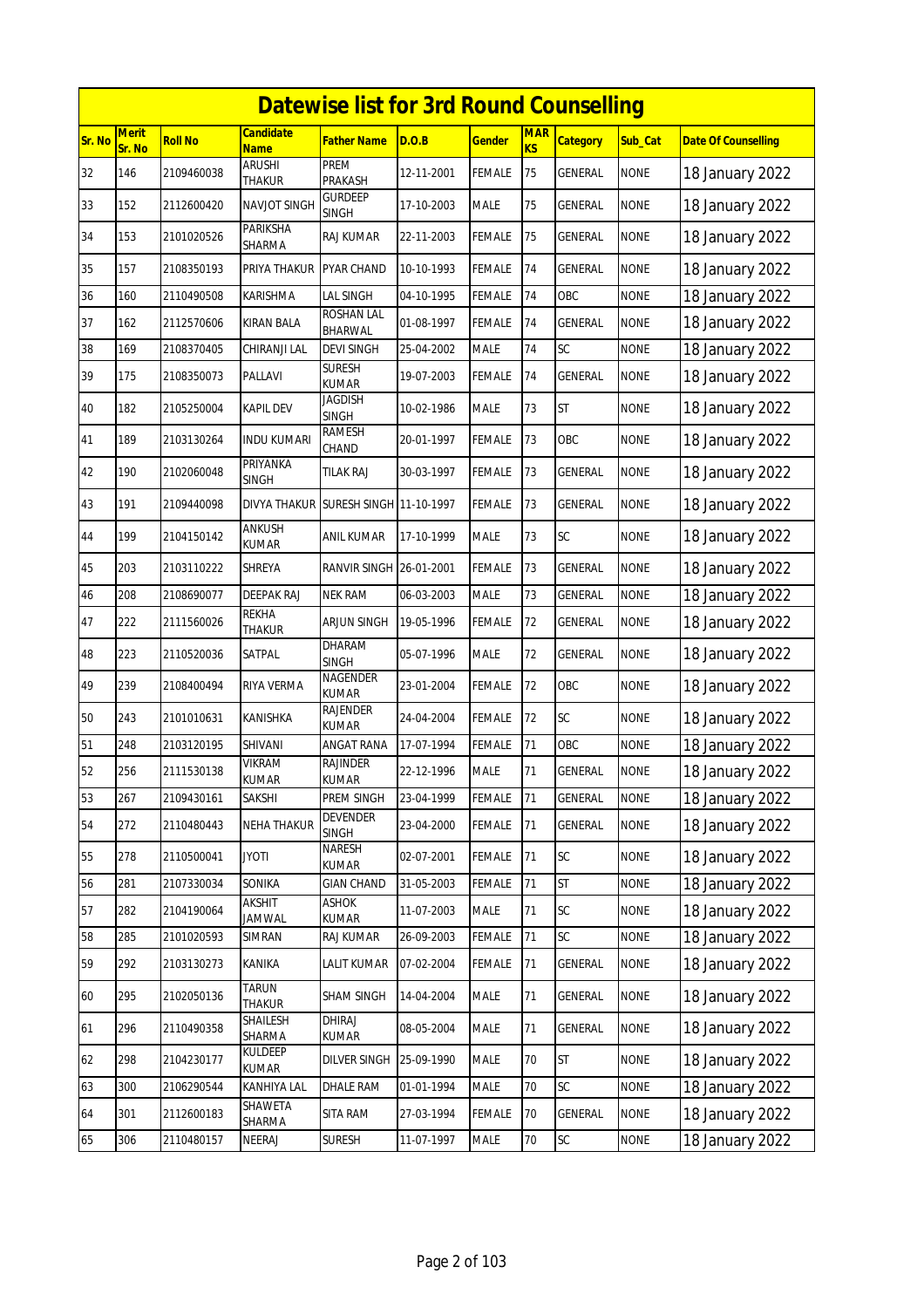|        | <b>Datewise list for 3rd Round Counselling</b> |                |                                 |                                 |            |               |                         |                 |                                                                      |                            |  |  |
|--------|------------------------------------------------|----------------|---------------------------------|---------------------------------|------------|---------------|-------------------------|-----------------|----------------------------------------------------------------------|----------------------------|--|--|
| Sr. No | <b>Merit</b><br>Sr. No                         | <b>Roll No</b> | Candidate<br><b>Name</b>        | <b>Father Name</b>              | D.O.B      | <b>Gender</b> | <b>MAR</b><br><b>KS</b> | <b>Category</b> | Sub Cat                                                              | <b>Date Of Counselling</b> |  |  |
| 66     | 313                                            | 2112570388     | KARAN<br>SHARMA                 | <b>RAKESH</b><br><b>KUMAR</b>   | 09-01-2000 | <b>MALE</b>   | 70                      | GENERAL         | <b>NONE</b>                                                          | 18 January 2022            |  |  |
| 67     | 316                                            | 2104160012     | RISHAV PATIAL                   | SANDEEP<br><b>SINGH</b>         | 24-11-2000 | <b>MALE</b>   | 70                      | GENERAL         | PHH                                                                  | 18 January 2022            |  |  |
| 68     | 319                                            | 2111550036     | DEEPIKA<br>KUMARI               | <b>BASANT LAL</b>               | 12-04-2002 | FEMALE        | 70                      | GENERAL         | <b>NONE</b>                                                          | 18 January 2022            |  |  |
| 69     | 322                                            | 2111530159     | <b>RUHIL THAKUR</b>             | <b>PARAS RAM</b>                | 01-01-2003 | <b>MALE</b>   | 70                      | <b>GENERAL</b>  | <b>NONE</b>                                                          | 18 January 2022            |  |  |
| 70     | 324                                            | 2106270108     | KAPIL KUMAR                     | HARI KRISHAN                    | 06-05-2003 | MALE          | 70                      | GENERAL         | <b>NONE</b>                                                          | 18 January 2022            |  |  |
| 71     | 329                                            | 2104160005     | VAISHALI RANA                   | <b>VIJAY KUMAR</b>              | 01-11-2003 | FEMALE        | 70                      | <b>GENERAL</b>  | <b>NONE</b>                                                          | 18 January 2022            |  |  |
| 72     | 330                                            | 2104180029     | RIYA MINHAS                     | RANVIR SINGH I                  | 10-11-2003 | FEMALE        | 70                      | GENERAL         | <b>NONE</b>                                                          | 18 January 2022            |  |  |
| 73     | 332                                            | 2108690088     | KARAN<br><b>THAKUR</b>          | JALAM SINGH                     | 04-02-2004 | <b>MALE</b>   | 70                      | GENERAL         | <b>NONE</b>                                                          | 18 January 2022            |  |  |
| 74     | 333                                            | 2111550266     | ANJALI DEVI                     | KAMALJEET                       | 06-02-2004 | <b>FEMALE</b> | 70                      | <b>GENERAL</b>  | <b>NONE</b>                                                          | 18 January 2022            |  |  |
| 75     | 338                                            | 2104150114     | <b>VISHAL</b><br><b>THAKUR</b>  | ROSHAN LAL                      | 02-02-1992 | <b>MALE</b>   | 69                      | GENERAL         | <b>NONE</b>                                                          | 18 January 2022            |  |  |
| 76     | 347                                            | 2106290610     | NIRAT RAM                       | PARMA NAND                      | 30-11-1997 | <b>MALE</b>   | 69                      | SC              | <b>NONE</b>                                                          | 18 January 2022            |  |  |
| 77     | 363                                            | 2106290676     | GEETANJALI                      | <b>SURENDER</b><br>PAL          | 02-12-2000 | <b>FEMALE</b> | 69                      | SC              | <b>DEPENDEN</b><br><b>T/WARDS</b><br>OF EX-<br><b>SERVICEME</b><br>Ν | 18 January 2022            |  |  |
| 78     | 364                                            | 2109460075     | ANU DEVI                        | SOHAN LAL                       | 11-12-2000 | FEMALE        | 69                      | GENERAL         | <b>NONE</b>                                                          | 18 January 2022            |  |  |
| 79     | 365                                            | 2111550410     | NEHA THAKUR                     | <b>AMAR NATH</b>                | 03-01-2001 | FEMALE        | 69                      | GENERAL         | <b>NONE</b>                                                          | 18 January 2022            |  |  |
| 80     | 366                                            | 2103100083     | AKASH<br>BHARDWAJ               | <b>DEV RAJ</b>                  | 12-04-2001 | <b>MALE</b>   | 69                      | GENERAL         | <b>NONE</b>                                                          | 18 January 2022            |  |  |
| 81     | 367                                            | 2109430168     | <b>GULSHAN</b><br><b>KUMAR</b>  | RAJA RAM                        | 21-12-2001 | <b>MALE</b>   | 69                      | SC              | <b>NONE</b>                                                          | 18 January 2022            |  |  |
| 82     | 368                                            | 2108690054     | <b>JITENDER</b><br>Prasad       | PESH RAM                        | 14-01-2002 | <b>MALE</b>   | 69                      | GENERAL         | <b>NONE</b>                                                          | 18 January 2022            |  |  |
| 83     | 370                                            | 2106270090     | DURGA DEVI                      | GYAN CHAND                      | 05-06-2002 | <b>FEMALE</b> | 69                      | SC              | <b>NONE</b>                                                          | 18 January 2022            |  |  |
| 84     | 374                                            | 2109430039     | ROHIT MEHTA                     | <b>KUNDAN LAL</b>               | 05-01-2003 | <b>MALE</b>   | 69                      | SC              | <b>NONE</b>                                                          | 18 January 2022            |  |  |
| 85     | 377                                            | 2108350344     | <b>SHEETAL</b><br><b>THAKUR</b> | <b>SURENDER</b><br><b>KUMAR</b> | 20-03-2003 | <b>FEMALE</b> | 69                      | GENERAL         | <b>NONE</b>                                                          | 18 January 2022            |  |  |
| 86     | 379                                            | 2110490578     | SAURAV<br>THAKUR                | <b>MOHAN</b><br><b>SINGH</b>    | 01-06-2003 | MALE          | 69                      | <b>GENERAL</b>  | <b>NONE</b>                                                          | 18 January 2022            |  |  |
| 87     | 380                                            | 2108350247     | SAKSHI                          | MEHAR<br>CHAND                  | 21-06-2003 | FEMALE        | 69                      | OBC             | <b>NONE</b>                                                          | 18 January 2022            |  |  |
| 88     | 385                                            | 2105240009     | YOJANA NEGI                     | SANTOSH<br>KUMAR                | 22-11-2003 | <b>FEMALE</b> | 69                      | <b>ST</b>       | <b>NONE</b>                                                          | 18 January 2022            |  |  |
| 89     | 398                                            | 2112570586     | SONI                            | RAM DASS                        | 30-04-1995 | FEMALE        | 68                      | OBC             | <b>NONE</b>                                                          | 18 January 2022            |  |  |
| 90     | 400                                            | 2104160237     | PANKAJ<br>KAUNDAL               | <b>DES RAJ</b>                  | 01-07-1995 | <b>MALE</b>   | 68                      | SC              | <b>NONE</b>                                                          | 18 January 2022            |  |  |
| 91     | 402                                            | 2109460262     | BHARAT                          | <b>BABU RAM</b>                 | 23-12-1995 | <b>MALE</b>   | 68                      | SC              | <b>NONE</b>                                                          | 18 January 2022            |  |  |
| 92     | 404                                            | 2109460299     | SAHIL GILL                      | <b>GULZAR GILL</b>              | 26-08-1996 | <b>MALE</b>   | 68                      | SC              | <b>NONE</b>                                                          | 18 January 2022            |  |  |
| 93     | 406                                            | 2110480449     | PARVEEN<br>TOMAR                | <b>SURAT SINGH</b>              | 25-07-1997 | <b>MALE</b>   | 68                      | OBC             | <b>NONE</b>                                                          | 18 January 2022            |  |  |
| 94     | 407                                            | 2110490763     | RAJNEESH<br>SHARMA              | KANTHI RAM                      | 25-12-1997 | <b>MALE</b>   | 68                      | OBC             | <b>NONE</b>                                                          | 18 January 2022            |  |  |
| 95     | 415                                            | 2109450073     | KAVINDER<br>VERMA               | MOHAN<br>SINGH VERMA            | 14-06-1999 | <b>MALE</b>   | 68                      | GENERAL         | <b>NONE</b>                                                          | 18 January 2022            |  |  |
| 96     | 420                                            | 2108390217     | ALISHA<br>THAKUR                | SANT RAM                        | 23-04-2000 | <b>FEMALE</b> | 68                      | GENERAL         | <b>BPL/IRDP</b>                                                      | 18 January 2022            |  |  |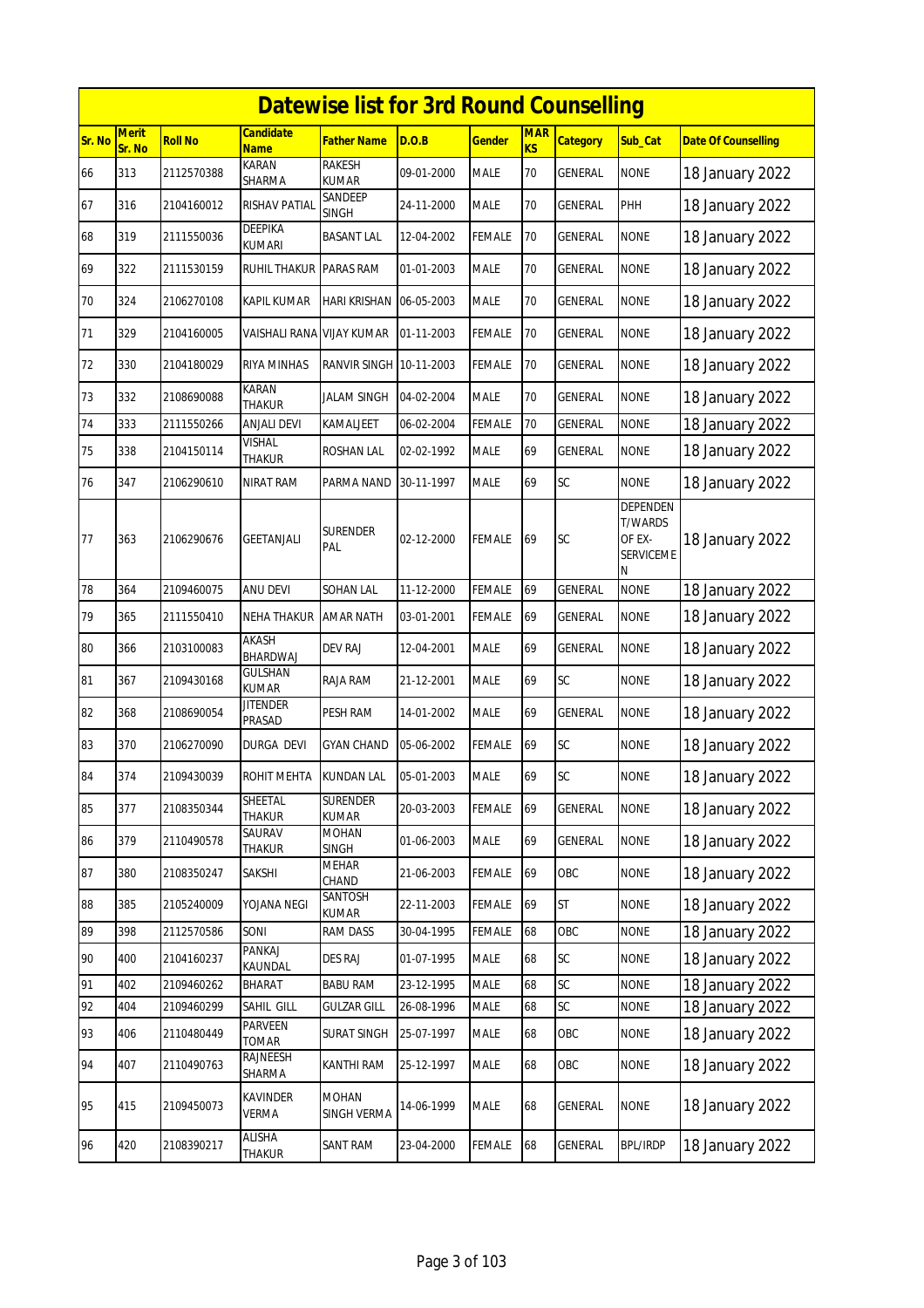|        | <b>Datewise list for 3rd Round Counselling</b><br><b>Merit</b><br><b>MAR</b><br>Candidate |                |                            |                                |            |               |           |                 |                 |                            |  |  |  |
|--------|-------------------------------------------------------------------------------------------|----------------|----------------------------|--------------------------------|------------|---------------|-----------|-----------------|-----------------|----------------------------|--|--|--|
| Sr. No | Sr. No                                                                                    | <b>Roll No</b> | <u>Name</u>                | Father Name                    | D.O.B      | <u>Gender</u> | <b>KS</b> | <b>Category</b> | Sub_Cat         | <b>Date Of Counselling</b> |  |  |  |
| 97     | 427                                                                                       | 2106290213     | <b>RIZUL</b>               | KAMLESH<br><b>KUMAR</b>        | 01-03-2002 | FEMALE        | 68        | <b>GENERAL</b>  | <b>NONE</b>     | 18 January 2022            |  |  |  |
| 98     | 428                                                                                       | 2102090040     | <b>PAWAN</b><br>KUMAR      | <b>GOVIND RAM</b>              | 22-05-2002 | MALE          | 68        | <b>ST</b>       | <b>NONE</b>     | 18 January 2022            |  |  |  |
| 99     | 432                                                                                       | 2101020457     | <b>ANCHLA DEVI</b>         | <b>AMAR NATH</b>               | 12-05-2003 | <b>FEMALE</b> | 68        | SC              | <b>BPL/IRDP</b> | 18 January 2022            |  |  |  |
| 100    | 434                                                                                       | 2103120343     | AKANKSHA<br><b>SHRMA</b>   | <b>ASHOK</b><br><b>KUMAR</b>   | 11-07-2003 | FEMALE        | 68        | <b>GENERAL</b>  | <b>NONE</b>     | 18 January 2022            |  |  |  |
| 101    | 436                                                                                       | 2109430073     | UJJAWAL<br>BHARDWAJ        | <b>SURENDER</b><br>SINGH       | 23-08-2003 | MALE          | 68        | GENERAL         | <b>NONE</b>     | 18 January 2022            |  |  |  |
| 102    | 439                                                                                       | 2111550017     | ANKIT<br>CHAUDHARY         | SARUP CHAND                    | 13-10-2003 | MALE          | 68        | <b>ST</b>       | <b>NONE</b>     | 18 January 2022            |  |  |  |
| 103    | 443                                                                                       | 2111540050     | ADITI SHARMA               | RAJESH<br>SHARMA               | 08-01-2004 | FEMALE        | 68        | GENERAL         | <b>NONE</b>     | 18 January 2022            |  |  |  |
| 104    | 456                                                                                       | 2106270059     | SANGETA<br>thakur          | <b>TARA CHAND</b>              | 01-08-1995 | FEMALE        | 67        | <b>GENERAL</b>  | <b>NONE</b>     | 18 January 2022            |  |  |  |
| 105    | 459                                                                                       | 2110480323     | RADHIKA DEVI               | SINGHA RAM                     | 31-12-1996 | <b>FEMALE</b> | 67        | SC              | <b>NONE</b>     | 18 January 2022            |  |  |  |
| 106    | 470                                                                                       | 2112580046     | Jyoti                      | NARENDER                       | 16-11-1999 | <b>FEMALE</b> | 67        | OBC             | <b>NONE</b>     | 18 January 2022            |  |  |  |
| 107    | 473                                                                                       | 2106290056     | RAGHUVEER<br><b>SINGH</b>  | <b>RAMESHWAR</b><br>LAL        | 29-12-1999 | <b>MALE</b>   | 67        | <b>GENERAL</b>  | <b>NONE</b>     | 18 January 2022            |  |  |  |
| 108    | 483                                                                                       | 2104150090     | AMIT                       | <b>BEHMI RAM</b>               | 11-04-2001 | <b>MALE</b>   | 67        | <b>ST</b>       | <b>NONE</b>     | 18 January 2022            |  |  |  |
| 109    | 486                                                                                       | 2104150109     | PRIYANKA                   | <b>KALI DASS</b>               | 03-01-2002 | FEMALE        | 67        | <b>GENERAL</b>  | <b>NONE</b>     | 18 January 2022            |  |  |  |
| 110    | 492                                                                                       | 2110480173     | SHIVANI                    | KAMLESH<br><b>KUMAR</b>        | 11-11-2002 | FEMALE        | 67        | SC              | <b>NONE</b>     | 18 January 2022            |  |  |  |
| 111    | 494                                                                                       | 2104170173     | GAURAV                     | UTTAM<br>CHAND                 | 25-12-2002 | MALE          | 67        | <b>ST</b>       | <b>NONE</b>     | 18 January 2022            |  |  |  |
| 112    | 496                                                                                       | 2104220011     | <b>AMIT</b><br>PATHANIA    | AJMER SINGH                    | 16-04-2003 | MALE          | 67        | <b>GENERAL</b>  | <b>NONE</b>     | 18 January 2022            |  |  |  |
| 113    | 498                                                                                       | 2104620114     | MINAKSHI<br>CHOUDHARY      | <b>MADAN LAL</b>               | 03-08-2003 | FEMALE        | 67        | OBC             | <b>NONE</b>     | 18 January 2022            |  |  |  |
| 114    | 499                                                                                       | 2101020727     | AASTHA<br>thakur           | <b>RAJESH</b><br><b>THAKUR</b> | 26-08-2003 | <b>FEMALE</b> | 67        | <b>GENERAL</b>  | <b>NONE</b>     | 18 January 2022            |  |  |  |
| 115    | 501                                                                                       | 2103130188     | AKASHITA                   | SATISH<br>KUMAR                | 07-09-2003 | FEMALE        | 67        | SC              | <b>NONE</b>     | 18 January 2022            |  |  |  |
| 116    | 502                                                                                       | 2103100175     | EKTA SHARMA                | VIJAY KUMAR                    | 29-09-2003 | FEMALE        | 67        | <b>GENERAL</b>  | <b>NONE</b>     | 18 January 2022            |  |  |  |
| 117    | 505                                                                                       | 2108400391     | ANKUSH<br>CHAUHAN          | NAND LAL                       | 31-12-2003 | MALE          | 67        | GENERAL         | <b>BPL/IRDP</b> | 18 January 2022            |  |  |  |
| 118    | 513                                                                                       | 2101010105     | PRANSHUL<br>SHARMA         | PIARE LAL<br>SHARMA            | 04-04-2004 | MALE          | 67        | GENERAL         | <b>NONE</b>     | 18 January 2022            |  |  |  |
| 119    | 518                                                                                       | 2106290115     | KHEM CHAND                 | <b>JAI RAM</b>                 | 06-05-1991 | MALE          | 66        | OBC             | <b>NONE</b>     | 18 January 2022            |  |  |  |
| 120    | 527                                                                                       | 2108400484     | VISHAL DUHAL               | <b>CHET RAM</b>                | 20-05-1996 | MALE          | 66        | SC              | <b>NONE</b>     | 18 January 2022            |  |  |  |
| 121    | 536                                                                                       | 2112600025     | MANISH<br>KUMAR            | KISHAN<br>CHAND                | 22-08-1998 | MALE          | 66        | SC              | <b>NONE</b>     | 18 January 2022            |  |  |  |
| 122    | 540                                                                                       | 2104170067     | VIKAS<br>CHAUDHARY         | ROSHAN LAL                     | 15-01-1999 | MALE          | 66        | OBC             | <b>NONE</b>     | 18 January 2022            |  |  |  |
| 123    | 541                                                                                       | 2110490371     | <b>DIWAKAR</b><br>TOMAR    | <b>BALBIR SINGH</b>            | 22-01-1999 | MALE          | 66        | GENERAL         | <b>NONE</b>     | 18 January 2022            |  |  |  |
| 124    | 542                                                                                       | 2108360011     | <b>YOGENDER</b><br>KUMAR   | RAMLAL                         | 10-03-1999 | MALE          | 66        | GENERAL         | <b>NONE</b>     | 18 January 2022            |  |  |  |
| 125    | 543                                                                                       | 2110490023     | KARAN<br>CHAUHAN           | <b>RAJENDER</b><br>SINGH       | 20-06-1999 | MALE          | 66        | <b>GENERAL</b>  | <b>NONE</b>     | 18 January 2022            |  |  |  |
| 126    | 549                                                                                       | 2106290391     | rimpa                      | CHET RAM                       | 06-05-2000 | FEMALE        | 66        | GENERAL         | <b>NONE</b>     | 18 January 2022            |  |  |  |
| 127    | 551                                                                                       | 2106290507     | ABHISHEK                   | PRATAP SINGH 02-06-2000        |            | MALE          | 66        | GENERAL         | <b>NONE</b>     | 18 January 2022            |  |  |  |
| 128    | 553                                                                                       | 2108370116     | <b>KHUSHBOO</b><br>CHAUHAN | <b>RAMESH</b><br><b>KUMAR</b>  | 14-08-2000 | FEMALE        | 66        | SC              | <b>BPL/IRDP</b> | 18 January 2022            |  |  |  |
| 129    | 561                                                                                       | 2106290375     | SUKANYA<br>thakur          | <b>SUNDER</b><br>SINGH         | 15-01-2002 | FEMALE        | 66        | GENERAL         | <b>NONE</b>     | 18 January 2022            |  |  |  |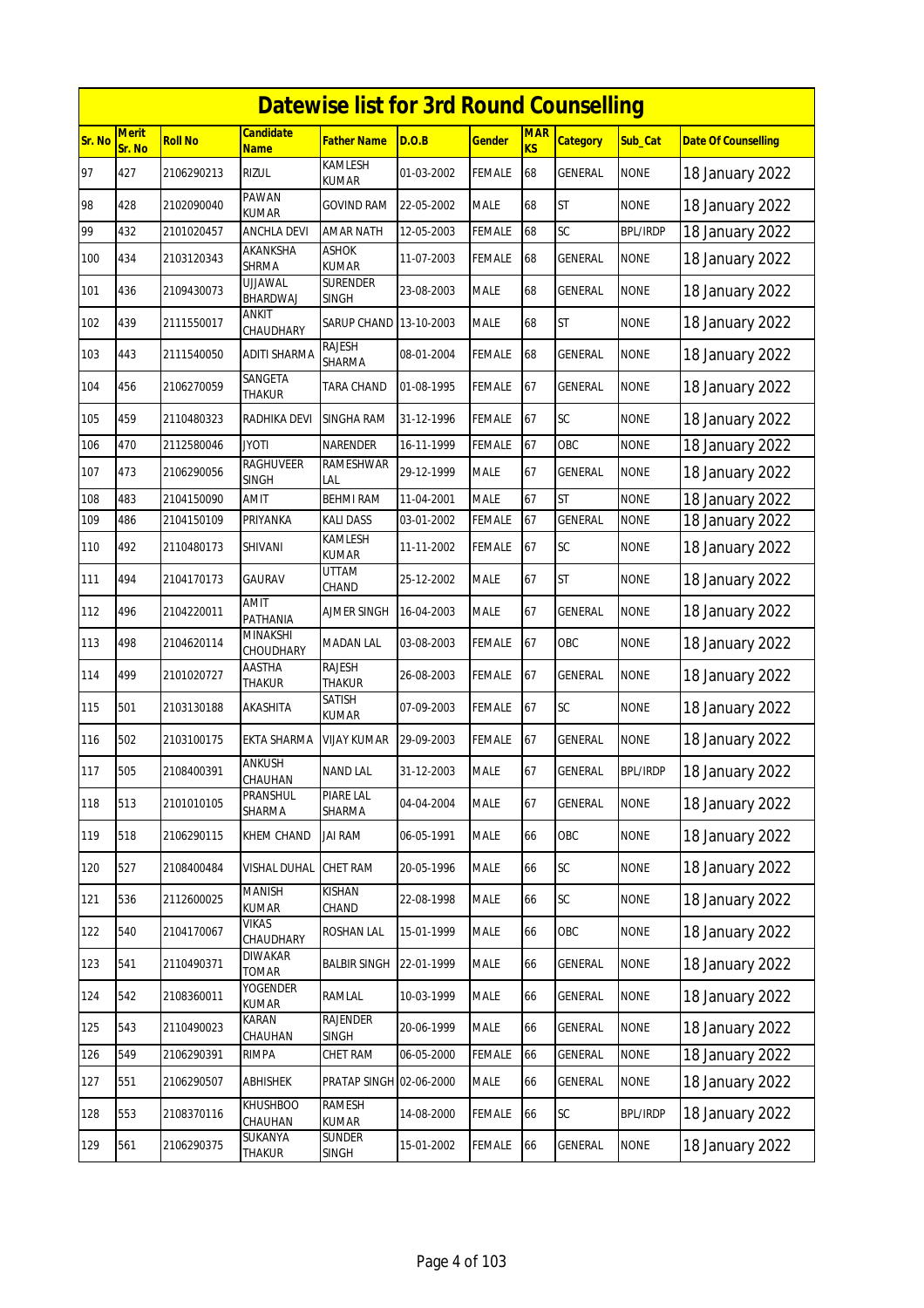|        | <b>Datewise list for 3rd Round Counselling</b> |                |                                 |                                         |            |               |                              |                 |                                                        |                            |  |  |  |
|--------|------------------------------------------------|----------------|---------------------------------|-----------------------------------------|------------|---------------|------------------------------|-----------------|--------------------------------------------------------|----------------------------|--|--|--|
| Sr. No | Merit<br>Sr. No                                | <b>Roll No</b> | <b>Candidate</b><br><b>Name</b> | Father Name                             | D.O.B      | <b>Gender</b> | <b>MAR</b><br>K <sub>S</sub> | <b>Category</b> | Sub_Cat                                                | <b>Date Of Counselling</b> |  |  |  |
| 130    | 564                                            | 2111530257     | <b>DUSHYANT</b><br>TANWAR       | RAMESHTAN<br><b>WAR</b>                 | 20-07-2002 | <b>MALE</b>   | 66                           | <b>GENERAL</b>  | <b>NONE</b>                                            | 18 January 2022            |  |  |  |
| 131    | 572                                            | 2108390083     | NIKITA<br>GULERIA               | SANSAR<br>CHAND                         | 07-02-2003 | <b>FEMALE</b> | 66                           | GENERAL         | <b>NONE</b>                                            | 18 January 2022            |  |  |  |
| 132    | 576                                            | 2103140024     | PRIYANSHU<br>SHARMA             | <b>SURESH</b><br><b>KUMAR</b><br>PATHAK | 11-05-2003 | <b>FEMALE</b> | 66                           | GENERAL         | <b>NONE</b>                                            | 18 January 2022            |  |  |  |
| 133    | 578                                            | 2111550427     | GAUTAM                          | DHIMAN                                  | 26-06-2003 | <b>MALE</b>   | 66                           | SC              | <b>NONE</b>                                            | 18 January 2022            |  |  |  |
| 134    | 582                                            | 2101010410     | DIXIT NAYAK                     | <b>VIJAY LAL</b><br><b>NAYAK</b>        | 15-08-2003 | <b>MALE</b>   | 66                           | OBC             | <b>NONE</b>                                            | 18 January 2022            |  |  |  |
| 135    | 583                                            | 2108340102     | KHUSHBOO<br><b>KAPOOR</b>       | KAMAL<br><b>KISHORE</b>                 | 08-09-2003 | <b>FEMALE</b> | 66                           | <b>GENERAL</b>  | <b>NONE</b>                                            | 18 January 2022            |  |  |  |
| 136    | 584                                            | 2104150046     | KALPANA<br><b>JASWAL</b>        | <b>SURINDER</b><br><b>KUMAR</b>         | 29-09-2003 | <b>FEMALE</b> | 66                           | GENERAL         | <b>NONE</b>                                            | 18 January 2022            |  |  |  |
| 137    | 589                                            | 2109450036     | RAKHI                           | PREM LAL                                | 18-12-2003 | <b>FEMALE</b> | 66                           | <b>GENERAL</b>  | <b>NONE</b>                                            | 18 January 2022            |  |  |  |
| 138    | 591                                            | 2112570089     | <b>NEHA THAKUR</b>              | <b>SURESH</b><br><b>KUMAR</b>           | 05-02-2004 | <b>FEMALE</b> | 66                           | GENERAL         | <b>NONE</b>                                            | 18 January 2022            |  |  |  |
| 139    | 595                                            | 2110510067     | SACHIN<br>CHAUHAN               | RATTAN<br><b>SINGH</b>                  | 29-04-2004 | <b>MALE</b>   | 66                           | SC              | <b>NONE</b>                                            | 18 January 2022            |  |  |  |
| 140    | 599                                            | 2101010123     | SAKSHAM<br>GOYAL                | <b>RAJ KUMAR</b>                        | 15-05-2004 | <b>MALE</b>   | 66                           | SC              | <b>NONE</b>                                            | 18 January 2022            |  |  |  |
| 141    | 600                                            | 2104170188     | AYUSHI                          | <b>VIKRAM HANS</b>                      | 30-05-2004 | <b>FEMALE</b> | 66                           | SC              | <b>NONE</b>                                            | 18 January 2022            |  |  |  |
| 142    | 604                                            | 2101660286     | SHUBHAM<br>SHARMA               | SOM NATH                                | 10-04-1994 | <b>MALE</b>   | 65                           | GENERAL         | <b>NONE</b>                                            | 18 January 2022            |  |  |  |
| 143    | 612                                            | 2102060024     | SHEETAL DEVI                    | <b>JAGDISH</b>                          | 25-02-1998 | <b>FEMALE</b> | 65                           | <b>ST</b>       | <b>NONE</b>                                            | 18 January 2022            |  |  |  |
| 144    | 625                                            | 2102090032     | <b>HANS RAJ</b>                 | <b>KHEM RAJ</b>                         | 31-08-1999 | <b>MALE</b>   | 65                           | SC              | <b>NONE</b>                                            | 18 January 2022            |  |  |  |
| 145    | 627                                            | 2104210062     | MANVI<br>SHARMA                 | <b>SUMAN</b><br>SHARMA                  | 26-11-1999 | <b>FEMALE</b> | 65                           | <b>GENERAL</b>  | <b>NONE</b>                                            | 18 January 2022            |  |  |  |
| 146    | 628                                            | 2110480738     | GAUTAM<br>SHARMA                | GIRDHARI LAL                            | 20-12-1999 | <b>MALE</b>   | 65                           | OBC             | DEPENDEN<br><b>T/WARDS</b><br>OF EX-<br>SERVICEME<br>Ν | 18 January 2022            |  |  |  |
| 147    | 633                                            | 2108370047     | NITISH THAKUR                   | <b>GIRDHARI LAL</b>                     | 07-07-2000 | <b>MALE</b>   | 65                           | <b>GENERAL</b>  | <b>BPL/IRDP</b>                                        | 18 January 2022            |  |  |  |
| 148    | 634                                            | 2110490083     | MONIKA                          | <b>DARSHAN LAL</b>                      | 10-08-2000 | <b>FEMALE</b> | 65                           | OBC             | <b>NONE</b>                                            | 18 January 2022            |  |  |  |
| 149    | 638                                            | 2107330041     | SATANVI<br>SHARMA               | <b>LAL PAT</b>                          | 29-03-2001 | <b>FEMALE</b> | 65                           | ST              | <b>NONE</b>                                            | 18 January 2022            |  |  |  |
| 150    | 645                                            | 2103130057     | MANEESH<br>THAKUR               | <b>DESH RAJ</b><br><b>THAKUR</b>        | 22-07-2001 | <b>MALE</b>   | 65                           | GENERAL         | <b>NONE</b>                                            | 18 January 2022            |  |  |  |
| 151    | 648                                            | 2109460269     | DEVANSH<br>VERMA                | <b>DHARMENDER</b><br>KUMAR              | 08-08-2001 | <b>MALE</b>   | 65                           | GENERAL         | <b>NONE</b>                                            | 18 January 2022            |  |  |  |
| 152    | 653                                            | 2112570149     | SAURABH<br>DHIMAN               | <b>SUNIL KUMAR 03-06-2002</b>           |            | MALE          | 65                           | SC              | <b>NONE</b>                                            | 18 January 2022            |  |  |  |
| 153    | 655                                            | 2108350066     | <b>NISHA</b>                    | SAJU RAM                                | 03-07-2002 | FEMALE        | 65                           | OBC             | <b>NONE</b>                                            | 18 January 2022            |  |  |  |
| 154    | 656                                            | 2103130140     | TAVISH MEHRA                    | <b>RAJESH</b><br><b>MEHRA</b>           | 17-07-2002 | MALE          | 65                           | OBC             | <b>NONE</b>                                            | 18 January 2022            |  |  |  |
| 155    | 657                                            | 2108400278     | <b>TUPENDRA</b>                 | <b>BHAG SINGH</b>                       | 19-07-2002 | <b>FEMALE</b> | 65                           | <b>GENERAL</b>  | <b>NONE</b>                                            | 18 January 2022            |  |  |  |
| 156    | 660                                            | 2102040358     | <b>ROHIT</b>                    | SARNO                                   | 12-08-2002 | <b>MALE</b>   | 65                           | <b>GENERAL</b>  | <b>NONE</b>                                            | 18 January 2022            |  |  |  |
| 157    | 661                                            | 2110490053     | KAVITA                          | <b>BHUPENDER</b><br><b>SINGH</b>        | 01-09-2002 | FEMALE        | 65                           | OBC             | <b>NONE</b>                                            | 18 January 2022            |  |  |  |
| 158    | 663                                            | 2108400165     | CHIRANJI LAL                    | <b>KULDEEP</b><br>CHAND                 | 16-11-2002 | MALE          | 65                           | GENERAL         | <b>NONE</b>                                            | 18 January 2022            |  |  |  |
| 159    | 664                                            | 2112600084     | <b>ANJU</b>                     | <b>SUKHDEV</b>                          | 20-02-2003 | FEMALE        | 65                           | GENERAL         | <b>BPL/IRDP</b>                                        | 18 January 2022            |  |  |  |
| 160    | 665                                            | 2109430019     | ASHWANI<br>THAKUR               | NOYA RAM                                | 23-02-2003 | <b>MALE</b>   | 65                           | GENERAL         | <b>NONE</b>                                            | 18 January 2022            |  |  |  |
| 161    | 669                                            | 2101660188     | <b>ANJALI DEVI</b>              | MEHAR SINGH 14-04-2003                  |            | FEMALE        | 65                           | GENERAL         | <b>NONE</b>                                            | 18 January 2022            |  |  |  |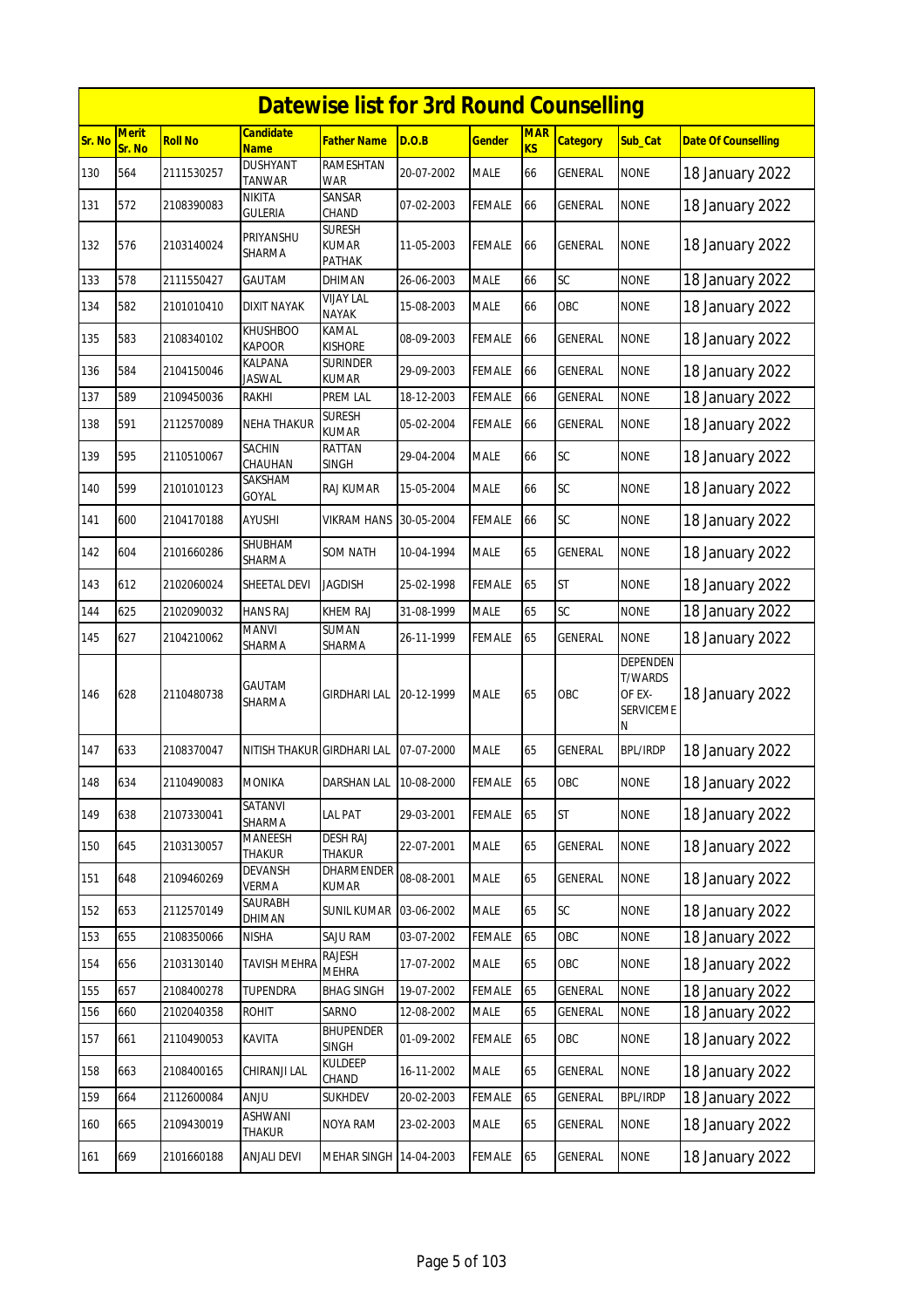|        | <b>Datewise list for 3rd Round Counselling</b><br><b>Merit</b><br>Candidate<br><b>MAR</b> |                |                               |                                      |            |               |    |                 |                 |                            |  |  |  |
|--------|-------------------------------------------------------------------------------------------|----------------|-------------------------------|--------------------------------------|------------|---------------|----|-----------------|-----------------|----------------------------|--|--|--|
| Sr. No | Sr. No                                                                                    | <b>Roll No</b> | <b>Name</b>                   | <b>Father Name</b>                   | D.O.B      | <u>Gender</u> | KS | <b>Category</b> | Sub_Cat         | <b>Date Of Counselling</b> |  |  |  |
| 162    | 673                                                                                       | 2103130084     | ANSHIKA<br><b>THAKUR</b>      | <b>SANJAY</b><br><b>KUMAR</b>        | 17-06-2003 | FEMALE        | 65 | GENERAL         | <b>NONE</b>     | 18 January 2022            |  |  |  |
| 163    | 675                                                                                       | 2110480627     | HIMANI<br>SHARMA              | SOM DUTT                             | 02-07-2003 | <b>FEMALE</b> | 65 | GENERAL         | <b>NONE</b>     | 18 January 2022            |  |  |  |
| 164    | 677                                                                                       | 2108390253     | <b>MUKUL</b><br>SHARMA        | KULWANT<br>CHAND                     | 31-07-2003 | <b>MALE</b>   | 65 | GENERAL         | <b>NONE</b>     | 18 January 2022            |  |  |  |
| 165    | 683                                                                                       | 2103130193     | DEEPIKA DIPAL                 | SUBHASH<br>CHAND                     | 25-10-2003 | FEMALE        | 65 | GENERAL         | <b>NONE</b>     | 18 January 2022            |  |  |  |
| 166    | 686                                                                                       | 2111560206     | MUSKAN                        | <b>RAMRAJ</b>                        | 26-11-2003 | <b>FEMALE</b> | 65 | SC              | <b>NONE</b>     | 18 January 2022            |  |  |  |
| 167    | 693                                                                                       | 2102080115     | SAHIL THAKUR                  | <b>AMAR SINGH</b>                    | 05-06-2004 | <b>MALE</b>   | 65 | <b>GENERAL</b>  | <b>NONE</b>     | 18 January 2022            |  |  |  |
| 168    | 702                                                                                       | 2112570273     | GANESH<br>kumar               | <b>MADAN LAL</b>                     | 21-05-1993 | MALE          | 64 | OBC             | <b>NONE</b>     | 18 January 2022            |  |  |  |
| 169    | 705                                                                                       | 2112570001     | SHUBHAM                       | PAWAN<br><b>KUMAR</b>                | 11-07-1994 | <b>MALE</b>   | 64 | GENERAL         | <b>NONE</b>     | 18 January 2022            |  |  |  |
| 170    | 711                                                                                       | 2110480226     | <b>RAHUL</b>                  | <b>KUNDAN</b><br><b>SINGH</b>        | 25-04-1997 | MALE          | 64 | GENERAL         | <b>NONE</b>     | 18 January 2022            |  |  |  |
| 171    | 713                                                                                       | 2108680174     | <b>LOVAM</b><br>KUMAR         | CHAMAN LAL<br>SHARMA                 | 06-08-1997 | MALE          | 64 | <b>GENERAL</b>  | <b>NONE</b>     | 18 January 2022            |  |  |  |
| 172    | 715                                                                                       | 2103120025     | AKSHEY<br>DHALARIA            | SUNIL KUMAR                          | 18-11-1997 | MALE          | 64 | GENERAL         | <b>NONE</b>     | 18 January 2022            |  |  |  |
| 173    | 721                                                                                       | 2109410220     | PARUL                         | SOHAN SINGH                          | 11-11-1998 | FEMALE        | 64 | GENERAL         | <b>NONE</b>     | 18 January 2022            |  |  |  |
| 174    | 723                                                                                       | 2106290211     | ANSHUL<br><b>KUMAR</b>        | <b>DEEN DYAL</b>                     | 01-02-1999 | <b>MALE</b>   | 64 | <b>GENERAL</b>  | <b>NONE</b>     | 18 January 2022            |  |  |  |
| 175    | 724                                                                                       | 2110480094     | NEERAJ SINGH                  | <b>RAM LAL</b>                       | 16-03-1999 | MALE          | 64 | GENERAL         | <b>BPL/IRDP</b> | 18 January 2022            |  |  |  |
| 176    | 729                                                                                       | 2110480092     | <b>DINESH</b><br><b>KUMAR</b> | KULDEEP<br><b>SINGH</b>              | 15-08-1999 | MALE          | 64 | SC              | <b>BPL/IRDP</b> | 18 January 2022            |  |  |  |
| 177    | 734                                                                                       | 2108350362     | SANDEEP<br><b>KUMAR</b>       | <b>JEET SINGH</b>                    | 28-01-2000 | MALE          | 64 | OBC             | <b>NONE</b>     | 18 January 2022            |  |  |  |
| 178    | 736                                                                                       | 2108390356     | PRATIKSHA<br>kumari           | SANTOSH<br><b>KUMAR</b>              | 22-02-2000 | <b>FEMALE</b> | 64 | <b>GENERAL</b>  | <b>NONE</b>     | 18 January 2022            |  |  |  |
| 179    | 738                                                                                       | 2102040332     | <b>ARPNA</b>                  | KAILASH<br>CHAND                     | 28-02-2000 | <b>FEMALE</b> | 64 | GENERAL         | <b>NONE</b>     | 18 January 2022            |  |  |  |
| 180    | 739                                                                                       | 2103130157     | KRITIKA<br>SHARMA             | <b>MANOJ</b><br>KUMAR                | 28-03-2000 | FEMALE        | 64 | GENERAL         | <b>NONE</b>     | 18 January 2022            |  |  |  |
| 181    | 744                                                                                       | 2110520058     | <b>RIMPU</b>                  | <b>BHINDER</b><br><b>SINGH</b>       | 01-10-2000 | <b>FEMALE</b> | 64 | GENERAL         | <b>NONE</b>     | 18 January 2022            |  |  |  |
| 182    | 746                                                                                       | 2112580113     | <b>GULSHAN</b><br>SHARMA      | KAMAL DEV                            | 18-10-2000 | <b>MALE</b>   | 64 | <b>GENERAL</b>  | <b>NONE</b>     | 18 January 2022            |  |  |  |
| 183    | 747                                                                                       | 2108390232     | <b>MUKESH</b><br>VERMA        | <b>RAM PAL</b>                       | 23-10-2000 | MALE          | 64 | OBC             | <b>NONE</b>     | 18 January 2022            |  |  |  |
| 184    | 748                                                                                       | 2111540024     | DHEERAJ<br>SHARMA             | <b>VIRENDER</b><br>SHARMA            | 26-12-2000 | MALE          | 64 | GENERAL         | <b>NONE</b>     | 18 January 2022            |  |  |  |
| 185    | 750                                                                                       | 2109470041     | ANJALI<br>SHARMA              | MATA RAM                             | 16-01-2001 | <b>FEMALE</b> | 64 | <b>GENERAL</b>  | <b>NONE</b>     | 18 January 2022            |  |  |  |
| 186    | 756                                                                                       | 2102040074     | <b>VINOD KUMAR</b>            | <b>BUDHIYA</b>                       | 29-12-2001 | MALE          | 64 | <b>GENERAL</b>  | <b>BPL/IRDP</b> | 18 January 2022            |  |  |  |
| 187    | 759                                                                                       | 2101660146     | HIMANSHU<br>RANA              | <b>SURJEET</b><br><b>KUMAR</b>       | 24-02-2002 | MALE          | 64 | OBC             | <b>NONE</b>     | 18 January 2022            |  |  |  |
| 188    | 760                                                                                       | 2102040060     | AASTHA<br><b>DUNERIA</b>      | KAMALJEET<br><b>SINGH</b><br>DUNERIA | 01-03-2002 | <b>FEMALE</b> | 64 | <b>GENERAL</b>  | <b>NONE</b>     | 18 January 2022            |  |  |  |
| 189    | 761                                                                                       | 2102090005     | KEWAL KUMAR BALVANT           |                                      | 10-08-2002 | MALE          | 64 | SC              | <b>BPL/IRDP</b> | 18 January 2022            |  |  |  |
| 190    | 765                                                                                       | 2111530160     | YANA THAKUR                   | <b>RAM LAL</b>                       | 01-01-2003 | <b>FEMALE</b> | 64 | GENERAL         | <b>NONE</b>     | 18 January 2022            |  |  |  |
| 191    | 766                                                                                       | 2103110226     | VINAYAK<br>SHARMA             | RAJESH<br>SHARMA                     | 15-01-2003 | <b>MALE</b>   | 64 | GENERAL         | <b>NONE</b>     | 18 January 2022            |  |  |  |
| 192    | 767                                                                                       | 2101020437     | nikhil<br>SHARMA              | <b>SURENDER</b><br>KUMAR<br>SHARMA   | 19-01-2003 | MALE          | 64 | GENERAL         | <b>NONE</b>     | 18 January 2022            |  |  |  |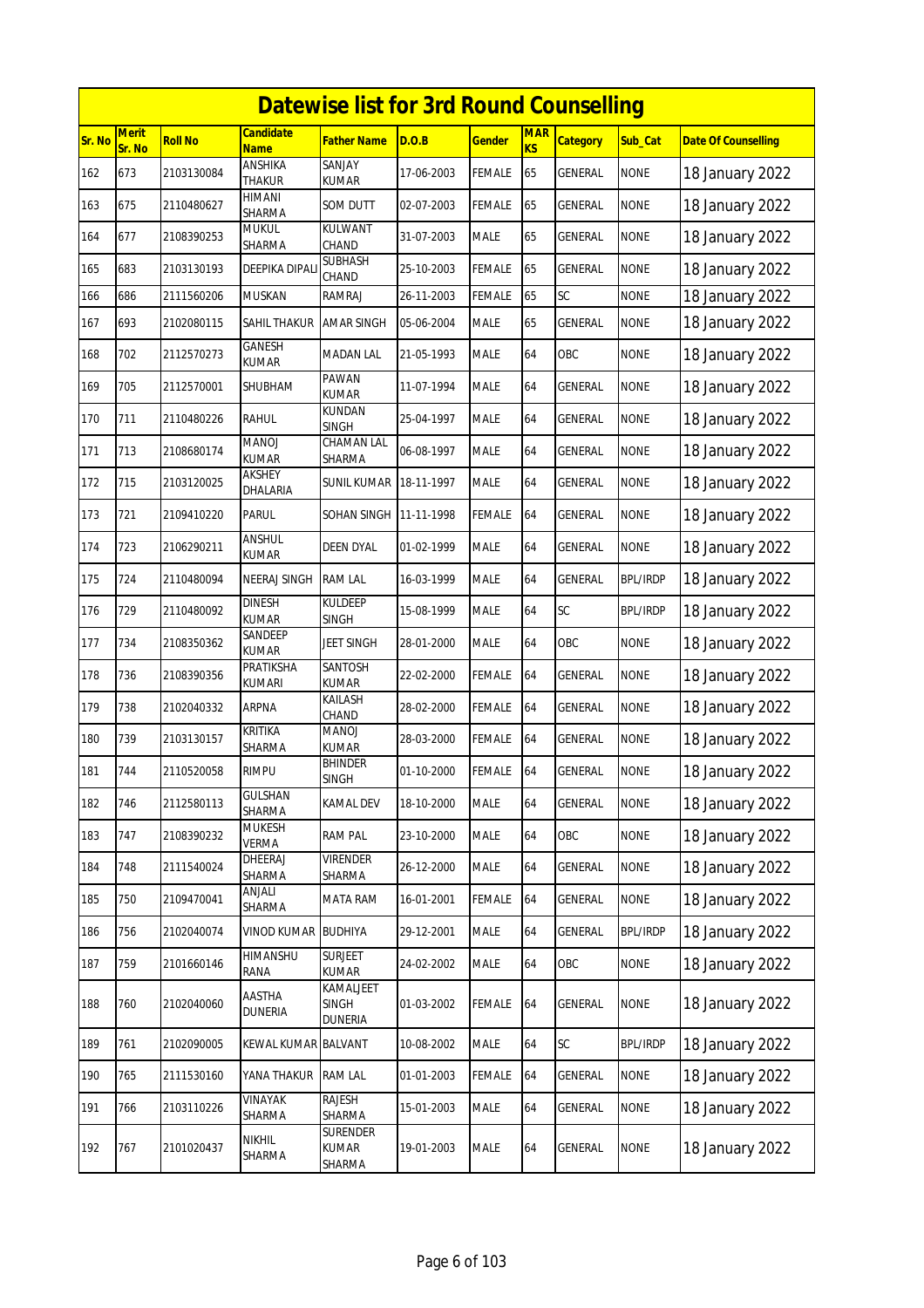|        | <b>Datewise list for 3rd Round Counselling</b> |                |                              |                                   |            |               |                  |                 |                                                                      |                            |  |  |
|--------|------------------------------------------------|----------------|------------------------------|-----------------------------------|------------|---------------|------------------|-----------------|----------------------------------------------------------------------|----------------------------|--|--|
| Sr. No | <b>Merit</b><br>Sr. No                         | <b>Roll No</b> | Candidate<br><b>Name</b>     | Father Name                       | D.O.B      | <b>Gender</b> | <b>MAR</b><br>KS | <b>Category</b> | Sub_Cat                                                              | <b>Date Of Counselling</b> |  |  |
| 193    | 770                                            | 2111560476     | <b>ISHWAR SINGH</b>          | DHARAM<br><b>SINGH</b>            | 02-05-2003 | <b>MALE</b>   | 64               | <b>GENERAL</b>  | <b>BPL/IRDP</b>                                                      | 18 January 2022            |  |  |
| 194    | 771                                            | 2109430169     | KRISHAN KANT                 | RAJA RAM                          | 05-05-2003 | <b>MALE</b>   | 64               | SC              | <b>NONE</b>                                                          | 18 January 2022            |  |  |
| 195    | 773                                            | 2112570224     | MOHIT<br>KANWAR              | SURESH SINGH 11-05-2003           |            | <b>MALE</b>   | 64               | GENERAL         | <b>NONE</b>                                                          | 18 January 2022            |  |  |
| 196    | 776                                            | 2112590096     | ANCHAL<br><b>THAKUR</b>      | <b>SUBHASH</b><br>CHAND           | 01-08-2003 | <b>FEMALE</b> | 64               | <b>GENERAL</b>  | <b>NONE</b>                                                          | 18 January 2022            |  |  |
| 197    | 779                                            | 2108400002     | <b>GUNJAN</b><br>SHARMA      | KRISHAN<br>KUMAR                  | 09-09-2003 | <b>FEMALE</b> | 64               | <b>GENERAL</b>  | <b>NONE</b>                                                          | 18 January 2022            |  |  |
| 198    | 780                                            | 2103130064     | KANAN<br>SHARMA              | VIPIN KUMAR                       | 10-09-2003 | <b>FEMALE</b> | 64               | <b>GENERAL</b>  | <b>NONE</b>                                                          | 18 January 2022            |  |  |
| 199    | 786                                            | 2110480844     | CHANCHAL<br>kumari           | <b>JAIINDER</b><br><b>SINGH</b>   | 24-10-2003 | <b>FEMALE</b> | 64               | GENERAL         | <b>NONE</b>                                                          | 18 January 2022            |  |  |
| 200    | 787                                            | 2108380128     | RUCHI THAKUR                 | <b>BIRENDER</b><br><b>KUMAR</b>   | 03-12-2003 | <b>FEMALE</b> | 64               | <b>GENERAL</b>  | <b>DEPENDEN</b><br><b>T/WARDS</b><br>OF EX-<br><b>SERVICEME</b><br>Ν | 18 January 2022            |  |  |
| 201    | 788                                            | 2101010024     | NAVYA                        | LALIT KUMAR                       | 04-12-2003 | <b>FEMALE</b> | 64               | GENERAL         | <b>NONE</b>                                                          | 18 January 2022            |  |  |
| 202    | 793                                            | 2106300028     | <b>RIJUL VYAS</b>            | KHEKH BALBIR 21-12-2003           |            | <b>MALE</b>   | 64               | GENERAL         | <b>NONE</b>                                                          | 18 January 2022            |  |  |
| 203    | 795                                            | 2103120359     | RITIKA<br>SHARMA             | <b>RAKESH</b><br>KUMAR<br>SHARMA  | 12-01-2004 | <b>FEMALE</b> | 64               | <b>GENERAL</b>  | <b>NONE</b>                                                          | 18 January 2022            |  |  |
| 204    | 800                                            | 2112570185     | ABHISHEK<br>SINGH<br>BHULLAR | SANJEEV<br><b>KUMAR</b>           | 03-04-2004 | <b>MALE</b>   | 64               | GENERAL         | <b>NONE</b>                                                          | 18 January 2022            |  |  |
| 205    | 802                                            | 2103100051     | <b>ASTHA</b><br>KAPLESH      | SATISH<br><b>KUMAR</b>            | 16-05-2004 | <b>FEMALE</b> | 64               | OBC             | <b>NONE</b>                                                          | 18 January 2022            |  |  |
| 206    | 810                                            | 2111530076     | MADHU<br>SHARMA              | <b>SUSHEEL</b><br>KUMAR<br>SHARMA | 11-11-1990 | <b>FEMALE</b> | 63               | GENERAL         | <b>NONE</b>                                                          | 18 January 2022            |  |  |
| 207    | 815                                            | 2104150014     | SHUBHAM                      | <b>NEK CHAND</b>                  | 28-01-1994 | <b>MALE</b>   | 63               | <b>GENERAL</b>  | <b>NONE</b>                                                          | 18 January 2022            |  |  |
| 208    | 816                                            | 2112590029     | KUMARI JYOTI                 | PREM JEET                         | 20-07-1994 | FEMALE        | 63               | GENERAL         | <b>NONE</b>                                                          | 18 January 2022            |  |  |
| 209    | 817                                            | 2101010190     | SHIVANI                      | <b>RAKESH</b><br><b>KUMAR</b>     | 25-10-1994 | <b>FEMALE</b> | 63               | <b>GENERAL</b>  | <b>NONE</b>                                                          | 18 January 2022            |  |  |
| 210    | 819                                            | 2108350411     | VARSHA                       | RANJEET<br><b>SINGH</b>           | 11-09-1995 | <b>FEMALE</b> | 63               | <b>GENERAL</b>  | <b>NONE</b>                                                          | 18 January 2022            |  |  |
| 211    | 820                                            | 2110480857     | <b>YOGESH</b><br>SHARMA      | RAVI DUTT<br>SHARMA               | 10-10-1995 | MALE          | 63               | OBC             | <b>NONE</b>                                                          | 18 January 2022            |  |  |
| 212    | 825                                            | 2102040115     | RINKAL<br>KUMARI             | AMRO RAM                          | 25-12-1997 | <b>FEMALE</b> | 63               | GENERAL         | <b>NONE</b>                                                          | 18 January 2022            |  |  |
| 213    | 829                                            | 2110490764     | <b>VIJAY TOMAR</b>           | KALYAN SINGH 05-07-1998           |            | <b>MALE</b>   | 63               | SC              | <b>NONE</b>                                                          | 18 January 2022            |  |  |
| 214    | 832                                            | 2108370069     | SHIKSHA DEVI                 | <b>BHIM DEV</b>                   | 26-11-1998 | <b>FEMALE</b> | 63               | <b>GENERAL</b>  | <b>NONE</b>                                                          | 18 January 2022            |  |  |
| 215    | 833                                            | 2108370568     | YAMINI DEVI                  | SHER SINGH                        | 25-01-1999 | <b>FEMALE</b> | 63               | <b>GENERAL</b>  | <b>NONE</b>                                                          | 18 January 2022            |  |  |
| 216    | 835                                            | 2111560387     | SAPNA                        | <b>BHAGWAN</b><br><b>SINGH</b>    | 05-02-1999 | <b>FEMALE</b> | 63               | GENERAL         | <b>NONE</b>                                                          | 18 January 2022            |  |  |
| 217    | 838                                            | 2111530014     | <b>DIMPLE</b>                | RAM LAL<br>SHARMA                 | 27-03-1999 | <b>FEMALE</b> | 63               | GENERAL         | <b>NONE</b>                                                          | 18 January 2022            |  |  |
| 218    | 840                                            | 2109450151     | <b>DIKSHA</b>                | NARENDER<br>kumar                 | 07-06-1999 | <b>FEMALE</b> | 63               | GENERAL         | <b>NONE</b>                                                          | 18 January 2022            |  |  |
| 219    | 843                                            | 2108350185     | <b>MUNISH</b><br>KUMAR       | PREM SINGH                        | 12-10-1999 | <b>MALE</b>   | 63               | GENERAL         | <b>NONE</b>                                                          | 18 January 2022            |  |  |
| 220    | 844                                            | 2110480495     | BHARTI<br>PANWAR             | AMAR SINGH                        | 24-11-1999 | <b>FEMALE</b> | 63               | <b>GENERAL</b>  | <b>NONE</b>                                                          | 18 January 2022            |  |  |
| 221    | 846                                            | 2101020166     | <b>NEHA DEVI</b>             | <b>SUNIL DUTT</b><br>RANA         | 01-01-2000 | <b>FEMALE</b> | 63               | OBC             | <b>NONE</b>                                                          | 18 January 2022            |  |  |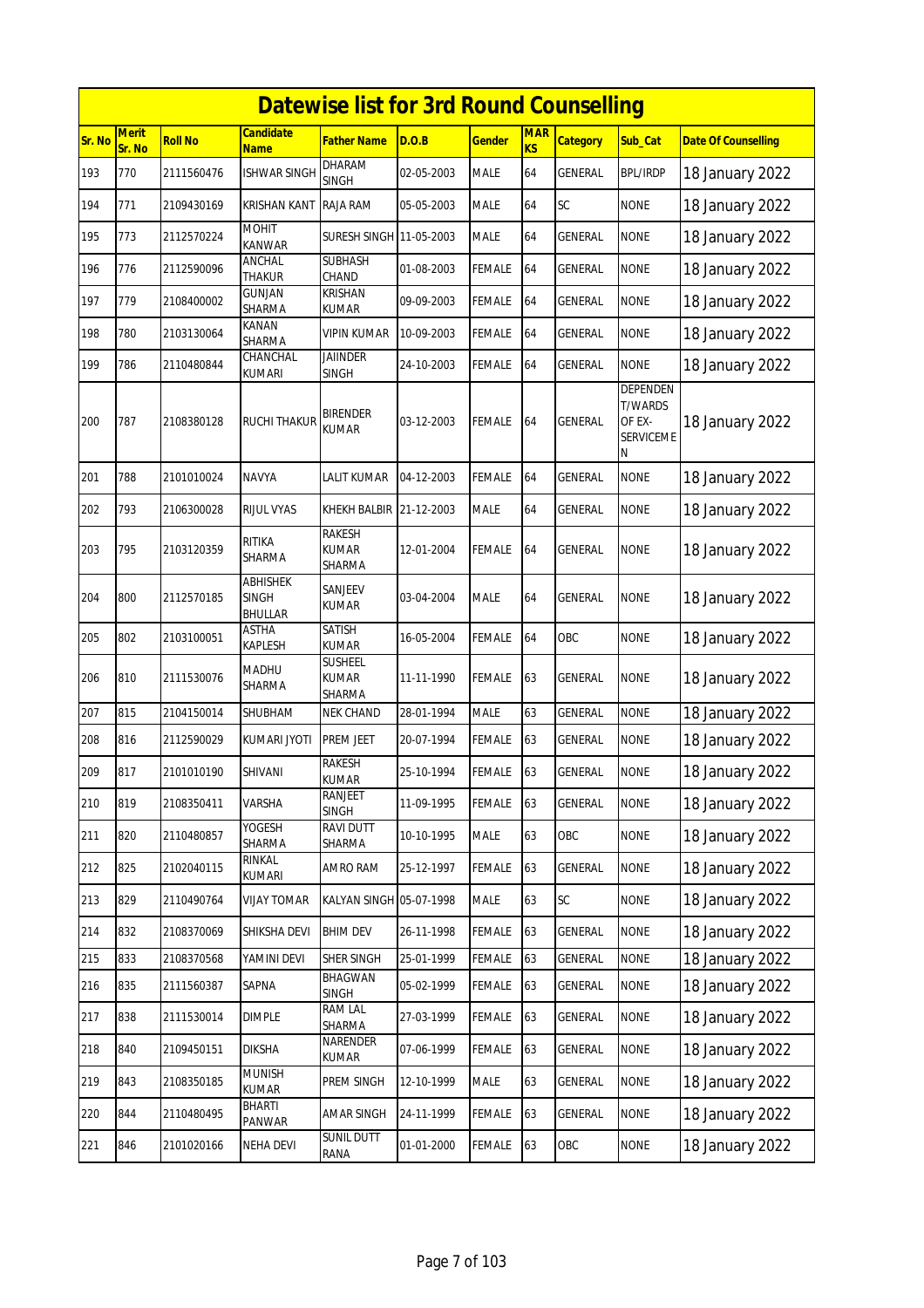|        | <b>Datewise list for 3rd Round Counselling</b> |                |                               |                                 |            |               |                  |                 |                 |                            |  |  |
|--------|------------------------------------------------|----------------|-------------------------------|---------------------------------|------------|---------------|------------------|-----------------|-----------------|----------------------------|--|--|
| Sr. No | <b>Merit</b><br>Sr. No                         | <b>Roll No</b> | Candidate<br><b>Name</b>      | Father Name                     | D.O.B      | <u>Gender</u> | <b>MAR</b><br>KS | <b>Category</b> | Sub_Cat         | <b>Date Of Counselling</b> |  |  |
| 222    | 847                                            | 2110480553     | <b>ATUL</b><br>CHAUHAN        | RANJEET<br><b>SINGH</b>         | 01-01-2000 | <b>MALE</b>   | 63               | GENERAL         | <b>NONE</b>     | 18 January 2022            |  |  |
| 223    | 848                                            | 2106300003     | DIVYANSHU<br>THAKUR           | <b>HARISH</b><br>CHANDER        | 07-01-2000 | <b>MALE</b>   | 63               | GENERAL         | <b>NONE</b>     | 18 January 2022            |  |  |
| 224    | 849                                            | 2110520068     | SHALINI<br>CHAUHAN            | DHYAN SINGH                     | 14-01-2000 | FEMALE        | 63               | GENERAL         | <b>NONE</b>     | 18 January 2022            |  |  |
| 225    | 851                                            | 2110480300     | KARAN<br>CHAUHAN              | <b>JITENDER</b><br><b>SINGH</b> | 08-04-2000 | <b>MALE</b>   | 63               | <b>GENERAL</b>  | <b>NONE</b>     | 18 January 2022            |  |  |
| 226    | 852                                            | 2108680352     | HANS RAJ                      | ROSHAN LAL                      | 11-04-2000 | <b>MALE</b>   | 63               | SC              | <b>BPL/IRDP</b> | 18 January 2022            |  |  |
| 227    | 855                                            | 2111530193     | SHUBHAM                       | KAMAL NAIN                      | 20-07-2000 | <b>MALE</b>   | 63               | <b>GENERAL</b>  | <b>NONE</b>     | 18 January 2022            |  |  |
| 228    | 861                                            | 2110490852     | YOGITA<br>CHAUHAN             | KAMAL SINGH                     | 23-10-2000 | FEMALE        | 63               | GENERAL         | <b>NONE</b>     | 18 January 2022            |  |  |
| 229    | 862                                            | 2110480001     | SAKSHI ATTRI                  | <b>JAI SINGH</b>                | 13-02-2001 | <b>FEMALE</b> | 63               | <b>GENERAL</b>  | <b>NONE</b>     | 18 January 2022            |  |  |
| 230    | 864                                            | 2104170164     | ANMOL                         | SATISH<br>KUMAR                 | 02-04-2001 | <b>FEMALE</b> | 63               | SC              | <b>NONE</b>     | 18 January 2022            |  |  |
| 231    | 865                                            | 2106280015     | MANISHA NEGI                  | HEERA LAL<br><b>NEGI</b>        | 01-05-2001 | <b>FEMALE</b> | 63               | GENERAL         | <b>NONE</b>     | 18 January 2022            |  |  |
| 232    | 869                                            | 2101010165     | Pulkit                        | <b>INDER PAL</b>                | 25-05-2002 | <b>MALE</b>   | 63               | SC              | <b>BPL/IRDP</b> | 18 January 2022            |  |  |
| 233    | 871                                            | 2103110073     | <b>ABHISHEK</b><br>SINGH NEGI | <b>HARNAM</b><br><b>SINGH</b>   | 24-07-2002 | <b>MALE</b>   | 63               | GENERAL         | <b>NONE</b>     | 18 January 2022            |  |  |
| 234    | 872                                            | 2107320020     | <b>DIPTI</b>                  | MR. RAKESH<br>KUMAR             | 16-08-2002 | FEMALE        | 63               | <b>ST</b>       | <b>NONE</b>     | 18 January 2022            |  |  |
| 235    | 875                                            | 2109450010     | PRERNA<br><b>THAKUR</b>       | Vinod<br>THAKUR                 | 24-10-2002 | <b>FEMALE</b> | 63               | <b>GENERAL</b>  | <b>NONE</b>     | 18 January 2022            |  |  |
| 236    | 876                                            | 2108360030     | munish<br>KUMAR               | LAL SINGH                       | 02-12-2002 | <b>MALE</b>   | 63               | GENERAL         | <b>NONE</b>     | 18 January 2022            |  |  |
| 237    | 877                                            | 2109440008     | SANSKRITI                     | <b>ASHOK</b>                    | 04-12-2002 | <b>FEMALE</b> | 63               | <b>GENERAL</b>  | <b>NONE</b>     | 18 January 2022            |  |  |
| 238    | 880                                            | 2110500130     | GAURAV                        | LEKH RAJ                        | 07-03-2003 | MALE          | 63               | SC              | <b>NONE</b>     | 18 January 2022            |  |  |
| 239    | 881                                            | 2101010395     | ujjwal<br>SHARMA              | DEVENDER<br>KUMAR               | 11-03-2003 | <b>MALE</b>   | 63               | GENERAL         | <b>NONE</b>     | 18 January 2022            |  |  |
| 240    | 883                                            | 2101010406     | POOJA                         | Parmod<br>KUMAR                 | 20-03-2003 | FEMALE        | 63               | <b>GENERAL</b>  | <b>NONE</b>     | 18 January 2022            |  |  |
| 241    | 886                                            | 2109440031     | ANUSHKA<br>DHALTA             | HARDYAL<br>DHALTA               | 18-04-2003 | <b>FEMALE</b> | 63               | GENERAL         | <b>NONE</b>     | 18 January 2022            |  |  |
| 242    | 887                                            | 2108340207     | PRIYANKA                      | BHAWANI<br>SINGH                | 15-05-2003 | FEMALE        | 63               | GENERAL         | <b>NONE</b>     | 18 January 2022            |  |  |
| 243    | 888                                            | 2103100202     | NAMAN<br>BANYAL               | ANIL BANYAL                     | 31-05-2003 | MALE          | 63               | GENERAL         | <b>NONE</b>     | 18 January 2022            |  |  |
| 244    | 891                                            | 2101020702     | <b>AKRIT KUMAR</b>            | PREM LAL<br>VIJAY               | 15-06-2003 | MALE          | 63               | SC              | <b>NONE</b>     | 18 January 2022            |  |  |
| 245    | 896                                            | 2104230080     | ARSHIYA<br>SHARMA             | <b>UPADHYAI</b>                 | 10-09-2003 | FEMALE        | 63               | GENERAL         | <b>NONE</b>     | 18 January 2022            |  |  |
| 246    | 897                                            | 2108350260     | <b>DIPESH</b><br>THAKUR       | KEHAR SINGH                     | 25-09-2003 | MALE          | 63               | GENERAL         | <b>NONE</b>     | 18 January 2022            |  |  |
| 247    | 899                                            | 2101020578     | VAIBHAV<br><b>CHAUHAN</b>     | <b>BRIJ LAL</b>                 | 15-10-2003 | MALE          | 63               | <b>GENERAL</b>  | <b>NONE</b>     | 18 January 2022            |  |  |
| 248    | 903                                            | 2109450029     | DEVYANI                       | SH.PAPENDER<br>PRAKASH          | 03-12-2003 | <b>FEMALE</b> | 63               | GENERAL         | <b>NONE</b>     | 18 January 2022            |  |  |
| 249    | 905                                            | 2101660346     | <b>ABHYAM</b>                 | <b>SURENDER</b><br>PAUL         | 02-01-2004 | MALE          | 63               | OBC             | <b>NONE</b>     | 18 January 2022            |  |  |
| 250    | 907                                            | 2101020369     | <b>BRIJESH</b><br>BHARDWAJ    | NARENDER<br>KUMAR               | 17-02-2004 | <b>MALE</b>   | 63               | GENERAL         | <b>NONE</b>     | 18 January 2022            |  |  |
| 251    | 908                                            | 2104230079     | ARUN<br>PATHANIA              | <b>SURESH</b><br>kumar          | 17-02-2004 | MALE          | 63               | GENERAL         | <b>NONE</b>     | 18 January 2022            |  |  |
| 252    | 911                                            | 2108680271     | TARUN<br>SHARMA               | LAL CHAND                       | 11-03-2004 | <b>MALE</b>   | 63               | GENERAL         | <b>NONE</b>     | 18 January 2022            |  |  |
| 253    | 914                                            | 2110480812     | PALAK PREET                   | NANT RAM                        | 04-04-2004 | <b>FEMALE</b> | 63               | SC              | <b>NONE</b>     | 18 January 2022            |  |  |
| 254    | 917                                            | 2111530078     | <b>AJAY KUMAR</b>             | KAMAL<br>PRAKASH                | 20-04-2004 | <b>MALE</b>   | 63               | SC              | <b>NONE</b>     | 18 January 2022            |  |  |
| 255    | 918                                            | 2110510163     | PARIKSHA                      | BALIYA                          | 21-05-2004 | FEMALE        | 63               | SC              | <b>NONE</b>     | 18 January 2022            |  |  |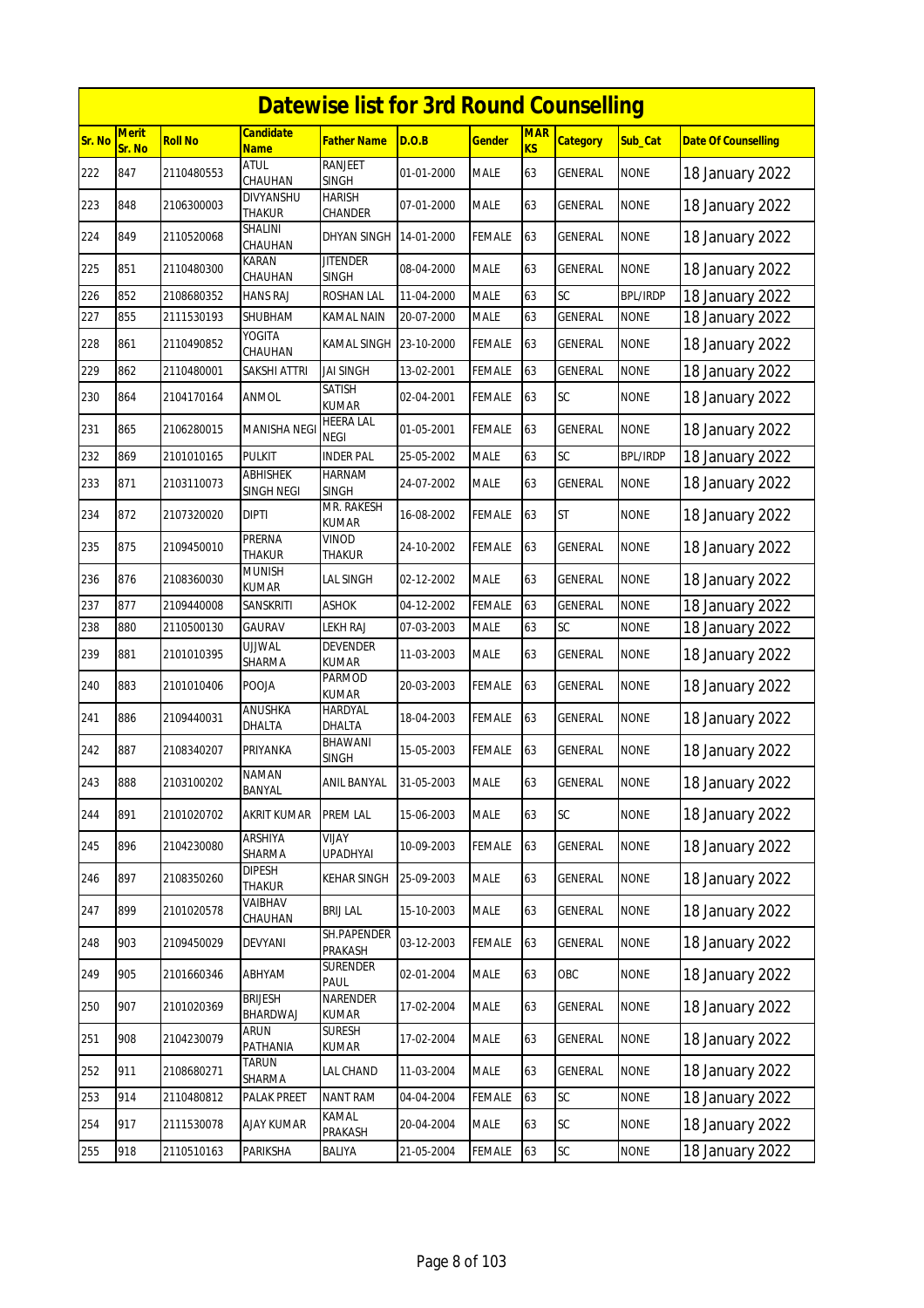|        | <b>Datewise list for 3rd Round Counselling</b><br><b>Merit</b><br><b>Candidate</b><br><b>MAR</b> |                |                                 |                                 |            |               |                |                 |                 |                            |  |  |  |
|--------|--------------------------------------------------------------------------------------------------|----------------|---------------------------------|---------------------------------|------------|---------------|----------------|-----------------|-----------------|----------------------------|--|--|--|
| Sr. No | Sr. No                                                                                           | <b>Roll No</b> | <b>Name</b>                     | <b>Father Name</b>              | D.O.B      | <b>Gender</b> | K <sub>S</sub> | <b>Category</b> | Sub Cat         | <b>Date Of Counselling</b> |  |  |  |
| 256    | 921                                                                                              | 2111560331     | <b>AANCHAL</b><br><b>THAKUR</b> | <b>HARI MOHAN</b>               | 18-04-1992 | <b>FEMALE</b> | 62             | GENERAL         | <b>NONE</b>     | 18 January 2022            |  |  |  |
| 257    | 923                                                                                              | 2104200055     | nikhil<br>DHIMAN                | RAMESH<br>CHAND                 | 28-11-1992 | <b>MALE</b>   | 62             | GENERAL         | <b>NONE</b>     | 18 January 2022            |  |  |  |
| 258    | 924                                                                                              | 2108370527     | <b>RAMANA DEVI</b>              | <b>KHEM CHAND</b>               | 16-01-1993 | <b>FEMALE</b> | 62             | <b>GENERAL</b>  | <b>SPORTS</b>   | 18 January 2022            |  |  |  |
| 259    | 926                                                                                              | 2103130085     | SHALINI<br>SHARMA               | SUDERSHAN<br>SHARMA             | 26-06-1993 | <b>FEMALE</b> | 62             | <b>GENERAL</b>  | <b>NONE</b>     | 18 January 2022            |  |  |  |
| 260    | 927                                                                                              | 2110510205     | REENA                           | <b>RAJENDER</b><br><b>SINGH</b> | 22-07-1993 | <b>FEMALE</b> | 62             | GENERAL         | <b>NONE</b>     | 18 January 2022            |  |  |  |
| 261    | 929                                                                                              | 2111560096     | <b>DHARAM PAL</b>               | <b>HUKMI RAM</b>                | 04-01-1995 | <b>MALE</b>   | 62             | <b>GENERAL</b>  | <b>NONE</b>     | 18 January 2022            |  |  |  |
| 262    | 930                                                                                              | 2110480018     | <b>RENU</b><br>CHAUHAN          | <b>RAJENDER</b><br><b>SINGH</b> | 24-01-1995 | <b>FEMALE</b> | 62             | GENERAL         | <b>NONE</b>     | 18 January 2022            |  |  |  |
| 263    | 932                                                                                              | 2108370522     | YOGESH<br>THAKUR                | <b>KISHAN</b><br>CHAND          | 06-05-1996 | <b>MALE</b>   | 62             | <b>GENERAL</b>  | <b>NONE</b>     | 18 January 2022            |  |  |  |
| 264    | 935                                                                                              | 2109460173     | <b>HEM LATA</b>                 | <b>MAHENDER</b><br><b>KUMAR</b> | 09-10-1996 | <b>FEMALE</b> | 62             | GENERAL         | <b>NONE</b>     | 18 January 2022            |  |  |  |
| 265    | 937                                                                                              | 2109460010     | RAJAT                           | <b>RAJENDER</b>                 | 27-03-1997 | <b>MALE</b>   | 62             | GENERAL         | <b>NONE</b>     | 18 January 2022            |  |  |  |
| 266    | 939                                                                                              | 2112600250     | <b>NIDHI</b>                    | YUDHVIR<br><b>SINGH</b>         | 03-07-1997 | <b>FEMALE</b> | 62             | <b>GENERAL</b>  | <b>NONE</b>     | 18 January 2022            |  |  |  |
| 267    | 940                                                                                              | 2104190046     | <b>DEEPIKA</b>                  | <b>MAHINDER</b><br><b>SINGH</b> | 29-01-1998 | <b>FEMALE</b> | 62             | GENERAL         | <b>NONE</b>     | 18 January 2022            |  |  |  |
| 268    | 944                                                                                              | 2109460034     | KULDEEP<br>KUMAR                | <b>NARESH</b><br><b>KUMAR</b>   | 19-08-1998 | <b>MALE</b>   | 62             | SC              | <b>NONE</b>     | 18 January 2022            |  |  |  |
| 269    | 945                                                                                              | 2102060067     | <b>VIKAS THAKUR</b>             | <b>MOHINDER</b><br>LAL          | 26-09-1998 | <b>MALE</b>   | 62             | GENERAL         | <b>NONE</b>     | 18 January 2022            |  |  |  |
| 270    | 946                                                                                              | 2104230151     | <b>DIKSHA</b><br><b>NARYAL</b>  | <b>VINOD KUMAR 20-10-1998</b>   |            | <b>FEMALE</b> | 62             | GENERAL         | <b>NONE</b>     | 18 January 2022            |  |  |  |
| 271    | 947                                                                                              | 2106270023     | SHEETAL<br><b>THAKUR</b>        | <b>DEVENDER</b><br><b>KUMAR</b> | 07-11-1998 | <b>FEMALE</b> | 62             | GENERAL         | <b>NONE</b>     | 18 January 2022            |  |  |  |
| 272    | 948                                                                                              | 2109460058     | PRAKASH<br>RANA                 | <b>DEVI RAM</b>                 | 10-12-1998 | <b>MALE</b>   | 62             | GENERAL         | <b>NONE</b>     | 18 January 2022            |  |  |  |
| 273    | 949                                                                                              | 2112570256     | PRIYA THAKUR                    | <b>RANJEET</b><br><b>SINGH</b>  | 27-12-1998 | <b>FEMALE</b> | 62             | <b>GENERAL</b>  | <b>NONE</b>     | 18 January 2022            |  |  |  |
| 274    | 952                                                                                              | 2104170235     | SURAJ SINGH                     | <b>CHOKAS RAM</b>               | 05-04-1999 | <b>MALE</b>   | 62             | <b>ST</b>       | <b>NONE</b>     | 18 January 2022            |  |  |  |
| 275    | 953                                                                                              | 2103110084     | <b>AMIT KUMAR</b>               | <b>JAGDISH</b><br>CHAND         | 18-04-1999 | <b>MALE</b>   | 62             | <b>SC</b>       | <b>NONE</b>     | 18 January 2022            |  |  |  |
| 276    | 955                                                                                              | 2112600318     | PAYAL THAKUR                    | SURESH<br><b>KUMAR</b>          | 25-10-1999 | <b>FEMALE</b> | 62             | GENERAL         | <b>NONE</b>     | 18 January 2022            |  |  |  |
| 277    | 956                                                                                              | 2110510001     | <b>SURENDER</b><br><b>KUMAR</b> | KANTHI RAM                      | 02-11-1999 | <b>MALE</b>   | 62             | OBC             | <b>NONE</b>     | 18 January 2022            |  |  |  |
| 278    | 959                                                                                              | 2108370316     | MANISH<br>KUMAR                 | <b>BODH RAJ</b>                 | 31-01-2000 | <b>MALE</b>   | 62             | GENERAL         | <b>NONE</b>     | 18 January 2022            |  |  |  |
| 279    | 964                                                                                              | 2108400210     | ANITA                           | <b>JAI RAM</b>                  | 28-07-2000 | <b>FEMALE</b> | 62             | SC              | <b>NONE</b>     | 18 January 2022            |  |  |  |
| 280    | 966                                                                                              | 2106290370     | NARENDER<br><b>KUMAR</b>        | <b>CHOBE RAM</b>                | 09-08-2000 | MALE          | 62             | GENERAL         | <b>NONE</b>     | 18 January 2022            |  |  |  |
| 281    | 967                                                                                              | 2108370203     | BHARTI<br>SAKLANI               | <b>RAVINDER</b><br>SINGH        | 14-10-2000 | FEMALE        | 62             | GENERAL         | <b>NONE</b>     | 18 January 2022            |  |  |  |
| 282    | 973                                                                                              | 2111540052     | <b>SAMRITI</b><br>THAKUR        | <b>INDER SINGH</b>              | 30-12-2000 | <b>FEMALE</b> | 62             | GENERAL         | <b>NONE</b>     | 18 January 2022            |  |  |  |
| 283    | 976                                                                                              | 2110480640     | PRITIKA<br>CHAUHAN              | <b>RAJENDER</b><br>SINGH        | 06-04-2001 | <b>FEMALE</b> | 62             | GENERAL         | <b>NONE</b>     | 18 January 2022            |  |  |  |
| 284    | 978                                                                                              | 2109460174     | <b>JAY VERMA</b>                | <b>HET RAM</b><br>VERMA         | 09-06-2001 | MALE          | 62             | <b>GENERAL</b>  | <b>NONE</b>     | 18 January 2022            |  |  |  |
| 285    | 979                                                                                              | 2104150008     | Vishal                          | <b>BISHAN DAS</b>               | 26-06-2001 | MALE          | 62             | OBC             | <b>BPL/IRDP</b> | 18 January 2022            |  |  |  |
| 286    | 984                                                                                              | 2109450011     | <b>NIKHIL</b><br>CHAUHAN        | <b>HEM PRAKASH 23-09-2001</b>   |            | MALE          | 62             | SC              | <b>NONE</b>     | 18 January 2022            |  |  |  |
| 287    | 986                                                                                              | 2108350351     | DIKSHA                          | Joginder                        | 12-11-2001 | <b>FEMALE</b> | 62             | GENERAL         | <b>BPL/IRDP</b> | 18 January 2022            |  |  |  |
| 288    | 987                                                                                              | 2109450070     | RAHUL<br>SHANDIL                | PRADEEP<br>KUMAR                | 03-02-2002 | <b>MALE</b>   | 62             | SC              | <b>NONE</b>     | 18 January 2022            |  |  |  |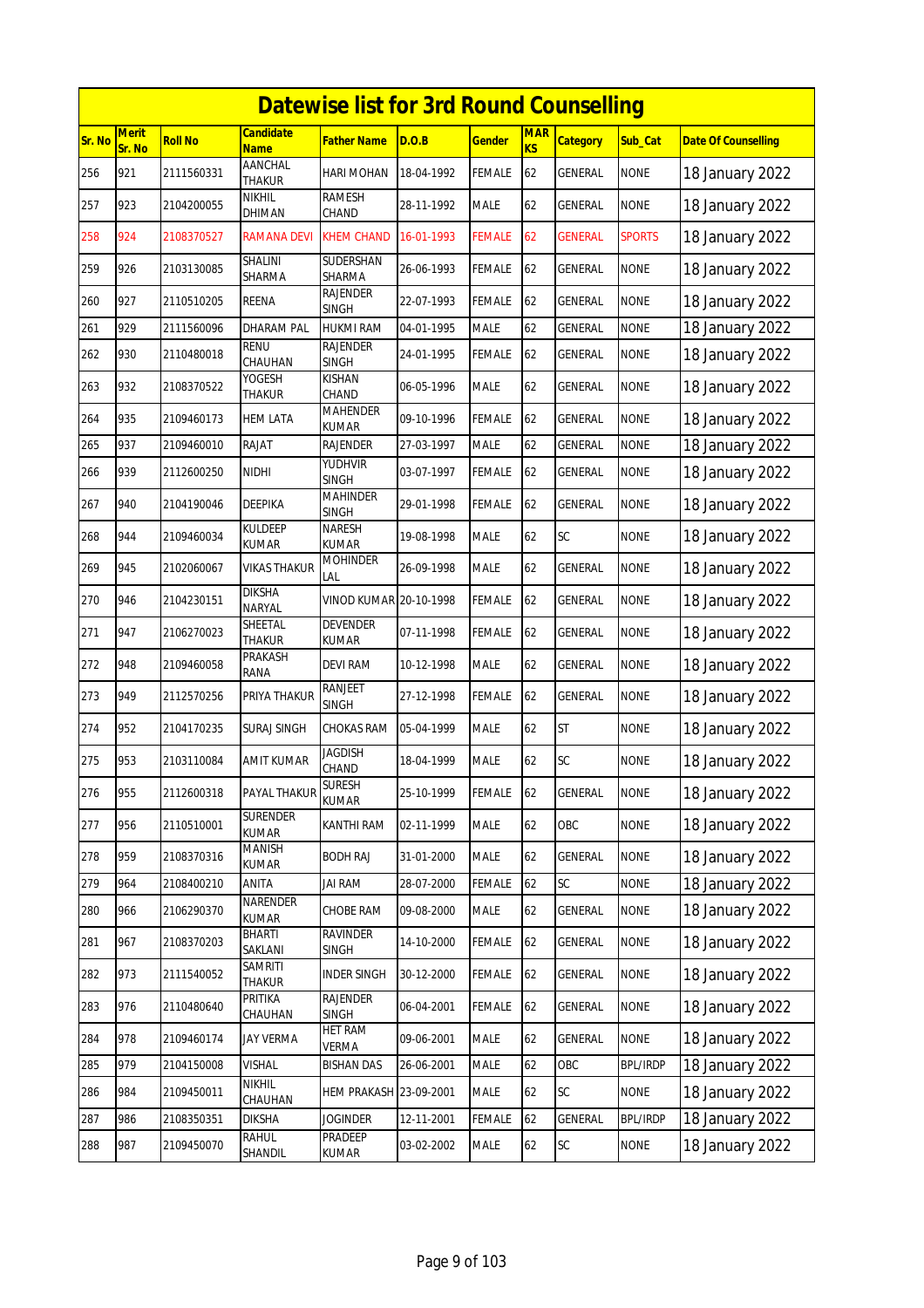|        | <b>Datewise list for 3rd Round Counselling</b> |                |                                 |                                     |            |               |                  |                 |                                                                      |                            |  |  |  |
|--------|------------------------------------------------|----------------|---------------------------------|-------------------------------------|------------|---------------|------------------|-----------------|----------------------------------------------------------------------|----------------------------|--|--|--|
| Sr. No | <b>Merit</b><br>Sr. No                         | <b>Roll No</b> | <b>Candidate</b><br><b>Name</b> | Father Name                         | D.O.B      | <u>Gender</u> | <b>MAR</b><br>KS | <b>Category</b> | Sub_Cat                                                              | <b>Date Of Counselling</b> |  |  |  |
| 289    | 989                                            | 2101020636     | ANJALI                          | SATISH<br><b>KUMAR</b>              | 14-03-2002 | <b>FEMALE</b> | 62               | GENERAL         | <b>NONE</b>                                                          | 18 January 2022            |  |  |  |
| 290    | 991                                            | 2103140033     | <b>MRIDVI</b><br>SHARMA         | ABINASH<br>SHARMA                   | 27-07-2002 | FEMALE        | 62               | GENERAL         | <b>NONE</b>                                                          | 18 January 2022            |  |  |  |
| 291    | 993                                            | 2108350140     | ARUN<br>CHOUDHARY               | OM PRAKASH                          | 03-09-2002 | MALE          | 62               | OBC             | <b>NONE</b>                                                          | 18 January 2022            |  |  |  |
| 292    | 995                                            | 2108360141     | KARTIK<br><b>KAPOOR</b>         | KANSHI RAM                          | 15-12-2002 | <b>MALE</b>   | 62               | <b>SC</b>       | <b>NONE</b>                                                          | 18 January 2022            |  |  |  |
| 293    | 999                                            | 2111560404     | <b>KUMARI SHALU</b>             | <b>JAGAT RAM</b>                    | 01-03-2003 | FEMALE        | 62               | SC              | <b>NONE</b>                                                          | 18 January 2022            |  |  |  |
| 294    | 1000                                           | 2112570455     | <b>KARAN</b><br><b>DADHWAL</b>  | <b>MANOJ</b><br><b>KUMAR</b>        | 15-03-2003 | <b>MALE</b>   | 62               | GENERAL         | <b>NONE</b>                                                          | 18 January 2022            |  |  |  |
| 295    | 1001                                           | 2101660090     | KIRTI SHARMA                    | SANDEEP<br>KUMAR                    | 02-04-2003 | FEMALE        | 62               | GENERAL         | <b>NONE</b>                                                          | 18 January 2022            |  |  |  |
| 296    | 1002                                           | 2108610008     | SHUBHAM<br>SHARMA               | KAMLESH<br><b>KUMAR</b>             | 07-04-2003 | <b>MALE</b>   | 62               | GENERAL         | <b>NONE</b>                                                          | 18 January 2022            |  |  |  |
| 297    | 1003                                           | 2111530100     | <b>BHUVNESHWA</b><br>RI         | MANSA RAM                           | 22-04-2003 | FEMALE        | 62               | GENERAL         | <b>NONE</b>                                                          | 18 January 2022            |  |  |  |
| 298    | 1004                                           | 2110480544     | VANSHIKA                        | SH.NARESH<br>KUMAR                  | 05-06-2003 | FEMALE        | 62               | SC              | <b>NONE</b>                                                          | 18 January 2022            |  |  |  |
| 299    | 1005                                           | 2111560282     | <b>GALAXY</b>                   | ASHWANI<br>KUMAR                    | 17-06-2003 | <b>FEMALE</b> | 62               | <b>GENERAL</b>  | <b>NONE</b>                                                          | 18 January 2022            |  |  |  |
| 300    | 1006                                           | 2103110161     | GAGAN<br>SHARMA                 | RAJENDER<br>kumar                   | 21-06-2003 | MALE          | 62               | GENERAL         | <b>NONE</b>                                                          | 18 January 2022            |  |  |  |
| 301    | 1008                                           | 2109410130     | <b>KHUSHBU</b>                  | <b>RAJENDER</b><br>SINGH            | 15-07-2003 | FEMALE        | 62               | <b>SC</b>       | <b>DEPENDEN</b><br><b>T/WARDS</b><br>OF EX-<br><b>SERVICEME</b><br>Ν | 18 January 2022            |  |  |  |
| 302    | 1010                                           | 2103100185     | TAMANNA<br>SHARMA               | <b>SUNIL KUMAR</b>                  | 22-07-2003 | FEMALE        | 62               | GENERAL         | <b>NONE</b>                                                          | 18 January 2022            |  |  |  |
| 303    | 1011                                           | 2108390113     | PRIYANKA<br>SHARMA              | PAWAN<br><b>KUMAR</b>               | 02-08-2003 | FEMALE        | 62               | GENERAL         | <b>NONE</b>                                                          | 18 January 2022            |  |  |  |
| 304    | 1013                                           | 2109450102     | ANKITA<br>SHARMA                | Joginder<br>SHARMA                  | 18-08-2003 | FEMALE        | 62               | GENERAL         | <b>NONE</b>                                                          | 18 January 2022            |  |  |  |
| 305    | 1015                                           | 2108370627     | MEENAKSHI                       | ANUP KUMAR                          | 21-10-2003 | <b>FEMALE</b> | 62               | GENERAL         | <b>NONE</b>                                                          | 18 January 2022            |  |  |  |
| 306    | 1016                                           | 2101660152     | PALLAVI<br><b>THAKUR</b>        | SANJEEV<br><b>KUMAR</b>             | 15-11-2003 | <b>FEMALE</b> | 62               | <b>GENERAL</b>  | <b>NONE</b>                                                          | 18 January 2022            |  |  |  |
| 307    | 1020                                           | 2110490768     | <b>ARSHIT</b><br>SHARMA         | KAMAL<br>SHARMA                     | 21-11-2003 | <b>MALE</b>   | 62               | GENERAL         | <b>NONE</b>                                                          | 18 January 2022            |  |  |  |
| 308    | 1022                                           | 2101020361     | AKSHITA<br>GAUTAM               | SANTOSH<br><b>KUMAR</b>             | 07-12-2003 | <b>FEMALE</b> | 62               | GENERAL         | <b>NONE</b>                                                          | 18 January 2022            |  |  |  |
| 309    | 1025                                           | 2111530224     | <b>SAMRITI</b><br>KANWAR        | RAJESHWAR<br>SINGH<br><b>KANWAR</b> | 17-12-2003 | <b>FEMALE</b> | 62               | GENERAL         | <b>NONE</b>                                                          | 18 January 2022            |  |  |  |
| 310    | 1026                                           | 2106290253     | SAHIL                           | HIRA LAL                            | 02-01-2004 | MALE          | 62               | GENERAL         | <b>NONE</b>                                                          | 18 January 2022            |  |  |  |
| 311    | 1027                                           | 2110490020     | SHWETA<br>CHAUDHARY             | <b>RAKESH</b><br>KUMAR              | 15-01-2004 | FEMALE        | 62               | OBC             | <b>NONE</b>                                                          | 18 January 2022            |  |  |  |
| 312    | 1031                                           | 2104170088     | SAHIL KUMAR                     | RAJU RAM                            | 24-02-2004 | MALE          | 62               | SC              | <b>NONE</b>                                                          | 18 January 2022            |  |  |  |
| 313    | 1032                                           | 2108360064     | DEEPA KUMARI JIYA LAL           |                                     | 12-03-2004 | <b>FEMALE</b> | 62               | GENERAL         | <b>NONE</b>                                                          | 18 January 2022            |  |  |  |
| 314    | 1034                                           | 2108690028     | KAVITA                          | YUV RAJ                             | 26-03-2004 | FEMALE        | 62               | GENERAL         | <b>NONE</b>                                                          | 18 January 2022            |  |  |  |
| 315    | 1036                                           | 2107330030     | ANKITA                          | <b>RAJENDER</b><br>PRASAD           | 11-04-2004 | <b>FEMALE</b> | 62               | <b>ST</b>       | <b>NONE</b>                                                          | 18 January 2022            |  |  |  |
| 316    | 1042                                           | 2106290263     | <b>BOBBY</b><br><b>THIMSON</b>  | DHAYAN<br>SINGH                     | 17-01-1989 | MALE          | 61               | <b>ST</b>       | <b>NONE</b>                                                          | 18 January 2022            |  |  |  |
| 317    | 1043                                           | 2108390101     | BABITA<br>KUMARI                | <b>JAGAR NATH</b>                   | 11-10-1990 | <b>FEMALE</b> | 61               | SC              | <b>NONE</b>                                                          | 18 January 2022            |  |  |  |
| 318    | 1044                                           | 2104710018     | SHAKUNTLA<br>DEVI               | <b>SANSAR</b><br>CHAND              | 06-05-1991 | FEMALE        | 61               | GENERAL         | <b>NONE</b>                                                          | 18 January 2022            |  |  |  |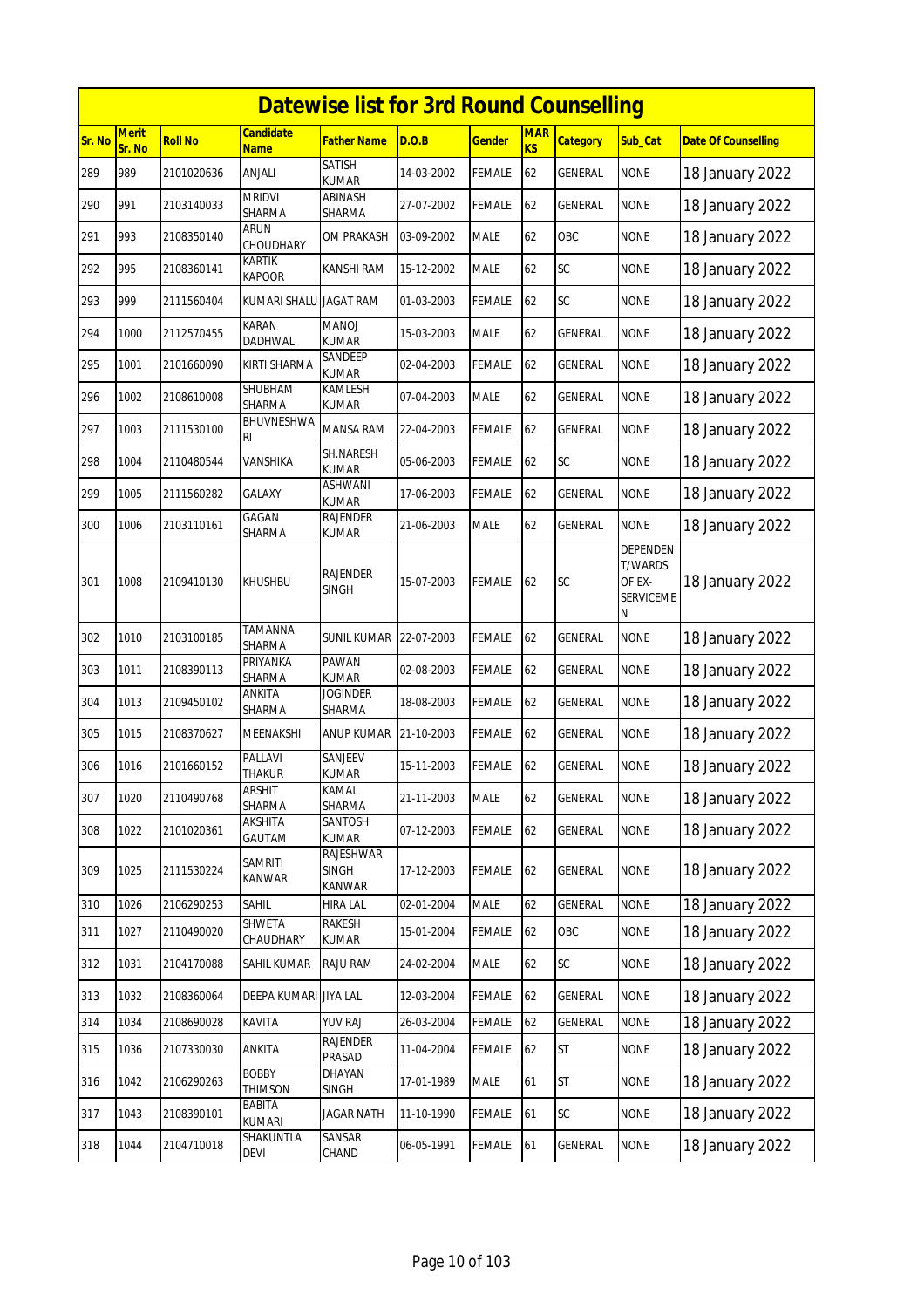|        | <b>Datewise list for 3rd Round Counselling</b><br><b>Merit</b><br>Candidate<br><b>MAR</b> |                |                               |                                  |            |               |    |                 |             |                            |  |  |  |
|--------|-------------------------------------------------------------------------------------------|----------------|-------------------------------|----------------------------------|------------|---------------|----|-----------------|-------------|----------------------------|--|--|--|
| Sr. No | Sr. No                                                                                    | <b>Roll No</b> | <b>Name</b>                   | <b>Father Name</b>               | D.O.B      | <u>Gender</u> | KS | <b>Category</b> | Sub_Cat     | <b>Date Of Counselling</b> |  |  |  |
| 319    | 1048                                                                                      | 2110520214     | PRANAV                        | YASH PAL<br><b>SINGH</b>         | 10-02-1993 | <b>MALE</b>   | 61 | OBC             | <b>NONE</b> | 18 January 2022            |  |  |  |
| 320    | 1053                                                                                      | 2104150130     | SHIVANI<br>kumari             | SH. KALI DASS                    | 04-03-1996 | <b>FEMALE</b> | 61 | OBC             | <b>NONE</b> | 18 January 2022            |  |  |  |
| 321    | 1054                                                                                      | 2106290114     | <b>HEENA</b><br><b>THAKUR</b> | TEJA SINGH                       | 24-04-1996 | FEMALE        | 61 | GENERAL         | <b>NONE</b> | 18 January 2022            |  |  |  |
| 322    | 1056                                                                                      | 2103120339     | KAMINI<br><b>THAKUR</b>       | <b>SURINDER</b><br>SINGH DOGRA   | 11-06-1996 | <b>FEMALE</b> | 61 | <b>GENERAL</b>  | <b>NONE</b> | 18 January 2022            |  |  |  |
| 323    | 1057                                                                                      | 2110490495     | ABHINASH<br>SHARMA            | <b>PAWAN</b><br><b>KUMAR</b>     | 10-08-1996 | <b>MALE</b>   | 61 | GENERAL         | <b>NONE</b> | 18 January 2022            |  |  |  |
| 324    | 1058                                                                                      | 2106290440     | ANUJ THAKUR                   | <b>GHANSHYAM</b><br>SINGH        | 28-10-1996 | <b>MALE</b>   | 61 | <b>GENERAL</b>  | <b>NONE</b> | 18 January 2022            |  |  |  |
| 325    | 1059                                                                                      | 2110480446     | AMIT KUMAR                    | RAMESH<br>CHAND                  | 15-11-1996 | <b>MALE</b>   | 61 | GENERAL         | <b>NONE</b> | 18 January 2022            |  |  |  |
| 326    | 1063                                                                                      | 2108400041     | AJAY SINGH                    | AMRIT SINGH                      | 08-02-1997 | <b>MALE</b>   | 61 | GENERAL         | <b>NONE</b> | 18 January 2022            |  |  |  |
| 327    | 1064                                                                                      | 2108390020     | <b>KUMARI</b><br>SHIVANI      | <b>RAJENDER</b><br>PRASHAD       | 05-03-1997 | <b>FEMALE</b> | 61 | OBC             | <b>NONE</b> | 18 January 2022            |  |  |  |
| 328    | 1065                                                                                      | 2103110059     | DEEPIKA<br>SHARMA             | <b>DINESHWAR</b><br><b>KUMAR</b> | 23-07-1997 | <b>FEMALE</b> | 61 | <b>GENERAL</b>  | <b>NONE</b> | 18 January 2022            |  |  |  |
| 329    | 1066                                                                                      | 2111530148     | <b>KIRAN BALA</b>             | HARISH<br>CHAND                  | 19-11-1997 | <b>FEMALE</b> | 61 | <b>GENERAL</b>  | <b>NONE</b> | 18 January 2022            |  |  |  |
| 330    | 1067                                                                                      | 2104230083     | SAVITA DEVI                   | VIJAY KUMAR                      | 08-12-1997 | <b>FEMALE</b> | 61 | OBC             | <b>NONE</b> | 18 January 2022            |  |  |  |
| 331    | 1075                                                                                      | 2110480484     | SAPNA                         | KALYAN SINGH 04-12-1998          |            | <b>FEMALE</b> | 61 | <b>GENERAL</b>  | <b>NONE</b> | 18 January 2022            |  |  |  |
| 332    | 1077                                                                                      | 2109450133     | BHAWANI<br>SHARMA             | SOHAN LAL<br>SHARMA              | 20-12-1998 | <b>FEMALE</b> | 61 | GENERAL         | <b>NONE</b> | 18 January 2022            |  |  |  |
| 333    | 1079                                                                                      | 2111560178     | HIMANI                        | DEVENDER<br>kumar                | 30-01-1999 | <b>FEMALE</b> | 61 | <b>GENERAL</b>  | <b>NONE</b> | 18 January 2022            |  |  |  |
| 334    | 1080                                                                                      | 2109430046     | AJAY                          | ROOP LAL                         | 01-03-1999 | <b>MALE</b>   | 61 | SC              | <b>NONE</b> | 18 January 2022            |  |  |  |
| 335    | 1081                                                                                      | 2112570516     | KAVITA<br><b>KUMARI</b>       | DARSHAN<br><b>SINGH</b>          | 16-03-1999 | <b>FEMALE</b> | 61 | <b>GENERAL</b>  | <b>NONE</b> | 18 January 2022            |  |  |  |
| 336    | 1082                                                                                      | 2104170039     | MANOJ<br>KUMAR                | SHANTI RAM                       | 05-04-1999 | <b>MALE</b>   | 61 | <b>SC</b>       | <b>NONE</b> | 18 January 2022            |  |  |  |
| 337    | 1084                                                                                      | 2109460147     | KALPNA                        | CHET RAM                         | 28-05-1999 | <b>FEMALE</b> | 61 | SC              | <b>NONE</b> | 18 January 2022            |  |  |  |
| 338    | 1086                                                                                      | 2106280060     | MANISHA<br>KUMARI             | CHHAVINDER<br>SINGH              | 26-06-1999 | <b>FEMALE</b> | 61 | <b>GENERAL</b>  | <b>NONE</b> | 18 January 2022            |  |  |  |
| 339    | 1087                                                                                      | 2103110158     | ANKITA<br><b>KUMARI</b>       | <b>JOGINDER</b><br><b>SINGH</b>  | 08-07-1999 | <b>FEMALE</b> | 61 | <b>GENERAL</b>  | <b>NONE</b> | 18 January 2022            |  |  |  |
| 340    | 1088                                                                                      | 2101010481     | AKSHAY<br>SANKHYAN            | <b>GOPAL RAM</b>                 | 18-07-1999 | MALE          | 61 | <b>GENERAL</b>  | <b>NONE</b> | 18 January 2022            |  |  |  |
| 341    | 1089                                                                                      | 2111540032     | DIKSHA VERMA                  | <b>AMAR SINGH</b>                | 01-08-1999 | <b>FEMALE</b> | 61 | GENERAL         | <b>NONE</b> | 18 January 2022            |  |  |  |
| 342    | 1091                                                                                      | 2108340012     | SAPNA<br>KUMARI               | <b>INDER SINGH</b>               | 02-09-1999 | <b>FEMALE</b> | 61 | GENERAL         | <b>NONE</b> | 18 January 2022            |  |  |  |
| 343    | 1092                                                                                      | 2106290141     | <b>VIKAS BHALLA</b>           | DEV RAJ                          | 12-12-1999 | <b>MALE</b>   | 61 | GENERAL         | <b>NONE</b> | 18 January 2022            |  |  |  |
| 344    | 1093                                                                                      | 2108350149     | ANJALI                        | RAJU                             | 26-12-1999 | FEMALE        | 61 | <b>SC</b>       | <b>NONE</b> | 18 January 2022            |  |  |  |
| 345    | 1094                                                                                      | 2110490419     | <b>DIVYA</b>                  | <b>RAGHUVEER</b><br><b>SINGH</b> | 08-01-2000 | <b>FEMALE</b> | 61 | <b>GENERAL</b>  | <b>NONE</b> | 18 January 2022            |  |  |  |
| 346    | 1095                                                                                      | 2110480351     | <b>TINA KUMARI</b>            | <b>SANT RAM</b>                  | 28-01-2000 | FEMALE        | 61 | GENERAL         | <b>NONE</b> | 18 January 2022            |  |  |  |
| 347    | 1097                                                                                      | 2112600426     | RAGHAV<br><b>MINHAS</b>       | NARINDER<br><b>SINGH</b>         | 23-03-2000 | <b>MALE</b>   | 61 | GENERAL         | <b>NONE</b> | 18 January 2022            |  |  |  |
| 348    | 1098                                                                                      | 2110480739     | PREETIKA<br>Thakur            | <b>JASWANT</b><br>SINGH          | 24-04-2000 | <b>FEMALE</b> | 61 | <b>GENERAL</b>  | <b>NONE</b> | 18 January 2022            |  |  |  |
| 349    | 1099                                                                                      | 2106290094     | AMITA<br>THAKUR               | <b>TEK CHAND</b>                 | 03-05-2000 | <b>FEMALE</b> | 61 | GENERAL         | <b>NONE</b> | 18 January 2022            |  |  |  |
| 350    | 1101                                                                                      | 2101010425     | POOJA                         | PRITAM                           | 24-05-2000 | FEMALE        | 61 | SC              | <b>NONE</b> | 18 January 2022            |  |  |  |
| 351    | 1103                                                                                      | 2111560008     | SHIVANI                       | RAJENDER<br><b>KUMAR</b>         | 14-08-2000 | <b>FEMALE</b> | 61 | OBC             | <b>NONE</b> | 18 January 2022            |  |  |  |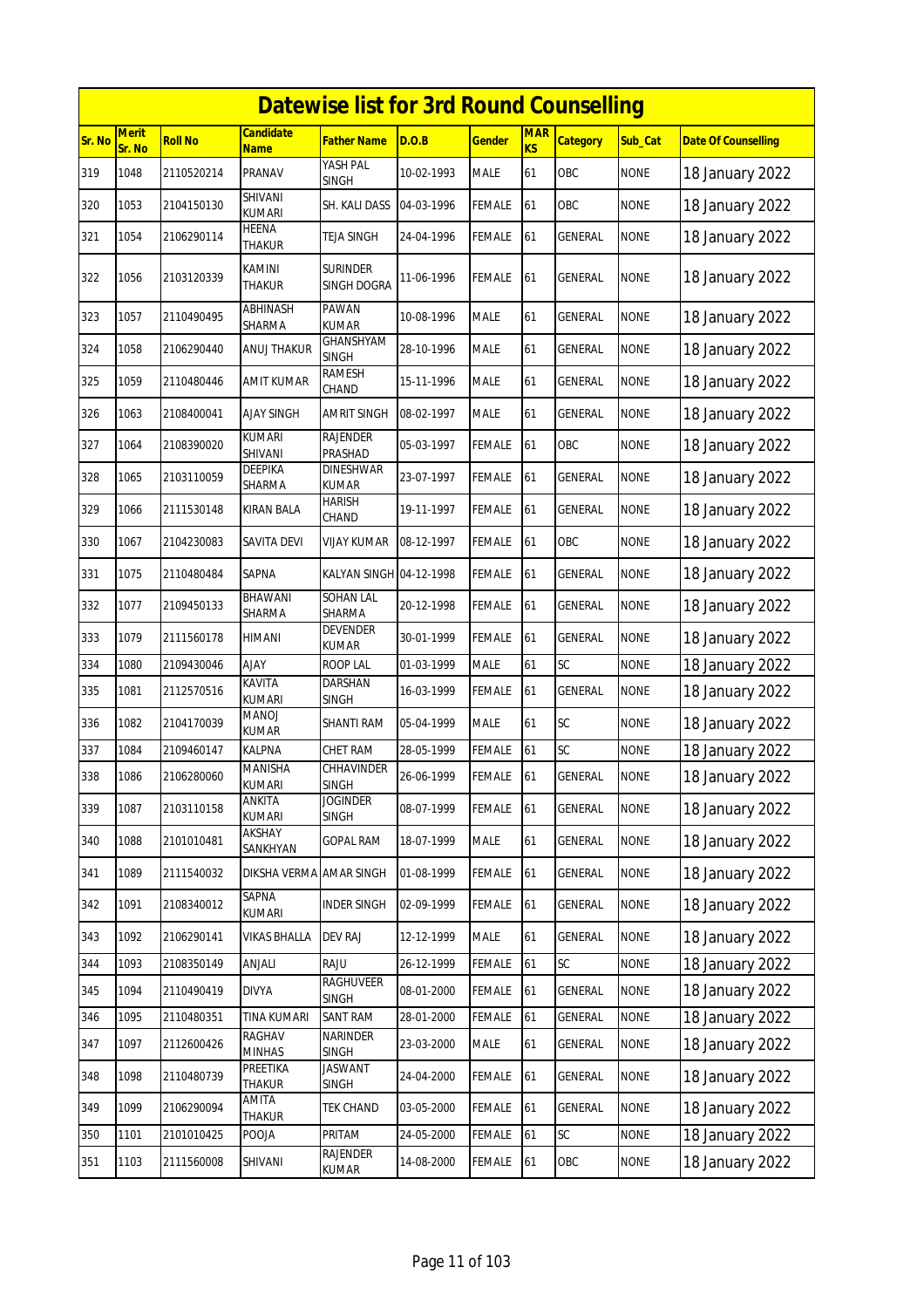|        | <b>Datewise list for 3rd Round Counselling</b> |                |                         |                                 |            |               |                  |                 |                                                        |                            |  |  |  |
|--------|------------------------------------------------|----------------|-------------------------|---------------------------------|------------|---------------|------------------|-----------------|--------------------------------------------------------|----------------------------|--|--|--|
| Sr. No | <b>Merit</b><br>Sr. No                         | <b>Roll No</b> | Candidate<br>Name       | <b>Father Name</b>              | D.O.B      | <b>Gender</b> | <b>MAR</b><br>KS | <b>Category</b> | Sub_Cat                                                | <b>Date Of Counselling</b> |  |  |  |
| 352    | 1106                                           | 2106290038     | PAWAN                   | <b>AJAY KUMAR</b>               | 16-11-2000 | <b>MALE</b>   | 61               | <b>GENERAL</b>  | <b>NONE</b>                                            | 18 January 2022            |  |  |  |
| 353    | 1107                                           | 2108360048     | MEERA DEVI              | KHEM SINGH                      | 23-11-2000 | <b>FEMALE</b> | 61               | GENERAL         | none                                                   | 18 January 2022            |  |  |  |
| 354    | 1110                                           | 2109410033     | mr. Sanjay<br>kumar     | AH. LAYAK<br>ram                | 10-02-2001 | <b>MALE</b>   | 61               | GENERAL         | <b>NONE</b>                                            | 18 January 2022            |  |  |  |
| 355    | 1112                                           | 2108370278     | YAMNA DEVI              | <b>MAAN SINGH</b>               | 16-05-2001 | <b>FEMALE</b> | 61               | GENERAL         | <b>NONE</b>                                            | 18 January 2022            |  |  |  |
| 356    | 1114                                           | 2108370240     | HIMANI<br>Thakur        | BHAV DEV                        | 27-06-2001 | <b>FEMALE</b> | 61               | GENERAL         | <b>NONE</b>                                            | 18 January 2022            |  |  |  |
| 357    | 1115                                           | 2110480170     | nikhil kumar            | KAMLESH<br><b>KUMAR</b>         | 07-07-2001 | <b>MALE</b>   | 61               | SC              | <b>NONE</b>                                            | 18 January 2022            |  |  |  |
| 358    | 1116                                           | 2109460357     | RAKSHA                  | JEET RAM                        | 04-08-2001 | FEMALE        | 61               | SC              | <b>NONE</b>                                            | 18 January 2022            |  |  |  |
| 359    | 1123                                           | 2110480626     | TANIYA                  | PRAVEEN<br>KUMAR                | 31-03-2002 | <b>FEMALE</b> | 61               | GENERAL         | <b>NONE</b>                                            | 18 January 2022            |  |  |  |
| 360    | 1124                                           | 2107330043     | trishna                 | <b>RAMESH</b><br>KUMAR          | 01-04-2002 | <b>FEMALE</b> | 61               | <b>ST</b>       | <b>NONE</b>                                            | 18 January 2022            |  |  |  |
| 361    | 1125                                           | 2110490169     | NIDHI SHARMA            | NARENDER<br>dutt                | 27-05-2002 | <b>FEMALE</b> | 61               | GENERAL         | <b>NONE</b>                                            | 18 January 2022            |  |  |  |
| 362    | 1127                                           | 2111560414     | HIMANSHI                | HUKAM<br>CHAND                  | 13-06-2002 | <b>FEMALE</b> | 61               | SC              | <b>NONE</b>                                            | 18 January 2022            |  |  |  |
| 363    | 1128                                           | 2106290419     | RUCHI THAKUR            | <b>DINA NATH</b>                | 01-07-2002 | <b>FEMALE</b> | 61               | <b>GENERAL</b>  | <b>NONE</b>                                            | 18 January 2022            |  |  |  |
| 364    | 1129                                           | 2111560438     | SAHIL KASHYAP           | DHANI RAM<br>KASHYAP            | 04-07-2002 | <b>MALE</b>   | 61               | SC              | <b>NONE</b>                                            | 18 January 2022            |  |  |  |
| 365    | 1130                                           | 2109460031     | PARUL THAKUF            | Virender<br><b>KUMAR</b>        | 22-07-2002 | <b>FEMALE</b> | 61               | <b>GENERAL</b>  | <b>NONE</b>                                            | 18 January 2022            |  |  |  |
| 366    | 1131                                           | 2110490009     | ARYAN BANSAL            | KHUSHI RAM                      | 24-07-2002 | <b>MALE</b>   | 61               | GENERAL         | <b>NONE</b>                                            | 18 January 2022            |  |  |  |
| 367    | 1134                                           | 2106270042     | <b>MAHESH</b><br>THAKUR | KHAYALE RAM 17-10-2002          |            | <b>MALE</b>   | 61               | <b>GENERAL</b>  | <b>NONE</b>                                            | 18 January 2022            |  |  |  |
| 368    | 1135                                           | 2101020515     | PALLAVI<br>kumari       | BALDEV SINGH 31-10-2002         |            | <b>FEMALE</b> | 61               | GENERAL         | <b>NONE</b>                                            | 18 January 2022            |  |  |  |
| 369    | 1136                                           | 2109460235     | NIDHI                   | ISHWAR GARG 06-11-2002          |            | <b>FEMALE</b> | 61               | <b>SC</b>       | <b>BPL/IRDP</b>                                        | 18 January 2022            |  |  |  |
| 370    | 1137                                           | 2112600380     | Surbhi                  | DEEPAK JOSHI                    | 11-12-2002 | FEMALE        | 61               | GENERAL         | <b>NONE</b>                                            | 18 January 2022            |  |  |  |
| 371    | 1138                                           | 2104160202     | UPENDER<br>rana         | <b>RAJESH</b><br>kumar          | 13-12-2002 | MALE          | 61               | GENERAL         | <b>NONE</b>                                            | 18 January 2022            |  |  |  |
| 372    | 1142                                           | 2101020017     | STAKSHI<br>VARDHAN      | HOSHIYAR<br><b>SINGH</b>        | 28-01-2003 | <b>FEMALE</b> | 61               | SC              | <b>NONE</b>                                            | 18 January 2022            |  |  |  |
| 373    | 1146                                           | 2103110171     | <b>ALISHA RAWAT</b>     | MEHAR SINGH 20-05-2003          |            | <b>FEMALE</b> | 61               | GENERAL         | <b>NONE</b>                                            | 18 January 2022            |  |  |  |
| 374    | 1152                                           | 2103100105     | KRITIKA<br>BANYAL       | MANJEET<br><b>SINGH</b>         | 17-08-2003 | <b>FEMALE</b> | 61               | <b>GENERAL</b>  | <b>NONE</b>                                            | 18 January 2022            |  |  |  |
| 375    | 1154                                           | 2107330018     | GAURAV<br>KUMAR         | <b>DINESH</b><br>KUMAR          | 03-09-2003 | <b>MALE</b>   | 61               | <b>ST</b>       | EX-<br>Ν                                               | SERVICEME 18 January 2022  |  |  |  |
| 376    | 1158                                           | 2104630081     | RADHIKA<br><b>GUPTA</b> | <b>ASHEESH</b><br><b>GUPTA</b>  | 17-10-2003 | <b>FEMALE</b> | 61               | GENERAL         | <b>NONE</b>                                            | 18 January 2022            |  |  |  |
| 377    | 1159                                           | 2108360120     | <b>AMIT KUMAR</b>       | <b>DEVENDER</b><br><b>KUMAR</b> | 20-10-2003 | <b>MALE</b>   | 61               | SC              | DEPENDEN<br><b>T/WARDS</b><br>OF EX-<br>SERVICEME<br>Ν | 18 January 2022            |  |  |  |
| 378    | 1161                                           | 2110510168     | <b>SUSHILA</b>          | <b>SURESH</b><br><b>KUMAR</b>   | 31-10-2003 | FEMALE        | 61               | SC              | <b>NONE</b>                                            | 18 January 2022            |  |  |  |
| 379    | 1163                                           | 2106290520     | DAMINI                  | <b>JOGINDER</b><br>SONI         | 03-12-2003 | <b>FEMALE</b> | 61               | <b>GENERAL</b>  | <b>NONE</b>                                            | 18 January 2022            |  |  |  |
| 380    | 1169                                           | 2109460203     | AKHIL KUMAR<br>SHARMA   | <b>JYOTI</b><br><b>PRAKASH</b>  | 17-02-2004 | <b>MALE</b>   | 61               | <b>GENERAL</b>  | <b>NONE</b>                                            | 18 January 2022            |  |  |  |
| 381    | 1170                                           | 2105240014     | <b>VIPUL</b>            | SANDEEP<br>KUMAR                | 19-02-2004 | <b>MALE</b>   | 61               | <b>ST</b>       | <b>NONE</b>                                            | 18 January 2022            |  |  |  |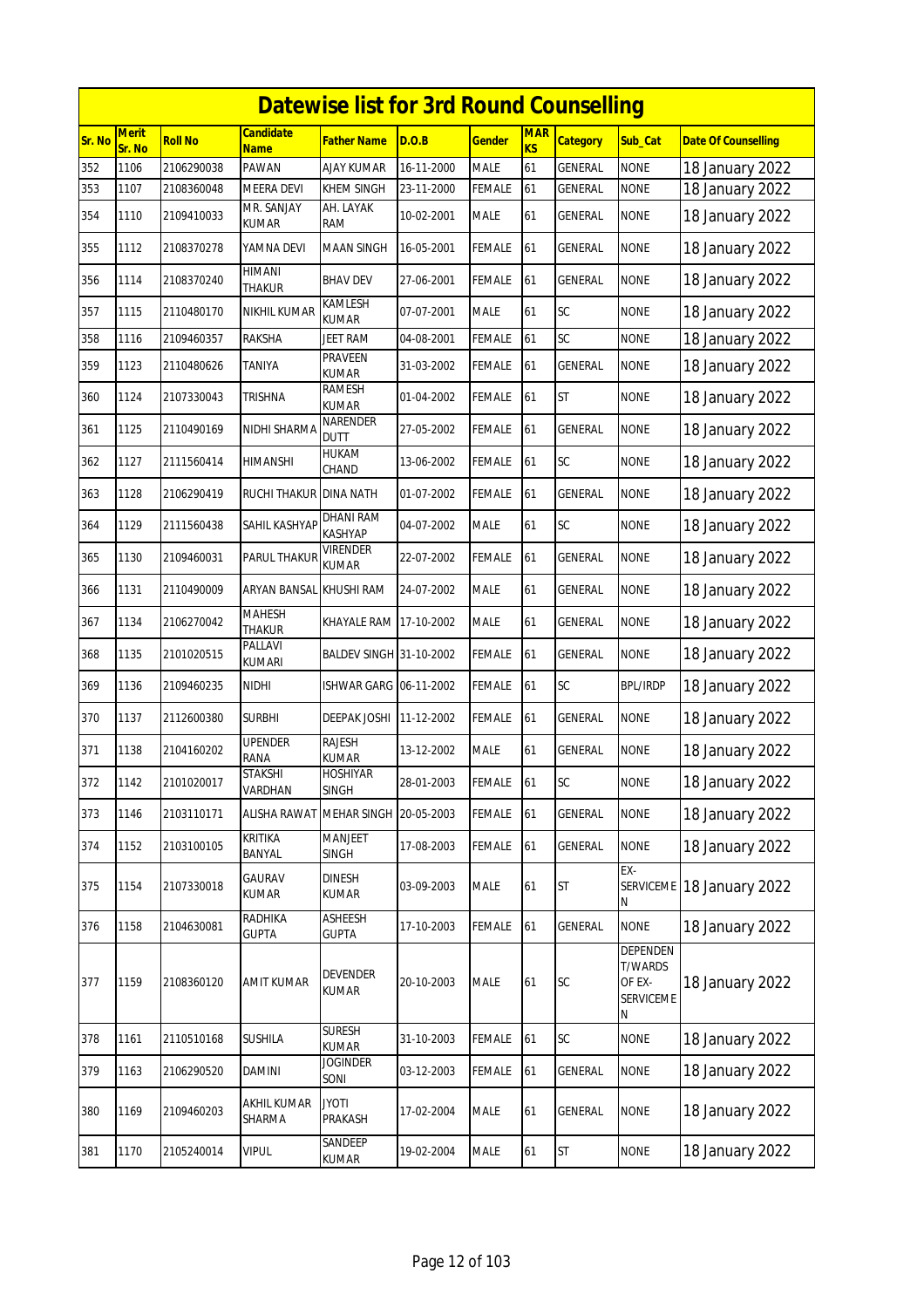|        |                        |                |                                 | <b>Datewise list for 3rd Round Counselling</b> |            |               |                  |                 |                                                               |                            |
|--------|------------------------|----------------|---------------------------------|------------------------------------------------|------------|---------------|------------------|-----------------|---------------------------------------------------------------|----------------------------|
| Sr. No | <b>Merit</b><br>Sr. No | <b>Roll No</b> | <b>Candidate</b><br><b>Name</b> | Father Name                                    | D.O.B      | <u>Gender</u> | <b>MAR</b><br>KS | <b>Category</b> | Sub Cat                                                       | <b>Date Of Counselling</b> |
| 382    | 1171                   | 2105250010     | <b>SAKSHI</b>                   | RAM KEDAR                                      | 21-02-2004 | FEMALE        | 61               | <b>ST</b>       | <b>NONE</b>                                                   | 18 January 2022            |
| 383    | 1173                   | 2104710001     | VAISHNAVI<br><b>SHARMA</b>      | <b>AJAY SHARMA</b>                             | 02-03-2004 | FEMALE        | 61               | GENERAL         | PHH                                                           | 18 January 2022            |
| 384    | 1175                   | 2109470087     | <b>MITALI</b><br>CHANDEL        | <b>PARVEEN</b><br>CHANDEL                      | 11-03-2004 | FEMALE        | 61               | GENERAL         | <b>NONE</b>                                                   | 18 January 2022            |
| 385    | 1176                   | 2103100005     | <b>AKRITI</b>                   | RAJESH<br>KUMAR                                | 19-04-2004 | <b>FEMALE</b> | 61               | <b>SC</b>       | <b>NONE</b>                                                   | 18 January 2022            |
| 386    | 1183                   | 2103130006     | <b>VIKRAM</b><br><b>KATOCH</b>  | JANAK CHAND 04-07-1983                         |            | MALE          | 60               | GENERAL         | EX-<br>Ν                                                      | SERVICEME 18 January 2022  |
| 387    | 1184                   | 2104640002     | SURJEET SINGH BALBIR SINGH      |                                                | 13-04-1984 | MALE          | 60               | <b>GENERAL</b>  | EX-<br><b>SERVICEME</b><br>Ν                                  | 18 January 2022            |
| 388    | 1185                   | 2101020619     | ANJU KUMARI                     | SHANKAR<br><b>DASS</b>                         | 28-03-1988 | FEMALE        | 60               | SC              | <b>NONE</b>                                                   | 18 January 2022            |
| 389    | 1188                   | 2103120270     | <b>HEM LATA</b>                 | RIKHI RAM                                      | 20-05-1991 | FEMALE        | 60               | SC              | <b>NONE</b>                                                   | 18 January 2022            |
| 390    | 1189                   | 2110480296     | POOJA RANI                      | <b>DALIP SINGH</b>                             | 16-10-1991 | FEMALE        | 60               | <b>GENERAL</b>  | <b>NONE</b>                                                   | 18 January 2022            |
| 391    | 1190                   | 2101020464     | <b>INDU BALA</b>                | <b>SURJIT SINGH</b>                            | 08-05-1993 | FEMALE        | 60               | GENERAL         | DEPENDEN<br><b>T/WARDS</b><br>OF EX-<br><b>SERVICEME</b><br>Ν | 18 January 2022            |
| 392    | 1195                   | 2108390349     | <b>NEHA</b>                     | <b>SURENDER</b><br><b>KUMAR</b>                | 03-01-1995 | FEMALE        | 60               | GENERAL         | <b>NONE</b>                                                   | 18 January 2022            |
| 393    | 1197                   | 2102040113     | <b>ANITA DEVI</b>               | CHAD                                           | 13-07-1995 | FEMALE        | 60               | <b>ST</b>       | <b>NONE</b>                                                   | 18 January 2022            |
| 394    | 1198                   | 2108390320     | <b>DIPESH VERMA</b>             | PRAKASH<br>CHAND                               | 15-08-1995 | <b>MALE</b>   | 60               | OBC             | <b>NONE</b>                                                   | 18 January 2022            |
| 395    | 1199                   | 2102080043     | KEWAL KUMAR                     | CHAMAN<br><b>SINGH</b>                         | 08-12-1995 | MALE          | 60               | SC              | <b>NONE</b>                                                   | 18 January 2022            |
| 396    | 1200                   | 2110490563     | <b>ANILA</b>                    | RANJEET<br><b>SINGH</b>                        | 18-01-1996 | <b>MALE</b>   | 60               | OBC             | <b>NONE</b>                                                   | 18 January 2022            |
| 397    | 1201                   | 2104210032     | <b>GOURAV</b><br><b>GULERIA</b> | <b>CHAIN SINGH</b>                             | 16-02-1996 | MALE          | 60               | GENERAL         | <b>NONE</b>                                                   | 18 January 2022            |
| 398    | 1203                   | 2109410068     | NAVEEN NEGI                     | <b>GOPI CHAND</b>                              | 06-03-1996 | <b>MALE</b>   | 60               | <b>ST</b>       | <b>NONE</b>                                                   | 18 January 2022            |
| 399    | 1204                   | 2109410023     | <b>MANISHA</b>                  | RAN SINGH                                      | 01-06-1996 | FEMALE        | 60               | GENERAL         | <b>NONE</b>                                                   | 18 January 2022            |
| 400    | 1205                   | 2108390010     | AJAY KUMAR                      | <b>BRAHM DASS</b>                              | 15-09-1996 | MALE          | 60               | SC              | <b>NONE</b>                                                   | 18 January 2022            |
| 401    | 1207                   | 2106280034     | PRASANNA<br><b>DEVI</b>         | <b>HEM SINGH</b>                               | 01-12-1996 | <b>FEMALE</b> | 60               | <b>GENERAL</b>  | <b>NONE</b>                                                   | 18 January 2022            |
| 402    | 1208                   | 2108390465     | BANDANA<br><b>KUMARI</b>        | SH. RAKESH<br>KUMAR                            | 10-12-1996 | <b>FEMALE</b> | 60               | GENERAL         | <b>NONE</b>                                                   | 18 January 2022            |
| 403    | 1209                   | 2110490680     | <b>KUMARI</b><br>POONAM         | KHAJAN SINGH 15-01-1997                        |            | FEMALE        | 60               | GENERAL         | <b>NONE</b>                                                   | 18 January 2022            |
| 404    | 1211                   | 2103120281     | SHRESTHA<br>KUMARI              | <b>BALBIR SINGH</b>                            | 15-05-1997 | FEMALE        | 60               | <b>GENERAL</b>  | <b>NONE</b>                                                   | 18 January 2022            |
| 405    | 1216                   | 2104160079     | <b>AKASH RANA</b>               | NARINDER<br>SINGH RANA                         | 09-10-1997 | MALE          | 60               | GENERAL         | <b>BPL/IRDP</b>                                               | 18 January 2022            |
| 406    | 1219                   | 2104200146     | <b>ABHISHEK</b><br>KUMAR        | <b>VIJAY KUMAR</b>                             | 27-10-1997 | MALE          | 60               | OBC             | <b>NONE</b>                                                   | 18 January 2022            |
| 407    | 1220                   | 2106290223     | ANJALI<br>Thakur                | HARI SINGH                                     | 30-11-1997 | FEMALE        | 60               | GENERAL         | <b>NONE</b>                                                   | 18 January 2022            |
| 408    | 1222                   | 2109430173     | <b>ROHIT</b>                    | NARESH<br>CHAND                                | 25-01-1998 | MALE          | 60               | SC              | <b>NONE</b>                                                   | 18 January 2022            |
| 409    | 1223                   | 2109650018     | VAISHALI<br>VERMA               | <b>BHOOPENDER</b><br>verma                     | 01-03-1998 | FEMALE        | 60               | GENERAL         | <b>NONE</b>                                                   | 18 January 2022            |
| 410    | 1227                   | 2101010077     | KAVITA<br>SHARMA                | <b>HIRA LAL</b>                                | 16-08-1998 | <b>FEMALE</b> | 60               | GENERAL         | <b>NONE</b>                                                   | 18 January 2022            |
| 411    | 1228                   | 2110480559     | SHAILJA                         | FATEH SINGH<br>TOMAR                           | 19-09-1998 | FEMALE        | 60               | <b>GENERAL</b>  | <b>NONE</b>                                                   | 18 January 2022            |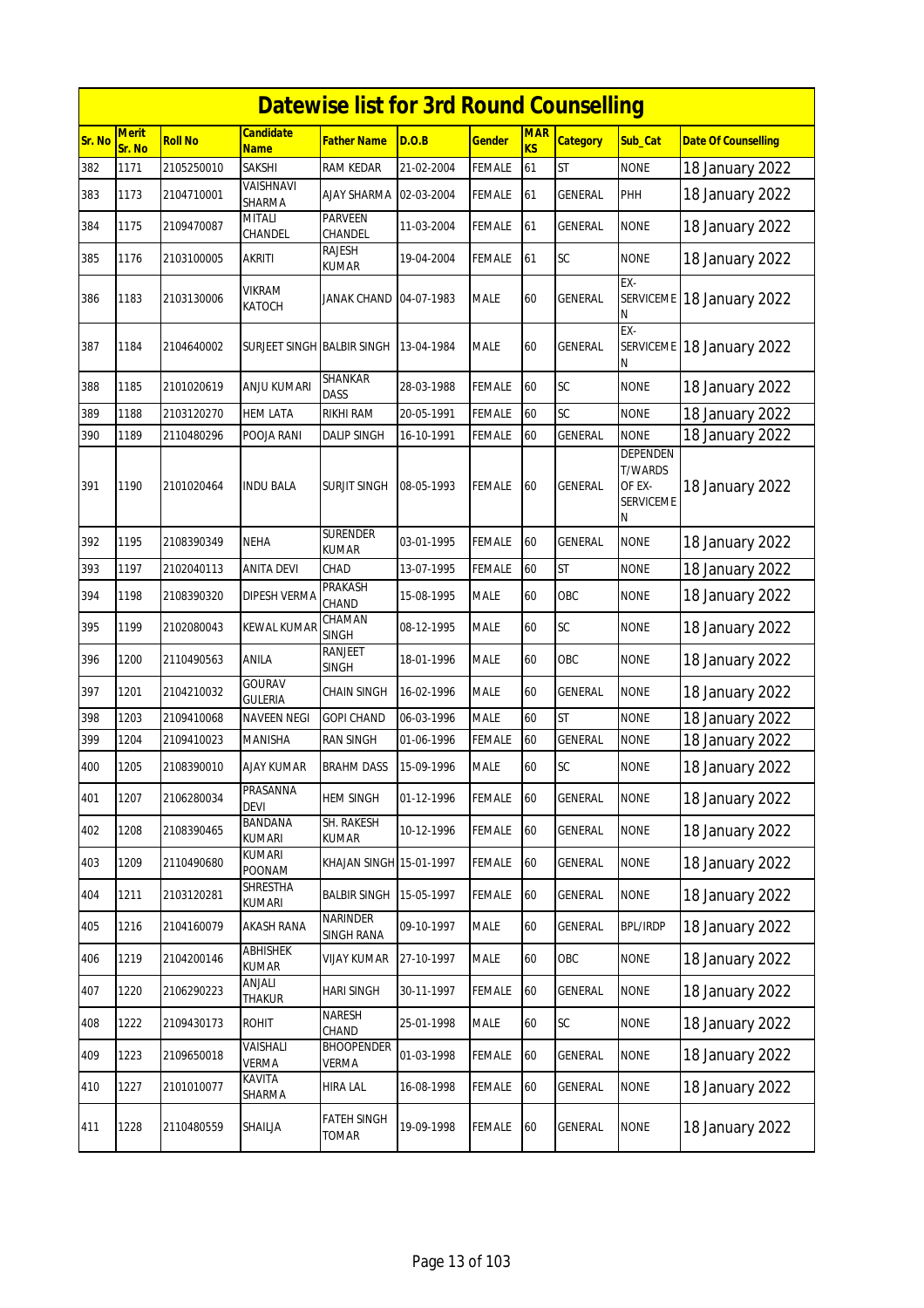|        | <b>Datewise list for 3rd Round Counselling</b> |                |                                    |                                         |            |               |                         |                 |                 |                            |  |  |
|--------|------------------------------------------------|----------------|------------------------------------|-----------------------------------------|------------|---------------|-------------------------|-----------------|-----------------|----------------------------|--|--|
| Sr. No | Merit<br>Sr. No                                | <b>Roll No</b> | <b>Candidate</b><br><b>Name</b>    | Father Name                             | D.O.B      | <b>Gender</b> | <b>MAR</b><br><b>KS</b> | <b>Category</b> | Sub_Cat         | <b>Date Of Counselling</b> |  |  |
| 412    | 1229                                           | 2106270033     | MEENAKSHI<br><b>THAKUR</b>         | RAM CHAND                               | 21-11-1998 | <b>FEMALE</b> | 60                      | <b>GENERAL</b>  | <b>NONE</b>     | 18 January 2022            |  |  |
| 413    | 1233                                           | 2108350331     | PRINCE                             | OM PRAKASH                              | 13-01-1999 | <b>MALE</b>   | 60                      | OBC             | NONE            | 18 January 2022            |  |  |
| 414    | 1235                                           | 2101020657     | ABHISHEK<br><b>KUMAR</b>           | <b>RAJ KUMAR</b>                        | 21-01-1999 | <b>MALE</b>   | 60                      | GENERAL         | <b>NONE</b>     | 18 January 2022            |  |  |
| 415    | 1236                                           | 2110480448     | PRAVEEN<br><b>TOMAR</b>            | <b>SURAT SINGH</b>                      | 26-01-1999 | MALE          | 60                      | GENERAL         | <b>NONE</b>     | 18 January 2022            |  |  |
| 416    | 1237                                           | 2108370467     | BHUPENDRA<br><b>KUMARI</b>         | jai ram                                 | 12-02-1999 | FEMALE        | 60                      | GENERAL         | <b>NONE</b>     | 18 January 2022            |  |  |
| 417    | 1241                                           | 2112580200     | <b>VISHAL SINGH</b><br><b>DYAL</b> | SOHAN SINGH                             | 07-06-1999 | <b>MALE</b>   | 60                      | OBC             | <b>NONE</b>     | 18 January 2022            |  |  |
| 418    | 1242                                           | 2101020360     | DEEPAK<br>SHARMA                   | <b>SURESH</b><br><b>KUMAR</b>           | 15-06-1999 | <b>MALE</b>   | 60                      | GENERAL         | <b>NONE</b>     | 18 January 2022            |  |  |
| 419    | 1243                                           | 2110480268     | <b>MAMTA DEVI</b>                  | <b>MAHENDER</b><br><b>SINGH</b>         | 18-06-1999 | <b>FEMALE</b> | 60                      | <b>SC</b>       | <b>NONE</b>     | 18 January 2022            |  |  |
| 420    | 1244                                           | 2110480282     | <b>MANISHA</b><br>PANWAR           | NEHAR SINGH                             | 26-06-1999 | <b>FEMALE</b> | 60                      | OBC             | <b>NONE</b>     | 18 January 2022            |  |  |
| 421    | 1246                                           | 2111550094     | SUKHVINDER<br><b>SINGH</b>         | <b>GURDASS</b>                          | 12-07-1999 | <b>MALE</b>   | 60                      | SC              | <b>NONE</b>     | 18 January 2022            |  |  |
| 422    | 1248                                           | 2110480283     | MANISHA<br>PANWAR                  | NAIN SINGH                              | 04-08-1999 | <b>FEMALE</b> | 60                      | GENERAL         | <b>NONE</b>     | 18 January 2022            |  |  |
| 423    | 1250                                           | 2106290532     | SHIWANGI<br>SANGLA                 | SANJAY<br>SANGLA                        | 30-09-1999 | <b>FEMALE</b> | 60                      | <b>ST</b>       | <b>NONE</b>     | 18 January 2022            |  |  |
| 424    | 1251                                           | 2108380021     | NISHA KUMARI LAL SINGH             |                                         | 09-10-1999 | <b>FEMALE</b> | 60                      | OBC             | <b>BPL/IRDP</b> | 18 January 2022            |  |  |
| 425    | 1256                                           | 2101020095     | AKSHAY<br><b>KUMAR</b>             | RAKESH<br>KUMAR                         | 17-01-2000 | <b>MALE</b>   | 60                      | GENERAL         | <b>NONE</b>     | 18 January 2022            |  |  |
| 426    | 1257                                           | 2106290103     | <b>KUMARI</b><br>SAPNA             | SHRAVAN<br><b>KUMAR</b>                 | 30-01-2000 | <b>FEMALE</b> | 60                      | GENERAL         | <b>NONE</b>     | 18 January 2022            |  |  |
| 427    | 1259                                           | 2108350269     | SHWETA                             | <b>BUDHI SINGH</b>                      | 19-02-2000 | FEMALE        | 60                      | GENERAL         | <b>NONE</b>     | 18 January 2022            |  |  |
| 428    | 1263                                           | 2103100081     | SHALU KUMARI DESH RAJ              |                                         | 25-04-2000 | <b>FEMALE</b> | 60                      | <b>GENERAL</b>  | <b>NONE</b>     | 18 January 2022            |  |  |
| 429    | 1264                                           | 2108340234     | DHANESHWARI<br><b>DEVI</b>         | <b>KEHAR SINGH</b>                      | 18-06-2000 | <b>FEMALE</b> | 60                      | GENERAL         | BPL/IRDP        | 18 January 2022            |  |  |
| 430    | 1265                                           | 2112570105     | PRIYANKA DEV                       | <b>JASWANT</b><br><b>SINGH</b>          | 07-07-2000 | FEMALE        | 60                      | SC              | <b>NONE</b>     | 18 January 2022            |  |  |
| 431    | 1267                                           | 2110490595     | SAHIL PUNDIR                       | <b>DHANVEER</b><br><b>PUNDIR</b>        | 25-07-2000 | <b>MALE</b>   | 60                      | GENERAL         | <b>NONE</b>     | 18 January 2022            |  |  |
| 432    | 1268                                           | 2106280196     | BHUVNESHWA<br>RI                   | <b>TEJA SINGH</b>                       | 06-09-2000 | <b>FEMALE</b> | 60                      | SC              | <b>NONE</b>     | 18 January 2022            |  |  |
| 433    | 1269                                           | 2104200168     | <b>ABHISHEK</b><br>DHIMAN          | KISHAN<br>CHAND                         | 12-09-2000 | <b>MALE</b>   | 60                      | OBC             | <b>NONE</b>     | 18 January 2022            |  |  |
| 434    | 1270                                           | 2110480179     | ASHLESHA<br>THAKUR                 | <b>DESH RAJ</b>                         | 24-09-2000 | <b>FEMALE</b> | 60                      | GENERAL         | <b>NONE</b>     | 18 January 2022            |  |  |
| 435    | 1273                                           | 2110480480     | PRIYANKA<br>THAKUR                 | DALIP SINGH                             | 12-10-2000 | <b>FEMALE</b> | 60                      | GENERAL         | <b>NONE</b>     | 18 January 2022            |  |  |
| 436    | 1274                                           | 2109460131     | <b>DIMPLE</b>                      | <b>KEWAL RAM</b>                        | 25-12-2000 | FEMALE        | 60                      | GENERAL         | <b>NONE</b>     | 18 January 2022            |  |  |
| 437    | 1277                                           | 2104710019     | SHILPA                             | <b>BALDEV SINGH 25-04-2001</b>          |            | FEMALE        | 60                      | OBC             | <b>NONE</b>     | 18 January 2022            |  |  |
| 438    | 1278                                           | 2111560194     | CHARUL<br>SHARMA                   | RAJESH<br><b>KUMAR</b><br><b>RAMOUL</b> | 30-05-2001 | <b>FEMALE</b> | 60                      | GENERAL         | <b>NONE</b>     | 18 January 2022            |  |  |
| 439    | 1281                                           | 2112580164     | <b>SAHIL</b>                       | NARESH<br>KUMAR                         | 17-11-2001 | <b>MALE</b>   | 60                      | OBC             | <b>NONE</b>     | 18 January 2022            |  |  |
| 440    | 1284                                           | 2108380046     | ANKITA<br><b>BARWAL</b>            | <b>BIRI SINGH</b>                       | 18-01-2002 | <b>FEMALE</b> | 60                      | <b>GENERAL</b>  | <b>NONE</b>     | 18 January 2022            |  |  |
| 441    | 1285                                           | 2108680469     | SARITA                             | <b>SOHAN LAL</b>                        | 18-01-2002 | <b>FEMALE</b> | 60                      | <b>ST</b>       | <b>NONE</b>     | 18 January 2022            |  |  |
| 442    | 1286                                           | 2110490310     | KAJAL                              | SHAMBHU<br>NATH                         | 20-01-2002 | <b>FEMALE</b> | 60                      | GENERAL         | <b>NONE</b>     | 18 January 2022            |  |  |
| 443    | 1287                                           | 2110520062     | <b>RITU</b>                        | SURTU                                   | 28-01-2002 | FEMALE        | 60                      | SC              | <b>NONE</b>     | 18 January 2022            |  |  |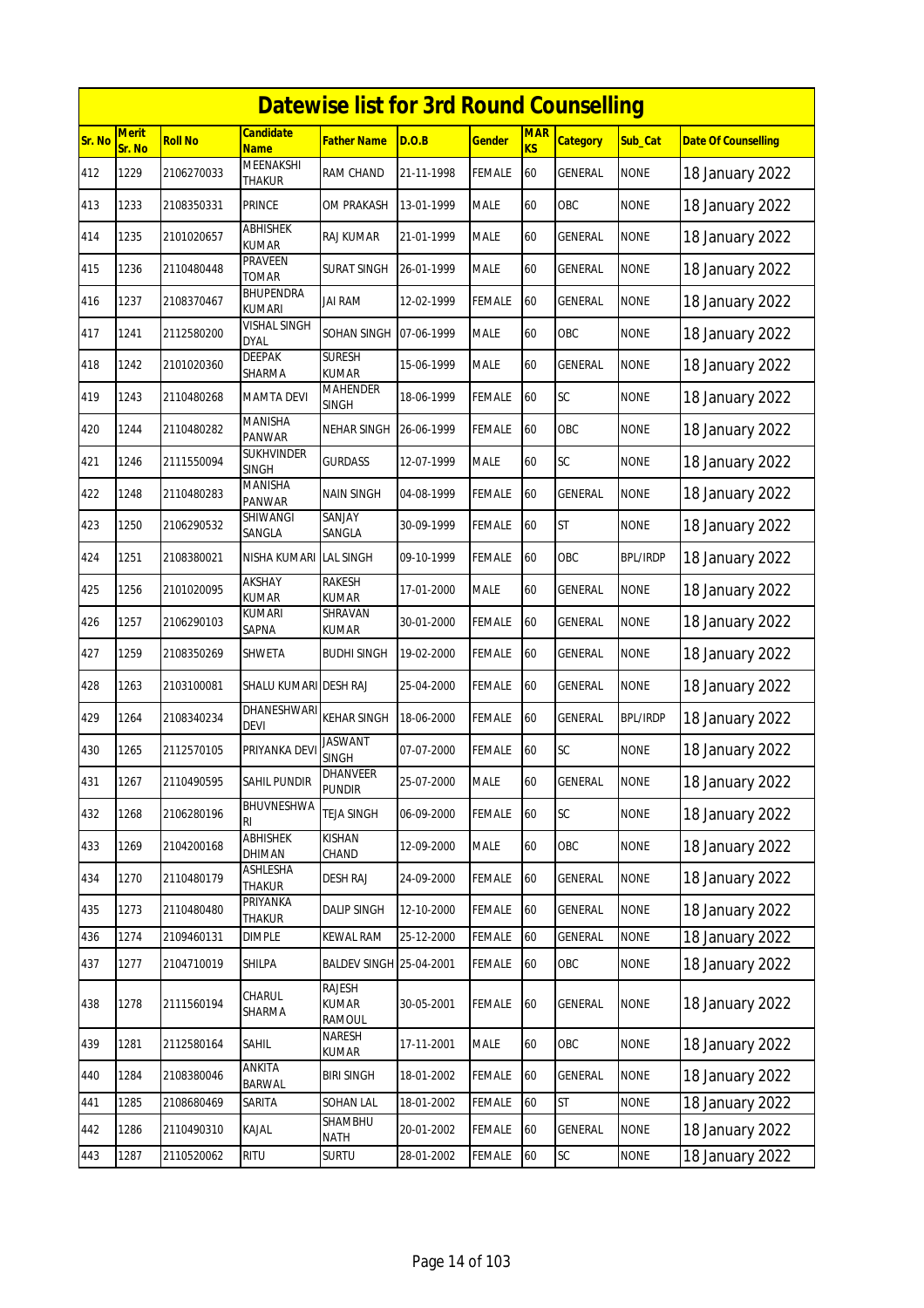|        | <b>Datewise list for 3rd Round Counselling</b><br><b>Merit</b><br>Candidate |            |                            |                                 |            |               |                         |                 |                 |                            |  |  |
|--------|-----------------------------------------------------------------------------|------------|----------------------------|---------------------------------|------------|---------------|-------------------------|-----------------|-----------------|----------------------------|--|--|
| Sr. No | Sr. No                                                                      | Roll No    | <b>Name</b>                | <b>Father Name</b>              | D.O.B      | <b>Gender</b> | <b>MAR</b><br><b>KS</b> | <b>Category</b> | Sub_Cat         | <b>Date Of Counselling</b> |  |  |
| 444    | 1289                                                                        | 2101670011 | <b>KESHAV</b><br>SHARMA    | SHYAM LAL                       | 16-05-2002 | <b>MALE</b>   | 60                      | GENERAL         | <b>BPL/IRDP</b> | 18 January 2022            |  |  |
| 445    | 1290                                                                        | 2106290255 | SANDHYA                    | <b>HIRA LAL</b>                 | 02-06-2002 | FEMALE        | 60                      | GENERAL         | <b>NONE</b>     | 18 January 2022            |  |  |
| 446    | 1292                                                                        | 2101020513 | MANUPAMA                   | <b>SURESH</b><br>CHAND          | 02-09-2002 | FEMALE        | 60                      | SC              | <b>NONE</b>     | 18 January 2022            |  |  |
| 447    | 1294                                                                        | 2110490756 | KUMARI ANJU                | SHANTI<br>PRASAD                | 20-09-2002 | <b>FEMALE</b> | 60                      | GENERAL         | <b>NONE</b>     | 18 January 2022            |  |  |
| 448    | 1296                                                                        | 2108350238 | PALLVI VERMA               | BAHADUR<br><b>SINGH</b>         | 02-11-2002 | FEMALE        | 60                      | SC              | <b>NONE</b>     | 18 January 2022            |  |  |
| 449    | 1297                                                                        | 2104160022 | RUCHIKA RANA               | Sudesh<br><b>KUMAR</b>          | 12-11-2002 | FEMALE        | 60                      | <b>GENERAL</b>  | <b>NONE</b>     | 18 January 2022            |  |  |
| 450    | 1301                                                                        | 2109440075 | PURNIMA<br>AZAD            | RAJEEV AZAD                     | 25-01-2003 | <b>FEMALE</b> | 60                      | GENERAL         | <b>NONE</b>     | 18 January 2022            |  |  |
| 451    | 1302                                                                        | 2103130046 | ANUSHKA<br>SINGH           | BHAWANI<br><b>SINGH</b>         | 10-02-2003 | FEMALE        | 60                      | <b>GENERAL</b>  | <b>NONE</b>     | 18 January 2022            |  |  |
| 452    | 1303                                                                        | 2109460003 | <b>BABITA VERMA</b>        | MOHAN LAL<br>VERMA              | 10-02-2003 | <b>FEMALE</b> | 60                      | GENERAL         | <b>BPL/IRDP</b> | 18 January 2022            |  |  |
| 453    | 1305                                                                        | 2104160098 | <b>SIMRAN</b>              | <b>MADAN LAL</b>                | 25-03-2003 | <b>FEMALE</b> | 60                      | GENERAL         | <b>NONE</b>     | 18 January 2022            |  |  |
| 454    | 1306                                                                        | 2101010036 | AMIT KUMAR<br><b>NADDA</b> | SARWAN<br><b>NADDA</b>          | 02-04-2003 | <b>MALE</b>   | 60                      | <b>GENERAL</b>  | <b>NONE</b>     | 18 January 2022            |  |  |
| 455    | 1313                                                                        | 2107330029 | PEMA YURON                 | SATISH                          | 25-05-2003 | <b>FEMALE</b> | 60                      | <b>ST</b>       | <b>NONE</b>     | 18 January 2022            |  |  |
| 456    | 1319                                                                        | 2108390115 | <b>NEHA DEVI</b>           | DIWAN<br>CHAND                  | 30-09-2003 | FEMALE        | 60                      | GENERAL         | <b>NONE</b>     | 18 January 2022            |  |  |
| 457    | 1320                                                                        | 2102040764 | POOJA KUMARI GYAN CHAND    |                                 | 04-10-2003 | FEMALE        | 60                      | SC              | <b>NONE</b>     | 18 January 2022            |  |  |
| 458    | 1324                                                                        | 2101020420 | SHALU                      | ASHWANI<br><b>KUMAR</b>         | 18-11-2003 | FEMALE        | 60                      | GENERAL         | <b>NONE</b>     | 18 January 2022            |  |  |
| 459    | 1326                                                                        | 2104200129 | <b>SHAVI THAKUR</b>        | RAJEEV<br><b>KUMAR</b>          | 06-12-2003 | FEMALE        | 60                      | GENERAL         | <b>NONE</b>     | 18 January 2022            |  |  |
| 460    | 1334                                                                        | 2101010046 | <b>ARTI DEVI</b>           | <b>JAGAT PAL</b>                | 18-02-2004 | FEMALE        | 60                      | <b>GENERAL</b>  | <b>NONE</b>     | 18 January 2022            |  |  |
| 461    | 1336                                                                        | 2109410115 | <b>MEHAK</b><br>CHAUHAN    | PADAM SINGH 26-02-2004          |            | FEMALE        | 60                      | GENERAL         | <b>NONE</b>     | 18 January 2022            |  |  |
| 462    | 1338                                                                        | 2108370471 | YAMINI                     | <b>DINESH</b><br><b>KUMAR</b>   | 15-03-2004 | <b>FEMALE</b> | 60                      | <b>GENERAL</b>  | <b>NONE</b>     | 18 January 2022            |  |  |
| 463    | 1340                                                                        | 2101010145 | SUNAKSHI<br><b>GUPTA</b>   | SUNIL GUPTA                     | 01-04-2004 | FEMALE        | 60                      | GENERAL         | <b>NONE</b>     | 18 January 2022            |  |  |
| 464    | 1341                                                                        | 2108390258 | AKSHIT KUMAR               | BHAGWAN<br>DASS                 | 07-05-2004 | <b>MALE</b>   | 60                      | GENERAL         | <b>NONE</b>     | 18 January 2022            |  |  |
| 465    | 1343                                                                        | 2109460214 | <b>PRITI</b>               | LEKH RAJ                        | 29-05-2004 | <b>FEMALE</b> | 60                      | SC              | <b>NONE</b>     | 18 January 2022            |  |  |
| 466    | 1346                                                                        | 2110490831 | <b>HEMLATA</b>             | <b>SUNDER</b><br>SINGH          | 04-05-1990 | <b>FEMALE</b> | 59                      | OBC             | <b>NONE</b>     | 18 January 2022            |  |  |
| 467    | 1348                                                                        | 2108370204 | <b>JAI CHAND</b>           | <b>MAAN SINGH</b>               | 03-06-1991 | <b>MALE</b>   | 59                      | SC              | <b>NONE</b>     | 18 January 2022            |  |  |
| 468    | 1351                                                                        | 2110480529 | <b>ANITA DEVI</b>          | LAL SINGH                       | 25-10-1994 | <b>FEMALE</b> | 59                      | SC              | <b>NONE</b>     | 18 January 2022            |  |  |
| 469    | 1352                                                                        | 2110520079 | KULDEEP<br>SHARMA          | MANI RAM                        | 02-01-1995 | <b>MALE</b>   | 59                      | OBC             | <b>NONE</b>     | 18 January 2022            |  |  |
| 470    | 1353                                                                        | 2106290149 | rahul<br>CHAUHAN           | RAM NATH                        | 05-07-1995 | MALE          | 59                      | SC              | <b>NONE</b>     | 18 January 2022            |  |  |
| 471    | 1356                                                                        | 2108370407 | JAIVASHEE                  | RAJENDER<br>PRASAD              | 26-11-1995 | FEMALE        | 59                      | GENERAL         | <b>NONE</b>     | 18 January 2022            |  |  |
| 472    | 1357                                                                        | 2109460012 | NEHA KUMARI                | DESH RAJ<br>RAGHU               | 05-06-1996 | <b>FEMALE</b> | 59                      | <b>SC</b>       | <b>NONE</b>     | 18 January 2022            |  |  |
| 473    | 1358                                                                        | 2107330055 | ROHIT KUMAR                | SHAM LAL                        | 10-06-1996 | MALE          | 59                      | <b>ST</b>       | <b>NONE</b>     | 18 January 2022            |  |  |
| 474    | 1359                                                                        | 2110480017 | <b>POOJA</b><br>CHAUHAN    | <b>RAJENDER</b><br><b>SINGH</b> | 11-07-1996 | <b>FEMALE</b> | 59                      | GENERAL         | <b>NONE</b>     | 18 January 2022            |  |  |
| 475    | 1360                                                                        | 2102080035 | LEKH RAJ                   | RAM CHAND                       | 14-07-1996 | <b>MALE</b>   | 59                      | GENERAL         | <b>NONE</b>     | 18 January 2022            |  |  |
| 476    | 1361                                                                        | 2108350253 | <b>BANTI DEVI</b>          | <b>RAM DHAN</b>                 | 25-10-1996 | FEMALE        | 59                      | SC              | <b>NONE</b>     | 18 January 2022            |  |  |
| 477    | 1362                                                                        | 2108370582 | KAVITA DEVI                | KISHAN<br>CHAND                 | 26-12-1996 | <b>FEMALE</b> | 59                      | SC              | <b>NONE</b>     | 18 January 2022            |  |  |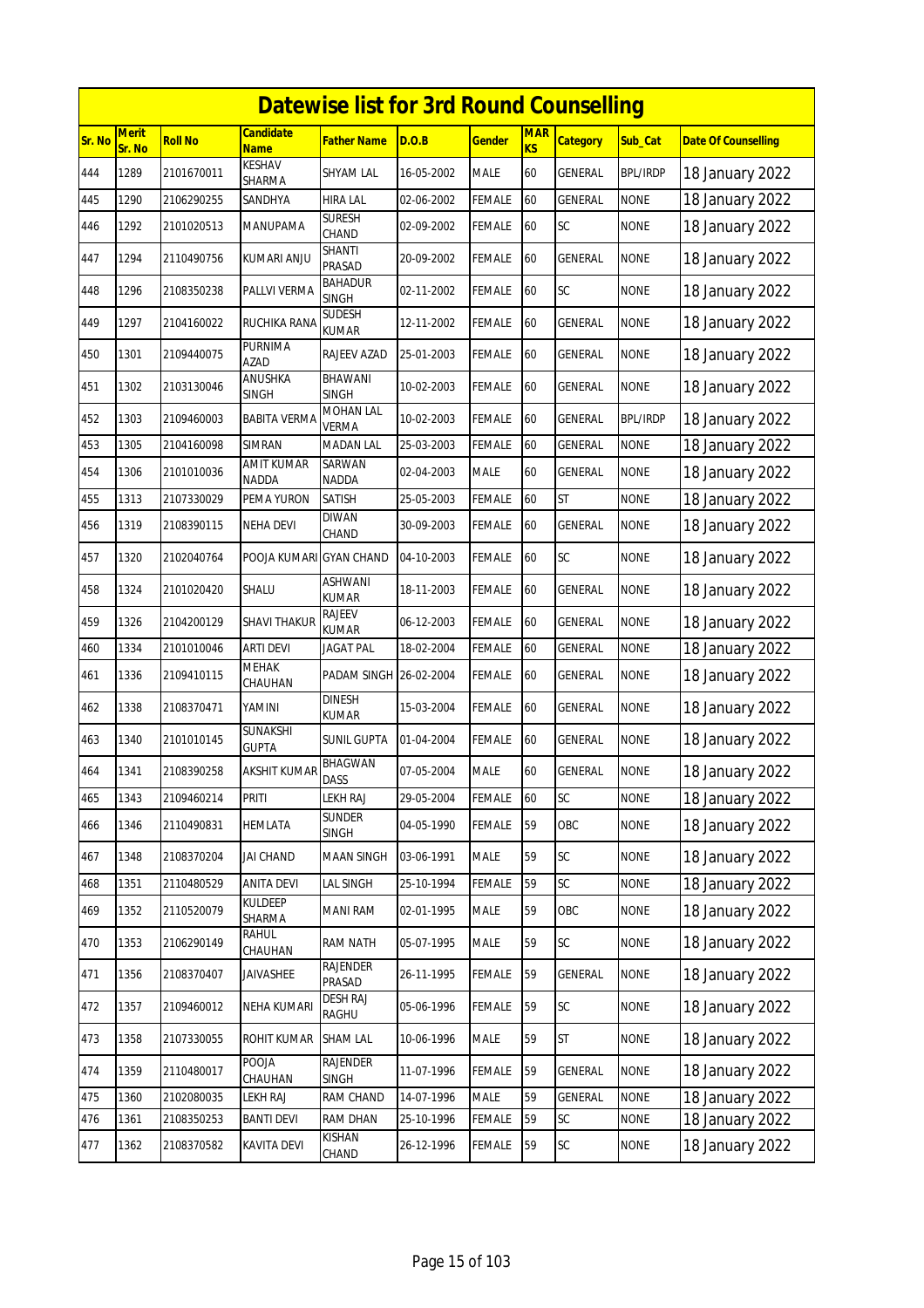|        | <b>Datewise list for 3rd Round Counselling</b> |                |                                |                                 |            |               |                  |                 |                 |                            |  |  |
|--------|------------------------------------------------|----------------|--------------------------------|---------------------------------|------------|---------------|------------------|-----------------|-----------------|----------------------------|--|--|
| Sr. No | Merit<br>Sr. No                                | <b>Roll No</b> | Candidate<br><b>Name</b>       | <b>Father Name</b>              | D.O.B      | <b>Gender</b> | <b>MAR</b><br>KS | <b>Category</b> | Sub Cat         | <b>Date Of Counselling</b> |  |  |
| 478    | 1363                                           | 2110480441     | <b>BAL KRISHAN</b>             | <b>GOVIND</b>                   | 02-03-1997 | <b>MALE</b>   | 59               | SC              | <b>NONE</b>     | 18 January 2022            |  |  |
| 479    | 1365                                           | 2108390362     | BABITA<br><b>KUMARI</b>        | PREM SINGH                      | 19-10-1997 | FEMALE        | 59               | SC              | <b>BPL/IRDP</b> | 18 January 2022            |  |  |
| 480    | 1368                                           | 2102040103     | <b>ANITA KUMARI</b>            | YIJAY<br>SHANKAR                | 01-01-1998 | FEMALE        | 59               | <b>ST</b>       | <b>NONE</b>     | 18 January 2022            |  |  |
| 481    | 1369                                           | 2102040233     | <b>ANSHUL</b><br><b>KUMAR</b>  | <b>AMAR SINGH</b>               | 05-01-1998 | <b>MALE</b>   | 59               | <b>GENERAL</b>  | <b>NONE</b>     | 18 January 2022            |  |  |
| 482    | 1370                                           | 2109460172     | SHIVANI<br>RANOT               | DEVI DUTT                       | 23-04-1998 | <b>FEMALE</b> | 59               | SC              | <b>NONE</b>     | 18 January 2022            |  |  |
| 483    | 1373                                           | 2110490761     | <b>AJAY TOMAR</b>              | KALYAN SINGH 05-07-1998         |            | <b>MALE</b>   | 59               | SC              | <b>NONE</b>     | 18 January 2022            |  |  |
| 484    | 1376                                           | 2102040163     | PALLAVI<br>kumari              | tilak Raj                       | 25-08-1998 | <b>FEMALE</b> | 59               | SC              | <b>NONE</b>     | 18 January 2022            |  |  |
| 485    | 1377                                           | 2109460052     | <b>MADHVI</b><br><b>THAKUR</b> | <b>BALDEV SINGH</b><br>THAKUR   | 18-09-1998 | FEMALE        | 59               | <b>GENERAL</b>  | <b>NONE</b>     | 18 January 2022            |  |  |
| 486    | 1378                                           | 2110480270     | <b>NAVEEN</b><br>TOMAR         | <b>JAGDISH</b><br>CHAND         | 15-01-1999 | <b>MALE</b>   | 59               | GENERAL         | <b>NONE</b>     | 18 January 2022            |  |  |
| 487    | 1379                                           | 2110480229     | PRITI TOMAR                    | <b>SURENDER</b><br><b>SINGH</b> | 28-02-1999 | <b>FEMALE</b> | 59               | GENERAL         | <b>NONE</b>     | 18 January 2022            |  |  |
| 488    | 1380                                           | 2112600142     | PRIYANKA DEVI                  | <b>SUSHIL</b><br><b>KUMAR</b>   | 05-03-1999 | <b>FEMALE</b> | 59               | OBC             | <b>NONE</b>     | 18 January 2022            |  |  |
| 489    | 1381                                           | 2101010017     | <b>MONIKA DEVI</b>             | JAI SINGH                       | 18-03-1999 | <b>FEMALE</b> | 59               | GENERAL         | <b>NONE</b>     | 18 January 2022            |  |  |
| 490    | 1384                                           | 2104150072     | AMARJEET                       | <b>GIAN SINGH</b>               | 02-04-1999 | <b>MALE</b>   | 59               | OBC             | <b>NONE</b>     | 18 January 2022            |  |  |
| 491    | 1385                                           | 2110480708     | TAMNNA<br>THAKUR               | KULWANT<br><b>SINGH</b>         | 04-04-1999 | <b>FEMALE</b> | 59               | <b>GENERAL</b>  | <b>NONE</b>     | 18 January 2022            |  |  |
| 492    | 1386                                           | 2102040106     | <b>RASHU DEVI</b>              | PARKASH<br>CHAND                | 06-04-1999 | FEMALE        | 59               | <b>ST</b>       | <b>NONE</b>     | 18 January 2022            |  |  |
| 493    | 1388                                           | 2110490798     | SHEETAL                        | <b>MAMRAJ</b>                   | 12-09-1999 | <b>FEMALE</b> | 59               | GENERAL         | <b>NONE</b>     | 18 January 2022            |  |  |
| 494    | 1390                                           | 2102060051     | <b>ANKITA SINGH</b>            | <b>TILAK RAJ</b>                | 20-10-1999 | FEMALE        | 59               | GENERAL         | <b>NONE</b>     | 18 January 2022            |  |  |
| 495    | 1391                                           | 2111560142     | NEHA THAKUR                    | <b>JAIPAL</b><br>THAKUR         | 17-11-1999 | FEMALE        | 59               | GENERAL         | <b>NONE</b>     | 18 January 2022            |  |  |
| 496    | 1392                                           | 2112600269     | POONAM<br>CHAUDHARY            | RAM KUMAR                       | 05-12-1999 | <b>FEMALE</b> | 59               | OBC             | <b>NONE</b>     | 18 January 2022            |  |  |
| 497    | 1394                                           | 2110490828     | <b>ROSE PARVEEN</b>            | ASLAM<br>AHMED                  | 19-12-1999 | <b>FEMALE</b> | 59               | OBC             | <b>BPL/IRDP</b> | 18 January 2022            |  |  |
| 498    | 1396                                           | 2102040344     | AJEET KUMAR                    | <b>TULLA RAM</b>                | 01-01-2000 | <b>MALE</b>   | 59               | SC              | <b>NONE</b>     | 18 January 2022            |  |  |
| 499    | 1397                                           | 2102060037     | <b>RAVINDER</b><br>KUMAR       | <b>JASPAL</b>                   | 16-01-2000 | <b>MALE</b>   | 59               | <b>ST</b>       | <b>NONE</b>     | 18 January 2022            |  |  |
| 500    | 1398                                           | 2103110156     | <b>ANSHUL</b><br>Thakur        | SHASHI KANT                     | 17-01-2000 | MALE          | 59               | GENERAL         | <b>NONE</b>     | 18 January 2022            |  |  |
| 501    | 1399                                           | 2108380182     | <b>ANJU DEVI</b>               | LALCHAND                        | 06-02-2000 | FEMALE        | 59               | <b>GENERAL</b>  | <b>NONE</b>     | 18 January 2022            |  |  |
| 502    | 1402                                           | 2108370289     | MANISHA<br>kumari              | PRAKASH<br>CHAND                | 02-05-2000 | FEMALE        | 59               | OBC             | <b>NONE</b>     | 18 January 2022            |  |  |
| 503    | 1403                                           | 2102050036     | <b>ARTI DEVI</b>               | <b>CHAIN SINGH</b>              | 26-05-2000 | <b>FEMALE</b> | 59               | ST              | <b>NONE</b>     | 18 January 2022            |  |  |
| 504    | 1404                                           | 2109410103     | PRITHAVI RAJ<br>SAMTA          | <b>DEEP RAM</b><br>SAMTA        | 06-06-2000 | <b>MALE</b>   | 59               | <b>GENERAL</b>  | <b>NONE</b>     | 18 January 2022            |  |  |
| 505    | 1406                                           | 2108690003     | KUSHAL<br>CHAND                | RAM RATTAN                      | 19-10-2000 | MALE          | 59               | SC              | <b>NONE</b>     | 18 January 2022            |  |  |
| 506    | 1408                                           | 2110480814     | <b>NIKHIL THAKUF</b>           | <b>RAMESH</b><br>KUMAR          | 26-11-2000 | MALE          | 59               | GENERAL         | <b>NONE</b>     | 18 January 2022            |  |  |
| 507    | 1409                                           | 2108380108     | SHABNAM                        | YOG RAJ                         | 05-12-2000 | FEMALE        | 59               | GENERAL         | <b>NONE</b>     | 18 January 2022            |  |  |
| 508    | 1411                                           | 2108400330     | <b>LALITA DEVI</b>             | <b>FATEH SINGH</b>              | 05-01-2001 | FEMALE        | 59               | GENERAL         | <b>NONE</b>     | 18 January 2022            |  |  |
| 509    | 1412                                           | 2102040720     | AKSHAY<br>HANJAN               | PRITAM                          | 11-01-2001 | MALE          | 59               | OBC             | <b>NONE</b>     | 18 January 2022            |  |  |
| 510    | 1414                                           | 2102040727     | <b>VIKAS</b>                   | CHAMAN<br>SINGH                 | 25-02-2001 | <b>MALE</b>   | 59               | SC              | <b>NONE</b>     | 18 January 2022            |  |  |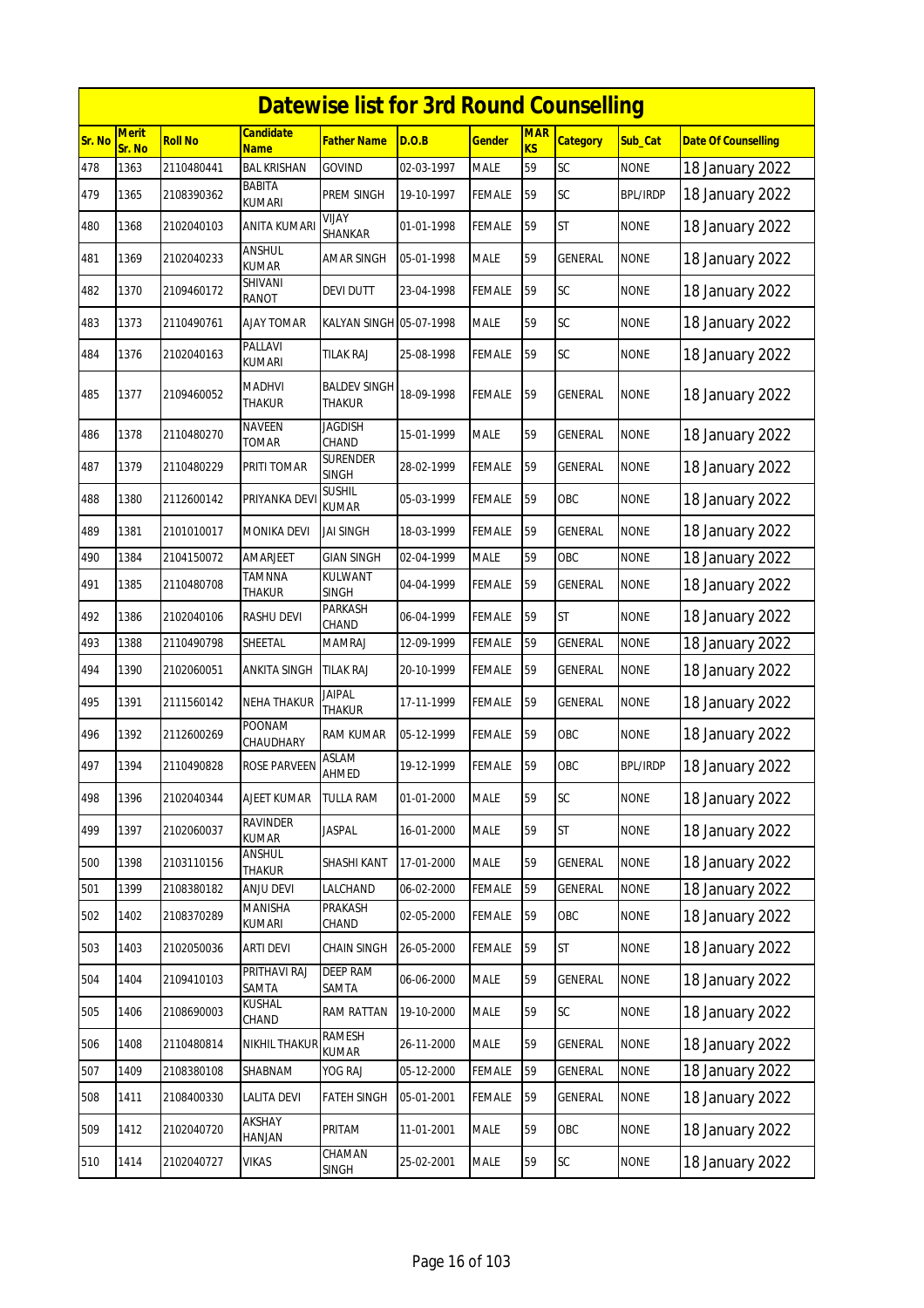|        |                        |                |                                       | <b>Datewise list for 3rd Round Counselling</b> |            |               |                              |                 |                 |                            |
|--------|------------------------|----------------|---------------------------------------|------------------------------------------------|------------|---------------|------------------------------|-----------------|-----------------|----------------------------|
| Sr. No | <b>Merit</b><br>Sr. No | <b>Roll No</b> | <b>Candidate</b><br><b>Name</b>       | <b>Father Name</b>                             | D.O.B      | <b>Gender</b> | <b>MAR</b><br>K <sub>S</sub> | <b>Category</b> | Sub_Cat         | <b>Date Of Counselling</b> |
| 511    | 1417                   | 2108680162     | <b>GEETANJALI</b><br>SHARMA           | PAWAN<br>KUMAR                                 | 08-07-2001 | <b>FEMALE</b> | 59                           | <b>GENERAL</b>  | <b>NONE</b>     | 18 January 2022            |
| 512    | 1419                   | 2106290090     | ASHMITA<br>THAKUR                     | KRISHAN LAL                                    | 21-08-2001 | <b>FEMALE</b> | 59                           | GENERAL         | <b>NONE</b>     | 18 January 2022            |
| 513    | 1420                   | 2112570556     | SHAMIM                                | <b>MOHD SHARIF</b>                             | 21-08-2001 | <b>FEMALE</b> | 59                           | <b>ST</b>       | <b>NONE</b>     | 18 January 2022            |
| 514    | 1422                   | 2104210114     | RAHUL KUMAR                           | RAMESH<br><b>KUMAR</b>                         | 08-09-2001 | <b>MALE</b>   | 59                           | SC              | <b>NONE</b>     | 18 January 2022            |
| 515    | 1423                   | 2102040378     | AMIT KUMAR                            | KAKU RAM                                       | 13-09-2001 | <b>MALE</b>   | 59                           | <b>ST</b>       | <b>BPL/IRDP</b> | 18 January 2022            |
| 516    | 1424                   | 2112580127     | MEENAKSHI<br>DEVI                     | <b>JASWANT</b><br><b>SINGH</b>                 | 02-10-2001 | <b>FEMALE</b> | 59                           | <b>SC</b>       | <b>NONE</b>     | 18 January 2022            |
| 517    | 1425                   | 2108380047     | RIYA THAKUR                           | <b>KIKAR SINGH</b>                             | 05-10-2001 | <b>FEMALE</b> | 59                           | <b>GENERAL</b>  | <b>NONE</b>     | 18 January 2022            |
| 518    | 1426                   | 2104700050     | SHIVAM                                | LATE MULKH<br><b>RAJ</b>                       | 09-10-2001 | <b>MALE</b>   | 59                           | OBC             | <b>NONE</b>     | 18 January 2022            |
| 519    | 1427                   | 2103130313     | NIKITA                                | RAJIV                                          | 15-10-2001 | <b>FEMALE</b> | 59                           | GENERAL         | <b>NONE</b>     | 18 January 2022            |
| 520    | 1428                   | 2104160238     | KOMAL                                 | ASHOK<br>KUMAR                                 | 28-01-2002 | <b>FEMALE</b> | 59                           | <b>SC</b>       | NONE            | 18 January 2022            |
| 521    | 1429                   | 2104230188     | SAKSHI<br>KOUNDAL                     | VINOD KUMAR 15-02-2002                         |            | <b>FEMALE</b> | 59                           | SC              | <b>NONE</b>     | 18 January 2022            |
| 522    | 1432                   | 2111540049     | <b>GUDIA</b>                          | <b>ASHOK</b><br>KUMAR                          | 22-04-2002 | <b>FEMALE</b> | 59                           | GENERAL         | <b>NONE</b>     | 18 January 2022            |
| 523    | 1435                   | 2101660117     | Sahil<br>CHANDEL                      | <b>ANIL PAL</b>                                | 19-06-2002 | <b>MALE</b>   | 59                           | <b>GENERAL</b>  | <b>NONE</b>     | 18 January 2022            |
| 524    | 1437                   | 2109430003     | mitali<br>BRAHMVERCH<br><b>ESVINI</b> | <b>NISHI KANT</b>                              | 10-07-2002 | <b>FEMALE</b> | 59                           | <b>GENERAL</b>  | <b>NONE</b>     | 18 January 2022            |
| 525    | 1438                   | 2102040388     | <b>PAMESH</b><br><b>KUMAR</b>         | THAKRU                                         | 05-08-2002 | <b>MALE</b>   | 59                           | <b>ST</b>       | <b>NONE</b>     | 18 January 2022            |
| 526    | 1441                   | 2104230007     | PRINCE                                | RAJEEV<br><b>KUMAR</b>                         | 09-09-2002 | <b>MALE</b>   | 59                           | SC              | <b>NONE</b>     | 18 January 2022            |
| 527    | 1446                   | 2110490573     | <b>RUPALI</b>                         | Suresh<br><b>KUMAR</b>                         | 30-12-2002 | <b>FEMALE</b> | 59                           | OBC             | <b>BPL/IRDP</b> | 18 January 2022            |
| 528    | 1448                   | 2103120341     | AMISHA<br>BEGUM                       | ALI<br>MOHAMMAD                                | 02-01-2003 | <b>FEMALE</b> | 59                           | <b>ST</b>       | <b>NONE</b>     | 18 January 2022            |
| 529    | 1449                   | 2109450015     | <b>HEENA</b>                          | SH. RAMESH<br>CHAND                            | 17-01-2003 | FEMALE        | 59                           | SC              | <b>NONE</b>     | 18 January 2022            |
| 530    | 1450                   | 2109430087     | <b>RITIK SNATU</b>                    | JAGDISH<br>SNATU                               | 01-02-2003 | MALE          | 59                           | GENERAL         | <b>NONE</b>     | 18 January 2022            |
| 531    | 1457                   | 2104210158     | AYUSH                                 | NARINDER<br><b>KUMAR</b>                       | 12-05-2003 | MALE          | 59                           | OBC             | <b>NONE</b>     | 18 January 2022            |
| 532    | 1461                   | 2106280065     | <b>VIPUL KUMAR</b>                    | DHARMENDER<br><b>KUMAR</b>                     | 25-08-2003 | <b>MALE</b>   | 59                           | GENERAL         | <b>NONE</b>     | 18 January 2022            |
| 533    | 1462                   | 2102040733     | GULSHAN<br>SHARMA                     | <b>DARBARI LAL</b>                             | 08-09-2003 | MALE          | 59                           | ST              | <b>NONE</b>     | 18 January 2022            |
| 534    | 1463                   | 2101670045     | PRIYANKA                              | RANJEET<br><b>SINGH</b>                        | 13-09-2003 | FEMALE        | 59                           | GENERAL         | <b>NONE</b>     | 18 January 2022            |
| 535    | 1470                   | 2102030127     | <b>ANKIT KUMAR</b>                    | PAWAN<br>KUMAR                                 | 13-10-2003 | <b>MALE</b>   | 59                           | <b>ST</b>       | <b>NONE</b>     | 18 January 2022            |
| 536    | 1471                   | 2108390468     | BANDNA<br>THAKUR                      | SAKENDER<br>SINGH                              | 14-10-2003 | <b>FEMALE</b> | 59                           | GENERAL         | <b>NONE</b>     | 18 January 2022            |
| 537    | 1472                   | 2102040611     | ABHAY<br>THAKUR                       | KARTAR SINGH 15-10-2003                        |            | <b>MALE</b>   | 59                           | GENERAL         | <b>NONE</b>     | 18 January 2022            |
| 538    | 1476                   | 2101020269     | PRERNA                                | <b>SURJEET</b><br><b>SINGH</b>                 | 28-11-2003 | <b>FEMALE</b> | 59                           | SC              | <b>NONE</b>     | 18 January 2022            |
| 539    | 1477                   | 2102050037     | <b>ADARSH</b><br>KUMAR                | <b>KEWAL</b><br><b>KUMAR</b>                   | 28-11-2003 | MALE          | 59                           | <b>SC</b>       | <b>NONE</b>     | 18 January 2022            |
| 540    | 1478                   | 2110480713     | DIKSHA                                | <b>GIAN CHAND</b>                              | 30-11-2003 | <b>FEMALE</b> | 59                           | SC              | <b>NONE</b>     | 18 January 2022            |
| 541    | 1481                   | 2110510004     | <b>JYOTI</b>                          | <b>HANS DEV</b>                                | 11-12-2003 | FEMALE        | 59                           | GENERAL         | <b>NONE</b>     | 18 January 2022            |
| 542    | 1483                   | 2101010496     | <b>DIKSHA</b><br>SHARMA               | <b>BALDEV</b>                                  | 03-01-2004 | <b>FEMALE</b> | 59                           | GENERAL         | <b>NONE</b>     | 18 January 2022            |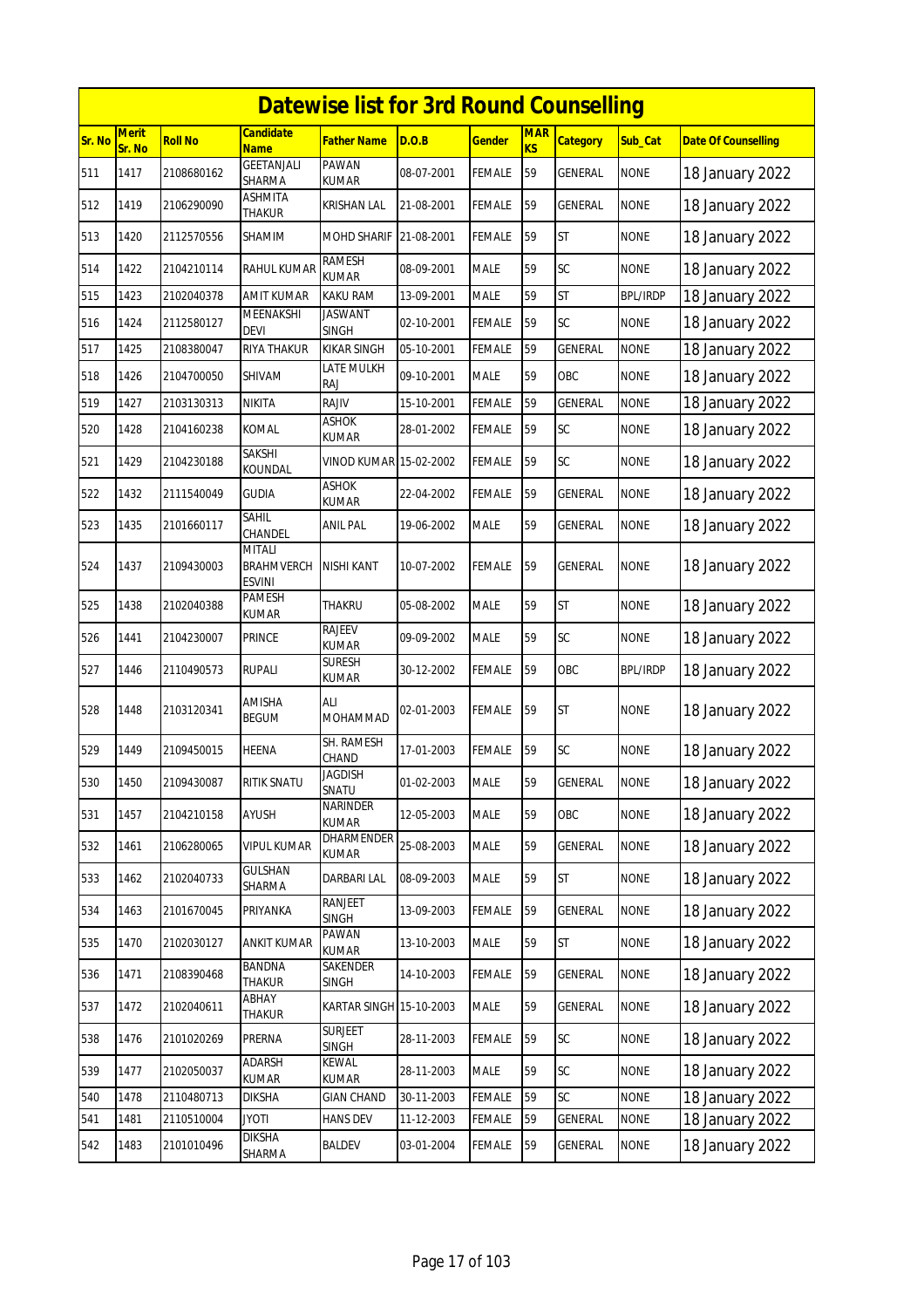|        | <b>Datewise list for 3rd Round Counselling</b> |                |                                 |                                      |            |               |                         |                 |                                                               |                            |  |  |
|--------|------------------------------------------------|----------------|---------------------------------|--------------------------------------|------------|---------------|-------------------------|-----------------|---------------------------------------------------------------|----------------------------|--|--|
| Sr. No | <b>Merit</b><br>Sr. No                         | <b>Roll No</b> | <b>Candidate</b><br><b>Name</b> | Father Name                          | D.O.B      | <b>Gender</b> | <b>MAR</b><br><b>KS</b> | <b>Category</b> | Sub_Cat                                                       | <b>Date Of Counselling</b> |  |  |
| 543    | 1485                                           | 2102040424     | CHHAVI<br>kumari                | <b>RAVI KUMAR</b>                    | 07-01-2004 | <b>FEMALE</b> | 59                      | SC              | <b>NONE</b>                                                   | 18 January 2022            |  |  |
| 544    | 1488                                           | 2111550393     | MONA DEVI                       | SODHI RAM                            | 15-01-2004 | <b>FEMALE</b> | 59                      | <b>ST</b>       | <b>NONE</b>                                                   | 18 January 2022            |  |  |
| 545    | 1491                                           | 2101660105     | ROHIT KUMAR                     | MANOHAR LAL 13-02-2004               |            | <b>MALE</b>   | 59                      | OBC             | <b>BPL/IRDP</b>                                               | 18 January 2022            |  |  |
| 546    | 1494                                           | 2103140064     | SAKSHI                          | <b>ASHWANI</b><br><b>KUMAR</b>       | 03-03-2004 | <b>FEMALE</b> | 59                      | <b>GENERAL</b>  | <b>BPL/IRDP</b>                                               | 18 January 2022            |  |  |
| 547    | 1495                                           | 2108390208     | PALAK<br>SHARMA                 | <b>KRISHAN</b><br>CHAND<br>SHARMA    | 12-03-2004 | <b>FEMALE</b> | 59                      | GENERAL         | <b>DEPENDEN</b><br>T/WARDS<br>OF EX-<br><b>SERVICEME</b><br>Ν | 18 January 2022            |  |  |
| 548    | 1501                                           | 2101660014     | <b>ANSHUL</b><br><b>DHIMAN</b>  | <b>SURENDER</b><br><b>KUMAR</b>      | 01-05-2004 | <b>MALE</b>   | 59                      | SC              | <b>NONE</b>                                                   | 18 January 2022            |  |  |
| 549    | 1504                                           | 2110480798     | NIKITA<br>THAKUR                | <b>JITENDER</b><br><b>SINGH</b>      | 05-06-2004 | <b>FEMALE</b> | 59                      | GENERAL         | <b>NONE</b>                                                   | 18 January 2022            |  |  |
| 550    | 1506                                           | 2110490600     | <b>DINESH</b><br><b>KUMAR</b>   | <b>DALIP SINGH</b>                   | 04-11-1982 | <b>MALE</b>   | 58                      | SC              | EX-<br><b>SERVICEME</b><br>N                                  | 18 January 2022            |  |  |
| 551    | 1508                                           | 2112590087     | RAJEEV KUMAR CHARAN DASS        |                                      | 17-05-1984 | <b>MALE</b>   | 58                      | OBC             | EX-<br><b>SERVICEME</b><br>N                                  | 18 January 2022            |  |  |
| 552    | 1509                                           | 2101010490     | RAJ KAMAL                       | <b>JEET RAM</b><br><b>KAMAL</b>      | 15-07-1985 | <b>FEMALE</b> | 58                      | SC              | <b>SPORTS</b>                                                 | 18 January 2022            |  |  |
| 553    | 1514                                           | 2106290083     | KARAN SINGH                     | <b>GURDIYAL</b><br><b>SINGH</b>      | 20-02-1994 | <b>MALE</b>   | 58                      | <b>GENERAL</b>  | <b>NONE</b>                                                   | 18 January 2022            |  |  |
| 554    | 1516                                           | 2110480036     | <b>SULTAN SINGH</b>             | JEEVAN SINGH 17-08-1994              |            | <b>MALE</b>   | 58                      | <b>GENERAL</b>  | <b>NONE</b>                                                   | 18 January 2022            |  |  |
| 555    | 1517                                           | 2104230098     | <b>ANITA DEVI</b>               | KANSHI RAM                           | 04-04-1995 | <b>FEMALE</b> | 58                      | OBC             | <b>BPL/IRDP</b>                                               | 18 January 2022            |  |  |
| 556    | 1520                                           | 2110490004     | <b>ANURAG</b><br>SHARMA         | <b>MAMRAJ</b><br>SHARMA              | 30-10-1995 | <b>FEMALE</b> | 58                      | OBC             | <b>NONE</b>                                                   | 18 January 2022            |  |  |
| 557    | 1522                                           | 2108680116     | NEELAM<br><b>KUMARI</b>         | KEWAL RAM                            | 17-12-1995 | <b>FEMALE</b> | 58                      | GENERAL         | <b>NONE</b>                                                   | 18 January 2022            |  |  |
| 558    | 1525                                           | 2110490735     | <b>RAVINA</b>                   | <b>RAN SINGH</b>                     | 03-05-1996 | <b>FEMALE</b> | 58                      | <b>GENERAL</b>  | <b>NONE</b>                                                   | 18 January 2022            |  |  |
| 559    | 1526                                           | 2101020617     | KOMAL<br>KUMARI                 | <b>RAJ KUMAR</b>                     | 05-06-1996 | <b>FEMALE</b> | 58                      | SC              | <b>NONE</b>                                                   | 18 January 2022            |  |  |
| 560    | 1528                                           | 2110510174     | <b>ARCHANA</b><br>KUMARI        | LEKH RAM                             | 03-12-1996 | <b>FEMALE</b> | 58                      | OBC             | <b>NONE</b>                                                   | 18 January 2022            |  |  |
| 561    | 1529                                           | 2108380087     | PUSHPENDER<br>THAKUR            | <b>RAVINDER</b><br><b>KUMAR</b>      | 29-01-1997 | <b>MALE</b>   | 58                      | <b>GENERAL</b>  | <b>NONE</b>                                                   | 18 January 2022            |  |  |
| 562    | 1530                                           | 2109470061     | <b>POONAM</b>                   | <b>ANANT RAM</b>                     | 12-03-1997 | <b>FEMALE</b> | 58                      | SC              | <b>NONE</b>                                                   | 18 January 2022            |  |  |
| 563    | 1531                                           | 2110510017     | YASHWANT<br><b>SINGH</b>        | <b>CHET SINGH</b>                    | 19-04-1997 | <b>MALE</b>   | 58                      | <b>GENERAL</b>  | <b>NONE</b>                                                   | 18 January 2022            |  |  |
| 564    | 1533                                           | 2110510078     | KRISHNA<br>KUMARI               | <b>BALAK RAM</b>                     | 12-08-1997 | <b>FEMALE</b> | 58                      | SC              | <b>NONE</b>                                                   | 18 January 2022            |  |  |
| 565    | 1535                                           | 2110490531     | MANISHA                         | RAM BHAJ                             | 07-12-1997 | <b>FEMALE</b> | 58                      | GENERAL         | <b>NONE</b>                                                   | 18 January 2022            |  |  |
| 566    | 1537                                           | 2101020221     | AMAN KUMAR                      | <b>PYARE LAL</b>                     | 14-02-1998 | <b>MALE</b>   | 58                      | GENERAL         | <b>BPL/IRDP</b>                                               | 18 January 2022            |  |  |
| 567    | 1538                                           | 2108370039     | KHILENDRA<br>KUMARI             | <b>GIRDHARI LAL</b><br><b>THAKUR</b> | 07-05-1998 | <b>FEMALE</b> | 58                      | GENERAL         | <b>NONE</b>                                                   | 18 January 2022            |  |  |
| 568    | 1539                                           | 2102090120     | SHAVANI                         | <b>BALVANT</b>                       | 17-05-1998 | <b>FEMALE</b> | 58                      | SC              | <b>NONE</b>                                                   | 18 January 2022            |  |  |
| 569    | 1544                                           | 2106290431     | UTTAM CHAND                     | <b>KISHAN</b><br>CHAND               | 24-10-1998 | <b>MALE</b>   | 58                      | GENERAL         | <b>NONE</b>                                                   | 18 January 2022            |  |  |
| 570    | 1546                                           | 2108400464     | LIJIT KUMAR                     | <b>VIRENDER</b><br>KUMAR             | 29-12-1998 | <b>MALE</b>   | 58                      | GENERAL         | <b>NONE</b>                                                   | 18 January 2022            |  |  |
| 571    | 1547                                           | 2105240003     | <b>DIMPLE</b>                   | <b>DIWAN</b><br>CHAND                | 10-02-1999 | <b>FEMALE</b> | 58                      | <b>ST</b>       | <b>BPL/IRDP</b>                                               | 18 January 2022            |  |  |
| 572    | 1548                                           | 2101010494     | KIRAN                           | <b>RAJENDER</b><br><b>SINGH</b>      | 08-03-1999 | <b>FEMALE</b> | 58                      | GENERAL         | <b>BPL/IRDP</b>                                               | 18 January 2022            |  |  |
| 573    | 1554                                           | 2106290089     | <b>JYOTI KIRAN</b>              | RAJ PAL                              | 20-06-1999 | <b>FEMALE</b> | 58                      | GENERAL         | <b>NONE</b>                                                   | 18 January 2022            |  |  |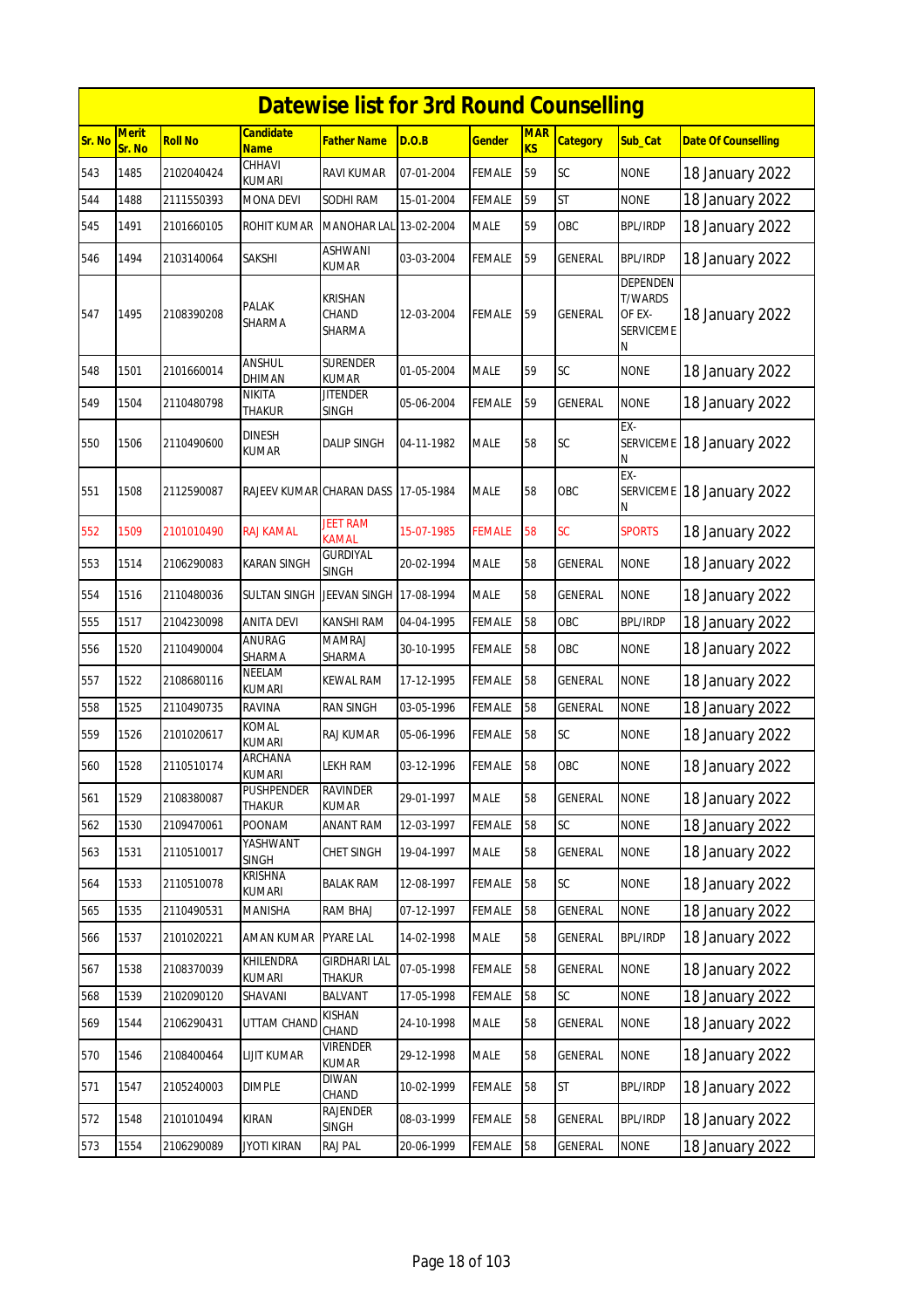|        | <b>Datewise list for 3rd Round Counselling</b> |                |                                 |                                           |            |               |                         |                 |                 |                            |  |  |
|--------|------------------------------------------------|----------------|---------------------------------|-------------------------------------------|------------|---------------|-------------------------|-----------------|-----------------|----------------------------|--|--|
| Sr. No | <b>Merit</b><br>Sr. No                         | <b>Roll No</b> | <b>Candidate</b><br><b>Name</b> | <b>Father Name</b>                        | D.O.B      | <b>Gender</b> | <b>MAR</b><br><b>KS</b> | <b>Category</b> | Sub_Cat         | <b>Date Of Counselling</b> |  |  |
| 574    | 1555                                           | 2102040118     | <b>DIMPLE</b><br>kumari         | <b>SUKH RAM</b>                           | 04-07-1999 | FEMALE        | 58                      | <b>ST</b>       | <b>NONE</b>     | 18 January 2022            |  |  |
| 575    | 1556                                           | 2108390368     | AANCHAL                         | LALIT KUMAR                               | 04-07-1999 | <b>FEMALE</b> | 58                      | GENERAL         | <b>NONE</b>     | 18 January 2022            |  |  |
| 576    | 1557                                           | 2110490154     | MANISHA                         | RAMESH<br>CHAND                           | 16-07-1999 | FEMALE        | 58                      | GENERAL         | <b>NONE</b>     | 18 January 2022            |  |  |
| 577    | 1561                                           | 2102040469     | <b>KAPIL KUMAR</b>              | YOGRAJ                                    | 28-10-1999 | <b>MALE</b>   | 58                      | <b>GENERAL</b>  | <b>BPL/IRDP</b> | 18 January 2022            |  |  |
| 578    | 1564                                           | 2106280153     | CHANDNI                         | <b>RAM NATH</b>                           | 23-11-1999 | <b>FEMALE</b> | 58                      | <b>GENERAL</b>  | <b>NONE</b>     | 18 January 2022            |  |  |
| 579    | 1566                                           | 2108340167     | KIRAN KUMARI                    | <b>HOSHIYAR</b><br><b>SINGH</b>           | 23-12-1999 | <b>FEMALE</b> | 58                      | GENERAL         | <b>NONE</b>     | 18 January 2022            |  |  |
| 580    | 1569                                           | 2102040121     | ASHUTOSH                        | CHAMAN LAL                                | 27-01-2000 | <b>MALE</b>   | 58                      | SC              | <b>NONE</b>     | 18 January 2022            |  |  |
| 581    | 1570                                           | 2102040071     | Shipali                         | <b>MADAN LAL</b>                          | 28-01-2000 | <b>FEMALE</b> | 58                      | <b>GENERAL</b>  | <b>BPL/IRDP</b> | 18 January 2022            |  |  |
| 582    | 1572                                           | 2103130330     | SAURAV                          | AJEET KUMAR                               | 05-03-2000 | <b>MALE</b>   | 58                      | OBC             | <b>NONE</b>     | 18 January 2022            |  |  |
| 583    | 1573                                           | 2112580026     | ANKITA                          | RAJ KUMAR                                 | 12-03-2000 | <b>FEMALE</b> | 58                      | SC              | <b>NONE</b>     | 18 January 2022            |  |  |
| 584    | 1574                                           | 2106290165     | OMA DEVI                        | LUHARU RAM                                | 16-04-2000 | FEMALE        | 58                      | GENERAL         | <b>NONE</b>     | 18 January 2022            |  |  |
| 585    | 1577                                           | 2104220026     | SAPNA<br><b>KUMARI</b>          | SAGAR SINGH                               | 18-05-2000 | FEMALE        | 58                      | <b>ST</b>       | <b>NONE</b>     | 18 January 2022            |  |  |
| 586    | 1579                                           | 2110480078     | ANKITA                          | <b>JAG MOHAN</b>                          | 07-06-2000 | <b>FEMALE</b> | 58                      | OBC             | <b>NONE</b>     | 18 January 2022            |  |  |
| 587    | 1580                                           | 2101010620     | <b>NEHA</b><br>KAUSHAL          | <b>RANJEET</b><br><b>SINGH</b><br>KAUSHAL | 16-06-2000 | FEMALE        | 58                      | SC              | <b>NONE</b>     | 18 January 2022            |  |  |
| 588    | 1585                                           | 2101010244     | <b>SUSHMA DEVI</b>              | <b>RAMESH</b><br><b>KUMAR</b>             | 11-09-2000 | <b>FEMALE</b> | 58                      | <b>GENERAL</b>  | <b>NONE</b>     | 18 January 2022            |  |  |
| 589    | 1588                                           | 2106270071     | RITIK THAKUR                    | CHUNI LAL                                 | 01-10-2000 | <b>MALE</b>   | 58                      | GENERAL         | <b>NONE</b>     | 18 January 2022            |  |  |
| 590    | 1589                                           | 2110490125     | <b>RAVINA</b><br><b>KAPOOR</b>  | RANDEEP<br><b>SINGH</b>                   | 18-10-2000 | <b>FEMALE</b> | 58                      | <b>GENERAL</b>  | <b>NONE</b>     | 18 January 2022            |  |  |
| 591    | 1590                                           | 2101660180     | JYOTI SHARMA                    | <b>MAHENDER</b><br>SHARMA                 | 04-11-2000 | <b>FEMALE</b> | 58                      | GENERAL         | <b>BPL/IRDP</b> | 18 January 2022            |  |  |
| 592    | 1593                                           | 2104210043     | SHALU                           | OM PRAKASH                                | 01-01-2001 | <b>FEMALE</b> | 58                      | OBC             | <b>NONE</b>     | 18 January 2022            |  |  |
| 593    | 1595                                           | 2111560041     | ANKITA DEVI                     | <b>GULAB SINGH</b>                        | 01-02-2001 | <b>FEMALE</b> | 58                      | GENERAL         | <b>NONE</b>     | 18 January 2022            |  |  |
| 594    | 1596                                           | 2101010509     | <b>SHUBHAM</b><br>SHARMA        | <b>PARDEEP</b><br>KUMAR                   | 18-02-2001 | <b>MALE</b>   | 58                      | <b>GENERAL</b>  | <b>NONE</b>     | 18 January 2022            |  |  |
| 595    | 1599                                           | 2110480166     | NARESH<br>KUMAR                 | PARAS RAM                                 | 16-03-2001 | <b>MALE</b>   | 58                      | GENERAL         | <b>NONE</b>     | 18 January 2022            |  |  |
| 596    | 1600                                           | 2108360038     | NISHA KUMARI                    | TIKHU RAM                                 | 24-03-2001 | FEMALE        | 58                      | GENERAL         | <b>BPL/IRDP</b> | 18 January 2022            |  |  |
| 597    | 1604                                           | 2110480020     | RINKU<br>SHARMA                 | PRATAP<br>SINGH <sup>®</sup>              | 19-04-2001 | <b>MALE</b>   | 58                      | OBC             | <b>BPL/IRDP</b> | 18 January 2022            |  |  |
| 598    | 1605                                           | 2101660263     | SIKANDER<br>Thakur              | RAJESH<br>kumar                           | 24-04-2001 | <b>MALE</b>   | 58                      | GENERAL         | <b>NONE</b>     | 18 January 2022            |  |  |
| 599    | 1607                                           | 2102060069     | ABHISHEK<br>KUMAR               | <b>BHURU RAM</b>                          | 12-07-2001 | <b>MALE</b>   | 58                      | GENERAL         | <b>BPL/IRDP</b> | 18 January 2022            |  |  |
| 600    | 1608                                           | 2109410160     | SHREYA                          | Virender<br><b>SINGH</b>                  | 10-08-2001 | <b>FEMALE</b> | 58                      | GENERAL         | <b>NONE</b>     | 18 January 2022            |  |  |
| 601    | 1609                                           | 2110480293     | ANSHUL<br>SHARMA                | <b>ASHOK</b><br>SHARMA                    | 12-09-2001 | MALE          | 58                      | OBC             | <b>NONE</b>     | 18 January 2022            |  |  |
| 602    | 1613                                           | 2110480667     | SHIVANI                         | RANDEV<br>SINGH TOMAR                     | 21-11-2001 | <b>FEMALE</b> | 58                      | GENERAL         | <b>NONE</b>     | 18 January 2022            |  |  |
| 603    | 1616                                           | 2109460358     | PRAGUN<br><b>DINKER</b>         | CHANDER<br>PRAKASH<br><b>DINKER</b>       | 10-12-2001 | <b>MALE</b>   | 58                      | SC              | <b>NONE</b>     | 18 January 2022            |  |  |
| 604    | 1618                                           | 2109430009     | PRASHANT<br>SHARMA              | VISHAL MANI<br>SHARMA                     | 03-01-2002 | <b>MALE</b>   | 58                      | GENERAL         | <b>NONE</b>     | 18 January 2022            |  |  |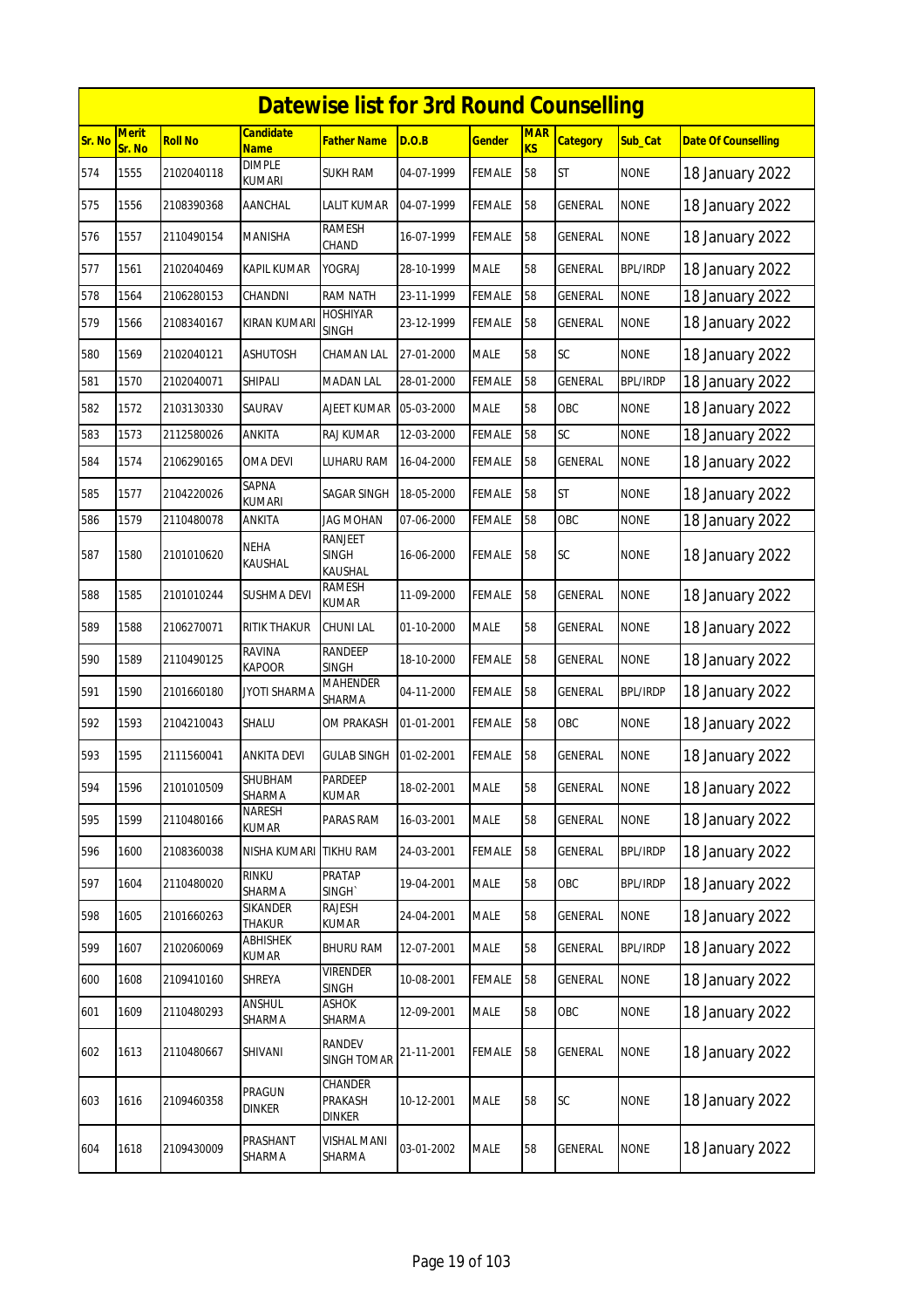|        |                        |                |                                 | <b>Datewise list for 3rd Round Counselling</b> |            |               |                              |                 |                                                        |                            |
|--------|------------------------|----------------|---------------------------------|------------------------------------------------|------------|---------------|------------------------------|-----------------|--------------------------------------------------------|----------------------------|
| Sr. No | <b>Merit</b><br>Sr. No | <b>Roll No</b> | <b>Candidate</b><br><b>Name</b> | <b>Father Name</b>                             | D.O.B      | <b>Gender</b> | <b>MAR</b><br>K <sub>S</sub> | <b>Category</b> | Sub_Cat                                                | <b>Date Of Counselling</b> |
| 605    | 1619                   | 2111550039     | <b>ABHISHEK</b>                 | <b>RAJ KUMAR</b>                               | 09-01-2002 | <b>MALE</b>   | 58                           | SC              | <b>NONE</b>                                            | 18 January 2022            |
| 606    | 1620                   | 2102040419     | <b>BHAN SINGH</b>               | CHATRO RAM                                     | 02-02-2002 | <b>MALE</b>   | 58                           | SC              | <b>BPL/IRDP</b>                                        | 18 January 2022            |
| 607    | 1622                   | 2106290003     | VIKAS THAKUR                    | <b>VIRENDER</b><br>KUMAR                       | 20-02-2002 | <b>MALE</b>   | 58                           | GENERAL         | <b>NONE</b>                                            | 18 January 2022            |
| 608    | 1623                   | 2109410049     | <b>ANKUSH</b>                   | <b>BHINDER LAL</b>                             | 24-04-2002 | <b>MALE</b>   | 58                           | GENERAL         | <b>BPL/IRDP</b>                                        | 18 January 2022            |
| 609    | 1626                   | 2104620017     | ANKITA                          | <b>NARESH</b><br><b>KUMAR</b>                  | 02-08-2002 | <b>FEMALE</b> | 58                           | OBC             | <b>NONE</b>                                            | 18 January 2022            |
| 610    | 1631                   | 2101010428     | KOMAL<br>SHARMA                 | PRAKASH<br>CHAND                               | 27-10-2002 | <b>FEMALE</b> | 58                           | <b>GENERAL</b>  | <b>NONE</b>                                            | 18 January 2022            |
| 611    | 1632                   | 2104220038     | VRISHABH<br>BEHAL               | <b>SOM RAJ</b>                                 | 30-10-2002 | <b>MALE</b>   | 58                           | SC              | DEPENDEN<br><b>T/WARDS</b><br>OF EX-<br>SERVICEME<br>Ν | 18 January 2022            |
| 612    | 1633                   | 2108370396     | PRERANA NEGI                    | <b>LOKENDER</b><br><b>SINGH NEGI</b>           | 12-11-2002 | <b>FEMALE</b> | 58                           | <b>ST</b>       | <b>NONE</b>                                            | 18 January 2022            |
| 613    | 1638                   | 2112570204     | NEHA KUMARI                     | SANJAY<br><b>KUMAR</b>                         | 05-02-2003 | <b>FEMALE</b> | 58                           | OBC             | NONE                                                   | 18 January 2022            |
| 614    | 1639                   | 2109460111     | <b>PRATEEK</b>                  | RAJESH<br>KUMAR                                | 10-02-2003 | <b>MALE</b>   | 58                           | SC              | <b>NONE</b>                                            | 18 January 2022            |
| 615    | 1640                   | 2111560017     | <b>KESHAV</b><br>SHARMA         | BHIMA NAND                                     | 13-03-2003 | MALE          | 58                           | GENERAL         | <b>NONE</b>                                            | 18 January 2022            |
| 616    | 1641                   | 2101010265     | <b>VANDNA DEVI</b>              | <b>BHIM LAL</b>                                | 18-03-2003 | <b>FEMALE</b> | 58                           | <b>GENERAL</b>  | <b>NONE</b>                                            | 18 January 2022            |
| 617    | 1643                   | 2106280001     | RICHA THAKUR                    | <b>BHAG SINGH</b>                              | 02-04-2003 | <b>FEMALE</b> | 58                           | GENERAL         | <b>NONE</b>                                            | 18 January 2022            |
| 618    | 1644                   | 2108400180     | SUNIL KUMAR                     | <b>RAM LAL</b>                                 | 05-04-2003 | <b>MALE</b>   | 58                           | OBC             | <b>NONE</b>                                            | 18 January 2022            |
| 619    | 1646                   | 2110480417     | LAKSHYA<br><b>THAKUR</b>        | <b>NIRMAL</b><br><b>THAKUR</b>                 | 01-05-2003 | <b>MALE</b>   | 58                           | <b>GENERAL</b>  | <b>NONE</b>                                            | 18 January 2022            |
| 620    | 1648                   | 2108350262     | <b>MUSKAN</b>                   | <b>HEM RAJ</b>                                 | 04-06-2003 | <b>FEMALE</b> | 58                           | <b>GENERAL</b>  | <b>NONE</b>                                            | 18 January 2022            |
| 621    | 1649                   | 2108350080     | <b>SURBHI</b>                   | <b>DAN SINGH</b>                               | 06-06-2003 | <b>FEMALE</b> | 58                           | <b>GENERAL</b>  | <b>BPL/IRDP</b>                                        | 18 January 2022            |
| 622    | 1652                   | 2103130323     | KANIKA                          | LEKH RAJ                                       | 10-07-2003 | <b>FEMALE</b> | 58                           | OBC             | <b>NONE</b>                                            | 18 January 2022            |
| 623    | 1656                   | 2108360029     | CHETAN                          | HET RAM                                        | 21-07-2003 | <b>MALE</b>   | 58                           | SC              | <b>NONE</b>                                            | 18 January 2022            |
| 624    | 1657                   | 2101020081     | ANJALI<br>KUMARI                | <b>CHUNI LAL</b>                               | 27-07-2003 | <b>FEMALE</b> | 58                           | <b>SC</b>       | <b>NONE</b>                                            | 18 January 2022            |
| 625    | 1658                   | 2111550517     | <b>SHRUTI</b><br>PANDEY         | <b>VIVEK PANDEY 01-08-2003</b>                 |            | <b>FEMALE</b> | 58                           | GENERAL         | <b>NONE</b>                                            | 18 January 2022            |
| 626    | 1659                   | 2110490318     | YOGESH<br>TOMAR                 | ATTAR SINGH                                    | 07-08-2003 | <b>MALE</b>   | 58                           | GENERAL         | <b>NONE</b>                                            | 18 January 2022            |
| 627    | 1661                   | 2108370506     | <b>SIMRAN KAUR</b>              | <b>BALJEET</b><br><b>SINGH</b>                 | 22-08-2003 | <b>FEMALE</b> | 58                           | <b>SC</b>       | <b>NONE</b>                                            | 18 January 2022            |
| 628    | 1663                   | 2104170105     | ADITI RANA                      | MADAN<br><b>MOHAN RANA</b>                     | 25-08-2003 | <b>FEMALE</b> | 58                           | GENERAL         | <b>NONE</b>                                            | 18 January 2022            |
| 629    | 1664                   | 2108370355     | POOJA DEVI                      | MANOHAR LAL 29-08-2003                         |            | <b>FEMALE</b> | 58                           | GENERAL         | <b>NONE</b>                                            | 18 January 2022            |
| 630    | 1666                   | 2108370375     | PRANJAL                         | <b>GOPAL SINGH</b>                             | 02-09-2003 | <b>MALE</b>   | 58                           | GENERAL         | <b>NONE</b>                                            | 18 January 2022            |
| 631    | 1667                   | 2101020092     | <b>EKTA</b>                     | <b>UDAY SINGH</b>                              | 04-09-2003 | <b>FEMALE</b> | 58                           | <b>GENERAL</b>  | <b>NONE</b>                                            | 18 January 2022            |
| 632    | 1668                   | 2108400072     | KAMINI                          | <b>BELI RAM</b>                                | 20-09-2003 | <b>FEMALE</b> | 58                           | SC              | <b>NONE</b>                                            | 18 January 2022            |
| 633    | 1669                   | 2103100154     | <b>RAKSHIT</b><br><b>BHARTI</b> | <b>MEHAR</b><br>CHAND                          | 05-10-2003 | MALE          | 58                           | SC              | <b>NONE</b>                                            | 18 January 2022            |
| 634    | 1670                   | 2103140040     | ANSHUMAN<br>KAUNDAL             | <b>DEEPAK</b><br>KAUNDAL                       | 15-10-2003 | MALE          | 58                           | SC              | <b>NONE</b>                                            | 18 January 2022            |
| 635    | 1671                   | 2101020006     | SHWETA<br>SHARMA                | RAMPAL<br>SANKHYAN                             | 16-10-2003 | <b>FEMALE</b> | 58                           | <b>GENERAL</b>  | <b>BPL/IRDP</b>                                        | 18 January 2022            |
| 636    | 1672                   | 2110520087     | KARISHMA                        | SITA RAM                                       | 25-10-2003 | <b>FEMALE</b> | 58                           | OBC             | <b>NONE</b>                                            | 18 January 2022            |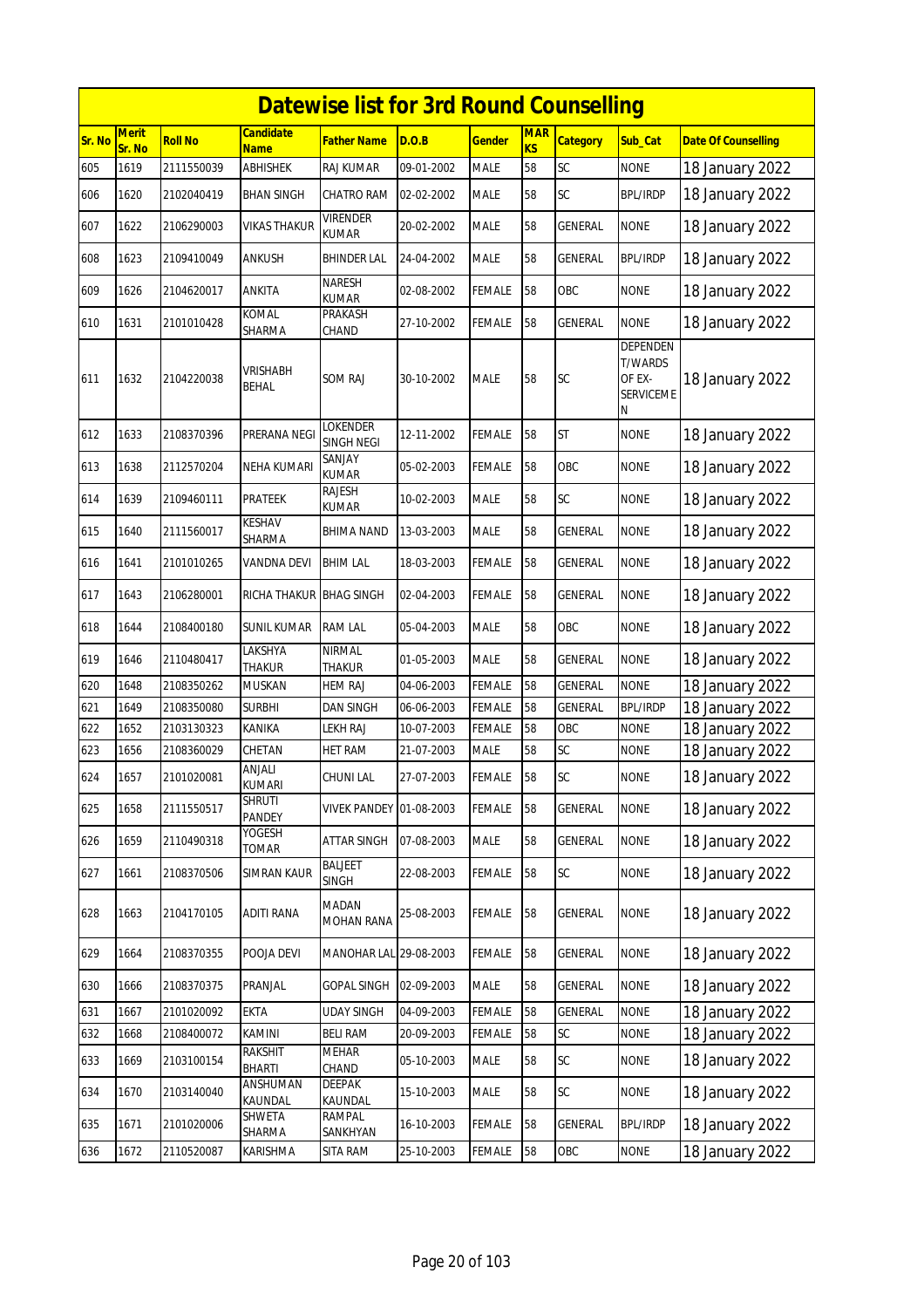|        |                        |                |                                 | <b>Datewise list for 3rd Round Counselling</b> |            |               |                  |                 |                 |                            |
|--------|------------------------|----------------|---------------------------------|------------------------------------------------|------------|---------------|------------------|-----------------|-----------------|----------------------------|
| Sr. No | <b>Merit</b><br>Sr. No | <b>Roll No</b> | Candidate<br><b>Name</b>        | <b>Father Name</b>                             | D.O.B      | <u>Gender</u> | <b>MAR</b><br>KS | <b>Category</b> | Sub_Cat         | <b>Date Of Counselling</b> |
| 637    | 1673                   | 2103120383     | <b>DHRUV</b><br>SHARMA          | <b>ASHOK</b><br><b>KUMAR</b>                   | 03-11-2003 | <b>MALE</b>   | 58               | <b>GENERAL</b>  | <b>NONE</b>     | 18 January 2022            |
| 638    | 1675                   | 2104150027     | anjali<br>THAKUR                | RANJEET<br><b>SINGH</b>                        | 04-11-2003 | FEMALE        | 58               | GENERAL         | <b>NONE</b>     | 18 January 2022            |
| 639    | 1676                   | 2108400173     | POOJA                           | <b>EGRAJ</b>                                   | 10-11-2003 | <b>FEMALE</b> | 58               | GENERAL         | <b>NONE</b>     | 18 January 2022            |
| 640    | 1677                   | 2110480164     | MANALIKA                        | SOHAN LAL                                      | 18-11-2003 | <b>FEMALE</b> | 58               | SC              | <b>NONE</b>     | 18 January 2022            |
| 641    | 1684                   | 2103120207     | Sonali                          | KARAM<br>CHAND                                 | 17-12-2003 | FEMALE        | 58               | SC              | <b>NONE</b>     | 18 January 2022            |
| 642    | 1685                   | 2108360138     | ANJANA<br>kumari                | <b>KHEM RAJ</b>                                | 17-12-2003 | FEMALE        | 58               | SC              | <b>NONE</b>     | 18 January 2022            |
| 643    | 1686                   | 2101670028     | NISHA RANI                      | SHAKTI RAM                                     | 20-12-2003 | FEMALE        | 58               | SC              | <b>NONE</b>     | 18 January 2022            |
| 644    | 1688                   | 2101010551     | <b>SARISTHI</b><br><b>GUPTA</b> | <b>MANISH</b><br><b>KUMAR</b><br><b>GUPTA</b>  | 28-12-2003 | FEMALE        | 58               | <b>GENERAL</b>  | <b>NONE</b>     | 18 January 2022            |
| 645    | 1691                   | 2109460143     | ADARSH<br>BHARDWAJ              | <b>VED PRAKASH</b>                             | 06-01-2004 | <b>MALE</b>   | 58               | OBC             | <b>NONE</b>     | 18 January 2022            |
| 646    | 1696                   | 2109450039     | DEEPIKA<br>SHARMA               | <b>HEMRAJ</b>                                  | 26-01-2004 | FEMALE        | 58               | <b>GENERAL</b>  | <b>BPL/IRDP</b> | 18 January 2022            |
| 647    | 1698                   | 2112580041     | Surbhi                          | <b>ISHWAR DASS</b>                             | 27-01-2004 | FEMALE        | 58               | OBC             | <b>NONE</b>     | 18 January 2022            |
| 648    | 1699                   | 2108400017     | SHAGUN                          | <b>RAKESH</b><br><b>KUMAR</b>                  | 30-01-2004 | FEMALE        | 58               | <b>GENERAL</b>  | <b>NONE</b>     | 18 January 2022            |
| 649    | 1700                   | 2111530204     | MANISH DUTT                     | MAHESH DUTT 07-02-2004                         |            | <b>MALE</b>   | 58               | SC              | <b>NONE</b>     | 18 January 2022            |
| 650    | 1701                   | 2110480231     | NIKITA                          | <b>BHARAT</b><br><b>SINGH</b>                  | 13-02-2004 | FEMALE        | 58               | <b>GENERAL</b>  | <b>NONE</b>     | 18 January 2022            |
| 651    | 1702                   | 2108350436     | ritik                           | <b>MADHO</b><br>PRASAD                         | 16-02-2004 | MALE          | 58               | GENERAL         | <b>NONE</b>     | 18 January 2022            |
| 652    | 1704                   | 2108350242     | TANIKSHA                        | <b>TABIYAT</b><br><b>KUMAR</b>                 | 18-02-2004 | <b>FEMALE</b> | 58               | <b>GENERAL</b>  | <b>NONE</b>     | 18 January 2022            |
| 653    | 1705                   | 2110490616     | ARYAN<br>SHARMA                 | <b>DINESH</b><br>CHAND                         | 19-02-2004 | <b>MALE</b>   | 58               | OBC             | <b>NONE</b>     | 18 January 2022            |
| 654    | 1706                   | 2111560158     | DIVYA<br>SHARMA                 | SANDEEP                                        | 23-02-2004 | FEMALE        | 58               | GENERAL         | <b>BPL/IRDP</b> | 18 January 2022            |
| 655    | 1707                   | 2104230054     | PRIYANKA<br><b>THAKUR</b>       | <b>BALWANT</b><br><b>SINGH</b>                 | 12-03-2004 | FEMALE        | 58               | GENERAL         | <b>NONE</b>     | 18 January 2022            |
| 656    | 1708                   | 2108380243     | <b>VIPUL</b>                    | CHAMAN LAL                                     | 16-03-2004 | MALE          | 58               | <b>GENERAL</b>  | <b>NONE</b>     | 18 January 2022            |
| 657    | 1710                   | 2101010621     | AMAN<br>KAUSHAL                 | RANJEET<br><b>SINGH</b><br>KAUSHAL             | 06-04-2004 | MALE          | 58               | SC              | <b>NONE</b>     | 18 January 2022            |
| 658    | 1712                   | 2101660243     | riya                            | ANIL KUMAR                                     | 11-04-2004 | FEMALE        | 58               | GENERAL         | <b>BPL/IRDP</b> | 18 January 2022            |
| 659    | 1714                   | 2106290161     | AASTHA                          | <b>JAGAR NATH</b>                              | 26-05-2004 | FEMALE        | 58               | <b>GENERAL</b>  | <b>NONE</b>     | 18 January 2022            |
| 660    | 1715                   | 2102040580     | KUMARI<br>SHEETAL               | <b>SHIV KUMAR</b>                              | 30-05-2004 | <b>FEMALE</b> | 58               | <b>ST</b>       | <b>NONE</b>     | 18 January 2022            |
| 661    | 1718                   | 2104200128     | <b>SURJEET KAUR</b>             | <b>SEWA SINGH</b>                              | 28-07-1984 | <b>FEMALE</b> | 57               | SC              | <b>NONE</b>     | 18 January 2022            |
| 662    | 1719                   | 2103110230     | ANUJ KUMAR                      | <b>GIAN CHAND</b>                              | 08-07-1987 | MALE          | 57               | SC              | <b>NONE</b>     | 18 January 2022            |
| 663    | 1721                   | 2111560342     | <b>AMIT KUMAR</b><br>CHANDEL    | <b>ROSHAN LAL</b><br>CHANDEL                   | 26-12-1988 | <b>MALE</b>   | 57               | SC              | <b>NONE</b>     | 18 January 2022            |
| 664    | 1722                   | 2103110012     | KANCHAN<br>kumari               | RAJENDER<br>PAUL                               | 09-02-1990 | <b>FEMALE</b> | 57               | GENERAL         | <b>NONE</b>     | 18 January 2022            |
| 665    | 1723                   | 2108370055     | ASHA KUMARI                     | <b>GOPAL SINGH</b>                             | 15-05-1991 | <b>FEMALE</b> | 57               | <b>ST</b>       | <b>NONE</b>     | 18 January 2022            |
| 666    | 1725                   | 2109460089     | PRIYA                           | <b>MELA RAM</b>                                | 17-08-1991 | FEMALE        | 57               | SC              | <b>NONE</b>     | 18 January 2022            |
| 667    | 1726                   | 2104230131     | SHILPA                          | KASHMIR<br><b>SINGH</b>                        | 12-07-1992 | <b>FEMALE</b> | 57               | GENERAL         | <b>NONE</b>     | 18 January 2022            |
| 668    | 1727                   | 2104220134     | <b>NEHA THAKUR</b>              | ANCHAL<br>THAKUR                               | 19-11-1992 | <b>FEMALE</b> | 57               | <b>GENERAL</b>  | <b>NONE</b>     | 18 January 2022            |
| 669    | 1729                   | 2110480114     | PRIYANKA<br>RAWAT               | <b>MAN SINGH</b>                               | 07-03-1993 | FEMALE        | 57               | GENERAL         | <b>NONE</b>     | 18 January 2022            |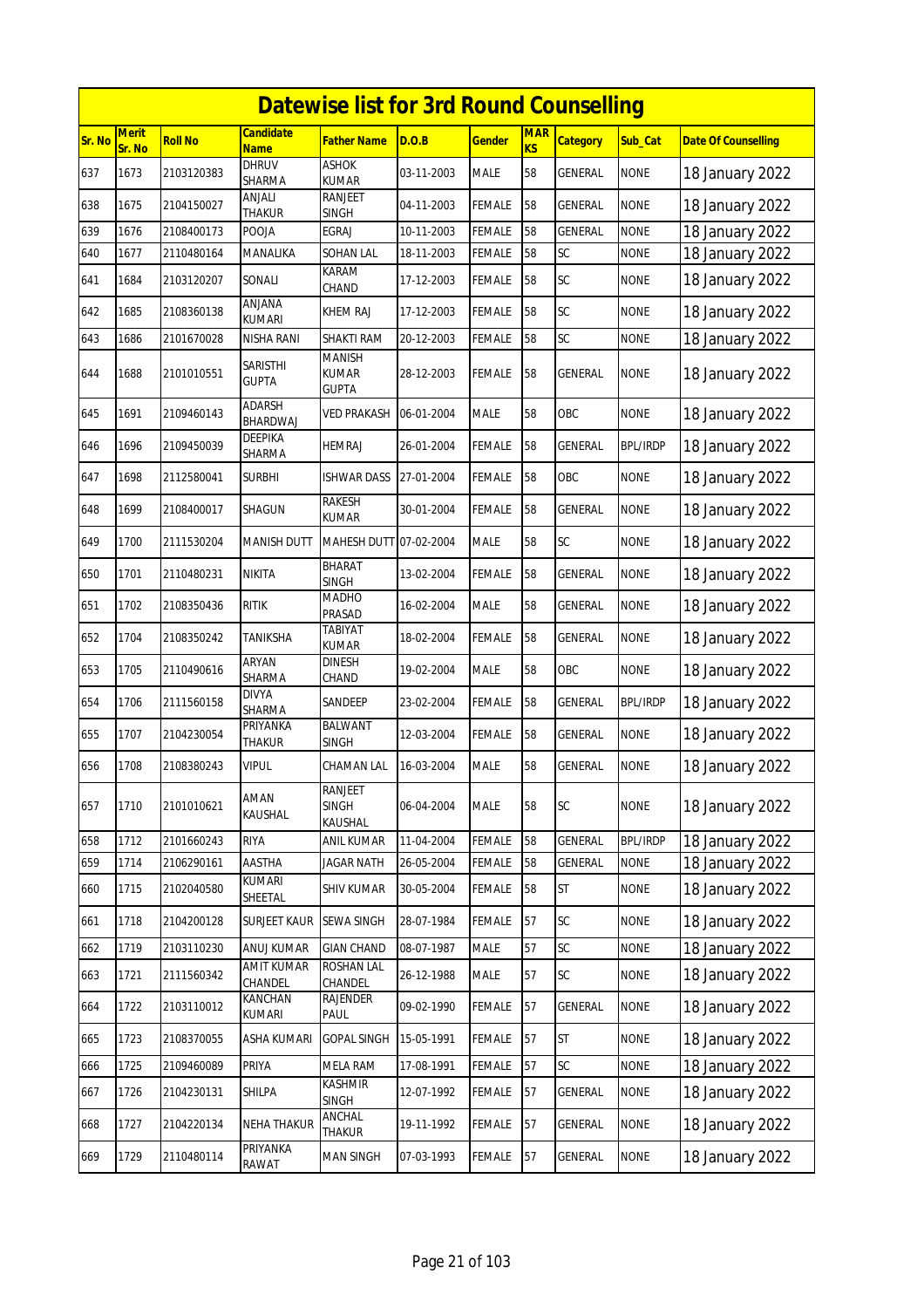|        |                        |                |                                 | <b>Datewise list for 3rd Round Counselling</b> |            |               |                              |                 |                                                               |                            |
|--------|------------------------|----------------|---------------------------------|------------------------------------------------|------------|---------------|------------------------------|-----------------|---------------------------------------------------------------|----------------------------|
| Sr. No | <b>Merit</b><br>Sr. No | <b>Roll No</b> | <b>Candidate</b><br><b>Name</b> | <b>Father Name</b>                             | D.O.B      | <b>Gender</b> | <b>MAR</b><br>K <sub>S</sub> | <b>Category</b> | Sub_Cat                                                       | <b>Date Of Counselling</b> |
| 670    | 1730                   | 2106290326     | <b>GOVIND SINGH</b>             | <b>SHER SINGH</b>                              | 31-08-1993 | <b>MALE</b>   | 57                           | <b>GENERAL</b>  | <b>NONE</b>                                                   | 18 January 2022            |
| 671    | 1731                   | 2101660287     | <b>PULKIT</b><br>SHARMA         | RAM CHAND                                      | 30-11-1993 | <b>MALE</b>   | 57                           | GENERAL         | <b>NONE</b>                                                   | 18 January 2022            |
| 672    | 1733                   | 2110490461     | REENA KUMARI                    | BALBEER<br><b>SINGH</b>                        | 01-03-1994 | <b>FEMALE</b> | 57                           | <b>SC</b>       | <b>NONE</b>                                                   | 18 January 2022            |
| 673    | 1735                   | 2110480659     | <b>REETA DEVI</b>               | UJAGAR SINGH 09-10-1994                        |            | <b>FEMALE</b> | 57                           | <b>GENERAL</b>  | <b>NONE</b>                                                   | 18 January 2022            |
| 674    | 1736                   | 2110480030     | SHIV KUMAR                      | <b>JASWANT</b><br><b>SINGH</b>                 | 12-11-1994 | <b>MALE</b>   | 57                           | SC              | <b>NONE</b>                                                   | 18 January 2022            |
| 675    | 1737                   | 2111560517     | SITA DEVI                       | <b>BALA RAM</b>                                | 09-12-1994 | <b>FEMALE</b> | 57                           | SC              | <b>NONE</b>                                                   | 18 January 2022            |
| 676    | 1738                   | 2108370201     | SHUBHAM<br><b>BHARTI</b>        | PRAKASH<br>CHAND                               | 19-01-1995 | <b>MALE</b>   | 57                           | SC              | <b>NONE</b>                                                   | 18 January 2022            |
| 677    | 1739                   | 2108370020     | SANVI SAKLANI                   | <b>SHER SINGH</b>                              | 12-03-1995 | <b>FEMALE</b> | 57                           | <b>GENERAL</b>  | <b>NONE</b>                                                   | 18 January 2022            |
| 678    | 1740                   | 2101010106     | ABHISHEK<br><b>KUMAR</b>        | <b>AMAR NATH</b>                               | 28-03-1995 | <b>MALE</b>   | 57                           | <b>GENERAL</b>  | <b>NONE</b>                                                   | 18 January 2022            |
| 679    | 1742                   | 2104150100     | POOJA DEVI                      | <b>SHIV RAM</b>                                | 01-06-1995 | <b>FEMALE</b> | 57                           | <b>GENERAL</b>  | <b>NONE</b>                                                   | 18 January 2022            |
| 680    | 1746                   | 2104230104     | <b>NAMITA</b><br>DHADWAL        | <b>BALVINDER</b><br><b>SINGH</b><br>DHADWAL    | 20-05-1996 | <b>FEMALE</b> | 57                           | <b>GENERAL</b>  | <b>NONE</b>                                                   | 18 January 2022            |
| 681    | 1747                   | 2102040196     | <b>MANESH</b>                   | CHAIN LAL                                      | 02-06-1996 | <b>MALE</b>   | 57                           | <b>GENERAL</b>  | BPL/IRDP                                                      | 18 January 2022            |
| 682    | 1749                   | 2110480149     | <b>MAMRAJ</b><br>CHAUHAN        | TOTA RAM                                       | 16-12-1996 | <b>MALE</b>   | 57                           | GENERAL         | <b>NONE</b>                                                   | 18 January 2022            |
| 683    | 1750                   | 2106290104     | NEELAM                          | <b>DINESH</b><br><b>KUMAR</b>                  | 20-12-1996 | <b>FEMALE</b> | 57                           | <b>ST</b>       | <b>NONE</b>                                                   | 18 January 2022            |
| 684    | 1751                   | 2106290499     | <b>DIMPI</b>                    | CHET RAM                                       | 26-12-1996 | <b>FEMALE</b> | 57                           | <b>GENERAL</b>  | <b>BPL/IRDP</b>                                               | 18 January 2022            |
| 685    | 1752                   | 2111560307     | SAVITA VERMA                    | <b>DEVENDER</b><br>SINGH                       | 12-01-1997 | <b>FEMALE</b> | 57                           | GENERAL         | <b>NONE</b>                                                   | 18 January 2022            |
| 686    | 1754                   | 2110480200     | DHEERAJ<br><b>KUMAR</b>         | RAMJATAN                                       | 04-03-1997 | <b>MALE</b>   | 57                           | <b>SC</b>       | <b>NONE</b>                                                   | 18 January 2022            |
| 687    | 1755                   | 2101020634     | <b>ASHISH</b><br><b>KUMAR</b>   | <b>JAGDISH</b><br>CHAND                        | 17-03-1997 | <b>MALE</b>   | 57                           | <b>GENERAL</b>  | DEPENDEN<br><b>T/WARDS</b><br>OF EX-<br><b>SERVICEME</b><br>Ν | 18 January 2022            |
| 688    | 1756                   | 2111560083     | <b>MANISHA</b><br><b>VERMA</b>  | <b>VIRENDER</b><br><b>VERMA</b>                | 11-06-1997 | <b>FEMALE</b> | 57                           | <b>GENERAL</b>  | <b>NONE</b>                                                   | 18 January 2022            |
| 689    | 1757                   | 2110480455     | <b>ROHIT</b>                    | <b>MANGI RAM</b>                               | 11-12-1997 | <b>MALE</b>   | 57                           | <b>GENERAL</b>  | <b>NONE</b>                                                   | 18 January 2022            |
| 690    | 1759                   | 2110480029     | NARENDER<br>CHAUHAN             | <b>MADAN</b><br>CHAUHAN                        | 25-12-1997 | <b>MALE</b>   | 57                           | GENERAL         | <b>NONE</b>                                                   | 18 January 2022            |
| 691    | 1760                   | 2110500022     | ASHISH<br>KUMAR                 | <b>VIRENDER</b><br>SINGH                       | 15-02-1998 | <b>MALE</b>   | 57                           | SC              | <b>NONE</b>                                                   | 18 January 2022            |
| 692    | 1762                   | 2110480707     | <b>LALIT KUMAR</b>              | RAMNATH                                        | 03-03-1998 | MALE          | 57                           | SC              | <b>NONE</b>                                                   | 18 January 2022            |
| 693    | 1763                   | 2106290183     | <b>MANJU DEVI</b>               | <b>MAHENDER</b><br><b>SINGH</b>                | 21-04-1998 | FEMALE        | 57                           | GENERAL         | <b>NONE</b>                                                   | 18 January 2022            |
| 694    | 1765                   | 2110480705     | AKSHAY<br>KUMAR                 | <b>SUSHIL</b><br><b>KUMAR</b>                  | 28-04-1998 | MALE          | 57                           | SC              | <b>NONE</b>                                                   | 18 January 2022            |
| 695    | 1766                   | 2108350221     | PAWAN<br>KUMAR                  | CHOUDHARY                                      | 01-06-1998 | MALE          | 57                           | SC              | <b>NONE</b>                                                   | 18 January 2022            |
| 696    | 1767                   | 2110490535     | KUMARI<br>RAVEENA               | <b>JAGAT SINGH</b>                             | 26-06-1998 | <b>FEMALE</b> | 57                           | GENERAL         | <b>NONE</b>                                                   | 18 January 2022            |
| 697    | 1768                   | 2109650001     | SANGEETA<br>MEHTA               | <b>LALIT MEHTA</b>                             | 15-08-1998 | FEMALE        | 57                           | GENERAL         | <b>NONE</b>                                                   | 18 January 2022            |
| 698    | 1769                   | 2104160203     | SAPNA DEVI                      | <b>ASHOK</b><br>KUMAR                          | 07-09-1998 | <b>FEMALE</b> | 57                           | SC              | <b>NONE</b>                                                   | 18 January 2022            |
| 699    | 1770                   | 2104190011     | SANGINI                         | RAJ KUMAR                                      | 28-09-1998 | FEMALE        | 57                           | SC              | <b>NONE</b>                                                   | 18 January 2022            |
| 700    | 1773                   | 2102040402     | HIMANI<br>THAKUR                | RAVINDER<br><b>KUMAR</b>                       | 07-11-1998 | <b>FEMALE</b> | 57                           | GENERAL         | <b>BPL/IRDP</b>                                               | 18 January 2022            |
| 701    | 1774                   | 2108350355     | <b>SHIVANI</b><br>Thakur        | <b>SURESH</b><br>Kumar                         | 07-11-1998 | <b>FEMALE</b> | 57                           | <b>GENERAL</b>  | <b>SPORTS</b>                                                 | 18 January 2022            |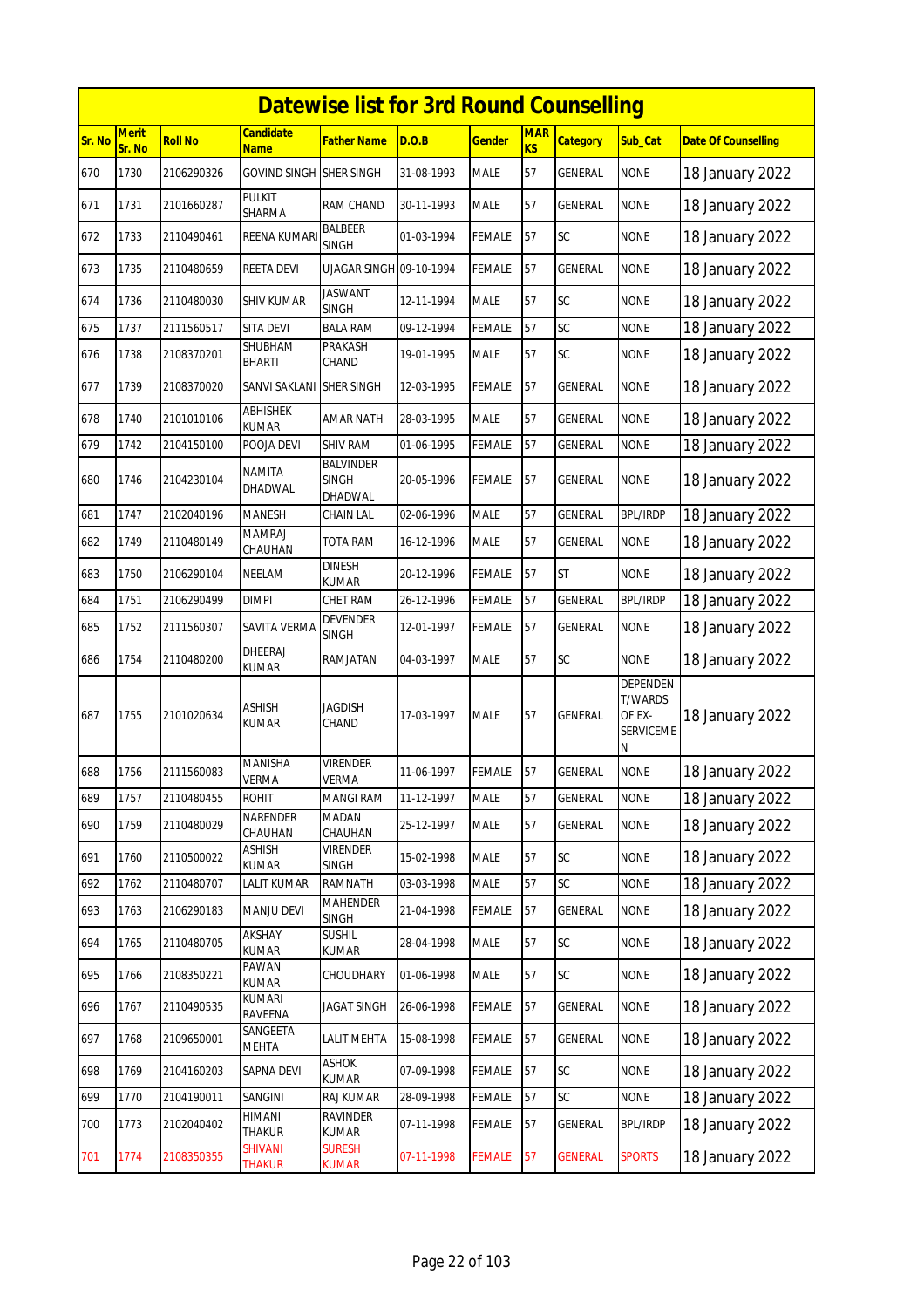|        |                        |            |                                 | <b>Datewise list for 3rd Round Counselling</b> |            |               |                         |                 |                 |                            |
|--------|------------------------|------------|---------------------------------|------------------------------------------------|------------|---------------|-------------------------|-----------------|-----------------|----------------------------|
| Sr. No | <b>Merit</b><br>Sr. No | Roll No    | Candidate<br><b>Name</b>        | Father Name                                    | D.O.B      | <b>Gender</b> | <b>MAR</b><br><b>KS</b> | <b>Category</b> | Sub_Cat         | <b>Date Of Counselling</b> |
| 702    | 1778                   | 2110490712 | RANJNA                          | <b>RAGHUVEER</b><br>SINGH                      | 19-01-1999 | FEMALE        | 57                      | SC              | <b>NONE</b>     | 18 January 2022            |
| 703    | 1781                   | 2110520089 | MANOJ                           | <b>DEEP CHAND</b>                              | 10-04-1999 | <b>MALE</b>   | 57                      | OBC             | <b>NONE</b>     | 18 January 2022            |
| 704    | 1782                   | 2110480072 | JYOTI SHARMA                    | <b>RAMESH</b>                                  | 20-04-1999 | FEMALE        | 57                      | OBC             | <b>NONE</b>     | 18 January 2022            |
| 705    | 1783                   | 2110480578 | <b>SNEHA</b>                    | <b>BAHADUR</b><br><b>SINGH</b>                 | 20-04-1999 | <b>FEMALE</b> | 57                      | GENERAL         | <b>NONE</b>     | 18 January 2022            |
| 706    | 1784                   | 2101020580 | JYOTI                           | Jagdish<br>CHAND                               | 26-05-1999 | FEMALE        | 57                      | GENERAL         | <b>NONE</b>     | 18 January 2022            |
| 707    | 1786                   | 2110480605 | VAISHALI<br>CHAUHAN             | DURGA SINGH                                    | 03-06-1999 | <b>FEMALE</b> | 57                      | SC              | <b>NONE</b>     | 18 January 2022            |
| 708    | 1788                   | 2108350375 | REENA<br>SHARMA                 | HARI SINGH                                     | 14-07-1999 | <b>FEMALE</b> | 57                      | GENERAL         | <b>NONE</b>     | 18 January 2022            |
| 709    | 1791                   | 2110500004 | SAJAL BHATIA                    | SOHAN LAL                                      | 22-07-1999 | FEMALE        | 57                      | SC              | <b>NONE</b>     | 18 January 2022            |
| 710    | 1792                   | 2102040581 | ANEESH<br>KUMAR                 | BHAGAT RAM                                     | 30-07-1999 | <b>MALE</b>   | 57                      | SC              | <b>NONE</b>     | 18 January 2022            |
| 711    | 1793                   | 2109440081 | DIKSHA<br>SHARMA                | BALWAN<br>SHARMA                               | 01-08-1999 | <b>FEMALE</b> | 57                      | GENERAL         | <b>NONE</b>     | 18 January 2022            |
| 712    | 1795                   | 2106290304 | <b>PRIYA</b>                    | <b>RAVINDER</b><br><b>SINGH</b>                | 14-08-1999 | <b>FEMALE</b> | 57                      | <b>GENERAL</b>  | <b>NONE</b>     | 18 January 2022            |
| 713    | 1797                   | 2106280092 | <b>DAVENDER</b><br><b>KUMAR</b> | HIRA LAL                                       | 12-09-1999 | <b>MALE</b>   | 57                      | SC              | <b>NONE</b>     | 18 January 2022            |
| 714    | 1798                   | 2101010025 | NIKHAL<br>KAUNDAL               | <b>DEV RAJ</b><br>KAUNDAL                      | 19-09-1999 | <b>MALE</b>   | 57                      | SC              | <b>NONE</b>     | 18 January 2022            |
| 715    | 1800                   | 2106290516 | dharmender<br>THAKUR            | <b>GOVIND RAM</b>                              | 10-11-1999 | <b>MALE</b>   | 57                      | GENERAL         | <b>NONE</b>     | 18 January 2022            |
| 716    | 1802                   | 2106290482 | GEETANJLI<br><b>GULERIA</b>     | <b>UPINDER</b><br><b>GULERIA</b>               | 27-11-1999 | FEMALE        | 57                      | GENERAL         | <b>BPL/IRDP</b> | 18 January 2022            |
| 717    | 1803                   | 2102030002 | SHILPA                          | <b>JAI SINGH</b>                               | 20-01-2000 | FEMALE        | 57                      | <b>GENERAL</b>  | <b>NONE</b>     | 18 January 2022            |
| 718    | 1804                   | 2104170123 | <b>TENZIN TARGE</b>             | NAWANG<br>CHHERING                             | 28-01-2000 | <b>MALE</b>   | 57                      | <b>ST</b>       | <b>NONE</b>     | 18 January 2022            |
| 719    | 1806                   | 2108680183 | <b>KUSUM LATA</b>               | SANTOSH DEV                                    | 10-02-2000 | <b>FEMALE</b> | 57                      | <b>GENERAL</b>  | <b>BPL/IRDP</b> | 18 January 2022            |
| 720    | 1807                   | 2106270038 | MANMOHAN<br><b>SINGH</b>        | TEJ RAM                                        | 20-02-2000 | <b>MALE</b>   | 57                      | SC              | <b>NONE</b>     | 18 January 2022            |
| 721    | 1808                   | 2110480165 | KAVITA                          | <b>SOHAN LAL</b>                               | 02-03-2000 | FEMALE        | 57                      | SC              | <b>NONE</b>     | 18 January 2022            |
| 722    | 1809                   | 2104170204 | RAVI KUMAR                      | <b>DUNI CHAND</b>                              | 10-03-2000 | <b>MALE</b>   | 57                      | <b>ST</b>       | <b>NONE</b>     | 18 January 2022            |
| 723    | 1810                   | 2110480297 | POOJA RANI                      | DATTA RAM                                      | 02-04-2000 | FEMALE        | 57                      | GENERAL         | <b>NONE</b>     | 18 January 2022            |
| 724    | 1811                   | 2110510206 | <b>MAMTA DEVI</b>               | <b>BHEEM SINGH</b>                             | 04-04-2000 | <b>FEMALE</b> | 57                      | GENERAL         | <b>NONE</b>     | 18 January 2022            |
| 725    | 1813                   | 2104150041 | VISHAL KUMAR RAJ KUMAR          |                                                | 10-04-2000 | <b>MALE</b>   | 57                      | GENERAL         | <b>NONE</b>     | 18 January 2022            |
| 726    | 1815                   | 2110490629 | ROBIN SINGH                     | <b>RAMESH</b>                                  | 12-05-2000 | <b>MALE</b>   | 57                      | GENERAL         | <b>NONE</b>     | 18 January 2022            |
| 727    | 1822                   | 2110480068 | GAURAV                          | <b>BABU RAM</b>                                | 19-07-2000 | <b>MALE</b>   | 57                      | SC              | <b>NONE</b>     | 18 January 2022            |
| 728    | 1824                   | 2102080088 | MANOJ<br>KUMAR                  | <b>SUNI RAM</b>                                | 31-08-2000 | MALE          | 57                      | SC              | <b>NONE</b>     | 18 January 2022            |
| 729    | 1825                   | 2110490197 | PRITI<br>CHAUHAN                | RAJU RAM                                       | 06-09-2000 | FEMALE        | 57                      | SC              | <b>NONE</b>     | 18 January 2022            |
| 730    | 1827                   | 2110490550 | USHA DEVI                       | <b>HARI SINGH</b>                              | 03-10-2000 | FEMALE        | 57                      | OBC             | <b>NONE</b>     | 18 January 2022            |
| 731    | 1828                   | 2106270028 | NISHA KUMARI                    | CHAMAN LAL                                     | 13-10-2000 | FEMALE        | 57                      | GENERAL         | <b>BPL/IRDP</b> | 18 January 2022            |
| 732    | 1831                   | 2111530044 | HIMANI<br>SHARMA                | RAM CHAND                                      | 17-11-2000 | <b>FEMALE</b> | 57                      | <b>GENERAL</b>  | <b>NONE</b>     | 18 January 2022            |
| 733    | 1832                   | 2102040137 | GAURAV<br>SURYAVANSHI           | BHAGAT RAM                                     | 28-12-2000 | <b>MALE</b>   | 57                      | <b>SC</b>       | <b>NONE</b>     | 18 January 2022            |
| 734    | 1833                   | 2110500047 | <b>EKTA</b><br>CHAUHAN          | KAKU RAM                                       | 01-01-2001 | <b>FEMALE</b> | 57                      | SC              | <b>NONE</b>     | 18 January 2022            |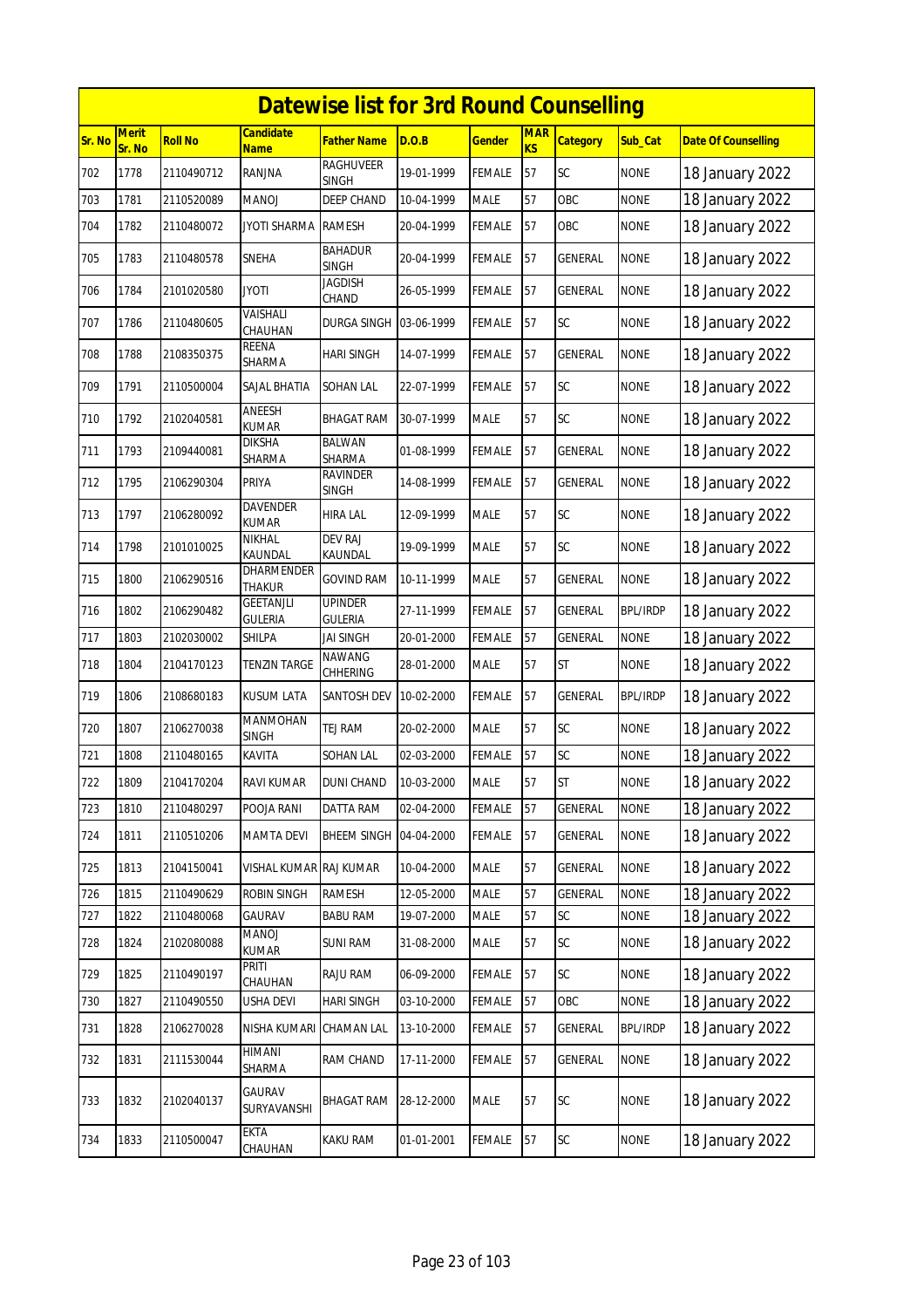|        | <b>Datewise list for 3rd Round Counselling</b> |                |                                 |                                 |            |               |                              |                 |                 |                            |  |  |  |
|--------|------------------------------------------------|----------------|---------------------------------|---------------------------------|------------|---------------|------------------------------|-----------------|-----------------|----------------------------|--|--|--|
| Sr. No | <b>Merit</b><br>Sr. No                         | <b>Roll No</b> | <b>Candidate</b><br><b>Name</b> | <b>Father Name</b>              | D.O.B      | <b>Gender</b> | <b>MAR</b><br>K <sub>S</sub> | <b>Category</b> | Sub_Cat         | <b>Date Of Counselling</b> |  |  |  |
| 735    | 1834                                           | 2103120200     | <b>VIKASH</b><br><b>KUMAR</b>   | <b>RAVI KUMAR</b>               | 05-01-2001 | <b>FEMALE</b> | 57                           | <b>SC</b>       | <b>NONE</b>     | 18 January 2022            |  |  |  |
| 736    | 1836                                           | 2110490048     | CHETANYA                        | MAM CHAND                       | 07-01-2001 | <b>MALE</b>   | 57                           | SC              | <b>NONE</b>     | 18 January 2022            |  |  |  |
| 737    | 1837                                           | 2110490071     | <b>KAJAL THAKUR</b>             | PURAN CHAND 25-01-2001          |            | <b>FEMALE</b> | 57                           | <b>GENERAL</b>  | <b>BPL/IRDP</b> | 18 January 2022            |  |  |  |
| 738    | 1838                                           | 2104230121     | SHILPA BHARTI                   | <b>ASHOK</b><br><b>KUMAR</b>    | 10-02-2001 | <b>FEMALE</b> | 57                           | SC              | <b>NONE</b>     | 18 January 2022            |  |  |  |
| 739    | 1839                                           | 2103140018     | HIMANSHU<br><b>BHARTI</b>       | RAMESH<br>CHAND                 | 14-02-2001 | <b>MALE</b>   | 57                           | SC              | <b>NONE</b>     | 18 January 2022            |  |  |  |
| 740    | 1840                                           | 2110480726     | <b>RITIKA</b><br>CHAUHAN        | PARTAP SINGH 13-03-2001         |            | <b>FEMALE</b> | 57                           | <b>GENERAL</b>  | <b>NONE</b>     | 18 January 2022            |  |  |  |
| 741    | 1842                                           | 2104160119     | <b>DIKSHA</b><br>PARMAR         | <b>MANJEET</b><br><b>SINGH</b>  | 23-04-2001 | <b>FEMALE</b> | 57                           | GENERAL         | <b>NONE</b>     | 18 January 2022            |  |  |  |
| 742    | 1843                                           | 2108370179     | AKANKSHA<br>SHARMA              | <b>SITA RAM</b>                 | 30-04-2001 | <b>FEMALE</b> | 57                           | <b>GENERAL</b>  | <b>NONE</b>     | 18 January 2022            |  |  |  |
| 743    | 1844                                           | 2110480619     | <b>BHARTI DEVI</b>              | SH.NARESH<br><b>KUMAR</b>       | 08-05-2001 | <b>FEMALE</b> | 57                           | SC              | <b>NONE</b>     | 18 January 2022            |  |  |  |
| 744    | 1846                                           | 2111560500     | PREETI                          | SH. INDER<br><b>SINGH</b>       | 15-05-2001 | <b>FEMALE</b> | 57                           | SC              | <b>NONE</b>     | 18 January 2022            |  |  |  |
| 745    | 1847                                           | 2109450046     | <b>DIVYA</b><br><b>SHARMA</b>   | <b>DEVENDER</b><br><b>KUMAR</b> | 19-05-2001 | <b>FEMALE</b> | 57                           | OBC             | <b>NONE</b>     | 18 January 2022            |  |  |  |
| 746    | 1848                                           | 2112600295     | ANKITA<br>SHARMA                | <b>JATINDER</b><br><b>KUMAR</b> | 19-05-2001 | <b>FEMALE</b> | 57                           | <b>GENERAL</b>  | <b>NONE</b>     | 18 January 2022            |  |  |  |
| 747    | 1849                                           | 2102040114     | DEEPANJALI                      | YOGESH                          | 15-06-2001 | <b>FEMALE</b> | 57                           | OBC             | <b>NONE</b>     | 18 January 2022            |  |  |  |
| 748    | 1850                                           | 2110480613     | ANKIT KUMAR                     | ANIL KUMAR                      | 01-07-2001 | <b>MALE</b>   | 57                           | OBC             | <b>BPL/IRDP</b> | 18 January 2022            |  |  |  |
| 749    | 1851                                           | 2104200025     | <b>KHUSHBOO</b><br>KOUNDAL      | PAWAN<br><b>KUMAR</b>           | 24-07-2001 | <b>FEMALE</b> | 57                           | OBC             | PHH             | 18 January 2022            |  |  |  |
| 750    | 1854                                           | 2109450120     | <b>SHRUTI</b><br>THAKUR         | AMAR CHAND                      | 15-10-2001 | <b>FEMALE</b> | 57                           | GENERAL         | <b>NONE</b>     | 18 January 2022            |  |  |  |
| 751    | 1855                                           | 2109460246     | <b>ROHIT</b>                    | <b>KIRPA RAM</b>                | 15-10-2001 | <b>MALE</b>   | 57                           | <b>GENERAL</b>  | <b>BPL/IRDP</b> | 18 January 2022            |  |  |  |
| 752    | 1856                                           | 2108370157     | <b>DHEERAJ</b><br><b>VERMA</b>  | <b>DEENA NATH</b>               | 16-12-2001 | <b>MALE</b>   | 57                           | GENERAL         | <b>NONE</b>     | 18 January 2022            |  |  |  |
| 753    | 1858                                           | 2103120087     | <b>KARTIK DOGRA</b>             | PRITHVI<br>CHAND                | 02-01-2002 | <b>MALE</b>   | 57                           | OBC             | <b>NONE</b>     | 18 January 2022            |  |  |  |
| 754    | 1859                                           | 2112570299     | RAHUL BHATIA                    | <b>BRINDER</b><br><b>KUMAR</b>  | 06-01-2002 | <b>MALE</b>   | 57                           | <b>SC</b>       | <b>NONE</b>     | 18 January 2022            |  |  |  |
| 755    | 1860                                           | 2108400102     | samriti<br><b>KUMARI</b>        | NANAK<br>CHAND                  | 18-01-2002 | <b>FEMALE</b> | 57                           | GENERAL         | <b>NONE</b>     | 18 January 2022            |  |  |  |
| 756    | 1862                                           | 2108340132     | DESH RAJ                        | PARAM DEV                       | 01-02-2002 | MALE          | 57                           | SC              | <b>NONE</b>     | 18 January 2022            |  |  |  |
| 757    | 1863                                           | 2104150019     | <b>JYOTI</b>                    | RAJESH<br>KUMAR                 | 13-02-2002 | <b>FEMALE</b> | 57                           | <b>GENERAL</b>  | <b>NONE</b>     | 18 January 2022            |  |  |  |
| 758    | 1864                                           | 2112580125     | ABHISHEK<br>BADOGA              | CHHOTU RAM                      | 06-03-2002 | <b>MALE</b>   | 57                           | SC              | <b>NONE</b>     | 18 January 2022            |  |  |  |
| 759    | 1865                                           | 2106280166     | LAL CHAND                       | YAGYA CHAND 23-04-2002          |            | <b>MALE</b>   | 57                           | GENERAL         | <b>NONE</b>     | 18 January 2022            |  |  |  |
| 760    | 1866                                           | 2109410126     | PRAVEEN                         | <b>RAM LAL</b>                  | 18-05-2002 | <b>MALE</b>   | 57                           | GENERAL         | <b>BPL/IRDP</b> | 18 January 2022            |  |  |  |
| 761    | 1867                                           | 2108680086     | PALLAVI                         | <b>SURESH</b><br><b>KUMAR</b>   | 01-06-2002 | <b>FEMALE</b> | 57                           | GENERAL         | <b>NONE</b>     | 18 January 2022            |  |  |  |
| 762    | 1870                                           | 2109650032     | <b>HARSHITA</b><br>SHARMA       | girish<br>SHARMA                | 12-07-2002 | <b>FEMALE</b> | 57                           | GENERAL         | <b>NONE</b>     | 18 January 2022            |  |  |  |
| 763    | 1871                                           | 2109450150     | RICHA                           | RAJESH                          | 19-07-2002 | FEMALE        | 57                           | GENERAL         | <b>NONE</b>     | 18 January 2022            |  |  |  |
| 764    | 1872                                           | 2112600125     | <b>ATUL</b>                     | <b>VINOD KUMAR 20-08-2002</b>   |            | <b>MALE</b>   | 57                           | OBC             | <b>NONE</b>     | 18 January 2022            |  |  |  |
| 765    | 1874                                           | 2108350178     | ANCHAL                          | <b>FAQIR CHAND</b>              | 29-10-2002 | <b>FEMALE</b> | 57                           | <b>SC</b>       | <b>NONE</b>     | 18 January 2022            |  |  |  |
| 766    | 1875                                           | 2111560255     | AAYUSH<br>THAKUR                | AMAR CHAND<br>THAKUR            | 30-10-2002 | MALE          | 57                           | GENERAL         | <b>NONE</b>     | 18 January 2022            |  |  |  |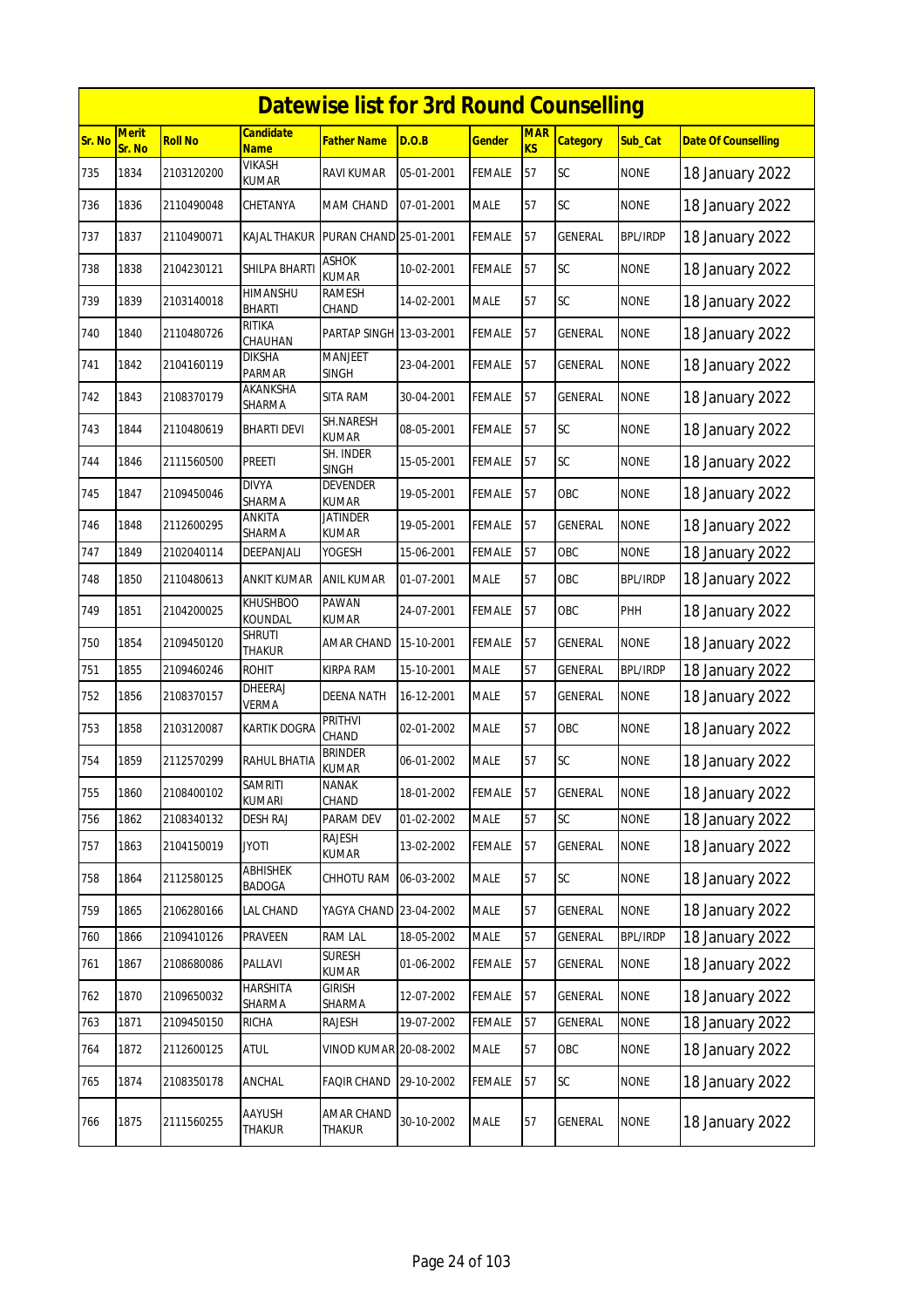|        | <b>Datewise list for 3rd Round Counselling</b><br><b>Merit</b><br><b>Candidate</b><br><b>MAR</b> |                |                               |                                    |            |               |    |                 |                 |                            |  |  |  |
|--------|--------------------------------------------------------------------------------------------------|----------------|-------------------------------|------------------------------------|------------|---------------|----|-----------------|-----------------|----------------------------|--|--|--|
| Sr. No | Sr. No                                                                                           | <b>Roll No</b> | <b>Name</b>                   | <b>Father Name</b>                 | D.O.B      | <u>Gender</u> | KS | <b>Category</b> | Sub Cat         | <b>Date Of Counselling</b> |  |  |  |
| 767    | 1876                                                                                             | 2109430221     | CHESHTA<br>VERMA              | PAWAN<br><b>KUMAR</b><br>VERMA     | 05-12-2002 | FEMALE        | 57 | GENERAL         | <b>NONE</b>     | 18 January 2022            |  |  |  |
| 768    | 1878                                                                                             | 2102090071     | <b>SEEMA</b><br><b>KUMARI</b> | <b>TEK CHAND</b>                   | 22-12-2002 | FEMALE        | 57 | <b>SC</b>       | <b>NONE</b>     | 18 January 2022            |  |  |  |
| 769    | 1879                                                                                             | 2104710015     | RITIKA<br>BHARDWAJ            | SATISH<br><b>KUMAR</b>             | 05-01-2003 | <b>FEMALE</b> | 57 | OBC             | <b>NONE</b>     | 18 January 2022            |  |  |  |
| 770    | 1880                                                                                             | 2111550089     | <b>MEHEK</b>                  | <b>MOHINDER</b><br><b>SINGH</b>    | 14-01-2003 | FEMALE        | 57 | OBC             | <b>NONE</b>     | 18 January 2022            |  |  |  |
| 771    | 1881                                                                                             | 2110480568     | <b>HIMANSHI</b><br>TOMAR      | SITA RAM                           | 18-01-2003 | <b>FEMALE</b> | 57 | SC              | <b>NONE</b>     | 18 January 2022            |  |  |  |
| 772    | 1882                                                                                             | 2108400264     | VAISHALI<br>CHANDEL           | <b>DINESH</b><br>KUMAR             | 11-02-2003 | FEMALE        | 57 | GENERAL         | <b>NONE</b>     | 18 January 2022            |  |  |  |
| 773    | 1885                                                                                             | 2108390265     | KALPNA                        | PYAR CHAND                         | 05-04-2003 | FEMALE        | 57 | OBC             | <b>NONE</b>     | 18 January 2022            |  |  |  |
| 774    | 1887                                                                                             | 2108400390     | SAMRIDHI                      | SURENDER<br><b>KUMAR</b><br>THAKUR | 15-04-2003 | <b>FEMALE</b> | 57 | GENERAL         | <b>NONE</b>     | 18 January 2022            |  |  |  |
| 775    | 1890                                                                                             | 2112580067     | <b>SIMMI</b><br>SHARMA        | VIJAY SHARMA 17-05-2003            |            | FEMALE        | 57 | GENERAL         | <b>NONE</b>     | 18 January 2022            |  |  |  |
| 776    | 1894                                                                                             | 2110490126     | <b>VIPASHA</b>                | <b>BHAGAT RAM</b>                  | 20-06-2003 | <b>FEMALE</b> | 57 | <b>GENERAL</b>  | <b>NONE</b>     | 18 January 2022            |  |  |  |
| 777    | 1895                                                                                             | 2108680328     | BHARAT<br>SHARMA              | RAKESH<br><b>KUMAR</b>             | 14-07-2003 | <b>MALE</b>   | 57 | GENERAL         | <b>NONE</b>     | 18 January 2022            |  |  |  |
| 778    | 1898                                                                                             | 2110490356     | AMAN<br>CHAUDHARY             | RAKESH<br><b>KUMAR</b>             | 13-08-2003 | <b>MALE</b>   | 57 | OBC             | <b>NONE</b>     | 18 January 2022            |  |  |  |
| 779    | 1899                                                                                             | 2110480598     | KAVYA                         | RAJ KUMAR                          | 22-08-2003 | <b>FEMALE</b> | 57 | <b>GENERAL</b>  | <b>NONE</b>     | 18 January 2022            |  |  |  |
| 780    | 1900                                                                                             | 2111560087     | ANJALI<br><b>KUMARI</b>       | RAJ KUMAR                          | 28-08-2003 | FEMALE        | 57 | SC              | <b>BPL/IRDP</b> | 18 January 2022            |  |  |  |
| 781    | 1901                                                                                             | 2111550024     | PRIYANKA<br>CHAUHAN           | <b>KAMAL</b><br>CHAND              | 29-08-2003 | FEMALE        | 57 | <b>ST</b>       | <b>NONE</b>     | 18 January 2022            |  |  |  |
| 782    | 1903                                                                                             | 2101020179     | NEHA KUMARI                   | <b>MADAN LAL</b>                   | 04-10-2003 | FEMALE        | 57 | GENERAL         | <b>NONE</b>     | 18 January 2022            |  |  |  |
| 783    | 1905                                                                                             | 2104700006     | DIVYANSHU                     | <b>RANVIR SINGH</b>                | 10-10-2003 | <b>MALE</b>   | 57 | OBC             | <b>BPL/IRDP</b> | 18 January 2022            |  |  |  |
| 784    | 1909                                                                                             | 2110480393     | AMISHA<br>VASHISHTH           | KAMLESH<br><b>DUTT</b>             | 27-10-2003 | FEMALE        | 57 | GENERAL         | <b>NONE</b>     | 18 January 2022            |  |  |  |
| 785    | 1915                                                                                             | 2102040758     | <b>ARUN KUMAR</b>             | SH. NARESH<br>KUMAR                | 13-11-2003 | MALE          | 57 | GENERAL         | <b>NONE</b>     | 18 January 2022            |  |  |  |
| 786    | 1917                                                                                             | 2108360082     | <b>KHUSHBOO</b><br>SHARMA     | DEV RAJ<br>SHARMA                  | 02-12-2003 | <b>FEMALE</b> | 57 | <b>GENERAL</b>  | <b>NONE</b>     | 18 January 2022            |  |  |  |
| 787    | 1919                                                                                             | 2102040350     | NEENA<br><b>KUMARI</b>        | SH. KRISHAN<br>CHAND               | 28-12-2003 | FEMALE        | 57 | GENERAL         | <b>BPL/IRDP</b> | 18 January 2022            |  |  |  |
| 788    | 1920                                                                                             | 2102040533     | KRITIKA<br>KUMARI             | <b>BELI RAM</b>                    | 04-01-2004 | <b>FEMALE</b> | 57 | <b>ST</b>       | <b>NONE</b>     | 18 January 2022            |  |  |  |
| 789    | 1922                                                                                             | 2102040417     | MAMTA<br>KUMARI               | KHEM RAJ                           | 06-01-2004 | <b>FEMALE</b> | 57 | SC              | <b>NONE</b>     | 18 January 2022            |  |  |  |
| 790    | 1925                                                                                             | 2101010374     | PARVEEN<br><b>NADDA</b>       | KAMLESH<br>CHAND<br>NADDA          | 14-01-2004 | MALE          | 57 | GENERAL         | <b>NONE</b>     | 18 January 2022            |  |  |  |
| 791    | 1926                                                                                             | 2112580083     | SIMRAN                        | NARESH<br>KUMAR                    | 14-01-2004 | FEMALE        | 57 | OBC             | <b>NONE</b>     | 18 January 2022            |  |  |  |
| 792    | 1930                                                                                             | 2110500093     | <b>ISHITA</b>                 | SUBHASH                            | 20-01-2004 | <b>FEMALE</b> | 57 | GENERAL         | <b>NONE</b>     | 18 January 2022            |  |  |  |
| 793    | 1931                                                                                             | 2101660033     | MUSKAN<br>GAUTAM              | KULDEEP                            | 30-01-2004 | <b>FEMALE</b> | 57 | GENERAL         | <b>BPL/IRDP</b> | 18 January 2022            |  |  |  |
| 794    | 1932                                                                                             | 2101010010     | <b>NEELAM DEVI</b>            | RAJ PAL                            | 31-01-2004 | FEMALE        | 57 | GENERAL         | <b>NONE</b>     | 18 January 2022            |  |  |  |
| 795    | 1935                                                                                             | 2101010166     | OM DURVASA                    | RAJESH<br>KUMAR                    | 20-02-2004 | MALE          | 57 | GENERAL         | <b>NONE</b>     | 18 January 2022            |  |  |  |
| 796    | 1936                                                                                             | 2106290379     | CHIRAG<br>THAKUR              | <b>RAGHUBEER</b><br>SINGH          | 29-02-2004 | <b>MALE</b>   | 57 | GENERAL         | <b>NONE</b>     | 18 January 2022            |  |  |  |
| 797    | 1937                                                                                             | 2112570597     | <b>MANVIR SINGH</b><br>BHATIA | RAMPAL                             | 02-03-2004 | MALE          | 57 | SC              | <b>NONE</b>     | 18 January 2022            |  |  |  |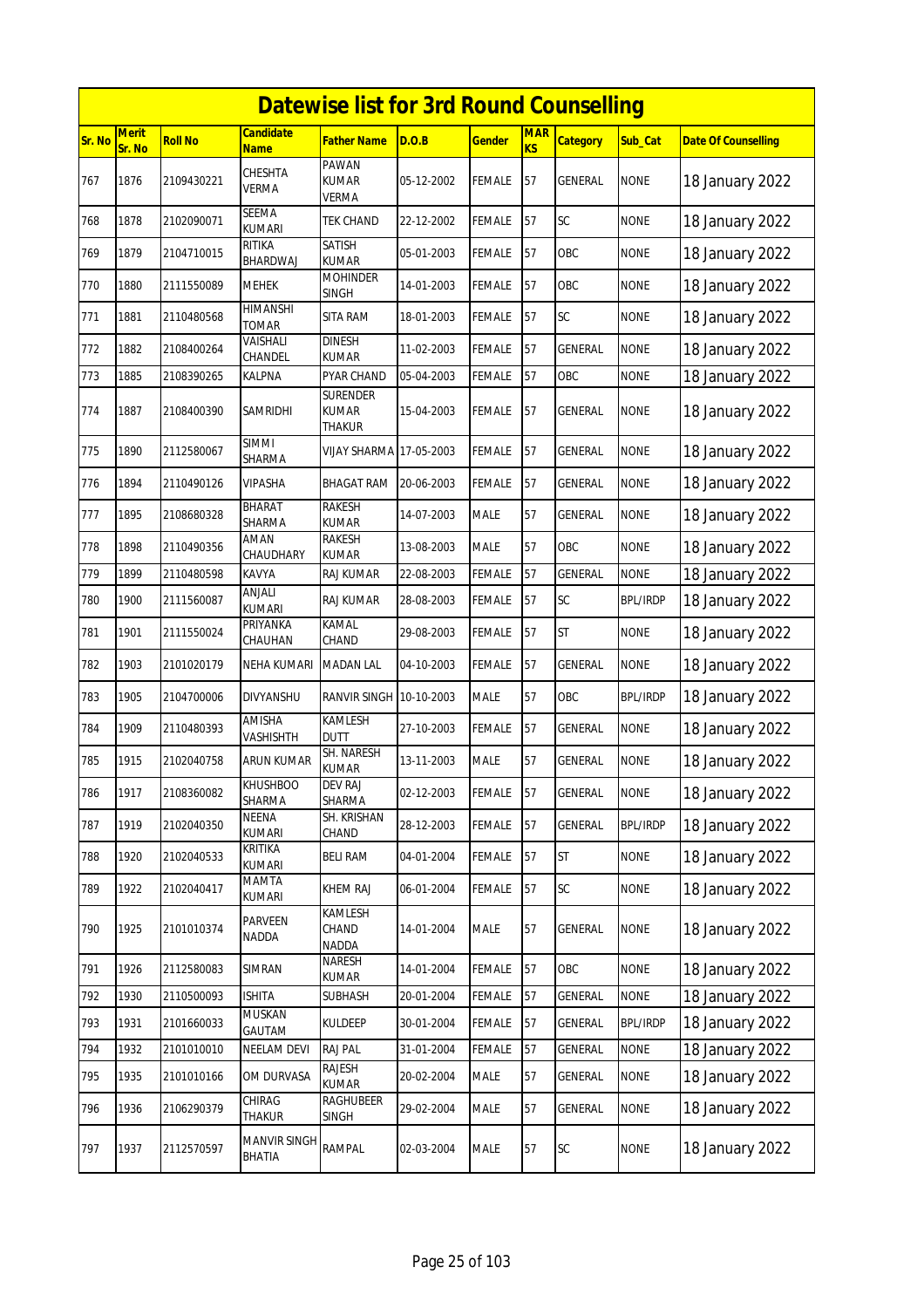|        | <b>Datewise list for 3rd Round Counselling</b> |                |                                |                                |            |               |                         |                 |                 |                            |  |  |
|--------|------------------------------------------------|----------------|--------------------------------|--------------------------------|------------|---------------|-------------------------|-----------------|-----------------|----------------------------|--|--|
| Sr. No | <b>Merit</b><br>Sr. No                         | <b>Roll No</b> | Candidate<br><b>Name</b>       | Father Name                    | D.O.B      | <u>Gender</u> | <b>MAR</b><br><b>KS</b> | <b>Category</b> | Sub_Cat         | <b>Date Of Counselling</b> |  |  |
| 798    | 1938                                           | 2104170022     | SHIVALI<br>SHARMA              | <b>BASU DEV</b><br>SHARMA      | 30-03-2004 | <b>FEMALE</b> | 57                      | <b>ST</b>       | <b>BPL/IRDP</b> | 18 January 2022            |  |  |
| 799    | 1940                                           | 2103110124     | RAHUL KUMAR                    | <b>MADAN LAL</b>               | 11-04-2004 | MALE          | 57                      | SC              | <b>NONE</b>     | 18 January 2022            |  |  |
| 800    | 1944                                           | 2108400241     | ANKITA<br>SHARMA               | SUBHASH<br>CHAND               | 02-05-2004 | FEMALE        | 57                      | GENERAL         | <b>NONE</b>     | 18 January 2022            |  |  |
| 801    | 1946                                           | 2108380123     | SHWETA                         | AMAR SINGH                     | 26-05-2004 | FEMALE        | 57                      | GENERAL         | <b>NONE</b>     | 18 January 2022            |  |  |
| 802    | 1950                                           | 2110480286     | <b>PARAMPREET</b><br>Kaur      | <b>GURDEEP</b><br><b>SINGH</b> | 25-12-1989 | FEMALE        | 56                      | GENERAL         | <b>NONE</b>     | 18 January 2022            |  |  |
| 803    | 1952                                           | 2106290575     | <b>MANI DEVI</b>               | TEK SINGH                      | 04-12-1991 | FEMALE        | 56                      | GENERAL         | <b>NONE</b>     | 18 January 2022            |  |  |
| 804    | 1953                                           | 2101010318     | SHAILENDER<br><b>KUMAR</b>     | <b>CHUNI LAL</b>               | 10-12-1991 | MALE          | 56                      | <b>SC</b>       | <b>NONE</b>     | 18 January 2022            |  |  |
| 805    | 1956                                           | 2108340137     | <b>DHARMA</b><br><b>KUMARI</b> | KHEM CHAND                     | 21-01-1993 | FEMALE        | 56                      | GENERAL         | <b>NONE</b>     | 18 January 2022            |  |  |
| 806    | 1957                                           | 2109460108     | SHIVALI<br>SHARMA              | <b>MADAN LAL</b><br>SHARMA     | 28-03-1993 | FEMALE        | 56                      | <b>ST</b>       | <b>NONE</b>     | 18 January 2022            |  |  |
| 807    | 1958                                           | 2106290504     | CHANDER<br>SUMAN               | MOHAR SINGH 12-04-1993         |            | MALE          | 56                      | GENERAL         | <b>NONE</b>     | 18 January 2022            |  |  |
| 808    | 1960                                           | 2108370301     | SARIKA<br>SHARMA               | MANOHAR LAL 23-07-1993         |            | <b>FEMALE</b> | 56                      | <b>GENERAL</b>  | <b>NONE</b>     | 18 January 2022            |  |  |
| 809    | 1961                                           | 2108680472     | SHRADHA<br>SHARMA              | <b>DEEPAK</b><br>SHARMA        | 02-09-1993 | <b>FEMALE</b> | 56                      | GENERAL         | <b>NONE</b>     | 18 January 2022            |  |  |
| 810    | 1962                                           | 2108350229     | PROMILA DEVI                   | DURGA DUTT                     | 08-12-1993 | FEMALE        | 56                      | GENERAL         | <b>NONE</b>     | 18 January 2022            |  |  |
| 811    | 1963                                           | 2109470058     | KUMARI<br>ARCHANA              | RAM LAL                        | 16-05-1994 | FEMALE        | 56                      | SC              | <b>BPL/IRDP</b> | 18 January 2022            |  |  |
| 812    | 1964                                           | 2110480685     | MANISHA                        | <b>BASTI RAM</b>               | 17-08-1994 | FEMALE        | 56                      | <b>GENERAL</b>  | <b>NONE</b>     | 18 January 2022            |  |  |
| 813    | 1966                                           | 2104230198     | <b>RITIKA</b>                  | PRITHI CHAND 09-09-1994        |            | <b>FEMALE</b> | 56                      | OBC             | <b>BPL/IRDP</b> | 18 January 2022            |  |  |
| 814    | 1967                                           | 2110520110     | LAKSHMI DEVI                   | KISHAN SINGH 08-11-1994        |            | FEMALE        | 56                      | <b>GENERAL</b>  | <b>NONE</b>     | 18 January 2022            |  |  |
| 815    | 1970                                           | 2110480237     | SONIA DEVI                     | RAM KISHAN                     | 15-07-1995 | <b>FEMALE</b> | 56                      | SC              | <b>NONE</b>     | 18 January 2022            |  |  |
| 816    | 1971                                           | 2102090131     | CHANDNI                        | BALDEV                         | 10-11-1995 | FEMALE        | 56                      | SC              | BPL/IRDP        | 18 January 2022            |  |  |
| 817    | 1972                                           | 2108390439     | <b>PUNITA</b><br>KUMARI        | jai gopal                      | 10-11-1995 | FEMALE        | 56                      | <b>GENERAL</b>  | <b>NONE</b>     | 18 January 2022            |  |  |
| 818    | 1974                                           | 2109450081     | RAVINDRA                       | JEET RAM                       | 02-03-1996 | MALE          | 56                      | SC              | <b>NONE</b>     | 18 January 2022            |  |  |
| 819    | 1975                                           | 2110490272     | <b>SUNIL JOSHI</b>             | MANORATH<br><b>JOSHI</b>       | 04-03-1996 | <b>MALE</b>   | 56                      | <b>GENERAL</b>  | <b>NONE</b>     | 18 January 2022            |  |  |
| 820    | 1976                                           | 2108390440     | PALVI                          | HIMAT RAM                      | 12-04-1996 | <b>FEMALE</b> | 56                      | GENERAL         | <b>NONE</b>     | 18 January 2022            |  |  |
| 821    | 1977                                           | 2110520109     | SAROJ                          | KISHAN SINGH 04-09-1996        |            | <b>FEMALE</b> | 56                      | GENERAL         | <b>NONE</b>     | 18 January 2022            |  |  |
| 822    | 1978                                           | 2108370406     | LATA THAKUR                    | YADVINDER                      | 23-09-1996 | FEMALE        | 56                      | GENERAL         | <b>NONE</b>     | 18 January 2022            |  |  |
| 823    | 1979                                           | 2110480392     | MANISHA                        | DEEP CHAND                     | 05-12-1996 | FEMALE        | 56                      | GENERAL         | <b>NONE</b>     | 18 January 2022            |  |  |
| 824    | 1980                                           | 2110490043     | MANISHA                        | JEEVAN SINGH 10-12-1996        |            | <b>FEMALE</b> | 56                      | GENERAL         | <b>NONE</b>     | 18 January 2022            |  |  |
| 825    | 1981                                           | 2102040356     | ROHIT KUMAR                    | <b>OMKAR SINGH 17-01-1997</b>  |            | MALE          | 56                      | ST              | <b>NONE</b>     | 18 January 2022            |  |  |
| 826    | 1982                                           | 2110490257     | <b>AJAY KUMAR</b>              | <b>RAJENDER</b><br>SINGH       | 23-03-1997 | MALE          | 56                      | GENERAL         | <b>NONE</b>     | 18 January 2022            |  |  |
| 827    | 1984                                           | 2110480536     | <b>MONIKA</b>                  | <b>JIWAN SINGH</b>             | 10-05-1997 | <b>FEMALE</b> | 56                      | GENERAL         | <b>BPL/IRDP</b> | 18 January 2022            |  |  |
| 828    | 1985                                           | 2110510106     | ANSHUL<br>TOMAR                | <b>INDER SINGH</b>             | 03-06-1997 | MALE          | 56                      | <b>GENERAL</b>  | <b>NONE</b>     | 18 January 2022            |  |  |
| 829    | 1986                                           | 2106290514     | YASH PAL                       | TEJ RAM                        | 02-08-1997 | MALE          | 56                      | SC              | <b>NONE</b>     | 18 January 2022            |  |  |
| 830    | 1988                                           | 2111530126     | ASHA                           | <b>SANT LAL</b>                | 24-08-1997 | <b>FEMALE</b> | 56                      | SC              | <b>NONE</b>     | 18 January 2022            |  |  |
| 831    | 1989                                           | 2109410090     | JAGRITI                        | <b>NAND RAM</b>                | 17-09-1997 | FEMALE        | 56                      | GENERAL         | <b>NONE</b>     | 18 January 2022            |  |  |
| 832    | 1990                                           | 2101010195     | ALISHA<br>KUMARI               | <b>MADAN LAL</b>               | 12-12-1997 | <b>FEMALE</b> | 56                      | GENERAL         | <b>NONE</b>     | 18 January 2022            |  |  |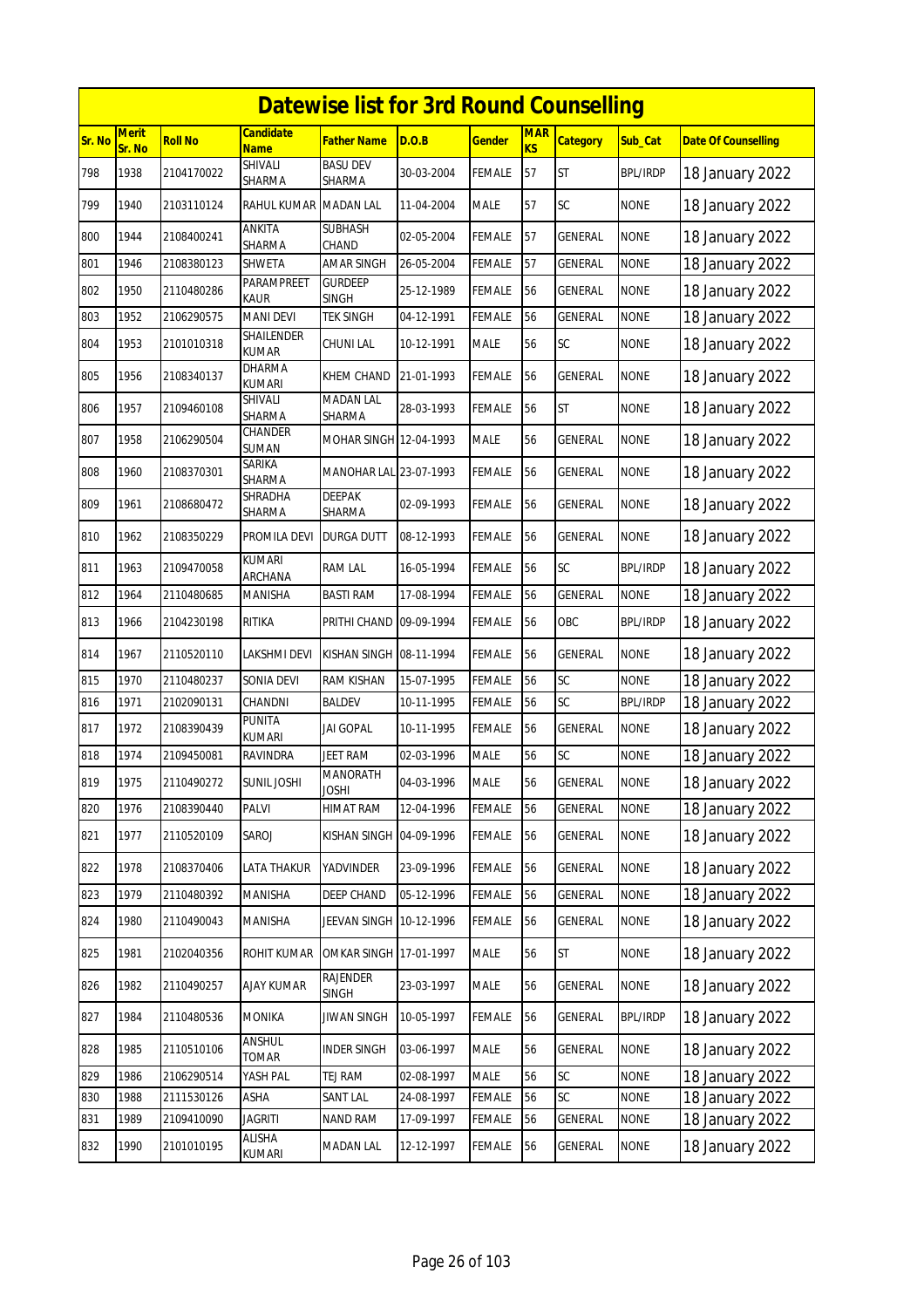|        | <b>Datewise list for 3rd Round Counselling</b> |                |                                        |                             |            |               |                         |                 |                 |                            |  |  |  |
|--------|------------------------------------------------|----------------|----------------------------------------|-----------------------------|------------|---------------|-------------------------|-----------------|-----------------|----------------------------|--|--|--|
| Sr. No | <b>Merit</b><br>Sr. No                         | <b>Roll No</b> | <b>Candidate</b><br><b>Name</b>        | Father Name                 | D.O.B      | <u>Gender</u> | <b>MAR</b><br><b>KS</b> | <b>Category</b> | Sub_Cat         | <b>Date Of Counselling</b> |  |  |  |
| 833    | 1991                                           | 2110510061     | NEELAM<br><b>KUMARI</b>                | <b>SURAT SINGH</b>          | 03-01-1998 | FEMALE        | 56                      | GENERAL         | <b>NONE</b>     | 18 January 2022            |  |  |  |
| 834    | 1992                                           | 2108370109     | <b>INDER KUMAR</b>                     | PREM CHAND                  | 10-01-1998 | MALE          | 56                      | OBC             | <b>NONE</b>     | 18 January 2022            |  |  |  |
| 835    | 1993                                           | 2109450001     | SACHIN<br>BHANDARI                     | GHANSHYAM<br>BHANDARI       | 26-01-1998 | MALE          | 56                      | GENERAL         | <b>NONE</b>     | 18 January 2022            |  |  |  |
| 836    | 1994                                           | 2106280163     | NARENDER<br><b>KUMAR</b>               | YAGYA CHAND                 | 10-02-1998 | MALE          | 56                      | GENERAL         | <b>NONE</b>     | 18 January 2022            |  |  |  |
| 837    | 1996                                           | 2108680181     | <b>SURBHI</b>                          | PRADEEP<br><b>KUMAR</b>     | 06-04-1998 | FEMALE        | 56                      | GENERAL         | <b>NONE</b>     | 18 January 2022            |  |  |  |
| 838    | 1998                                           | 2110480266     | SHIVANI BADAI                          | <b>SURJEET</b><br>SINGH     | 06-06-1998 | FEMALE        | 56                      | OBC             | <b>NONE</b>     | 18 January 2022            |  |  |  |
| 839    | 1999                                           | 2110510210     | RAVEENA<br><b>SHARMA</b>               | <b>BABU RAM</b>             | 21-06-1998 | <b>FEMALE</b> | 56                      | OBC             | <b>NONE</b>     | 18 January 2022            |  |  |  |
| 840    | 2000                                           | 2101010040     | <b>VINAY THAKUR</b>                    | <b>BRIJ LAL</b>             | 15-07-1998 | MALE          | 56                      | GENERAL         | <b>NONE</b>     | 18 January 2022            |  |  |  |
| 841    | 2001                                           | 2112600329     | <b>DIKSHA</b><br>SHARMA                | RAMDYAL<br><b>AGNIHOTRI</b> | 05-08-1998 | FEMALE        | 56                      | GENERAL         | <b>NONE</b>     | 18 January 2022            |  |  |  |
| 842    | 2002                                           | 2106290048     | VIKAS SHARMA                           | SH. RAMESH<br>SHARMA        | 08-10-1998 | MALE          | 56                      | GENERAL         | <b>NONE</b>     | 18 January 2022            |  |  |  |
| 843    | 2003                                           | 2112600418     | SHIKHA                                 | <b>SURESH RANA</b>          | 21-10-1998 | FEMALE        | 56                      | <b>GENERAL</b>  | <b>NONE</b>     | 18 January 2022            |  |  |  |
| 844    | 2005                                           | 2110520069     | <b>ROBIN</b>                           | NITA RAM                    | 20-11-1998 | <b>MALE</b>   | 56                      | SC              | <b>NONE</b>     | 18 January 2022            |  |  |  |
| 845    | 2006                                           | 2108350328     | SHABNAM                                | RAMESH<br>CHAND             | 25-11-1998 | FEMALE        | 56                      | GENERAL         | <b>NONE</b>     | 18 January 2022            |  |  |  |
| 846    | 2008                                           | 2109460170     | SONIA KUMARI                           | <b>KANSHI RAM</b>           | 03-12-1998 | FEMALE        | 56                      | GENERAL         | <b>NONE</b>     | 18 January 2022            |  |  |  |
| 847    | 2009                                           | 2112570325     | CHHAVI                                 | VIJAY KUMAR                 | 15-12-1998 | FEMALE        | 56                      | OBC             | <b>NONE</b>     | 18 January 2022            |  |  |  |
| 848    | 2011                                           | 2102090160     | SHEETAL<br><b>KUMARI</b>               | KULESH                      | 12-01-1999 | <b>FEMALE</b> | 56                      | GENERAL         | <b>NONE</b>     | 18 January 2022            |  |  |  |
| 849    | 2012                                           | 2106270081     | RANJANA DEVI                           | SURAT RAM                   | 15-01-1999 | <b>FEMALE</b> | 56                      | SC              | <b>BPL/IRDP</b> | 18 January 2022            |  |  |  |
| 850    | 2014                                           | 2110480066     | <b>HEMRAJ</b>                          | KAMAL SINGH                 | 01-02-1999 | MALE          | 56                      | <b>SC</b>       | <b>NONE</b>     | 18 January 2022            |  |  |  |
| 851    | 2015                                           | 2108350018     | <b>VISHAL</b>                          | NAG DEV                     | 04-03-1999 | MALE          | 56                      | <b>ST</b>       | <b>NONE</b>     | 18 January 2022            |  |  |  |
| 852    | 2016                                           | 2109430131     | PRASHANT                               | SANTOSH                     | 05-03-1999 | MALE          | 56                      | <b>GENERAL</b>  | <b>NONE</b>     | 18 January 2022            |  |  |  |
| 853    | 2018                                           | 2108400388     | AKANKSHA                               | <b>JOGINDER</b><br>SHARMA   | 21-03-1999 | <b>FEMALE</b> | 56                      | GENERAL         | <b>BPL/IRDP</b> | 18 January 2022            |  |  |  |
| 854    | 2019                                           | 2102040124     | KAJAL KUMARI                           | <b>MAHINDER</b>             | 04-04-1999 | <b>FEMALE</b> | 56                      | <b>ST</b>       | <b>NONE</b>     | 18 January 2022            |  |  |  |
| 855    | 2020                                           | 2108400427     | PREETI VERMA                           | DAYA RAM                    | 04-04-1999 | FEMALE        | 56                      | GENERAL         | <b>NONE</b>     | 18 January 2022            |  |  |  |
| 856    | 2023                                           | 2111550388     | <b>MANISH</b><br><b>KUMAR</b><br>VERMA | RAJESH<br>KUMAR             | 18-05-1999 | MALE          | 56                      | GENERAL         | <b>NONE</b>     | 18 January 2022            |  |  |  |
| 857    | 2024                                           | 2101010154     | REETA DEVI                             | KUSHAL<br>CHAND             | 08-06-1999 | <b>FEMALE</b> | 56                      | GENERAL         | <b>NONE</b>     | 18 January 2022            |  |  |  |
| 858    | 2025                                           | 2108370413     | HEENA<br>KUMARI                        | KISHAN<br>CHAND             | 16-06-1999 | FEMALE        | 56                      | OBC             | <b>NONE</b>     | 18 January 2022            |  |  |  |
| 859    | 2027                                           | 2106290040     | TANIYA                                 | <b>KEHAR SINGH</b>          | 01-08-1999 | <b>FEMALE</b> | 56                      | GENERAL         | <b>NONE</b>     | 18 January 2022            |  |  |  |
| 860    | 2029                                           | 2108350275     | ANJALI<br>Thakur                       | SURESH<br>kumar             | 30-10-1999 | <b>FEMALE</b> | 56                      | GENERAL         | <b>NONE</b>     | 18 January 2022            |  |  |  |
| 861    | 2030                                           | 2101010255     | NISHA KUMARI                           | MANASHA<br>RAM              | 02-11-1999 | <b>FEMALE</b> | 56                      | GENERAL         | <b>NONE</b>     | 18 January 2022            |  |  |  |
| 862    | 2031                                           | 2111560022     | KAJAL                                  | RAMESH                      | 16-11-1999 | FEMALE        | 56                      | GENERAL         | <b>BPL/IRDP</b> | 18 January 2022            |  |  |  |
| 863    | 2033                                           | 2108390434     | RAJ KUMAR                              | LEKH RAJ                    | 04-12-1999 | MALE          | 56                      | SC              | <b>NONE</b>     | 18 January 2022            |  |  |  |
| 864    | 2035                                           | 2108690050     | BHARTI<br>KUMARI                       | <b>VED RAM</b>              | 07-01-2000 | <b>FEMALE</b> | 56                      | GENERAL         | <b>NONE</b>     | 18 January 2022            |  |  |  |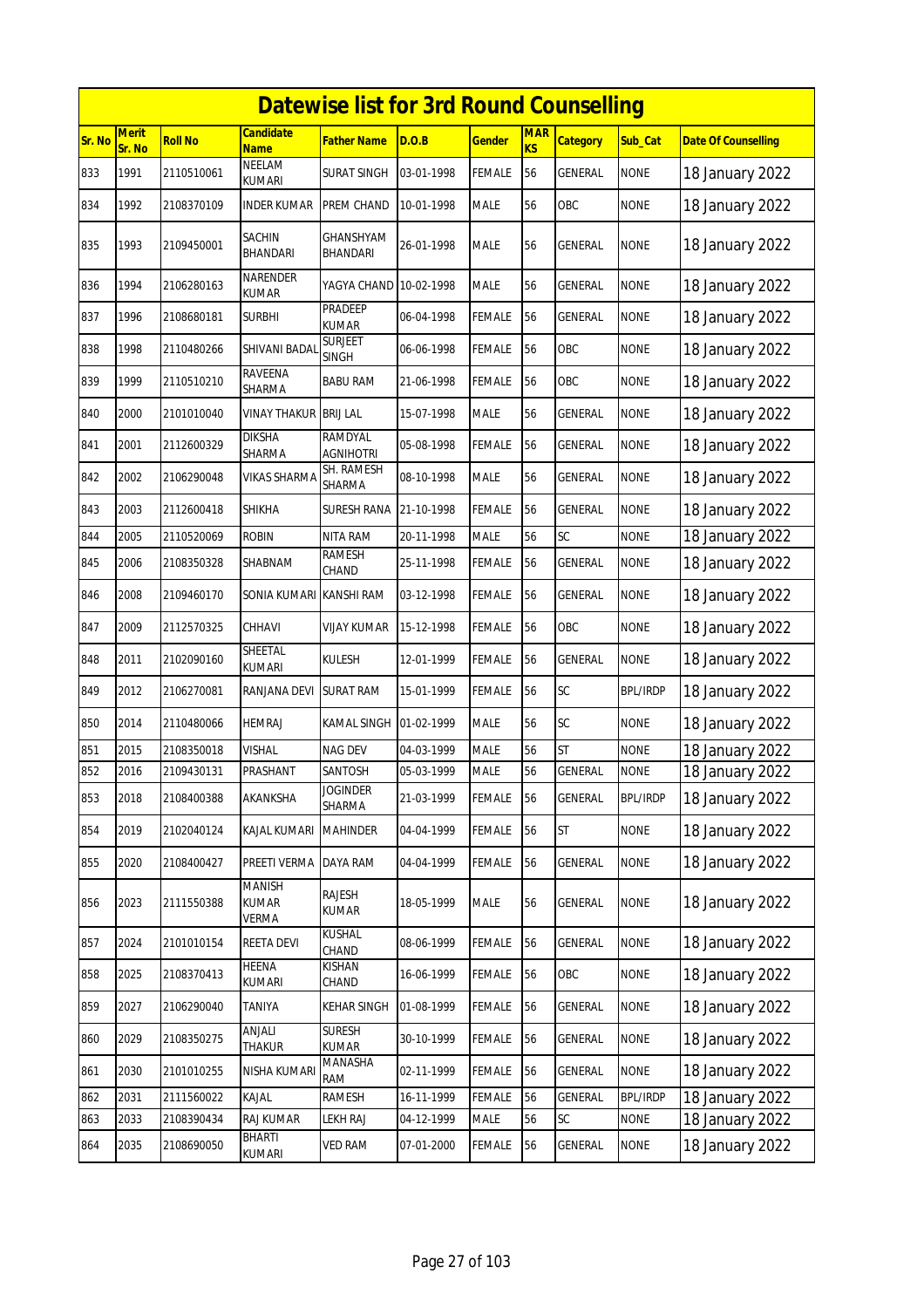|        | <b>Datewise list for 3rd Round Counselling</b> |                |                                |                                     |            |               |                         |                 |                              |                            |  |  |
|--------|------------------------------------------------|----------------|--------------------------------|-------------------------------------|------------|---------------|-------------------------|-----------------|------------------------------|----------------------------|--|--|
| Sr. No | <b>Merit</b><br>Sr. No                         | <b>Roll No</b> | Candidate<br><b>Name</b>       | Father Name                         | D.O.B      | <b>Gender</b> | <b>MAR</b><br><b>KS</b> | <b>Category</b> | Sub_Cat                      | <b>Date Of Counselling</b> |  |  |
| 865    | 2037                                           | 2110500069     | <b>NIKITA</b><br><b>THAKUR</b> | <b>SURJEET</b><br><b>SINGH</b>      | 26-01-2000 | <b>FEMALE</b> | 56                      | <b>GENERAL</b>  | <b>BPL/IRDP</b>              | 18 January 2022            |  |  |
| 866    | 2040                                           | 2106290197     | kumari<br>TANUJA               | ROSHAN LAL                          | 26-02-2000 | FEMALE        | 56                      | GENERAL         | <b>NONE</b>                  | 18 January 2022            |  |  |
| 867    | 2041                                           | 2110480519     | <b>KRITIKA</b>                 | <b>GUMAN</b><br>SINGH               | 03-03-2000 | FEMALE        | 56                      | GENERAL         | <b>BPL/IRDP</b>              | 18 January 2022            |  |  |
| 868    | 2043                                           | 2112570546     | SHIPALI ATTRI                  | RAJ KUMAR                           | 25-03-2000 | <b>FEMALE</b> | 56                      | OBC             | <b>NONE</b>                  | 18 January 2022            |  |  |
| 869    | 2044                                           | 2106290500     | YAMINI<br><b>THAKUR</b>        | <b>SUBHASH</b><br>CHAND             | 08-04-2000 | FEMALE        | 56                      | GENERAL         | <b>NONE</b>                  | 18 January 2022            |  |  |
| 870    | 2045                                           | 2110490617     | KETAN<br>SHARMA                | <b>DINESH</b><br>SHARMA             | 12-04-2000 | <b>MALE</b>   | 56                      | OBC             | <b>NONE</b>                  | 18 January 2022            |  |  |
| 871    | 2046                                           | 2104230046     | AMAN KUMAR                     | RANBIR SINGH 23-04-2000             |            | MALE          | 56                      | OBC             | <b>NONE</b>                  | 18 January 2022            |  |  |
| 872    | 2048                                           | 2102050055     | <b>AKSHAY</b><br><b>KUMAR</b>  | <b>BACHAN</b><br><b>SINGH</b>       | 04-05-2000 | <b>MALE</b>   | 56                      | <b>ST</b>       | <b>NONE</b>                  | 18 January 2022            |  |  |
| 873    | 2051                                           | 2106290586     | SANJAY<br>KUMAR                | <b>MANI RAM</b>                     | 23-05-2000 | MALE          | 56                      | GENERAL         | <b>NONE</b>                  | 18 January 2022            |  |  |
| 874    | 2052                                           | 2111530165     | SWATI                          | <b>NARAYAN</b><br><b>DASS</b>       | 27-06-2000 | FEMALE        | 56                      | SC              | <b>NONE</b>                  | 18 January 2022            |  |  |
| 875    | 2054                                           | 2110480428     | <b>MOHIT</b><br>SHARMA         | SOHAN SINGH 06-08-2000              |            | <b>MALE</b>   | 56                      | GENERAL         | <b>NONE</b>                  | 18 January 2022            |  |  |
| 876    | 2055                                           | 2111560028     | SAROJ<br>CHAUHAN               | DHAJU RAM                           | 25-08-2000 | FEMALE        | 56                      | <b>GENERAL</b>  | <b>NONE</b>                  | 18 January 2022            |  |  |
| 877    | 2059                                           | 2104620056     | PRIYANKA                       | <b>GIRDHARI LAL</b>                 | 06-10-2000 | FEMALE        | 56                      | SC              | <b>BPL/IRDP</b>              | 18 January 2022            |  |  |
| 878    | 2062                                           | 2102080011     | MOHD RAFI                      | RAJ MOHD                            | 25-10-2000 | <b>MALE</b>   | 56                      | GENERAL         | <b>BPL/IRDP</b>              | 18 January 2022            |  |  |
| 879    | 2063                                           | 2111550055     | SHAILESH<br><b>KUMAR</b>       | <b>MOHINDER</b><br>PAL              | 06-11-2000 | MALE          | 56                      | GENERAL         | <b>NONE</b>                  | 18 January 2022            |  |  |
| 880    | 2064                                           | 2104170063     | ANSHIKA<br>ANAND               | <b>VIRENDER RAJ</b><br>ANAND        | 11-12-2000 | FEMALE        | 56                      | GENERAL         | <b>NONE</b>                  | 18 January 2022            |  |  |
| 881    | 2065                                           | 2110490517     | <b>BHARTI DEVI</b>             | <b>JOGENDER</b>                     | 06-01-2001 | <b>FEMALE</b> | 56                      | OBC             | <b>NONE</b>                  | 18 January 2022            |  |  |
| 882    | 2066                                           | 2108340169     | <b>JITENDRA DEVI</b>           | <b>NOKHU RAM</b>                    | 15-01-2001 | FEMALE        | 56                      | <b>GENERAL</b>  | <b>NONE</b>                  | 18 January 2022            |  |  |
| 883    | 2069                                           | 2106300016     | PARTH SOOD                     | MANOJ<br><b>KUMAR</b>               | 11-03-2001 | MALE          | 56                      | GENERAL         | <b>NONE</b>                  | 18 January 2022            |  |  |
| 884    | 2070                                           | 2110490739     | <b>KIRAN BALA</b>              | MEHAR SINGH 27-04-2001              |            | <b>FEMALE</b> | 56                      | OBC             | <b>NONE</b>                  | 18 January 2022            |  |  |
| 885    | 2071                                           | 2103110170     | KOMAL<br><b>KUMARI</b>         | MANOHAR LAL 30-05-2001              |            | <b>FEMALE</b> | 56                      | SC              | <b>NONE</b>                  | 18 January 2022            |  |  |
| 886    | 2073                                           | 2109450012     | Tanuja                         | <b>MADAN LAL</b>                    | 01-07-2001 | FEMALE        | 56                      | GENERAL         | <b>NONE</b>                  | 18 January 2022            |  |  |
| 887    | 2074                                           | 2101020707     | <b>DIKSHA</b><br>LAKHANPAL     | BALDEV<br><b>KUMAR</b><br>LAKHANPAL | 01-08-2001 | <b>FEMALE</b> | 56                      | OBC             | EX-<br><b>SERVICEME</b><br>N | 18 January 2022            |  |  |
| 888    | 2076                                           | 2108680001     | LALIT SHARMA                   | CHINT RAM                           | 05-10-2001 | MALE          | 56                      | GENERAL         | <b>NONE</b>                  | 18 January 2022            |  |  |
| 889    | 2077                                           | 2108370131     | ROHIT KUMAR                    | <b>SURESH</b><br><b>KUMAR</b>       | 22-10-2001 | MALE          | 56                      | GENERAL         | <b>NONE</b>                  | 18 January 2022            |  |  |
| 890    | 2078                                           | 2110480853     | ANIKET<br>PANWAR               | KAMLESH<br>KUMAR                    | 22-11-2001 | <b>MALE</b>   | 56                      | GENERAL         | <b>NONE</b>                  | 18 January 2022            |  |  |
| 891    | 2080                                           | 2102040619     | <b>DEEPAK</b><br>KUMAR         | YOGENDER<br>PAL                     | 29-11-2001 | MALE          | 56                      | SC              | <b>NONE</b>                  | 18 January 2022            |  |  |
| 892    | 2082                                           | 2109430137     | ARYAN<br>CHAUHAN               | MOOL RAJ                            | 31-12-2001 | MALE          | 56                      | GENERAL         | <b>NONE</b>                  | 18 January 2022            |  |  |
| 893    | 2083                                           | 2111560492     | MALIKA                         | RAKESH DUTT                         | 31-12-2001 | FEMALE        | 56                      | GENERAL         | <b>NONE</b>                  | 18 January 2022            |  |  |
| 894    | 2084                                           | 2101010411     | <b>HANSRAJ</b>                 | NATHU RAM                           | 17-01-2002 | MALE          | 56                      | GENERAL         | <b>BPL/IRDP</b>              | 18 January 2022            |  |  |
| 895    | 2085                                           | 2110480349     | AAKASH<br>SHARMA               | <b>BANKE LAL</b><br>SHARMA          | 26-01-2002 | MALE          | 56                      | GENERAL         | <b>NONE</b>                  | 18 January 2022            |  |  |
| 896    | 2086                                           | 2109410120     | PREETY                         | <b>NAND RAM</b>                     | 06-02-2002 | <b>FEMALE</b> | 56                      | GENERAL         | <b>NONE</b>                  | 18 January 2022            |  |  |
| 897    | 2087                                           | 2109440006     | <b>RINKLE RANTA</b>            | <b>JAI RAM</b>                      | 27-02-2002 | <b>FEMALE</b> | 56                      | SC              | <b>NONE</b>                  | 18 January 2022            |  |  |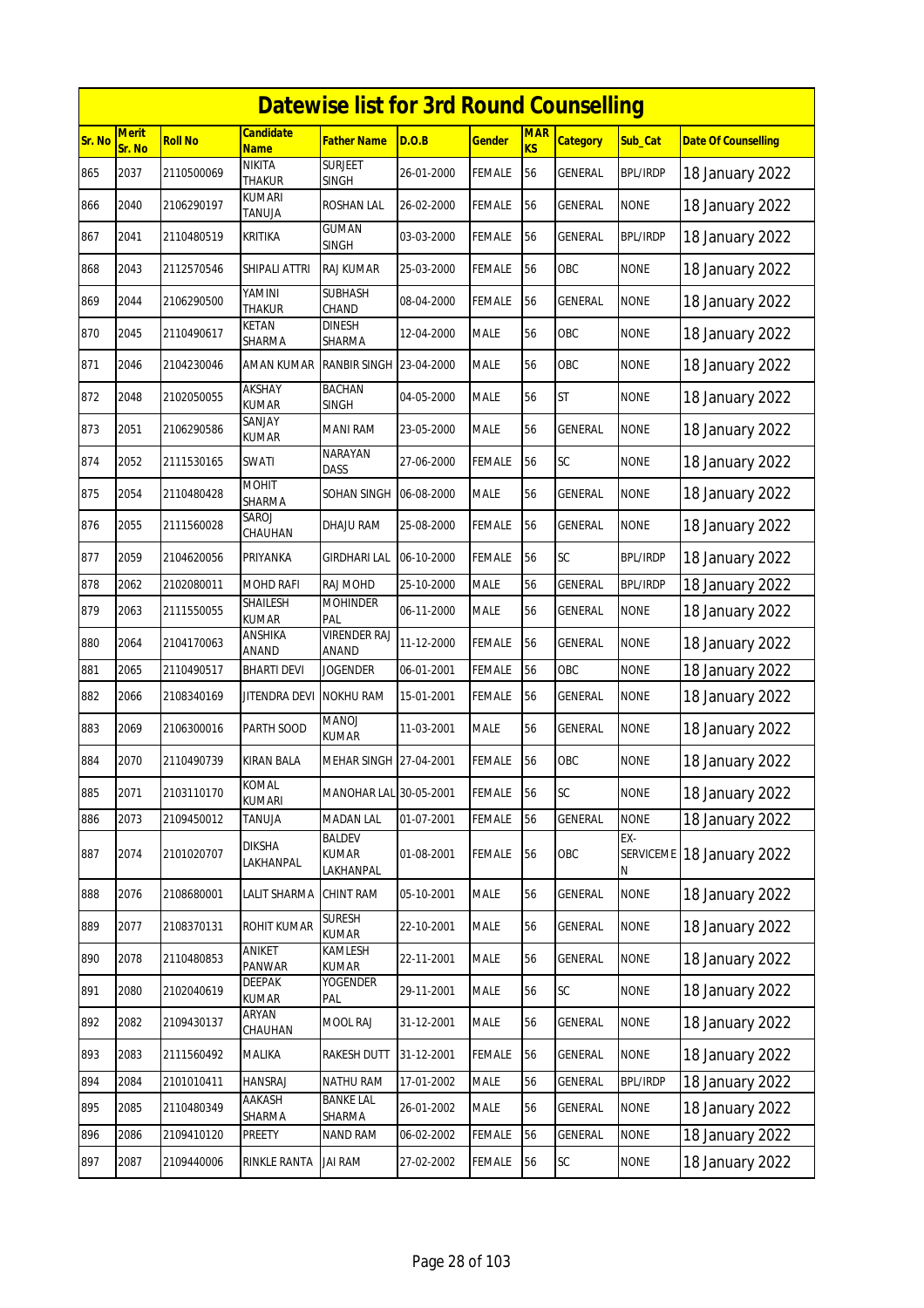|        | <b>Datewise list for 3rd Round Counselling</b> |                |                                 |                                |            |               |                  |                 |                 |                            |  |  |  |
|--------|------------------------------------------------|----------------|---------------------------------|--------------------------------|------------|---------------|------------------|-----------------|-----------------|----------------------------|--|--|--|
| Sr. No | <b>Merit</b><br>Sr. No                         | <b>Roll No</b> | <b>Candidate</b><br><b>Name</b> | Father Name                    | D.O.B      | <u>Gender</u> | <b>MAR</b><br>KS | <b>Category</b> | Sub_Cat         | <b>Date Of Counselling</b> |  |  |  |
| 898    | 2088                                           | 2102040613     | KAJAL                           | ROSHAN LAL                     | 01-03-2002 | <b>FEMALE</b> | 56               | <b>GENERAL</b>  | <b>BPL/IRDP</b> | 18 January 2022            |  |  |  |
| 899    | 2089                                           | 2111560510     | Preeti                          | KHUSHI RAM                     | 01-03-2002 | FEMALE        | 56               | SC              | <b>NONE</b>     | 18 January 2022            |  |  |  |
| 900    | 2090                                           | 2112570026     | PRIYANKA<br><b>KUMARI</b>       | VIPAN KUMAR   13-03-2002       |            | FEMALE        | 56               | OBC             | <b>NONE</b>     | 18 January 2022            |  |  |  |
| 901    | 2091                                           | 2112600365     | <b>ANCHAL</b><br><b>THAKUR</b>  | <b>GURMEET</b><br><b>SINGH</b> | 18-03-2002 | FEMALE        | 56               | GENERAL         | <b>NONE</b>     | 18 January 2022            |  |  |  |
| 902    | 2092                                           | 2108350022     | <b>ARTI</b>                     | RAJENDER PAL 09-04-2002        |            | <b>FEMALE</b> | 56               | SC              | <b>NONE</b>     | 18 January 2022            |  |  |  |
| 903    | 2093                                           | 2110480247     | <b>MUKESH</b><br>KUMAR          | PREM SINGH                     | 07-08-2002 | <b>MALE</b>   | 56               | SC              | <b>NONE</b>     | 18 January 2022            |  |  |  |
| 904    | 2094                                           | 2112570309     | PRIYANKA DEV                    | RAMESH<br>CHAND                | 08-08-2002 | FEMALE        | 56               | <b>SC</b>       | <b>NONE</b>     | 18 January 2022            |  |  |  |
| 905    | 2095                                           | 2101660314     | <b>MOHIT</b><br>KATARIA         | RAJENDER PAL                   | 19-08-2002 | MALE          | 56               | <b>ST</b>       | <b>NONE</b>     | 18 January 2022            |  |  |  |
| 906    | 2096                                           | 2102080019     | SUNIL KUMAR                     | <b>SHAM LAL</b>                | 20-08-2002 | MALE          | 56               | SC              | <b>BPL/IRDP</b> | 18 January 2022            |  |  |  |
| 907    | 2097                                           | 2105240051     | POOJA                           | <b>DAULAT</b><br>SINGH         | 17-09-2002 | FEMALE        | 56               | <b>ST</b>       | <b>NONE</b>     | 18 January 2022            |  |  |  |
| 908    | 2099                                           | 2102090162     | RACHANA DEVI                    | <b>KARAM SINGH</b>             | 05-10-2002 | FEMALE        | 56               | <b>GENERAL</b>  | <b>NONE</b>     | 18 January 2022            |  |  |  |
| 909    | 2100                                           | 2109410111     | anjna<br><b>KUMARI</b>          | SITA RAM                       | 15-10-2002 | FEMALE        | 56               | <b>SC</b>       | <b>NONE</b>     | 18 January 2022            |  |  |  |
| 910    | 2101                                           | 2102030108     | <b>MUKESH</b><br><b>KUMAR</b>   | <b>JAGDISH</b><br>CHAND        | 10-11-2002 | MALE          | 56               | <b>ST</b>       | <b>NONE</b>     | 18 January 2022            |  |  |  |
| 911    | 2103                                           | 2101010351     | SHAGUN                          | <b>SH</b><br>MANOHARLAL        | 10-12-2002 | FEMALE        | 56               | GENERAL         | <b>NONE</b>     | 18 January 2022            |  |  |  |
| 912    | 2104                                           | 2110480695     | ANSHITA<br>SHARMA               | Virender<br><b>DUTT</b>        | 18-12-2002 | FEMALE        | 56               | OBC             | <b>NONE</b>     | 18 January 2022            |  |  |  |
| 913    | 2105                                           | 2111530121     | HIMANSHU<br>SHARMA              | MADAN LAL                      | 23-12-2002 | MALE          | 56               | GENERAL         | <b>NONE</b>     | 18 January 2022            |  |  |  |
| 914    | 2106                                           | 2102030074     | PALLAVI<br>DHAWAN               | KALYAN SINGH 04-01-2003        |            | <b>FEMALE</b> | 56               | SC              | <b>NONE</b>     | 18 January 2022            |  |  |  |
| 915    | 2107                                           | 2104230010     | SIMRAN<br>KAPOOR                | PAWAN<br>KUMAR                 | 06-01-2003 | <b>FEMALE</b> | 56               | <b>ST</b>       | <b>NONE</b>     | 18 January 2022            |  |  |  |
| 916    | 2108                                           | 2108680387     | SHIVANI                         | KANHAIYA LAL 07-01-2003        |            | FEMALE        | 56               | SC              | <b>BPL/IRDP</b> | 18 January 2022            |  |  |  |
| 917    | 2109                                           | 2109460205     | ABHAY<br>GAUTAM                 | RAJINDER<br>GAUTAM             | 13-01-2003 | <b>MALE</b>   | 56               | <b>GENERAL</b>  | <b>NONE</b>     | 18 January 2022            |  |  |  |
| 918    | 2111                                           | 2101020235     | <b>KIRAN</b><br>SHARMA          | <b>JAGAR NATH</b>              | 18-01-2003 | <b>FEMALE</b> | 56               | GENERAL         | <b>NONE</b>     | 18 January 2022            |  |  |  |
| 919    | 2114                                           | 2103130324     | <b>TANUPRIYA</b>                | RAJ KUMAR                      | 03-04-2003 | FEMALE        | 56               | SC              | <b>NONE</b>     | 18 January 2022            |  |  |  |
| 920    | 2116                                           | 2110480376     | <b>AMIT</b><br>CHAUHAN          | <b>BANU RAM</b>                | 15-04-2003 | MALE          | 56               | SC              | <b>NONE</b>     | 18 January 2022            |  |  |  |
| 921    | 2118                                           | 2106290232     | SWATI                           | <b>SUKH RAM</b>                | 03-05-2003 | <b>FEMALE</b> | 56               | SC              | <b>NONE</b>     | 18 January 2022            |  |  |  |
| 922    | 2120                                           | 2108350385     | <b>SUDHIR</b><br><b>THAKUR</b>  | SANJAY                         | 17-05-2003 | MALE          | 56               | GENERAL         | <b>NONE</b>     | 18 January 2022            |  |  |  |
| 923    | 2121                                           | 2101660067     | SHILPA<br>KASHYAP               | THAKUR<br>RAMESH<br>CHAND      | 27-05-2003 | FEMALE        | 56               | SC              | <b>NONE</b>     | 18 January 2022            |  |  |  |
| 924    | 2122                                           | 2103100163     | MUSKAN<br>SHARMA                | Suresh<br>KUMAR                | 06-06-2003 | FEMALE        | 56               | GENERAL         | <b>BPL/IRDP</b> | 18 January 2022            |  |  |  |
| 925    | 2123                                           | 2110490649     | AKASH KUMAR                     | SHYAM LAL                      | 17-06-2003 | <b>MALE</b>   | 56               | SC              | <b>NONE</b>     | 18 January 2022            |  |  |  |
| 926    | 2125                                           | 2104230127     | KANIKA<br><b>KAPOOR</b>         | <b>JOGINDER</b><br>PAUL        | 16-07-2003 | <b>FEMALE</b> | 56               | <b>ST</b>       | <b>NONE</b>     | 18 January 2022            |  |  |  |
| 927    | 2126                                           | 2108390196     | ABHINAV<br>SHARMA               | <b>GAYTRI DUTT</b>             | 21-07-2003 | MALE          | 56               | GENERAL         | <b>NONE</b>     | 18 January 2022            |  |  |  |
| 928    | 2128                                           | 2101010474     | PRASHANT                        | PREM LAL                       | 02-08-2003 | MALE          | 56               | GENERAL         | <b>NONE</b>     | 18 January 2022            |  |  |  |
| 929    | 2130                                           | 2101020134     | SANTOSH<br>GAUTAM               | RATTAN LAL                     | 11-08-2003 | MALE          | 56               | GENERAL         | <b>BPL/IRDP</b> | 18 January 2022            |  |  |  |
| 930    | 2131                                           | 2110480255     | PRIYA                           | SOM PRAKASH 17-08-2003         |            | FEMALE        | 56               | SC              | <b>BPL/IRDP</b> | 18 January 2022            |  |  |  |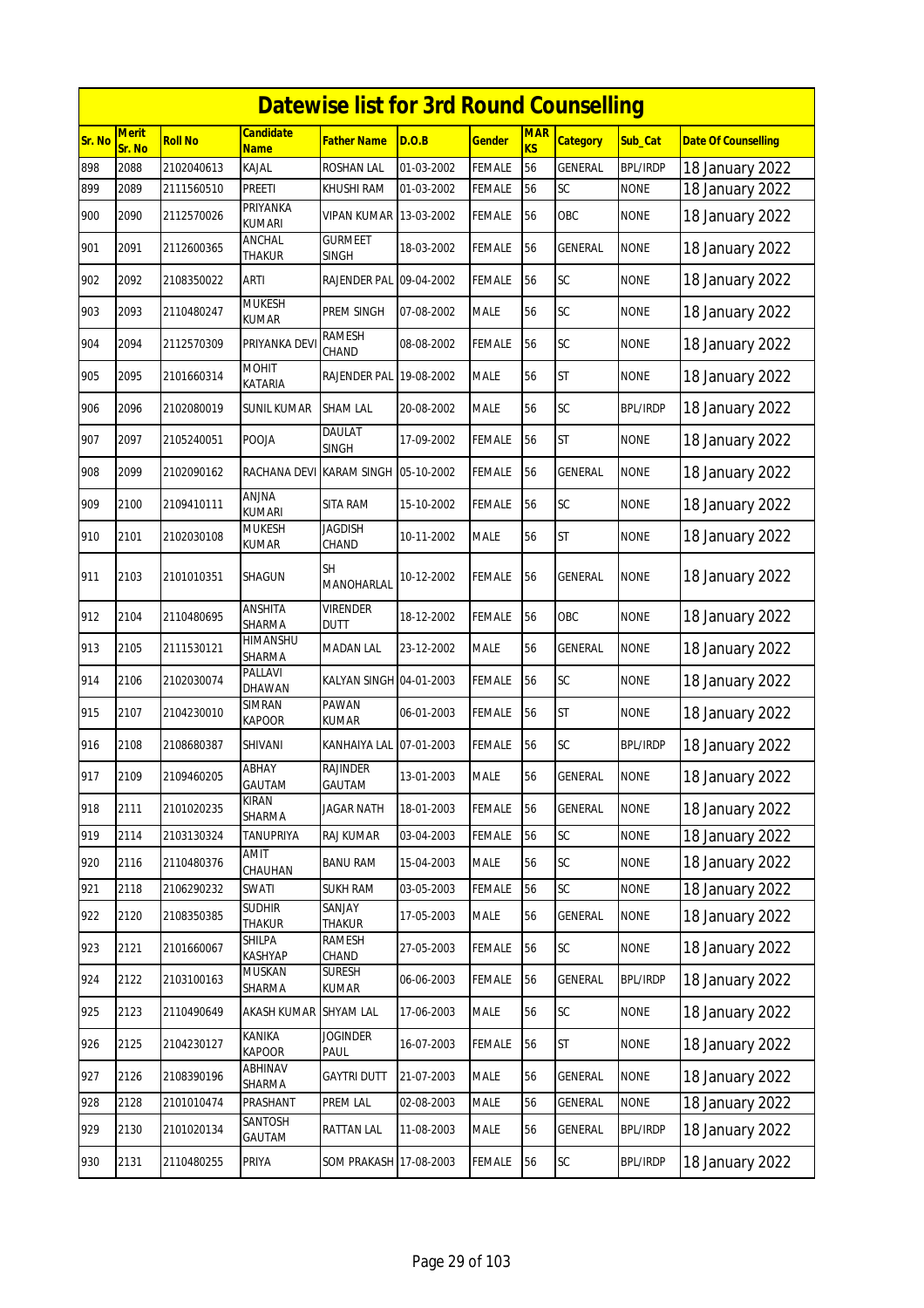|        | <b>Datewise list for 3rd Round Counselling</b> |                |                                 |                                 |            |               |                  |                 |                 |                            |  |  |  |
|--------|------------------------------------------------|----------------|---------------------------------|---------------------------------|------------|---------------|------------------|-----------------|-----------------|----------------------------|--|--|--|
| Sr. No | <b>Merit</b><br>Sr. No                         | <b>Roll No</b> | <b>Candidate</b><br><b>Name</b> | Father Name                     | D.O.B      | <u>Gender</u> | <b>MAR</b><br>KS | <b>Category</b> | Sub Cat         | <b>Date Of Counselling</b> |  |  |  |
| 931    | 2133                                           | 2112570150     | SONALI                          | <b>SUNIL KUMAR</b>              | 17-09-2003 | <b>FEMALE</b> | 56               | SC              | <b>NONE</b>     | 18 January 2022            |  |  |  |
| 932    | 2134                                           | 2104190032     | <b>ANCHAL</b>                   | <b>ASHOK</b><br><b>KUMAR</b>    | 18-09-2003 | <b>FEMALE</b> | 56               | GENERAL         | <b>NONE</b>     | 18 January 2022            |  |  |  |
| 933    | 2136                                           | 2110480299     | AKSHAY<br>SHARMA                | KARAM<br>CHAND                  | 23-09-2003 | <b>MALE</b>   | 56               | OBC             | <b>NONE</b>     | 18 January 2022            |  |  |  |
| 934    | 2137                                           | 2101020097     | PRATYAKSH<br>KAUNDAL            | YASHWANT<br><b>SINGH</b>        | 26-09-2003 | <b>MALE</b>   | 56               | OBC             | <b>NONE</b>     | 18 January 2022            |  |  |  |
| 935    | 2141                                           | 2101020224     | SHASWAT                         | OM KUMAR                        | 20-10-2003 | <b>MALE</b>   | 56               | <b>GENERAL</b>  | <b>NONE</b>     | 18 January 2022            |  |  |  |
| 936    | 2142                                           | 2109430200     | KASHISH                         | <b>BALAK RAM</b>                | 22-10-2003 | FEMALE        | 56               | SC              | <b>NONE</b>     | 18 January 2022            |  |  |  |
| 937    | 2143                                           | 2103100278     | <b>KANIKA DEVI</b>              | VIJAY KUMAR                     | 30-10-2003 | FEMALE        | 56               | <b>GENERAL</b>  | <b>NONE</b>     | 18 January 2022            |  |  |  |
| 938    | 2144                                           | 2101020190     | <b>DIKSHA</b><br><b>THAKUR</b>  | SANJEEV<br><b>KUMAR</b>         | 01-11-2003 | FEMALE        | 56               | GENERAL         | <b>NONE</b>     | 18 January 2022            |  |  |  |
| 939    | 2148                                           | 2110480486     | <b>SUJATA</b>                   | <b>BALINDER</b><br><b>SINGH</b> | 20-11-2003 | FEMALE        | 56               | GENERAL         | <b>NONE</b>     | 18 January 2022            |  |  |  |
| 940    | 2150                                           | 2108380035     | <b>VISHAL</b><br><b>THAKUR</b>  | CHAMARU<br>RAM                  | 18-12-2003 | <b>MALE</b>   | 56               | OBC             | <b>NONE</b>     | 18 January 2022            |  |  |  |
| 941    | 2151                                           | 2101020058     | ROHINI DEVI                     | RAKESH<br><b>KUMAR</b>          | 27-12-2003 | <b>FEMALE</b> | 56               | <b>GENERAL</b>  | <b>NONE</b>     | 18 January 2022            |  |  |  |
| 942    | 2152                                           | 2112590135     | SHAWETA                         | AVTAR SINGH                     | 31-12-2003 | FEMALE        | 56               | OBC             | <b>NONE</b>     | 18 January 2022            |  |  |  |
| 943    | 2156                                           | 2106290044     | ANMOL                           | <b>MANSA RAM</b>                | 05-01-2004 | <b>MALE</b>   | 56               | SC              | <b>NONE</b>     | 18 January 2022            |  |  |  |
| 944    | 2157                                           | 2108340035     | <b>HANSA DEVI</b>               | KUNAN LAL                       | 05-01-2004 | FEMALE        | 56               | SC              | <b>NONE</b>     | 18 January 2022            |  |  |  |
| 945    | 2158                                           | 2109430037     | MOHIT KUMAR BHAJAN DASS         |                                 | 12-01-2004 | <b>MALE</b>   | 56               | <b>SC</b>       | <b>NONE</b>     | 18 January 2022            |  |  |  |
| 946    | 2160                                           | 2101010019     | NIDHIKA                         | VINOD KUMAR 28-01-2004          |            | FEMALE        | 56               | <b>ST</b>       | <b>NONE</b>     | 18 January 2022            |  |  |  |
| 947    | 2162                                           | 2103130149     | <b>NISHA</b><br>SHARMA          | <b>MADAN LAL</b>                | 04-02-2004 | <b>FEMALE</b> | 56               | <b>GENERAL</b>  | <b>BPL/IRDP</b> | 18 January 2022            |  |  |  |
| 948    | 2163                                           | 2109460342     | <b>POONAM</b>                   | DHANI RAM                       | 09-02-2004 | FEMALE        | 56               | SC              | <b>NONE</b>     | 18 January 2022            |  |  |  |
| 949    | 2164                                           | 2101020499     | SHIVANI<br><b>GAURA</b>         | <b>RAKESH</b><br><b>KUMAR</b>   | 17-02-2004 | <b>FEMALE</b> | 56               | OBC             | <b>NONE</b>     | 18 January 2022            |  |  |  |
| 950    | 2165                                           | 2104150054     | AYUSHI<br><b>THAKUR</b>         | AJMER SINGH                     | 25-02-2004 | FEMALE        | 56               | <b>GENERAL</b>  | <b>NONE</b>     | 18 January 2022            |  |  |  |
| 951    | 2169                                           | 2101020279     | PARAS<br>DHIMAN                 | <b>BALDEV RAJ</b><br>DHIMAN     | 19-03-2004 | <b>MALE</b>   | 56               | SC              | <b>NONE</b>     | 18 January 2022            |  |  |  |
| 952    | 2171                                           | 2106300034     | PREETI<br>THAKUR                | <b>DILER SINGH</b>              | 29-03-2004 | <b>FEMALE</b> | 56               | GENERAL         | <b>NONE</b>     | 18 January 2022            |  |  |  |
| 953    | 2172                                           | 2111540058     | RAKSHITA                        | <b>PRAVEEN</b><br>KUMAR         | 07-04-2004 | <b>FEMALE</b> | 56               | SC              | <b>NONE</b>     | 18 January 2022            |  |  |  |
| 954    | 2174                                           | 2101660220     | BHARAT<br>BHUSHAN               | <b>GIRDHARI LAL</b>             | 23-04-2004 | MALE          | 56               | <b>GENERAL</b>  | <b>NONE</b>     | 18 January 2022            |  |  |  |
| 955    | 2176                                           | 2101660334     | IRUVANSHIKA                     | KAMAL DEV                       | 12-05-2004 | <b>FEMALE</b> | 56               | OBC             | <b>NONE</b>     | 18 January 2022            |  |  |  |
| 956    | 2178                                           | 2101020239     | SAURABH                         | YASHPAL<br>SHARMA               | 17-05-2004 | <b>MALE</b>   | 56               | GENERAL         | <b>NONE</b>     | 18 January 2022            |  |  |  |
| 957    | 2179                                           | 2108690048     | <b>URMILA</b><br>KUMARI         | KHEM SINGH                      | 17-05-2004 | FEMALE        | 56               | GENERAL         | <b>NONE</b>     | 18 January 2022            |  |  |  |
| 958    | 2181                                           | 2101010452     | SHIVANGI                        | RAMESH<br>CHAND                 | 31-05-2004 | <b>FEMALE</b> | 56               | SC              | <b>NONE</b>     | 18 January 2022            |  |  |  |
| 959    | 2183                                           | 2101660104     | AKSHITA<br>SHARMA               | SANDEEP<br>KUMAR                | 02-06-2004 | FEMALE        | 56               | GENERAL         | <b>NONE</b>     | 18 January 2022            |  |  |  |
| 960    | 2185                                           | 2112600277     | SAPNA DEVI                      | DEVRAJ                          | 16-12-1987 | FEMALE        | 55               | OBC             | <b>NONE</b>     | 18 January 2022            |  |  |  |
| 961    | 2186                                           | 2108400221     | <b>BAZILA YOUSF</b>             | MOHD YOUSF                      | 10-09-1988 | <b>FEMALE</b> | 55               | <b>ST</b>       | <b>NONE</b>     | 18 January 2022            |  |  |  |
| 962    | 2187                                           | 2106290086     | <b>RESHMA</b>                   | <b>RAM SINGH</b>                | 20-10-1988 | FEMALE        | 55               | SC              | <b>NONE</b>     | 18 January 2022            |  |  |  |
| 963    | 2188                                           | 2108340123     | <b>KESHAV RAM</b>               | <b>MAST RAM</b>                 | 28-02-1990 | MALE          | 55               | SC              | <b>NONE</b>     | 18 January 2022            |  |  |  |
| 964    | 2189                                           | 2106290099     | JAGDISH<br>CHAND                | JOGI RAM                        | 04-11-1992 | MALE          | 55               | SC              | <b>BPL/IRDP</b> | 18 January 2022            |  |  |  |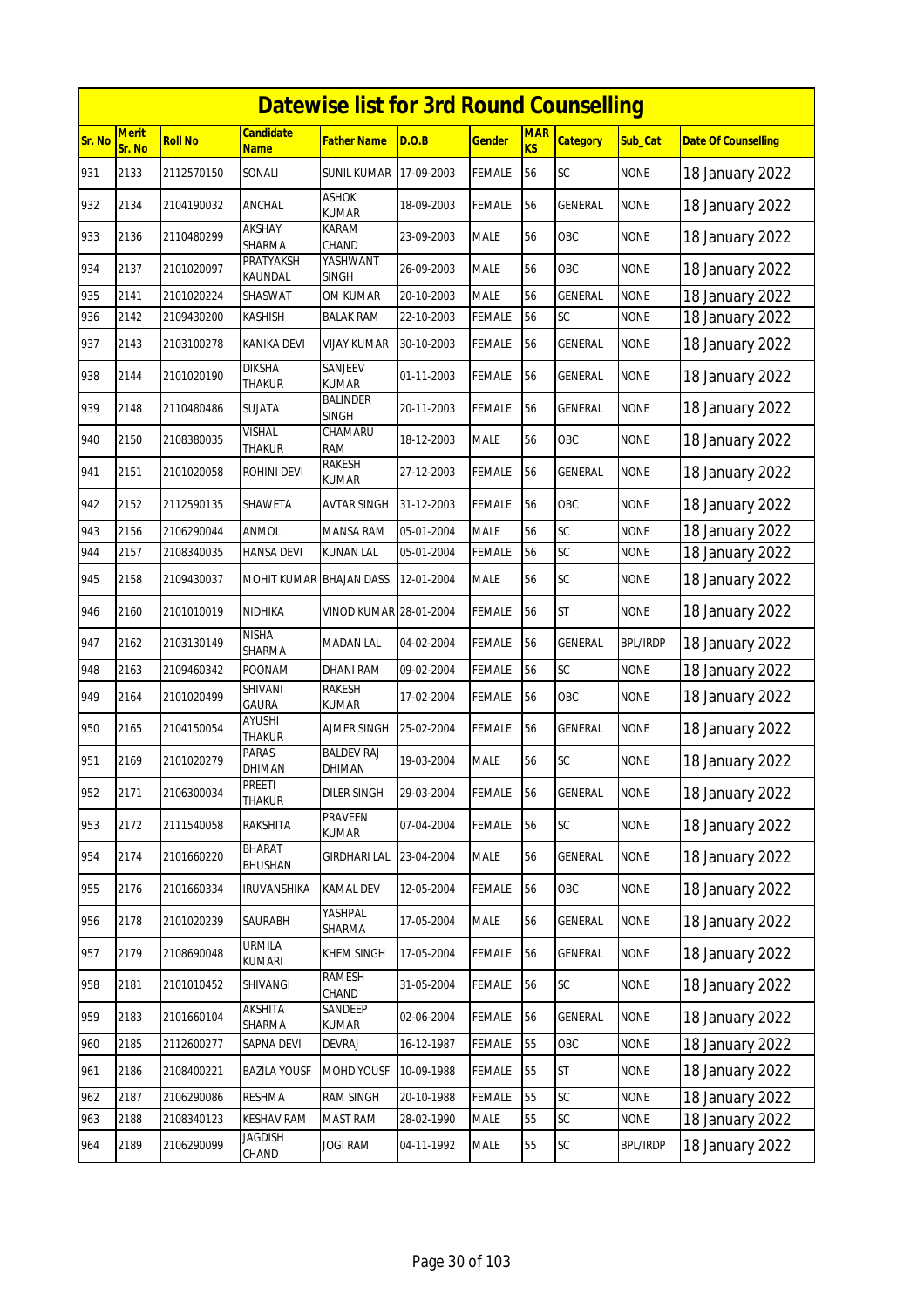|        | <b>Datewise list for 3rd Round Counselling</b><br><b>Merit</b><br><b>Candidate</b><br><b>MAR</b> |                |                                             |                                |            |               |                |                 |                 |                            |  |  |  |
|--------|--------------------------------------------------------------------------------------------------|----------------|---------------------------------------------|--------------------------------|------------|---------------|----------------|-----------------|-----------------|----------------------------|--|--|--|
| Sr. No | Sr. No                                                                                           | <b>Roll No</b> | <b>Name</b>                                 | Father Name                    | D.O.B      | <b>Gender</b> | K <sub>S</sub> | <b>Category</b> | Sub Cat         | <b>Date Of Counselling</b> |  |  |  |
| 965    | 2190                                                                                             | 2108370425     | PRAGYAN                                     | LACHHU RAM                     | 12-03-1993 | <b>MALE</b>   | 55             | SC              | <b>NONE</b>     | 18 January 2022            |  |  |  |
| 966    | 2191                                                                                             | 2112570399     | CHAUDHARI<br><b>ABHISHEK</b><br>PRAKASHCHAN | PRAKASHCHA<br><b>NDRA</b>      | 24-07-1993 | <b>MALE</b>   | 55             | <b>GENERAL</b>  | <b>NONE</b>     | 18 January 2022            |  |  |  |
| 967    | 2192                                                                                             | 2109460241     | SAPNA                                       | <b>ECHHA DHARI</b>             | 15-04-1994 | <b>FEMALE</b> | 55             | GENERAL         | <b>NONE</b>     | 18 January 2022            |  |  |  |
| 968    | 2193                                                                                             | 2104170212     | dil kumari                                  | RAM BHADUR                     | 15-07-1994 | <b>FEMALE</b> | 55             | OBC             | <b>NONE</b>     | 18 January 2022            |  |  |  |
| 969    | 2194                                                                                             | 2110490130     | <b>SAPNA TOMAR</b>                          | <b>NETTAR SINGH 12-08-1994</b> |            | <b>FEMALE</b> | 55             | <b>GENERAL</b>  | <b>NONE</b>     | 18 January 2022            |  |  |  |
| 970    | 2197                                                                                             | 2110480284     | <b>KUMARI</b><br>PRIYANKA                   | <b>JAI PAL</b>                 | 25-12-1994 | <b>FEMALE</b> | 55             | SC              | <b>NONE</b>     | 18 January 2022            |  |  |  |
| 971    | 2198                                                                                             | 2103130302     | SANJEEV<br><b>KUMAR</b>                     | <b>DESH RAJ</b>                | 08-01-1995 | <b>MALE</b>   | 55             | GENERAL         | <b>NONE</b>     | 18 January 2022            |  |  |  |
| 972    | 2199                                                                                             | 2109460095     | ZANGMO POTI                                 | MANGAL<br><b>SINGH</b>         | 11-08-1995 | <b>FEMALE</b> | 55             | <b>ST</b>       | <b>NONE</b>     | 18 January 2022            |  |  |  |
| 973    | 2203                                                                                             | 2111540037     | <b>RITIKA</b><br>SHARMA                     | <b>HARI KRISHAN</b>            | 22-11-1995 | <b>FEMALE</b> | 55             | <b>GENERAL</b>  | <b>NONE</b>     | 18 January 2022            |  |  |  |
| 974    | 2204                                                                                             | 2110480008     | HIMANI DEVI                                 | <b>ANIL KUMAR</b>              | 07-01-1996 | <b>FEMALE</b> | 55             | SC              | <b>NONE</b>     | 18 January 2022            |  |  |  |
| 975    | 2205                                                                                             | 2110500032     | <b>POONAM</b>                               | <b>SUDAMA</b>                  | 08-01-1996 | <b>FEMALE</b> | 55             | GENERAL         | <b>NONE</b>     | 18 January 2022            |  |  |  |
| 976    | 2207                                                                                             | 2110490866     | <b>VICKY</b>                                | PARMA NAND                     | 26-02-1996 | <b>MALE</b>   | 55             | <b>GENERAL</b>  | <b>NONE</b>     | 18 January 2022            |  |  |  |
| 977    | 2208                                                                                             | 2101010141     | DIKSHA DEVI                                 | <b>GOPAL DASS</b>              | 01-05-1996 | <b>FEMALE</b> | 55             | GENERAL         | <b>NONE</b>     | 18 January 2022            |  |  |  |
| 978    | 2210                                                                                             | 2109410074     | <b>NEELAM</b><br><b>KUMARI</b>              | <b>BHEEM SINGH</b>             | 14-06-1996 | <b>FEMALE</b> | 55             | GENERAL         | <b>NONE</b>     | 18 January 2022            |  |  |  |
| 979    | 2211                                                                                             | 2106290078     | LAYAK RAM                                   | SOBHE RAM                      | 18-07-1996 | <b>MALE</b>   | 55             | GENERAL         | <b>NONE</b>     | 18 January 2022            |  |  |  |
| 980    | 2212                                                                                             | 2108370462     | RAMA DEVI                                   | PURAN CHAND 17-09-1996         |            | <b>FEMALE</b> | 55             | SC              | <b>BPL/IRDP</b> | 18 January 2022            |  |  |  |
| 981    | 2213                                                                                             | 2111560023     | USHA DEVI                                   | MEENA RAM                      | 28-10-1996 | <b>FEMALE</b> | 55             | SC              | <b>BPL/IRDP</b> | 18 January 2022            |  |  |  |
| 982    | 2215                                                                                             | 2110520096     | <b>MANISHA</b>                              | <b>GULAB SINGH</b>             | 15-11-1996 | <b>FEMALE</b> | 55             | OBC             | <b>NONE</b>     | 18 January 2022            |  |  |  |
| 983    | 2216                                                                                             | 2102040031     | <b>REETA KUMARI</b>                         | <b>BALWANT</b><br><b>SINGH</b> | 25-01-1997 | <b>FEMALE</b> | 55             | GENERAL         | <b>NONE</b>     | 18 January 2022            |  |  |  |
| 984    | 2217                                                                                             | 2108400011     | BHEESHAM<br>KUMAR                           | KARAM<br>CHAND                 | 18-04-1997 | <b>MALE</b>   | 55             | GENERAL         | <b>BPL/IRDP</b> | 18 January 2022            |  |  |  |
| 985    | 2219                                                                                             | 2106290229     | PADMA DEVI                                  | JOGINDER<br>SINGH              | 12-07-1997 | <b>FEMALE</b> | 55             | GENERAL         | <b>NONE</b>     | 18 January 2022            |  |  |  |
| 986    | 2220                                                                                             | 2106280064     | ANUJ KUMARI                                 | MOTI RAM                       | 03-10-1997 | <b>FEMALE</b> | 55             | GENERAL         | <b>NONE</b>     | 18 January 2022            |  |  |  |
| 987    | 2222                                                                                             | 2111560183     | SADHIKA<br>THAKUR                           | <b>SURENDER</b><br>THAKUR      | 06-12-1997 | <b>FEMALE</b> | 55             | GENERAL         | <b>NONE</b>     | 18 January 2022            |  |  |  |
| 988    | 2223                                                                                             | 2110480565     | LALITA DEVI                                 | <b>DESHRAJ</b>                 | 11-12-1997 | <b>FEMALE</b> | 55             | SC              | <b>NONE</b>     | 18 January 2022            |  |  |  |
| 989    | 2224                                                                                             | 2109410056     | POONAM                                      | MAST RAM                       | 01-01-1998 | <b>FEMALE</b> | 55             | SC              | <b>NONE</b>     | 18 January 2022            |  |  |  |
| 990    | 2225                                                                                             | 2110480502     | SAPNA<br>SHARMA                             | SATPAL                         | 01-02-1998 | <b>FEMALE</b> | 55             | GENERAL         | <b>NONE</b>     | 18 January 2022            |  |  |  |
| 991    | 2226                                                                                             | 2102040049     | VANDANA<br>KUMARI                           | AJEET KUMAR                    | 21-02-1998 | <b>FEMALE</b> | 55             | SC              | <b>NONE</b>     | 18 January 2022            |  |  |  |
| 992    | 2227                                                                                             | 2110480301     | VINITA<br>RAMOUL                            | BRAHMANAN<br>D                 | 24-02-1998 | <b>FEMALE</b> | 55             | OBC             | <b>NONE</b>     | 18 January 2022            |  |  |  |
| 993    | 2228                                                                                             | 2110480039     | <b>POOJA</b><br>CHAUHAN                     | SH.PANCH<br>RAM                | 02-03-1998 | <b>FEMALE</b> | 55             | SC              | <b>NONE</b>     | 18 January 2022            |  |  |  |
| 994    | 2229                                                                                             | 2102050007     | AMAN MOHD                                   | SADAK MOHD                     | 30-03-1998 | <b>MALE</b>   | 55             | GENERAL         | <b>NONE</b>     | 18 January 2022            |  |  |  |
| 995    | 2230                                                                                             | 2108360001     | CHITRANJAN<br>SHARMA                        | TEJ RAM                        | 25-04-1998 | <b>MALE</b>   | 55             | GENERAL         | <b>NONE</b>     | 18 January 2022            |  |  |  |
| 996    | 2231                                                                                             | 2104620031     | MAAN SINGH                                  | SAHIB SINGH                    | 21-05-1998 | MALE          | 55             | SC              | <b>NONE</b>     | 18 January 2022            |  |  |  |
| 997    | 2233                                                                                             | 2101010050     | MADHU BALA                                  | <b>NAND LAL</b>                | 19-08-1998 | <b>FEMALE</b> | 55             | SC              | <b>NONE</b>     | 18 January 2022            |  |  |  |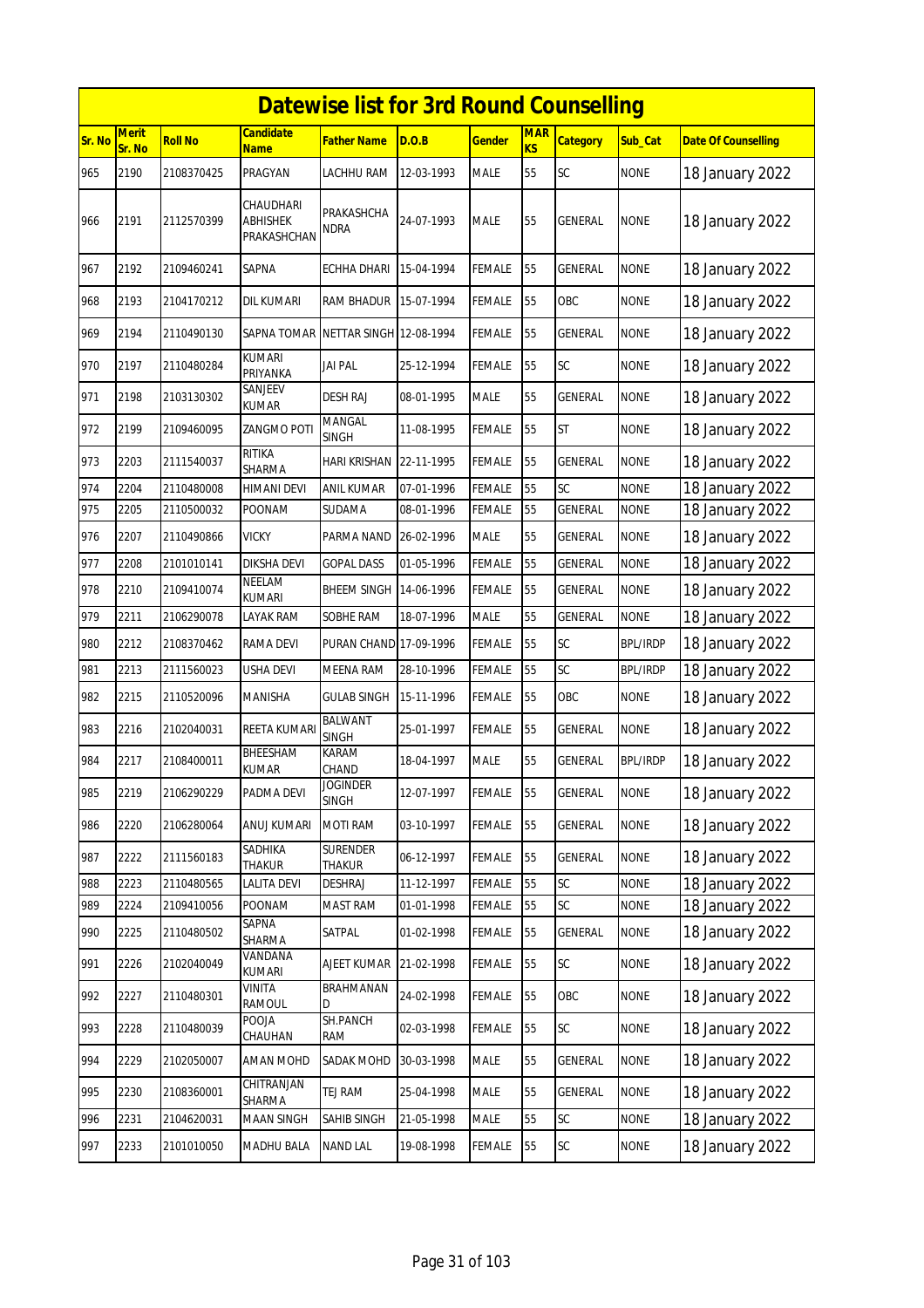|        | <b>Datewise list for 3rd Round Counselling</b><br>Merit<br>Candidate<br><b>MAR</b> |                |                                 |                                  |            |               |           |                 |                 |                            |  |  |  |
|--------|------------------------------------------------------------------------------------|----------------|---------------------------------|----------------------------------|------------|---------------|-----------|-----------------|-----------------|----------------------------|--|--|--|
| Sr. No | Sr. No                                                                             | <b>Roll No</b> | <u>Name</u>                     | Father Name                      | D.O.B      | <b>Gender</b> | <b>KS</b> | <b>Category</b> | Sub_Cat         | <b>Date Of Counselling</b> |  |  |  |
| 998    | 2236                                                                               | 2106290122     | <b>SUBHASH</b>                  | <b>DINESH</b><br>KUMAR           | 15-10-1998 | MALE          | 55        | <b>SC</b>       | <b>NONE</b>     | 18 January 2022            |  |  |  |
| 999    | 2237                                                                               | 2111560053     | SHEETAL<br>ZANATH               | LAL CHAND<br>ZANATH              | 01-11-1998 | FEMALE        | 55        | GENERAL         | <b>NONE</b>     | 18 January 2022            |  |  |  |
| 1000   | 2240                                                                               | 2107330052     | <b>SAVITRI</b>                  | <b>SHIV LAL</b>                  | 15-11-1998 | <b>FEMALE</b> | 55        | <b>ST</b>       | <b>NONE</b>     | 18 January 2022            |  |  |  |
| 1001   | 2241                                                                               | 2110480334     | <b>ARCHNA DEVI</b>              | RAM<br><b>CHANDER</b>            | 19-12-1998 | FEMALE        | 55        | <b>GENERAL</b>  | <b>NONE</b>     | 18 January 2022            |  |  |  |
| 1002   | 2242                                                                               | 2108390183     | NEELMA DEVI                     | <b>DHARAM</b><br>CHAND           | 22-12-1998 | FEMALE        | 55        | SC              | <b>NONE</b>     | 18 January 2022            |  |  |  |
| 1003   | 2243                                                                               | 2110480410     | SANGEETA<br>THAKUR              | RAM KISHAN                       | 20-01-1999 | <b>FEMALE</b> | 55        | <b>GENERAL</b>  | <b>NONE</b>     | 18 January 2022            |  |  |  |
| 1004   | 2244                                                                               | 2103120264     | <b>NITIKA</b><br>KAUSHAL        | <b>JAGDEEP</b><br><b>SINGH</b>   | 22-01-1999 | FEMALE        | 55        | SC              | <b>NONE</b>     | 18 January 2022            |  |  |  |
| 1005   | 2245                                                                               | 2109460243     | CHANDER<br>KANTA                | SOM DASS                         | 25-01-1999 | FEMALE        | 55        | SC              | <b>NONE</b>     | 18 January 2022            |  |  |  |
| 1006   | 2246                                                                               | 2110480677     | SAMIKSHA                        | <b>MAGI RAM</b>                  | 28-02-1999 | <b>FEMALE</b> | 55        | <b>GENERAL</b>  | <b>NONE</b>     | 18 January 2022            |  |  |  |
| 1007   | 2247                                                                               | 2111540013     | SHEETAL RANI                    | <b>HARVINDER</b><br><b>SINGH</b> | 11-03-1999 | FEMALE        | 55        | GENERAL         | <b>NONE</b>     | 18 January 2022            |  |  |  |
| 1008   | 2248                                                                               | 2109460096     | HEERA LAMO                      | MANGAL<br><b>SINGH</b>           | 17-03-1999 | FEMALE        | 55        | <b>ST</b>       | <b>NONE</b>     | 18 January 2022            |  |  |  |
| 1009   | 2251                                                                               | 2110490757     | NEERAJ<br>KUMAR                 | SHYAM LAL                        | 08-05-1999 | <b>MALE</b>   | 55        | <b>SC</b>       | <b>BPL/IRDP</b> | 18 January 2022            |  |  |  |
| 1010   | 2253                                                                               | 2108340113     | TARA CHAND                      | <b>TULSI RAM</b>                 | 08-06-1999 | <b>MALE</b>   | 55        | GENERAL         | <b>BPL/IRDP</b> | 18 January 2022            |  |  |  |
| 1011   | 2254                                                                               | 2108370095     | indu                            | SOHAN LAL                        | 12-06-1999 | FEMALE        | 55        | SC              | <b>BPL/IRDP</b> | 18 January 2022            |  |  |  |
| 1012   | 2256                                                                               | 2110480411     | <b>BEENA DEVI</b>               | RATTAN<br>SINGH                  | 06-08-1999 | FEMALE        | 55        | GENERAL         | <b>NONE</b>     | 18 January 2022            |  |  |  |
| 1013   | 2257                                                                               | 2103120364     | <b>SACHIN</b><br><b>RATHORE</b> | <b>MOHINDER</b><br>PAL           | 11-08-1999 | MALE          | 55        | <b>SC</b>       | <b>NONE</b>     | 18 January 2022            |  |  |  |
| 1014   | 2259                                                                               | 2111530030     | AMITA DEVI                      | <b>BABU RAM</b>                  | 30-08-1999 | <b>FEMALE</b> | 55        | SC              | <b>BPL/IRDP</b> | 18 January 2022            |  |  |  |
| 1015   | 2260                                                                               | 2108390466     | NEHA                            | LEKH RAJ                         | 05-10-1999 | FEMALE        | 55        | GENERAL         | <b>NONE</b>     | 18 January 2022            |  |  |  |
| 1016   | 2261                                                                               | 2112570160     | PAYAL<br>PARMAR                 | <b>BALVINDER</b><br>SINGH        | 03-11-1999 | FEMALE        | 55        | <b>GENERAL</b>  | <b>NONE</b>     | 18 January 2022            |  |  |  |
| 1017   | 2263                                                                               | 2111560393     | RITIKA                          | KRISHAN<br>CHAND                 | 07-11-1999 | FEMALE        | 55        | <b>SC</b>       | <b>NONE</b>     | 18 January 2022            |  |  |  |
| 1018   | 2264                                                                               | 2110480770     | SHOBHNA<br>SHARMA               | MOHAN LAL                        | 14-11-1999 | FEMALE        | 55        | OBC             | <b>NONE</b>     | 18 January 2022            |  |  |  |
| 1019   | 2265                                                                               | 2106290607     | ANSHUL<br>SHARMA                | VISHAVNATH                       | 25-11-1999 | <b>FEMALE</b> | 55        | GENERAL         | <b>NONE</b>     | 18 January 2022            |  |  |  |
| 1020   | 2266                                                                               | 2106290331     | <b>BELI RAM</b>                 | <b>BHAG CHAND</b>                | 12-12-1999 | MALE          | 55        | GENERAL         | <b>NONE</b>     | 18 January 2022            |  |  |  |
| 1021   | 2269                                                                               | 2110490355     | SHIVANI<br><b>PUNDIR</b>        | <b>BALBIR SINGH</b>              | 01-01-2000 | <b>FEMALE</b> | 55        | GENERAL         | <b>NONE</b>     | 18 January 2022            |  |  |  |
| 1022   | 2271                                                                               | 2108340058     | PRATIKSHA                       | KRISHAN<br><b>SINGH</b>          | 26-01-2000 | FEMALE        | 55        | GENERAL         | <b>NONE</b>     | 18 January 2022            |  |  |  |
| 1023   | 2272                                                                               | 2108380251     | KAVI                            | SOBHA RAM                        | 28-01-2000 | MALE          | 55        | SC              | <b>NONE</b>     | 18 January 2022            |  |  |  |
| 1024   | 2274                                                                               | 2108370443     | VAISHALI<br>SHARMA              | RAJ KUMAR                        | 15-02-2000 | <b>FEMALE</b> | 55        | GENERAL         | <b>NONE</b>     | 18 January 2022            |  |  |  |
| 1025   | 2275                                                                               | 2112570557     | <b>SAMRITI</b><br>KUMARI        | PAN CHAND                        | 18-02-2000 | <b>FEMALE</b> | 55        | OBC             | <b>NONE</b>     | 18 January 2022            |  |  |  |
| 1026   | 2276                                                                               | 2110490580     | SAKSHI DEVI                     | <b>SURESH</b><br>KUMAR           | 20-02-2000 | <b>FEMALE</b> | 55        | GENERAL         | <b>NONE</b>     | 18 January 2022            |  |  |  |
| 1027   | 2277                                                                               | 2105260003     | SAPNA DEVI                      | BALDEV SINGH 23-02-2000          |            | FEMALE        | 55        | ST              | <b>NONE</b>     | 18 January 2022            |  |  |  |
| 1028   | 2278                                                                               | 2110490039     | RITIKA                          | <b>SURENDER</b><br>SINGH         | 02-03-2000 | <b>FEMALE</b> | 55        | GENERAL         | <b>NONE</b>     | 18 January 2022            |  |  |  |
| 1029   | 2279                                                                               | 2106270007     | <b>SURESH</b><br>KUMAR          | <b>BIRBAL</b>                    | 17-04-2000 | MALE          | 55        | SC              | <b>BPL/IRDP</b> | 18 January 2022            |  |  |  |
| 1030   | 2281                                                                               | 2106290163     | SONALI NEGI                     | RAMESH<br>CHAND                  | 05-05-2000 | <b>FEMALE</b> | 55        | <b>ST</b>       | <b>NONE</b>     | 18 January 2022            |  |  |  |
| 1031   | 2283                                                                               | 2112570291     | SHILPA BHATIA                   | <b>VIKRAM SINGH 22-05-2000</b>   |            | FEMALE        | 55        | SC              | <b>BPL/IRDP</b> | 18 January 2022            |  |  |  |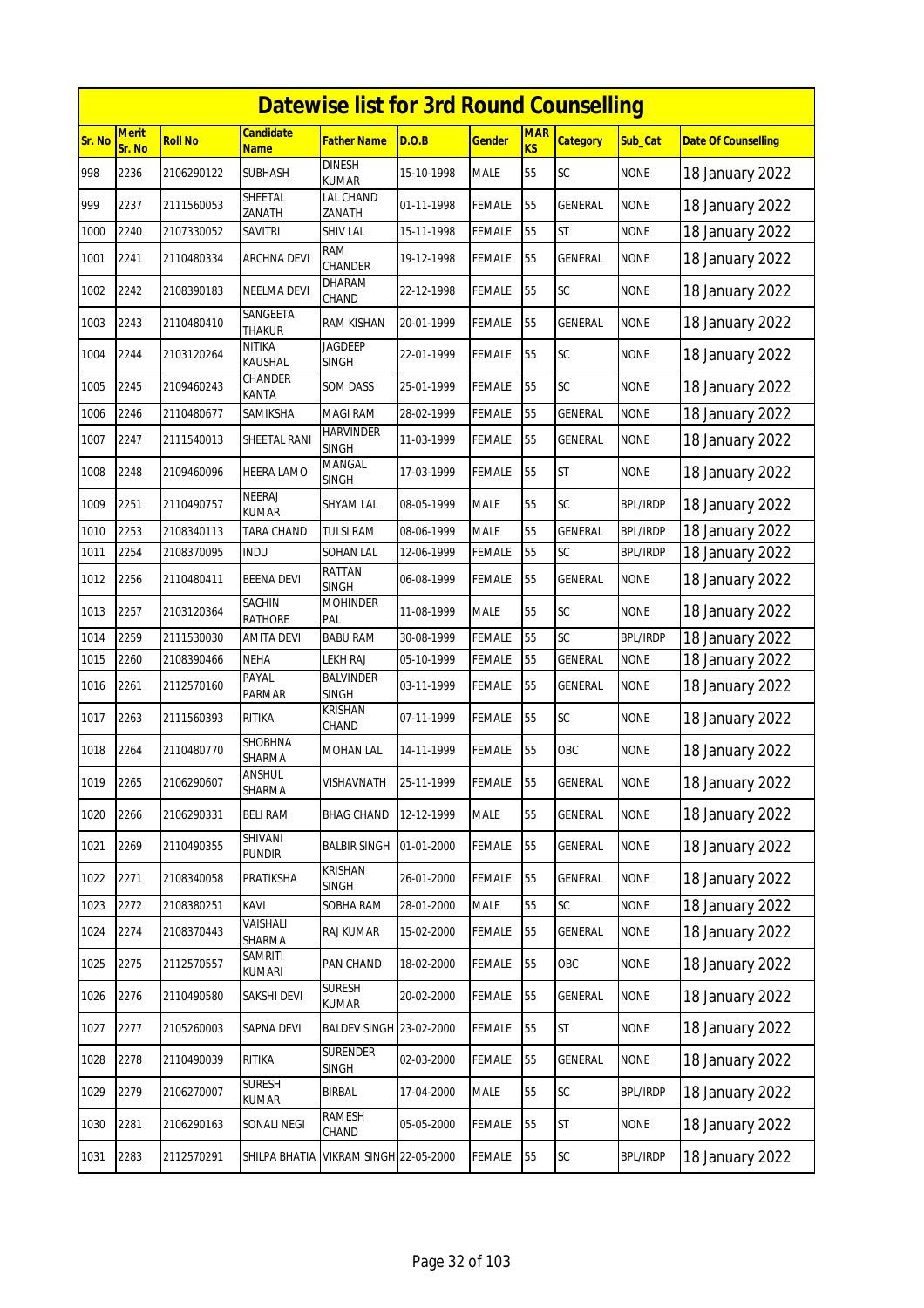|        | <b>Datewise list for 3rd Round Counselling</b><br><b>Merit</b><br><b>Candidate</b><br><b>MAR</b> |                |                                 |                                 |            |               |           |                 |                 |                            |  |  |  |
|--------|--------------------------------------------------------------------------------------------------|----------------|---------------------------------|---------------------------------|------------|---------------|-----------|-----------------|-----------------|----------------------------|--|--|--|
| Sr. No | Sr. No                                                                                           | <b>Roll No</b> | <b>Name</b>                     | <b>Father Name</b>              | D.O.B      | <u>Gender</u> | <b>KS</b> | <b>Category</b> | Sub_Cat         | <b>Date Of Counselling</b> |  |  |  |
| 1032   | 2284                                                                                             | 2102040771     | KHILESH<br><b>KUMAR</b>         | <b>SUBHASH</b><br>CHAND         | 24-05-2000 | MALE          | 55        | SC              | <b>NONE</b>     | 18 January 2022            |  |  |  |
| 1033   | 2285                                                                                             | 2110490758     | vivek pundir                    | <b>MAMRAJ</b>                   | 28-05-2000 | MALE          | 55        | GENERAL         | <b>NONE</b>     | 18 January 2022            |  |  |  |
| 1034   | 2286                                                                                             | 2110520059     | RITA DEVI                       | ATTER SINGH                     | 01-06-2000 | FEMALE        | 55        | GENERAL         | <b>NONE</b>     | 18 January 2022            |  |  |  |
| 1035   | 2287                                                                                             | 2110480440     | <b>ARTI PANWAR</b>              | <b>LAXMI SINGH</b>              | 03-06-2000 | FEMALE        | 55        | GENERAL         | <b>BPL/IRDP</b> | 18 January 2022            |  |  |  |
| 1036   | 2290                                                                                             | 2108350094     | PALLVI RANA                     | BALWANT<br><b>SINGH</b>         | 25-08-2000 | FEMALE        | 55        | GENERAL         | <b>NONE</b>     | 18 January 2022            |  |  |  |
| 1037   | 2292                                                                                             | 2109410009     | SNEHA                           | <b>BHINDER LAL</b>              | 30-09-2000 | FEMALE        | 55        | GENERAL         | <b>BPL/IRDP</b> | 18 January 2022            |  |  |  |
| 1038   | 2293                                                                                             | 2103100241     | NEHA KUMARI                     | SH. BIDHI<br>CHAND              | 13-12-2000 | FEMALE        | 55        | OBC             | <b>NONE</b>     | 18 January 2022            |  |  |  |
| 1039   | 2295                                                                                             | 2103140032     | BANDANA<br><b>BHURIA</b>        | AJAY KUMAR                      | 07-01-2001 | FEMALE        | 55        | GENERAL         | <b>NONE</b>     | 18 January 2022            |  |  |  |
| 1040   | 2296                                                                                             | 2110490224     | SANGEETA<br><b>DEVI</b>         | <b>BHADUR</b><br>SINGH          | 07-02-2001 | <b>FEMALE</b> | 55        | OBC             | <b>BPL/IRDP</b> | 18 January 2022            |  |  |  |
| 1041   | 2297                                                                                             | 2108380026     | <b>NITIKA</b><br>THAKUR         | <b>GANPAT RAM</b>               | 16-03-2001 | FEMALE        | 55        | GENERAL         | <b>NONE</b>     | 18 January 2022            |  |  |  |
| 1042   | 2299                                                                                             | 2110490395     | <b>RITESH PUNDIR</b>            | <b>JAGAT SINGH</b>              | 28-04-2001 | <b>MALE</b>   | 55        | GENERAL         | <b>NONE</b>     | 18 January 2022            |  |  |  |
| 1043   | 2301                                                                                             | 2110480329     | HIMANI<br><b>THAKUR</b>         | PREM PAL                        | 30-05-2001 | FEMALE        | 55        | GENERAL         | <b>NONE</b>     | 18 January 2022            |  |  |  |
| 1044   | 2302                                                                                             | 2102040005     | <b>BHUVNESH</b><br><b>KUMAR</b> | RAJ KUMAR                       | 06-07-2001 | MALE          | 55        | <b>ST</b>       | <b>NONE</b>     | 18 January 2022            |  |  |  |
| 1045   | 2303                                                                                             | 2104230179     | ANJALI RANA                     | RAKESH<br>kumar                 | 20-07-2001 | FEMALE        | 55        | GENERAL         | <b>NONE</b>     | 18 January 2022            |  |  |  |
| 1046   | 2304                                                                                             | 2109430208     | PRIYA                           | DEVI RAM                        | 20-07-2001 | <b>FEMALE</b> | 55        | SC              | <b>NONE</b>     | 18 January 2022            |  |  |  |
| 1047   | 2305                                                                                             | 2108350363     | ARCHNA<br><b>THAKUR</b>         | <b>KISHORI LAL</b>              | 10-08-2001 | FEMALE        | 55        | GENERAL         | <b>NONE</b>     | 18 January 2022            |  |  |  |
| 1048   | 2306                                                                                             | 2106290218     | MOHAN LAL                       | LACHHI RAM                      | 15-08-2001 | MALE          | 55        | GENERAL         | <b>BPL/IRDP</b> | 18 January 2022            |  |  |  |
| 1049   | 2308                                                                                             | 2110480162     | RITESH KUMAR                    | <b>SOHAN LAL</b>                | 20-09-2001 | MALE          | 55        | <b>SC</b>       | <b>NONE</b>     | 18 January 2022            |  |  |  |
| 1050   | 2310                                                                                             | 2103100088     | ANITA DEVI                      | RAKESH<br>KUMAR                 | 01-10-2001 | FEMALE        | 55        | GENERAL         | <b>NONE</b>     | 18 January 2022            |  |  |  |
| 1051   | 2311                                                                                             | 2109470103     | <b>DIKSHA</b><br>SHARMA         | MAYA RAM                        | 02-10-2001 | <b>FEMALE</b> | 55        | GENERAL         | <b>NONE</b>     | 18 January 2022            |  |  |  |
| 1052   | 2312                                                                                             | 2108350373     | <b>PRITI</b>                    | PREM SINGH                      | 22-10-2001 | <b>FEMALE</b> | 55        | SC              | <b>NONE</b>     | 18 January 2022            |  |  |  |
| 1053   | 2316                                                                                             | 2101020040     | <b>MANISH</b><br>KUMAR          | SANTOSH<br>SHARMA               | 05-01-2002 | <b>MALE</b>   | 55        | GENERAL         | <b>NONE</b>     | 18 January 2022            |  |  |  |
| 1054   | 2317                                                                                             | 2109410119     | TAMANA                          | <b>KEDAR SINGH</b>              | 06-01-2002 | FEMALE        | 55        | <b>GENERAL</b>  | <b>NONE</b>     | 18 January 2022            |  |  |  |
| 1055   | 2318                                                                                             | 2109460161     | <b>SAMRITI</b><br>Thakur        | <b>DEVI CHAND</b><br>THAKUR     | 12-01-2002 | <b>FEMALE</b> | 55        | GENERAL         | <b>NONE</b>     | 18 January 2022            |  |  |  |
| 1056   | 2321                                                                                             | 2108340148     | <b>MOHINDER</b><br>PAL          | GHANSHYAM                       | 28-02-2002 | MALE          | 55        | GENERAL         | <b>NONE</b>     | 18 January 2022            |  |  |  |
| 1057   | 2322                                                                                             | 2102040623     | <b>BANDU</b>                    | <b>GOVIND</b><br><b>SINGH</b>   | 05-03-2002 | FEMALE        | 55        | GENERAL         | <b>NONE</b>     | 18 January 2022            |  |  |  |
| 1058   | 2323                                                                                             | 2108390240     | <b>MUNISH</b><br>SHARMA         | PUSHP RAJ                       | 08-03-2002 | MALE          | 55        | GENERAL         | <b>NONE</b>     | 18 January 2022            |  |  |  |
| 1059   | 2326                                                                                             | 2112570035     | PALNI                           | VINOD KUMAR 28-03-2002          |            | <b>FEMALE</b> | 55        | GENERAL         | <b>NONE</b>     | 18 January 2022            |  |  |  |
| 1060   | 2327                                                                                             | 2111560514     | AISHWARYA<br>BHATIA             | SOHAN LAL                       | 12-05-2002 | FEMALE        | 55        | SC              | <b>NONE</b>     | 18 January 2022            |  |  |  |
| 1061   | 2329                                                                                             | 2110480027     | AAYUSHI<br>VERMA                | RAJESH<br><b>KUMAR</b><br>verma | 18-05-2002 | <b>FEMALE</b> | 55        | <b>SC</b>       | <b>NONE</b>     | 18 January 2022            |  |  |  |
| 1062   | 2330                                                                                             | 2108350095     | KUSHAL                          | <b>KRISHAN DEV</b>              | 19-05-2002 | MALE          | 55        | GENERAL         | <b>NONE</b>     | 18 January 2022            |  |  |  |
| 1063   | 2331                                                                                             | 2104180036     | ANKITA                          | <b>SURESH</b><br>KUMAR          | 15-06-2002 | <b>FEMALE</b> | 55        | SC              | <b>NONE</b>     | 18 January 2022            |  |  |  |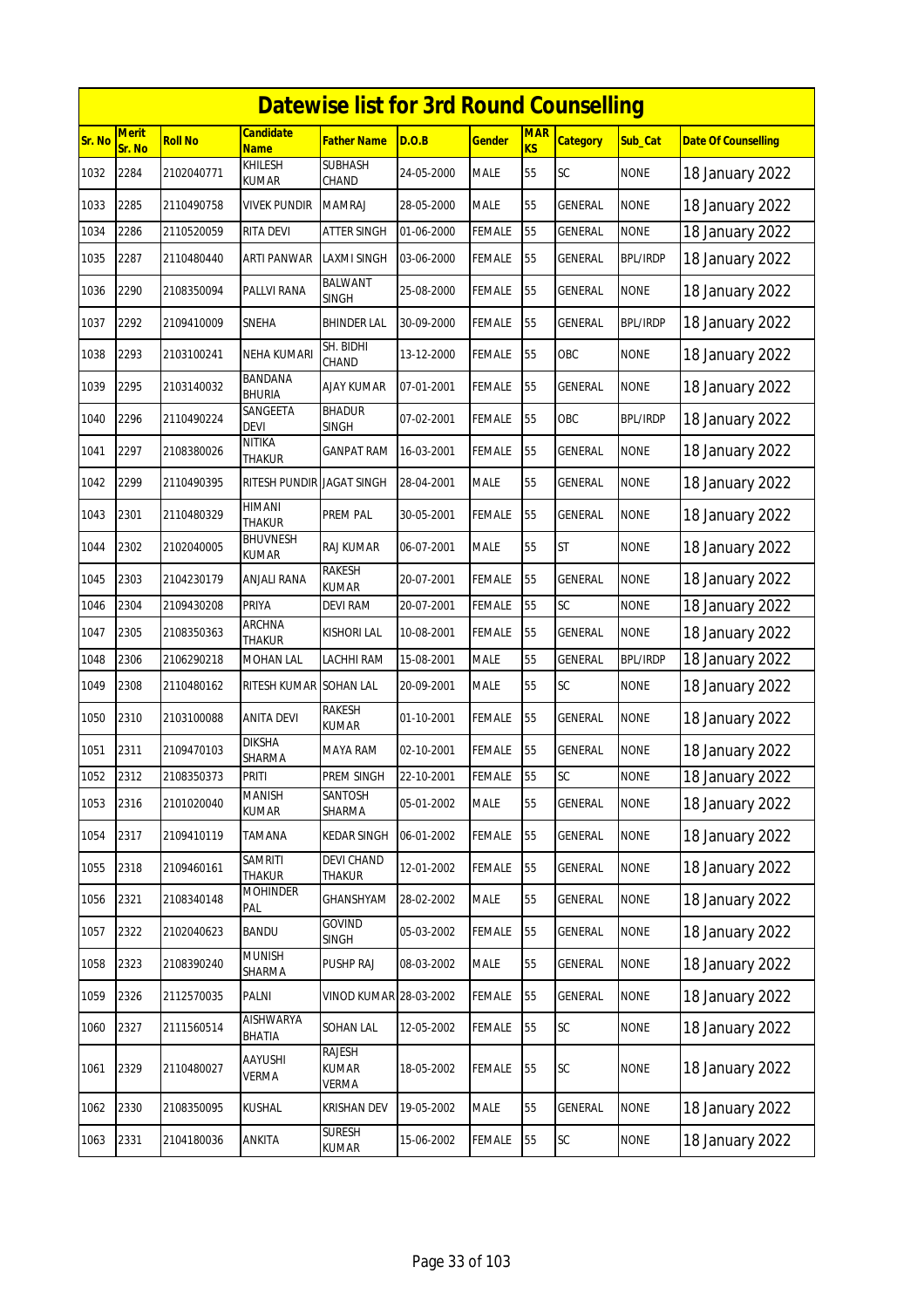|        | <b>Datewise list for 3rd Round Counselling</b> |                |                                 |                                   |            |               |                         |                 |                 |                            |  |  |  |
|--------|------------------------------------------------|----------------|---------------------------------|-----------------------------------|------------|---------------|-------------------------|-----------------|-----------------|----------------------------|--|--|--|
| Sr. No | <b>Merit</b><br>Sr. No                         | <b>Roll No</b> | <b>Candidate</b><br><b>Name</b> | Father Name                       | D.O.B      | <b>Gender</b> | <b>MAR</b><br><b>KS</b> | <b>Category</b> | Sub_Cat         | <b>Date Of Counselling</b> |  |  |  |
| 1064   | 2332                                           | 2102040152     | <b>MAMTA</b><br><b>KUMARI</b>   | ARJUN KUMAR 25-06-2002            |            | <b>FEMALE</b> | 55                      | ST              | <b>BPL/IRDP</b> | 18 January 2022            |  |  |  |
| 1065   | 2333                                           | 2110480214     | SHRITIKA                        | ROSHAN LAL                        | 28-06-2002 | <b>FEMALE</b> | 55                      | <b>GENERAL</b>  | <b>NONE</b>     | 18 January 2022            |  |  |  |
| 1066   | 2334                                           | 2102040014     | PALLAVI                         | <b>MUKESH</b><br>KUMAR            | 14-07-2002 | <b>FEMALE</b> | 55                      | OBC             | <b>NONE</b>     | 18 January 2022            |  |  |  |
| 1067   | 2335                                           | 2112600059     | <b>ROBIN KUMAR</b>              | SANJEEV<br><b>KUMAR</b>           | 18-07-2002 | <b>MALE</b>   | 55                      | <b>SC</b>       | <b>SPORTS</b>   | 18 January 2022            |  |  |  |
| 1068   | 2337                                           | 2108400265     | ANURAG<br>thakur                | <b>BALAK RAM</b>                  | 08-08-2002 | <b>MALE</b>   | 55                      | <b>GENERAL</b>  | <b>NONE</b>     | 18 January 2022            |  |  |  |
| 1069   | 2338                                           | 2104180030     | PAYAL                           | PAWAN<br>KUMAR                    | 13-08-2002 | <b>FEMALE</b> | 55                      | <b>GENERAL</b>  | <b>NONE</b>     | 18 January 2022            |  |  |  |
| 1070   | 2340                                           | 2104160025     | SAURAV<br>Thakur                | <b>SURJEET</b><br><b>SINGH</b>    | 25-08-2002 | <b>MALE</b>   | 55                      | GENERAL         | <b>NONE</b>     | 18 January 2022            |  |  |  |
| 1071   | 2341                                           | 2111530129     | AANCHAL                         | DEEPAK<br>SHARMA                  | 08-09-2002 | <b>FEMALE</b> | 55                      | GENERAL         | <b>NONE</b>     | 18 January 2022            |  |  |  |
| 1072   | 2342                                           | 2109460346     | <b>ASHUTOSH</b><br>ROSTA        | <b>KUMBH DASS</b><br><b>ROSTA</b> | 02-10-2002 | <b>MALE</b>   | 55                      | <b>GENERAL</b>  | <b>NONE</b>     | 18 January 2022            |  |  |  |
| 1073   | 2344                                           | 2110490021     | PUSHPANJLI                      | <b>RAJINDER</b><br><b>SINGH</b>   | 15-10-2002 | <b>FEMALE</b> | 55                      | OBC             | <b>NONE</b>     | 18 January 2022            |  |  |  |
| 1074   | 2345                                           | 2101020326     | SHALINI                         | GIAN CHAND                        | 16-10-2002 | <b>FEMALE</b> | 55                      | SC              | <b>NONE</b>     | 18 January 2022            |  |  |  |
| 1075   | 2348                                           | 2108400135     | KHUSHBU                         | DULAR CHAND 11-11-2002            |            | <b>FEMALE</b> | 55                      | GENERAL         | <b>NONE</b>     | 18 January 2022            |  |  |  |
| 1076   | 2349                                           | 2102040513     | SEJAL KUMARI                    | <b>JOGINDER</b><br><b>SINGH</b>   | 05-12-2002 | FEMALE        | 55                      | GENERAL         | <b>NONE</b>     | 18 January 2022            |  |  |  |
| 1077   | 2350                                           | 2102050018     | SIMRAN RANA                     | Suresh<br><b>KUMAR RANA</b>       | 17-12-2002 | <b>FEMALE</b> | 55                      | <b>GENERAL</b>  | <b>NONE</b>     | 18 January 2022            |  |  |  |
| 1078   | 2352                                           | 2111550105     | GUNEET                          | JATINDER PAL                      | 06-01-2003 | <b>FEMALE</b> | 55                      | OBC             | <b>NONE</b>     | 18 January 2022            |  |  |  |
| 1079   | 2353                                           | 2109460141     | BABITA                          | DEEP RAM                          | 15-01-2003 | <b>FEMALE</b> | 55                      | OBC             | <b>BPL/IRDP</b> | 18 January 2022            |  |  |  |
| 1080   | 2354                                           | 2101010099     | diksha<br>kumari                | RAJ KUMAR                         | 20-01-2003 | <b>FEMALE</b> | 55                      | OBC             | <b>NONE</b>     | 18 January 2022            |  |  |  |
| 1081   | 2355                                           | 2106280125     | INDU THAKUR                     | TIKAM RAM                         | 20-01-2003 | FEMALE        | 55                      | GENERAL         | <b>NONE</b>     | 18 January 2022            |  |  |  |
| 1082   | 2356                                           | 2110490539     | PRIYA                           | <b>RAMESH</b>                     | 20-01-2003 | <b>FEMALE</b> | 55                      | <b>GENERAL</b>  | <b>BPL/IRDP</b> | 18 January 2022            |  |  |  |
| 1083   | 2357                                           | 2111560266     | PALLAVI                         | RAJENDER<br><b>SINGH</b>          | 22-01-2003 | <b>FEMALE</b> | 55                      | GENERAL         | <b>BPL/IRDP</b> | 18 January 2022            |  |  |  |
| 1084   | 2358                                           | 2108390331     | KULDEEP                         | <b>LEKH RAJ</b>                   | 23-01-2003 | MALE          | 55                      | SC              | <b>NONE</b>     | 18 January 2022            |  |  |  |
| 1085   | 2359                                           | 2110480594     | MANISHA<br>THAKUR               | AMAR SINGH                        | 25-01-2003 | <b>FEMALE</b> | 55                      | GENERAL         | <b>NONE</b>     | 18 January 2022            |  |  |  |
| 1086   | 2361                                           | 2109450028     | SAPNA                           | Laiq Ram                          | 13-02-2003 | FEMALE        | 55                      | SC              | <b>NONE</b>     | 18 January 2022            |  |  |  |
| 1087   | 2362                                           | 2102060040     | <b>SUNIDHI</b>                  | KEWAL<br>kumar                    | 02-03-2003 | FEMALE        | 55                      | ST              | <b>NONE</b>     | 18 January 2022            |  |  |  |
| 1088   | 2365                                           | 2106270043     | SUBHASH<br>CHAND                | MOHAR SINGH 10-03-2003            |            | <b>MALE</b>   | 55                      | GENERAL         | <b>NONE</b>     | 18 January 2022            |  |  |  |
| 1089   | 2367                                           | 2110490770     | <b>ROHIT</b><br>SHARMA          | <b>SURESH</b><br>CHAND            | 15-03-2003 | <b>MALE</b>   | 55                      | OBC             | <b>NONE</b>     | 18 January 2022            |  |  |  |
| 1090   | 2368                                           | 2111560228     | MUSKAN                          | MOHAN LAL                         | 18-03-2003 | <b>FEMALE</b> | 55                      | SC              | <b>NONE</b>     | 18 January 2022            |  |  |  |
| 1091   | 2369                                           | 2108680029     | <b>TARUNA</b><br>thakur         | LALIT KUMAR                       | 22-03-2003 | <b>FEMALE</b> | 55                      | GENERAL         | <b>NONE</b>     | 18 January 2022            |  |  |  |
| 1092   | 2371                                           | 2108370122     | NIKITA DEVI                     | RAMCHANDER 24-03-2003             |            | <b>FEMALE</b> | 55                      | GENERAL         | <b>BPL/IRDP</b> | 18 January 2022            |  |  |  |
| 1093   | 2372                                           | 2109410039     | SUSHANT<br><b>RATHOUR</b>       | GIAN SINGH                        | 26-03-2003 | <b>MALE</b>   | 55                      | GENERAL         | <b>NONE</b>     | 18 January 2022            |  |  |  |
| 1094   | 2373                                           | 2102040310     | LAKSHMI<br>VASHISHAT            | <b>DINESH</b><br><b>KUMAR</b>     | 03-04-2003 | <b>FEMALE</b> | 55                      | SC              | <b>NONE</b>     | 18 January 2022            |  |  |  |
| 1095   | 2374                                           | 2112600291     | YASHIKA<br>SHARMA               | ASHWANI<br>KUMAR                  | 06-04-2003 | <b>FEMALE</b> | 55                      | GENERAL         | <b>NONE</b>     | 18 January 2022            |  |  |  |
| 1096   | 2375                                           | 2104170165     | UDIT NARAYAN<br>SHARMA          | VINOD KUMAR 07-04-2003            |            | MALE          | 55                      | <b>ST</b>       | <b>NONE</b>     | 18 January 2022            |  |  |  |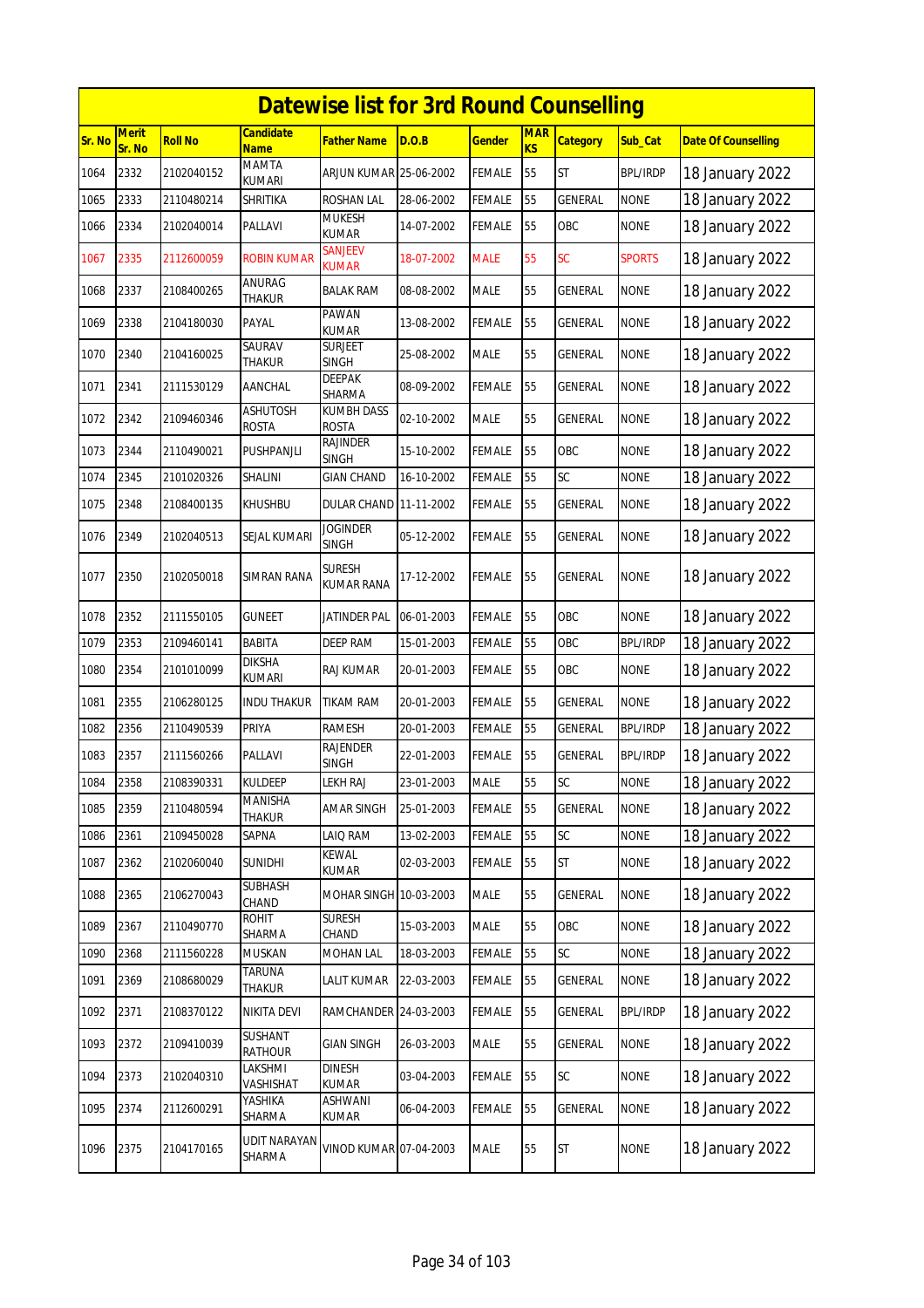|        | <b>Datewise list for 3rd Round Counselling</b><br><b>Merit</b><br><b>Candidate</b><br><b>MAR</b> |                |                           |                                          |            |               |    |                 |                                                        |                            |  |  |  |
|--------|--------------------------------------------------------------------------------------------------|----------------|---------------------------|------------------------------------------|------------|---------------|----|-----------------|--------------------------------------------------------|----------------------------|--|--|--|
| Sr. No | Sr. No                                                                                           | <b>Roll No</b> | <b>Name</b>               | Father Name                              | D.O.B      | <u>Gender</u> | KS | <b>Category</b> | Sub_Cat                                                | <b>Date Of Counselling</b> |  |  |  |
| 1097   | 2377                                                                                             | 2110480523     | <b>GAURAV</b>             | <b>GYAN CHAND</b>                        | 25-04-2003 | <b>MALE</b>   | 55 | SC              | <b>NONE</b>                                            | 18 January 2022            |  |  |  |
| 1098   | 2378                                                                                             | 2101010086     | <b>ARCHIT</b><br>SHARMA   | RAJESH<br>KUMAR                          | 02-05-2003 | MALE          | 55 | GENERAL         | <b>NONE</b>                                            | 18 January 2022            |  |  |  |
| 1099   | 2379                                                                                             | 2106270057     | <b>REENA</b>              | OM PRAKASH                               | 11-05-2003 | FEMALE        | 55 | SC              | <b>NONE</b>                                            | 18 January 2022            |  |  |  |
| 1100   | 2383                                                                                             | 2106290152     | ASHOK KUMAR RAJ KUMAR     |                                          | 02-07-2003 | <b>MALE</b>   | 55 | <b>GENERAL</b>  | <b>NONE</b>                                            | 18 January 2022            |  |  |  |
| 1101   | 2384                                                                                             | 2108390192     | ANISHA<br>kumari          | <b>SUNIL KUMAR</b>                       | 02-07-2003 | FEMALE        | 55 | SC              | <b>NONE</b>                                            | 18 January 2022            |  |  |  |
| 1102   | 2386                                                                                             | 2101010009     | AKANKSHA                  | LAXMAN YATI                              | 06-07-2003 | FEMALE        | 55 | GENERAL         | <b>NONE</b>                                            | 18 January 2022            |  |  |  |
| 1103   | 2387                                                                                             | 2101020535     | PRIYANKA                  | <b>HANSRAJ</b>                           | 18-07-2003 | <b>FEMALE</b> | 55 | <b>ST</b>       | <b>NONE</b>                                            | 18 January 2022            |  |  |  |
| 1104   | 2388                                                                                             | 2112570116     | AVINASH KAUR              | <b>GURVINDER</b><br><b>SINGH</b>         | 18-07-2003 | FEMALE        | 55 | OBC             | <b>NONE</b>                                            | 18 January 2022            |  |  |  |
| 1105   | 2390                                                                                             | 2109470077     | <b>PALAK</b><br>CHANDEL   | <b>MOTI RAM</b>                          | 02-08-2003 | FEMALE        | 55 | GENERAL         | <b>NONE</b>                                            | 18 January 2022            |  |  |  |
| 1106   | 2391                                                                                             | 2109410026     | <b>ROHIT</b>              | <b>CHET RAM</b>                          | 04-08-2003 | <b>MALE</b>   | 55 | SC              | <b>NONE</b>                                            | 18 January 2022            |  |  |  |
| 1107   | 2393                                                                                             | 2109440034     | <b>RITIKA</b><br>BHARDWAJ | LATE SH.<br><b>MOHAN LAL</b><br>BHARDWAJ | 20-08-2003 | FEMALE        | 55 | <b>GENERAL</b>  | <b>NONE</b>                                            | 18 January 2022            |  |  |  |
| 1108   | 2395                                                                                             | 2104620021     | SIMRAN<br>PATHANIA        | PARDEEP<br><b>SINGH</b>                  | 26-08-2003 | <b>FEMALE</b> | 55 | GENERAL         | <b>NONE</b>                                            | 18 January 2022            |  |  |  |
| 1109   | 2396                                                                                             | 2108370597     | MONAL                     | KAMLESH<br>KUMAR                         | 27-08-2003 | FEMALE        | 55 | SC              | <b>NONE</b>                                            | 18 January 2022            |  |  |  |
| 1110   | 2397                                                                                             | 2101020065     | <b>TANISHA</b><br>THAKUR  | RAJESH<br><b>THAKUR</b>                  | 31-08-2003 | <b>FEMALE</b> | 55 | <b>GENERAL</b>  | <b>NONE</b>                                            | 18 January 2022            |  |  |  |
| 1111   | 2399                                                                                             | 2104150005     | <b>ANJALI RANA</b>        | SUDARSHAN<br><b>SINGH</b>                | 17-09-2003 | FEMALE        | 55 | <b>GENERAL</b>  | <b>NONE</b>                                            | 18 January 2022            |  |  |  |
| 1112   | 2401                                                                                             | 2103130201     | <b>ALPNA</b><br>THAKUR    | <b>MAHINDER</b><br>PAL SINGH             | 07-10-2003 | FEMALE        | 55 | GENERAL         | <b>NONE</b>                                            | 18 January 2022            |  |  |  |
| 1113   | 2403                                                                                             | 2112570683     | ANKITA                    | SATISH<br><b>KUMAR</b>                   | 23-10-2003 | FEMALE        | 55 | SC              | <b>NONE</b>                                            | 18 January 2022            |  |  |  |
| 1114   | 2405                                                                                             | 2111550249     | <b>RIMPY DEVI</b>         | <b>RAMLOK</b>                            | 02-11-2003 | <b>FEMALE</b> | 55 | <b>ST</b>       | <b>BPL/IRDP</b>                                        | 18 January 2022            |  |  |  |
| 1115   | 2406                                                                                             | 2103130059     | ABHISHEK<br>DHARIWAL      | <b>MADAN LAL</b>                         | 04-11-2003 | MALE          | 55 | OBC             | <b>NONE</b>                                            | 18 January 2022            |  |  |  |
| 1116   | 2408                                                                                             | 2104200041     | SHUBHDEEP<br><b>KAUR</b>  | GAGAN SINGH 20-11-2003                   |            | FEMALE        | 55 | OBC             | <b>NONE</b>                                            | 18 January 2022            |  |  |  |
| 1117   | 2411                                                                                             | 2101020141     | ANSHIKA<br><b>THAKUR</b>  | <b>SURESH</b><br>KUMAR                   | 02-12-2003 | <b>FEMALE</b> | 55 | <b>GENERAL</b>  | <b>NONE</b>                                            | 18 January 2022            |  |  |  |
| 1118   | 2412                                                                                             | 2109470116     | SAKSHI                    | SANT RAM                                 | 02-12-2003 | <b>FEMALE</b> | 55 | SC              | <b>NONE</b>                                            | 18 January 2022            |  |  |  |
| 1119   | 2413                                                                                             | 2112570202     | SHEETAL                   | ANIL KUMAR                               | 04-12-2003 | <b>FEMALE</b> | 55 | SC              | <b>NONE</b>                                            | 18 January 2022            |  |  |  |
| 1120   | 2414                                                                                             | 2103120329     | <b>ARUSHI</b>             | SUBHASH<br>CHAND                         | 10-12-2003 | <b>FEMALE</b> | 55 | SC              | <b>NONE</b>                                            | 18 January 2022            |  |  |  |
| 1121   | 2416                                                                                             | 2103140063     | SHELZA<br>Thakur          | RAKESH<br>KUMAR                          | 06-01-2004 | FEMALE        | 55 | GENERAL         | <b>NONE</b>                                            | 18 January 2022            |  |  |  |
| 1122   | 2418                                                                                             | 2101670024     | <b>JYOTI DEVI</b>         | SANJEEV<br>KUMAR                         | 11-01-2004 | <b>FEMALE</b> | 55 | <b>GENERAL</b>  | <b>BPL/IRDP</b>                                        | 18 January 2022            |  |  |  |
| 1123   | 2422                                                                                             | 2108400050     | <b>ANSHITA SEN</b>        | RAMESH<br><b>KUMAR</b>                   | 25-01-2004 | <b>FEMALE</b> | 55 | <b>GENERAL</b>  | DEPENDEN<br><b>T/WARDS</b><br>OF EX-<br>SERVICEME<br>Ν | 18 January 2022            |  |  |  |
| 1124   | 2425                                                                                             | 2104160094     | <b>SAHIL</b>              | <b>JAIPAL</b>                            | 08-02-2004 | MALE          | 55 | SC              | <b>NONE</b>                                            | 18 January 2022            |  |  |  |
| 1125   | 2426                                                                                             | 2106290355     | <b>ISHITA THAKUR</b>      | <b>MOHINDER</b><br><b>SINGH</b>          | 10-02-2004 | <b>FEMALE</b> | 55 | GENERAL         | <b>NONE</b>                                            | 18 January 2022            |  |  |  |
| 1126   | 2428                                                                                             | 2106280098     | NISHA KUMARI              | <b>TEJA SINGH</b>                        | 15-02-2004 | FEMALE        | 55 | GENERAL         | <b>NONE</b>                                            | 18 January 2022            |  |  |  |
| 1127   | 2429                                                                                             | 2112580012     | ABHINAV<br>SHARMA         | <b>RAJESH</b><br>KUMAR                   | 19-02-2004 | MALE          | 55 | GENERAL         | <b>NONE</b>                                            | 18 January 2022            |  |  |  |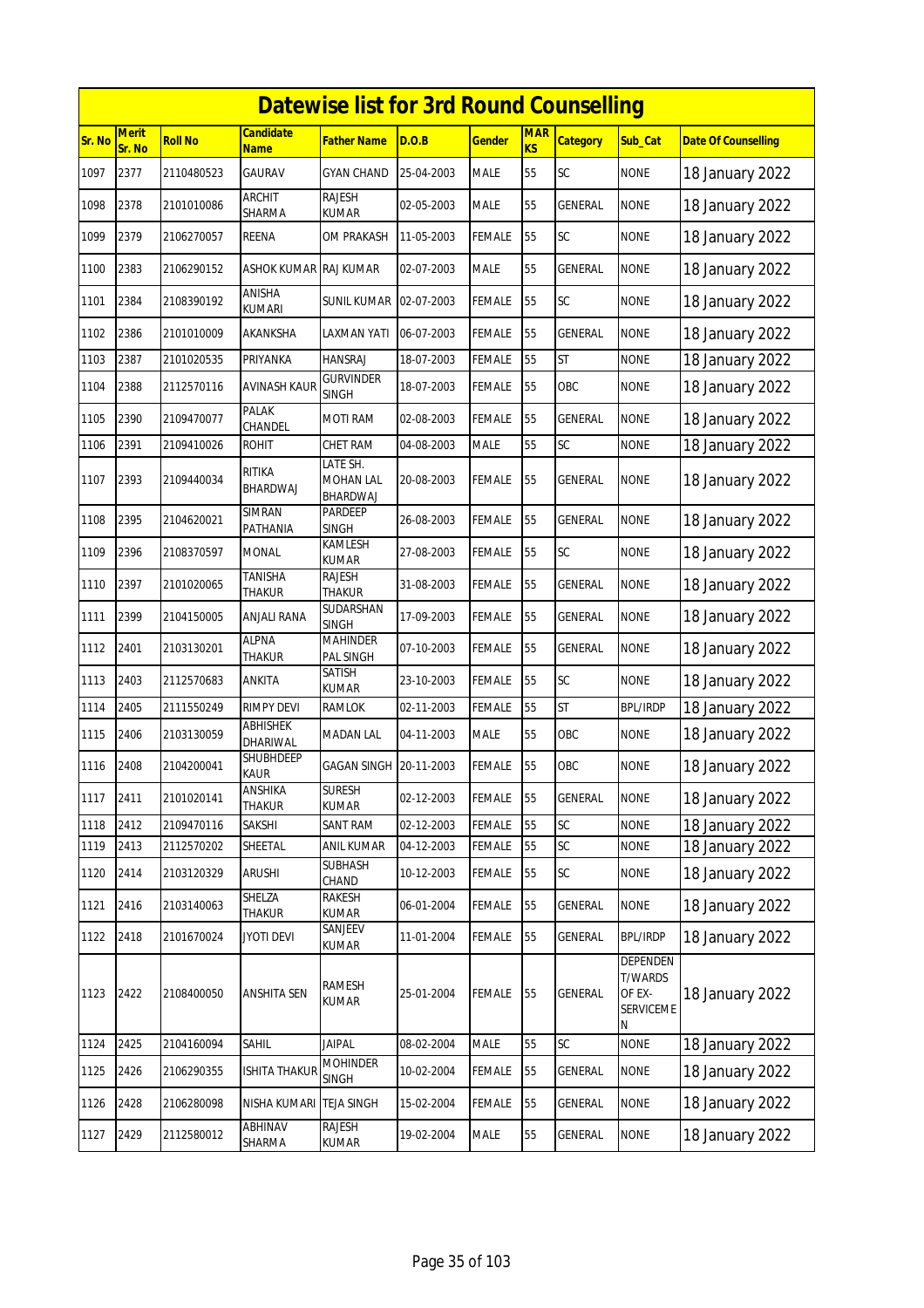|        | <b>Datewise list for 3rd Round Counselling</b><br><b>Merit</b><br>Candidate<br><b>MAR</b> |                |                           |                                       |            |               |           |                 |                 |                            |  |  |  |
|--------|-------------------------------------------------------------------------------------------|----------------|---------------------------|---------------------------------------|------------|---------------|-----------|-----------------|-----------------|----------------------------|--|--|--|
| Sr. No | Sr. No                                                                                    | <b>Roll No</b> | <b>Name</b>               | Father Name                           | D.O.B      | <u>Gender</u> | <b>KS</b> | <b>Category</b> | Sub_Cat         | <b>Date Of Counselling</b> |  |  |  |
| 1128   | 2430                                                                                      | 2111530080     | <b>DIKSHA</b><br>SHARMA   | ARUN KUMAR                            | 23-02-2004 | FEMALE        | 55        | <b>GENERAL</b>  | <b>NONE</b>     | 18 January 2022            |  |  |  |
| 1129   | 2431                                                                                      | 2102080046     | SUNIL SHARMA              | <b>MAHENDER</b><br>PAL                | 02-03-2004 | MALE          | 55        | GENERAL         | <b>NONE</b>     | 18 January 2022            |  |  |  |
| 1130   | 2432                                                                                      | 2108680216     | <b>DIMPAL</b><br>SHARMA   | <b>MANOJ</b><br>KUMAR                 | 04-03-2004 | <b>MALE</b>   | 55        | <b>GENERAL</b>  | <b>NONE</b>     | 18 January 2022            |  |  |  |
| 1131   | 2434                                                                                      | 2102040579     | SHALINI                   | CHAIN LAL                             | 05-04-2004 | FEMALE        | 55        | GENERAL         | <b>BPL/IRDP</b> | 18 January 2022            |  |  |  |
| 1132   | 2435                                                                                      | 2111530101     | ANJALI<br>SHARMA          | <b>KRISHAN</b><br>CHAND               | 21-04-2004 | <b>FEMALE</b> | 55        | GENERAL         | <b>NONE</b>     | 18 January 2022            |  |  |  |
| 1133   | 2437                                                                                      | 2106290209     | <b>KOMAL SOOD</b>         | <b>VIJAY SOOD</b>                     | 10-05-2004 | <b>FEMALE</b> | 55        | <b>GENERAL</b>  | <b>NONE</b>     | 18 January 2022            |  |  |  |
| 1134   | 2439                                                                                      | 2103130067     | ANKUSH<br>SHARMA          | OM PRAKASH                            | 04-06-2004 | MALE          | 55        | GENERAL         | <b>NONE</b>     | 18 January 2022            |  |  |  |
| 1135   | 2442                                                                                      | 2112600129     | <b>JOGINDER PAL</b>       | MAKHAN<br><b>SINGH</b>                | 07-04-1985 | <b>MALE</b>   | 54        | OBC             | $EX -$<br>Ν     | SERVICEME 18 January 2022  |  |  |  |
| 1136   | 2443                                                                                      | 2112590065     | NISHA RANI                | <b>JOGINDER</b><br><b>KUMAR</b>       | 20-12-1989 | FEMALE        | 54        | OBC             | <b>NONE</b>     | 18 January 2022            |  |  |  |
| 1137   | 2445                                                                                      | 2109460094     | SANDHYA<br>kumari         | ISHWAR<br>SINGH                       | 16-03-1991 | FEMALE        | 54        | <b>ST</b>       | <b>NONE</b>     | 18 January 2022            |  |  |  |
| 1138   | 2446                                                                                      | 2108370031     | <b>RUMA DEVI</b>          | <b>ISHWAR DASS</b>                    | 05-05-1991 | <b>FEMALE</b> | 54        | GENERAL         | <b>NONE</b>     | 18 January 2022            |  |  |  |
| 1139   | 2447                                                                                      | 2109460102     | <b>AMITA DEVI</b>         | <b>GUMAN</b><br><b>SINGH</b>          | 15-03-1992 | <b>FEMALE</b> | 54        | GENERAL         | <b>BPL/IRDP</b> | 18 January 2022            |  |  |  |
| 1140   | 2448                                                                                      | 2102050113     | KUSHA DEVI                | JARAM SINGH                           | 14-04-1992 | FEMALE        | 54        | <b>ST</b>       | <b>NONE</b>     | 18 January 2022            |  |  |  |
| 1141   | 2449                                                                                      | 2106290269     | LALIT KUMAR               | RAM DAYAL                             | 09-09-1992 | <b>MALE</b>   | 54        | SC              | <b>NONE</b>     | 18 January 2022            |  |  |  |
| 1142   | 2450                                                                                      | 2110490849     | PRIYANKA<br><b>THAKUR</b> | <b>SUKH DEV</b><br>SINGH              | 06-03-1993 | FEMALE        | 54        | <b>GENERAL</b>  | <b>NONE</b>     | 18 January 2022            |  |  |  |
| 1143   | 2452                                                                                      | 2103130090     | HARDEEP<br><b>KAUNDAL</b> | MAN CHAND                             | 29-04-1993 | <b>MALE</b>   | 54        | OBC             | <b>NONE</b>     | 18 January 2022            |  |  |  |
| 1144   | 2453                                                                                      | 2112600198     | ANJALI                    | BHISHAM<br><b>SINGH</b>               | 18-07-1993 | FEMALE        | 54        | GENERAL         | <b>NONE</b>     | 18 January 2022            |  |  |  |
| 1145   | 2454                                                                                      | 2102040069     | <b>MAMTA DEVI</b>         | <b>DES RAJ</b>                        | 16-06-1994 | <b>FEMALE</b> | 54        | GENERAL         | <b>NONE</b>     | 18 January 2022            |  |  |  |
| 1146   | 2455                                                                                      | 2110490450     | <b>MANISHA</b>            | KHAJAN SINGH 21-06-1994               |            | <b>FEMALE</b> | 54        | GENERAL         | <b>BPL/IRDP</b> | 18 January 2022            |  |  |  |
| 1147   | 2456                                                                                      | 2110480409     | SONAM                     | <b>NAND LAL</b>                       | 16-09-1994 | FEMALE        | 54        | OBC             | <b>NONE</b>     | 18 January 2022            |  |  |  |
| 1148   | 2457                                                                                      | 2110480863     | <b>HITESH KUMAR</b>       | <b>JITENDER</b><br><b>DUTT SHARMA</b> | 22-12-1994 | <b>MALE</b>   | 54        | <b>GENERAL</b>  | <b>NONE</b>     | 18 January 2022            |  |  |  |
| 1149   | 2458                                                                                      | 2108370305     | <b>NEHA</b>               | BALVEER<br>SINGH                      | 27-12-1994 | <b>FEMALE</b> | 54        | GENERAL         | <b>NONE</b>     | 18 January 2022            |  |  |  |
| 1150   | 2461                                                                                      | 2104150003     | SAROJ KUMARI              | <b>KEHAR SINGH</b>                    | 16-06-1995 | <b>FEMALE</b> | 54        | OBC             | <b>NONE</b>     | 18 January 2022            |  |  |  |
| 1151   | 2463                                                                                      | 2110480957     | <b>LEKH RAJ</b>           | <b>TILAK KUMAR</b>                    | 17-08-1995 | MALE          | 54        | OBC             | <b>NONE</b>     | 18 January 2022            |  |  |  |
| 1152   | 2465                                                                                      | 2110480042     | MANISHA<br>SHARMA         | RAM LAL                               | 01-11-1995 | <b>FEMALE</b> | 54        | OBC             | <b>NONE</b>     | 18 January 2022            |  |  |  |
| 1153   | 2467                                                                                      | 2110490554     | POONAM DEVI               | KALYAN SINGH 21-04-1996               |            | <b>FEMALE</b> | 54        | SC              | <b>NONE</b>     | 18 January 2022            |  |  |  |
| 1154   | 2468                                                                                      | 2106290215     | RAJESH<br>KASHYAP         | DAULAT RAM                            | 11-07-1996 | MALE          | 54        | GENERAL         | <b>NONE</b>     | 18 January 2022            |  |  |  |
| 1155   | 2469                                                                                      | 2108390009     | DEEPAK<br>KUMAR           | DEV RAJ                               | 11-07-1996 | MALE          | 54        | SC              | <b>NONE</b>     | 18 January 2022            |  |  |  |
| 1156   | 2470                                                                                      | 2102080112     | MALO BEGUM                | <b>SHER MOHD</b>                      | 15-08-1996 | <b>FEMALE</b> | 54        | GENERAL         | <b>NONE</b>     | 18 January 2022            |  |  |  |
| 1157   | 2471                                                                                      | 2106290174     | MEENA<br>Thakur           | <b>PARMINDER</b><br>SINGH             | 01-10-1996 | <b>FEMALE</b> | 54        | GENERAL         | <b>NONE</b>     | 18 January 2022            |  |  |  |
| 1158   | 2473                                                                                      | 2110520046     | PRIYANKA                  | SAIBU RAM                             | 20-01-1997 | FEMALE        | 54        | SC              | <b>NONE</b>     | 18 January 2022            |  |  |  |
| 1159   | 2475                                                                                      | 2109430036     | <b>KALA DEVI</b>          | RATTAN<br>CHAND                       | 28-03-1997 | FEMALE        | 54        | SC              | <b>BPL/IRDP</b> | 18 January 2022            |  |  |  |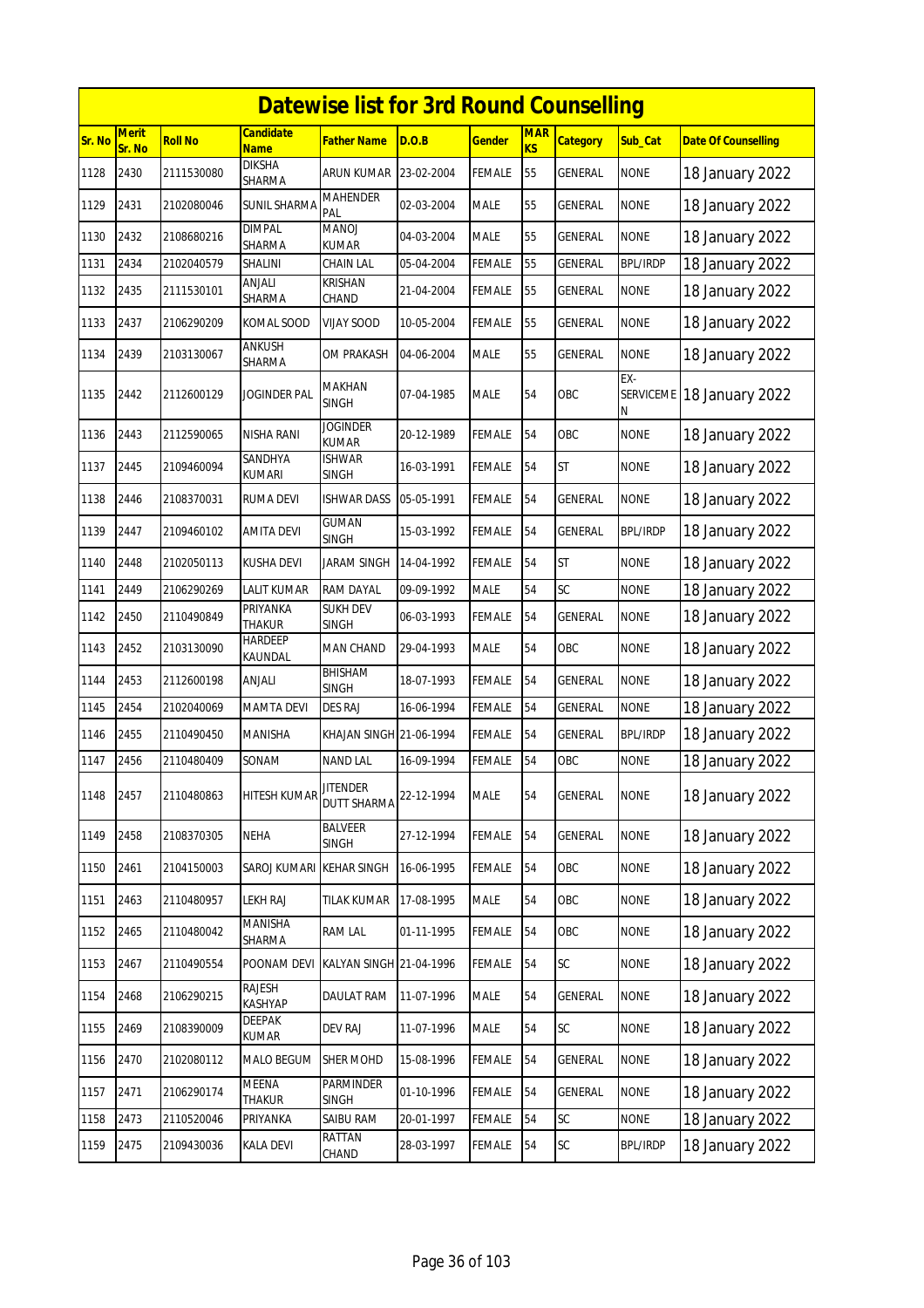|               | <b>Datewise list for 3rd Round Counselling</b><br><b>Merit</b><br><b>MAR</b><br>Candidate |            |                                |                                 |            |               |    |                 |                 |                            |  |  |
|---------------|-------------------------------------------------------------------------------------------|------------|--------------------------------|---------------------------------|------------|---------------|----|-----------------|-----------------|----------------------------|--|--|
| <b>Sr. No</b> | Sr. No                                                                                    | Roll No    | <b>Name</b>                    | Father Name                     | D.O.B      | <b>Gender</b> | KS | <b>Category</b> | Sub_Cat         | <b>Date Of Counselling</b> |  |  |
| 1160          | 2476                                                                                      | 2108400199 | <b>KIRNA KUMARI</b>            | <b>ROOP CHAND</b>               | 14-04-1997 | FEMALE        | 54 | <b>GENERAL</b>  | <b>NONE</b>     | 18 January 2022            |  |  |
| 1161          | 2477                                                                                      | 2108350335 | PRIYANKA                       | <b>SUKH RAM</b>                 | 26-05-1997 | FEMALE        | 54 | SC              | <b>NONE</b>     | 18 January 2022            |  |  |
| 1162          | 2481                                                                                      | 2106290291 | ARPANA DEVI                    | CHAND<br><b>KISHORE</b>         | 25-10-1997 | FEMALE        | 54 | <b>GENERAL</b>  | <b>NONE</b>     | 18 January 2022            |  |  |
| 1163          | 2482                                                                                      | 2111560116 | <b>BHARAT SINGH</b>            | <b>TULSI</b>                    | 02-11-1997 | <b>MALE</b>   | 54 | <b>SC</b>       | <b>NONE</b>     | 18 January 2022            |  |  |
| 1164          | 2483                                                                                      | 2110510054 | VIVEK SHARMA                   | <b>RAJENDER</b><br><b>SINGH</b> | 15-11-1997 | <b>MALE</b>   | 54 | OBC             | <b>NONE</b>     | 18 January 2022            |  |  |
| 1165          | 2484                                                                                      | 2111550142 | <b>MAMTA DEVI</b>              | RATI RAM                        | 05-12-1997 | <b>FEMALE</b> | 54 | <b>GENERAL</b>  | <b>NONE</b>     | 18 January 2022            |  |  |
| 1166          | 2486                                                                                      | 2102040109 | SHWETA<br>SHARMA               | <b>SUBODH</b><br>PRASAD         | 17-12-1997 | FEMALE        | 54 | <b>GENERAL</b>  | <b>NONE</b>     | 18 January 2022            |  |  |
| 1167          | 2487                                                                                      | 2108370226 | RAKESH<br>KUMAR                | <b>JAGDISH</b><br>KUMAR         | 20-01-1998 | MALE          | 54 | GENERAL         | <b>NONE</b>     | 18 January 2022            |  |  |
| 1168          | 2489                                                                                      | 2110490585 | TANUJ NEGI                     | PRITPAL<br><b>SINGH</b>         | 17-03-1998 | <b>MALE</b>   | 54 | <b>GENERAL</b>  | <b>NONE</b>     | 18 January 2022            |  |  |
| 1169          | 2490                                                                                      | 2110520102 | sushma                         | DHAYAN<br><b>SINGH</b>          | 10-04-1998 | FEMALE        | 54 | GENERAL         | <b>NONE</b>     | 18 January 2022            |  |  |
| 1170          | 2491                                                                                      | 2108350011 | RAJ KRISHAN                    | BALDEV SINGH 11-04-1998         |            | MALE          | 54 | OBC             | <b>NONE</b>     | 18 January 2022            |  |  |
| 1171          | 2492                                                                                      | 2111560257 | BHAWNA<br>THAKUR               | <b>BALBIR SINGH</b>             | 25-05-1998 | FEMALE        | 54 | GENERAL         | BPL/IRDP        | 18 January 2022            |  |  |
| 1172          | 2493                                                                                      | 2110490440 | SUMIT KUMAR                    | <b>DALIP SINGH</b>              | 02-08-1998 | MALE          | 54 | GENERAL         | <b>NONE</b>     | 18 January 2022            |  |  |
| 1173          | 2494                                                                                      | 2108680198 | GAGAN<br>KUMAR                 | SOHAN LAL                       | 02-10-1998 | MALE          | 54 | SC              | <b>NONE</b>     | 18 January 2022            |  |  |
| 1174          | 2496                                                                                      | 2102080027 | <b>BANO BEGUM</b>              | <b>SHER MOHD</b>                | 08-10-1998 | FEMALE        | 54 | <b>GENERAL</b>  | <b>NONE</b>     | 18 January 2022            |  |  |
| 1175          | 2497                                                                                      | 2112600044 | DIPIKA KUMAR                   | MEHAR<br>CHAND                  | 27-10-1998 | FEMALE        | 54 | <b>SC</b>       | <b>NONE</b>     | 18 January 2022            |  |  |
| 1176          | 2498                                                                                      | 2110490405 | KARISHMA                       | JAGAT SINGH                     | 07-12-1998 | FEMALE        | 54 | GENERAL         | <b>NONE</b>     | 18 January 2022            |  |  |
| 1177          | 2501                                                                                      | 2110480006 | SEEMA DEVI                     | DAULAT RAM                      | 01-04-1999 | <b>FEMALE</b> | 54 | SC              | <b>NONE</b>     | 18 January 2022            |  |  |
| 1178          | 2502                                                                                      | 2108370075 | <b>KALPNA</b><br><b>KUMARI</b> | PARAM DEV                       | 22-04-1999 | FEMALE        | 54 | OBC             | <b>NONE</b>     | 18 January 2022            |  |  |
| 1179          | 2503                                                                                      | 2110520051 | MANISHA                        | <b>SIYA RAM</b>                 | 05-05-1999 | FEMALE        | 54 | <b>GENERAL</b>  | <b>NONE</b>     | 18 January 2022            |  |  |
| 1180          | 2504                                                                                      | 2110490843 | <b>DALIP SINGH</b>             | DHANVIR<br><b>SINGH</b>         | 13-05-1999 | <b>MALE</b>   | 54 | SC              | <b>NONE</b>     | 18 January 2022            |  |  |
| 1181          | 2505                                                                                      | 2102040111 | <b>BHARTI DEVI</b>             | SH.BRIJLAL                      | 22-05-1999 | <b>FEMALE</b> | 54 | <b>ST</b>       | <b>BPL/IRDP</b> | 18 January 2022            |  |  |
| 1182          | 2506                                                                                      | 2102040294 | NARENDER<br>KUMAR              | MAAN SINGH                      | 24-05-1999 | MALE          | 54 | <b>SC</b>       | <b>BPL/IRDP</b> | 18 January 2022            |  |  |
| 1183          | 2507                                                                                      | 2102040679 | SUSHMA DEVI                    | <b>BALIYA RAM</b>               | 02-06-1999 | FEMALE        | 54 | <b>ST</b>       | <b>NONE</b>     | 18 January 2022            |  |  |
| 1184          | 2508                                                                                      | 2104640039 | <b>TOLIAN</b><br><b>SINGH</b>  | <b>KEWAL SINGH</b>              | 03-06-1999 | MALE          | 54 | GENERAL         | <b>NONE</b>     | 18 January 2022            |  |  |
| 1185          | 2509                                                                                      | 2108390424 | ANJANI DEVI                    | VINOD KUMAR 10-06-1999          |            | FEMALE        | 54 | GENERAL         | <b>NONE</b>     | 18 January 2022            |  |  |
| 1186          | 2510                                                                                      | 2102040158 | PRIYA                          | <b>LONAM</b><br>KUMAR           | 09-07-1999 | <b>FEMALE</b> | 54 | GENERAL         | <b>NONE</b>     | 18 January 2022            |  |  |
| 1187          | 2512                                                                                      | 2111560219 | VANDANA<br>KASHYAP             | <b>GOVIND</b><br><b>SINGH</b>   | 07-08-1999 | <b>FEMALE</b> | 54 | <b>SC</b>       | <b>NONE</b>     | 18 January 2022            |  |  |
| 1188          | 2513                                                                                      | 2108380248 | ANIL THAKUR                    | CHATTER<br><b>SINGH</b>         | 10-08-1999 | MALE          | 54 | GENERAL         | <b>BPL/IRDP</b> | 18 January 2022            |  |  |
| 1189          | 2514                                                                                      | 2106300001 | <b>BABITA NEGI</b>             | <b>BHAG CHAND</b>               | 15-08-1999 | <b>FEMALE</b> | 54 | <b>ST</b>       | <b>NONE</b>     | 18 January 2022            |  |  |
| 1190          | 2515                                                                                      | 2108680414 | RITIJ SHARMA                   | SHANTI<br>SWAROOP<br>SHARMA     | 17-08-1999 | MALE          | 54 | GENERAL         | <b>NONE</b>     | 18 January 2022            |  |  |
| 1191          | 2516                                                                                      | 2108380242 | ANJALI<br>THAKUR               |                                 | 27-08-1999 | <b>FEMALE</b> | 54 | GENERAL         | <b>NONE</b>     | 18 January 2022            |  |  |
| 1192          | 2517                                                                                      | 2102090163 | <b>NEHA</b>                    | <b>HANS RAJ</b>                 | 15-09-1999 | <b>FEMALE</b> | 54 | <b>ST</b>       | <b>BPL/IRDP</b> | 18 January 2022            |  |  |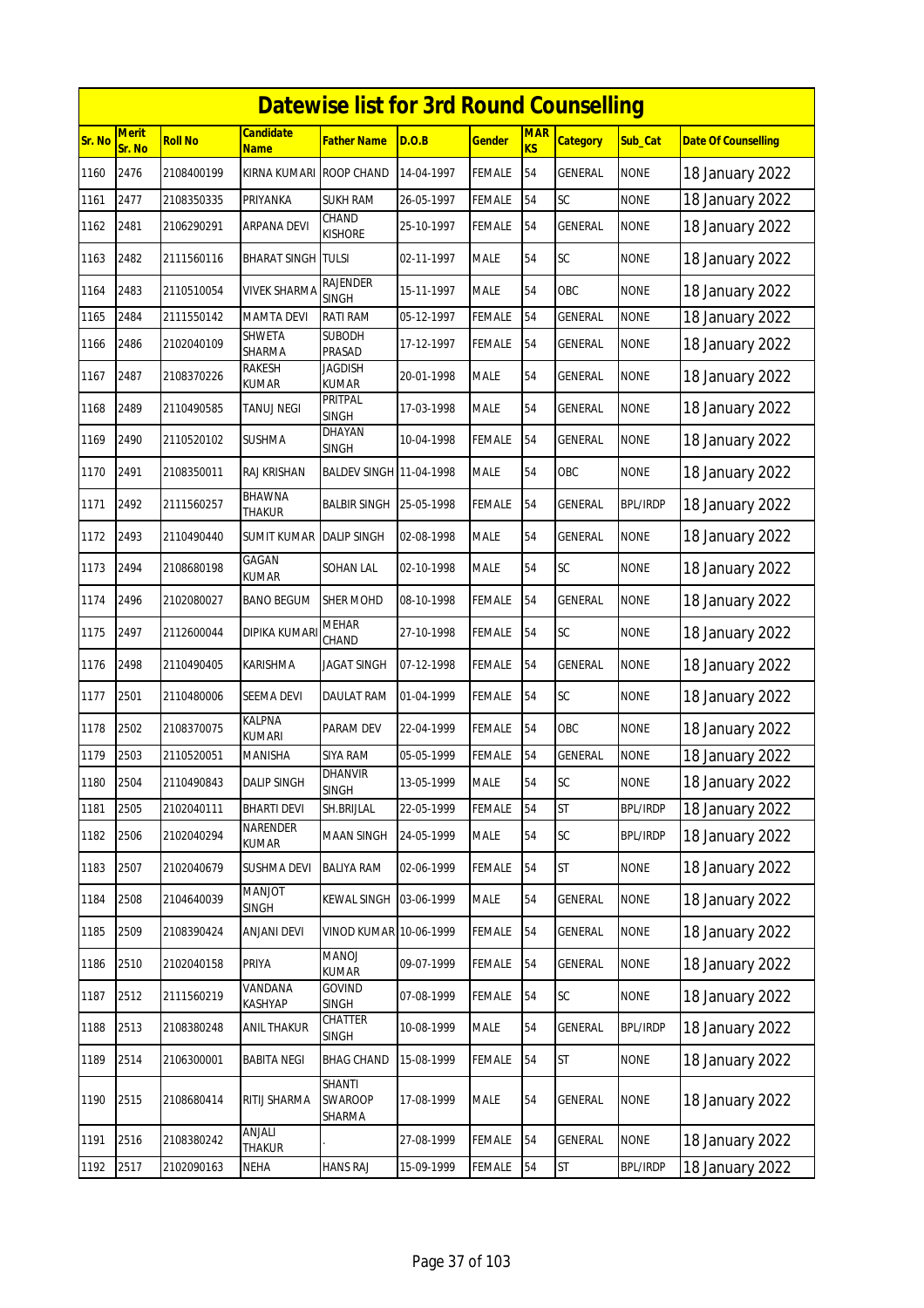|        | <b>Datewise list for 3rd Round Counselling</b> |                |                                 |                                     |            |               |                         |                 |                 |                            |  |  |
|--------|------------------------------------------------|----------------|---------------------------------|-------------------------------------|------------|---------------|-------------------------|-----------------|-----------------|----------------------------|--|--|
| Sr. No | <b>Merit</b><br>Sr. No                         | <b>Roll No</b> | <b>Candidate</b><br><b>Name</b> | Father Name                         | D.O.B      | <u>Gender</u> | <b>MAR</b><br><b>KS</b> | <b>Category</b> | Sub_Cat         | <b>Date Of Counselling</b> |  |  |
| 1193   | 2518                                           | 2108370041     | CHETNA<br>THAKUR                | <b>GIRDHARI LAL</b>                 | 28-09-1999 | <b>FEMALE</b> | 54                      | GENERAL         | <b>NONE</b>     | 18 January 2022            |  |  |
| 1194   | 2519                                           | 2109460138     | <b>KIRAN</b>                    | RAKESH<br>KUMAR                     | 29-09-1999 | FEMALE        | 54                      | GENERAL         | <b>BPL/IRDP</b> | 18 January 2022            |  |  |
| 1195   | 2520                                           | 2102040333     | SANJAY<br>KUMAR                 | CHHANGA<br>RAM                      | 05-10-1999 | <b>MALE</b>   | 54                      | GENERAL         | <b>NONE</b>     | 18 January 2022            |  |  |
| 1196   | 2521                                           | 2110480828     | <b>KESHAV SAINI</b>             | <b>KEWAL SAINI</b>                  | 19-10-1999 | <b>MALE</b>   | 54                      | OBC             | <b>NONE</b>     | 18 January 2022            |  |  |
| 1197   | 2522                                           | 2108360115     | VISHAL MEHTA                    | <b>TARA CHAND</b>                   | 21-10-1999 | MALE          | 54                      | GENERAL         | <b>NONE</b>     | 18 January 2022            |  |  |
| 1198   | 2523                                           | 2112570337     | SWATI<br>CHAUDHARY              | JAGDEV SINGH 22-10-1999             |            | FEMALE        | 54                      | OBC             | <b>BPL/IRDP</b> | 18 January 2022            |  |  |
| 1199   | 2524                                           | 2109410043     | <b>KUMARI</b><br>MINAKSHI       | SHYAM LAL                           | 01-11-1999 | FEMALE        | 54                      | GENERAL         | <b>BPL/IRDP</b> | 18 January 2022            |  |  |
| 1200   | 2525                                           | 2109460179     | <b>RUPALI</b><br>SHARMA         | <b>SOM KRISHAN</b><br><b>SHARMA</b> | 07-11-1999 | FEMALE        | 54                      | GENERAL         | <b>NONE</b>     | 18 January 2022            |  |  |
| 1201   | 2526                                           | 2110490586     | <b>KAVITA</b><br><b>KUMARI</b>  | <b>RAMESH</b><br>KUMAR              | 16-11-1999 | FEMALE        | 54                      | GENERAL         | <b>BPL/IRDP</b> | 18 January 2022            |  |  |
| 1202   | 2527                                           | 2104170205     | SUNIL KUMAR                     | PRITHI SINGH                        | 20-12-1999 | MALE          | 54                      | GENERAL         | <b>NONE</b>     | 18 January 2022            |  |  |
| 1203   | 2529                                           | 2111530218     | <b>HANSRAJ</b><br>SHARMA        | <b>JAGDISH</b><br>SHARMA            | 25-12-1999 | <b>MALE</b>   | 54                      | <b>GENERAL</b>  | <b>NONE</b>     | 18 January 2022            |  |  |
| 1204   | 2530                                           | 2110480890     | MANISHA                         | RAJ KUMAR                           | 27-12-1999 | <b>FEMALE</b> | 54                      | SC              | <b>NONE</b>     | 18 January 2022            |  |  |
| 1205   | 2535                                           | 2101660345     | NEHA RANA                       | <b>SURESH</b><br><b>KUMAR</b>       | 03-02-2000 | FEMALE        | 54                      | OBC             | <b>NONE</b>     | 18 January 2022            |  |  |
| 1206   | 2537                                           | 2109450006     | SABHYATA                        | LAL CHAND<br>SHARMA                 | 12-02-2000 | FEMALE        | 54                      | GENERAL         | <b>NONE</b>     | 18 January 2022            |  |  |
| 1207   | 2538                                           | 2102040421     | <b>ARVIND</b><br><b>KUMAR</b>   | <b>KRISHAN</b><br>CHAND             | 18-02-2000 | MALE          | 54                      | <b>ST</b>       | <b>NONE</b>     | 18 January 2022            |  |  |
| 1208   | 2539                                           | 2106280119     | <b>GANDHI RAM</b>               | <b>HARI RAM</b>                     | 04-03-2000 | <b>MALE</b>   | 54                      | <b>GENERAL</b>  | <b>BPL/IRDP</b> | 18 January 2022            |  |  |
| 1209   | 2540                                           | 2109450021     | GEETANJALI                      | <b>DEVI RAM</b>                     | 04-03-2000 | FEMALE        | 54                      | SC              | <b>NONE</b>     | 18 January 2022            |  |  |
| 1210   | 2541                                           | 2110490454     | <b>MONIKA</b><br><b>KAPOOR</b>  | JOGI RAM                            | 08-03-2000 | FEMALE        | 54                      | GENERAL         | <b>BPL/IRDP</b> | 18 January 2022            |  |  |
| 1211   | 2542                                           | 2109460037     | SHIVANI                         | ROSHAN LAL                          | 10-03-2000 | <b>FEMALE</b> | 54                      | SC              | <b>NONE</b>     | 18 January 2022            |  |  |
| 1212   | 2543                                           | 2111560421     | SHABNAM                         | BHAGAT RAM                          | 19-03-2000 | FEMALE        | 54                      | GENERAL         | <b>NONE</b>     | 18 January 2022            |  |  |
| 1213   | 2545                                           | 2106270058     | YOGENDER<br><b>KUMAR</b>        | <b>OSHAN LAL</b>                    | 05-04-2000 | <b>MALE</b>   | 54                      | <b>GENERAL</b>  | <b>NONE</b>     | 18 January 2022            |  |  |
| 1214   | 2546                                           | 2109460237     | <b>ALISHA</b>                   | MOHAMMAD<br>RAFI                    | 20-04-2000 | FEMALE        | 54                      | <b>GENERAL</b>  | <b>NONE</b>     | 18 January 2022            |  |  |
| 1215   | 2549                                           | 2102040123     | MANISHA                         | SAHIB SINGH                         | 27-06-2000 | FEMALE        | 54                      | GENERAL         | <b>NONE</b>     | 18 January 2022            |  |  |
| 1216   | 2550                                           | 2106290346     | RITIKA THAKUR RAMESH            |                                     | 25-07-2000 | <b>FEMALE</b> | 54                      | GENERAL         | <b>NONE</b>     | 18 January 2022            |  |  |
| 1217   | 2551                                           | 2108370583     | PRAFUL<br>KUMAR                 | <b>RAJENDER</b><br>KUMAR            | 05-08-2000 | MALE          | 54                      | GENERAL         | <b>NONE</b>     | 18 January 2022            |  |  |
| 1218   | 2553                                           | 2112580044     | RAKSHA DEVI                     | SURAM SINGH                         | 15-08-2000 | FEMALE        | 54                      | GENERAL         | <b>NONE</b>     | 18 January 2022            |  |  |
| 1219   | 2555                                           | 2101660021     | PANKAJ<br><b>KUMAR</b>          | <b>BALAK RAM</b>                    | 01-09-2000 | <b>MALE</b>   | 54                      | <b>ST</b>       | <b>NONE</b>     | 18 January 2022            |  |  |
| 1220   | 2556                                           | 2104200010     | RICHA MEHRA                     | RANGER<br><b>KUMAR</b>              | 26-09-2000 | <b>FEMALE</b> | 54                      | OBC             | <b>NONE</b>     | 18 January 2022            |  |  |
| 1221   | 2557                                           | 2102040401     | SHALINI<br>THAKUR               | <b>RAVINDER</b><br>KUMAR            | 14-11-2000 | <b>FEMALE</b> | 54                      | GENERAL         | <b>BPL/IRDP</b> | 18 January 2022            |  |  |
| 1222   | 2559                                           | 2101010372     | <b>DIMPLE</b><br>KUMAR          | <b>DESH RAJ</b>                     | 17-12-2000 | MALE          | 54                      | GENERAL         | <b>BPL/IRDP</b> | 18 January 2022            |  |  |
| 1223   | 2560                                           | 2106290351     | <b>GUNJAN</b><br>THAKUR         | <b>BUDHI</b><br>PRAKASH             | 22-12-2000 | <b>FEMALE</b> | 54                      | GENERAL         | <b>NONE</b>     | 18 January 2022            |  |  |
| 1224   | 2561                                           | 2108340050     | SHIVANI<br>SHARMA               | SATISH<br>SHARMA                    | 29-12-2000 | <b>FEMALE</b> | 54                      | GENERAL         | <b>BPL/IRDP</b> | 18 January 2022            |  |  |
| 1225   | 2562                                           | 2108680199     | DEEPALI                         | DASS RAM                            | 01-01-2001 | FEMALE        | 54                      | SC              | <b>NONE</b>     | 18 January 2022            |  |  |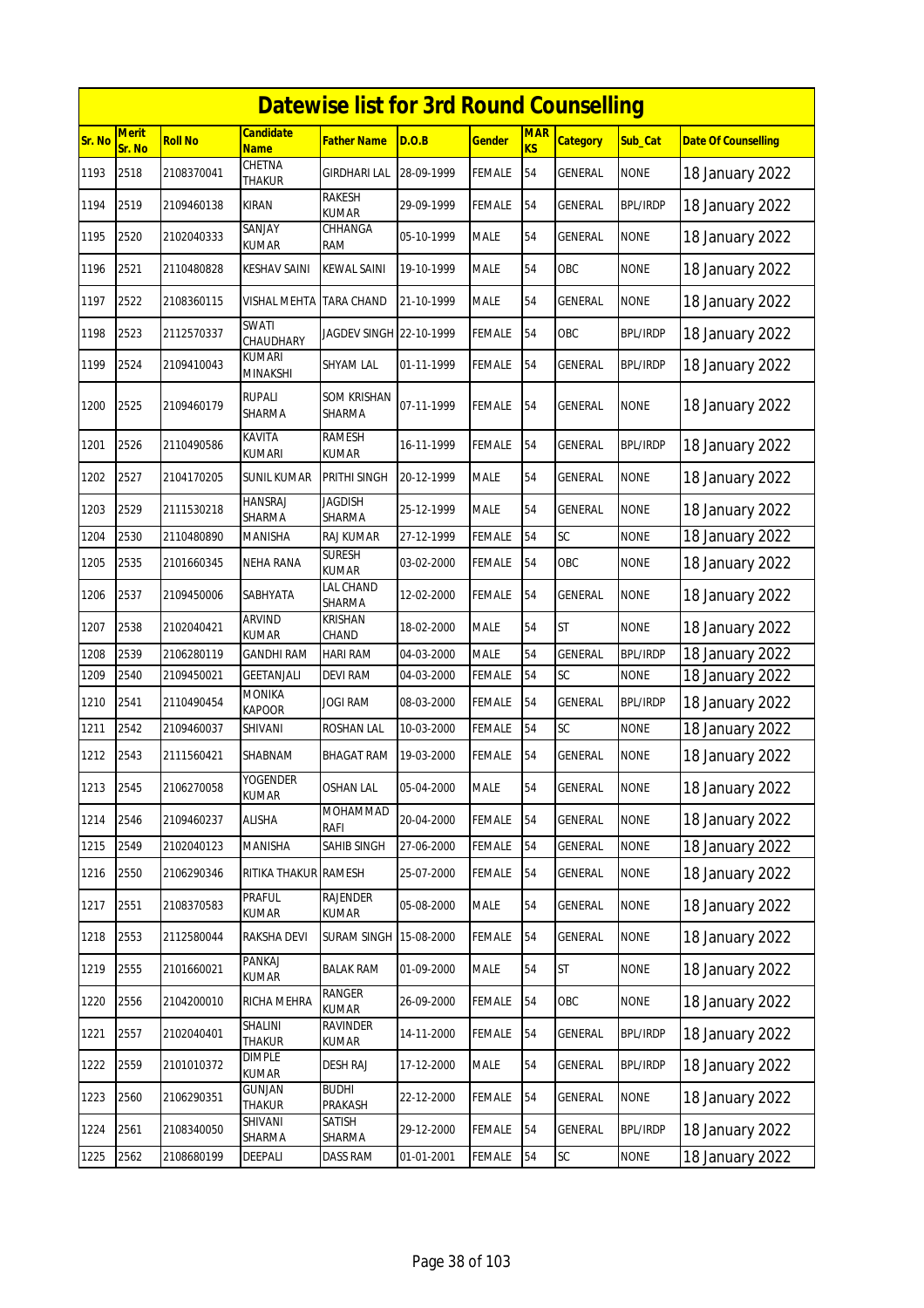|        |                        |                |                                | <b>Datewise list for 3rd Round Counselling</b> |            |               |                         |                 |                 |                            |
|--------|------------------------|----------------|--------------------------------|------------------------------------------------|------------|---------------|-------------------------|-----------------|-----------------|----------------------------|
| Sr. No | <b>Merit</b><br>Sr. No | <b>Roll No</b> | Candidate<br><b>Name</b>       | Father Name                                    | D.O.B      | <u>Gender</u> | <b>MAR</b><br><b>KS</b> | <b>Category</b> | Sub_Cat         | <b>Date Of Counselling</b> |
| 1226   | 2563                   | 2106270029     | YOGESH<br><b>KUMAR</b>         | <b>PRAKESH</b><br>CHAND                        | 08-01-2001 | <b>MALE</b>   | 54                      | <b>GENERAL</b>  | <b>NONE</b>     | 18 January 2022            |
| 1227   | 2565                   | 2110480288     | PREETY<br>THAKUR               | <b>JAWAHAR</b><br><b>SINGH</b>                 | 26-01-2001 | FEMALE        | 54                      | GENERAL         | <b>NONE</b>     | 18 January 2022            |
| 1228   | 2566                   | 2109650015     | <b>AYUSH KHACHI</b>            | <b>RAJ KUMAR</b><br>KHACHI                     | 27-01-2001 | <b>MALE</b>   | 54                      | GENERAL         | <b>NONE</b>     | 18 January 2022            |
| 1229   | 2568                   | 2111560484     | RAHUL<br><b>KANWAR</b>         | RAKESH<br><b>KUMAR</b>                         | 14-04-2001 | <b>MALE</b>   | 54                      | <b>GENERAL</b>  | <b>NONE</b>     | 18 January 2022            |
| 1230   | 2569                   | 2108680074     | RASHMI<br>SHARMA               | <b>NARESH</b><br><b>KUMAR</b>                  | 02-05-2001 | FEMALE        | 54                      | GENERAL         | <b>NONE</b>     | 18 January 2022            |
| 1231   | 2570                   | 2112600264     | PRIYA KUMARI                   | <b>RAM CHAND</b>                               | 07-05-2001 | FEMALE        | 54                      | <b>ST</b>       | <b>NONE</b>     | 18 January 2022            |
| 1232   | 2572                   | 2109430156     | BHARTI                         | RAMESH<br>CHAND                                | 04-06-2001 | FEMALE        | 54                      | SC              | <b>NONE</b>     | 18 January 2022            |
| 1233   | 2573                   | 2108400371     | SARASWATI<br><b>DEVI</b>       | <b>SUKH RAM</b>                                | 22-06-2001 | FEMALE        | 54                      | <b>GENERAL</b>  | <b>NONE</b>     | 18 January 2022            |
| 1234   | 2574                   | 2101010280     | <b>RISHAV</b><br>CHAUDHARY     | RAJU                                           | 16-07-2001 | <b>MALE</b>   | 54                      | OBC             | <b>NONE</b>     | 18 January 2022            |
| 1235   | 2575                   | 2102080018     | <b>TARUNA</b><br><b>KUMARI</b> | LOKI NAND                                      | 25-08-2001 | FEMALE        | 54                      | SC              | <b>NONE</b>     | 18 January 2022            |
| 1236   | 2576                   | 2101010430     | GAURAV<br>THAKUR               | KANSHI RAM                                     | 30-08-2001 | <b>MALE</b>   | 54                      | GENERAL         | <b>NONE</b>     | 18 January 2022            |
| 1237   | 2577                   | 2112600528     | VIKRANT<br>KHAJURIA            | VINOD KUMAR 08-09-2001                         |            | <b>MALE</b>   | 54                      | <b>GENERAL</b>  | <b>NONE</b>     | 18 January 2022            |
| 1238   | 2578                   | 2111530127     | rahul<br>SHARMA                | YASH PAL<br>SHARMA                             | 19-09-2001 | <b>MALE</b>   | 54                      | GENERAL         | <b>NONE</b>     | 18 January 2022            |
| 1239   | 2580                   | 2110490146     | ABHISHEK                       | ONKAR SINGH                                    | 03-10-2001 | <b>MALE</b>   | 54                      | SC              | <b>NONE</b>     | 18 January 2022            |
| 1240   | 2581                   | 2105260001     | VANSHIKA                       | PREM CHAND                                     | 05-10-2001 | FEMALE        | 54                      | <b>ST</b>       | <b>NONE</b>     | 18 January 2022            |
| 1241   | 2582                   | 2110480622     | <b>PARAS</b><br>SHARMA         | <b>RAJINDER</b><br>KUMAR                       | 18-10-2001 | <b>MALE</b>   | 54                      | OBC             | <b>NONE</b>     | 18 January 2022            |
| 1242   | 2583                   | 2108350081     | NIKITA                         | DAN SINGH                                      | 25-10-2001 | FEMALE        | 54                      | GENERAL         | <b>BPL/IRDP</b> | 18 January 2022            |
| 1243   | 2584                   | 2108680333     | <b>GOURAV</b><br>SHARMA        | CHAMAN LAL                                     | 26-10-2001 | <b>MALE</b>   | 54                      | GENERAL         | <b>NONE</b>     | 18 January 2022            |
| 1244   | 2585                   | 2106270041     | POOJA                          | <b>BELI RAM</b>                                | 20-11-2001 | <b>FEMALE</b> | 54                      | SC              | <b>NONE</b>     | 18 January 2022            |
| 1245   | 2586                   | 2104620109     | <b>ANU SHARMA</b>              | <b>LEKH RAJ</b>                                | 29-11-2001 | <b>FEMALE</b> | 54                      | <b>GENERAL</b>  | <b>NONE</b>     | 18 January 2022            |
| 1246   | 2587                   | 2110480463     | PUNEET<br><b>KUMAR</b>         | KRISHAN<br>CHAND                               | 09-12-2001 | <b>MALE</b>   | 54                      | SC              | <b>NONE</b>     | 18 January 2022            |
| 1247   | 2588                   | 2102040422     | VISHAL KUMAR                   | <b>HEMRAJ</b>                                  | 16-12-2001 | MALE          | 54                      | SC              | <b>BPL/IRDP</b> | 18 January 2022            |
| 1248   | 2589                   | 2109460016     | <b>PURAB</b><br>CHAUHAN        | <b>MAHENDER</b><br>CHAUHAN                     | 28-12-2001 | <b>MALE</b>   | 54                      | <b>GENERAL</b>  | <b>NONE</b>     | 18 January 2022            |
| 1249   | 2590                   | 2108400292     | KRITIKA<br><b>THAKUR</b>       | <b>JAGDISH</b><br>CHAND                        | 05-01-2002 | FEMALE        | 54                      | GENERAL         | <b>NONE</b>     | 18 January 2022            |
| 1250   | 2592                   | 2106290663     | PRIYANKA<br>Thakur             | Joginder<br>SINGH                              | 10-01-2002 | <b>FEMALE</b> | 54                      | GENERAL         | <b>NONE</b>     | 18 January 2022            |
| 1251   | 2593                   | 2110510226     | ASHOK                          | MOHAN LAL                                      | 30-01-2002 | MALE          | 54                      | OBC             | <b>NONE</b>     | 18 January 2022            |
| 1252   | 2594                   | 2110490034     | <b>NEHA</b>                    | <b>DALIPSINGH</b>                              | 04-02-2002 | <b>FEMALE</b> | 54                      | OBC             | <b>SPORTS</b>   | 18 January 2022            |
| 1253   | 2595                   | 2103120389     | ANSHIKA                        | NEK RAM                                        | 17-02-2002 | FEMALE        | 54                      | SC              | <b>NONE</b>     | 18 January 2022            |
| 1254   | 2597                   | 2108380125     | SUSHILA                        | SER BAHADUR                                    | 28-02-2002 | FEMALE        | 54                      | GENERAL         | <b>NONE</b>     | 18 January 2022            |
| 1255   | 2598                   | 2108390347     | <b>DIVYA BHARTI</b>            | <b>KULDEEP</b><br>CHAND                        | 08-03-2002 | <b>FEMALE</b> | 54                      | SC              | <b>NONE</b>     | 18 January 2022            |
| 1256   | 2599                   | 2110490819     | DEVENDER<br><b>KUMAR</b>       | SHYAM LAL                                      | 15-03-2002 | <b>MALE</b>   | 54                      | <b>SC</b>       | <b>NONE</b>     | 18 January 2022            |
| 1257   | 2601                   | 2108690022     | SANJANA<br>KUMARI              | CHANDER<br>SINGH                               | 23-03-2002 | FEMALE        | 54                      | SC              | <b>NONE</b>     | 18 January 2022            |
| 1258   | 2603                   | 2104150123     | RAHUL                          | <b>KRISHAN</b>                                 | 20-04-2002 | MALE          | 54                      | OBC             | <b>BPL/IRDP</b> | 18 January 2022            |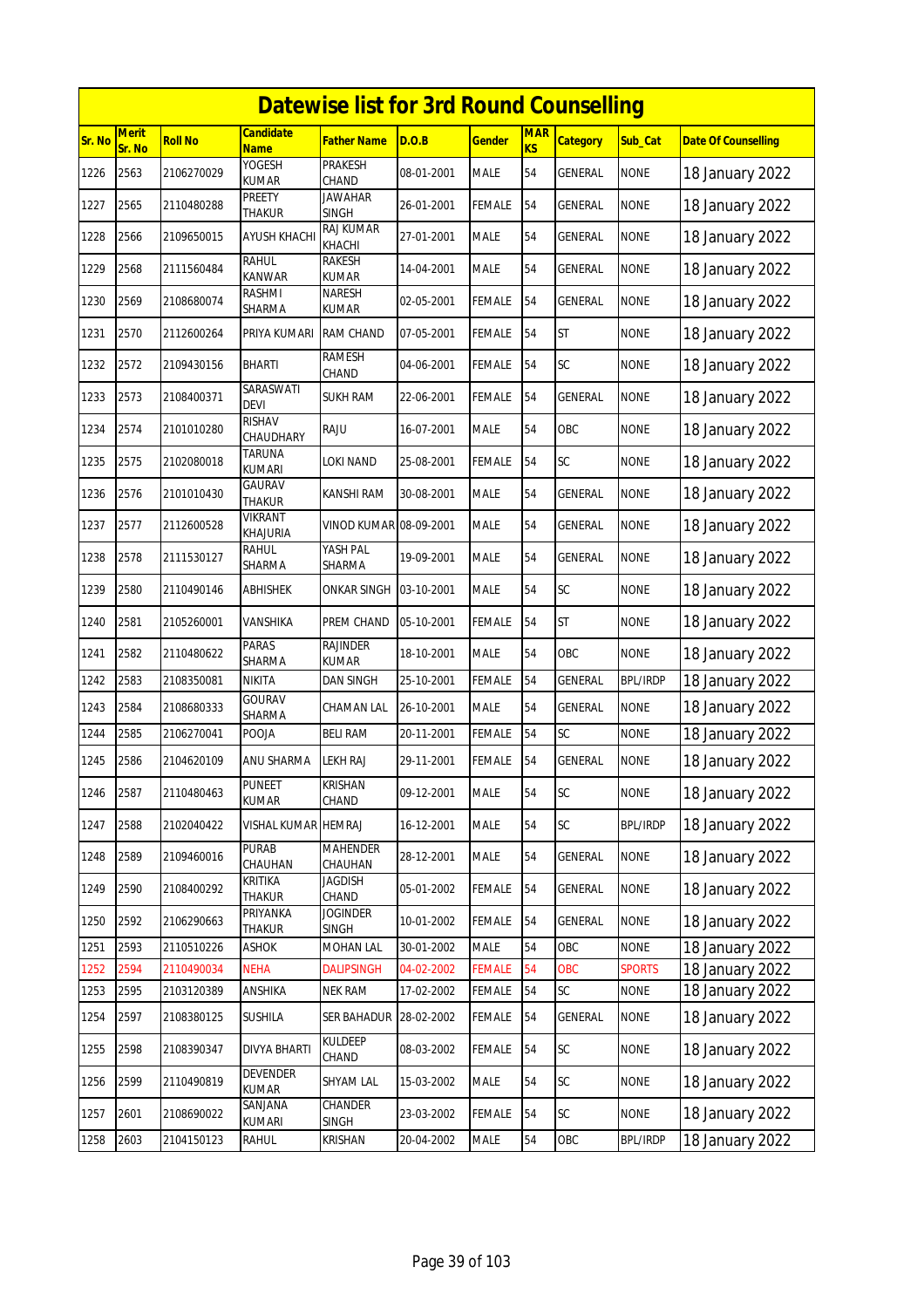|        |                        |                |                                 | <b>Datewise list for 3rd Round Counselling</b> |            |               |                         |                 |                                                               |                            |
|--------|------------------------|----------------|---------------------------------|------------------------------------------------|------------|---------------|-------------------------|-----------------|---------------------------------------------------------------|----------------------------|
| Sr. No | <b>Merit</b><br>Sr. No | <b>Roll No</b> | <b>Candidate</b><br><b>Name</b> | Father Name                                    | D.O.B      | <u>Gender</u> | <b>MAR</b><br><b>KS</b> | <b>Category</b> | Sub_Cat                                                       | <b>Date Of Counselling</b> |
| 1259   | 2604                   | 2108680071     | <b>TRIPTA</b>                   | SANJAY<br><b>KUMAR</b>                         | 07-05-2002 | <b>FEMALE</b> | 54                      | <b>SC</b>       | <b>NONE</b>                                                   | 18 January 2022            |
| 1260   | 2605                   | 2110490309     | BHAVYA<br>CHOUDHARY             | KAMALJEET<br><b>SINGH</b>                      | 16-05-2002 | <b>FEMALE</b> | 54                      | GENERAL         | <b>NONE</b>                                                   | 18 January 2022            |
| 1261   | 2606                   | 2111560512     | PRIYA                           | <b>DEV KUMAR</b>                               | 18-05-2002 | <b>FEMALE</b> | 54                      | SC              | <b>NONE</b>                                                   | 18 January 2022            |
| 1262   | 2608                   | 2110480760     | SAKSHI                          | SHIV DEV                                       | 18-06-2002 | <b>FEMALE</b> | 54                      | OBC             | <b>NONE</b>                                                   | 18 January 2022            |
| 1263   | 2609                   | 2110490808     | MANISH<br>KUMAR                 | DATA RAM                                       | 22-06-2002 | <b>MALE</b>   | 54                      | OBC             | <b>BPL/IRDP</b>                                               | 18 January 2022            |
| 1264   | 2610                   | 2108370104     | AKSHAY                          | <b>HARISH</b><br>KUMAR                         | 01-07-2002 | <b>MALE</b>   | 54                      | <b>GENERAL</b>  | <b>NONE</b>                                                   | 18 January 2022            |
| 1265   | 2611                   | 2112600103     | HEM LATA                        | <b>SURJEET</b><br>KUMAR                        | 11-07-2002 | <b>FEMALE</b> | 54                      | OBC             | <b>NONE</b>                                                   | 18 January 2022            |
| 1266   | 2612                   | 2108380079     | SHIVANI                         | MATHRA<br>Prasad                               | 18-07-2002 | <b>FEMALE</b> | 54                      | <b>GENERAL</b>  | <b>BPL/IRDP</b>                                               | 18 January 2022            |
| 1267   | 2613                   | 2101020710     | <b>ASHUTOSH</b><br><b>KUMAR</b> | ANIL KUMAR                                     | 20-07-2002 | <b>MALE</b>   | 54                      | SC              | <b>NONE</b>                                                   | 18 January 2022            |
| 1268   | 2614                   | 2108690098     | YOG RAJ                         | MEGH SINGH                                     | 22-07-2002 | <b>MALE</b>   | 54                      | <b>SC</b>       | <b>NONE</b>                                                   | 18 January 2022            |
| 1269   | 2615                   | 2108390477     | <b>DINESH</b>                   | RAJ KUMAR                                      | 29-07-2002 | <b>MALE</b>   | 54                      | <b>GENERAL</b>  | <b>NONE</b>                                                   | 18 January 2022            |
| 1270   | 2617                   | 2104230193     | SAKSHI                          | <b>SURINDER</b><br><b>SINGH</b>                | 02-08-2002 | <b>FEMALE</b> | 54                      | GENERAL         | <b>NONE</b>                                                   | 18 January 2022            |
| 1271   | 2618                   | 2110480642     | REKHA DEVI                      | BHARAT<br>SINGH                                | 14-08-2002 | <b>FEMALE</b> | 54                      | <b>GENERAL</b>  | <b>NONE</b>                                                   | 18 January 2022            |
| 1272   | 2619                   | 2110520003     | NISHANT<br>CHAUHAN              | <b>BHIM SINGH</b>                              | 25-08-2002 | <b>MALE</b>   | 54                      | <b>GENERAL</b>  | <b>BPL/IRDP</b>                                               | 18 January 2022            |
| 1273   | 2621                   | 2110480673     | TANUJA                          | NARIYA RAM                                     | 08-09-2002 | FEMALE        | 54                      | <b>GENERAL</b>  | <b>NONE</b>                                                   | 18 January 2022            |
| 1274   | 2623                   | 2102040262     | <b>ANJLI DEVI</b>               | BALDEV SINGH 21-09-2002                        |            | <b>FEMALE</b> | 54                      | <b>SC</b>       | <b>NONE</b>                                                   | 18 January 2022            |
| 1275   | 2624                   | 2103130041     | <b>VISHAL</b><br>CHAUDHARY      | <b>SUNIL KUMAR 27-09-2002</b>                  |            | <b>MALE</b>   | 54                      | OBC             | <b>NONE</b>                                                   | 18 January 2022            |
| 1276   | 2625                   | 2112600412     | KAJAL RANI                      | VINOD KUAMR 02-10-2002                         |            | <b>FEMALE</b> | 54                      | <b>GENERAL</b>  | <b>NONE</b>                                                   | 18 January 2022            |
| 1277   | 2627                   | 2111550313     | SHASHI BALA                     | <b>JAGDISH</b><br>CHAND                        | 08-10-2002 | <b>FEMALE</b> | 54                      | <b>ST</b>       | <b>NONE</b>                                                   | 18 January 2022            |
| 1278   | 2628                   | 2112570410     | SIYA                            | RAM<br>DARSHAN                                 | 16-10-2002 | <b>FEMALE</b> | 54                      | <b>GENERAL</b>  | <b>NONE</b>                                                   | 18 January 2022            |
| 1279   | 2630                   | 2106290613     | PRIYA                           | BODH RAJ                                       | 13-11-2002 | <b>FEMALE</b> | 54                      | <b>GENERAL</b>  | <b>NONE</b>                                                   | 18 January 2022            |
| 1280   | 2631                   | 2101010088     | KAVITA DEVI                     | <b>GOPAL DUTT</b>                              | 22-11-2002 | <b>FEMALE</b> | 54                      | <b>SC</b>       | <b>BPL/IRDP</b>                                               | 18 January 2022            |
| 1281   | 2632                   | 2111530047     | <b>NIKITA</b><br>THAKUR         | JAY PARKASH                                    | 04-12-2002 | <b>FEMALE</b> | 54                      | <b>GENERAL</b>  | <b>NONE</b>                                                   | 18 January 2022            |
| 1282   | 2634                   | 2106290565     | GHANSHYAM                       | TEK CHAND                                      | 21-12-2002 | MALE          | 54                      | SC              | <b>NONE</b>                                                   | 18 January 2022            |
| 1283   | 2636                   | 2109470033     | KALPNA                          | NARENDER<br>KUMAR                              | 16-01-2003 | <b>FEMALE</b> | 54                      | SC              | <b>NONE</b>                                                   | 18 January 2022            |
| 1284   | 2637                   | 2112570108     | RUCHI RANA                      | MANJIT SINGH 16-01-2003                        |            | <b>FEMALE</b> | 54                      | <b>GENERAL</b>  | <b>DEPENDEN</b><br><b>T/WARDS</b><br>OF EX-<br>SERVICEME<br>N | 18 January 2022            |
| 1285   | 2638                   | 2104220034     | <b>PRIYANKA</b><br>KUMARI       | <b>HARDEEP</b><br>SINGH                        | 24-01-2003 | <b>FEMALE</b> | 54                      | SC              | <b>BPL/IRDP</b>                                               | 18 January 2022            |
| 1286   | 2639                   | 2108390211     | AKANKSHA<br>THAKUR              | PAWAN<br>KUMAR                                 | 28-01-2003 | <b>FEMALE</b> | 54                      | <b>GENERAL</b>  | <b>NONE</b>                                                   | 18 January 2022            |
| 1287   | 2640                   | 2106270050     | MAHENDER<br>PAL                 | MAYA RAM                                       | 07-02-2003 | <b>MALE</b>   | 54                      | SC              | <b>NONE</b>                                                   | 18 January 2022            |
| 1288   | 2641                   | 2106290349     | LIPAKSHI<br>THAKUR              | MADAN LAL                                      | 16-02-2003 | <b>FEMALE</b> | 54                      | <b>GENERAL</b>  | <b>NONE</b>                                                   | 18 January 2022            |
| 1289   | 2642                   | 2110490643     | <b>MONIKA</b>                   | <b>DULA RAM</b>                                | 22-02-2003 | <b>FEMALE</b> | 54                      | OBC             | <b>BPL/IRDP</b>                                               | 18 January 2022            |
| 1290   | 2643                   | 2110480199     | <b>BHANU PRIYA</b>              | RAM KUMAR                                      | 24-02-2003 | FEMALE        | 54                      | OBC             | <b>NONE</b>                                                   | 18 January 2022            |
| 1291   | 2645                   | 2103130097     | <b>KUMKUM</b>                   | TARSEM<br><b>SINGH</b>                         | 02-03-2003 | <b>FEMALE</b> | 54                      | OBC             | <b>NONE</b>                                                   | 18 January 2022            |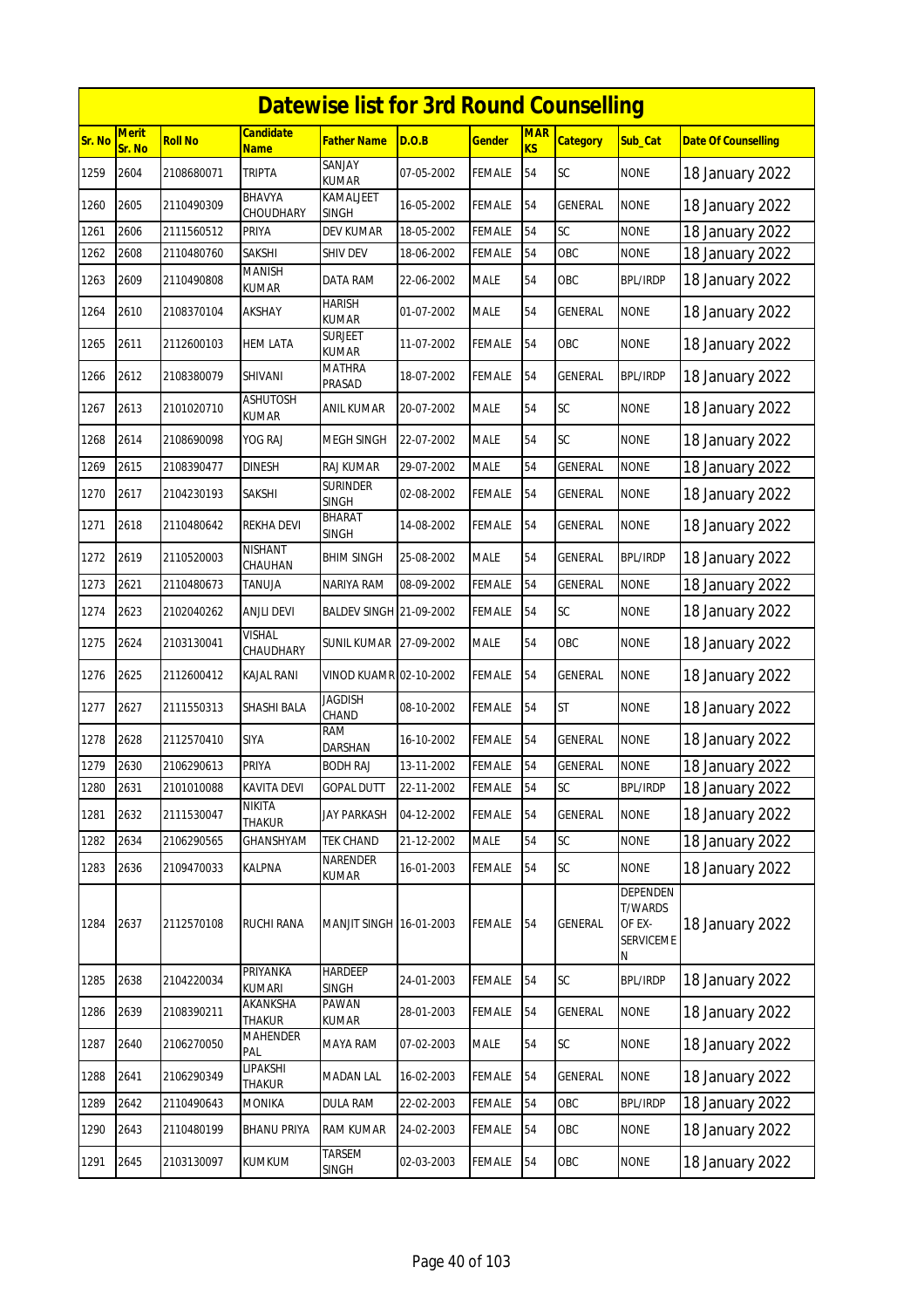|        | <b>Datewise list for 3rd Round Counselling</b> |                |                                        |                                |            |               |                         |                 |                 |                            |  |  |
|--------|------------------------------------------------|----------------|----------------------------------------|--------------------------------|------------|---------------|-------------------------|-----------------|-----------------|----------------------------|--|--|
| Sr. No | <b>Merit</b><br>Sr. No                         | <b>Roll No</b> | <b>Candidate</b><br><b>Name</b>        | Father Name                    | D.O.B      | <u>Gender</u> | <b>MAR</b><br><b>KS</b> | <b>Category</b> | Sub_Cat         | <b>Date Of Counselling</b> |  |  |
| 1292   | 2646                                           | 2110480801     | <b>SIMRAN</b>                          | PRADEEP<br><b>KUMAR</b>        | 02-03-2003 | <b>FEMALE</b> | 54                      | <b>GENERAL</b>  | <b>NONE</b>     | 18 January 2022            |  |  |
| 1293   | 2648                                           | 2112570440     | PALAK<br>DHIMAN                        | KHEM RAJ<br>DHIMAN             | 17-03-2003 | <b>FEMALE</b> | 54                      | OBC             | <b>NONE</b>     | 18 January 2022            |  |  |
| 1294   | 2650                                           | 2108370175     | <b>MUSKAN</b>                          | RAJ KUMAR                      | 27-03-2003 | <b>FEMALE</b> | 54                      | <b>GENERAL</b>  | <b>NONE</b>     | 18 January 2022            |  |  |
| 1295   | 2651                                           | 2109430117     | PRIYANKA                               | <b>DEVKI</b><br><b>NANDAN</b>  | 14-04-2003 | <b>FEMALE</b> | 54                      | <b>GENERAL</b>  | <b>NONE</b>     | 18 January 2022            |  |  |
| 1296   | 2652                                           | 2111550077     | AKHILESH<br>THAKUR                     | PREM CHAND                     | 30-04-2003 | <b>MALE</b>   | 54                      | GENERAL         | <b>NONE</b>     | 18 January 2022            |  |  |
| 1297   | 2654                                           | 2108350162     | <b>AMAN THAKUR</b>                     | <b>KULDEEP</b><br><b>SINGH</b> | 21-05-2003 | <b>MALE</b>   | 54                      | <b>GENERAL</b>  | <b>NONE</b>     | 18 January 2022            |  |  |
| 1298   | 2655                                           | 2108400419     | SANJNA<br>kumari                       | HUKAM<br>CHAND                 | 01-06-2003 | <b>FEMALE</b> | 54                      | <b>SC</b>       | <b>NONE</b>     | 18 January 2022            |  |  |
| 1299   | 2656                                           | 2101010235     | <b>SIMRAN</b><br>CHAUHAN               | YOGRAJ                         | 04-06-2003 | <b>FEMALE</b> | 54                      | <b>GENERAL</b>  | <b>NONE</b>     | 18 January 2022            |  |  |
| 1300   | 2657                                           | 2104160077     | <b>ANCHIT</b><br>NARYAL                | <b>JAGDEV</b><br>CHAND         | 08-06-2003 | <b>MALE</b>   | 54                      | SC              | <b>NONE</b>     | 18 January 2022            |  |  |
| 1301   | 2658                                           | 2111560419     | AKHIL BHATTI                           | <b>BABU RAM</b><br>BHATTI      | 08-06-2003 | <b>MALE</b>   | 54                      | SC              | <b>NONE</b>     | 18 January 2022            |  |  |
| 1302   | 2661                                           | 2102040253     | <b>BABITA</b>                          | <b>BASU DEV</b>                | 16-07-2003 | <b>FEMALE</b> | 54                      | <b>ST</b>       | <b>NONE</b>     | 18 January 2022            |  |  |
| 1303   | 2662                                           | 2110510122     | ARCHANA<br>kumari                      | RAJENDER<br><b>SINGH</b>       | 28-07-2003 | <b>FEMALE</b> | 54                      | <b>GENERAL</b>  | <b>NONE</b>     | 18 January 2022            |  |  |
| 1304   | 2663                                           | 2104180012     | <b>SWASTIKA</b>                        | HEM SINGH                      | 31-07-2003 | <b>FEMALE</b> | 54                      | SC              | <b>NONE</b>     | 18 January 2022            |  |  |
| 1305   | 2664                                           | 2107310018     | SONAM<br>PALZOM                        | CHHEWANG<br><b>NORBU</b>       | 31-07-2003 | <b>FEMALE</b> | 54                      | <b>ST</b>       | <b>NONE</b>     | 18 January 2022            |  |  |
| 1306   | 2665                                           | 2101660155     | <b>NIKHIL</b>                          | <b>MADAN LAL</b>               | 01-08-2003 | <b>MALE</b>   | 54                      | SC              | <b>NONE</b>     | 18 January 2022            |  |  |
| 1307   | 2666                                           | 2109450142     | MOHIT<br>SHARMA                        | HARISH<br>SHARMA               | 01-08-2003 | <b>MALE</b>   | 54                      | <b>GENERAL</b>  | <b>NONE</b>     | 18 January 2022            |  |  |
| 1308   | 2667                                           | 2110480403     | PANKAJ<br>SHARMA                       | SURENDER<br>MOHAN              | 02-08-2003 | <b>FEMALE</b> | 54                      | GENERAL         | <b>NONE</b>     | 18 January 2022            |  |  |
| 1309   | 2668                                           | 2101010302     | PRAVEEN<br><b>KUMAR</b>                | DEVI RAM                       | 03-08-2003 | <b>MALE</b>   | 54                      | <b>GENERAL</b>  | <b>NONE</b>     | 18 January 2022            |  |  |
| 1310   | 2670                                           | 2101010305     | NISHA DEVI                             | <b>KISHORI LAL</b>             | 07-08-2003 | <b>FEMALE</b> | 54                      | SC              | <b>NONE</b>     | 18 January 2022            |  |  |
| 1311   | 2671                                           | 2101010581     | NITIKA KUMARI KHEM RAJ                 |                                | 22-08-2003 | FEMALE        | 54                      | <b>GENERAL</b>  | <b>NONE</b>     | 18 January 2022            |  |  |
| 1312   | 2672                                           | 2112570333     | VISHAKHA RAO                           | SANJIV<br><b>KUMAR</b>         | 30-08-2003 | <b>FEMALE</b> | 54                      | <b>SC</b>       | <b>NONE</b>     | 18 January 2022            |  |  |
| 1313   | 2674                                           | 2102040351     | <b>VASHISHT</b><br><b>GARIMA SINGH</b> | CHAMAN<br><b>SINGH</b>         | 08-09-2003 | <b>FEMALE</b> | 54                      | SC              | <b>NONE</b>     | 18 January 2022            |  |  |
| 1314   | 2676                                           | 2112580157     | KAVITA DEVI                            | <b>VIPAN KUMAR</b>             | 16-09-2003 | FEMALE        | 54                      | <b>GENERAL</b>  | <b>NONE</b>     | 18 January 2022            |  |  |
| 1315   | 2679                                           | 2102090055     | <b>JINDAL</b><br>SHARMA                | NARESH                         | 05-10-2003 | <b>FEMALE</b> | 54                      | <b>GENERAL</b>  | <b>BPL/IRDP</b> | 18 January 2022            |  |  |
| 1316   | 2680                                           | 2106280029     | ANU KUMARI                             | <b>GUMAT RAM</b>               | 06-10-2003 | <b>FEMALE</b> | 54                      | <b>GENERAL</b>  | <b>NONE</b>     | 18 January 2022            |  |  |
| 1317   | 2682                                           | 2111530149     | MADHVI                                 | CHAMAN LAL<br>GAUTAM           | 21-10-2003 | <b>FEMALE</b> | 54                      | GENERAL         | <b>NONE</b>     | 18 January 2022            |  |  |
| 1318   | 2683                                           | 2109450062     | <b>MADHURI</b><br>VERMA                | DUSHAYANT<br>KUMAR             | 22-10-2003 | <b>FEMALE</b> | 54                      | GENERAL         | <b>NONE</b>     | 18 January 2022            |  |  |
| 1319   | 2685                                           | 2101660035     | <b>BHARTI</b><br>SHARMA                | <b>DESH RAJ</b>                | 28-10-2003 | <b>FEMALE</b> | 54                      | <b>GENERAL</b>  | <b>BPL/IRDP</b> | 18 January 2022            |  |  |
| 1320   | 2687                                           | 2106270019     | KALPNA<br>THAKUR                       | <b>DOLA SINGH</b>              | 02-11-2003 | <b>FEMALE</b> | 54                      | <b>GENERAL</b>  | <b>NONE</b>     | 18 January 2022            |  |  |
| 1321   | 2688                                           | 2104620057     | MUSKAN                                 | <b>SUDESH</b><br>KUMAR         | 10-11-2003 | <b>FEMALE</b> | 54                      | <b>GENERAL</b>  | <b>NONE</b>     | 18 January 2022            |  |  |
| 1322   | 2689                                           | 2101020542     | YATHARTH                               | VISHAL<br>thakur               | 11-11-2003 | <b>MALE</b>   | 54                      | GENERAL         | <b>NONE</b>     | 18 January 2022            |  |  |
| 1323   | 2691                                           | 2108380059     | ANJALI<br>thakur                       | ANIL KUMAR                     | 16-11-2003 | <b>FEMALE</b> | 54                      | GENERAL         | <b>NONE</b>     | 18 January 2022            |  |  |
| 1324   | 2692                                           | 2108400043     | PREM LAL                               | PARMA NAND                     | 19-11-2003 | <b>MALE</b>   | 54                      | <b>SC</b>       | <b>NONE</b>     | 18 January 2022            |  |  |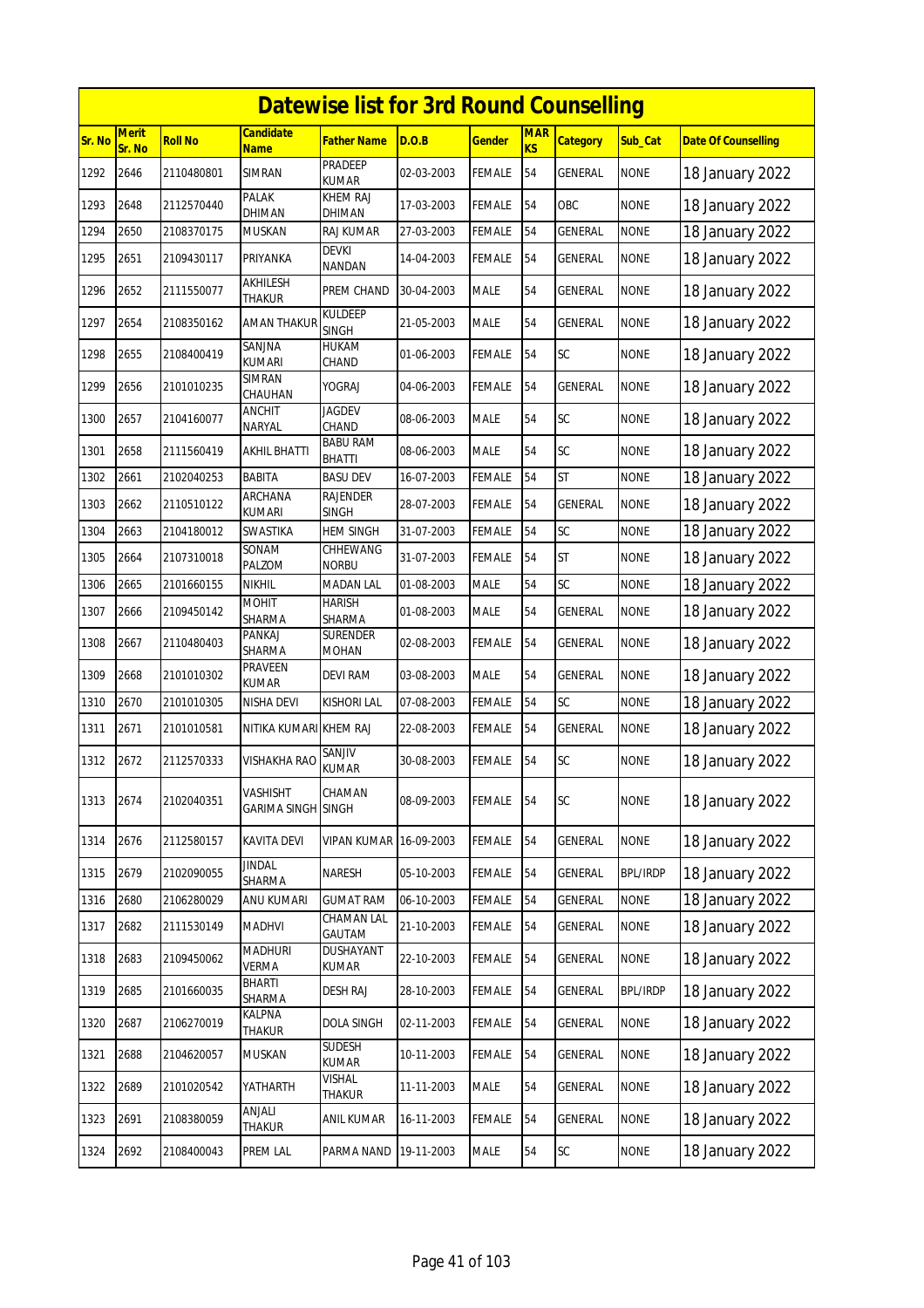|        | <b>Datewise list for 3rd Round Counselling</b><br><b>Merit</b><br><b>Candidate</b><br><b>MAR</b> |                |                                |                                  |            |               |           |                 |                                                                      |                            |  |  |
|--------|--------------------------------------------------------------------------------------------------|----------------|--------------------------------|----------------------------------|------------|---------------|-----------|-----------------|----------------------------------------------------------------------|----------------------------|--|--|
| Sr. No | Sr. No                                                                                           | <b>Roll No</b> | <b>Name</b>                    | Father Name                      | D.O.B      | <u>Gender</u> | <b>KS</b> | <b>Category</b> | Sub_Cat                                                              | <b>Date Of Counselling</b> |  |  |
| 1325   | 2693                                                                                             | 2108390207     | <b>ARYAN</b><br><b>GULERIA</b> | AJAY KUMAR                       | 27-11-2003 | <b>MALE</b>   | 54        | GENERAL         | <b>NONE</b>                                                          | 18 January 2022            |  |  |
| 1326   | 2695                                                                                             | 2108390398     | PRIYANSH<br><b>TAPWAL</b>      | PRAVEEN<br><b>KUMAR</b>          | 19-12-2003 | MALE          | 54        | GENERAL         | <b>NONE</b>                                                          | 18 January 2022            |  |  |
| 1327   | 2696                                                                                             | 2111560205     | SHIVANI                        | RAKESH<br>kumar                  | 23-12-2003 | FEMALE        | 54        | SC              | <b>NONE</b>                                                          | 18 January 2022            |  |  |
| 1328   | 2697                                                                                             | 2108340087     | POOJA THAKUR OM PRAKASH        |                                  | 01-01-2004 | <b>FEMALE</b> | 54        | <b>GENERAL</b>  | <b>BPL/IRDP</b>                                                      | 18 January 2022            |  |  |
| 1329   | 2699                                                                                             | 2108360061     | VED PRIYA                      | DAULAT RAM                       | 05-01-2004 | FEMALE        | 54        | GENERAL         | <b>NONE</b>                                                          | 18 January 2022            |  |  |
| 1330   | 2703                                                                                             | 2104640037     | <b>KOMAL</b>                   | PAWAN<br><b>KUMAR</b>            | 03-02-2004 | FEMALE        | 54        | OBC             | <b>NONE</b>                                                          | 18 January 2022            |  |  |
| 1331   | 2704                                                                                             | 2104170099     | <b>BABLI DEVI</b>              | SHIV RAM                         | 05-02-2004 | <b>FEMALE</b> | 54        | SC              | <b>NONE</b>                                                          | 18 January 2022            |  |  |
| 1332   | 2708                                                                                             | 2108390038     | <b>GAURAV</b><br>BHARDWAJ      | RAVI KUMAR                       | 20-02-2004 | MALE          | 54        | SC              | <b>NONE</b>                                                          | 18 January 2022            |  |  |
| 1333   | 2709                                                                                             | 2110490841     | SACHIN                         | <b>MAHENDER</b><br>SINGH         | 25-02-2004 | <b>MALE</b>   | 54        | OBC             | <b>BPL/IRDP</b>                                                      | 18 January 2022            |  |  |
| 1334   | 2710                                                                                             | 2101660004     | RAVI KUMAR                     | HAKAM SINGH 26-02-2004           |            | MALE          | 54        | SC              | <b>BPL/IRDP</b>                                                      | 18 January 2022            |  |  |
| 1335   | 2713                                                                                             | 2111560120     | VISHAL<br>KASHYAP              | GOVIND                           | 11-03-2004 | <b>MALE</b>   | 54        | SC              | <b>NONE</b>                                                          | 18 January 2022            |  |  |
| 1336   | 2714                                                                                             | 2101010559     | PALLAVI DEVI                   | Jagdish<br><b>KUMAR</b>          | 19-03-2004 | FEMALE        | 54        | GENERAL         | <b>BPL/IRDP</b>                                                      | 18 January 2022            |  |  |
| 1337   | 2719                                                                                             | 2105240027     | <b>AARTI NEGI</b>              | <b>MOHAN LAL</b>                 | 10-04-2004 | FEMALE        | 54        | <b>ST</b>       | <b>NONE</b>                                                          | 18 January 2022            |  |  |
| 1338   | 2722                                                                                             | 2110490796     | ANKITA<br>CHAUDHARY            | DATTA RAM                        | 24-04-2004 | FEMALE        | 54        | OBC             | <b>BPL/IRDP</b>                                                      | 18 January 2022            |  |  |
| 1339   | 2724                                                                                             | 2112600038     | ULIAA<br>NARAYAN               | <b>BALWINDER</b><br><b>KUMAR</b> | 08-05-2004 | FEMALE        | 54        | SC              | <b>NONE</b>                                                          | 18 January 2022            |  |  |
| 1340   | 2726                                                                                             | 2103110278     | <b>VIVEK ANAND</b>             | SATISH<br><b>KUMAR</b>           | 20-05-2004 | <b>MALE</b>   | 54        | SC              | <b>BPL/IRDP</b>                                                      | 18 January 2022            |  |  |
| 1341   | 2729                                                                                             | 2107320004     | NEELAM<br><b>DOGRA</b>         | MANDASS                          | 16-11-1985 | FEMALE        | 53        | <b>ST</b>       | <b>NONE</b>                                                          | 18 January 2022            |  |  |
| 1342   | 2731                                                                                             | 2104170230     | <b>INDERJEET</b>               | PRATAP<br>CHAND                  | 17-01-1988 | <b>MALE</b>   | 53        | <b>ST</b>       | <b>DEPENDEN</b><br><b>T/WARDS</b><br>OF EX-<br>SERVICEME<br>Ν        | 18 January 2022            |  |  |
| 1343   | 2732                                                                                             | 2111550542     | <b>ARUN KUMAR</b>              | DHANNU RAM 04-05-1989            |            | <b>MALE</b>   | 53        | <b>SC</b>       | <b>NONE</b>                                                          | 18 January 2022            |  |  |
| 1344   | 2733                                                                                             | 2108380161     | NARESH<br><b>KUMAR</b>         | NARPAT RAM                       | 04-11-1989 | <b>MALE</b>   | 53        | GENERAL         | <b>NONE</b>                                                          | 18 January 2022            |  |  |
| 1345   | 2735                                                                                             | 2112600507     | SHIKHA<br>SHARMA               | tilak Raj                        | 22-10-1991 | FEMALE        | 53        | GENERAL         | <b>NONE</b>                                                          | 18 January 2022            |  |  |
| 1346   | 2736                                                                                             | 2106290543     | <b>ARJUN SINGH</b>             | MAHINDER<br><b>SINGH</b>         | 24-02-1992 | MALE          | 53        | OBC             | <b>BPL/IRDP</b>                                                      | 18 January 2022            |  |  |
| 1347   | 2737                                                                                             | 2106290305     | <b>MAHESH</b><br>KUMAR         | <b>GOLE RAM</b>                  | 16-05-1992 | MALE          | 53        | GENERAL         | <b>NONE</b>                                                          | 18 January 2022            |  |  |
| 1348   | 2739                                                                                             | 2109460308     | ANJALI<br>SHARMA               | GHANSHYAM<br>SHARMA              | 20-02-1993 | FEMALE        | 53        | <b>GENERAL</b>  | <b>DEPENDEN</b><br><b>T/WARDS</b><br>OF EX-<br><b>SERVICEME</b><br>Ν | 18 January 2022            |  |  |
| 1349   | 2740                                                                                             | 2101010047     | <b>VEENA DEVI</b>              | <b>RAM PAL</b>                   | 22-06-1993 | FEMALE        | 53        | GENERAL         | <b>NONE</b>                                                          | 18 January 2022            |  |  |
| 1350   | 2741                                                                                             | 2110490124     | SEEMA DEVI                     | MADAN SINGH 19-09-1993           |            | <b>FEMALE</b> | 53        | GENERAL         | <b>NONE</b>                                                          | 18 January 2022            |  |  |
| 1351   | 2743                                                                                             | 2109440093     | <b>HAPPY</b>                   | DIWAN SINGH 27-01-1994           |            | MALE          | 53        | SC              | <b>NONE</b>                                                          | 18 January 2022            |  |  |
| 1352   | 2744                                                                                             | 2112580202     | NEHA SHARMA                    | RAJ KUMAR                        | 01-12-1994 | FEMALE        | 53        | GENERAL         | <b>NONE</b>                                                          | 18 January 2022            |  |  |
| 1353   | 2745                                                                                             | 2106290486     | PRATIBHA                       | <b>GANESH LAL</b>                | 25-03-1995 | FEMALE        | 53        | <b>ST</b>       | <b>NONE</b>                                                          | 18 January 2022            |  |  |
| 1354   | 2746                                                                                             | 2111560143     | MEENAKSHI                      | <b>SURAT LAL</b>                 | 12-06-1995 | FEMALE        | 53        | ST              | <b>NONE</b>                                                          | 18 January 2022            |  |  |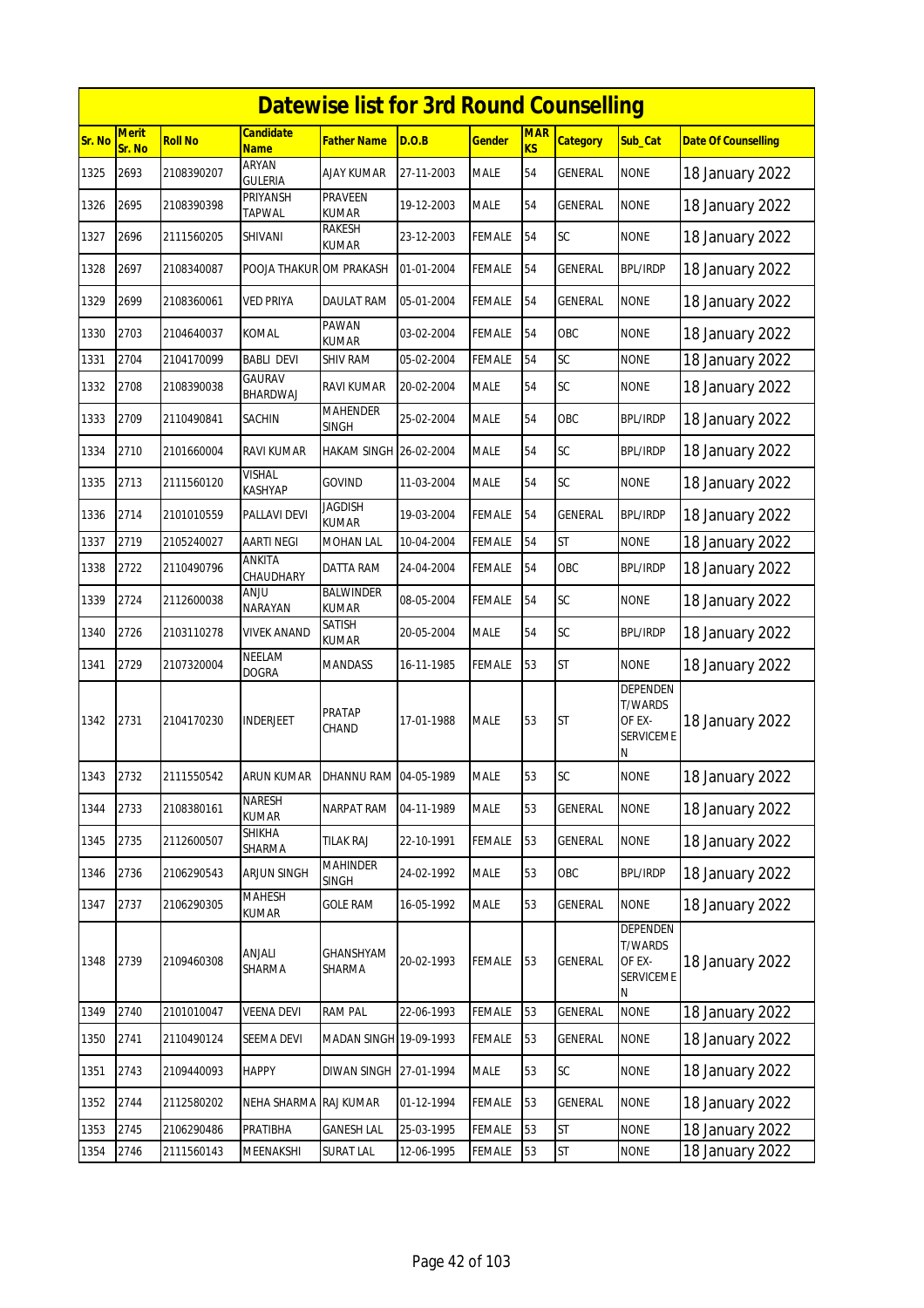|        | <b>Datewise list for 3rd Round Counselling</b><br><b>Merit</b><br><b>MAR</b><br>Candidate |                |                                |                             |            |               |           |                 |                 |                            |  |  |  |
|--------|-------------------------------------------------------------------------------------------|----------------|--------------------------------|-----------------------------|------------|---------------|-----------|-----------------|-----------------|----------------------------|--|--|--|
| Sr. No | Sr. No                                                                                    | <b>Roll No</b> | <b>Name</b>                    | <b>Father Name</b>          | D.O.B      | <u>Gender</u> | <b>KS</b> | <b>Category</b> | Sub_Cat         | <b>Date Of Counselling</b> |  |  |  |
| 1355   | 2747                                                                                      | 2110480504     | <b>OM PRAKASH</b>              | PRITHI CHAND                | 20-08-1995 | <b>MALE</b>   | 53        | OBC             | <b>NONE</b>     | 18 January 2022            |  |  |  |
| 1356   | 2748                                                                                      | 2106290150     | RAJESHWAR                      | <b>SH RAJU</b>              | 30-08-1995 | <b>MALE</b>   | 53        | <b>GENERAL</b>  | <b>NONE</b>     | 18 January 2022            |  |  |  |
| 1357   | 2749                                                                                      | 2112570274     | MEENA<br>kumari                | SWARNA                      | 02-11-1995 | <b>FEMALE</b> | 53        | <b>SC</b>       | <b>NONE</b>     | 18 January 2022            |  |  |  |
| 1358   | 2752                                                                                      | 2106290548     | NAINA KUMARI ROSHAN LAL        |                             | 26-01-1996 | <b>FEMALE</b> | 53        | <b>GENERAL</b>  | <b>NONE</b>     | 18 January 2022            |  |  |  |
| 1359   | 2753                                                                                      | 2106290477     | VED PRAKESH                    | THAKAR DAS                  | 20-03-1996 | <b>MALE</b>   | 53        | GENERAL         | <b>BPL/IRDP</b> | 18 January 2022            |  |  |  |
| 1360   | 2754                                                                                      | 2106280020     | SEEMA DEVI                     | BALDEV SINGH 03-04-1996     |            | FEMALE        | 53        | <b>GENERAL</b>  | <b>NONE</b>     | 18 January 2022            |  |  |  |
| 1361   | 2756                                                                                      | 2106290190     | ANITA DEVI                     | <b>INDER JEET</b>           | 15-05-1996 | <b>FEMALE</b> | 53        | <b>SC</b>       | <b>NONE</b>     | 18 January 2022            |  |  |  |
| 1362   | 2757                                                                                      | 2106290511     | GEETA DEVI                     | RAM NATH                    | 11-06-1996 | <b>FEMALE</b> | 53        | <b>GENERAL</b>  | <b>NONE</b>     | 18 January 2022            |  |  |  |
| 1363   | 2759                                                                                      | 2104160198     | BABITA DEVI                    | INDER SINGH                 | 23-08-1996 | <b>FEMALE</b> | 53        | GENERAL         | <b>NONE</b>     | 18 January 2022            |  |  |  |
| 1364   | 2760                                                                                      | 2110480494     | PINKY                          | RATTAN<br><b>SINGH</b>      | 10-09-1996 | <b>FEMALE</b> | 53        | GENERAL         | <b>NONE</b>     | 18 January 2022            |  |  |  |
| 1365   | 2761                                                                                      | 2110480660     | PRIYANKA DEVI                  | <b>RANVIJAY</b>             | 17-10-1996 | <b>FEMALE</b> | 53        | <b>GENERAL</b>  | <b>NONE</b>     | 18 January 2022            |  |  |  |
| 1366   | 2762                                                                                      | 2108370223     | KAMLESH<br><b>KUMAR</b>        | PREM SINGH                  | 31-10-1996 | <b>MALE</b>   | 53        | SC              | <b>BPL/IRDP</b> | 18 January 2022            |  |  |  |
| 1367   | 2763                                                                                      | 2112600531     | MONIKA                         | RAM LOK                     | 31-10-1996 | <b>FEMALE</b> | 53        | SC              | <b>NONE</b>     | 18 January 2022            |  |  |  |
| 1368   | 2765                                                                                      | 2104170127     | SATISH KUMAR KHETI RAM         |                             | 17-11-1996 | <b>MALE</b>   | 53        | <b>GENERAL</b>  | <b>BPL/IRDP</b> | 18 January 2022            |  |  |  |
| 1369   | 2766                                                                                      | 2102040506     | ANKITA                         | SUNEET SINGH<br>JARYAL      | 24-11-1996 | <b>FEMALE</b> | 53        | <b>GENERAL</b>  | <b>NONE</b>     | 18 January 2022            |  |  |  |
| 1370   | 2767                                                                                      | 2110500087     | <b>RAVINA</b><br><b>KUMARI</b> | SURAT RAM                   | 21-12-1996 | FEMALE        | 53        | <b>SC</b>       | <b>NONE</b>     | 18 January 2022            |  |  |  |
| 1371   | 2768                                                                                      | 2109440022     | TAJ DEVI                       | <b>BIHARI LAL</b>           | 10-01-1997 | <b>FEMALE</b> | 53        | <b>GENERAL</b>  | <b>BPL/IRDP</b> | 18 January 2022            |  |  |  |
| 1372   | 2770                                                                                      | 2111550297     | SUMANA DEVI                    | Jagdish<br>CHAND            | 15-05-1997 | <b>FEMALE</b> | 53        | GENERAL         | <b>NONE</b>     | 18 January 2022            |  |  |  |
| 1373   | 2771                                                                                      | 2108380150     | PRAVEEN<br>KUMAR               | ASHOK<br>kumar              | 19-05-1997 | <b>MALE</b>   | 53        | <b>GENERAL</b>  | <b>NONE</b>     | 18 January 2022            |  |  |  |
| 1374   | 2772                                                                                      | 2106290241     | PUJA DEVI                      | NAND LAL                    | 09-08-1997 | FEMALE        | 53        | SC              | <b>NONE</b>     | 18 January 2022            |  |  |  |
| 1375   | 2773                                                                                      | 2109460278     | LATA DEVI                      | SHYAM LAL                   | 21-08-1997 | <b>FEMALE</b> | 53        | <b>GENERAL</b>  | <b>NONE</b>     | 18 January 2022            |  |  |  |
| 1376   | 2774                                                                                      | 2110490104     | RAVINA                         | <b>BANSI RAM</b>            | 24-08-1997 | FEMALE        | 53        | GENERAL         | <b>BPL/IRDP</b> | 18 January 2022            |  |  |  |
| 1377   | 2775                                                                                      | 2108380106     | BHAWNA DEVI                    | <b>ANANT RAM</b>            | 04-10-1997 | <b>FEMALE</b> | 53        | <b>SC</b>       | <b>BPL/IRDP</b> | 18 January 2022            |  |  |  |
| 1378   | 2776                                                                                      | 2104160010     | USHA KUMARI                    | PRAKASH<br>CHAND            | 26-10-1997 | <b>FEMALE</b> | 53        | SC              | <b>NONE</b>     | 18 January 2022            |  |  |  |
| 1379   | 2777                                                                                      | 2106280191     | PUSHPA DEVI                    | <b>FATHE CHAND</b>          | 28-01-1998 | <b>FEMALE</b> | 53        | SC              | <b>NONE</b>     | 18 January 2022            |  |  |  |
| 1380   | 2778                                                                                      | 2109410208     | Priti                          | GOPI CHAND                  | 16-02-1998 | FEMALE        | 53        | SC              | <b>NONE</b>     | 18 January 2022            |  |  |  |
| 1381   | 2779                                                                                      | 2110490707     | SANJAY<br>PUNDIR               | NARESH<br>CHAND             | 01-03-1998 | MALE          | 53        | GENERAL         | <b>NONE</b>     | 18 January 2022            |  |  |  |
| 1382   | 2782                                                                                      | 2110480558     | <b>KALPANA NEGI</b>            | KANWAR<br><b>SINGH NEGI</b> | 20-03-1998 | <b>FEMALE</b> | 53        | GENERAL         | <b>NONE</b>     | 18 January 2022            |  |  |  |
| 1383   | 2783                                                                                      | 2102040534     | PRATAP<br>CHAND                | <b>BALDEV RAM</b>           | 02-04-1998 | <b>MALE</b>   | 53        | <b>ST</b>       | <b>NONE</b>     | 18 January 2022            |  |  |  |
| 1384   | 2784                                                                                      | 2111560297     | KAVITA DEVI                    | MADAN LAL                   | 03-04-1998 | <b>FEMALE</b> | 53        | OBC             | <b>NONE</b>     | 18 January 2022            |  |  |  |
| 1385   | 2785                                                                                      | 2106290418     | KIRAN THAKUR                   | <b>DINA NATH</b>            | 17-04-1998 | <b>FEMALE</b> | 53        | GENERAL         | <b>NONE</b>     | 18 January 2022            |  |  |  |
| 1386   | 2786                                                                                      | 2109460311     | <b>DIVYA</b><br>SHARMA         | ROSHAN LAL                  | 24-04-1998 | <b>FEMALE</b> | 53        | OBC             | <b>NONE</b>     | 18 January 2022            |  |  |  |
| 1387   | 2788                                                                                      | 2102040133     | BHARTI                         | <b>TILAK RAJ</b>            | 18-05-1998 | <b>FEMALE</b> | 53        | <b>GENERAL</b>  | <b>NONE</b>     | 18 January 2022            |  |  |  |
| 1388   | 2789                                                                                      | 2110500010     | MONIKA                         | <b>RAMSWAROO</b><br>Þ       | 30-05-1998 | <b>FEMALE</b> | 53        | OBC             | <b>NONE</b>     | 18 January 2022            |  |  |  |
| 1389   | 2790                                                                                      | 2109450170     | <b>TANYA</b><br>CHAUHAN        | SH.SURENDER<br>PAL          | 29-06-1998 | <b>FEMALE</b> | 53        | GENERAL         | <b>NONE</b>     | 18 January 2022            |  |  |  |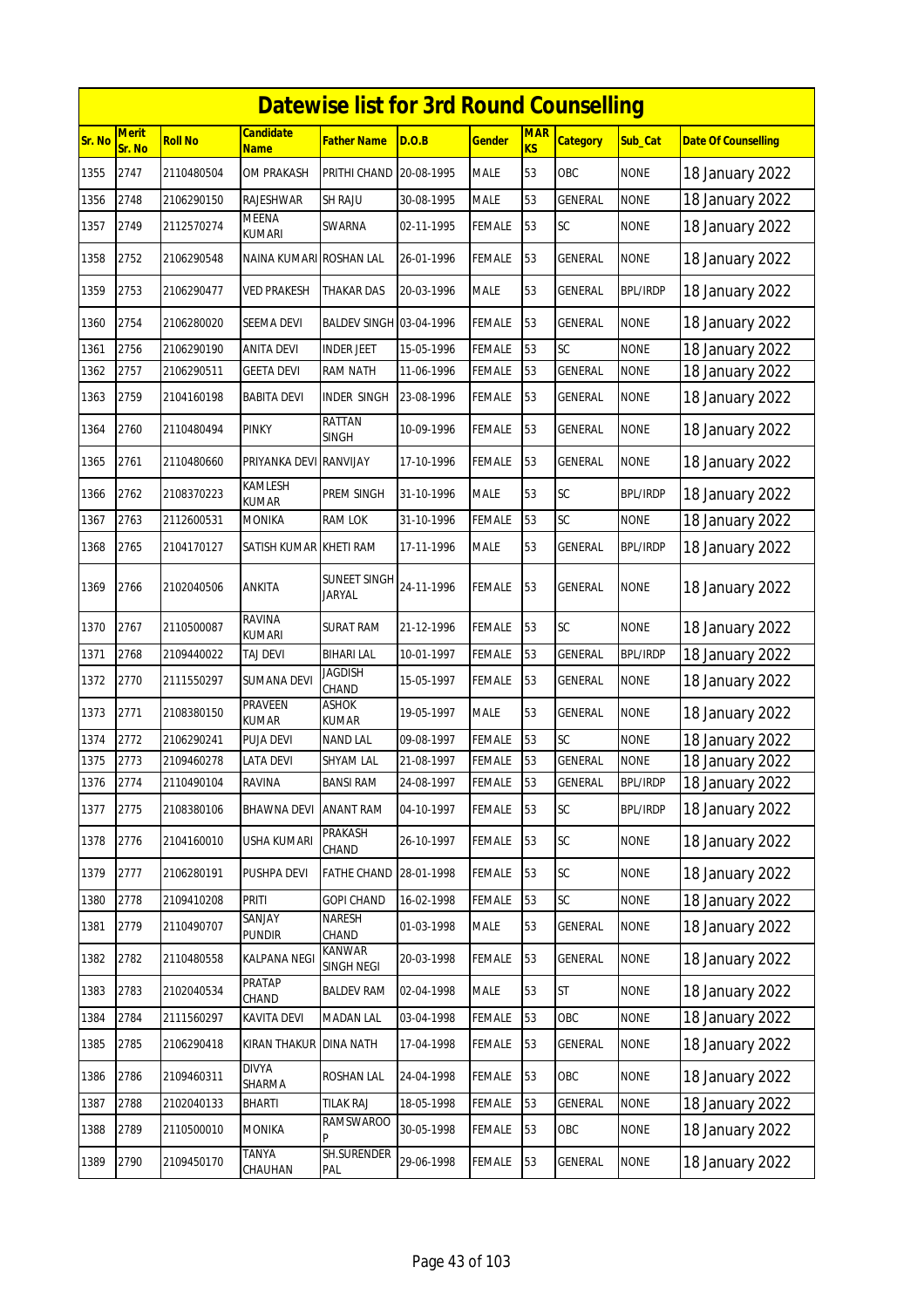|        | <b>Datewise list for 3rd Round Counselling</b> |                |                                  |                                    |            |               |                         |                 |                 |                            |  |  |
|--------|------------------------------------------------|----------------|----------------------------------|------------------------------------|------------|---------------|-------------------------|-----------------|-----------------|----------------------------|--|--|
| Sr. No | <b>Merit</b><br>Sr. No                         | <b>Roll No</b> | <b>Candidate</b><br><b>Name</b>  | Father Name                        | D.O.B      | <u>Gender</u> | <b>MAR</b><br><b>KS</b> | <b>Category</b> | Sub_Cat         | <b>Date Of Counselling</b> |  |  |
| 1390   | 2791                                           | 2106290463     | <b>SUSHMITA</b><br><b>THAKUR</b> | <b>GOPAL SINGH</b>                 | 16-07-1998 | <b>FEMALE</b> | 53                      | GENERAL         | <b>NONE</b>     | 18 January 2022            |  |  |
| 1391   | 2792                                           | 2108370615     | ANJU THAKUR                      | <b>DESH RAJ</b>                    | 24-07-1998 | FEMALE        | 53                      | GENERAL         | <b>NONE</b>     | 18 January 2022            |  |  |
| 1392   | 2793                                           | 2102050010     | <b>VINOD KUMAR</b>               | SANJEEV<br>KUMAR                   | 20-09-1998 | <b>MALE</b>   | 53                      | SC              | <b>NONE</b>     | 18 January 2022            |  |  |
| 1393   | 2794                                           | 2104200106     | <b>ARSHA</b><br><b>KUMARI</b>    | <b>TARA SINGH</b>                  | 25-09-1998 | <b>FEMALE</b> | 53                      | <b>GENERAL</b>  | <b>NONE</b>     | 18 January 2022            |  |  |
| 1394   | 2795                                           | 2102040001     | <b>MANISH</b><br>KUMAR           | JAGAT RAM                          | 10-10-1998 | MALE          | 53                      | <b>ST</b>       | <b>NONE</b>     | 18 January 2022            |  |  |
| 1395   | 2798                                           | 2108350187     | NIRMALA DEVI                     | SH. KHAJANA<br>RAM                 | 29-01-1999 | FEMALE        | 53                      | OBC             | <b>BPL/IRDP</b> | 18 January 2022            |  |  |
| 1396   | 2799                                           | 2108370115     | <b>GEETA DEVI</b>                | <b>KISHORI LAL</b>                 | 12-02-1999 | FEMALE        | 53                      | GENERAL         | <b>NONE</b>     | 18 January 2022            |  |  |
| 1397   | 2800                                           | 2104160007     | <b>RICHA</b>                     | PARVEEN<br><b>KUMAR</b>            | 22-03-1999 | FEMALE        | 53                      | <b>GENERAL</b>  | <b>NONE</b>     | 18 January 2022            |  |  |
| 1398   | 2801                                           | 2109440112     | <b>VANSHUL</b><br>SANGRAIL       | ASHOK<br><b>KUMAR</b>              | 26-03-1999 | <b>MALE</b>   | 53                      | <b>GENERAL</b>  | <b>BPL/IRDP</b> | 18 January 2022            |  |  |
| 1399   | 2802                                           | 2110480592     | SURAJ THAKUR <b>J</b> OM SINGH   |                                    | 12-05-1999 | MALE          | 53                      | GENERAL         | <b>NONE</b>     | 18 January 2022            |  |  |
| 1400   | 2804                                           | 2106290574     | <b>ARJUN KUMAR</b>               | <b>AMAR NATH</b>                   | 09-06-1999 | <b>MALE</b>   | 53                      | GENERAL         | <b>NONE</b>     | 18 January 2022            |  |  |
| 1401   | 2805                                           | 2110490354     | <b>RAJENDER</b><br>CHAUHAN       | <b>SUMENDER</b><br><b>SINGH</b>    | 15-06-1999 | <b>MALE</b>   | 53                      | <b>GENERAL</b>  | <b>NONE</b>     | 18 January 2022            |  |  |
| 1402   | 2806                                           | 2103130050     | MAMTA                            | <b>MADAN LAL</b>                   | 20-06-1999 | <b>FEMALE</b> | 53                      | SC              | <b>NONE</b>     | 18 January 2022            |  |  |
| 1403   | 2809                                           | 2112600196     | SHEETAL                          | <b>RAM PAL</b>                     | 16-07-1999 | FEMALE        | 53                      | GENERAL         | <b>NONE</b>     | 18 January 2022            |  |  |
| 1404   | 2811                                           | 2108390283     | ROHAN VERMA                      | KAMLESH<br>CHAND                   | 18-08-1999 | MALE          | 53                      | GENERAL         | <b>NONE</b>     | 18 January 2022            |  |  |
| 1405   | 2812                                           | 2108370605     | NITESH KUMAR                     | <b>GHANSHYAM</b>                   | 26-08-1999 | <b>MALE</b>   | 53                      | GENERAL         | <b>NONE</b>     | 18 January 2022            |  |  |
| 1406   | 2813                                           | 2108350007     | <b>NEHA</b>                      | <b>MEENA DEVI</b>                  | 02-09-1999 | FEMALE        | 53                      | GENERAL         | <b>BPL/IRDP</b> | 18 January 2022            |  |  |
| 1407   | 2814                                           | 2104190039     | SHANU                            | KARAM SINGH 23-09-1999             |            | <b>FEMALE</b> | 53                      | GENERAL         | <b>NONE</b>     | 18 January 2022            |  |  |
| 1408   | 2815                                           | 2101010634     | <b>ROHIT</b><br>VARDHAN          | <b>RAJENDER</b><br><b>KUMAR</b>    | 20-10-1999 | MALE          | 53                      | <b>SC</b>       | <b>NONE</b>     | 18 January 2022            |  |  |
| 1409   | 2816                                           | 2108340244     | SAROJ KUMARI                     | <b>NAND LAL</b>                    | 20-10-1999 | FEMALE        | 53                      | GENERAL         | <b>NONE</b>     | 18 January 2022            |  |  |
| 1410   | 2817                                           | 2110490731     | <b>SAURABH</b><br>SHARMA         | <b>SURENDER</b><br>KUMAR           | 21-10-1999 | <b>MALE</b>   | 53                      | OBC             | <b>NONE</b>     | 18 January 2022            |  |  |
| 1411   | 2818                                           | 2102040159     | ranjna<br>KUMARI                 | <b>HEM RAJ</b>                     | 25-10-1999 | FEMALE        | 53                      | <b>ST</b>       | <b>NONE</b>     | 18 January 2022            |  |  |
| 1412   | 2820                                           | 2110480152     | NIRJA THAKUR                     | <b>SH NAIN</b><br>SINGH            | 13-11-1999 | FEMALE        | 53                      | GENERAL         | <b>NONE</b>     | 18 January 2022            |  |  |
| 1413   | 2821                                           | 2102090158     | MANU                             | <b>SURENDER</b><br><b>KUMAR</b>    | 14-11-1999 | <b>FEMALE</b> | 53                      | GENERAL         | <b>NONE</b>     | 18 January 2022            |  |  |
| 1414   | 2823                                           | 2104220039     | CHETAN<br>KUMAR                  | OM SAROOP                          | 21-11-1999 | MALE          | 53                      | OBC             | <b>NONE</b>     | 18 January 2022            |  |  |
| 1415   | 2824                                           | 2102090014     | <b>KUMARI</b><br>CHANDNI         | NARENDER<br>KUMAR                  | 12-12-1999 | <b>FEMALE</b> | 53                      | GENERAL         | <b>NONE</b>     | 18 January 2022            |  |  |
| 1416   | 2826                                           | 2111530238     | AYUSH<br>KANWAR                  | JAGJEET SINGH 14-01-2000           |            | <b>MALE</b>   | 53                      | GENERAL         | <b>NONE</b>     | 18 January 2022            |  |  |
| 1417   | 2827                                           | 2108370049     | VIJAY LAXMI<br>SHARMA            | <b>DALIP KUMAR</b>                 | 15-01-2000 | FEMALE        | 53                      | GENERAL         | <b>NONE</b>     | 18 January 2022            |  |  |
| 1418   | 2828                                           | 2112570259     | AATISH<br>SHARMA                 | <b>ARVINDER</b><br>KUMAR<br>SHARMA | 02-02-2000 | <b>MALE</b>   | 53                      | GENERAL         | <b>NONE</b>     | 18 January 2022            |  |  |
| 1419   | 2829                                           | 2102040175     | REENA                            | PRITHI PAL                         | 03-02-2000 | FEMALE        | 53                      | SC              | <b>NONE</b>     | 18 January 2022            |  |  |
| 1420   | 2830                                           | 2108370239     | <b>KUSAM LATA</b>                | MEGH SINGH                         | 15-02-2000 | <b>FEMALE</b> | 53                      | GENERAL         | <b>NONE</b>     | 18 January 2022            |  |  |
| 1421   | 2831                                           | 2110480910     | <b>GOVIND SINGH SHANTI RAM</b>   |                                    | 17-02-2000 | MALE          | 53                      | GENERAL         | <b>NONE</b>     | 18 January 2022            |  |  |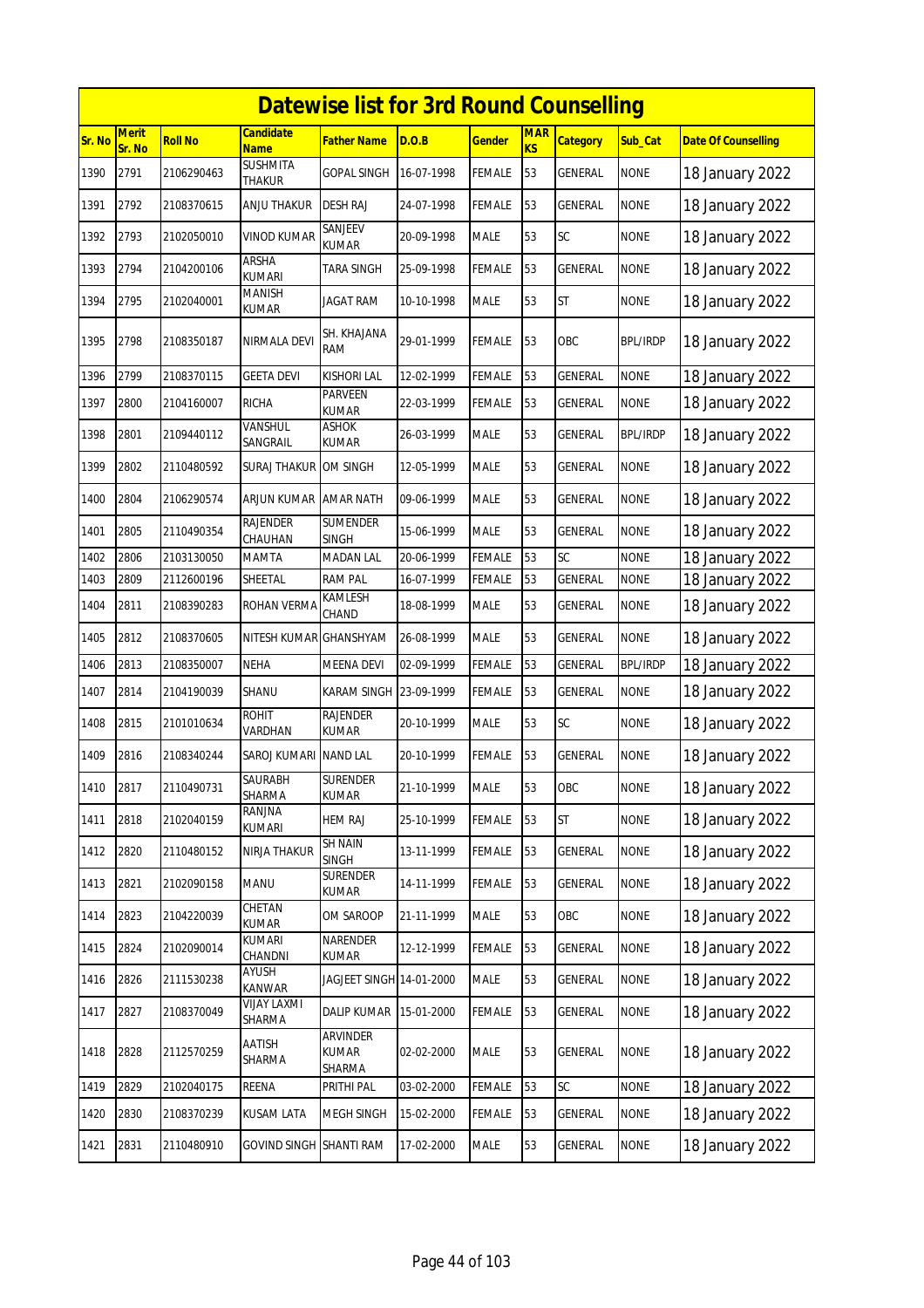|        |                        |                |                                   | <b>Datewise list for 3rd Round Counselling</b> |            |               |                         |                 |                 |                            |
|--------|------------------------|----------------|-----------------------------------|------------------------------------------------|------------|---------------|-------------------------|-----------------|-----------------|----------------------------|
| Sr. No | <b>Merit</b><br>Sr. No | <b>Roll No</b> | <b>Candidate</b><br><b>Name</b>   | Father Name                                    | D.O.B      | <b>Gender</b> | <b>MAR</b><br><b>KS</b> | <b>Category</b> | Sub_Cat         | <b>Date Of Counselling</b> |
| 1422   | 2832                   | 2102060063     | <b>AMIT KUMAR</b>                 | <b>ASHOK</b><br><b>KUMAR</b>                   | 24-02-2000 | <b>MALE</b>   | 53                      | OBC             | <b>NONE</b>     | 18 January 2022            |
| 1423   | 2833                   | 2110480274     | <b>RITIKA</b><br>CHAUHAN          | <b>RAM SINGH</b><br>CHAUHAN                    | 15-03-2000 | <b>FEMALE</b> | 53                      | GENERAL         | <b>NONE</b>     | 18 January 2022            |
| 1424   | 2834                   | 2110490833     | <b>NAVEEN</b><br>KUMAR            | RAMESH<br>CHAND                                | 26-03-2000 | <b>MALE</b>   | 53                      | <b>SC</b>       | <b>NONE</b>     | 18 January 2022            |
| 1425   | 2835                   | 2107330047     | RAJNI                             | KISHAN<br>CHAND                                | 27-03-2000 | <b>FEMALE</b> | 53                      | <b>ST</b>       | <b>NONE</b>     | 18 January 2022            |
| 1426   | 2836                   | 2101010312     | <b>AJAY KUMAR</b><br><b>VERMA</b> | ANANT RAM                                      | 28-03-2000 | <b>MALE</b>   | 53                      | <b>GENERAL</b>  | <b>NONE</b>     | 18 January 2022            |
| 1427   | 2837                   | 2108350369     | MEENA<br><b>KUMARI</b>            | CHET RAM                                       | 19-04-2000 | <b>FEMALE</b> | 53                      | OBC             | <b>NONE</b>     | 18 January 2022            |
| 1428   | 2838                   | 2109440028     | <b>RAMAN DEEP</b>                 | <b>RAM LAL</b>                                 | 20-04-2000 | <b>MALE</b>   | 53                      | SC              | <b>NONE</b>     | 18 January 2022            |
| 1429   | 2839                   | 2101010503     | <b>VISHAV NATH</b><br>SHARMA      | SHIV RAM                                       | 21-04-2000 | <b>MALE</b>   | 53                      | <b>GENERAL</b>  | <b>NONE</b>     | 18 January 2022            |
| 1430   | 2841                   | 2104700041     | Sonali                            | <b>JAGDISH</b><br>CHAND                        | 07-05-2000 | <b>FEMALE</b> | 53                      | OBC             | <b>NONE</b>     | 18 January 2022            |
| 1431   | 2842                   | 2101020595     | SOURABH<br>SHARMA                 | PRAKASH<br>CHAND                               | 14-05-2000 | <b>MALE</b>   | 53                      | <b>GENERAL</b>  | <b>NONE</b>     | 18 January 2022            |
| 1432   | 2844                   | 2110480014     | <b>HRITIK</b>                     | <b>MAM RAJ</b><br>SHARMA                       | 27-05-2000 | <b>MALE</b>   | 53                      | OBC             | <b>NONE</b>     | 18 January 2022            |
| 1433   | 2845                   | 2110490256     | SHIVANI<br>SHARMA                 | <b>SHYAM LAL</b>                               | 16-06-2000 | FEMALE        | 53                      | OBC             | <b>NONE</b>     | 18 January 2022            |
| 1434   | 2846                   | 2108370489     | SHASHI<br><b>THAKUR</b>           | SANGAT RAM                                     | 23-06-2000 | <b>MALE</b>   | 53                      | OBC             | <b>NONE</b>     | 18 January 2022            |
| 1435   | 2847                   | 2102040655     | VIKRAM SINGH                      | PAWAN<br><b>KUMAR</b>                          | 24-06-2000 | <b>MALE</b>   | 53                      | <b>GENERAL</b>  | <b>NONE</b>     | 18 January 2022            |
| 1436   | 2848                   | 2102040108     | URMILA                            | NARESH<br>KUMAR                                | 30-07-2000 | <b>FEMALE</b> | 53                      | <b>GENERAL</b>  | <b>NONE</b>     | 18 January 2022            |
| 1437   | 2849                   | 2108370411     | MADHU BALA                        | <b>BABLU RAM</b>                               | 01-08-2000 | <b>FEMALE</b> | 53                      | <b>SC</b>       | <b>BPL/IRDP</b> | 18 January 2022            |
| 1438   | 2850                   | 2110480606     | Sonali<br>CHAUHAN                 | DURGA SINGH<br>CHAUHAN                         | 07-08-2000 | <b>FEMALE</b> | 53                      | <b>SC</b>       | <b>NONE</b>     | 18 January 2022            |
| 1439   | 2851                   | 2108350359     | <b>REKHA DEVI</b>                 | PAPU                                           | 13-08-2000 | <b>FEMALE</b> | 53                      | OBC             | <b>NONE</b>     | 18 January 2022            |
| 1440   | 2852                   | 2111560281     | AMBIKA                            | <b>BABU RAM</b>                                | 13-08-2000 | <b>FEMALE</b> | 53                      | OBC             | <b>NONE</b>     | 18 January 2022            |
| 1441   | 2853                   | 2110490555     | KAJOL                             | ATTAR SINGH                                    | 20-08-2000 | <b>FEMALE</b> | 53                      | <b>GENERAL</b>  | <b>NONE</b>     | 18 January 2022            |
| 1442   | 2854                   | 2112570049     | <b>BHAVNA</b>                     | SHASHI PAL                                     | 07-09-2000 | <b>FEMALE</b> | 53                      | SC              | <b>NONE</b>     | 18 January 2022            |
| 1443   | 2855                   | 2111530174     | <b>VIJAY GAUTAM</b>               | CHANDER<br>SHEKHAR<br>GAUTAM                   | 09-09-2000 | <b>MALE</b>   | 53                      | <b>GENERAL</b>  | <b>NONE</b>     | 18 January 2022            |
| 1444   | 2857                   | 2102040329     | ISHU LAL                          | KISHAN<br>CHAND                                | 23-09-2000 | <b>MALE</b>   | 53                      | GENERAL         | <b>BPL/IRDP</b> | 18 January 2022            |
| 1445   | 2858                   | 2104150048     | <b>ADITI</b>                      | KUSHAL SINGH<br>RANA                           | 26-09-2000 | <b>FEMALE</b> | 53                      | <b>GENERAL</b>  | <b>BPL/IRDP</b> | 18 January 2022            |
| 1446   | 2859                   | 2106290656     | <b>MOHIT</b><br>Thakur            | <b>FIGAL CHAND</b><br>THAKUR                   | 01-10-2000 | <b>MALE</b>   | 53                      | GENERAL         | <b>NONE</b>     | 18 January 2022            |
| 1447   | 2860                   | 2108350047     | SHILPA                            | NARAYAN<br><b>SINGH</b>                        | 09-10-2000 | <b>FEMALE</b> | 53                      | <b>GENERAL</b>  | <b>BPL/IRDP</b> | 18 January 2022            |
| 1448   | 2862                   | 2110520115     | <b>ANITA DEVI</b>                 | <b>BHAGAT RAM</b>                              | 20-11-2000 | <b>FEMALE</b> | 53                      | SC              | <b>BPL/IRDP</b> | 18 January 2022            |
| 1449   | 2863                   | 2101010355     | SHALINI<br>BHARDWAJ               | <b>RAJESH</b><br><b>KUMAR</b>                  | 09-12-2000 | <b>FEMALE</b> | 53                      | GENERAL         | <b>BPL/IRDP</b> | 18 January 2022            |
| 1450   | 2864                   | 2110480101     | DEEPIKA                           | <b>GIAN CHAND</b>                              | 01-01-2001 | <b>FEMALE</b> | 53                      | OBC             | <b>BPL/IRDP</b> | 18 January 2022            |
| 1451   | 2865                   | 2108350372     | kusum                             | anil                                           | 16-01-2001 | FEMALE        | 53                      | ОВС             | <b>BPL/IRDP</b> | 18 January 2022            |
| 1452   | 2867                   | 2112570287     | anjali                            | SUNIL KUMAR                                    | 07-02-2001 | <b>FEMALE</b> | 53                      | OBC             | <b>NONE</b>     | 18 January 2022            |
| 1453   | 2868                   | 2112570412     | SIMRAN                            | <b>SUKHDEV</b><br><b>SINGH</b>                 | 20-02-2001 | <b>FEMALE</b> | 53                      | SC              | <b>NONE</b>     | 18 January 2022            |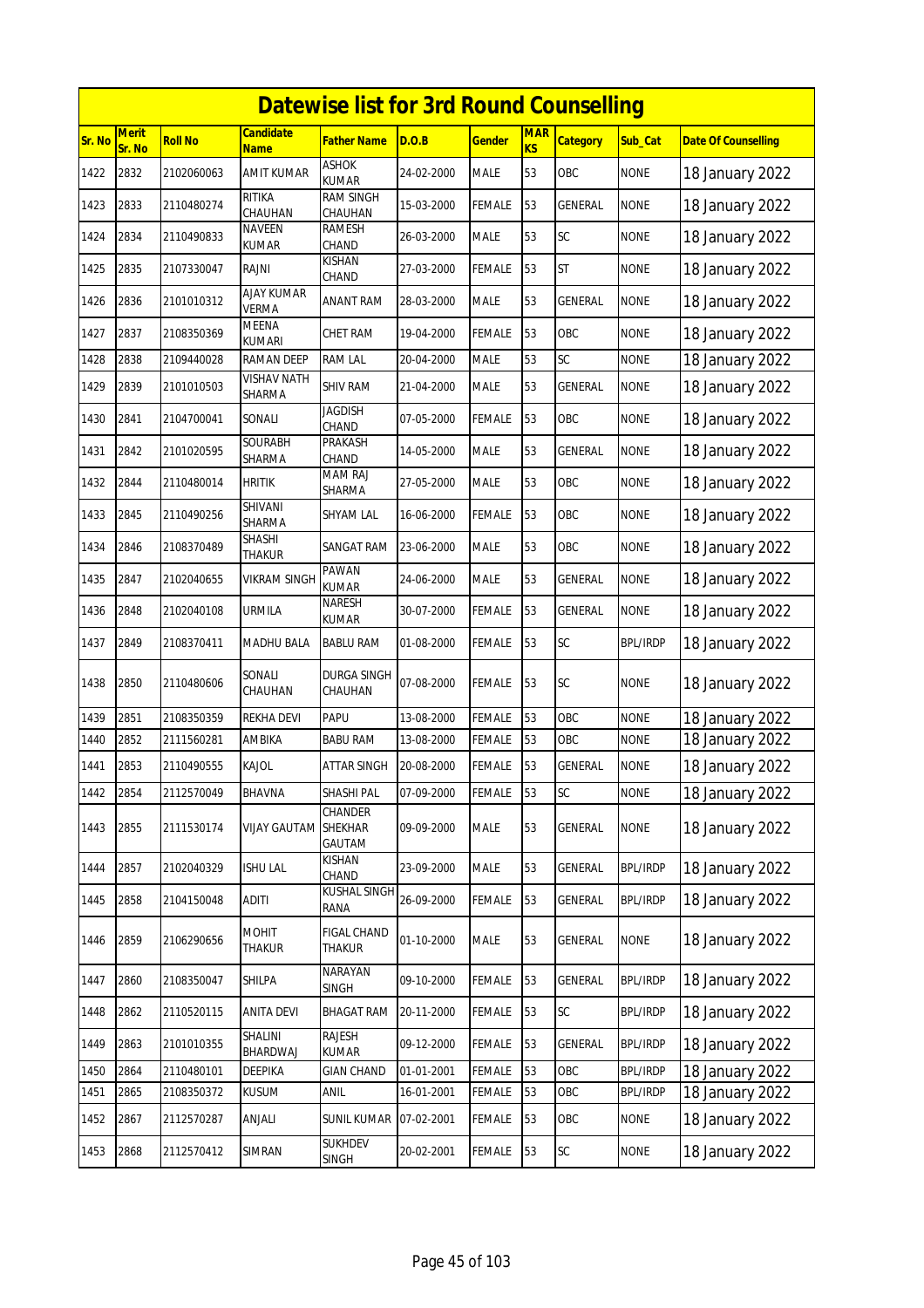|        |                        |                |                                     | <b>Datewise list for 3rd Round Counselling</b> |            |               |                         |                 |                 |                            |
|--------|------------------------|----------------|-------------------------------------|------------------------------------------------|------------|---------------|-------------------------|-----------------|-----------------|----------------------------|
| Sr. No | <b>Merit</b><br>Sr. No | <b>Roll No</b> | <b>Candidate</b><br><b>Name</b>     | Father Name                                    | D.O.B      | <b>Gender</b> | <b>MAR</b><br><b>KS</b> | <b>Category</b> | Sub_Cat         | <b>Date Of Counselling</b> |
| 1454   | 2869                   | 2109410151     | KANIKA HIMTA                        | SANTOSH<br>HIMTA                               | 10-03-2001 | <b>FEMALE</b> | 53                      | <b>GENERAL</b>  | <b>NONE</b>     | 18 January 2022            |
| 1455   | 2871                   | 2101660133     | NIDHI THAKUR                        | RANVIR SINGH 19-04-2001                        |            | <b>FEMALE</b> | 53                      | GENERAL         | <b>NONE</b>     | 18 January 2022            |
| 1456   | 2872                   | 2110490374     | PRITTY                              | PARTAP SINGH 01-05-2001                        |            | <b>FEMALE</b> | 53                      | GENERAL         | <b>NONE</b>     | 18 January 2022            |
| 1457   | 2873                   | 2106290230     | KAJAL THAKUR                        | <b>BHAG SINGH</b>                              | 31-05-2001 | <b>FEMALE</b> | 53                      | GENERAL         | <b>NONE</b>     | 18 January 2022            |
| 1458   | 2874                   | 2101010201     | PAYAL THAKUR KAMALJEET              |                                                | 11-06-2001 | FEMALE        | 53                      | GENERAL         | <b>BPL/IRDP</b> | 18 January 2022            |
| 1459   | 2875                   | 2101020568     | <b>RAJNEESH</b><br>THAKUR           | <b>ROHTISH</b><br><b>THAKUR</b>                | 25-08-2001 | <b>MALE</b>   | 53                      | GENERAL         | <b>NONE</b>     | 18 January 2022            |
| 1460   | 2876                   | 2109460287     | ROHAN                               | <b>DEVIENDER</b><br><b>KUMAR</b>               | 04-09-2001 | <b>MALE</b>   | 53                      | SC              | <b>NONE</b>     | 18 January 2022            |
| 1461   | 2877                   | 2108610046     | PRATIKSHA<br><b>BHARMORIA</b>       | <b>JOGINDER</b><br><b>SINGH</b>                | 01-10-2001 | <b>FEMALE</b> | 53                      | GENERAL         | <b>NONE</b>     | 18 January 2022            |
| 1462   | 2878                   | 2108340176     | CHITRANJANA                         | DESH RAJ                                       | 01-11-2001 | <b>FEMALE</b> | 53                      | GENERAL         | <b>BPL/IRDP</b> | 18 January 2022            |
| 1463   | 2879                   | 2111560513     | SAKSHI                              | DAYA RAM                                       | 09-12-2001 | <b>FEMALE</b> | 53                      | SC              | <b>BPL/IRDP</b> | 18 January 2022            |
| 1464   | 2882                   | 2111560035     | SANJEEV<br><b>KUMAR</b>             | MANGAL<br><b>SINGH</b>                         | 20-01-2002 | <b>MALE</b>   | 53                      | SC              | <b>NONE</b>     | 18 January 2022            |
| 1465   | 2883                   | 2108390087     | DEEPSHIKHA                          | RASIL KUMAR                                    | 08-02-2002 | <b>FEMALE</b> | 53                      | OBC             | <b>NONE</b>     | 18 January 2022            |
| 1466   | 2884                   | 2101010420     | ABHAY<br>KOUNDAL                    | <b>NAND LAL</b>                                | 07-04-2002 | <b>MALE</b>   | 53                      | <b>SC</b>       | <b>BPL/IRDP</b> | 18 January 2022            |
| 1467   | 2885                   | 2109460284     | SIMRAN<br>SHARMA                    | VIKAS                                          | 26-04-2002 | <b>FEMALE</b> | 53                      | <b>ST</b>       | <b>NONE</b>     | 18 January 2022            |
| 1468   | 2886                   | 2102050016     | <b>AKSHAY SINGH</b>                 | <b>MANOHAR LAL</b>                             | 27-04-2002 | <b>MALE</b>   | 53                      | <b>GENERAL</b>  | <b>NONE</b>     | 18 January 2022            |
| 1469   | 2887                   | 2101010079     | <b>MONIKA DEVI</b>                  | JAGDISH<br>CHAND                               | 29-04-2002 | <b>FEMALE</b> | 53                      | GENERAL         | <b>NONE</b>     | 18 January 2022            |
| 1470   | 2888                   | 2111560309     | SAKSHI<br>PARIHAR                   | NK PARIHAR                                     | 29-04-2002 | FEMALE        | 53                      | SC              | <b>NONE</b>     | 18 January 2022            |
| 1471   | 2891                   | 2109460129     | RAHUL VERMA                         | KULDEEP<br><b>VERMA</b>                        | 06-06-2002 | <b>MALE</b>   | 53                      | GENERAL         | <b>NONE</b>     | 18 January 2022            |
| 1472   | 2892                   | 2102040500     | KAMAL KUMAR HIMO                    |                                                | 10-06-2002 | <b>MALE</b>   | 53                      | <b>ST</b>       | <b>NONE</b>     | 18 January 2022            |
| 1473   | 2893                   | 2104160008     | VIKAS KUMAR<br><b>VERMA</b>         | <b>RAJ KUMAR</b>                               | 02-07-2002 | <b>MALE</b>   | 53                      | <b>SC</b>       | <b>NONE</b>     | 18 January 2022            |
| 1474   | 2894                   | 2108350105     | POOJA                               | ROSHAN LAL                                     | 02-07-2002 | FEMALE        | 53                      | OBC             | <b>NONE</b>     | 18 January 2022            |
| 1475   | 2895                   | 2112570530     | <b>ABHISHEK</b><br>BHARDWAJ         | <b>SHIV RAM</b>                                | 05-07-2002 | <b>MALE</b>   | 53                      | <b>SC</b>       | <b>NONE</b>     | 18 January 2022            |
| 1476   | 2896                   | 2108370250     | KUSHAM                              | <b>BALAK RAM</b>                               | 09-07-2002 | FEMALE        | 53                      | SC              | <b>BPL/IRDP</b> | 18 January 2022            |
| 1477   | 2897                   | 2106280121     | <b>NEHA THAKUR</b>                  | <b>SHIV RAM</b>                                | 20-07-2002 | <b>FEMALE</b> | 53                      | GENERAL         | <b>NONE</b>     | 18 January 2022            |
| 1478   | 2898                   | 2101010022     | MUSKAAN<br>RAGHU                    | <b>RAJESH</b><br>KUMAR                         | 25-07-2002 | <b>FEMALE</b> | 53                      | SC              | <b>NONE</b>     | 18 January 2022            |
| 1479   | 2900                   | 2102040190     | YOGITA NATH                         | <b>DEVENDER</b><br><b>NATH</b>                 | 16-08-2002 | <b>FEMALE</b> | 53                      | SC              | <b>NONE</b>     | 18 January 2022            |
| 1480   | 2901                   | 2110500129     | HIMANSHI                            | <b>DINESH</b>                                  | 28-08-2002 | FEMALE        | 53                      | <b>GENERAL</b>  | <b>NONE</b>     | 18 January 2022            |
| 1481   | 2902                   | 2108370424     | PRAMILA DEVI                        | <b>TULE RAM</b>                                | 05-09-2002 | <b>FEMALE</b> | 53                      | SC              | <b>NONE</b>     | 18 January 2022            |
| 1482   | 2903                   | 2108350387     | KANIKA                              | <b>HANS RAJ</b>                                | 07-09-2002 | <b>FEMALE</b> | 53                      | SC              | <b>NONE</b>     | 18 January 2022            |
| 1483   | 2904                   | 2108390279     | POOJA KUMARI VINOD KUMAR 13-09-2002 |                                                |            | <b>FEMALE</b> | 53                      | SC              | <b>NONE</b>     | 18 January 2022            |
| 1484   | 2905                   | 2106270101     | PREETY                              | <b>JAGDISH</b><br>CHAND                        | 14-09-2002 | <b>FEMALE</b> | 53                      | SC              | <b>NONE</b>     | 18 January 2022            |
| 1485   | 2906                   | 2112570549     | NIKHIL RANA                         | PAWAN<br>KUAMR                                 | 21-09-2002 | MALE          | 53                      | GENERAL         | <b>NONE</b>     | 18 January 2022            |
| 1486   | 2907                   | 2101660330     | SHAGUN<br>SHARMA                    | RAM<br>SWAROOP                                 | 05-10-2002 | <b>FEMALE</b> | 53                      | GENERAL         | <b>BPL/IRDP</b> | 18 January 2022            |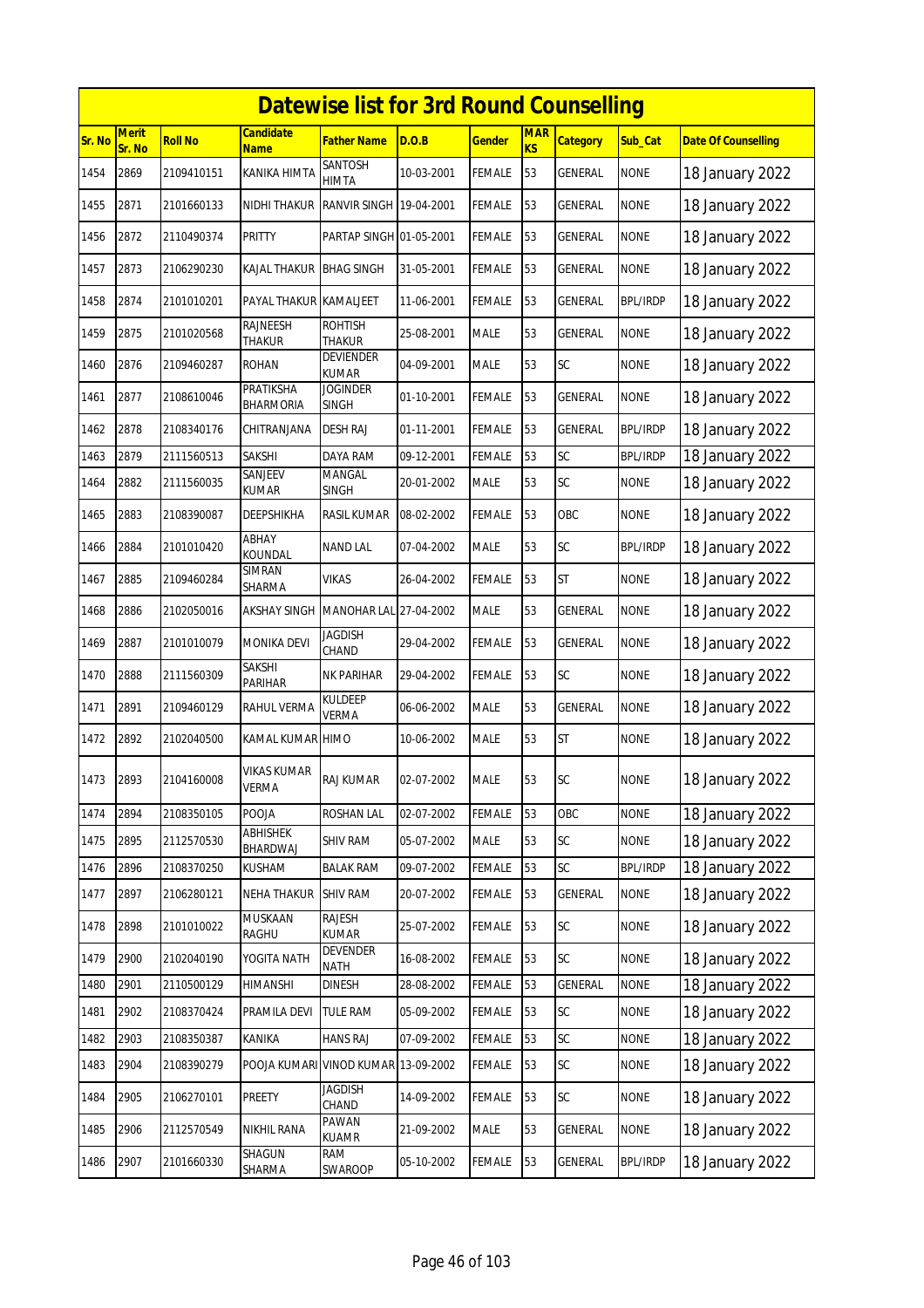|        |                        |                |                                 | <b>Datewise list for 3rd Round Counselling</b> |            |               |                  |                 |                                                                      |                            |
|--------|------------------------|----------------|---------------------------------|------------------------------------------------|------------|---------------|------------------|-----------------|----------------------------------------------------------------------|----------------------------|
| Sr. No | <b>Merit</b><br>Sr. No | <b>Roll No</b> | <b>Candidate</b><br><b>Name</b> | <b>Father Name</b>                             | D.O.B      | <b>Gender</b> | <b>MAR</b><br>KS | <b>Category</b> | Sub_Cat                                                              | <b>Date Of Counselling</b> |
| 1487   | 2908                   | 2103110238     | DEVESHWAR                       | <b>RAJESH</b><br>SHARMA                        | 18-10-2002 | <b>MALE</b>   | 53               | <b>GENERAL</b>  | <b>NONE</b>                                                          | 18 January 2022            |
| 1488   | 2910                   | 2101670077     | <b>ABHISHEK</b><br><b>KUMAR</b> | <b>HARIPAL</b><br><b>SINGH</b>                 | 24-10-2002 | <b>MALE</b>   | 53               | <b>SC</b>       | <b>DEPENDEN</b><br><b>T/WARDS</b><br>OF EX-<br><b>SERVICEME</b><br>N | 18 January 2022            |
| 1489   | 2913                   | 2109470025     | PRIYANKA                        | <b>PREM LAL</b>                                | 23-11-2002 | <b>FEMALE</b> | 53               | <b>GENERAL</b>  | <b>NONE</b>                                                          | 18 January 2022            |
| 1490   | 2914                   | 2108360117     | <b>RITU</b>                     | <b>HARISH</b><br><b>KUMAR</b>                  | 25-11-2002 | <b>FEMALE</b> | 53               | <b>GENERAL</b>  | <b>NONE</b>                                                          | 18 January 2022            |
| 1491   | 2915                   | 2103110115     | SHILPA DEVI                     | <b>RAJMAL</b>                                  | 26-11-2002 | <b>FEMALE</b> | 53               | SC              | <b>NONE</b>                                                          | 18 January 2022            |
| 1492   | 2916                   | 2111550100     | REENA KUMAR                     | <b>DARSHAN</b><br><b>SINGH</b>                 | 28-11-2002 | FEMALE        | 53               | <b>SC</b>       | <b>NONE</b>                                                          | 18 January 2022            |
| 1493   | 2918                   | 2108370171     | <b>KUSMA</b>                    | <b>NOOP RAM</b>                                | 20-12-2002 | <b>FEMALE</b> | 53               | SC              | <b>NONE</b>                                                          | 18 January 2022            |
| 1494   | 2919                   | 2101010150     | NAJIYA                          | KARAMDEEN                                      | 22-12-2002 | <b>FEMALE</b> | 53               | GENERAL         | <b>NONE</b>                                                          | 18 January 2022            |
| 1495   | 2920                   | 2110490346     | BHARTI<br><b>THAKUR</b>         | <b>SITA RAM</b>                                | 24-12-2002 | <b>FEMALE</b> | 53               | <b>GENERAL</b>  | <b>NONE</b>                                                          | 18 January 2022            |
| 1496   | 2921                   | 2102040753     | RAGHAV<br>BHARDWAJ              | SANJAY<br>BHARDWAJ                             | 28-12-2002 | MALE          | 53               | GENERAL         | <b>NONE</b>                                                          | 18 January 2022            |
| 1497   | 2922                   | 2109450135     | VANSHIKA<br>SHARMA              | SANTOSH<br><b>KUMAR</b>                        | 01-01-2003 | FEMALE        | 53               | <b>GENERAL</b>  | <b>NONE</b>                                                          | 18 January 2022            |
| 1498   | 2924                   | 2106290333     | RANJEET<br><b>THAKUR</b>        | <b>REVAT RAM</b>                               | 10-01-2003 | <b>MALE</b>   | 53               | <b>GENERAL</b>  | <b>NONE</b>                                                          | 18 January 2022            |
| 1499   | 2925                   | 2111550126     | <b>BABITA</b>                   | <b>BIRBAL</b>                                  | 14-01-2003 | <b>FEMALE</b> | 53               | <b>GENERAL</b>  | <b>NONE</b>                                                          | 18 January 2022            |
| 1500   | 2926                   | 2101020219     | <b>ARTI</b>                     | <b>HARI RAM</b>                                | 16-01-2003 | <b>FEMALE</b> | 53               | SC              | <b>BPL/IRDP</b>                                                      | 18 January 2022            |
| 1501   | 2928                   | 2109470017     | <b>MONIKA</b><br><b>KASHYAP</b> | <b>MADAN LAL</b>                               | 21-01-2003 | <b>FEMALE</b> | 53               | SC              | <b>BPL/IRDP</b>                                                      | 18 January 2022            |
| 1502   | 2930                   | 2110510149     | <b>ABHISHEK</b><br>SHARMA       | <b>SURENDER</b><br>SHARMA                      | 01-02-2003 | <b>MALE</b>   | 53               | <b>GENERAL</b>  | <b>NONE</b>                                                          | 18 January 2022            |
| 1503   | 2931                   | 2110480007     | <b>DIVYA</b>                    | MADAN SINGH 04-02-2003                         |            | <b>FEMALE</b> | 53               | <b>GENERAL</b>  | <b>NONE</b>                                                          | 18 January 2022            |
| 1504   | 2932                   | 2110480391     | ANJANA DEVI                     | RAMESHWAR                                      | 06-02-2003 | FEMALE        | 53               | OBC             | <b>BPL/IRDP</b>                                                      | 18 January 2022            |
| 1505   | 2934                   | 2108680319     | <b>KANIKA</b><br>SHARMA         | <b>BHEEM DEV</b>                               | 14-02-2003 | <b>FEMALE</b> | 53               | <b>GENERAL</b>  | <b>NONE</b>                                                          | 18 January 2022            |
| 1506   | 2935                   | 2101010365     | MANISH<br><b>KUMAR</b>          | JIYA LAL                                       | 18-02-2003 | <b>MALE</b>   | 53               | <b>GENERAL</b>  | <b>NONE</b>                                                          | 18 January 2022            |
| 1507   | 2937                   | 2102040405     | <b>NEHA THAKUR</b>              | DARSHAN<br><b>THAKUR</b>                       | 02-03-2003 | <b>FEMALE</b> | 53               | <b>GENERAL</b>  | <b>BPL/IRDP</b>                                                      | 18 January 2022            |
| 1508   | 2938                   | 2111560343     | RAHUL                           | TIPENDER<br><b>SINGH</b>                       | 10-03-2003 | MALE          | 53               | <b>SC</b>       | <b>NONE</b>                                                          | 18 January 2022            |
| 1509   | 2940                   | 2102090033     | <b>SAMRITI</b><br>THAKUR        | <b>SH. RANVIR</b><br><b>SINGH</b>              | 17-03-2003 | <b>FEMALE</b> | 53               | <b>GENERAL</b>  | <b>NONE</b>                                                          | 18 January 2022            |
| 1510   | 2941                   | 2103120157     | ABHISHEK<br>KUMAR               | MUNSHI RAM                                     | 17-04-2003 | <b>MALE</b>   | 53               | SC              | <b>NONE</b>                                                          | 18 January 2022            |
| 1511   | 2942                   | 2106280037     | SAKSHI                          | <b>JOGINDER</b><br><b>SINGH</b>                | 29-04-2003 | <b>FEMALE</b> | 53               | <b>GENERAL</b>  | <b>NONE</b>                                                          | 18 January 2022            |
| 1512   | 2943                   | 2104230089     | <b>NEHA</b>                     | RAVINDER<br><b>KUMAR</b>                       | 22-05-2003 | <b>FEMALE</b> | 53               | <b>ST</b>       | <b>NONE</b>                                                          | 18 January 2022            |
| 1513   | 2944                   | 2112600393     | SHIVANI                         | <b>VIRENDER</b><br><b>KUMAR</b>                | 25-05-2003 | <b>FEMALE</b> | 53               | SC              | <b>NONE</b>                                                          | 18 January 2022            |
| 1514   | 2945                   | 2109450088     | <b>NIKITA</b>                   | RAJENDER                                       | 02-06-2003 | <b>FEMALE</b> | 53               | <b>GENERAL</b>  | <b>BPL/IRDP</b>                                                      | 18 January 2022            |
| 1515   | 2946                   | 2110510037     | <b>MONIKA</b>                   | PURAN CHAND 03-06-2003                         |            | <b>FEMALE</b> | 53               | <b>SC</b>       | <b>NONE</b>                                                          | 18 January 2022            |
| 1516   | 2947                   | 2103100149     | <b>KIRAN BALA</b>               | ANCHAL<br><b>KUMAR</b>                         | 04-06-2003 | <b>FEMALE</b> | 53               | GENERAL         | <b>NONE</b>                                                          | 18 January 2022            |
| 1517   | 2948                   | 2101010263     | <b>RISHBH</b><br>THAKUR         | SHYAM LAL                                      | 11-06-2003 | <b>MALE</b>   | 53               | GENERAL         | <b>NONE</b>                                                          | 18 January 2022            |
| 1518   | 2950                   | 2101010140     | <b>AYUSH PATHAK</b>             | PANKAJ<br>KUMAR                                | 24-06-2003 | <b>MALE</b>   | 53               | GENERAL         | <b>NONE</b>                                                          | 18 January 2022            |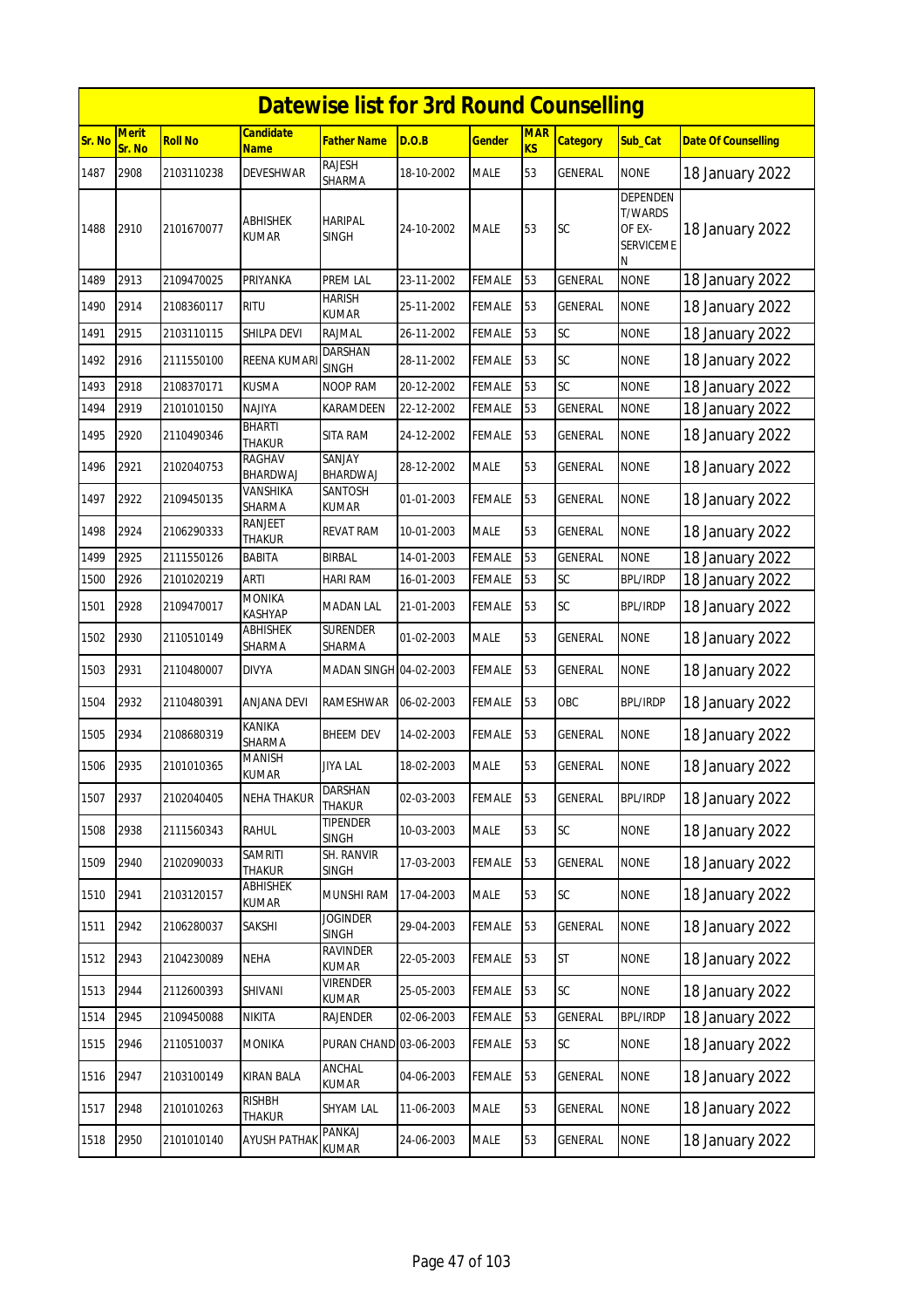|        |                        |                |                                 | <b>Datewise list for 3rd Round Counselling</b> |            |               |                         |                 |                 |                            |
|--------|------------------------|----------------|---------------------------------|------------------------------------------------|------------|---------------|-------------------------|-----------------|-----------------|----------------------------|
| Sr. No | <b>Merit</b><br>Sr. No | <b>Roll No</b> | <b>Candidate</b><br><b>Name</b> | <b>Father Name</b>                             | D.O.B      | <u>Gender</u> | <b>MAR</b><br><b>KS</b> | <b>Category</b> | Sub_Cat         | <b>Date Of Counselling</b> |
| 1519   | 2951                   | 2111560222     | VAISHALI<br>CHANDEL             | <b>JITENDER</b><br><b>KUMAR</b><br>CHANDEL     | 27-06-2003 | FEMALE        | 53                      | SC              | <b>NONE</b>     | 18 January 2022            |
| 1520   | 2954                   | 2106290670     | RADHA DEVI                      | <b>NANAK</b><br>CHAND                          | 07-07-2003 | FEMALE        | 53                      | GENERAL         | <b>NONE</b>     | 18 January 2022            |
| 1521   | 2955                   | 2108390388     | DEVANG<br>THAKUR                | HUKAM<br>CHAND                                 | 20-07-2003 | MALE          | 53                      | GENERAL         | <b>NONE</b>     | 18 January 2022            |
| 1522   | 2956                   | 2111530200     | ISHA                            | <b>DEVENDER</b><br><b>KUMAR</b>                | 24-07-2003 | <b>FEMALE</b> | 53                      | GENERAL         | <b>NONE</b>     | 18 January 2022            |
| 1523   | 2960                   | 2108680246     | RASAHILA<br><b>KHATOON</b>      | RASULE KARIM 27-07-2003                        |            | FEMALE        | 53                      | GENERAL         | <b>NONE</b>     | 18 January 2022            |
| 1524   | 2962                   | 2108370044     | <b>MONIKA</b><br>THAKUR         | HANS RAJ                                       | 14-08-2003 | FEMALE        | 53                      | GENERAL         | <b>BPL/IRDP</b> | 18 January 2022            |
| 1525   | 2963                   | 2105240073     | aditi                           | <b>DEVI SARAN</b>                              | 28-08-2003 | FEMALE        | 53                      | <b>ST</b>       | <b>NONE</b>     | 18 January 2022            |
| 1526   | 2964                   | 2110490342     | HIMANI                          | <b>SANT RAM</b>                                | 28-08-2003 | <b>FEMALE</b> | 53                      | <b>GENERAL</b>  | <b>BPL/IRDP</b> | 18 January 2022            |
| 1527   | 2966                   | 2101020047     | <b>NAMAN SINGH</b>              | RAJENDER<br><b>SINGH</b>                       | 02-09-2003 | MALE          | 53                      | GENERAL         | <b>NONE</b>     | 18 January 2022            |
| 1528   | 2967                   | 2108370150     | NITIN THAKUR                    | BHAGAT<br><b>SINGH</b>                         | 04-09-2003 | <b>MALE</b>   | 53                      | <b>GENERAL</b>  | <b>NONE</b>     | 18 January 2022            |
| 1529   | 2968                   | 2104160124     | SAMITA<br><b>KUMARI</b>         | SUDERSHAN<br><b>SINGH</b>                      | 08-09-2003 | FEMALE        | 53                      | GENERAL         | <b>NONE</b>     | 18 January 2022            |
| 1530   | 2969                   | 2108400478     | <b>SEEMA DEVI</b>               | <b>ROSHAN LAL</b>                              | 10-09-2003 | <b>FEMALE</b> | 53                      | GENERAL         | <b>BPL/IRDP</b> | 18 January 2022            |
| 1531   | 2970                   | 2106290629     | <b>NAVYA</b><br>SHARMA          | YOG DUTT<br>SHARMA                             | 12-09-2003 | FEMALE        | 53                      | GENERAL         | <b>NONE</b>     | 18 January 2022            |
| 1532   | 2971                   | 2110480641     | <b>GAURAV</b>                   | CHANDER<br><b>MOHAN</b>                        | 13-09-2003 | <b>MALE</b>   | 53                      | OBC             | <b>NONE</b>     | 18 January 2022            |
| 1533   | 2973                   | 2108680079     | SANJANA<br>SHARMA               | NARESH<br>KUMAR                                | 15-09-2003 | <b>FEMALE</b> | 53                      | <b>GENERAL</b>  | <b>NONE</b>     | 18 January 2022            |
| 1534   | 2975                   | 2103110287     | RITISH KUMAR                    | PARVEEN<br><b>KUMAR</b>                        | 16-09-2003 | MALE          | 53                      | SC              | <b>NONE</b>     | 18 January 2022            |
| 1535   | 2977                   | 2108370045     | <b>RIJUL</b>                    | <b>MAHINDER</b><br>PAL                         | 03-10-2003 | MALE          | 53                      | OBC             | <b>NONE</b>     | 18 January 2022            |
| 1536   | 2978                   | 2101020273     | <b>RITIKA</b><br>SHARMA         | RAJ KUMAR                                      | 08-10-2003 | FEMALE        | 53                      | GENERAL         | <b>NONE</b>     | 18 January 2022            |
| 1537   | 2979                   | 2108390152     | <b>SUNITA DEVI</b>              | SAYHU RAM                                      | 08-10-2003 | <b>FEMALE</b> | 53                      | GENERAL         | <b>NONE</b>     | 18 January 2022            |
| 1538   | 2980                   | 2111560196     | SHALINI<br>PANWAR               | PAWAN<br><b>KUMAR</b>                          | 24-10-2003 | <b>FEMALE</b> | 53                      | SC              | <b>NONE</b>     | 18 January 2022            |
| 1539   | 2981                   | 2102040144     | <b>ANKIT</b><br><b>MALHOTRA</b> | <b>MANOJ</b><br><b>KUMAR</b>                   | 09-11-2003 | <b>MALE</b>   | 53                      | <b>SC</b>       | <b>NONE</b>     | 18 January 2022            |
| 1540   | 2982                   | 2111560520     | ABHISHEK                        | KUMAR<br>CHAND                                 | 09-11-2003 | MALE          | 53                      | <b>SC</b>       | <b>NONE</b>     | 18 January 2022            |
| 1541   | 2983                   | 2108690066     | VIPAN KUMARI                    | <b>DEVENDER</b><br>SINGH                       | 12-11-2003 | FEMALE        | 53                      | GENERAL         | <b>BPL/IRDP</b> | 18 January 2022            |
| 1542   | 2984                   | 2101010313     | ANJANA<br>KUMARI                | <b>RAM PAL</b>                                 | 21-11-2003 | <b>FEMALE</b> | 53                      | SC              | <b>NONE</b>     | 18 January 2022            |
| 1543   | 2987                   | 2110480049     | RAJNI SHARMA                    | PARAS RAM                                      | 19-12-2003 | <b>FEMALE</b> | 53                      | GENERAL         | <b>NONE</b>     | 18 January 2022            |
| 1544   | 2988                   | 2102090065     | ARPITA<br>BASANT                | RAKESH<br>KUMAR                                | 01-01-2004 | <b>FEMALE</b> | 53                      | GENERAL         | <b>NONE</b>     | 18 January 2022            |
| 1545   | 2989                   | 2103110078     | ANU PRIYA                       | VIJAY KUMAR                                    | 01-01-2004 | FEMALE        | 53                      | SC              | <b>NONE</b>     | 18 January 2022            |
| 1546   | 2990                   | 2108380181     | REETIKA                         | SITA RAM                                       | 15-01-2004 | FEMALE        | 53                      | GENERAL         | <b>NONE</b>     | 18 January 2022            |
| 1547   | 2991                   | 2108340172     | REKHA<br>THAKUR                 | <b>DUNI CHAND</b>                              | 16-01-2004 | <b>FEMALE</b> | 53                      | GENERAL         | <b>NONE</b>     | 18 January 2022            |
| 1548   | 2992                   | 2108680465     | PIYUSH WALIA                    | TARA CHAND                                     | 17-01-2004 | MALE          | 53                      | GENERAL         | <b>NONE</b>     | 18 January 2022            |
| 1549   | 2994                   | 2108350121     | BHAWANA<br>KUMARI               | <b>MANOHAR</b><br>SINGH                        | 20-01-2004 | <b>FEMALE</b> | 53                      | GENERAL         | <b>BPL/IRDP</b> | 18 January 2022            |
| 1550   | 2995                   | 2108390285     | JIYA GULERIA                    | RANJEET<br>SINGH                               | 25-01-2004 | <b>FEMALE</b> | 53                      | GENERAL         | <b>BPL/IRDP</b> | 18 January 2022            |
| 1551   | 2996                   | 2109430158     | SAHIL                           | SANJAY<br>KUMAR                                | 25-01-2004 | <b>MALE</b>   | 53                      | SC              | <b>NONE</b>     | 18 January 2022            |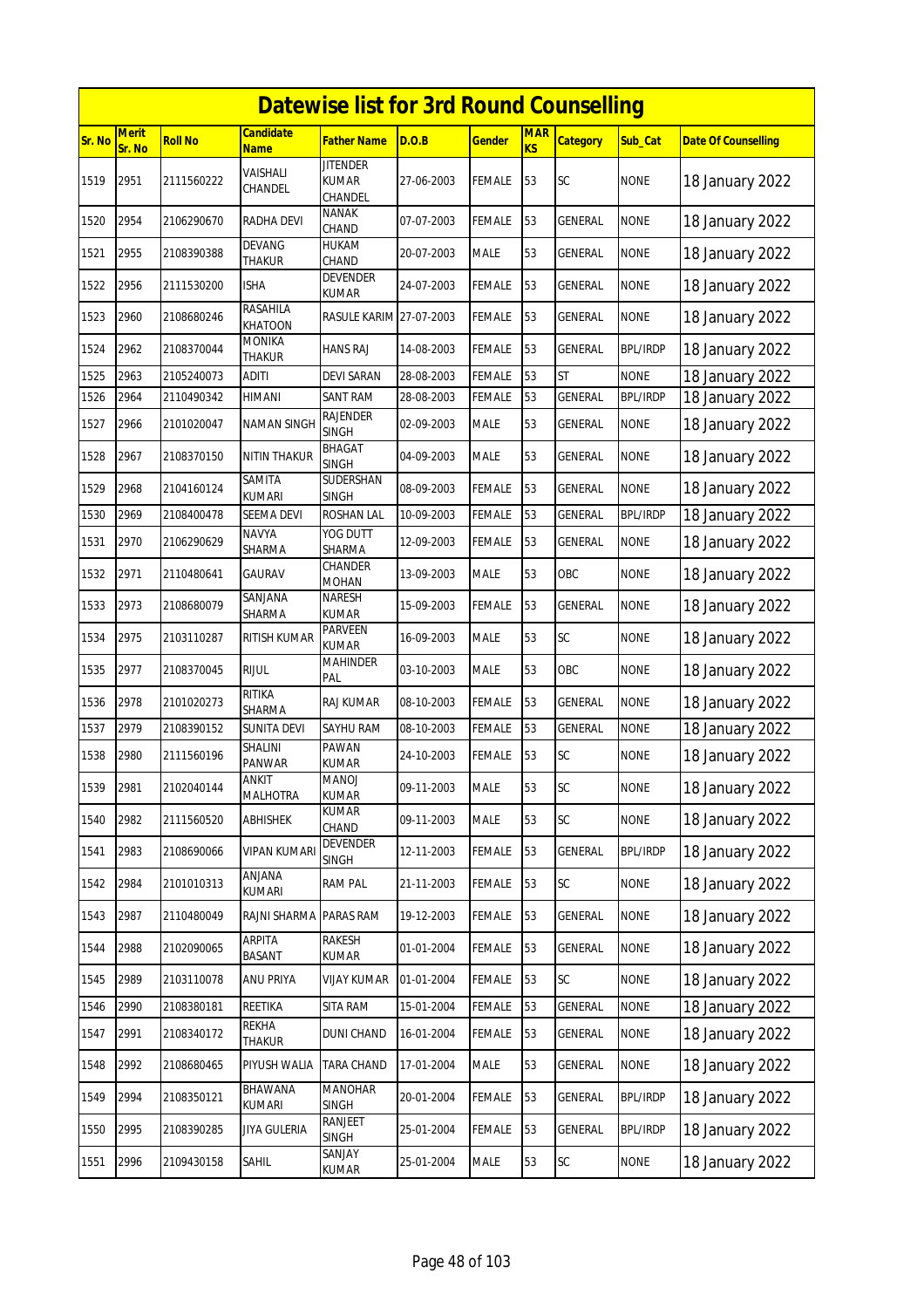|        | <b>Datewise list for 3rd Round Counselling</b> |                |                                 |                                      |            |               |                  |                 |                                                        |                            |  |  |
|--------|------------------------------------------------|----------------|---------------------------------|--------------------------------------|------------|---------------|------------------|-----------------|--------------------------------------------------------|----------------------------|--|--|
| Sr. No | <b>Merit</b><br>Sr. No                         | <b>Roll No</b> | <b>Candidate</b><br><b>Name</b> | <b>Father Name</b>                   | D.O.B      | <b>Gender</b> | <b>MAR</b><br>KS | <b>Category</b> | Sub_Cat                                                | <b>Date Of Counselling</b> |  |  |
| 1552   | 2998                                           | 2112570415     | SAMRITI JARIAI                  | <b>DEEPAK</b><br><b>KUMAR JARIAL</b> | 01-02-2004 | <b>FEMALE</b> | 53               | <b>GENERAL</b>  | <b>NONE</b>                                            | 18 January 2022            |  |  |
| 1553   | 3000                                           | 2101020251     | PRATIMA<br>SHARMA               | VINOD KUMAR 10-02-2004               |            | <b>FEMALE</b> | 53               | GENERAL         | <b>NONE</b>                                            | 18 January 2022            |  |  |
| 1554   | 3001                                           | 2112570183     | SANEH LATA                      | <b>ASHOK</b><br><b>KUMAR</b>         | 12-02-2004 | <b>FEMALE</b> | 53               | <b>SC</b>       | <b>NONE</b>                                            | 18 January 2022            |  |  |
| 1555   | 3002                                           | 2101670054     | <b>SHELLY</b><br><b>THAKUR</b>  | NARESH<br>KUMAR                      | 21-02-2004 | <b>FEMALE</b> | 53               | <b>GENERAL</b>  | <b>NONE</b>                                            | 18 January 2022            |  |  |
| 1556   | 3003                                           | 2108370542     | KOMAL<br>CHAUHAN                | DHARAM PAL                           | 25-02-2004 | <b>FEMALE</b> | 53               | GENERAL         | <b>NONE</b>                                            | 18 January 2022            |  |  |
| 1557   | 3004                                           | 2101020704     | ARTI DEVI                       | SARWAN<br>kumar                      | 09-03-2004 | <b>FEMALE</b> | 53               | <b>GENERAL</b>  | <b>NONE</b>                                            | 18 January 2022            |  |  |
| 1558   | 3008                                           | 2103130197     | SOYAB<br><b>POSWAL</b>          | ANWAR ALI                            | 10-04-2004 | <b>MALE</b>   | 53               | <b>ST</b>       | <b>NONE</b>                                            | 18 January 2022            |  |  |
| 1559   | 3010                                           | 2108390330     | ANCHAL<br>SHARMA                | RAJ KUMAR                            | 12-04-2004 | <b>FEMALE</b> | 53               | GENERAL         | <b>NONE</b>                                            | 18 January 2022            |  |  |
| 1560   | 3011                                           | 2108680048     | <b>SUSHMITA</b>                 | <b>JAGDISH</b><br><b>KUMAR</b>       | 15-04-2004 | <b>FEMALE</b> | 53               | <b>GENERAL</b>  | <b>NONE</b>                                            | 18 January 2022            |  |  |
| 1561   | 3012                                           | 2103130071     | DEEKSHA<br><b>KUMARI</b>        | DESH RAJ                             | 17-04-2004 | <b>FEMALE</b> | 53               | SC              | <b>NONE</b>                                            | 18 January 2022            |  |  |
| 1562   | 3013                                           | 2111530233     | KINJAL<br>SHARMA                | <b>NEERAJ</b><br><b>KUMAR</b>        | 26-04-2004 | <b>FEMALE</b> | 53               | <b>GENERAL</b>  | <b>NONE</b>                                            | 18 January 2022            |  |  |
| 1563   | 3014                                           | 2110490744     | МАНАК<br>SHARMA                 | MOHAN LAL                            | 01-05-2004 | <b>FEMALE</b> | 53               | OBC             | <b>BPL/IRDP</b>                                        | 18 January 2022            |  |  |
| 1564   | 3015                                           | 2101010303     | SHIVANGINI                      | <b>AMAR NATH</b>                     | 04-05-2004 | <b>FEMALE</b> | 53               | <b>GENERAL</b>  | <b>NONE</b>                                            | 18 January 2022            |  |  |
| 1565   | 3016                                           | 2103100270     | ANCHAL                          | <b>HEM RAJ</b>                       | 12-05-2004 | <b>FEMALE</b> | 53               | OBC             | <b>NONE</b>                                            | 18 January 2022            |  |  |
| 1566   | 3018                                           | 2109650033     | SONAL                           | CHANDEL<br>ROSHAN LAL                | 31-05-2004 | <b>FEMALE</b> | 53               | <b>GENERAL</b>  | <b>NONE</b>                                            | 18 January 2022            |  |  |
| 1567   | 3019                                           | 2102040280     | ANISHA                          | <b>PAWAN</b><br><b>KUMAR</b>         | 01-06-2004 | <b>FEMALE</b> | 53               | SC              | <b>NONE</b>                                            | 18 January 2022            |  |  |
| 1568   | 3021                                           | 2109450013     | <b>RUCHI</b>                    | SANJEEV<br>KUMAR                     | 01-06-2004 | <b>FEMALE</b> | 53               | GENERAL         | <b>NONE</b>                                            | 18 January 2022            |  |  |
| 1569   | 3023                                           | 2103120267     | KUSHAL<br>KUMAR                 | SUKH DEV                             | 10-09-1981 | <b>MALE</b>   | 52               | <b>GENERAL</b>  | EX-<br>SERVICEME<br>Ν                                  | 18 January 2022            |  |  |
| 1570   | 3025                                           | 2101010205     | NEELAM<br>KUMARI                | <b>BHAG SINGH</b>                    | 25-07-1987 | <b>FEMALE</b> | 52               | SC              | <b>NONE</b>                                            | 18 January 2022            |  |  |
| 1571   | 3026                                           | 2108680512     | <b>LEELA DEVI</b>               | BRIKAM RAM                           | 16-01-1989 | <b>FEMALE</b> | 52               | SC              | DEPENDEN<br><b>T/WARDS</b><br>OF EX-<br>SERVICEME<br>N | 18 January 2022            |  |  |
| 1572   | 3028                                           | 2104210111     | MEENAKSHI                       | PREM SAGAR                           | 26-01-1991 | <b>FEMALE</b> | 52               | GENERAL         | <b>NONE</b>                                            | 18 January 2022            |  |  |
| 1573   | 3029                                           | 2101020307     | BANITA<br>KUMARI                | <b>DEV RAJ</b>                       | 19-04-1991 | <b>FEMALE</b> | 52               | SC              | <b>NONE</b>                                            | 18 January 2022            |  |  |
| 1574   | 3030                                           | 2108370552     | KONIKA                          | VINOD<br>SHARMA                      | 24-05-1991 | <b>FEMALE</b> | 52               | <b>GENERAL</b>  | <b>NONE</b>                                            | 18 January 2022            |  |  |
| 1575   | 3032                                           | 2111560034     | NEHA JASWAL                     | PUNNU RAM                            | 27-06-1992 | <b>FEMALE</b> | 52               | SC              | <b>NONE</b>                                            | 18 January 2022            |  |  |
| 1576   | 3035                                           | 2102060047     | ANURADHA                        | TILAK RAJ                            | 12-02-1993 | <b>FEMALE</b> | 52               | <b>ST</b>       | <b>NONE</b>                                            | 18 January 2022            |  |  |
| 1577   | 3038                                           | 2108370428     | CHETNA<br>KUMARI                | BHUDI SINGH                          | 02-10-1993 | <b>FEMALE</b> | 52               | SC              | <b>NONE</b>                                            | 18 January 2022            |  |  |
| 1578   | 3040                                           | 2110480655     | MANOJ<br>KUMAR                  | DEEP CHAND                           | 13-06-1994 | <b>MALE</b>   | 52               | GENERAL         | <b>BPL/IRDP</b>                                        | 18 January 2022            |  |  |
| 1579   | 3041                                           | 2101020506     | <b>DIMPAL</b>                   | DHARAM<br>CHAND                      | 26-06-1994 | <b>FEMALE</b> | 52               | OBC             | <b>NONE</b>                                            | 18 January 2022            |  |  |
| 1580   | 3044                                           | 2112590016     | JYOTI RANA                      | <b>JASPAL</b>                        | 28-01-1995 | <b>FEMALE</b> | 52               | <b>GENERAL</b>  | <b>NONE</b>                                            | 18 January 2022            |  |  |
| 1581   | 3048                                           | 2101010107     | KANCHANA<br>kumari              | JAGDISH RAM                          | 30-03-1995 | <b>FEMALE</b> | 52               | GENERAL         | <b>NONE</b>                                            | 18 January 2022            |  |  |
| 1582   | 3050                                           | 2109410145     | RAJESH SINGTA SITA RAM          |                                      | 10-08-1995 | MALE          | 52               | <b>GENERAL</b>  | <b>BPL/IRDP</b>                                        | 18 January 2022            |  |  |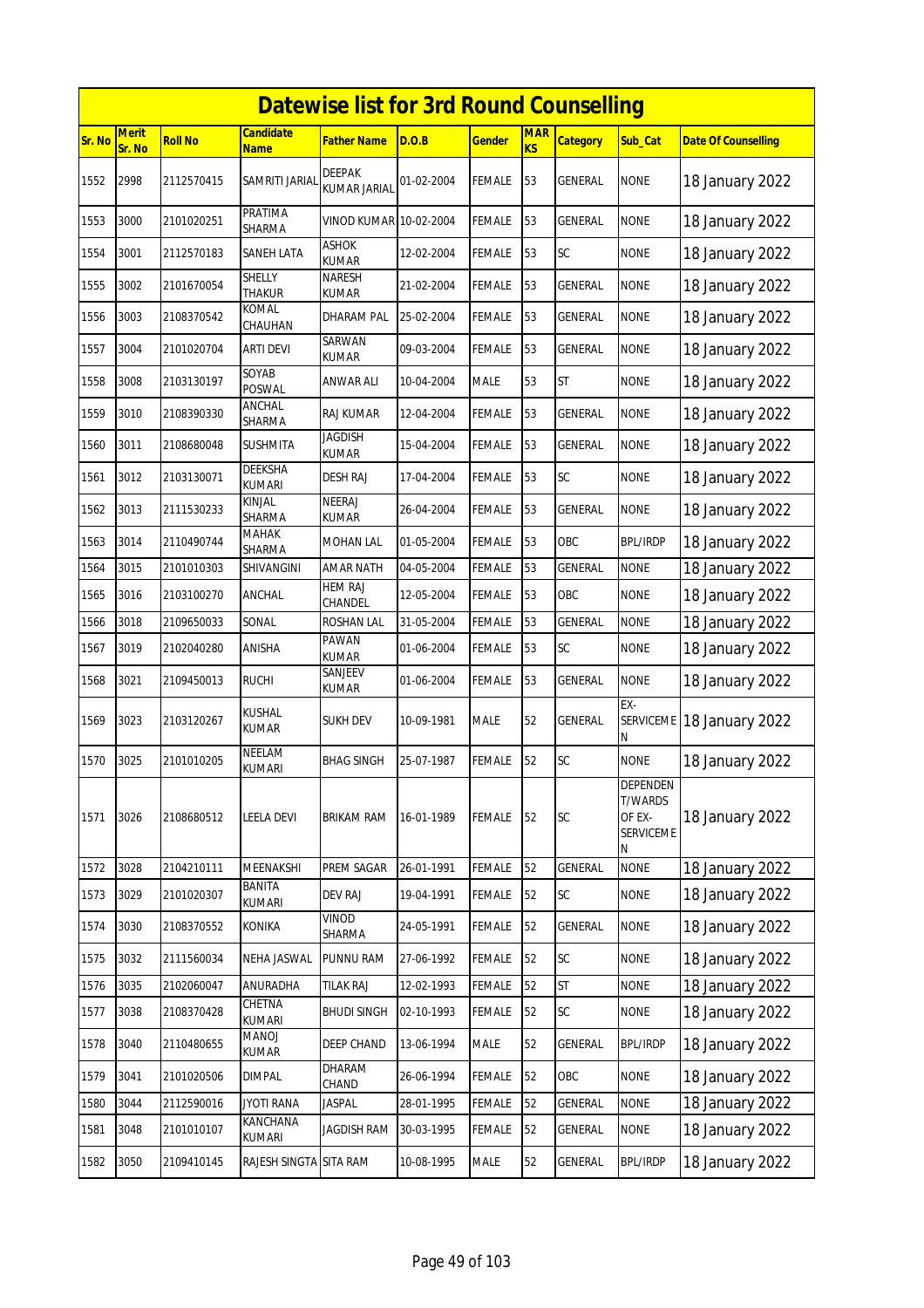|        | <b>Datewise list for 3rd Round Counselling</b> |                |                                 |                                |            |               |                              |                 |                                                               |                            |  |  |
|--------|------------------------------------------------|----------------|---------------------------------|--------------------------------|------------|---------------|------------------------------|-----------------|---------------------------------------------------------------|----------------------------|--|--|
| Sr. No | <b>Merit</b><br>Sr. No                         | <b>Roll No</b> | <b>Candidate</b><br><b>Name</b> | <b>Father Name</b>             | D.O.B      | <b>Gender</b> | <b>MAR</b><br>K <sub>S</sub> | <b>Category</b> | Sub_Cat                                                       | <b>Date Of Counselling</b> |  |  |
| 1583   | 3051                                           | 2108370336     | <b>REEMA DEVI</b>               | XX                             | 28-08-1995 | <b>FEMALE</b> | 52                           | SC              | <b>NONE</b>                                                   | 18 January 2022            |  |  |
| 1584   | 3052                                           | 2110490598     | SHIVANI                         | <b>RAMESH</b><br>CHAND         | 03-10-1995 | <b>FEMALE</b> | 52                           | GENERAL         | <b>NONE</b>                                                   | 18 January 2022            |  |  |
| 1585   | 3053                                           | 2108680273     | <b>RITA</b>                     | <b>NANAK</b><br>CHAND          | 08-11-1995 | <b>FEMALE</b> | 52                           | SC              | <b>NONE</b>                                                   | 18 January 2022            |  |  |
| 1586   | 3055                                           | 2110480034     | <b>MANISHA DEVI</b>             | <b>BAHADUR</b><br><b>SINGH</b> | 25-01-1996 | <b>FEMALE</b> | 52                           | <b>GENERAL</b>  | <b>NONE</b>                                                   | 18 January 2022            |  |  |
| 1587   | 3056                                           | 2109460312     | MANOJ<br>RAGORTA                | <b>SABIR DAS</b>               | 03-03-1996 | <b>MALE</b>   | 52                           | SC              | <b>NONE</b>                                                   | 18 January 2022            |  |  |
| 1588   | 3058                                           | 2110520084     | PRIYANKA                        | TIKA RAM                       | 22-04-1996 | <b>FEMALE</b> | 52                           | OBC             | <b>NONE</b>                                                   | 18 January 2022            |  |  |
| 1589   | 3059                                           | 2108340168     | <b>PUNEET</b><br>BHARADWAJ      | PURAN CHAND 01-05-1996         |            | <b>MALE</b>   | 52                           | <b>GENERAL</b>  | DEPENDEN<br><b>T/WARDS</b><br>OF EX-<br><b>SERVICEME</b><br>Ν | 18 January 2022            |  |  |
| 1590   | 3061                                           | 2106290395     | PREETI NEGI                     | <b>SHANTI LAL</b>              | 02-08-1996 | <b>FEMALE</b> | 52                           | <b>ST</b>       | <b>NONE</b>                                                   | 18 January 2022            |  |  |
| 1591   | 3062                                           | 2108350157     | <b>MONIKA</b>                   | <b>SURESH</b><br><b>KUMAR</b>  | 25-01-1997 | <b>FEMALE</b> | 52                           | <b>SC</b>       | <b>BPL/IRDP</b>                                               | 18 January 2022            |  |  |
| 1592   | 3064                                           | 2106290385     | RUBIA BEGAM                     | <b>ISHA</b>                    | 31-03-1997 | <b>FEMALE</b> | 52                           | <b>ST</b>       | <b>NONE</b>                                                   | 18 January 2022            |  |  |
| 1593   | 3065                                           | 2108370060     | SARVJEET<br><b>KAUR</b>         | <b>HARI SINGH</b>              | 14-06-1997 | <b>FEMALE</b> | 52                           | <b>GENERAL</b>  | <b>NONE</b>                                                   | 18 January 2022            |  |  |
| 1594   | 3066                                           | 2106290343     | <b>SAHIL</b>                    | <b>ROSHAN LAL</b>              | 17-06-1997 | <b>MALE</b>   | 52                           | <b>ST</b>       | <b>NONE</b>                                                   | 18 January 2022            |  |  |
| 1595   | 3067                                           | 2111560378     | NEHA KAMAL                      | KESHWANAND                     | 17-06-1997 | <b>FEMALE</b> | 52                           | <b>GENERAL</b>  | <b>NONE</b>                                                   | 18 January 2022            |  |  |
| 1596   | 3068                                           | 2103110273     | SHIVANI                         | <b>SUBHASH</b><br>CHAND        | 29-08-1997 | <b>FEMALE</b> | 52                           | GENERAL         | <b>NONE</b>                                                   | 18 January 2022            |  |  |
| 1597   | 3069                                           | 2111560214     | ROHIT KUMAR                     | <b>NARESH</b><br>KUMAR         | 03-10-1997 | <b>MALE</b>   | 52                           | <b>GENERAL</b>  | <b>NONE</b>                                                   | 18 January 2022            |  |  |
| 1598   | 3070                                           | 2108370070     | CHAMPA DEVI                     | <b>TULSI RAM</b>               | 25-10-1997 | <b>FEMALE</b> | 52                           | GENERAL         | <b>NONE</b>                                                   | 18 January 2022            |  |  |
| 1599   | 3072                                           | 2103100114     | SHWETA<br>SHARMA                | <b>SHAKTI</b><br>CHAND         | 02-12-1997 | <b>FEMALE</b> | 52                           | GENERAL         | <b>NONE</b>                                                   | 18 January 2022            |  |  |
| 1600   | 3075                                           | 2109410095     | <b>ANJU KUMARI</b>              | <b>RAN SINGH</b>               | 04-01-1998 | <b>FEMALE</b> | 52                           | <b>GENERAL</b>  | <b>NONE</b>                                                   | 18 January 2022            |  |  |
| 1601   | 3076                                           | 2108370180     | <b>BONI THAKUR</b>              | PARAM DEV                      | 10-01-1998 | <b>FEMALE</b> | 52                           | GENERAL         | <b>NONE</b>                                                   | 18 January 2022            |  |  |
| 1602   | 3079                                           | 2109440042     | <b>DIVYA</b><br>CHAUHAN         | <b>CHUNI LAL</b>               | 11-02-1998 | <b>FEMALE</b> | 52                           | <b>GENERAL</b>  | <b>NONE</b>                                                   | 18 January 2022            |  |  |
| 1603   | 3080                                           | 2102040228     | <b>SURAKSHA</b><br>KUMARI       | <b>THOLA</b>                   | 13-03-1998 | <b>FEMALE</b> | 52                           | GENERAL         | <b>NONE</b>                                                   | 18 January 2022            |  |  |
| 1604   | 3081                                           | 2110510194     | SHYAM LAL                       | SAHI RAM                       | 14-03-1998 | <b>MALE</b>   | 52                           | SC              | <b>NONE</b>                                                   | 18 January 2022            |  |  |
| 1605   | 3082                                           | 2107330012     | SHEELA DIXIT                    | SHER SINGH                     | 15-03-1998 | FEMALE        | 52                           | <b>ST</b>       | <b>NONE</b>                                                   | 18 January 2022            |  |  |
| 1606   | 3083                                           | 2110490689     | POOJA DEVI                      | <b>BAHADUR</b><br><b>SINGH</b> | 01-04-1998 | <b>FEMALE</b> | 52                           | GENERAL         | <b>NONE</b>                                                   | 18 January 2022            |  |  |
| 1607   | 3084                                           | 2109450134     | RENUKA                          | SUBHASH<br>CHAND               | 11-05-1998 | <b>FEMALE</b> | 52                           | SC              | <b>NONE</b>                                                   | 18 January 2022            |  |  |
| 1608   | 3085                                           | 2108370161     | <b>MANISH</b><br><b>THAKUR</b>  | KARAM SINGH 02-06-1998         |            | <b>MALE</b>   | 52                           | GENERAL         | <b>NONE</b>                                                   | 18 January 2022            |  |  |
| 1609   | 3086                                           | 2109410175     | SUMAN<br>KUMARI                 | JAI LAL                        | 02-06-1998 | <b>FEMALE</b> | 52                           | GENERAL         | <b>NONE</b>                                                   | 18 January 2022            |  |  |
| 1610   | 3087                                           | 2102040741     | ANKU KUMAR                      | CHAMAN<br><b>SINGH</b>         | 26-06-1998 | MALE          | 52                           | GENERAL         | <b>BPL/IRDP</b>                                               | 18 January 2022            |  |  |
| 1611   | 3089                                           | 2108610007     | <b>RISHU</b>                    | <b>KASHMIR</b><br>SINGH        | 23-07-1998 | <b>MALE</b>   | 52                           | GENERAL         | <b>BPL/IRDP</b>                                               | 18 January 2022            |  |  |
| 1612   | 3090                                           | 2101010586     | KANIKA<br>SHARMA                | KAILASH<br>CHAND               | 26-09-1998 | <b>FEMALE</b> | 52                           | GENERAL         | <b>NONE</b>                                                   | 18 January 2022            |  |  |
| 1613   | 3092                                           | 2112600150     | NIDHI                           | RAVINDER<br>KUMAR              | 25-11-1998 | FEMALE        | 52                           | GENERAL         | <b>NONE</b>                                                   | 18 January 2022            |  |  |
| 1614   | 3093                                           | 2108350077     | MAMTA<br>THAKUR                 | SHESH RAM                      | 29-11-1998 | <b>FEMALE</b> | 52                           | GENERAL         | <b>BPL/IRDP</b>                                               | 18 January 2022            |  |  |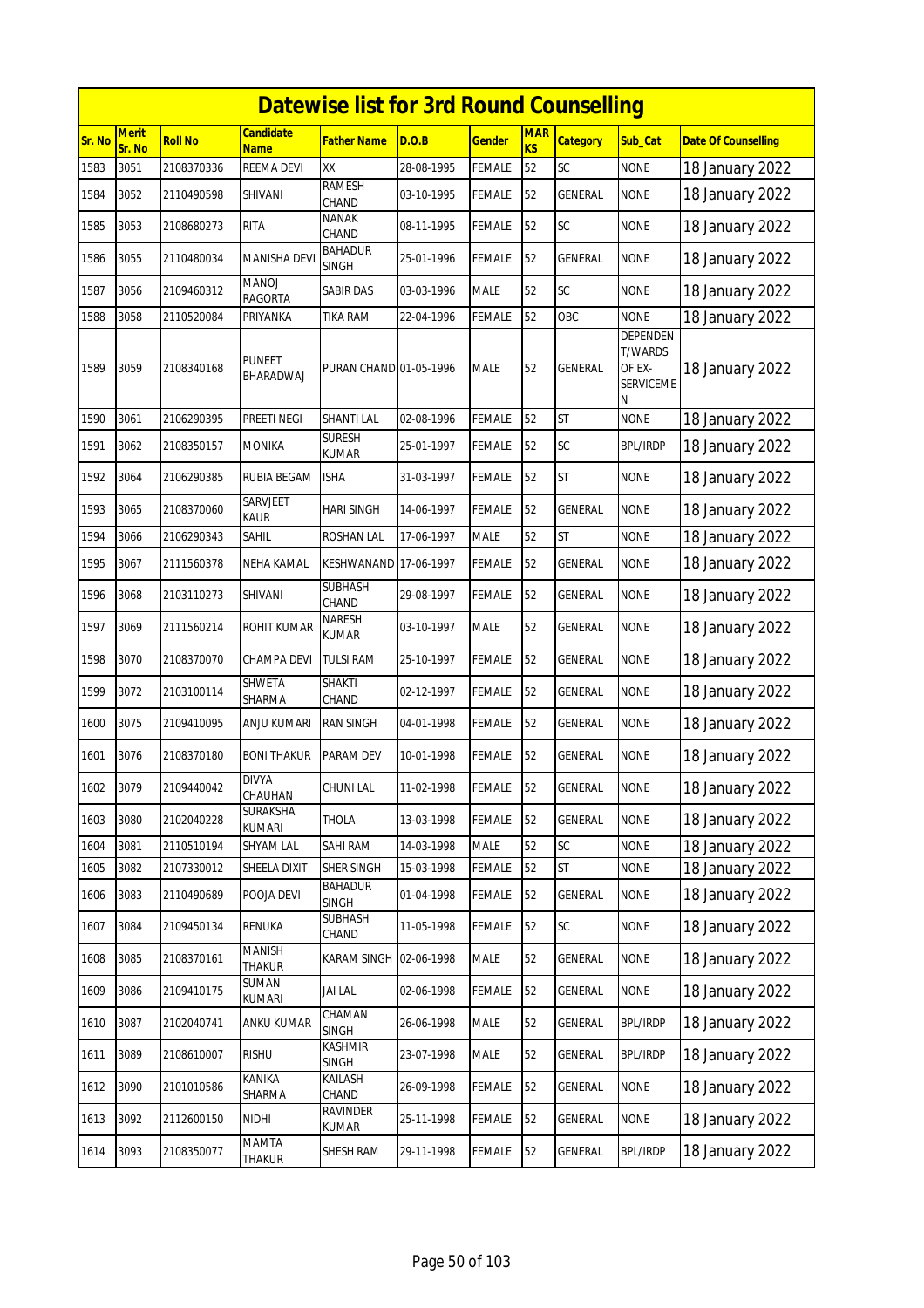|        |                        |                |                                 | <b>Datewise list for 3rd Round Counselling</b> |            |               |                  |                 |                 |                            |
|--------|------------------------|----------------|---------------------------------|------------------------------------------------|------------|---------------|------------------|-----------------|-----------------|----------------------------|
| Sr. No | <b>Merit</b><br>Sr. No | <b>Roll No</b> | <b>Candidate</b><br><b>Name</b> | <b>Father Name</b>                             | D.O.B      | <b>Gender</b> | <b>MAR</b><br>KS | <b>Category</b> | Sub_Cat         | <b>Date Of Counselling</b> |
| 1615   | 3094                   | 2102040371     | MEENAKSHI                       | <b>RAMESH</b>                                  | 14-12-1998 | <b>FEMALE</b> | 52               | <b>GENERAL</b>  | <b>BPL/IRDP</b> | 18 January 2022            |
| 1616   | 3095                   | 2110490791     | KUMAR<br><b>MONIKA</b>          | ASHOK<br><b>KUMAR</b>                          | 17-12-1998 | <b>FEMALE</b> | 52               | OBC             | <b>NONE</b>     | 18 January 2022            |
| 1617   | 3096                   | 2104200024     | <b>MUKESH</b><br><b>KUMAR</b>   | SARDHU RAM                                     | 25-12-1998 | <b>MALE</b>   | 52               | GENERAL         | <b>NONE</b>     | 18 January 2022            |
| 1618   | 3097                   | 2110490362     | <b>RINKESH</b>                  | PRATAP SINGH 25-12-1998                        |            | <b>FEMALE</b> | 52               | GENERAL         | <b>NONE</b>     | 18 January 2022            |
| 1619   | 3098                   | 2106270014     | SHEETAL                         | <b>MAAN SINGH</b>                              | 02-01-1999 | <b>FEMALE</b> | 52               | GENERAL         | <b>NONE</b>     | 18 January 2022            |
| 1620   | 3100                   | 2110490149     | <b>RAVEENA</b><br>RANA          | <b>JOGENDER</b><br><b>SINGH</b>                | 17-01-1999 | <b>FEMALE</b> | 52               | <b>GENERAL</b>  | <b>NONE</b>     | 18 January 2022            |
| 1621   | 3101                   | 2110480648     | <b>BABY</b>                     | <b>JAGDISH</b>                                 | 01-02-1999 | <b>FEMALE</b> | 52               | GENERAL         | <b>BPL/IRDP</b> | 18 January 2022            |
| 1622   | 3102                   | 2102040398     | SAPNA<br><b>KUMARI</b>          | AMBIKA<br>PRASAD                               | 09-02-1999 | <b>FEMALE</b> | 52               | GENERAL         | <b>NONE</b>     | 18 January 2022            |
| 1623   | 3103                   | 2101020686     | SHIVANI<br><b>KUMARI</b>        | <b>MADAN LAL</b>                               | 10-02-1999 | <b>FEMALE</b> | 52               | OBC             | <b>NONE</b>     | 18 January 2022            |
| 1624   | 3104                   | 2110520221     | <b>ULIA</b>                     | MANSHA RAM 11-02-1999                          |            | <b>FEMALE</b> | 52               | <b>GENERAL</b>  | <b>BPL/IRDP</b> | 18 January 2022            |
| 1625   | 3105                   | 2108350399     | <b>GOLDI</b>                    | <b>BRIJ LAL</b>                                | 06-03-1999 | <b>FEMALE</b> | 52               | GENERAL         | <b>NONE</b>     | 18 January 2022            |
| 1626   | 3106                   | 2110480547     | POOJA DEVI                      | <b>BABU RAM</b>                                | 12-03-1999 | FEMALE        | 52               | OBC             | <b>BPL/IRDP</b> | 18 January 2022            |
| 1627   | 3107                   | 2110480856     | SAPNA                           | SH. TEGENDER<br><b>SINGH</b>                   | 21-03-1999 | <b>FEMALE</b> | 52               | GENERAL         | <b>NONE</b>     | 18 January 2022            |
| 1628   | 3108                   | 2108340112     | MANISHA<br><b>KUMARI</b>        | <b>RAM PAL</b>                                 | 28-03-1999 | <b>FEMALE</b> | 52               | SC              | <b>NONE</b>     | 18 January 2022            |
| 1629   | 3109                   | 2111540023     | KUSHAL<br>SHARMA                | HARI KRISHAN 21-04-1999                        |            | <b>MALE</b>   | 52               | <b>GENERAL</b>  | <b>NONE</b>     | 18 January 2022            |
| 1630   | 3111                   | 2110480545     | NEERAJ<br>pundir                | <b>BALBIR SINGH</b>                            | 01-05-1999 | <b>MALE</b>   | 52               | GENERAL         | <b>BPL/IRDP</b> | 18 January 2022            |
| 1631   | 3113                   | 2110480350     | <b>ANITA DEVI</b>               | <b>RATAN SINGH</b>                             | 29-05-1999 | <b>FEMALE</b> | 52               | GENERAL         | <b>NONE</b>     | 18 January 2022            |
| 1632   | 3114                   | 2109430028     | <b>VIVEK THAKUR</b>             | <b>BAKSHI RAM</b>                              | 01-06-1999 | <b>MALE</b>   | 52               | GENERAL         | <b>NONE</b>     | 18 January 2022            |
| 1633   | 3115                   | 2108390438     | RAJAT<br>CHAUHAN                | VIJAY KUMAR                                    | 11-06-1999 | <b>MALE</b>   | 52               | <b>GENERAL</b>  | <b>NONE</b>     | 18 January 2022            |
| 1634   | 3116                   | 2112570548     | MANISHA                         | <b>LEKH RAJ</b>                                | 12-06-1999 | <b>FEMALE</b> | 52               | SC              | <b>NONE</b>     | 18 January 2022            |
| 1635   | 3117                   | 2108350220     | KAVITA<br>dharwal               | DALAM SINGH 26-06-1999                         |            | <b>FEMALE</b> | 52               | <b>GENERAL</b>  | <b>BPL/IRDP</b> | 18 January 2022            |
| 1636   | 3119                   | 2110480364     | <b>KRISHNA</b>                  | PRATAP SINGH 01-07-1999                        |            | <b>FEMALE</b> | 52               | GENERAL         | <b>NONE</b>     | 18 January 2022            |
| 1637   | 3120                   | 2108370570     | <b>JAYA KUMARI</b>              | <b>DEVINDER</b>                                | 06-07-1999 | FEMALE        | 52               | GENERAL         | <b>NONE</b>     | 18 January 2022            |
| 1638   | 3121                   | 2110480248     | Parul                           | <b>KANWAR</b><br>SINGH                         | 06-07-1999 | <b>FEMALE</b> | 52               | GENERAL         | <b>NONE</b>     | 18 January 2022            |
| 1639   | 3123                   | 2102030031     | SHIVALIKA                       | CHARANJEET<br><b>SINGH</b>                     | 27-07-1999 | <b>MALE</b>   | 52               | <b>ST</b>       | <b>NONE</b>     | 18 January 2022            |
| 1640   | 3125                   | 2109460073     | PRIYANKA                        | <b>BRAHMA</b><br><b>NAND</b>                   | 17-08-1999 | FEMALE        | 52               | <b>GENERAL</b>  | <b>NONE</b>     | 18 January 2022            |
| 1641   | 3127                   | 2102090122     | SEEMA                           | NARENU                                         | 20-09-1999 | <b>FEMALE</b> | 52               | <b>ST</b>       | <b>NONE</b>     | 18 January 2022            |
| 1642   | 3128                   | 2106290087     | AKSHITA<br>BHANDARI             | RAJ KUMAR                                      | 24-09-1999 | <b>FEMALE</b> | 52               | GENERAL         | <b>NONE</b>     | 18 January 2022            |
| 1643   | 3130                   | 2104170121     | ANITA                           | <b>SURESH</b><br>KUMAR                         | 08-10-1999 | <b>FEMALE</b> | 52               | SC              | <b>BPL/IRDP</b> | 18 January 2022            |
| 1644   | 3131                   | 2109410204     | KAJAL                           | PREM CHAND                                     | 15-10-1999 | <b>FEMALE</b> | 52               | SC              | <b>NONE</b>     | 18 January 2022            |
| 1645   | 3134                   | 2112600091     | ANKITA<br>SHARMA                | <b>MUKESH</b><br>KALIA                         | 08-11-1999 | <b>FEMALE</b> | 52               | GENERAL         | <b>NONE</b>     | 18 January 2022            |
| 1646   | 3135                   | 2104160209     | SAHIL DHIMAN                    | <b>RAMSWAROO</b>                               | 10-11-1999 | <b>MALE</b>   | 52               | OBC             | <b>NONE</b>     | 18 January 2022            |
| 1647   | 3137                   | 2108680172     | MEENAKSHI<br>SHARMA             | OM PRAKASH                                     | 28-11-1999 | <b>FEMALE</b> | 52               | GENERAL         | <b>NONE</b>     | 18 January 2022            |
| 1648   | 3138                   | 2101010533     | RAVI KANT                       | <b>JAGDISH</b>                                 | 04-12-1999 | MALE          | 52               | GENERAL         | <b>NONE</b>     | 18 January 2022            |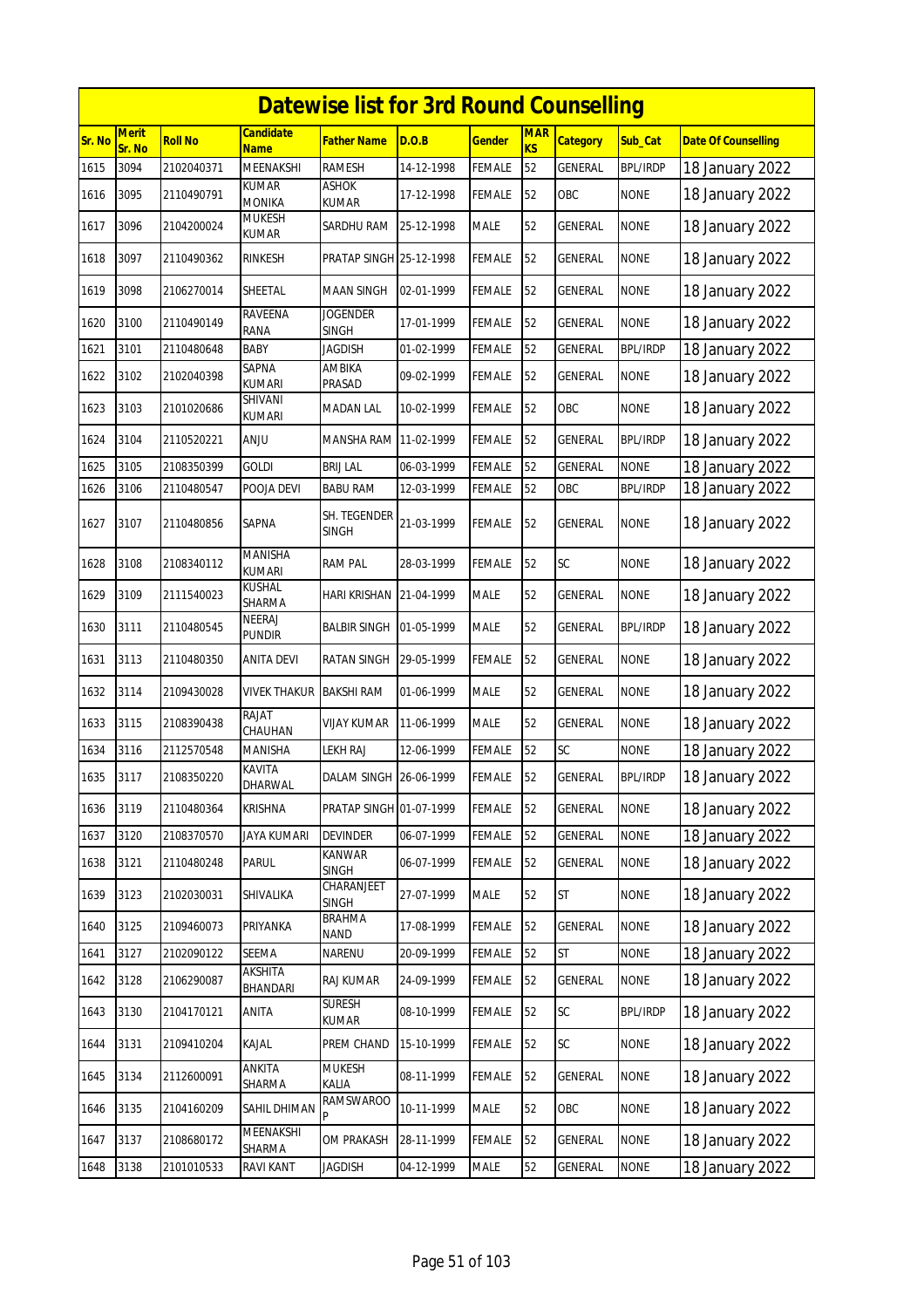|        | <b>Datewise list for 3rd Round Counselling</b> |                |                                 |                                 |            |               |                         |                 |                                                                      |                            |  |  |
|--------|------------------------------------------------|----------------|---------------------------------|---------------------------------|------------|---------------|-------------------------|-----------------|----------------------------------------------------------------------|----------------------------|--|--|
| Sr. No | <b>Merit</b><br>Sr. No                         | <b>Roll No</b> | Candidate<br><b>Name</b>        | <b>Father Name</b>              | D.O.B      | <b>Gender</b> | <b>MAR</b><br><b>KS</b> | <b>Category</b> | Sub_Cat                                                              | <b>Date Of Counselling</b> |  |  |
| 1649   | 3139                                           | 2106280053     | <b>DEVENDER</b><br><b>SINGH</b> | <b>KANWAR</b><br><b>SINGH</b>   | 15-12-1999 | <b>MALE</b>   | 52                      | <b>GENERAL</b>  | <b>NONE</b>                                                          | 18 January 2022            |  |  |
| 1650   | 3140                                           | 2102040496     | REENU DEVI                      | <b>SUKH DEV</b>                 | 01-01-2000 | <b>FEMALE</b> | 52                      | <b>ST</b>       | <b>BPL/IRDP</b>                                                      | 18 January 2022            |  |  |
| 1651   | 3144                                           | 2106290267     | PREM KUMAR                      | RAM SINGH                       | 27-01-2000 | <b>MALE</b>   | 52                      | <b>GENERAL</b>  | <b>NONE</b>                                                          | 18 January 2022            |  |  |
| 1652   | 3145                                           | 2109450121     | <b>RUCHIKA</b>                  | AMAR CHAND                      | 27-01-2000 | <b>FEMALE</b> | 52                      | <b>GENERAL</b>  | <b>NONE</b>                                                          | 18 January 2022            |  |  |
| 1653   | 3146                                           | 2106290212     | SAMRITIKA                       | TEJ PRAKASH                     | 19-02-2000 | <b>FEMALE</b> | 52                      | <b>GENERAL</b>  | <b>NONE</b>                                                          | 18 January 2022            |  |  |
| 1654   | 3147                                           | 2108390222     | PREETI<br>THAKUR                | SHYAM LAL                       | 01-03-2000 | <b>FEMALE</b> | 52                      | <b>GENERAL</b>  | <b>BPL/IRDP</b>                                                      | 18 January 2022            |  |  |
| 1655   | 3150                                           | 2108350434     | VIVEK KUMAR                     | MEHAR SINGH 24-04-2000          |            | <b>MALE</b>   | 52                      | OBC             | <b>NONE</b>                                                          | 18 January 2022            |  |  |
| 1656   | 3151                                           | 2106290074     | NIKHILESH<br>KATYAYAN           | MOHIT<br>KATYAYAN               | 09-05-2000 | <b>MALE</b>   | 52                      | GENERAL         | <b>NONE</b>                                                          | 18 January 2022            |  |  |
| 1657   | 3154                                           | 2111560186     | kajal                           | LEKH RAM                        | 30-06-2000 | <b>FEMALE</b> | 52                      | SC              | <b>NONE</b>                                                          | 18 January 2022            |  |  |
| 1658   | 3155                                           | 2108370617     | RAVINDER<br>KUMAR               | DEV RAJ                         | 15-07-2000 | <b>MALE</b>   | 52                      | OBC             | <b>NONE</b>                                                          | 18 January 2022            |  |  |
| 1659   | 3156                                           | 2108680402     | DEEPIKA<br>thakur               | LAL SINGH                       | 21-07-2000 | <b>FEMALE</b> | 52                      | <b>GENERAL</b>  | <b>DEPENDEN</b><br><b>T/WARDS</b><br>OF EX-<br><b>SERVICEME</b><br>N | 18 January 2022            |  |  |
| 1660   | 3160                                           | 2110490398     | RAHUL                           | <b>JIYA RAM</b>                 | 10-10-2000 | <b>MALE</b>   | 52                      | GENERAL         | <b>NONE</b>                                                          | 18 January 2022            |  |  |
| 1661   | 3161                                           | 2111530227     | KHUSHAL<br>SHARMA               | VIJAY KUMAR                     | 04-11-2000 | <b>MALE</b>   | 52                      | <b>GENERAL</b>  | <b>NONE</b>                                                          | 18 January 2022            |  |  |
| 1662   | 3162                                           | 2112570588     | RITIKA<br>SHARMA                | <b>SUKH DEV</b><br>SHARMA       | 27-12-2000 | <b>FEMALE</b> | 52                      | <b>GENERAL</b>  | <b>NONE</b>                                                          | 18 January 2022            |  |  |
| 1663   | 3163                                           | 2108380191     | RITIKA VERMA                    | <b>MADAN LAL</b>                | 10-01-2001 | FEMALE        | 52                      | OBC             | <b>NONE</b>                                                          | 18 January 2022            |  |  |
| 1664   | 3164                                           | 2106270024     | <b>RAHUL</b><br><b>THAKUR</b>   | <b>DEVENDER</b><br>KUMAR        | 11-01-2001 | <b>MALE</b>   | 52                      | <b>GENERAL</b>  | <b>NONE</b>                                                          | 18 January 2022            |  |  |
| 1665   | 3165                                           | 2104700024     | KRITIKA<br>BHARTI               | KIRAN KUMAR 20-01-2001          |            | <b>FEMALE</b> | 52                      | OBC             | <b>NONE</b>                                                          | 18 January 2022            |  |  |
| 1666   | 3166                                           | 2109440043     | LALITA                          | UTTAM SINGH 24-01-2001          |            | <b>FEMALE</b> | 52                      | <b>SC</b>       | <b>NONE</b>                                                          | 18 January 2022            |  |  |
| 1667   | 3167                                           | 2101020338     | AKRITI<br>SHARMA                | <b>RAJEEV</b><br><b>KUMAR</b>   | 02-02-2001 | <b>FEMALE</b> | 52                      | GENERAL         | <b>NONE</b>                                                          | 18 January 2022            |  |  |
| 1668   | 3170                                           | 2108350036     | <b>NISHA</b>                    | <b>GITA NAND</b>                | 16-02-2001 | FEMALE 52     |                         | <b>GENERAL</b>  | <b>NONE</b>                                                          | 18 January 2022            |  |  |
| 1669   | 3171                                           | 2109460227     | HEMA BHARTI                     | KARAM<br>CHAND                  | 24-02-2001 | <b>FEMALE</b> | 52                      | SC              | <b>NONE</b>                                                          | 18 January 2022            |  |  |
| 1670   | 3174                                           | 2109430209     | PRANJAL                         | SANT LAL                        | 21-04-2001 | FEMALE        | 52                      | GENERAL         | <b>BPL/IRDP</b>                                                      | 18 January 2022            |  |  |
| 1671   | 3175                                           | 2109460135     | SEEMA<br>KAUSHAL                | <b>BALDEV RAJ</b><br>KAUSHAL    | 26-04-2001 | FEMALE        | 52                      | GENERAL         | <b>NONE</b>                                                          | 18 January 2022            |  |  |
| 1672   | 3176                                           | 2106290318     | HIMANI                          | <b>GIAN CHAND</b>               | 27-05-2001 | <b>FEMALE</b> | 52                      | <b>GENERAL</b>  | <b>NONE</b>                                                          | 18 January 2022            |  |  |
| 1673   | 3177                                           | 2111560329     | SHRUTI KANAIF                   | CHET RAM<br>KANAIR              | 05-06-2001 | FEMALE        | 52                      | SC              | <b>NONE</b>                                                          | 18 January 2022            |  |  |
| 1674   | 3179                                           | 2108340199     | ANSHUL<br>KUMAR                 | OM PRAKESH                      | 15-06-2001 | <b>MALE</b>   | 52                      | SC              | <b>NONE</b>                                                          | 18 January 2022            |  |  |
| 1675   | 3180                                           | 2109450157     | MADHU<br>Thakur                 | NARENDER<br>THAKUR              | 16-06-2001 | <b>FEMALE</b> | 52                      | GENERAL         | <b>NONE</b>                                                          | 18 January 2022            |  |  |
| 1676   | 3181                                           | 2106280038     | NARENDER<br>SINGH               | <b>SURENDER</b><br><b>SINGH</b> | 18-06-2001 | <b>MALE</b>   | 52                      | GENERAL         | <b>NONE</b>                                                          | 18 January 2022            |  |  |
| 1677   | 3182                                           | 2106290459     | SHREYA<br><b>RAJGOUR</b>        | <b>BHUSHAN</b><br>RAJGOUR       | 21-06-2001 | <b>FEMALE</b> | 52                      | GENERAL         | <b>NONE</b>                                                          | 18 January 2022            |  |  |
| 1678   | 3183                                           | 2108350048     | ANJALI<br>Thakur                | DESH RAJ                        | 25-06-2001 | <b>FEMALE</b> | 52                      | <b>GENERAL</b>  | <b>NONE</b>                                                          | 18 January 2022            |  |  |
| 1679   | 3184                                           | 2112570036     | HARSH KUMAR                     | OM PRAKASH                      | 06-07-2001 | MALE          | 52                      | OBC             | <b>NONE</b>                                                          | 18 January 2022            |  |  |
| 1680   | 3185                                           | 2108370458     | SATYA<br>PRAKASH                | PURAN CHAND 09-07-2001          |            | MALE          | 52                      | <b>GENERAL</b>  | <b>NONE</b>                                                          | 18 January 2022            |  |  |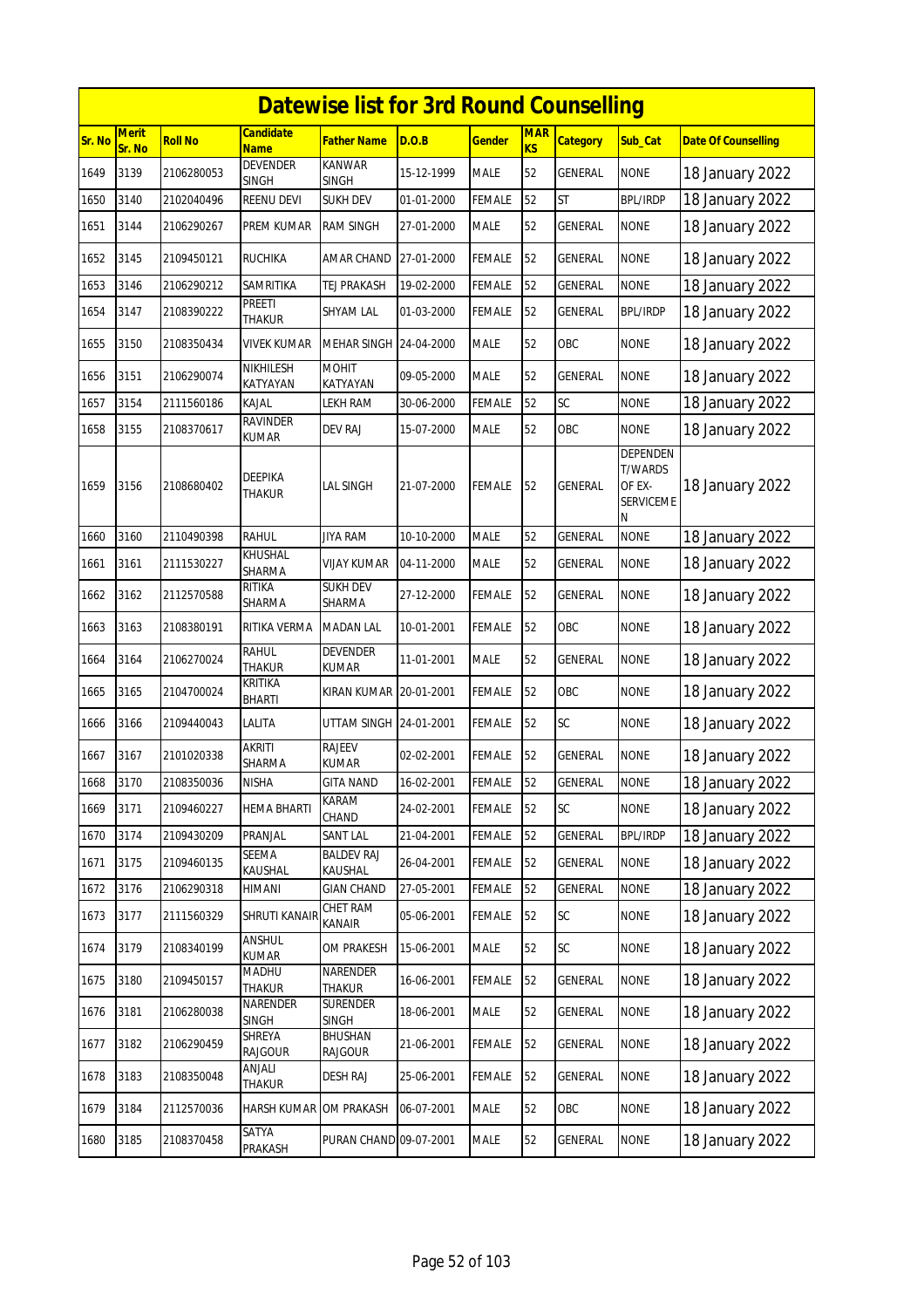|        | <b>Datewise list for 3rd Round Counselling</b> |                |                               |                                  |            |               |                         |                 |                              |                            |  |  |
|--------|------------------------------------------------|----------------|-------------------------------|----------------------------------|------------|---------------|-------------------------|-----------------|------------------------------|----------------------------|--|--|
| Sr. No | <b>Merit</b><br>Sr. No                         | <b>Roll No</b> | <b>Candidate</b><br>Name      | Father Name                      | D.O.B      | <u>Gender</u> | <b>MAR</b><br><b>KS</b> | <b>Category</b> | Sub_Cat                      | <b>Date Of Counselling</b> |  |  |
| 1681   | 3186                                           | 2106290369     | <b>ALKA KUMARI</b>            | TEJ RAM                          | 01-08-2001 | FEMALE        | 52                      | SC              | <b>NONE</b>                  | 18 January 2022            |  |  |
| 1682   | 3187                                           | 2112570015     | SHIKHA GARG                   | SANJEEV GARG 03-08-2001          |            | FEMALE        | 52                      | GENERAL         | <b>NONE</b>                  | 18 January 2022            |  |  |
| 1683   | 3189                                           | 2106290501     | PRIYA THAKUR                  | MOHAN<br><b>SINGH</b>            | 15-08-2001 | FEMALE        | 52                      | GENERAL         | <b>NONE</b>                  | 18 January 2022            |  |  |
| 1684   | 3191                                           | 2112600013     | <b>NITIKA</b>                 | KARNAIL<br><b>SINGH</b>          | 20-10-2001 | <b>FEMALE</b> | 52                      | OBC             | <b>NONE</b>                  | 18 January 2022            |  |  |
| 1685   | 3192                                           | 2106270026     | <b>NIKHIL</b>                 | <b>DINESH</b><br><b>KUMAR</b>    | 28-10-2001 | MALE          | 52                      | GENERAL         | <b>NONE</b>                  | 18 January 2022            |  |  |
| 1686   | 3193                                           | 2112570068     | VISHALI<br><b>THAKUR</b>      | PAWAN<br><b>KUMAR</b>            | 15-11-2001 | FEMALE        | 52                      | GENERAL         | <b>BPL/IRDP</b>              | 18 January 2022            |  |  |
| 1687   | 3194                                           | 2106290125     | KHUSHI                        | MADAN<br>GOPAL                   | 21-11-2001 | FEMALE        | 52                      | SC              | <b>NONE</b>                  | 18 January 2022            |  |  |
| 1688   | 3195                                           | 2109460221     | ANJALI<br>KAUSHAL             | RAMESH<br>CHAND                  | 22-11-2001 | FEMALE        | 52                      | SC              | EX-<br><b>SERVICEME</b><br>Ν | 18 January 2022            |  |  |
| 1689   | 3196                                           | 2112580008     | SHIVAM<br><b>MOUDGIL</b>      | SHASHI<br><b>KUMAR</b>           | 22-11-2001 | MALE          | 52                      | GENERAL         | <b>NONE</b>                  | 18 January 2022            |  |  |
| 1690   | 3197                                           | 2103110225     | <b>ADITYA</b><br>GAUTAM       | ANIL KUMAR                       | 23-11-2001 | MALE          | 52                      | OBC             | <b>NONE</b>                  | 18 January 2022            |  |  |
| 1691   | 3198                                           | 2102040614     | SNEHA<br><b>KUMARI</b>        | AMNESH<br><b>KUMAR</b>           | 28-11-2001 | <b>FEMALE</b> | 52                      | <b>GENERAL</b>  | <b>BPL/IRDP</b>              | 18 January 2022            |  |  |
| 1692   | 3199                                           | 2109460234     | BABITA                        | KHEM RAJ<br>SHARMA               | 01-12-2001 | FEMALE        | 52                      | GENERAL         | <b>NONE</b>                  | 18 January 2022            |  |  |
| 1693   | 3200                                           | 2108370066     | <b>RAKESH</b><br><b>KUMAR</b> | MADAN LAL                        | 08-12-2001 | MALE          | 52                      | GENERAL         | <b>NONE</b>                  | 18 January 2022            |  |  |
| 1694   | 3202                                           | 2109450032     | CHITRANJNA<br>Verma           | BALDEV SINGH 23-01-2002          |            | FEMALE        | 52                      | GENERAL         | <b>NONE</b>                  | 18 January 2022            |  |  |
| 1695   | 3203                                           | 2104210041     | SAMEEKSHA                     | SUSHEEL VIJAY 29-01-2002         |            | FEMALE        | 52                      | OBC             | <b>NONE</b>                  | 18 January 2022            |  |  |
| 1696   | 3204                                           | 2109470051     | SAKSHI<br>SHARMA              | <b>SURESH</b><br>KUMAR<br>SHARMA | 10-02-2002 | FEMALE        | 52                      | GENERAL         | <b>NONE</b>                  | 18 January 2022            |  |  |
| 1697   | 3205                                           | 2108680066     | GEETANJALI                    | SUNDER<br><b>SINGH</b>           | 12-02-2002 | FEMALE        | 52                      | <b>SC</b>       | <b>NONE</b>                  | 18 January 2022            |  |  |
| 1698   | 3206                                           | 2111550262     | <b>ARVIND</b><br>thakur       | SATPAL<br>KASHYAP                | 17-02-2002 | MALE          | 52                      | GENERAL         | <b>NONE</b>                  | 18 January 2022            |  |  |
| 1699   | 3207                                           | 2104150040     | <b>KALPNA DEVI</b>            | KEHAR SINGH 03-04-2002           |            | FEMALE        | 52                      | OBC             | <b>NONE</b>                  | 18 January 2022            |  |  |
| 1700   | 3208                                           | 2110480730     | ROHIT<br>CHAUHAN              | <b>DULLA RAM</b>                 | 06-04-2002 | MALE          | 52                      | GENERAL         | <b>NONE</b>                  | 18 January 2022            |  |  |
| 1701   | 3211                                           | 2108340054     | DEEPIKA<br>THAKUR             | <b>SURENDER</b><br><b>KUMAR</b>  | 24-05-2002 | <b>FEMALE</b> | 52                      | <b>GENERAL</b>  | <b>NONE</b>                  | 19 January 2022            |  |  |
| 1702   | 3212                                           | 2111530151     | BHAVNA                        | RAMESH<br><b>KUMAR</b>           | 27-05-2002 | FEMALE        | 52                      | GENERAL         | <b>NONE</b>                  | 19 January 2022            |  |  |
| 1703   | 3213                                           | 2111550029     | KRISHANA                      | DARSHAN<br>SINGH                 | 23-06-2002 | <b>FEMALE</b> | 52                      | <b>GENERAL</b>  | <b>NONE</b>                  | 19 January 2022            |  |  |
| 1704   | 3214                                           | 2109410146     | AKSHITA                       | BHAGAT RAM                       | 30-06-2002 | <b>FEMALE</b> | 52                      | GENERAL         | <b>NONE</b>                  | 19 January 2022            |  |  |
| 1705   | 3215                                           | 2101020438     | AKASH<br>SHARMA               | <b>SUNIL KUMAR</b>               | 06-07-2002 | MALE          | 52                      | GENERAL         | <b>NONE</b>                  | 19 January 2022            |  |  |
| 1706   | 3217                                           | 2110490688     | <b>NEHA KAPOOR</b>            | PURAN SINGH                      | 01-08-2002 | <b>FEMALE</b> | 52                      | GENERAL         | <b>NONE</b>                  | 19 January 2022            |  |  |
| 1707   | 3219                                           | 2106290005     | <b>DIWANSH</b><br>THAKUR      | CHAMAN LAL                       | 25-08-2002 | MALE          | 52                      | GENERAL         | <b>NONE</b>                  | 19 January 2022            |  |  |
| 1708   | 3220                                           | 2108390003     | MANISHA<br>KUMARI             | ASHOK<br>KUMAR                   | 19-09-2002 | <b>FEMALE</b> | 52                      | <b>SC</b>       | <b>BPL/IRDP</b>              | 19 January 2022            |  |  |
| 1709   | 3221                                           | 2103110283     | PRIYANKA<br>SHARMA            | SOM DUTT<br>SHARMA               | 21-09-2002 | FEMALE        | 52                      | GENERAL         | <b>NONE</b>                  | 19 January 2022            |  |  |
| 1710   | 3222                                           | 2109650019     | SUMAN                         | KHAMESH<br>KHACHI                | 28-09-2002 | FEMALE        | 52                      | GENERAL         | <b>NONE</b>                  | 19 January 2022            |  |  |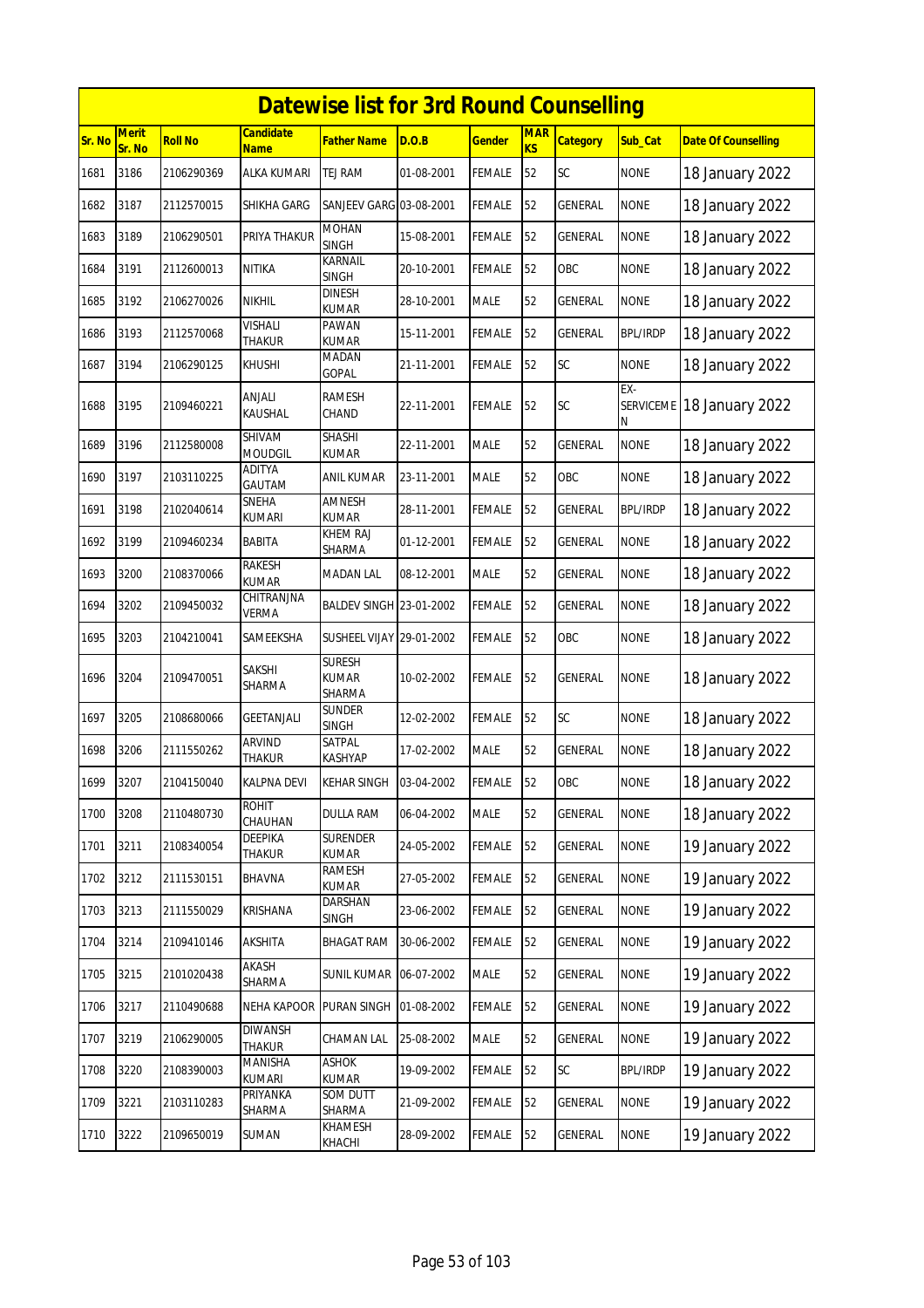|        | <b>Datewise list for 3rd Round Counselling</b> |                |                                 |                                 |            |               |                         |                 |                 |                            |  |  |
|--------|------------------------------------------------|----------------|---------------------------------|---------------------------------|------------|---------------|-------------------------|-----------------|-----------------|----------------------------|--|--|
| Sr. No | <b>Merit</b><br>Sr. No                         | <b>Roll No</b> | <b>Candidate</b><br><b>Name</b> | Father Name                     | D.O.B      | <u>Gender</u> | <b>MAR</b><br><b>KS</b> | <b>Category</b> | Sub_Cat         | <b>Date Of Counselling</b> |  |  |
| 1711   | 3224                                           | 2112570084     | NEHA JASWAL                     | <b>NARENDER</b><br><b>KUMAR</b> | 16-10-2002 | <b>FEMALE</b> | 52                      | GENERAL         | <b>NONE</b>     | 19 January 2022            |  |  |
| 1712   | 3225                                           | 2111550043     | AMANDEEP<br>KAUR                | SANTOKH<br><b>SINGH</b>         | 18-10-2002 | FEMALE        | 52                      | OBC             | <b>NONE</b>     | 19 January 2022            |  |  |
| 1713   | 3228                                           | 2109450089     | RANJANA                         | LACHHAMI<br>RAM                 | 04-11-2002 | FEMALE        | 52                      | GENERAL         | <b>NONE</b>     | 19 January 2022            |  |  |
| 1714   | 3229                                           | 2101010322     | <b>JYOTI DEVI</b>               | <b>ROOPLAL</b>                  | 05-11-2002 | FEMALE        | 52                      | GENERAL         | <b>NONE</b>     | 19 January 2022            |  |  |
| 1715   | 3230                                           | 2102040494     | DIKSHA<br><b>KUMARI</b>         | <b>GOVIND</b><br><b>SINGH</b>   | 11-11-2002 | <b>FEMALE</b> | 52                      | <b>GENERAL</b>  | <b>NONE</b>     | 19 January 2022            |  |  |
| 1716   | 3232                                           | 2112570394     | KOMAL<br>SHARMA                 | CHANDER<br>SHEKHAR              | 23-11-2002 | <b>FEMALE</b> | 52                      | <b>GENERAL</b>  | <b>NONE</b>     | 19 January 2022            |  |  |
| 1717   | 3237                                           | 2108350414     | <b>BHARTI</b><br>SHARMA         | <b>SURESH</b><br><b>KUMAR</b>   | 22-12-2002 | FEMALE        | 52                      | GENERAL         | <b>NONE</b>     | 19 January 2022            |  |  |
| 1718   | 3239                                           | 2103100111     | PRIYANKA<br>SHARMA              | SUSHEEL<br>SHARMA               | 06-01-2003 | FEMALE        | 52                      | GENERAL         | <b>NONE</b>     | 19 January 2022            |  |  |
| 1719   | 3240                                           | 2101660248     | ANCHAL<br>SHARMA                | <b>SUNIL KUMAR</b>              | 09-01-2003 | <b>FEMALE</b> | 52                      | <b>GENERAL</b>  | <b>NONE</b>     | 19 January 2022            |  |  |
| 1720   | 3241                                           | 2104190041     | <b>MUSKAN</b><br>CHOUDHARY      | <b>SUSHIL</b><br><b>KUMAR</b>   | 22-01-2003 | FEMALE        | 52                      | OBC             | <b>NONE</b>     | 19 January 2022            |  |  |
| 1721   | 3242                                           | 2112600096     | SHINGAR<br><b>KHANNA</b>        | <b>SUSHEEL</b><br><b>KUMAR</b>  | 28-01-2003 | FEMALE        | 52                      | GENERAL         | <b>BPL/IRDP</b> | 19 January 2022            |  |  |
| 1722   | 3243                                           | 2108350250     | <b>RAVI KANT</b>                | <b>RAM LAL</b>                  | 03-02-2003 | MALE          | 52                      | OBC             | <b>BPL/IRDP</b> | 19 January 2022            |  |  |
| 1723   | 3245                                           | 2102040585     | ANUSHKA<br><b>GUPTA</b>         | <b>AJAY GUPTA</b>               | 19-02-2003 | FEMALE        | 52                      | GENERAL         | <b>NONE</b>     | 19 January 2022            |  |  |
| 1724   | 3246                                           | 2108680211     | <b>MONIKA</b>                   | <b>BHUP SINGH</b>               | 19-02-2003 | <b>FEMALE</b> | 52                      | SC              | <b>BPL/IRDP</b> | 19 January 2022            |  |  |
| 1725   | 3247                                           | 2112600110     | <b>POORVI</b>                   | SANJEEV<br>KUMAR                | 19-02-2003 | FEMALE        | 52                      | OBC             | <b>NONE</b>     | 19 January 2022            |  |  |
| 1726   | 3249                                           | 2104230209     | <b>MUNISH</b><br><b>KUMAR</b>   | <b>MOHINDER</b>                 | 28-02-2003 | <b>MALE</b>   | 52                      | SC              | <b>BPL/IRDP</b> | 19 January 2022            |  |  |
| 1727   | 3250                                           | 2109460069     | GULSHAN<br>SHARMA               | Vinod<br>SHARMA                 | 01-03-2003 | MALE          | 52                      | <b>GENERAL</b>  | <b>NONE</b>     | 19 January 2022            |  |  |
| 1728   | 3252                                           | 2108350057     | <b>MANISHA</b>                  | ROSHAN LAL                      | 18-03-2003 | <b>FEMALE</b> | 52                      | GENERAL         | <b>NONE</b>     | 19 January 2022            |  |  |
| 1729   | 3254                                           | 2108370056     | DAMINI<br><b>VERMA</b>          | <b>HOSHIYAR</b><br>SINGH        | 01-04-2003 | FEMALE        | 52                      | GENERAL         | <b>NONE</b>     | 19 January 2022            |  |  |
| 1730   | 3255                                           | 2101660250     | <b>DEEPAK</b><br>KUMAR          | <b>BHAG CHAND</b>               | 02-04-2003 | MALE          | 52                      | SC              | <b>NONE</b>     | 19 January 2022            |  |  |
| 1731   | 3256                                           | 2104620014     | ARYAN<br>SAKRIYAL               | KASHMIR<br>SINGH                | 02-04-2003 | MALE          | 52                      | GENERAL         | <b>NONE</b>     | 19 January 2022            |  |  |
| 1732   | 3258                                           | 2107310021     | <b>TANZIN</b><br>KESANG         | TASHI GATUK                     | 07-04-2003 | <b>MALE</b>   | 52                      | <b>ST</b>       | <b>NONE</b>     | 19 January 2022            |  |  |
| 1733   | 3260                                           | 2104620020     | PRIYANKA<br>SHARMA              | SURENDER<br><b>KUMAR</b>        | 20-04-2003 | <b>FEMALE</b> | 52                      | <b>GENERAL</b>  | <b>NONE</b>     | 19 January 2022            |  |  |
| 1734   | 3261                                           | 2103120170     | NIKITA                          | RAKESH<br>KUMAR                 | 21-04-2003 | <b>FEMALE</b> | 52                      | GENERAL         | <b>NONE</b>     | 19 January 2022            |  |  |
| 1735   | 3262                                           | 2111530048     | <b>GITANJALI</b>                | <b>VIRENDER</b>                 | 24-04-2003 | FEMALE        | 52                      | <b>GENERAL</b>  | <b>NONE</b>     | 19 January 2022            |  |  |
| 1736   | 3263                                           | 2102090021     | DEEPRAJ                         | SINGH                           | 28-04-2003 | MALE          | 52                      | SC              | <b>NONE</b>     | 19 January 2022            |  |  |
| 1737   | 3264                                           | 2103100235     | <b>ISHA BHATIA</b>              | RAMESH<br>CHAND                 | 03-05-2003 | FEMALE        | 52                      | <b>SC</b>       | <b>BPL/IRDP</b> | 19 January 2022            |  |  |
| 1738   | 3265                                           | 2112600461     | <b>HARSH DEEP</b>               | PRITAM<br>CHAND                 | 09-05-2003 | MALE          | 52                      | OBC             | <b>BPL/IRDP</b> | 19 January 2022            |  |  |
| 1739   | 3266                                           | 2101010168     | PREETI<br>SHARMA                | <b>SURESH</b><br>KUMAR          | 13-06-2003 | <b>FEMALE</b> | 52                      | GENERAL         | <b>NONE</b>     | 19 January 2022            |  |  |
| 1740   | 3267                                           | 2104220033     | ANKITA<br>SHARMA                | VIJAY KUMAR                     | 22-06-2003 | FEMALE        | 52                      | GENERAL         | <b>NONE</b>     | 19 January 2022            |  |  |
| 1741   | 3268                                           | 2110480840     | <b>AJAY SINGH</b><br>RANA       | <b>SURENDER</b><br><b>SINGH</b> | 24-06-2003 | MALE          | 52                      | <b>GENERAL</b>  | <b>NONE</b>     | 19 January 2022            |  |  |
| 1742   | 3269                                           | 2107330044     | BHAVNA                          | TEG CHAND                       | 25-06-2003 | FEMALE        | 52                      | ST              | <b>NONE</b>     | 19 January 2022            |  |  |
| 1743   | 3270                                           | 2101020283     | <b>RIYA THAKUR</b>              | <b>DALER SINGH</b>              | 27-06-2003 | FEMALE        | 52                      | <b>GENERAL</b>  | <b>NONE</b>     | 19 January 2022            |  |  |
| 1744   | 3273                                           | 2110510098     | <b>MOHIT</b><br>CHAUHAN         | <b>SURENDER</b><br>SINGH        | 01-08-2003 | MALE          | 52                      | SC              | <b>NONE</b>     | 19 January 2022            |  |  |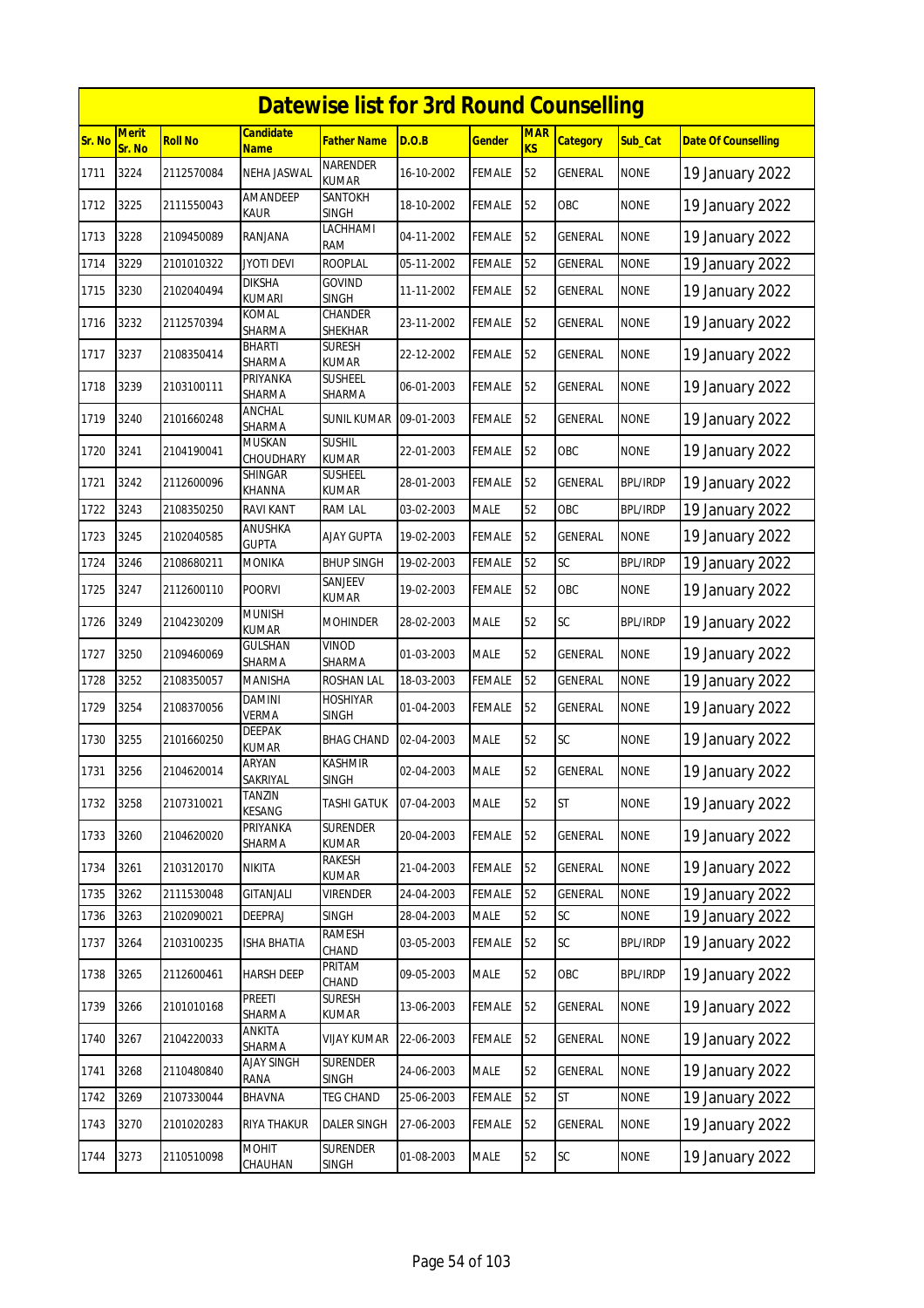|        | <b>Datewise list for 3rd Round Counselling</b> |                |                                 |                                |            |               |                              |                 |                 |                            |  |  |
|--------|------------------------------------------------|----------------|---------------------------------|--------------------------------|------------|---------------|------------------------------|-----------------|-----------------|----------------------------|--|--|
| Sr. No | <b>Merit</b><br>Sr. No                         | <b>Roll No</b> | <b>Candidate</b><br><b>Name</b> | <b>Father Name</b>             | D.O.B      | <b>Gender</b> | <b>MAR</b><br>K <sub>S</sub> | <b>Category</b> | Sub Cat         | <b>Date Of Counselling</b> |  |  |
| 1745   | 3274                                           | 2108680506     | HIMANSHU                        | <b>DUNI CHAND</b>              | 10-08-2003 | <b>FEMALE</b> | 52                           | GENERAL         | <b>NONE</b>     | 19 January 2022            |  |  |
| 1746   | 3276                                           | 2108680313     | <b>HARSHA</b><br>BHARDWAJ       | <b>CHANDER</b><br><b>MANI</b>  | 24-08-2003 | <b>FEMALE</b> | 52                           | SC              | <b>BPL/IRDP</b> | 19 January 2022            |  |  |
| 1747   | 3277                                           | 2109460217     | <b>ANITA DEVI</b>               | <b>KRISHAN</b><br>CHAND        | 02-09-2003 | <b>FEMALE</b> | 52                           | <b>GENERAL</b>  | <b>NONE</b>     | 19 January 2022            |  |  |
| 1748   | 3279                                           | 2110480503     | <b>NISHANT</b><br>SHARMA        | RAMCHANDER<br><b>SHARMA</b>    | 26-09-2003 | <b>MALE</b>   | 52                           | OBC             | <b>NONE</b>     | 19 January 2022            |  |  |
| 1749   | 3280                                           | 2110480832     | PRASHANT                        | <b>BAL MUKAND</b>              | 26-09-2003 | <b>MALE</b>   | 52                           | GENERAL         | <b>NONE</b>     | 19 January 2022            |  |  |
| 1750   | 3283                                           | 2110480687     | <b>NANDITA</b>                  | <b>JAIPAL</b><br>SHARMA        | 14-10-2003 | <b>FEMALE</b> | 52                           | GENERAL         | <b>NONE</b>     | 19 January 2022            |  |  |
| 1751   | 3284                                           | 2101010004     | ANSHUL<br>SHARMA                | <b>RAM PAL</b>                 | 16-10-2003 | <b>MALE</b>   | 52                           | GENERAL         | <b>NONE</b>     | 19 January 2022            |  |  |
| 1752   | 3286                                           | 2110480639     | NITIN SHARMA                    | <b>BABU RAM</b>                | 27-10-2003 | <b>MALE</b>   | 52                           | OBC             | <b>NONE</b>     | 19 January 2022            |  |  |
| 1753   | 3288                                           | 2108390171     | PRITI THAKUR                    | <b>BALWANT</b><br><b>SINGH</b> | 01-11-2003 | <b>FEMALE</b> | 52                           | GENERAL         | <b>NONE</b>     | 19 January 2022            |  |  |
| 1754   | 3289                                           | 2102030111     | ABHISHANT                       | <b>MAHENDER</b><br>SINGH       | 13-11-2003 | <b>MALE</b>   | 52                           | <b>GENERAL</b>  | <b>BPL/IRDP</b> | 19 January 2022            |  |  |
| 1755   | 3290                                           | 2101660239     | <b>PREETI</b>                   | <b>MADAN LAL</b>               | 18-11-2003 | <b>FEMALE</b> | 52                           | SC              | <b>NONE</b>     | 19 January 2022            |  |  |
| 1756   | 3291                                           | 2108390250     | <b>MONIKA</b><br><b>KUMARI</b>  | <b>ATTAR SINGH</b>             | 22-11-2003 | <b>FEMALE</b> | 52                           | SC              | <b>NONE</b>     | 19 January 2022            |  |  |
| 1757   | 3292                                           | 2108690086     | TEJENDRA<br><b>KUMARI</b>       | <b>LAL SINGH</b>               | 25-11-2003 | <b>FEMALE</b> | 52                           | <b>GENERAL</b>  | <b>NONE</b>     | 19 January 2022            |  |  |
| 1758   | 3293                                           | 2103110266     | <b>TANVI</b>                    | <b>BESRU RAM</b>               | 27-11-2003 | <b>FEMALE</b> | 52                           | SC              | <b>NONE</b>     | 19 January 2022            |  |  |
| 1759   | 3294                                           | 2101010217     | <b>SAMRITI</b><br>SHARMA        | <b>DAULAT RAM</b>              | 28-11-2003 | <b>FEMALE</b> | 52                           | GENERAL         | <b>NONE</b>     | 19 January 2022            |  |  |
| 1760   | 3295                                           | 2112570196     | PRIYA THAKUR                    | SANJEEV<br><b>KUMAR</b>        | 29-11-2003 | <b>FEMALE</b> | 52                           | <b>GENERAL</b>  | <b>NONE</b>     | 19 January 2022            |  |  |
| 1761   | 3296                                           | 2108400287     | CHETAN<br>KUMAR                 | OM PRAKASH                     | 04-12-2003 | <b>MALE</b>   | 52                           | SC              | <b>NONE</b>     | 19 January 2022            |  |  |
| 1762   | 3297                                           | 2104210150     | YOGESH                          | <b>RAJESH</b><br><b>KUMAR</b>  | 05-12-2003 | <b>MALE</b>   | 52                           | OBC             | <b>NONE</b>     | 19 January 2022            |  |  |
| 1763   | 3298                                           | 2108360066     | PREETI<br>CHAUHAN               | <b>GANGA RAM</b>               | 08-12-2003 | <b>FEMALE</b> | 52                           | SC              | <b>BPL/IRDP</b> | 19 January 2022            |  |  |
| 1764   | 3300                                           | 2104630024     | ANSHIKA<br>KOUNDAL              | <b>SUDHIR</b><br><b>KUMAR</b>  | 16-12-2003 | <b>FEMALE</b> | 52                           | <b>SC</b>       | <b>NONE</b>     | 19 January 2022            |  |  |
| 1765   | 3301                                           | 2101020162     | <b>ADITI SHARMA</b>             | <b>VIDYA SAGAR</b>             | 19-12-2003 | <b>FEMALE</b> | 52                           | GENERAL         | <b>NONE</b>     | 19 January 2022            |  |  |
| 1766   | 3302                                           | 2109460286     | <b>NIKITA</b><br><b>THAKUR</b>  | NEELKANTH                      | 21-12-2003 | <b>FEMALE</b> | 52                           | GENERAL         | <b>NONE</b>     | 19 January 2022            |  |  |
| 1767   | 3303                                           | 2112570275     | REETA                           | <b>SWARN</b>                   | 24-12-2003 | <b>FEMALE</b> | 52                           | SC              | <b>NONE</b>     | 19 January 2022            |  |  |
| 1768   | 3305                                           | 2108400271     | MADHU                           | SHER SINGH                     | 01-01-2004 | FEMALE        | 52                           | GENERAL         | <b>NONE</b>     | 19 January 2022            |  |  |
| 1769   | 3306                                           | 2101020516     | TRIPTA DEVI                     | <b>SURESH</b><br>CHAND         | 13-01-2004 | <b>FEMALE</b> | 52                           | SC              | <b>NONE</b>     | 19 January 2022            |  |  |
| 1770   | 3307                                           | 2112600462     | RAMANPREET<br><b>SINGH</b>      | AMRIK SINGH                    | 16-01-2004 | <b>MALE</b>   | 52                           | OBC             | <b>NONE</b>     | 19 January 2022            |  |  |
| 1771   | 3308                                           | 2108680072     | <b>NUTTAN</b><br>SHARMA         | SANJEEV<br>KUMAR               | 19-01-2004 | FEMALE        | 52                           | GENERAL         | <b>NONE</b>     | 19 January 2022            |  |  |
| 1772   | 3310                                           | 2101020139     | <b>BHANU PRIYA</b>              | PRATAP SINGH 22-01-2004        |            | <b>FEMALE</b> | 52                           | GENERAL         | <b>NONE</b>     | 19 January 2022            |  |  |
| 1773   | 3311                                           | 2108370186     | KHEVINDRA<br>KUMARI             | NIKA RAM                       | 23-01-2004 | <b>FEMALE</b> | 52                           | GENERAL         | <b>NONE</b>     | 19 January 2022            |  |  |
| 1774   | 3312                                           | 2106280095     | SONIA THAKUR                    | <b>LEELA MANI</b>              | 26-01-2004 | <b>FEMALE</b> | 52                           | GENERAL         | <b>NONE</b>     | 19 January 2022            |  |  |
| 1775   | 3313                                           | 2108370544     | DIMPLA DEVI                     | <b>ROSHAN LAL</b>              | 06-02-2004 | FEMALE        | 52                           | GENERAL         | <b>NONE</b>     | 19 January 2022            |  |  |
| 1776   | 3314                                           | 2103130262     | PRIYA<br>KAUSHAL                | <b>BASU DEV</b>                | 11-02-2004 | <b>FEMALE</b> | 52                           | SC              | <b>BPL/IRDP</b> | 19 January 2022            |  |  |
| 1777   | 3316                                           | 2108350156     | PRIYA                           | <b>KRISHAN DEV</b>             | 18-02-2004 | <b>FEMALE</b> | 52                           | GENERAL         | <b>NONE</b>     | 19 January 2022            |  |  |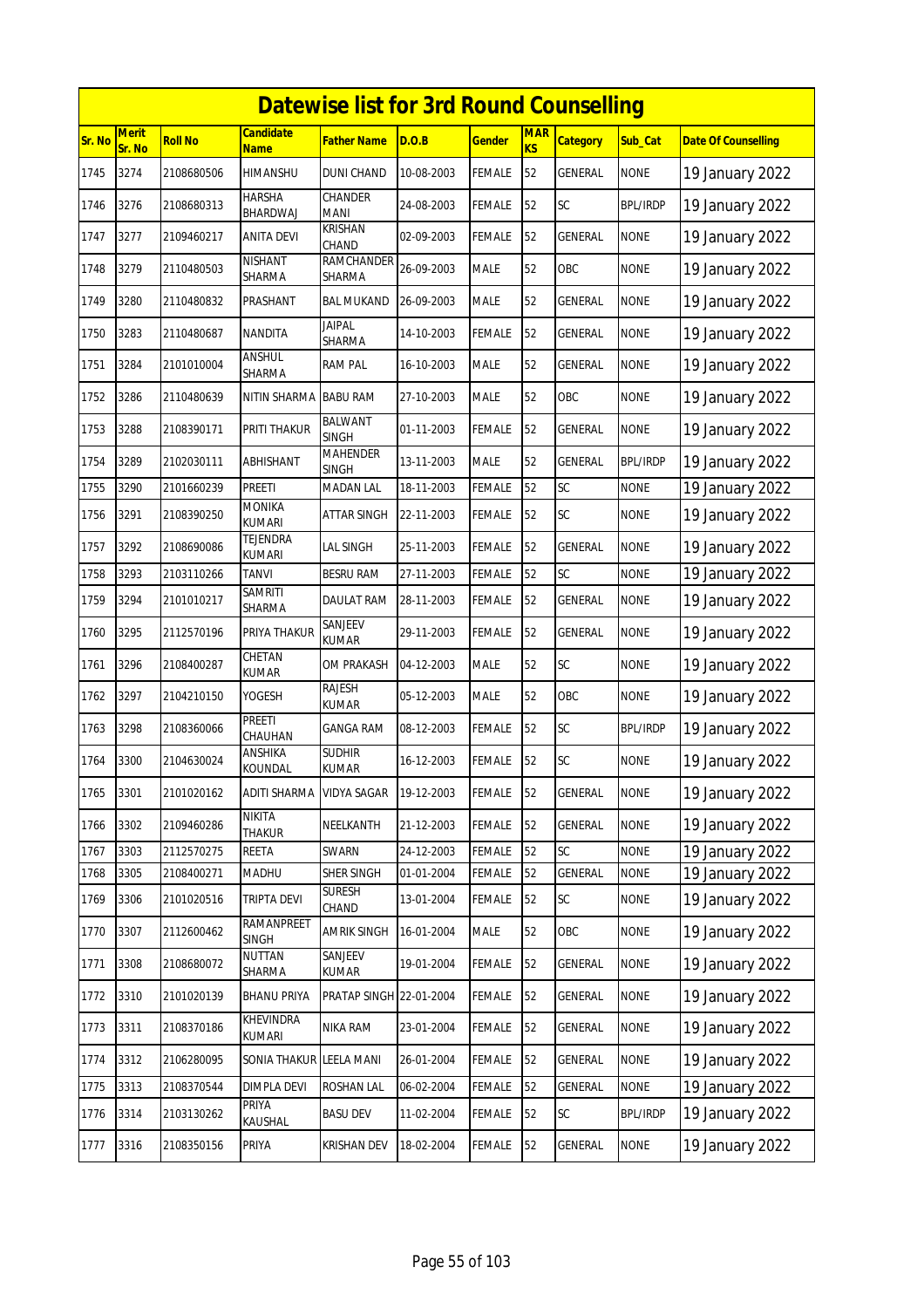|        | <b>Datewise list for 3rd Round Counselling</b><br><b>Candidate</b> |                |                                |                                 |            |               |                         |                 |                                                        |                            |  |  |
|--------|--------------------------------------------------------------------|----------------|--------------------------------|---------------------------------|------------|---------------|-------------------------|-----------------|--------------------------------------------------------|----------------------------|--|--|
| Sr. No | Merit<br>Sr. No                                                    | <b>Roll No</b> | <b>Name</b>                    | Father Name                     | D.O.B      | <b>Gender</b> | <b>MAR</b><br><b>KS</b> | <b>Category</b> | Sub_Cat                                                | <b>Date Of Counselling</b> |  |  |
| 1778   | 3319                                                               | 2102040140     | <b>ANKITA</b><br><b>KUMARI</b> | <b>JARAM SINGH</b>              | 26-02-2004 | <b>FEMALE</b> | 52                      | <b>SC</b>       | <b>NONE</b>                                            | 19 January 2022            |  |  |
| 1779   | 3320                                                               | 2106290600     | DIVANSHU<br>THAKUR             | <b>SUNDER</b><br><b>SINGH</b>   | 26-02-2004 | <b>MALE</b>   | 52                      | GENERAL         | <b>NONE</b>                                            | 19 January 2022            |  |  |
| 1780   | 3322                                                               | 2101010232     | <b>SAKSHI</b>                  | <b>SHER SINGH</b>               | 02-03-2004 | <b>FEMALE</b> | 52                      | <b>GENERAL</b>  | <b>NONE</b>                                            | 19 January 2022            |  |  |
| 1781   | 3323                                                               | 2103120084     | <b>KARAN</b>                   | VINOD KUMAR 02-03-2004          |            | <b>MALE</b>   | 52                      | OBC             | <b>NONE</b>                                            | 19 January 2022            |  |  |
| 1782   | 3324                                                               | 2108400078     | SHALINI                        | NARENDER<br><b>KUMAR</b>        | 03-03-2004 | FEMALE        | 52                      | SC              | <b>NONE</b>                                            | 19 January 2022            |  |  |
| 1783   | 3325                                                               | 2101660251     | ARTI                           | <b>SHYAM LAL</b>                | 04-03-2004 | <b>FEMALE</b> | 52                      | <b>GENERAL</b>  | <b>NONE</b>                                            | 19 January 2022            |  |  |
| 1784   | 3327                                                               | 2102040089     | RAJAT THAKUR                   | <b>DEEP KUMAR</b>               | 11-03-2004 | <b>MALE</b>   | 52                      | GENERAL         | <b>NONE</b>                                            | 19 January 2022            |  |  |
| 1785   | 3329                                                               | 2104630059     | ANAMIKA                        | <b>JAI KARAN</b>                | 18-03-2004 | <b>FEMALE</b> | 52                      | <b>ST</b>       | <b>BPL/IRDP</b>                                        | 19 January 2022            |  |  |
| 1786   | 3331                                                               | 2104230067     | HIMONISH<br><b>GUPTA</b>       | ATUL GUPTA                      | 22-03-2004 | <b>MALE</b>   | 52                      | <b>GENERAL</b>  | <b>NONE</b>                                            | 19 January 2022            |  |  |
| 1787   | 3332                                                               | 2101010189     | <b>JYOTI DEVI</b>              | <b>BIJENDER</b>                 | 03-04-2004 | <b>FEMALE</b> | 52                      | SC              | <b>NONE</b>                                            | 19 January 2022            |  |  |
| 1788   | 3334                                                               | 2108400489     | <b>ISHA</b>                    | <b>HANS RAJ</b>                 | 19-04-2004 | <b>FEMALE</b> | 52                      | SC              | <b>NONE</b>                                            | 19 January 2022            |  |  |
| 1789   | 3335                                                               | 2103100249     | <b>ABHISHEK</b><br>SHARMA      | MANOHAR LAL 21-04-2004          |            | <b>MALE</b>   | 52                      | GENERAL         | <b>NONE</b>                                            | 19 January 2022            |  |  |
| 1790   | 3338                                                               | 2110510024     | MANISH<br>KUMAR                | <b>INDER SINGH</b>              | 12-05-2004 | <b>MALE</b>   | 52                      | SC              | <b>NONE</b>                                            | 19 January 2022            |  |  |
| 1791   | 3340                                                               | 2101020477     | AKSHITA<br>SHARMA              | <b>NATHU RAM</b>                | 19-05-2004 | <b>FEMALE</b> | 52                      | GENERAL         | <b>NONE</b>                                            | 19 January 2022            |  |  |
| 1792   | 3341                                                               | 2108680047     | <b>NEHA</b>                    | <b>NARESH</b><br><b>KUMAR</b>   | 21-05-2004 | <b>FEMALE</b> | 52                      | SC              | <b>NONE</b>                                            | 19 January 2022            |  |  |
| 1793   | 3342                                                               | 2108390447     | <b>DIKSHA</b><br><b>KUMARI</b> | <b>RAVINDER</b><br><b>KUMAR</b> | 30-05-2004 | <b>FEMALE</b> | 52                      | OBC             | <b>NONE</b>                                            | 19 January 2022            |  |  |
| 1794   | 3344                                                               | 2104230032     | ANJANA DEVI                    | PARSHINDA<br>RAM                | 18-12-1985 | <b>FEMALE</b> | 51                      | SC              | <b>NONE</b>                                            | 19 January 2022            |  |  |
| 1795   | 3346                                                               | 2102040688     | BRAHMI DEVI                    | <b>SUFAL</b>                    | 01-10-1987 | <b>FEMALE</b> | 51                      | SC              | <b>NONE</b>                                            | 19 January 2022            |  |  |
| 1796   | 3349                                                               | 2108680479     | VEENA<br>KUMARI                | MANOHAR LAL 21-12-1990          |            | <b>FEMALE</b> | 51                      | <b>GENERAL</b>  | <b>NONE</b>                                            | 19 January 2022            |  |  |
| 1797   | 3350                                                               | 2112570239     | <b>INDU BALA</b>               | <b>GURPAL</b><br><b>SINGH</b>   | 03-08-1991 | <b>FEMALE</b> | 51                      | GENERAL         | <b>NONE</b>                                            | 19 January 2022            |  |  |
| 1798   | 3352                                                               | 2104170014     | CHITRA THAPA                   | <b>KAMAL DEV</b><br>THAPA       | 01-05-1992 | <b>FEMALE</b> | 51                      | OBC             | DEPENDEN<br><b>T/WARDS</b><br>OF EX-<br>SERVICEME<br>N | 19 January 2022            |  |  |
| 1799   | 3353                                                               | 2103140031     | SHILPA                         | <b>MAHENDER</b><br><b>SINGH</b> | 25-08-1992 | <b>FEMALE</b> | 51                      | OBC             | <b>BPL/IRDP</b>                                        | 19 January 2022            |  |  |
| 1800   | 3354                                                               | 2110480763     | SANDEEP<br>KUMAR               | <b>SH SURENDER</b><br>SHARMA    | 14-01-1993 | <b>MALE</b>   | 51                      | OBC             | <b>NONE</b>                                            | 19 January 2022            |  |  |
| 1801   | 3355                                                               | 2109650027     | <b>RAUNOO</b><br>KAUSHAL       | <b>BHAGWAN</b><br>CHAND         | 17-02-1993 | FEMALE        | 51                      | SC              | <b>NONE</b>                                            | 19 January 2022            |  |  |
| 1802   | 3356                                                               | 2107330050     | MONIKA BODH                    | <b>DEVI SINGH</b>               | 22-04-1993 | <b>FEMALE</b> | 51                      | <b>ST</b>       | <b>NONE</b>                                            | 19 January 2022            |  |  |
| 1803   | 3357                                                               | 2110480087     | <b>DINESH</b><br>SHARMA        | DAULATRAM                       | 20-05-1993 | MALE          | 51                      | OBC             | <b>NONE</b>                                            | 19 January 2022            |  |  |
| 1804   | 3358                                                               | 2106270004     | RAKESH<br>Thakur               | <b>PURSHOTAM</b>                | 01-06-1993 | <b>MALE</b>   | 51                      | GENERAL         | <b>NONE</b>                                            | 19 January 2022            |  |  |
| 1805   | 3359                                                               | 2103130260     | NEHA                           | SANJEEV<br><b>KUMAR</b>         | 10-06-1993 | <b>FEMALE</b> | 51                      | OBC             | <b>NONE</b>                                            | 19 January 2022            |  |  |
| 1806   | 3360                                                               | 2103100121     | ANURADHA                       | CHAMBEL<br><b>SINGH</b>         | 20-07-1993 | <b>FEMALE</b> | 51                      | GENERAL         | <b>NONE</b>                                            | 19 January 2022            |  |  |
| 1807   | 3361                                                               | 2101020729     | <b>TENZIN DEKKI</b>            | <b>KRISHAN</b><br><b>SINGH</b>  | 22-11-1993 | <b>FEMALE</b> | 51                      | <b>ST</b>       | <b>NONE</b>                                            | 19 January 2022            |  |  |
| 1808   | 3362                                                               | 2111560212     | RENU DEVI                      | DEEP CHAND                      | 01-12-1993 | <b>FEMALE</b> | 51                      | SC              | <b>BPL/IRDP</b>                                        | 19 January 2022            |  |  |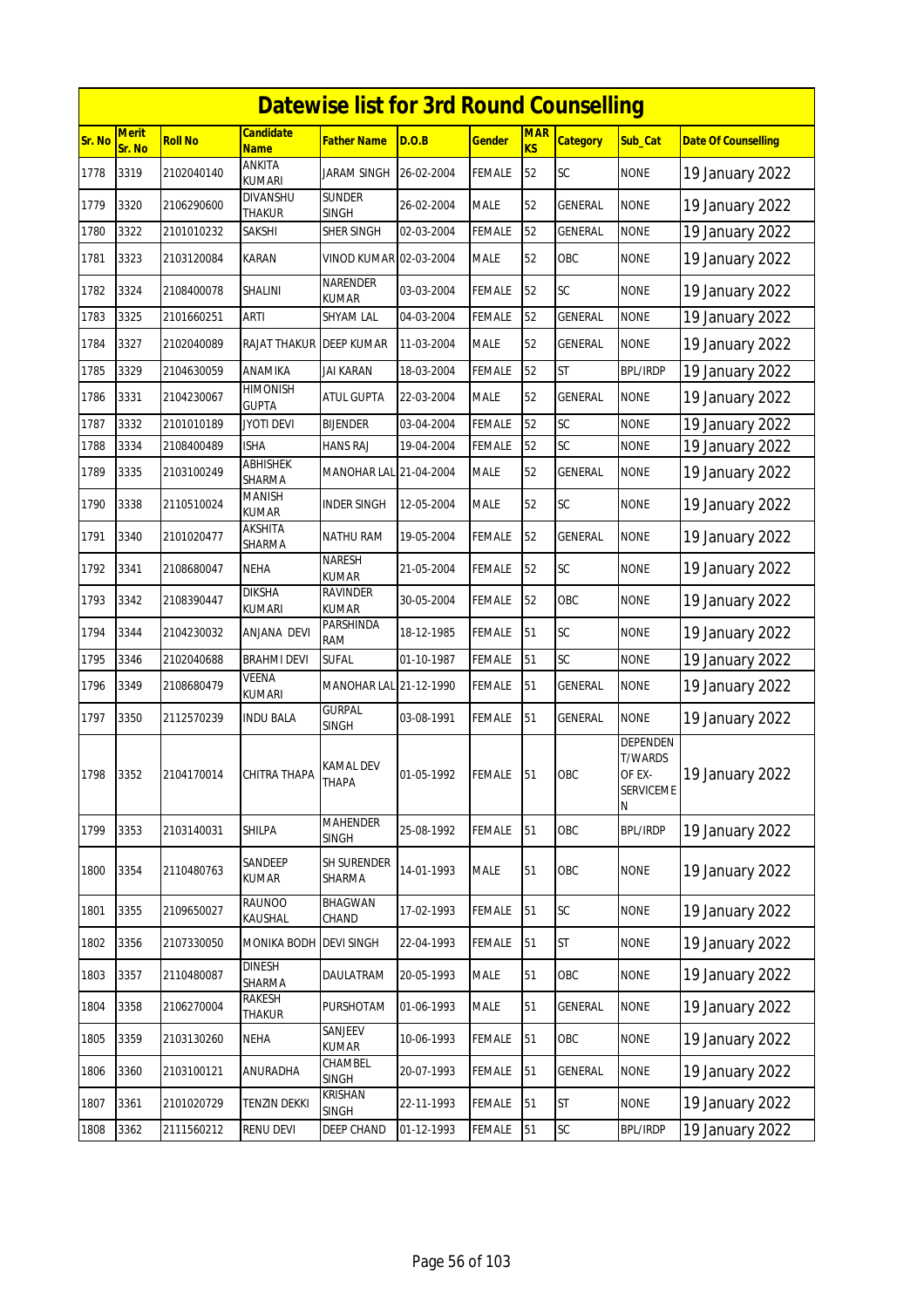|        | <b>Datewise list for 3rd Round Counselling</b><br><b>Merit</b><br><b>Candidate</b><br><b>MAR</b> |                |                               |                                   |            |               |    |                 |                 |                            |  |  |
|--------|--------------------------------------------------------------------------------------------------|----------------|-------------------------------|-----------------------------------|------------|---------------|----|-----------------|-----------------|----------------------------|--|--|
| Sr. No | Sr. No                                                                                           | <b>Roll No</b> | <b>Name</b>                   | <b>Father Name</b>                | D.O.B      | <b>Gender</b> | KS | <b>Category</b> | <b>Sub Cat</b>  | <b>Date Of Counselling</b> |  |  |
| 1809   | 3363                                                                                             | 2101670065     | HIMANSHU<br>SHARMA            | <b>SUBHASH</b><br>CHAND<br>SHARMA | 18-05-1994 | <b>FEMALE</b> | 51 | <b>GENERAL</b>  | <b>NONE</b>     | 19 January 2022            |  |  |
| 1810   | 3365                                                                                             | 2102040414     | ANTRA                         | SHIV DAS                          | 25-08-1994 | <b>FEMALE</b> | 51 | SC              | <b>NONE</b>     | 19 January 2022            |  |  |
| 1811   | 3366                                                                                             | 2108400062     | MONIKA<br>CHAUHAN             | DURGA DASS                        | 17-09-1994 | <b>FEMALE</b> | 51 | <b>SC</b>       | <b>NONE</b>     | 19 January 2022            |  |  |
| 1812   | 3367                                                                                             | 2111550270     | KAPIL DEV                     | <b>GEETA RAM</b>                  | 21-11-1994 | <b>MALE</b>   | 51 | <b>GENERAL</b>  | <b>NONE</b>     | 19 January 2022            |  |  |
| 1813   | 3368                                                                                             | 2103110025     | TEENA RANI                    | <b>SURESH</b><br><b>KUMAR</b>     | 17-02-1995 | <b>FEMALE</b> | 51 | <b>GENERAL</b>  | <b>NONE</b>     | 19 January 2022            |  |  |
| 1814   | 3369                                                                                             | 2102080002     | <b>HANEEF</b>                 | QUEM                              | 03-04-1995 | <b>MALE</b>   | 51 | <b>GENERAL</b>  | <b>BPL/IRDP</b> | 19 January 2022            |  |  |
| 1815   | 3371                                                                                             | 2110490851     | NEERAJ<br>CHAUHAN             | <b>RANJEET</b><br>SINGH           | 02-07-1995 | <b>MALE</b>   | 51 | <b>GENERAL</b>  | <b>NONE</b>     | 19 January 2022            |  |  |
| 1816   | 3373                                                                                             | 2101020225     | POONAM DEVI                   | <b>PREM LAL</b>                   | 30-07-1995 | <b>FEMALE</b> | 51 | <b>GENERAL</b>  | PHH             | 19 January 2022            |  |  |
| 1817   | 3374                                                                                             | 2102050107     | KIRAN                         | <b>JARAM SINGH</b>                | 14-08-1995 | <b>FEMALE</b> | 51 | <b>ST</b>       | <b>NONE</b>     | 19 January 2022            |  |  |
| 1818   | 3375                                                                                             | 2109460202     | <b>RAKESH</b><br><b>KUMAR</b> | <b>RAM SINGH</b>                  | 06-10-1995 | <b>MALE</b>   | 51 | <b>GENERAL</b>  | <b>NONE</b>     | 19 January 2022            |  |  |
| 1819   | 3376                                                                                             | 2110480426     | NEELAM                        | <b>MOHAN</b><br><b>SINGH</b>      | 30-10-1995 | <b>FEMALE</b> | 51 | OBC             | <b>NONE</b>     | 19 January 2022            |  |  |
| 1820   | 3378                                                                                             | 2111550179     | <b>ANITA DEVI</b>             | HARI DASS                         | 19-12-1995 | <b>FEMALE</b> | 51 | SC              | <b>NONE</b>     | 19 January 2022            |  |  |
| 1821   | 3379                                                                                             | 2110490258     | ANJU BALA                     | SITA RAM                          | 25-12-1995 | <b>FEMALE</b> | 51 | <b>SC</b>       | <b>NONE</b>     | 19 January 2022            |  |  |
| 1822   | 3380                                                                                             | 2110490347     | NISHA DEVI                    | PARTAP SINGH 20-01-1996           |            | <b>FEMALE</b> | 51 | SC              | <b>NONE</b>     | 19 January 2022            |  |  |
| 1823   | 3381                                                                                             | 2110480744     | RAJANI DEVI                   | <b>JOGINDER</b><br><b>SINGH</b>   | 02-02-1996 | <b>FEMALE</b> | 51 | SC              | <b>NONE</b>     | 19 January 2022            |  |  |
| 1824   | 3382                                                                                             | 2106290032     | <b>RICHA</b><br>CHAUHAN       | <b>BRIJ LAL</b>                   | 01-03-1996 | <b>FEMALE</b> | 51 | <b>SC</b>       | <b>NONE</b>     | 19 January 2022            |  |  |
| 1825   | 3383                                                                                             | 2110510119     | <b>RAKESH</b><br>KUMAR        | UDAY SINGH                        | 06-03-1996 | <b>MALE</b>   | 51 | <b>GENERAL</b>  | <b>NONE</b>     | 19 January 2022            |  |  |
| 1826   | 3385                                                                                             | 2112600205     | DAMINI                        | RAM PRAKASH 29-07-1996            |            | <b>FEMALE</b> | 51 | GENERAL         | <b>BPL/IRDP</b> | 19 January 2022            |  |  |
| 1827   | 3386                                                                                             | 2110490111     | <b>DIMPLE</b>                 | <b>GIAN SINGH</b>                 | 02-08-1996 | <b>FEMALE</b> | 51 | <b>GENERAL</b>  | <b>BPL/IRDP</b> | 19 January 2022            |  |  |
| 1828   | 3387                                                                                             | 2108390122     | PUSHPA DEVI                   | RAJ KUMAR                         | 25-08-1996 | <b>FEMALE</b> | 51 | GENERAL         | <b>NONE</b>     | 19 January 2022            |  |  |
| 1829   | 3388                                                                                             | 2110490364     | PUSHPANJLI<br>SHARMA          | RAMESH<br>CHANDER                 | 23-09-1996 | <b>FEMALE</b> | 51 | OBC             | <b>NONE</b>     | 19 January 2022            |  |  |
| 1830   | 3390                                                                                             | 2105250008     | <b>ANITA DEVI</b>             | <b>FAKIR CHAND</b>                | 15-10-1996 | <b>FEMALE</b> | 51 | <b>ST</b>       | <b>NONE</b>     | 19 January 2022            |  |  |
| 1831   | 3393                                                                                             | 2110490826     | <b>VIKRAM</b>                 | SANT RAM                          | 31-10-1996 | <b>MALE</b>   | 51 | SC              | <b>NONE</b>     | 19 January 2022            |  |  |
| 1832   | 3394                                                                                             | 2103140036     | SHIVANI                       | ASHOK<br>KUMAR                    | 07-11-1996 | <b>FEMALE</b> | 51 | OBC             | <b>NONE</b>     | 19 January 2022            |  |  |
| 1833   | 3395                                                                                             | 2110490333     | MANISHA                       | DEEP CHAND<br>KAPOOR              | 01-12-1996 | <b>FEMALE</b> | 51 | GENERAL         | <b>NONE</b>     | 19 January 2022            |  |  |
| 1834   | 3396                                                                                             | 2111550296     | <b>ANITA</b><br>SHARMA        | RAJESH<br>KUMAR                   | 10-01-1997 | <b>FEMALE</b> | 51 | GENERAL         | <b>NONE</b>     | 19 January 2022            |  |  |
| 1835   | 3397                                                                                             | 2112570276     | PRIYA                         | <b>JAGDISH RAM</b>                | 12-01-1997 | <b>FEMALE</b> | 51 | OBC             | <b>NONE</b>     | 19 January 2022            |  |  |
| 1836   | 3398                                                                                             | 2110490723     | <b>RITU</b><br>CHAUHAN        | PUNJAB SINGH 12-02-1997           |            | <b>FEMALE</b> | 51 | GENERAL         | <b>NONE</b>     | 19 January 2022            |  |  |
| 1837   | 3400                                                                                             | 2106290191     | MAMTA                         | HARI SINGH                        | 25-02-1997 | <b>FEMALE</b> | 51 | <b>GENERAL</b>  | <b>NONE</b>     | 19 January 2022            |  |  |
| 1838   | 3402                                                                                             | 2101020175     | PANKAJ<br><b>KUMAR</b>        | NARINDER<br>KUMAR                 | 16-03-1997 | <b>MALE</b>   | 51 | SC              | <b>NONE</b>     | 19 January 2022            |  |  |
| 1839   | 3403                                                                                             | 2110500075     | SHEETAL<br>kumari             | YASHPAL                           | 05-05-1997 | <b>FEMALE</b> | 51 | SC              | <b>NONE</b>     | 19 January 2022            |  |  |
| 1840   | 3404                                                                                             | 2103120024     | <b>BIBI ALIMA</b>             | KAMAL DEEN                        | 18-05-1997 | <b>FEMALE</b> | 51 | <b>ST</b>       | <b>NONE</b>     | 19 January 2022            |  |  |
| 1841   | 3405                                                                                             | 2110520067     | ABHISHEK<br>SHARMA            | <b>BHAWAN</b><br><b>SINGH</b>     | 05-07-1997 | <b>MALE</b>   | 51 | OBC             | <b>NONE</b>     | 19 January 2022            |  |  |
| 1842   | 3406                                                                                             | 2110510117     | ARCHNA<br>KUMARI              | <b>TAPENDER</b><br>SINGH          | 08-07-1997 | <b>FEMALE</b> | 51 | SC              | <b>NONE</b>     | 19 January 2022            |  |  |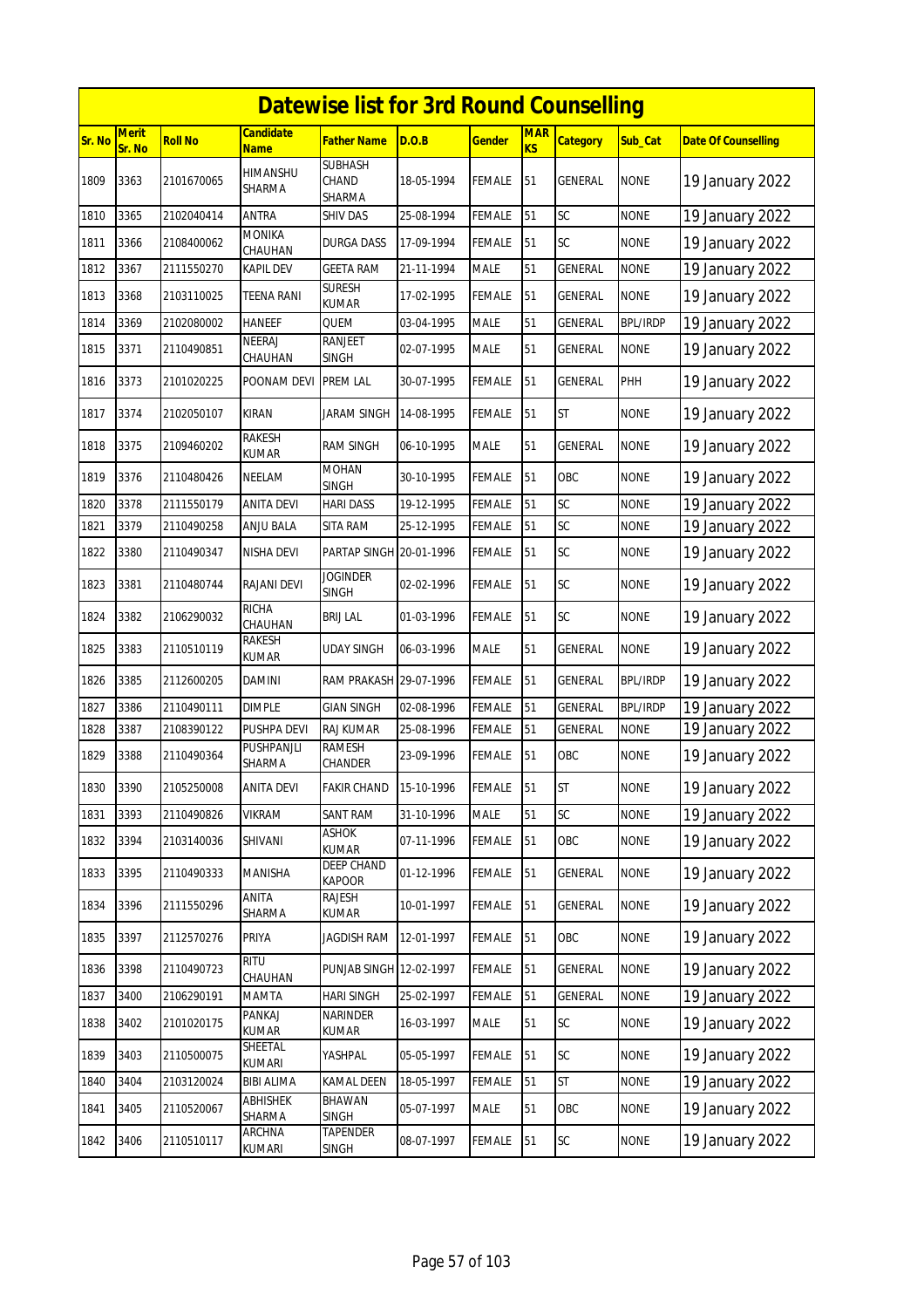|        |                        |                |                                 | <b>Datewise list for 3rd Round Counselling</b> |            |               |                         |                 |                                                                      |                            |
|--------|------------------------|----------------|---------------------------------|------------------------------------------------|------------|---------------|-------------------------|-----------------|----------------------------------------------------------------------|----------------------------|
| Sr. No | <b>Merit</b><br>Sr. No | <b>Roll No</b> | <b>Candidate</b><br><b>Name</b> | Father Name                                    | D.O.B      | <u>Gender</u> | <b>MAR</b><br><b>KS</b> | <b>Category</b> | Sub_Cat                                                              | <b>Date Of Counselling</b> |
| 1843   | 3409                   | 2108370360     | ASHA DEVI                       | <b>RAMESH</b><br>CHAND                         | 21-10-1997 | <b>FEMALE</b> | 51                      | <b>SC</b>       | <b>NONE</b>                                                          | 19 January 2022            |
| 1844   | 3410                   | 2108380028     | AJAY KUMAR                      | KHEM SINGH                                     | 24-10-1997 | <b>MALE</b>   | 51                      | OBC             | <b>NONE</b>                                                          | 19 January 2022            |
| 1845   | 3411                   | 2112570558     | RAVESHU DEVI                    | <b>PAN CHAND</b>                               | 03-12-1997 | <b>FEMALE</b> | 51                      | OBC             | <b>NONE</b>                                                          | 19 January 2022            |
| 1846   | 3412                   | 2108370511     | <b>KALPNA</b><br><b>THAKUR</b>  | SH. JIWAN LAL                                  | 15-12-1997 | <b>FEMALE</b> | 51                      | <b>GENERAL</b>  | <b>NONE</b>                                                          | 19 January 2022            |
| 1847   | 3413                   | 2106290024     | NEELAM<br>THAKUR                | CHUHRU RAM                                     | 12-01-1998 | <b>FEMALE</b> | 51                      | GENERAL         | <b>NONE</b>                                                          | 19 January 2022            |
| 1848   | 3414                   | 2102050035     | <b>MEENA DEVI</b>               | MAHAJAN<br>RAM                                 | 05-02-1998 | <b>FEMALE</b> | 51                      | <b>ST</b>       | <b>NONE</b>                                                          | 19 January 2022            |
| 1849   | 3415                   | 2108680502     | HARISH                          | <b>BELI RAM</b>                                | 04-04-1998 | <b>MALE</b>   | 51                      | <b>GENERAL</b>  | <b>BPL/IRDP</b>                                                      | 19 January 2022            |
| 1850   | 3416                   | 2109430202     | ANU DEVI                        | <b>BRIJ LAL</b>                                | 12-04-1998 | <b>FEMALE</b> | 51                      | SC              | <b>NONE</b>                                                          | 19 January 2022            |
| 1851   | 3417                   | 2110490069     | <b>SHOBHIT</b>                  | <b>BHUPENDER</b><br><b>SINGH</b>               | 01-05-1998 | <b>MALE</b>   | 51                      | <b>GENERAL</b>  | <b>NONE</b>                                                          | 19 January 2022            |
| 1852   | 3418                   | 2101010136     | PARAS<br>SHARMA                 | PAWAN<br><b>KUMAR</b>                          | 07-06-1998 | <b>MALE</b>   | 51                      | GENERAL         | <b>BPL/IRDP</b>                                                      | 19 January 2022            |
| 1853   | 3419                   | 2111560092     | SHIKHA                          | OM KRISHAN                                     | 27-06-1998 | <b>FEMALE</b> | 51                      | <b>GENERAL</b>  | <b>NONE</b>                                                          | 19 January 2022            |
| 1854   | 3420                   | 2106290580     | SUBHADRA                        | NIDHI SINGH                                    | 29-06-1998 | <b>FEMALE</b> | 51                      | GENERAL         | <b>NONE</b>                                                          | 19 January 2022            |
| 1855   | 3422                   | 2108340246     | PRASHANT<br><b>KUMAR</b>        | JEET RAM                                       | 05-07-1998 | <b>MALE</b>   | 51                      | OBC             | <b>NONE</b>                                                          | 19 January 2022            |
| 1856   | 3423                   | 2103130028     | ABHILASHA<br><b>BHATIA</b>      | <b>RAVINDER</b><br>KUMAR                       | 08-07-1998 | <b>FEMALE</b> | 51                      | <b>SC</b>       | <b>NONE</b>                                                          | 19 January 2022            |
| 1857   | 3424                   | 2108690013     | BHAVESH<br><b>KUMAR</b>         | SHIV DAYAL                                     | 08-07-1998 | <b>MALE</b>   | 51                      | <b>SC</b>       | <b>NONE</b>                                                          | 19 January 2022            |
| 1858   | 3425                   | 2109460160     | LOBZANG<br><b>MENTOK</b>        | <b>ASHOK</b><br><b>KUMAR</b>                   | 14-07-1998 | <b>FEMALE</b> | 51                      | <b>ST</b>       | <b>NONE</b>                                                          | 19 January 2022            |
| 1859   | 3426                   | 2110510166     | RAKSHA DEVI                     | PURAN CHAND 26-07-1998                         |            | <b>FEMALE</b> | 51                      | <b>SC</b>       | <b>NONE</b>                                                          | 19 January 2022            |
| 1860   | 3428                   | 2108400111     | UDIT KUMAR                      | SHARWAN<br><b>KUMAR</b>                        | 01-01-1999 | <b>MALE</b>   | 51                      | SC              | <b>NONE</b>                                                          | 19 January 2022            |
| 1861   | 3429                   | 2107330006     | POOJA                           | ROSHAN LAL                                     | 10-01-1999 | <b>FEMALE</b> | 51                      | <b>ST</b>       | <b>NONE</b>                                                          | 19 January 2022            |
| 1862   | 3430                   | 2101010155     | NEHA SHARMA                     | <b>NAND LAL</b>                                | 13-01-1999 | <b>FEMALE</b> | 51                      | GENERAL         | <b>NONE</b>                                                          | 19 January 2022            |
| 1863   | 3431                   | 2111560046     | <b>DEEPAK</b><br><b>KUMAR</b>   | MADAN SINGH 18-01-1999                         |            | <b>MALE</b>   | 51                      | GENERAL         | <b>NONE</b>                                                          | 19 January 2022            |
| 1864   | 3432                   | 2103130075     | <b>MANDEEPAK</b>                | MEHAR SINGH 25-01-1999                         |            | <b>MALE</b>   | 51                      | SC              | <b>DEPENDEN</b><br><b>T/WARDS</b><br>OF EX-<br><b>SERVICEME</b><br>N | 19 January 2022            |
| 1865   | 3433                   | 2111530110     | KALPANA                         | <b>PRAKASH</b><br>CHAND                        | 27-01-1999 | <b>FEMALE</b> | 51                      | SC              | <b>NONE</b>                                                          | 19 January 2022            |
| 1866   | 3434                   | 2111540027     | MEENAKSHI                       | HEERA SINGH                                    | 02-02-1999 | <b>FEMALE</b> | 51                      | GENERAL         | <b>NONE</b>                                                          | 19 January 2022            |
| 1867   | 3435                   | 2106290196     | <b>SURESH</b><br>KUMAR          | <b>HEERU RAM</b>                               | 06-02-1999 | MALE          | 51                      | <b>SC</b>       | <b>NONE</b>                                                          | 19 January 2022            |
| 1868   | 3437                   | 2110490301     | PRATIBHA                        | <b>GULAB SINGH</b>                             | 21-02-1999 | <b>FEMALE</b> | 51                      | GENERAL         | <b>BPL/IRDP</b>                                                      | 19 January 2022            |
| 1869   | 3438                   | 2106290134     | SHEETAL                         | <b>KRISHAN LAL</b>                             | 04-03-1999 | <b>FEMALE</b> | 51                      | <b>ST</b>       | <b>NONE</b>                                                          | 19 January 2022            |
| 1870   | 3439                   | 2106290348     | LAXMI DEVI                      | <b>RISHI RAM</b>                               | 11-03-1999 | <b>FEMALE</b> | 51                      | GENERAL         | <b>NONE</b>                                                          | 19 January 2022            |
| 1871   | 3440                   | 2106290207     | SONIKA<br>SHARMA                | <b>MOHINDER</b><br><b>SINGH</b><br>SHARMA      | 13-03-1999 | <b>FEMALE</b> | 51                      | <b>GENERAL</b>  | <b>NONE</b>                                                          | 19 January 2022            |
| 1872   | 3441                   | 2106290033     | DEEPIKA<br>THAKUR               | OMI CHAND                                      | 14-03-1999 | <b>FEMALE</b> | 51                      | GENERAL         | <b>NONE</b>                                                          | 19 January 2022            |
| 1873   | 3443                   | 2108370344     | NEHA                            | DHARM PAL                                      | 30-04-1999 | FEMALE        | 51                      | GENERAL         | <b>NONE</b>                                                          | 19 January 2022            |
| 1874   | 3444                   | 2103120291     | DIKSHA RANI                     | SH.RAMESH<br><b>KUMAR</b>                      | 20-05-1999 | <b>FEMALE</b> | 51                      | <b>GENERAL</b>  | <b>NONE</b>                                                          | 19 January 2022            |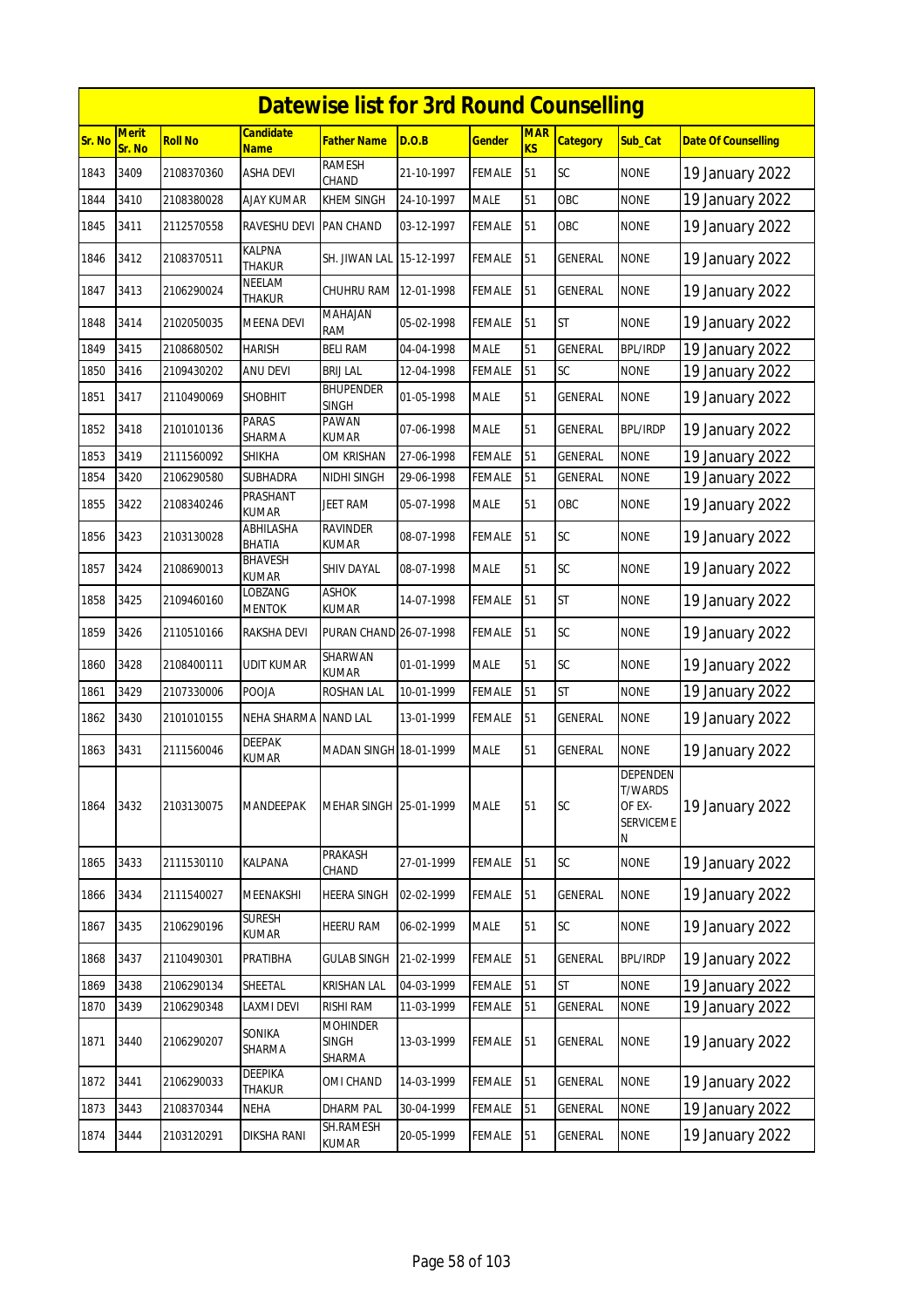|        | <b>Datewise list for 3rd Round Counselling</b><br><b>Merit</b><br><b>Candidate</b> |                |                                |                                 |            |               |                  |                 |                 |                            |  |  |
|--------|------------------------------------------------------------------------------------|----------------|--------------------------------|---------------------------------|------------|---------------|------------------|-----------------|-----------------|----------------------------|--|--|
| Sr. No | Sr. No                                                                             | <b>Roll No</b> | <b>Name</b>                    | Father Name                     | D.O.B      | <u>Gender</u> | <b>MAR</b><br>KS | <b>Category</b> | Sub Cat         | <b>Date Of Counselling</b> |  |  |
| 1875   | 3445                                                                               | 2112590020     | AMANDEEP<br>KAUR               | <b>TELU RAM</b>                 | 13-06-1999 | FEMALE        | 51               | SC              | <b>NONE</b>     | 19 January 2022            |  |  |
| 1876   | 3446                                                                               | 2109460209     | SUSHIL KUMAR BHIM SINGH        |                                 | 17-06-1999 | MALE          | 51               | SC              | <b>NONE</b>     | 19 January 2022            |  |  |
| 1877   | 3447                                                                               | 2104170181     | SUNNY KUNAR                    | <b>MOHINDER</b><br>SINGH        | 19-06-1999 | <b>MALE</b>   | 51               | <b>GENERAL</b>  | <b>NONE</b>     | 19 January 2022            |  |  |
| 1878   | 3449                                                                               | 2101670069     | <b>KANCHAN DEV</b>             | CHARAN DASS<br><b>SUMAN</b>     | 27-07-1999 | FEMALE        | 51               | OBC             | <b>NONE</b>     | 19 January 2022            |  |  |
| 1879   | 3450                                                                               | 2111530041     | RAKHI TYAGI                    | <b>MAHENDER</b><br><b>KUMAR</b> | 16-08-1999 | <b>FEMALE</b> | 51               | SC              | <b>NONE</b>     | 19 January 2022            |  |  |
| 1880   | 3451                                                                               | 2106280211     | MANOJ<br><b>KUMAR</b>          | <b>DILAWAR</b><br><b>SINGH</b>  | 18-08-1999 | <b>MALE</b>   | 51               | OBC             | <b>NONE</b>     | 19 January 2022            |  |  |
| 1881   | 3452                                                                               | 2110480699     | GULSHAN<br>TOMAR               | RAM<br>CHANDER                  | 24-08-1999 | <b>FEMALE</b> | 51               | <b>GENERAL</b>  | <b>NONE</b>     | 19 January 2022            |  |  |
| 1882   | 3453                                                                               | 2110490684     | VIJAY KUMARI                   | KHAJAN SINGH 27-08-1999         |            | FEMALE        | 51               | GENERAL         | <b>NONE</b>     | 19 January 2022            |  |  |
| 1883   | 3454                                                                               | 2110510137     | PRATIBHA<br><b>KUMARI</b>      | SANJEEV<br><b>KUMAR</b>         | 01-11-1999 | FEMALE        | 51               | GENERAL         | <b>NONE</b>     | 19 January 2022            |  |  |
| 1884   | 3456                                                                               | 2106290609     | <b>SUNITA DEVI</b>             | <b>DEVI SINGH</b>               | 04-12-1999 | <b>FEMALE</b> | 51               | <b>GENERAL</b>  | <b>BPL/IRDP</b> | 19 January 2022            |  |  |
| 1885   | 3457                                                                               | 2110490794     | ASHMA                          | VAHID IQBAL                     | 07-12-1999 | FEMALE        | 51               | GENERAL         | <b>NONE</b>     | 19 January 2022            |  |  |
| 1886   | 3458                                                                               | 2110490378     | AVNEETKAUR                     | AMARJEET<br><b>SINGH</b>        | 20-12-1999 | FEMALE        | 51               | OBC             | <b>NONE</b>     | 19 January 2022            |  |  |
| 1887   | 3459                                                                               | 2102070001     | <b>PUSHPA</b><br><b>KUMARI</b> | RAM CHAND                       | 25-12-1999 | FEMALE        | 51               | <b>ST</b>       | <b>NONE</b>     | 19 January 2022            |  |  |
| 1888   | 3460                                                                               | 2103130145     | <b>INDU KUMARI</b>             | BALWANT<br><b>SINGH</b>         | 27-12-1999 | <b>FEMALE</b> | 51               | OBC             | <b>NONE</b>     | 19 January 2022            |  |  |
| 1889   | 3461                                                                               | 2111560505     | PARIDHI<br>SHARMA              | DHARMESH<br><b>DUTT</b>         | 28-12-1999 | FEMALE        | 51               | GENERAL         | <b>NONE</b>     | 19 January 2022            |  |  |
| 1890   | 3462                                                                               | 2104230026     | <b>SAMRITI</b><br>ANAND        | YASH PAL<br>ANAND               | 04-01-2000 | FEMALE        | 51               | GENERAL         | <b>NONE</b>     | 19 January 2022            |  |  |
| 1891   | 3463                                                                               | 2107330008     | <b>MAMTA DEVI</b>              | <b>SHAM LAL</b>                 | 06-01-2000 | FEMALE        | 51               | <b>ST</b>       | <b>NONE</b>     | 19 January 2022            |  |  |
| 1892   | 3467                                                                               | 2106290027     | <b>POONAM</b><br><b>THAKUR</b> | PYARE LAL                       | 25-01-2000 | FEMALE        | 51               | GENERAL         | <b>NONE</b>     | 19 January 2022            |  |  |
| 1893   | 3469                                                                               | 2101670067     | <b>GEETANJALI</b>              | DHARAM PAL                      | 05-02-2000 | <b>FEMALE</b> | 51               | <b>GENERAL</b>  | <b>NONE</b>     | 19 January 2022            |  |  |
| 1894   | 3470                                                                               | 2108350423     | AKSHITA<br>SHARMA              | NEERAJ<br>SHARMA                | 03-03-2000 | <b>FEMALE</b> | 51               | <b>GENERAL</b>  | <b>NONE</b>     | 19 January 2022            |  |  |
| 1895   | 3471                                                                               | 2106280019     | SHITAL KIRAN<br><b>SUBODH</b>  | GOPAL SINGH                     | 05-03-2000 | <b>FEMALE</b> | 51               | SC              | <b>NONE</b>     | 19 January 2022            |  |  |
| 1896   | 3472                                                                               | 2111560195     | <b>SMRITI</b><br>KANWAR        | RANJOT SINGH 05-03-2000         |            | <b>FEMALE</b> | 51               | GENERAL         | <b>NONE</b>     | 19 January 2022            |  |  |
| 1897   | 3473                                                                               | 2108370391     | <b>SERENDRA</b><br>KUMARI      | MEHENDER<br>SINGH               | 06-03-2000 | <b>FEMALE</b> | 51               | GENERAL         | <b>NONE</b>     | 19 January 2022            |  |  |
| 1898   | 3475                                                                               | 2108370113     | ASHA KUMARI                    | <b>BHIM SINGH</b>               | 11-03-2000 | <b>FEMALE</b> | 51               | OBC             | <b>BPL/IRDP</b> | 19 January 2022            |  |  |
| 1899   | 3476                                                                               | 2110490128     | VAISHALI                       | BHAGAT<br>SINGH                 | 14-03-2000 | <b>FEMALE</b> | 51               | GENERAL         | <b>NONE</b>     | 19 January 2022            |  |  |
| 1900   | 3477                                                                               | 2110480537     | REENA DEVI                     | <b>BUDH SINGH</b>               | 26-03-2000 | FEMALE        | 51               | SC              | <b>BPL/IRDP</b> | 19 January 2022            |  |  |
| 1901   | 3478                                                                               | 2110520175     | NEHA RANA                      | <b>JAGAT SINGH</b>              | 28-03-2000 | <b>FEMALE</b> | 51               | GENERAL         | <b>NONE</b>     | 19 January 2022            |  |  |
| 1902   | 3479                                                                               | 2102040708     | RAHUL                          | SH. JOGINDER                    | 31-03-2000 | MALE          | 51               | OBC             | <b>NONE</b>     | 19 January 2022            |  |  |
| 1903   | 3480                                                                               | 2108370251     | <b>DUNI CHAND</b>              | <b>TOTA RAM</b>                 | 04-04-2000 | MALE          | 51               | GENERAL         | <b>NONE</b>     | 19 January 2022            |  |  |
| 1904   | 3481                                                                               | 2102040476     | ASHA KUMARI                    | <b>BHAG SINGH</b>               | 07-04-2000 | <b>FEMALE</b> | 51               | GENERAL         | <b>NONE</b>     | 19 January 2022            |  |  |
| 1905   | 3482                                                                               | 2109410022     | NIRANJNA                       | <b>RAN SINGH</b>                | 16-04-2000 | FEMALE        | 51               | GENERAL         | <b>NONE</b>     | 19 January 2022            |  |  |
| 1906   | 3483                                                                               | 2108690002     | ARUN KUMAR                     | <b>TEK SINGH</b>                | 04-05-2000 | <b>MALE</b>   | 51               | SC              | <b>NONE</b>     | 19 January 2022            |  |  |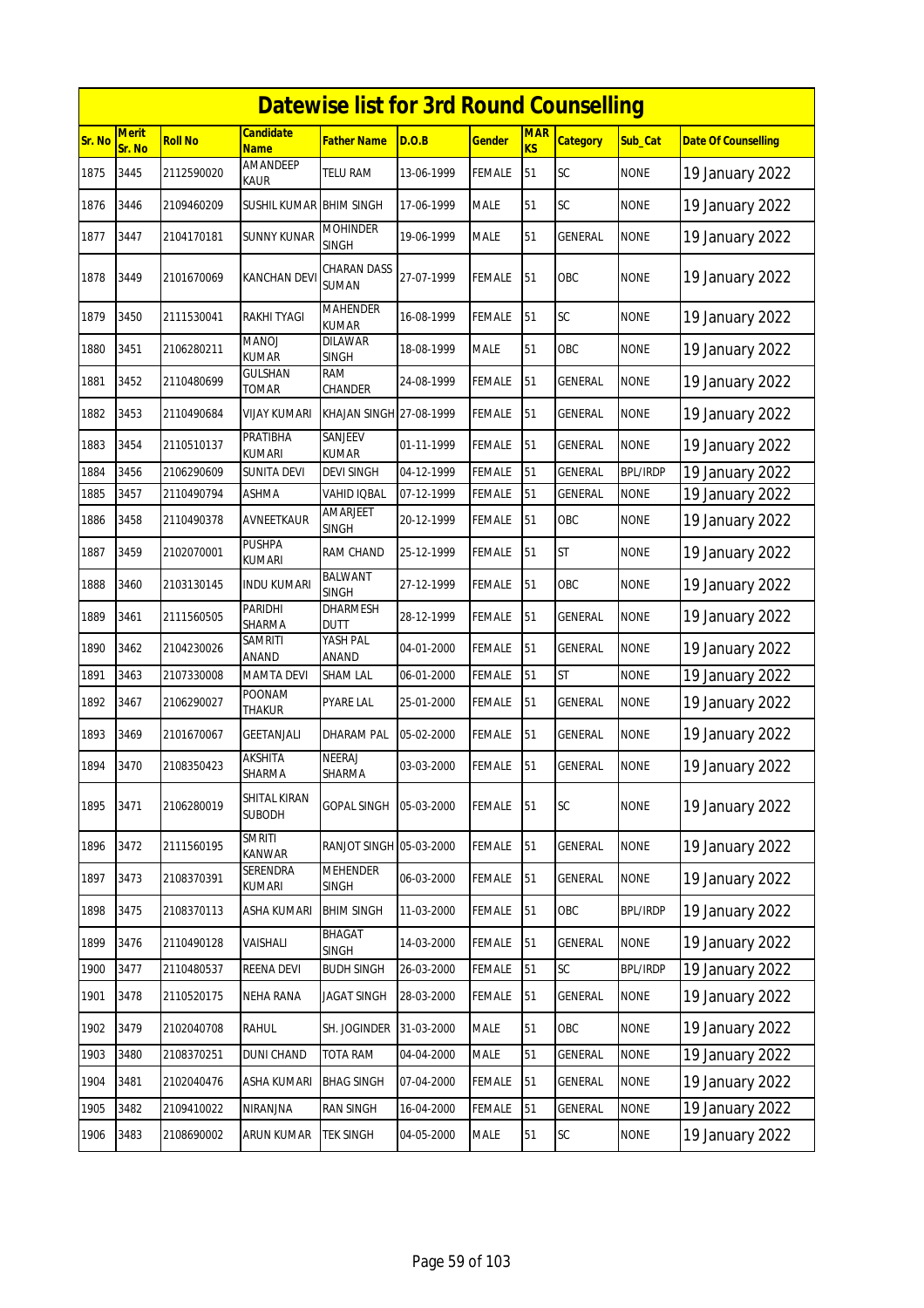|               |                        |                |                                | <b>Datewise list for 3rd Round Counselling</b> |            |               |                              |                 |                 |                            |
|---------------|------------------------|----------------|--------------------------------|------------------------------------------------|------------|---------------|------------------------------|-----------------|-----------------|----------------------------|
| <b>Sr. No</b> | <b>Merit</b><br>Sr. No | <b>Roll No</b> | Candidate<br><b>Name</b>       | Father Name                                    | D.O.B      | <b>Gender</b> | <b>MAR</b><br>K <sub>S</sub> | <b>Category</b> | Sub_Cat         | <b>Date Of Counselling</b> |
| 1907          | 3484                   | 2108380049     | POOJA                          | <b>GOBIND RAM</b>                              | 13-05-2000 | <b>FEMALE</b> | 51                           | <b>GENERAL</b>  | <b>NONE</b>     | 19 January 2022            |
| 1908          | 3485                   | 2102040068     | ANOOP<br>KUMAR                 | PRAKASHO                                       | 25-05-2000 | MALE          | 51                           | SC              | <b>NONE</b>     | 19 January 2022            |
| 1909          | 3487                   | 2109460023     | REENA                          | RAMESH<br>CHAND                                | 14-06-2000 | FEMALE        | 51                           | GENERAL         | <b>BPL/IRDP</b> | 19 January 2022            |
| 1910          | 3489                   | 2101010175     | <b>MONIKA</b><br><b>KUMARI</b> | SHYAM SINGH 22-06-2000                         |            | FEMALE        | 51                           | GENERAL         | <b>NONE</b>     | 19 January 2022            |
| 1911          | 3490                   | 2101020304     | <b>JYOTI DEVI</b>              | CHAMAN LAL                                     | 27-06-2000 | FEMALE        | 51                           | GENERAL         | <b>NONE</b>     | 19 January 2022            |
| 1912          | 3491                   | 2106280103     | <b>BABLU RAM</b>               | <b>GOVIND RAM</b>                              | 02-07-2000 | <b>MALE</b>   | 51                           | <b>GENERAL</b>  | <b>SPORTS</b>   | 19 January 2022            |
| 1913          | 3492                   | 2108370006     | <b>RISHAV</b><br>SAKLANI       | CHANDER<br>KUMAR                               | 11-07-2000 | MALE          | 51                           | GENERAL         | <b>NONE</b>     | 19 January 2022            |
| 1914          | 3493                   | 2110480183     | PARVEEN                        | SHIVA NAND                                     | 13-07-2000 | <b>MALE</b>   | 51                           | GENERAL         | <b>NONE</b>     | 19 January 2022            |
| 1915          | 3494                   | 2112570175     | SWATI                          | Jarnail<br><b>SINGH</b>                        | 27-07-2000 | <b>FEMALE</b> | 51                           | OBC             | <b>NONE</b>     | 19 January 2022            |
| 1916          | 3496                   | 2111530040     | MANISHA DEVI                   | <b>NARESH</b><br>KUMAR                         | 30-08-2000 | FEMALE        | 51                           | OBC             | <b>NONE</b>     | 19 January 2022            |
| 1917          | 3497                   | 2108350109     | TANUJA                         | <b>BHAG SINGH</b>                              | 09-09-2000 | FEMALE        | 51                           | GENERAL         | <b>NONE</b>     | 19 January 2022            |
| 1918          | 3498                   | 2103120184     | TAMNNA                         | PAWAN<br>KUMAR                                 | 19-09-2000 | <b>FEMALE</b> | 51                           | GENERAL         | <b>NONE</b>     | 19 January 2022            |
| 1919          | 3500                   | 2104160228     | <b>JYOTI THAKUR</b>            | <b>SURESH</b><br>kumar                         | 24-09-2000 | FEMALE        | 51                           | GENERAL         | <b>NONE</b>     | 19 January 2022            |
| 1920          | 3501                   | 2108350410     | RITISH THAKUR                  | <b>RAM SARAN</b>                               | 16-10-2000 | MALE          | 51                           | OBC             | <b>BPL/IRDP</b> | 19 January 2022            |
| 1921          | 3502                   | 2108370373     | <b>ANJANA DEVI</b>             | <b>DALIP SINGH</b>                             | 19-10-2000 | FEMALE        | 51                           | <b>GENERAL</b>  | <b>BPL/IRDP</b> | 19 January 2022            |
| 1922          | 3503                   | 2104700009     | <b>ANKIT</b><br>CHOUDHARY      | <b>AJEET SINGH</b>                             | 22-10-2000 | <b>MALE</b>   | 51                           | OBC             | <b>NONE</b>     | 19 January 2022            |
| 1923          | 3504                   | 2108340049     | DIVYA VIBHUTI                  | LAJE RAM                                       | 09-11-2000 | <b>FEMALE</b> | 51                           | SC              | <b>NONE</b>     | 19 January 2022            |
| 1924          | 3505                   | 2106290555     | SOURAV<br>THAKUR               | PRAKASH<br>CHAND                               | 18-11-2000 | <b>MALE</b>   | 51                           | <b>GENERAL</b>  | <b>NONE</b>     | 19 January 2022            |
| 1925          | 3506                   | 2107330014     | <b>RITIKA</b>                  | SHER SINGH                                     | 20-11-2000 | FEMALE        | 51                           | <b>ST</b>       | <b>NONE</b>     | 19 January 2022            |
| 1926          | 3508                   | 2102090161     | <b>BHAVNA</b><br><b>KUMARI</b> | LAKSHMAN                                       | 28-12-2000 | FEMALE        | 51                           | <b>SC</b>       | <b>NONE</b>     | 19 January 2022            |
| 1927          | 3509                   | 2106290159     | SUNDER SINGH DHRAM DASS        |                                                | 29-01-2001 | MALE          | 51                           | <b>GENERAL</b>  | <b>NONE</b>     | 19 January 2022            |
| 1928          | 3511                   | 2109460166     | <b>HARVANSH</b><br>PANDEY      | KAMAAL<br>CHAND                                | 01-02-2001 | MALE          | 51                           | GENERAL         | <b>BPL/IRDP</b> | 19 January 2022            |
| 1929          | 3513                   | 2108370072     | RAKSHA<br>THAKUR               | <b>DESH RAJ</b>                                | 14-02-2001 | FEMALE        | 51                           | <b>GENERAL</b>  | <b>NONE</b>     | 19 January 2022            |
| 1930          | 3514                   | 2109470053     | <b>TANUJA</b>                  | <b>MAHENDER</b>                                | 15-02-2001 | FEMALE        | 51                           | <b>GENERAL</b>  | <b>NONE</b>     | 19 January 2022            |
| 1931          | 3515                   | 2109410123     | POOJA SISODIA                  | <b>JOGINDER</b><br><b>SINGH</b>                | 26-03-2001 | <b>FEMALE</b> | 51                           | GENERAL         | <b>NONE</b>     | 19 January 2022            |
| 1932          | 3516                   | 2107330010     | SUJATA                         | rakesh                                         | 01-04-2001 | <b>FEMALE</b> | 51                           | ST              | <b>NONE</b>     | 19 January 2022            |
| 1933          | 3517                   | 2110490255     | MONIKA<br>CHAUDHARY            | AJMER SINGH                                    | 13-04-2001 | <b>FEMALE</b> | 51                           | OBC             | <b>BPL/IRDP</b> | 19 January 2022            |
| 1934          | 3520                   | 2108370149     | DEEPAK<br>KUMARI               | DAULAT RAM                                     | 19-05-2001 | <b>FEMALE</b> | 51                           | <b>GENERAL</b>  | <b>NONE</b>     | 19 January 2022            |
| 1935          | 3522                   | 2106280014     | PRIYA SHARMA                   | <b>BHUPENDER</b><br>SHARMA                     | 20-06-2001 | <b>FEMALE</b> | 51                           | GENERAL         | <b>NONE</b>     | 19 January 2022            |
| 1936          | 3523                   | 2111560173     | SUYASH                         | NARESH<br>KUMAR                                | 25-07-2001 | MALE          | 51                           | GENERAL         | <b>NONE</b>     | 19 January 2022            |
| 1937          | 3524                   | 2101010408     | RITIKA                         | PARMOD<br>KUMAR                                | 28-07-2001 | FEMALE        | 51                           | <b>GENERAL</b>  | <b>NONE</b>     | 19 January 2022            |
| 1938          | 3525                   | 2109460072     | DEVAASHISH                     | MAHESH                                         | 07-08-2001 | MALE          | 51                           | SC              | <b>BPL/IRDP</b> | 19 January 2022            |
| 1939          | 3526                   | 2109470016     | ARCHANA                        | MADAN LAL                                      | 09-08-2001 | FEMALE        | 51                           | SC              | <b>BPL/IRDP</b> | 19 January 2022            |
| 1940          | 3528                   | 2110480909     | <b>SHRUTI</b>                  | <b>RAJESH GAUR</b>                             | 04-09-2001 | MALE          | 51                           | SC              | <b>NONE</b>     | 19 January 2022            |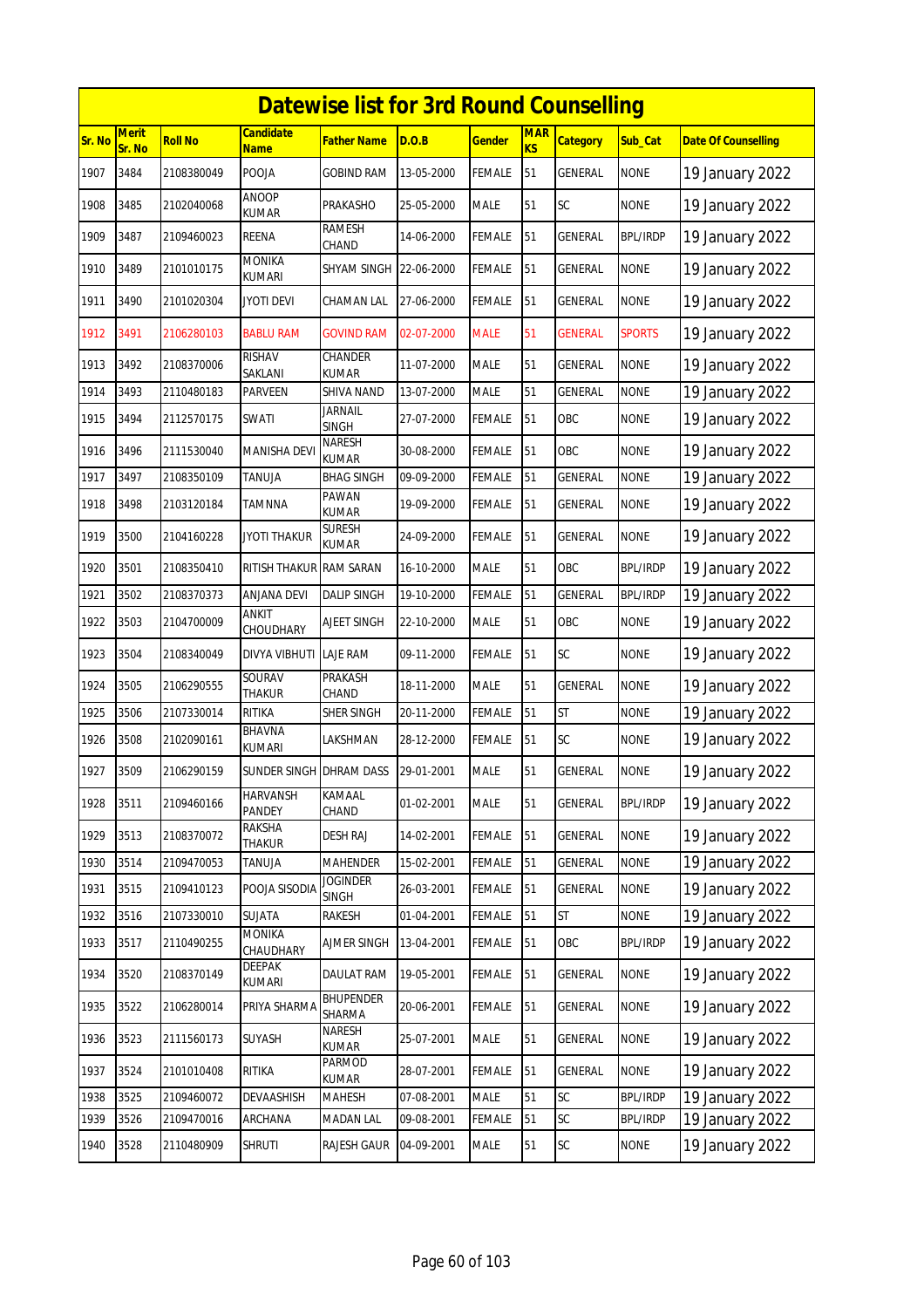|        | <b>Datewise list for 3rd Round Counselling</b> |                |                               |                                 |            |               |                              |                 |                                                               |                            |  |  |
|--------|------------------------------------------------|----------------|-------------------------------|---------------------------------|------------|---------------|------------------------------|-----------------|---------------------------------------------------------------|----------------------------|--|--|
| Sr. No | <b>Merit</b><br>Sr. No                         | <b>Roll No</b> | <b>Candidate</b><br>Name      | <b>Father Name</b>              | D.O.B      | <b>Gender</b> | <b>MAR</b><br>K <sub>S</sub> | <b>Category</b> | Sub_Cat                                                       | <b>Date Of Counselling</b> |  |  |
| 1941   | 3529                                           | 2104220119     | TAMANA                        | KRIPAL SINGH                    | 15-09-2001 | <b>FEMALE</b> | 51                           | <b>GENERAL</b>  | <b>NONE</b>                                                   | 19 January 2022            |  |  |
| 1942   | 3530                                           | 2108400121     | NAMAN<br>CHAUHAN              | LEELADHAR                       | 25-09-2001 | MALE          | 51                           | SC              | <b>NONE</b>                                                   | 19 January 2022            |  |  |
| 1943   | 3531                                           | 2110490338     | ANKITA                        | <b>SURESH</b><br>KUMAR          | 01-10-2001 | <b>FEMALE</b> | 51                           | OBC             | <b>NONE</b>                                                   | 19 January 2022            |  |  |
| 1944   | 3532                                           | 2110490824     | GULSHAN<br><b>PUNDIR</b>      | CHANDERSAIN 03-10-2001          |            | <b>FEMALE</b> | 51                           | GENERAL         | <b>NONE</b>                                                   | 19 January 2022            |  |  |
| 1945   | 3533                                           | 2103130208     | SUSHIL KUMAR                  | <b>MAHENDER</b><br><b>SINGH</b> | 06-11-2001 | <b>MALE</b>   | 51                           | SC              | <b>NONE</b>                                                   | 19 January 2022            |  |  |
| 1946   | 3534                                           | 2104210011     | RISHAV SAGAR                  | <b>BALBIR SINGH</b>             | 06-11-2001 | <b>MALE</b>   | 51                           | OBC             | <b>NONE</b>                                                   | 19 January 2022            |  |  |
| 1947   | 3535                                           | 2110480346     | DEEPTI<br>SHARMA              | CHUNNI LAL<br>SHARMA            | 08-11-2001 | FEMALE        | 51                           | OBC             | <b>NONE</b>                                                   | 19 January 2022            |  |  |
| 1948   | 3537                                           | 2111550060     | MEGHA                         | <b>SUKHVINDER</b>               | 05-12-2001 | <b>FEMALE</b> | 51                           | GENERAL         | <b>NONE</b>                                                   | 19 January 2022            |  |  |
| 1949   | 3538                                           | 2102080087     | guddi devi                    | <b>BALDEV</b>                   | 20-12-2001 | <b>FEMALE</b> | 51                           | <b>GENERAL</b>  | <b>BPL/IRDP</b>                                               | 19 January 2022            |  |  |
| 1950   | 3539                                           | 2104170062     | NAVITA<br>CHAUHAN             | UTTAM SINGH<br>CHAUHAN          | 05-01-2002 | FEMALE        | 51                           | GENERAL         | <b>NONE</b>                                                   | 19 January 2022            |  |  |
| 1951   | 3540                                           | 2108360049     | NEHA SHARMA                   | <b>RAMESH</b><br>KUMAR          | 10-01-2002 | <b>FEMALE</b> | 51                           | <b>GENERAL</b>  | <b>NONE</b>                                                   | 19 January 2022            |  |  |
| 1952   | 3541                                           | 2106290659     | PIYUSH<br>SHARMA              | <b>NEEL DHAR</b>                | 12-01-2002 | <b>MALE</b>   | 51                           | GENERAL         | <b>DEPENDEN</b><br><b>T/WARDS</b><br>OF EX-<br>SERVICEME<br>Ν | 19 January 2022            |  |  |
| 1953   | 3542                                           | 2103140067     | AKANKSHA<br><b>KUMARI</b>     | SITA RAM                        | 24-01-2002 | <b>FEMALE</b> | 51                           | SC              | <b>NONE</b>                                                   | 19 January 2022            |  |  |
| 1954   | 3543                                           | 2111560099     | PRIYANKA                      | <b>TULSI RAM</b>                | 03-02-2002 | <b>FEMALE</b> | 51                           | <b>GENERAL</b>  | <b>NONE</b>                                                   | 19 January 2022            |  |  |
| 1955   | 3544                                           | 2101010031     | <b>ISHAN</b><br>KAUNDAL       | SH. CHET RAM 20-02-2002         |            | <b>MALE</b>   | 51                           | GENERAL         | <b>NONE</b>                                                   | 19 January 2022            |  |  |
| 1956   | 3545                                           | 2108370152     | UMESH<br><b>KUMAR</b>         | PURAN CHAND 20-02-2002          |            | <b>MALE</b>   | 51                           | <b>GENERAL</b>  | <b>NONE</b>                                                   | 19 January 2022            |  |  |
| 1957   | 3546                                           | 2102030067     | <b>RAHUL NATH</b>             | <b>SHYAM LAL</b>                | 29-03-2002 | <b>MALE</b>   | 51                           | SC              | <b>NONE</b>                                                   | 19 January 2022            |  |  |
| 1958   | 3547                                           | 2112570482     | <b>AMRITA</b>                 | SANJAY<br>KUMAR                 | 31-03-2002 | <b>FEMALE</b> | 51                           | <b>GENERAL</b>  | <b>NONE</b>                                                   | 19 January 2022            |  |  |
| 1959   | 3548                                           | 2109440001     | SAMEER<br><b>MOHMMAD</b>      | YAMEEN DEEN 03-04-2002          |            | <b>MALE</b>   | 51                           | GENERAL         | <b>NONE</b>                                                   | 19 January 2022            |  |  |
| 1960   | 3549                                           | 2111560274     | KARTIK<br>THAKUR              | <b>AJAY KAMAL</b>               | 05-05-2002 | MALE          | 51                           | <b>GENERAL</b>  | <b>NONE</b>                                                   | 19 January 2022            |  |  |
| 1961   | 3550                                           | 2111530064     | <b>DINESH</b><br><b>KUMAR</b> | PREM CHAND                      | 08-05-2002 | MALE          | 51                           | OBC             | <b>NONE</b>                                                   | 19 January 2022            |  |  |
| 1962   | 3551                                           | 2111550227     | AANCHAL<br>KUMARI             | <b>DARSHAN</b><br><b>KUMAR</b>  | 16-05-2002 | <b>FEMALE</b> | 51                           | SC              | <b>NONE</b>                                                   | 19 January 2022            |  |  |
| 1963   | 3552                                           | 2108380239     | <b>NIKHIL</b>                 | RAKESH<br><b>KUMAR</b>          | 20-05-2002 | MALE          | 51                           | <b>GENERAL</b>  | <b>NONE</b>                                                   | 19 January 2022            |  |  |
| 1964   | 3553                                           | 2109460018     | SAHIL SHARMA                  | JAGDISH<br>KUMAR                | 02-06-2002 | <b>MALE</b>   | 51                           | GENERAL         | <b>NONE</b>                                                   | 19 January 2022            |  |  |
| 1965   | 3554                                           | 2110500019     | SAKSHI PUNDIR VED PRAKASH     |                                 | 03-06-2002 | <b>FEMALE</b> | 51                           | GENERAL         | <b>NONE</b>                                                   | 19 January 2022            |  |  |
| 1966   | 3555                                           | 2108680372     | <b>DIXIT THAKUR</b>           | KUSHAL<br>CHAND                 | 06-06-2002 | <b>MALE</b>   | 51                           | GENERAL         | <b>NONE</b>                                                   | 19 January 2022            |  |  |
| 1967   | 3556                                           | 2111530240     | PRIYA THAKUR                  | RAKESH<br>KUMAR                 | 18-06-2002 | FEMALE        | 51                           | GENERAL         | <b>BPL/IRDP</b>                                               | 19 January 2022            |  |  |
| 1968   | 3558                                           | 2104160206     | <b>ANKITA DEVI</b>            | SHAMMI<br>KUMAR                 | 14-07-2002 | <b>FEMALE</b> | 51                           | <b>SC</b>       | <b>BPL/IRDP</b>                                               | 19 January 2022            |  |  |
| 1969   | 3559                                           | 2111550133     | PIYUSH<br>THAKUR              | LABH SINGH                      | 16-07-2002 | MALE          | 51                           | GENERAL         | <b>NONE</b>                                                   | 19 January 2022            |  |  |
| 1970   | 3560                                           | 2102060055     | SANTOSH<br>KUMARI             | <b>MADAN LAL</b>                | 23-07-2002 | <b>FEMALE</b> | 51                           | GENERAL         | <b>NONE</b>                                                   | 19 January 2022            |  |  |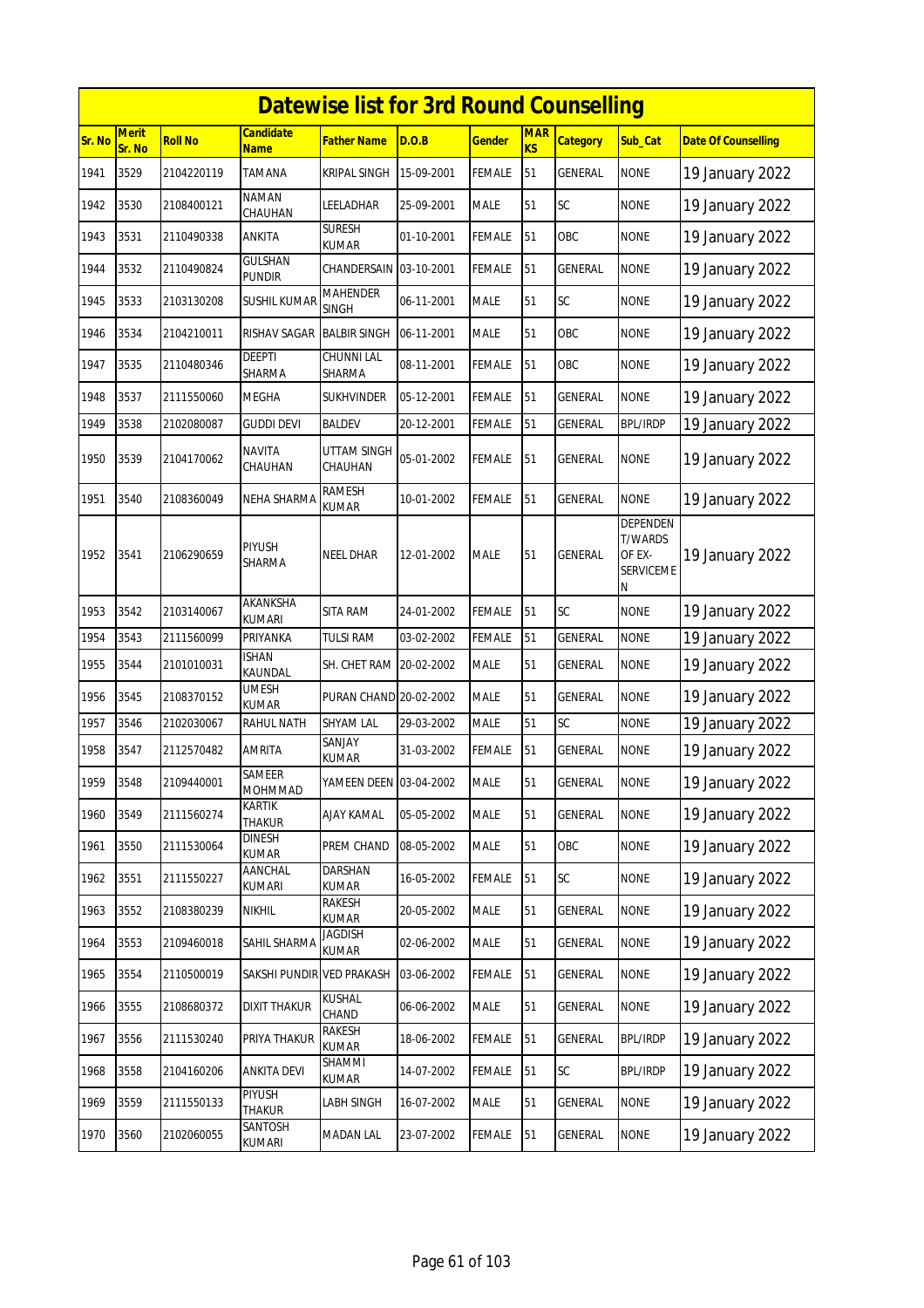|        | <b>Datewise list for 3rd Round Counselling</b> |                |                           |                                    |            |               |                         |                 |                 |                            |  |  |
|--------|------------------------------------------------|----------------|---------------------------|------------------------------------|------------|---------------|-------------------------|-----------------|-----------------|----------------------------|--|--|
| Sr. No | <b>Merit</b><br>Sr. No                         | <b>Roll No</b> | Candidate<br><b>Name</b>  | Father Name                        | D.O.B      | <u>Gender</u> | <b>MAR</b><br><b>KS</b> | <b>Category</b> | Sub_Cat         | <b>Date Of Counselling</b> |  |  |
| 1971   | 3562                                           | 2108400406     | <b>NEERAJ</b><br>SHARMA   | <b>HARISH</b><br><b>KUMAR</b>      | 17-08-2002 | <b>MALE</b>   | 51                      | <b>GENERAL</b>  | <b>BPL/IRDP</b> | 19 January 2022            |  |  |
| 1972   | 3564                                           | 2108350401     | PRIYANJLI                 | <b>MANJEET</b><br><b>SINGH</b>     | 01-09-2002 | FEMALE        | 51                      | GENERAL         | <b>NONE</b>     | 19 January 2022            |  |  |
| 1973   | 3567                                           | 2111550145     | RAJEEV<br><b>DHIMAN</b>   | <b>GURDAS</b><br>SINGH             | 13-09-2002 | <b>MALE</b>   | 51                      | SC              | <b>NONE</b>     | 19 January 2022            |  |  |
| 1974   | 3569                                           | 2101020018     | SANKET                    | <b>SHYAM LAL</b>                   | 16-09-2002 | MALE          | 51                      | SC              | <b>NONE</b>     | 19 January 2022            |  |  |
| 1975   | 3570                                           | 2104200019     | MITALI CHIBB              | <b>SURJIT SINGH</b>                | 08-10-2002 | <b>FEMALE</b> | 51                      | GENERAL         | <b>NONE</b>     | 19 January 2022            |  |  |
| 1976   | 3571                                           | 2103110074     | POONAM<br><b>KUMARI</b>   | AMIN CHAND                         | 21-10-2002 | FEMALE        | 51                      | <b>SC</b>       | <b>NONE</b>     | 19 January 2022            |  |  |
| 1977   | 3572                                           | 2103120136     | ISHITA THAKUR             | SURENDER<br><b>THAKUR</b>          | 31-10-2002 | FEMALE        | 51                      | GENERAL         | <b>NONE</b>     | 19 January 2022            |  |  |
| 1978   | 3573                                           | 2112600119     | POOJA DEVI                | CHANAN<br>SINGH                    | 11-11-2002 | FEMALE        | 51                      | OBC             | <b>NONE</b>     | 19 January 2022            |  |  |
| 1979   | 3575                                           | 2108380250     | SAHIL KUMAR               | <b>BHIM SINGH</b>                  | 20-11-2002 | <b>MALE</b>   | 51                      | OBC             | <b>NONE</b>     | 19 January 2022            |  |  |
| 1980   | 3576                                           | 2108400363     | PRIYANKA                  | <b>BHUPESH</b><br>KUMAR            | 29-11-2002 | FEMALE        | 51                      | GENERAL         | <b>NONE</b>     | 19 January 2022            |  |  |
| 1981   | 3577                                           | 2104180002     | PAYAL<br>PATHANIA         | <b>TRILOK CHAND</b><br>PATHANIA    | 01-12-2002 | FEMALE        | 51                      | GENERAL         | <b>NONE</b>     | 19 January 2022            |  |  |
| 1982   | 3578                                           | 2101660030     | <b>KARAN</b><br>CHANDEL   | <b>PARMESH</b><br>CHAND<br>CHANDEL | 04-12-2002 | <b>MALE</b>   | 51                      | <b>GENERAL</b>  | <b>BPL/IRDP</b> | 19 January 2022            |  |  |
| 1983   | 3579                                           | 2110500054     | RAJNI                     | <b>BHARAT</b><br>BHUSHAN           | 04-12-2002 | FEMALE        | 51                      | <b>SC</b>       | <b>NONE</b>     | 19 January 2022            |  |  |
| 1984   | 3582                                           | 2106270039     | RITESH RAHI               | TILAK RAJ                          | 27-12-2002 | <b>MALE</b>   | 51                      | SC              | <b>NONE</b>     | 19 January 2022            |  |  |
| 1985   | 3583                                           | 2102030016     | AKSHAY<br><b>BHAWANI</b>  | JAI KARAN                          | 07-01-2003 | <b>MALE</b>   | 51                      | SC              | <b>NONE</b>     | 19 January 2022            |  |  |
| 1986   | 3584                                           | 2108350008     | SHREYA<br>THAKUR          | ANIL KUMAR                         | 25-01-2003 | FEMALE        | 51                      | GENERAL         | <b>NONE</b>     | 19 January 2022            |  |  |
| 1987   | 3585                                           | 2108680306     | <b>RIYA</b>               | NARAYAN<br><b>DASS</b>             | 25-01-2003 | <b>FEMALE</b> | 51                      | SC              | <b>NONE</b>     | 19 January 2022            |  |  |
| 1988   | 3586                                           | 2104190062     | JYOTI                     | PAWAN<br><b>KUMAR</b>              | 05-02-2003 | FEMALE        | 51                      | GENERAL         | <b>NONE</b>     | 19 January 2022            |  |  |
| 1989   | 3587                                           | 2102040016     | <b>ROHIT KUMAR</b>        | <b>RAM PRASAD</b>                  | 07-02-2003 | <b>MALE</b>   | 51                      | <b>ST</b>       | <b>NONE</b>     | 19 January 2022            |  |  |
| 1990   | 3588                                           | 2111550117     | SUKHWINDER<br><b>KAUR</b> | KAMAL<br>CHAND                     | 13-02-2003 | <b>FEMALE</b> | 51                      | <b>ST</b>       | <b>NONE</b>     | 19 January 2022            |  |  |
| 1991   | 3589                                           | 2109470086     | AKANKSHA                  | Jagdish                            | 19-02-2003 | FEMALE        | 51                      | GENERAL         | <b>NONE</b>     | 19 January 2022            |  |  |
| 1992   | 3590                                           | 2109440051     | VANSHIKA<br><b>JAMTA</b>  | RAJESH JAMTA 20-02-2003            |            | <b>FEMALE</b> | 51                      | GENERAL         | <b>BPL/IRDP</b> | 19 January 2022            |  |  |
| 1993   | 3591                                           | 2112600047     | SNEH LATA                 | DHARAM PAL                         | 22-02-2003 | FEMALE        | 51                      | OBC             | <b>NONE</b>     | 19 January 2022            |  |  |
| 1994   | 3592                                           | 2110490060     | SAKSHI                    | <b>ANIL KUMAR</b>                  | 25-02-2003 | FEMALE        | 51                      | <b>GENERAL</b>  | <b>NONE</b>     | 19 January 2022            |  |  |
| 1995   | 3593                                           | 2101010153     | SHIVANI DEVI              | <b>DESH RAJ</b>                    | 01-03-2003 | <b>FEMALE</b> | 51                      | GENERAL         | <b>NONE</b>     | 19 January 2022            |  |  |
| 1996   | 3595                                           | 2111550235     | <b>LALITA DEVI</b>        | RANJEET<br>SINGH                   | 07-03-2003 | FEMALE        | 51                      | SC              | <b>NONE</b>     | 19 January 2022            |  |  |
| 1997   | 3596                                           | 2108370024     | SWATI                     | RAJ KUMAR                          | 11-03-2003 | FEMALE        | 51                      | GENERAL         | <b>NONE</b>     | 19 January 2022            |  |  |
| 1998   | 3597                                           | 2108380153     | ABHISHEK                  | rajesh<br>KUMAR                    | 18-03-2003 | MALE          | 51                      | OBC             | <b>NONE</b>     | 19 January 2022            |  |  |
| 1999   | 3598                                           | 2109440029     | AKRITI<br>SHARMA          | RAJESH                             | 23-03-2003 | FEMALE        | 51                      | GENERAL         | <b>NONE</b>     | 19 January 2022            |  |  |
| 2000   | 3599                                           | 2112600427     | JAGARNATH                 | <b>GURMEET</b><br><b>SINGH</b>     | 14-04-2003 | MALE          | 51                      | <b>ST</b>       | <b>NONE</b>     | 19 January 2022            |  |  |
| 2001   | 3600                                           | 2101660097     | <b>AJAY KUMAR</b>         | RAM SARAN                          | 22-04-2003 | MALE          | 51                      | SC              | <b>NONE</b>     | 19 January 2022            |  |  |
| 2002   | 3601                                           | 2106270012     | ANJALI<br>SHARMA          | FAKEER<br>CHAND                    | 02-05-2003 | FEMALE        | 51                      | GENERAL         | <b>NONE</b>     | 19 January 2022            |  |  |
| 2003   | 3602                                           | 2110490150     | TANU TOMAR                | SURENDER<br>KUMAR                  | 02-05-2003 | FEMALE        | 51                      | GENERAL         | <b>NONE</b>     | 19 January 2022            |  |  |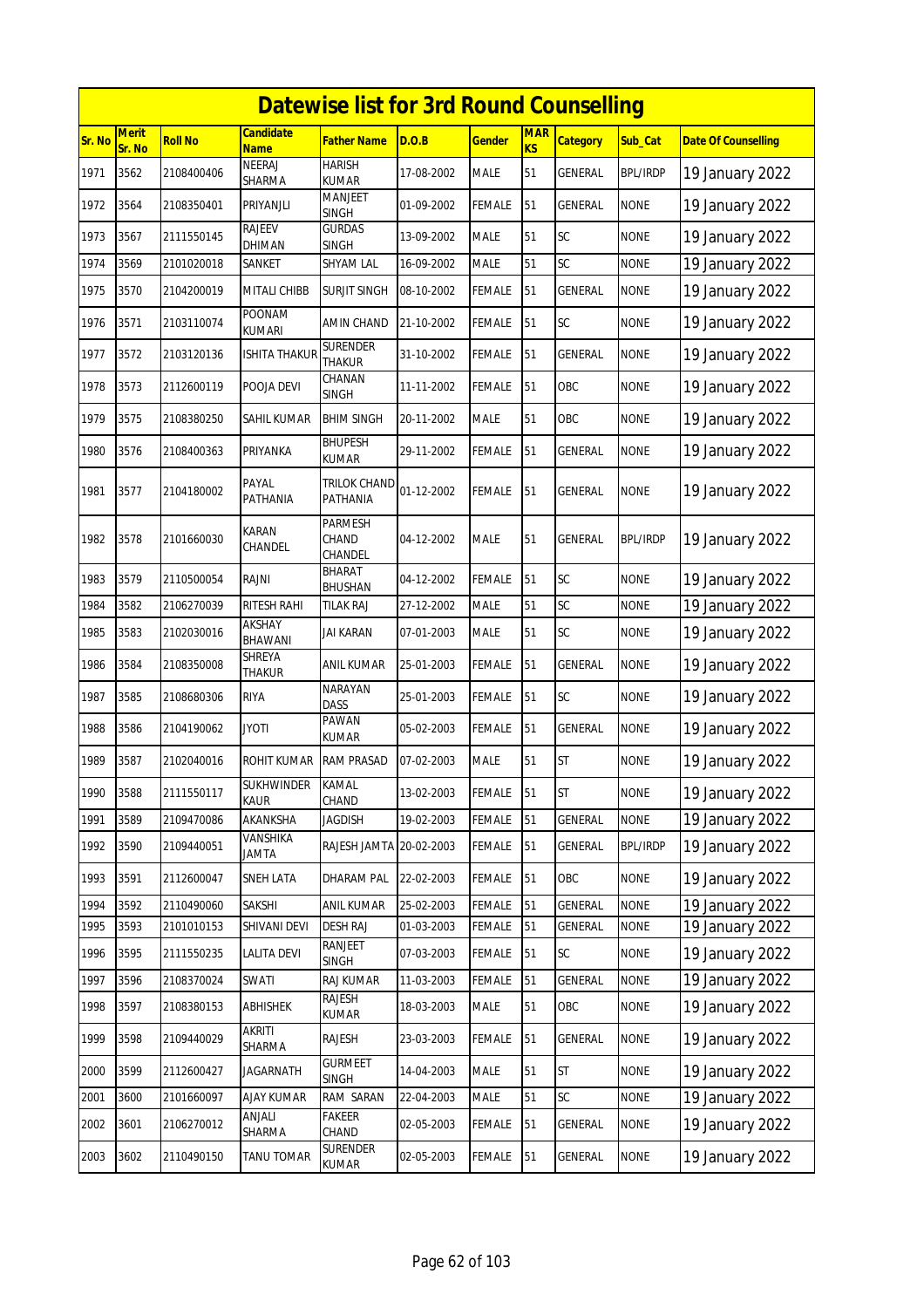|        | <b>Datewise list for 3rd Round Counselling</b> |                |                                  |                                  |            |               |                              |                 |                 |                            |  |  |
|--------|------------------------------------------------|----------------|----------------------------------|----------------------------------|------------|---------------|------------------------------|-----------------|-----------------|----------------------------|--|--|
| Sr. No | Merit<br>Sr. No                                | <b>Roll No</b> | <b>Candidate</b><br><b>Name</b>  | <b>Father Name</b>               | D.O.B      | <b>Gender</b> | <b>MAR</b><br>K <sub>S</sub> | <b>Category</b> | Sub_Cat         | <b>Date Of Counselling</b> |  |  |
| 2004   | 3603                                           | 2110480887     | RHYTHM<br><b>BACHHAL</b>         | CHANDER<br>PRAKASH               | 03-05-2003 | <b>FEMALE</b> | 51                           | <b>SC</b>       | <b>NONE</b>     | 19 January 2022            |  |  |
| 2005   | 3604                                           | 2112570106     | <b>PARVINDER</b><br><b>SINGH</b> | <b>RAVINDER</b><br><b>SINGH</b>  | 05-05-2003 | <b>MALE</b>   | 51                           | OBC             | <b>NONE</b>     | 19 January 2022            |  |  |
| 2006   | 3606                                           | 2102050114     | ANISH KUMAR                      | <b>JEEWAN</b><br><b>KUMAR</b>    | 19-05-2003 | <b>MALE</b>   | 51                           | SC              | <b>BPL/IRDP</b> | 19 January 2022            |  |  |
| 2007   | 3607                                           | 2111560126     | <b>HARSHITA</b><br><b>KUMARI</b> | RAJENDER<br><b>SINGH</b>         | 21-05-2003 | <b>FEMALE</b> | 51                           | SC              | <b>NONE</b>     | 19 January 2022            |  |  |
| 2008   | 3609                                           | 2110500036     | <b>AAYUSHI</b><br><b>THAKUR</b>  | <b>HITENDER</b><br><b>THAKUR</b> | 24-05-2003 | <b>FEMALE</b> | 51                           | <b>GENERAL</b>  | <b>NONE</b>     | 19 January 2022            |  |  |
| 2009   | 3610                                           | 2111550483     | ANURADHA                         | <b>JAI RAM</b>                   | 24-05-2003 | <b>FEMALE</b> | 51                           | <b>ST</b>       | <b>NONE</b>     | 19 January 2022            |  |  |
| 2010   | 3611                                           | 2107320017     | AKANKSHA SEN HIRA LAL            |                                  | 26-05-2003 | <b>FEMALE</b> | 51                           | <b>ST</b>       | <b>NONE</b>     | 19 January 2022            |  |  |
| 2011   | 3612                                           | 2104230148     | <b>TANISHKA</b><br>SOOD          | <b>VIKAS SOOD</b>                | 30-05-2003 | <b>FEMALE</b> | 51                           | GENERAL         | <b>NONE</b>     | 19 January 2022            |  |  |
| 2012   | 3613                                           | 2109460343     | <b>ADITI</b>                     | <b>VINOD KUMAR 14-06-2003</b>    |            | <b>FEMALE</b> | 51                           | GENERAL         | <b>NONE</b>     | 19 January 2022            |  |  |
| 2013   | 3614                                           | 2110480429     | SHWETA<br><b>THAKUR</b>          | <b>RAM SINGH</b>                 | 15-06-2003 | <b>FEMALE</b> | 51                           | GENERAL         | <b>NONE</b>     | 19 January 2022            |  |  |
| 2014   | 3615                                           | 2101010535     | KRITIKA                          | SHASHI PAL                       | 16-06-2003 | <b>FEMALE</b> | 51                           | GENERAL         | <b>NONE</b>     | 19 January 2022            |  |  |
| 2015   | 3616                                           | 2101670083     | SHIVANI                          | <b>JAGAT RAM</b>                 | 19-06-2003 | <b>FEMALE</b> | 51                           | <b>GENERAL</b>  | <b>NONE</b>     | 19 January 2022            |  |  |
| 2016   | 3618                                           | 2112570368     | <b>SIMRAN</b>                    | <b>SHONKI LAL</b>                | 27-06-2003 | <b>FEMALE</b> | 51                           | OBC             | <b>BPL/IRDP</b> | 19 January 2022            |  |  |
| 2017   | 3621                                           | 2110490491     | <b>DEEPIKA</b><br>SHARMA         | NARENDER<br><b>DUTT</b>          | 06-07-2003 | <b>FEMALE</b> | 51                           | <b>GENERAL</b>  | <b>BPL/IRDP</b> | 19 January 2022            |  |  |
| 2018   | 3622                                           | 2102050068     | <b>ABHISHEK</b><br>KUMAR         | <b>BACHAN</b><br><b>SINGH</b>    | 14-07-2003 | <b>MALE</b>   | 51                           | <b>ST</b>       | <b>NONE</b>     | 19 January 2022            |  |  |
| 2019   | 3623                                           | 2109450086     | SAHIL SHARMA                     | RAMESH<br>SHARMA                 | 16-07-2003 | <b>MALE</b>   | 51                           | GENERAL         | <b>NONE</b>     | 19 January 2022            |  |  |
| 2020   | 3624                                           | 2104200107     | <b>KRITIKA</b><br>DHIMAN         | RASHPAL<br><b>SINGH</b>          | 26-07-2003 | <b>FEMALE</b> | 51                           | OBC             | <b>NONE</b>     | 19 January 2022            |  |  |
| 2021   | 3625                                           | 2103120002     | AKANKSHA<br>SHARMA               | <b>ASHWANI</b><br>KUMAR          | 05-08-2003 | <b>FEMALE</b> | 51                           | <b>GENERAL</b>  | <b>NONE</b>     | 19 January 2022            |  |  |
| 2022   | 3626                                           | 2103100272     | RITIKA RAJ                       | INDERJEET                        | 06-08-2003 | <b>FEMALE</b> | 51                           | SC              | <b>NONE</b>     | 19 January 2022            |  |  |
| 2023   | 3627                                           | 2101020575     | AMAN<br>SHARMA                   | <b>BESARI RAM</b>                | 10-08-2003 | <b>MALE</b>   | 51                           | <b>GENERAL</b>  | <b>NONE</b>     | 19 January 2022            |  |  |
| 2024   | 3628                                           | 2112570452     | <b>RUBBY</b><br>CHAUDHARY        | PARVEEN<br><b>KUMAR</b>          | 19-08-2003 | <b>FEMALE</b> | 51                           | OBC             | <b>NONE</b>     | 19 January 2022            |  |  |
| 2025   | 3629                                           | 2112570223     | Saru<br>BHARDWAJ                 | JATINDER<br><b>KUMAR</b>         | 22-08-2003 | <b>FEMALE</b> | 51                           | OBC             | <b>NONE</b>     | 19 January 2022            |  |  |
| 2026   | 3631                                           | 2110510103     | PINKU                            | AATMA RAM                        | 28-08-2003 | MALE          | 51                           | SC              | <b>NONE</b>     | 19 January 2022            |  |  |
| 2027   | 3632                                           | 2108370432     | <b>JAISMIN</b>                   | KRISHAN<br><b>KUMAR</b>          | 29-08-2003 | <b>FEMALE</b> | 51                           | <b>GENERAL</b>  | <b>NONE</b>     | 19 January 2022            |  |  |
| 2028   | 3633                                           | 2104700063     | SONIA                            | MALKEET<br>SINGH                 | 01-09-2003 | <b>FEMALE</b> | 51                           | OBC             | <b>NONE</b>     | 19 January 2022            |  |  |
| 2029   | 3634                                           | 2111550195     | <b>REKHA DEVI</b>                | DHARMA PAL                       | 02-09-2003 | <b>FEMALE</b> | 51                           | <b>SC</b>       | <b>NONE</b>     | 19 January 2022            |  |  |
| 2030   | 3635                                           | 2108390141     | <b>KRITIKA</b><br>THAKUR         | SUNIL KUMAR 06-09-2003           |            | <b>FEMALE</b> | 51                           | GENERAL         | <b>NONE</b>     | 19 January 2022            |  |  |
| 2031   | 3636                                           | 2101010319     | ANKIT                            | RATTAN LAL                       | 15-09-2003 | <b>MALE</b>   | 51                           | SC              | <b>NONE</b>     | 19 January 2022            |  |  |
| 2032   | 3637                                           | 2102040410     | DEEPAK<br>KUMAR                  | <b>BISHAN DASS</b>               | 15-09-2003 | <b>MALE</b>   | 51                           | SC              | <b>BPL/IRDP</b> | 19 January 2022            |  |  |
| 2033   | 3638                                           | 2110520149     | SHEETAL RANA                     | <b>KERASU RAM</b>                | 16-09-2003 | <b>FEMALE</b> | 51                           | <b>GENERAL</b>  | <b>NONE</b>     | 19 January 2022            |  |  |
| 2034   | 3639                                           | 2111560038     | <b>HARSHITA</b><br>SHARMA        | <b>VIRENDER</b><br><b>DUTT</b>   | 21-09-2003 | <b>FEMALE</b> | 51                           | GENERAL         | <b>NONE</b>     | 19 January 2022            |  |  |
| 2035   | 3641                                           | 2110480637     | NIKITA DEVI                      | <b>BABU RAM</b>                  | 27-09-2003 | <b>FEMALE</b> | 51                           | <b>GENERAL</b>  | <b>NONE</b>     | 19 January 2022            |  |  |
| 2036   | 3642                                           | 2102050121     | HIMANI                           | <b>TILAK SINGH</b>               | 29-09-2003 | FEMALE        | 51                           | <b>ST</b>       | <b>NONE</b>     | 19 January 2022            |  |  |
| 2037   | 3644                                           | 2108360154     | VANDNA                           | RAM PRAKASH 16-10-2003           |            | <b>FEMALE</b> | 51                           | <b>GENERAL</b>  | <b>BPL/IRDP</b> | 19 January 2022            |  |  |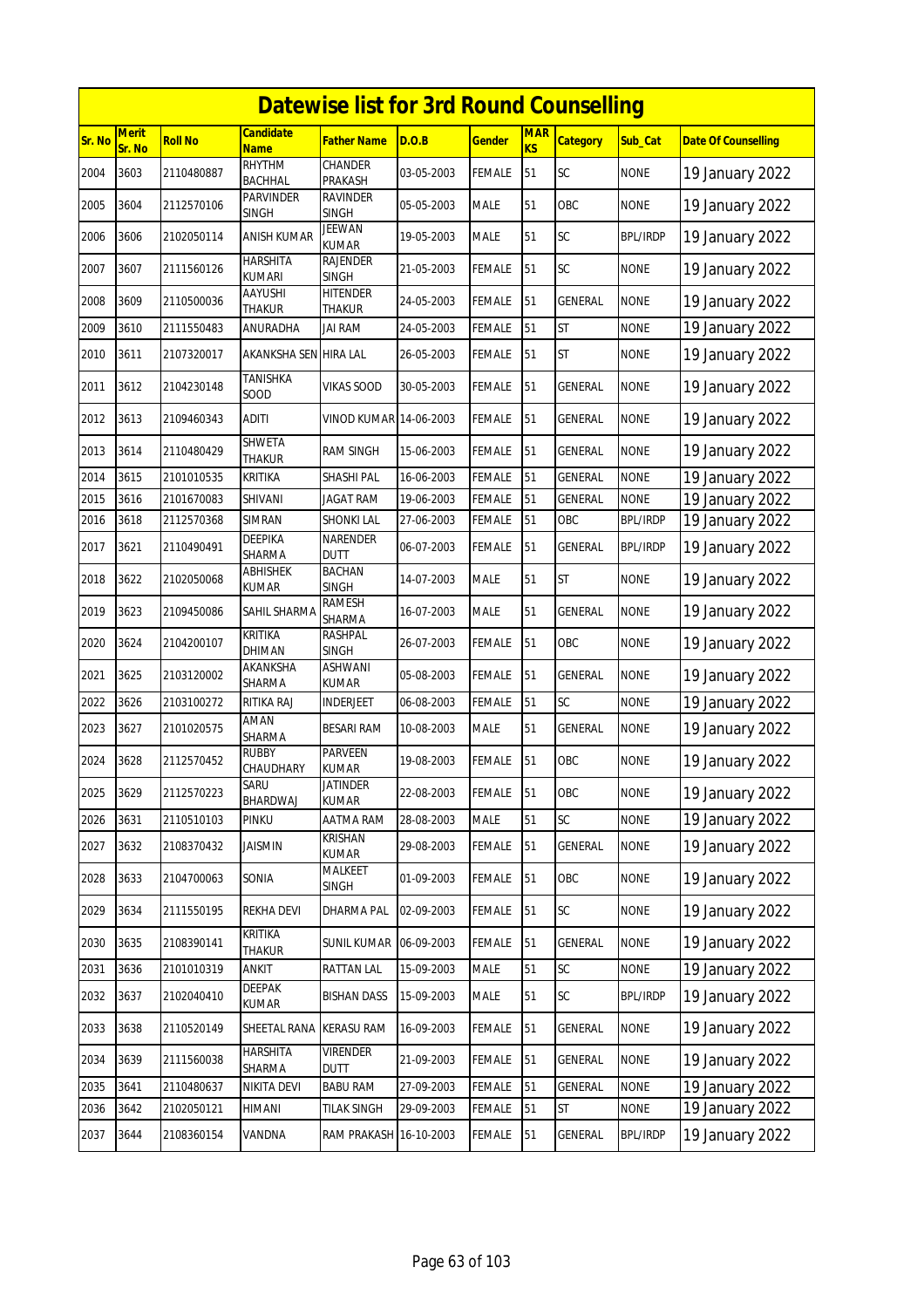|        | <b>Datewise list for 3rd Round Counselling</b><br>Merit<br><b>Candidate</b><br><b>MAR</b> |                |                           |                                |            |               |           |                 |                 |                            |  |  |  |
|--------|-------------------------------------------------------------------------------------------|----------------|---------------------------|--------------------------------|------------|---------------|-----------|-----------------|-----------------|----------------------------|--|--|--|
| Sr. No | Sr. No                                                                                    | <b>Roll No</b> | <u>Name</u>               | Father Name                    | D.O.B      | <u>Gender</u> | <b>KS</b> | <b>Category</b> | Sub_Cat         | <b>Date Of Counselling</b> |  |  |  |
| 2038   | 3645                                                                                      | 2112600095     | <b>KAVITA SAINI</b>       | AJEET KUMAR                    | 16-10-2003 | FEMALE        | 51        | OBC             | <b>NONE</b>     | 19 January 2022            |  |  |  |
| 2039   | 3647                                                                                      | 2103120222     | SAKSHAM<br>SHARMA         | <b>SURESH</b><br>KUMAR         | 04-11-2003 | MALE          | 51        | GENERAL         | <b>NONE</b>     | 19 January 2022            |  |  |  |
| 2040   | 3648                                                                                      | 2101020573     | NIKET SHARMA              | <b>VIJAY KUMAR</b>             | 12-11-2003 | <b>MALE</b>   | 51        | GENERAL         | <b>NONE</b>     | 19 January 2022            |  |  |  |
| 2041   | 3649                                                                                      | 2101670008     | VISHAV<br><b>KUMAR</b>    | <b>ASHOK</b><br>KUMAR          | 26-11-2003 | <b>MALE</b>   | 51        | <b>GENERAL</b>  | <b>NONE</b>     | 19 January 2022            |  |  |  |
| 2042   | 3650                                                                                      | 2108350320     | <b>ISHA</b>               | RAJENDER<br>KUMAR              | 30-11-2003 | FEMALE        | 51        | GENERAL         | <b>BPL/IRDP</b> | 19 January 2022            |  |  |  |
| 2043   | 3654                                                                                      | 2110480416     | ANJU SHARMA               | DULA RAM                       | 18-12-2003 | FEMALE        | 51        | OBC             | <b>BPL/IRDP</b> | 19 January 2022            |  |  |  |
| 2044   | 3655                                                                                      | 2103120250     | ANCHAL                    | SANJEEV<br>kumar               | 30-12-2003 | FEMALE        | 51        | SC              | <b>NONE</b>     | 19 January 2022            |  |  |  |
| 2045   | 3656                                                                                      | 2108390274     | AMAN KUMAR                | CHANDU RAM                     | 03-01-2004 | MALE          | 51        | SC              | <b>BPL/IRDP</b> | 19 January 2022            |  |  |  |
| 2046   | 3657                                                                                      | 2108390452     | SAURAV<br>Thakur          | <b>BALWANT</b><br><b>SINGH</b> | 10-01-2004 | <b>MALE</b>   | 51        | GENERAL         | <b>NONE</b>     | 19 January 2022            |  |  |  |
| 2047   | 3658                                                                                      | 2110510010     | PROMILA                   | ATMA RAM                       | 17-01-2004 | <b>FEMALE</b> | 51        | SC              | <b>NONE</b>     | 19 January 2022            |  |  |  |
| 2048   | 3659                                                                                      | 2101020126     | YASHASVI                  | PRAKASH<br>CHAND               | 18-01-2004 | <b>FEMALE</b> | 51        | <b>SC</b>       | <b>NONE</b>     | 19 January 2022            |  |  |  |
| 2049   | 3660                                                                                      | 2111560073     | ANAMIKA<br><b>KASHYAP</b> | <b>VIRENDER</b><br>SINGH       | 27-01-2004 | FEMALE        | 51        | SC              | <b>NONE</b>     | 19 January 2022            |  |  |  |
| 2050   | 3662                                                                                      | 2108390105     | KOMAL                     | ANIL KUMAR                     | 02-02-2004 | FEMALE        | 51        | SC              | <b>NONE</b>     | 19 January 2022            |  |  |  |
| 2051   | 3663                                                                                      | 2110480624     | KRITIKA                   | JAI PRAKASH                    | 04-02-2004 | FEMALE        | 51        | OBC             | <b>NONE</b>     | 19 January 2022            |  |  |  |
| 2052   | 3664                                                                                      | 2110520178     | TANUJA<br>VERMA           | RATI RAM                       | 04-02-2004 | FEMALE        | 51        | SC              | <b>NONE</b>     | 19 January 2022            |  |  |  |
| 2053   | 3665                                                                                      | 2110490728     | KRITIKA<br><b>PARMAR</b>  | PANCHI RAM<br>PARMAR           | 05-02-2004 | <b>FEMALE</b> | 51        | GENERAL         | <b>NONE</b>     | 19 January 2022            |  |  |  |
| 2054   | 3666                                                                                      | 2111550325     | <b>MEGHA</b>              | RAMAN<br><b>KUMAR</b>          | 02-03-2004 | <b>FEMALE</b> | 51        | GENERAL         | <b>NONE</b>     | 19 January 2022            |  |  |  |
| 2055   | 3667                                                                                      | 2112570266     | <b>AYUSH DOGRA</b>        | <b>MUNISH</b><br><b>KUMAR</b>  | 02-03-2004 | <b>MALE</b>   | 51        | <b>GENERAL</b>  | <b>NONE</b>     | 19 January 2022            |  |  |  |
| 2056   | 3669                                                                                      | 2101020735     | PAYAL                     | KAMAL DEV                      | 07-03-2004 | FEMALE        | 51        | SC              | <b>NONE</b>     | 19 January 2022            |  |  |  |
| 2057   | 3671                                                                                      | 2111550498     | PARNEET KAUR              | <b>AJIT SINGH</b>              | 21-03-2004 | FEMALE        | 51        | OBC             | <b>NONE</b>     | 19 January 2022            |  |  |  |
| 2058   | 3673                                                                                      | 2108680290     | <b>RIZUL SONI</b>         | <b>KRISHAN</b><br>KUMAR        | 30-03-2004 | <b>FEMALE</b> | 51        | <b>GENERAL</b>  | <b>NONE</b>     | 19 January 2022            |  |  |  |
| 2059   | 3674                                                                                      | 2103100157     | <b>KHUSHBOO</b>           | <b>MADAN LAL</b>               | 11-04-2004 | <b>FEMALE</b> | 51        | SC              | <b>NONE</b>     | 19 January 2022            |  |  |  |
| 2060   | 3675                                                                                      | 2108340016     | SIMRAN                    | RAJ KUMAR                      | 19-04-2004 | FEMALE        | 51        | GENERAL         | <b>NONE</b>     | 19 January 2022            |  |  |  |
| 2061   | 3676                                                                                      | 2108390472     | RHYTHM                    | RAJEEV<br>KUMAR                | 21-04-2004 | <b>FEMALE</b> | 51        | OBC             | <b>NONE</b>     | 19 January 2022            |  |  |  |
| 2062   | 3677                                                                                      | 2102040566     | ANURADHA                  | MEHAR SINGH 22-04-2004         |            | FEMALE        | 51        | ST              | <b>BPL/IRDP</b> | 19 January 2022            |  |  |  |
| 2063   | 3678                                                                                      | 2110480761     | <b>JAYA SHARMA</b>        | SHIV DEV                       | 27-04-2004 | FEMALE        | 51        | OBC             | <b>NONE</b>     | 19 January 2022            |  |  |  |
| 2064   | 3679                                                                                      | 2104160093     | ISHA KUMARI               | SANJAY<br>KUMAR                | 28-04-2004 | FEMALE        | 51        | SC              | <b>NONE</b>     | 19 January 2022            |  |  |  |
| 2065   | 3681                                                                                      | 2102040205     | ADITYA<br>SHARMA          | PUSHP KUMAR 06-05-2004         |            | MALE          | 51        | GENERAL         | <b>BPL/IRDP</b> | 19 January 2022            |  |  |  |
| 2066   | 3682                                                                                      | 2111530145     | USHA                      | <b>BRIJ LAL</b>                | 10-05-2004 | FEMALE        | 51        | GENERAL         | <b>NONE</b>     | 19 January 2022            |  |  |  |
| 2067   | 3686                                                                                      | 2111530111     | <b>NEHA</b>               | SUNDER DAS                     | 02-06-2004 | FEMALE        | 51        | SC              | <b>BPL/IRDP</b> | 19 January 2022            |  |  |  |
| 2068   | 3687                                                                                      | 2111560444     | PREM LATA                 | <b>GAURI</b><br>SHANKAR        | 06-02-1987 | <b>FEMALE</b> | 50        | <b>SC</b>       | <b>NONE</b>     | 19 January 2022            |  |  |  |
| 2069   | 3689                                                                                      | 2103140029     | ANJANA<br>KUMARI          | MEHAR SINGH                    | 11-06-1989 | <b>FEMALE</b> | 50        | GENERAL         | <b>NONE</b>     | 19 January 2022            |  |  |  |
| 2070   | 3690                                                                                      | 2104220115     | SUGANDHI<br>SHARMA        | <b>SUNKO LAL</b>               | 18-12-1989 | FEMALE        | 50        | GENERAL         | <b>NONE</b>     | 19 January 2022            |  |  |  |
| 2071   | 3692                                                                                      | 2106290568     | RESHMA DEVI               | LED RAM                        | 28-08-1990 | FEMALE        | 50        | GENERAL         | <b>NONE</b>     | 19 January 2022            |  |  |  |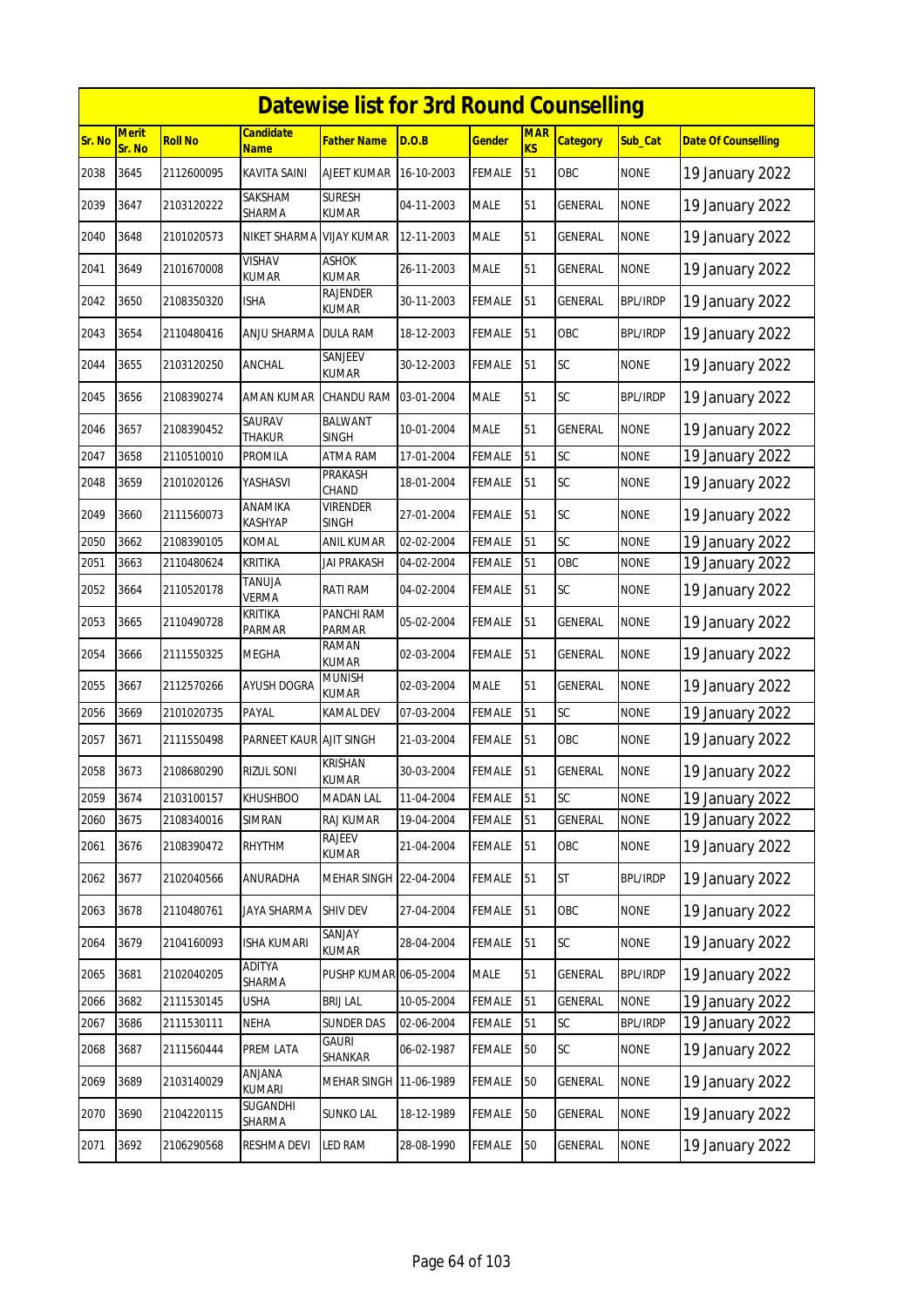|        | <b>Datewise list for 3rd Round Counselling</b> |                |                                 |                                 |            |               |                         |                 |                                                                      |                            |  |  |
|--------|------------------------------------------------|----------------|---------------------------------|---------------------------------|------------|---------------|-------------------------|-----------------|----------------------------------------------------------------------|----------------------------|--|--|
| Sr. No | <b>Merit</b><br>Sr. No                         | <b>Roll No</b> | <b>Candidate</b><br><b>Name</b> | Father Name                     | D.O.B      | <b>Gender</b> | <b>MAR</b><br><b>KS</b> | <b>Category</b> | Sub_Cat                                                              | <b>Date Of Counselling</b> |  |  |
| 2072   | 3693                                           | 2101020324     | <b>BABLI DEVI</b>               | PRATAP SINGH 28-10-1990         |            | <b>FEMALE</b> | 50                      | GENERAL         | <b>NONE</b>                                                          | 19 January 2022            |  |  |
| 2073   | 3694                                           | 2106290557     | SHALINI                         | BALWANT<br><b>SINGH</b>         | 20-02-1991 | <b>FEMALE</b> | 50                      | GENERAL         | <b>NONE</b>                                                          | 19 January 2022            |  |  |
| 2074   | 3695                                           | 2104170068     | RENU DEVI                       | PURAN CHAND 15-03-1991          |            | <b>FEMALE</b> | 50                      | SC              | <b>NONE</b>                                                          | 19 January 2022            |  |  |
| 2075   | 3696                                           | 2104160174     | RAKESH<br>KUMAR                 | SARAN DASS                      | 11-04-1991 | <b>MALE</b>   | 50                      | <b>SC</b>       | <b>DEPENDEN</b><br><b>T/WARDS</b><br>OF EX-<br><b>SERVICEME</b><br>N | 19 January 2022            |  |  |
| 2076   | 3697                                           | 2110480402     | POONAM DEVI                     | <b>GUMAN</b><br><b>SINGH</b>    | 01-01-1992 | <b>FEMALE</b> | 50                      | GENERAL         | <b>NONE</b>                                                          | 19 January 2022            |  |  |
| 2077   | 3698                                           | 2110480950     | VIRENDER<br><b>SINGH</b>        | RATTAN<br><b>SINGH</b>          | 25-03-1992 | <b>MALE</b>   | 50                      | <b>GENERAL</b>  | <b>BPL/IRDP</b>                                                      | 19 January 2022            |  |  |
| 2078   | 3700                                           | 2109440039     | PUNITA                          | KRISHAN LAL                     | 12-12-1992 | <b>FEMALE</b> | 50                      | SC              | <b>NONE</b>                                                          | 19 January 2022            |  |  |
| 2079   | 3703                                           | 2112580174     | JYOTI THAKUR                    | PARTAP SINGH<br>CHAUHAN         | 22-01-1993 | <b>FEMALE</b> | 50                      | GENERAL         | <b>NONE</b>                                                          | 19 January 2022            |  |  |
| 2080   | 3704                                           | 2110490748     | MANJU DEVI                      | RAM LAL                         | 06-03-1993 | <b>FEMALE</b> | 50                      | <b>GENERAL</b>  | <b>NONE</b>                                                          | 19 January 2022            |  |  |
| 2081   | 3705                                           | 2108370193     | MADHU<br>SHARMA                 | GANGA DHAR                      | 08-03-1993 | <b>FEMALE</b> | 50                      | GENERAL         | <b>NONE</b>                                                          | 19 January 2022            |  |  |
| 2082   | 3706                                           | 2108370249     | INDU DEVI                       | <b>GAURI RAM</b>                | 21-04-1993 | <b>FEMALE</b> | 50                      | OBC             | <b>NONE</b>                                                          | 19 January 2022            |  |  |
| 2083   | 3707                                           | 2108400069     | BHAWNA                          | BELI RAM                        | 18-11-1993 | FEMALE        | 50                      | GENERAL         | <b>NONE</b>                                                          | 19 January 2022            |  |  |
| 2084   | 3708                                           | 2102040587     | BHARTI                          | RAVI SHANKAR 10-01-1994         |            | <b>FEMALE</b> | 50                      | GENERAL         | <b>NONE</b>                                                          | 19 January 2022            |  |  |
| 2085   | 3709                                           | 2110490145     | Krishma                         | HIRDA RAM                       | 12-08-1994 | <b>FEMALE</b> | 50                      | <b>GENERAL</b>  | <b>NONE</b>                                                          | 19 January 2022            |  |  |
| 2086   | 3710                                           | 2109410048     | anjali<br>SHARMA                | GOVERDHAN<br>SHARMA             | 16-10-1994 | <b>FEMALE</b> | 50                      | GENERAL         | <b>NONE</b>                                                          | 19 January 2022            |  |  |
| 2087   | 3711                                           | 2111530192     | <b>RESHMA</b><br><b>VERMA</b>   | MOHAN LAL                       | 29-11-1994 | <b>FEMALE</b> | 50                      | GENERAL         | <b>NONE</b>                                                          | 19 January 2022            |  |  |
| 2088   | 3713                                           | 2109460092     | <b>ANKIT VERMA</b>              | <b>BALI RAM</b><br><b>VERMA</b> | 05-01-1995 | <b>FEMALE</b> | 50                      | <b>GENERAL</b>  | <b>NONE</b>                                                          | 19 January 2022            |  |  |
| 2089   | 3714                                           | 2109470106     | HANEESH<br>BHARDWAJ             | HARI KRISHAN<br>BHARDWAJ        | 06-01-1995 | <b>MALE</b>   | 50                      | GENERAL         | <b>NONE</b>                                                          | 19 January 2022            |  |  |
| 2090   | 3715                                           | 2102040684     | ARTI                            | RAJINDER<br>KUMAR               | 02-02-1995 | <b>FEMALE</b> | 50                      | <b>GENERAL</b>  | <b>NONE</b>                                                          | 19 January 2022            |  |  |
| 2091   | 3716                                           | 2101010371     | POOJA DEVI                      | <b>BAHADUR</b><br><b>SINGH</b>  | 26-02-1995 | <b>FEMALE</b> | 50                      | <b>GENERAL</b>  | <b>NONE</b>                                                          | 19 January 2022            |  |  |
| 2092   | 3717                                           | 2109460363     | <b>SWATI</b>                    | BHAGAT<br><b>SINGH</b>          | 03-03-1995 | <b>FEMALE</b> | 50                      | <b>GENERAL</b>  | <b>NONE</b>                                                          | 19 January 2022            |  |  |
| 2093   | 3718                                           | 2104160053     | <b>POOJA</b>                    | SWARAN<br><b>SINGH</b>          | 12-03-1995 | <b>FEMALE</b> | 50                      | OBC             | <b>NONE</b>                                                          | 19 January 2022            |  |  |
| 2094   | 3720                                           | 2103130142     | DEEKSHA                         | KRISHAN<br>GOPAL                | 18-05-1995 | <b>FEMALE</b> | 50                      | GENERAL         | <b>NONE</b>                                                          | 19 January 2022            |  |  |
| 2095   | 3724                                           | 2106290082     | <b>SURESH</b><br>KUMAR          | KUBER CHAND                     | 11-08-1995 | <b>MALE</b>   | 50                      | GENERAL         | <b>NONE</b>                                                          | 19 January 2022            |  |  |
| 2096   | 3725                                           | 2110480649     | POONAM                          | GUMAN<br><b>SINGH</b>           | 18-11-1995 | <b>FEMALE</b> | 50                      | GENERAL         | <b>BPL/IRDP</b>                                                      | 19 January 2022            |  |  |
| 2097   | 3726                                           | 2104630036     | POOJA DEVI                      | MAHAJAN<br>RAM                  | 10-12-1995 | <b>FEMALE</b> | 50                      | <b>ST</b>       | <b>NONE</b>                                                          | 19 January 2022            |  |  |
| 2098   | 3727                                           | 2111560105     | <b>NISHA</b><br>SHARMA          | DEV DUTT                        | 03-01-1996 | <b>FEMALE</b> | 50                      | <b>GENERAL</b>  | <b>NONE</b>                                                          | 19 January 2022            |  |  |
| 2099   | 3728                                           | 2112570532     | RAJNI BALA                      | <b>DES RAJ</b>                  | 07-01-1996 | FEMALE        | 50                      | OBC             | <b>NONE</b>                                                          | 19 January 2022            |  |  |
| 2100   | 3731                                           | 2109440118     | <b>DIGVIJAY</b><br>CHAUHAN      | <b>ISHWAR LAL</b>               | 15-02-1996 | <b>MALE</b>   | 50                      | <b>GENERAL</b>  | <b>NONE</b>                                                          | 19 January 2022            |  |  |
| 2101   | 3732                                           | 2110520128     | MITHLESH                        | DEBU RAM                        | 15-02-1996 | <b>FEMALE</b> | 50                      | SC              | <b>NONE</b>                                                          | 19 January 2022            |  |  |
| 2102   | 3734                                           | 2103120107     | SUJATA RAI                      | BALESHWAR<br>RAI                | 16-06-1996 | <b>FEMALE</b> | 50                      | OBC             | <b>NONE</b>                                                          | 19 January 2022            |  |  |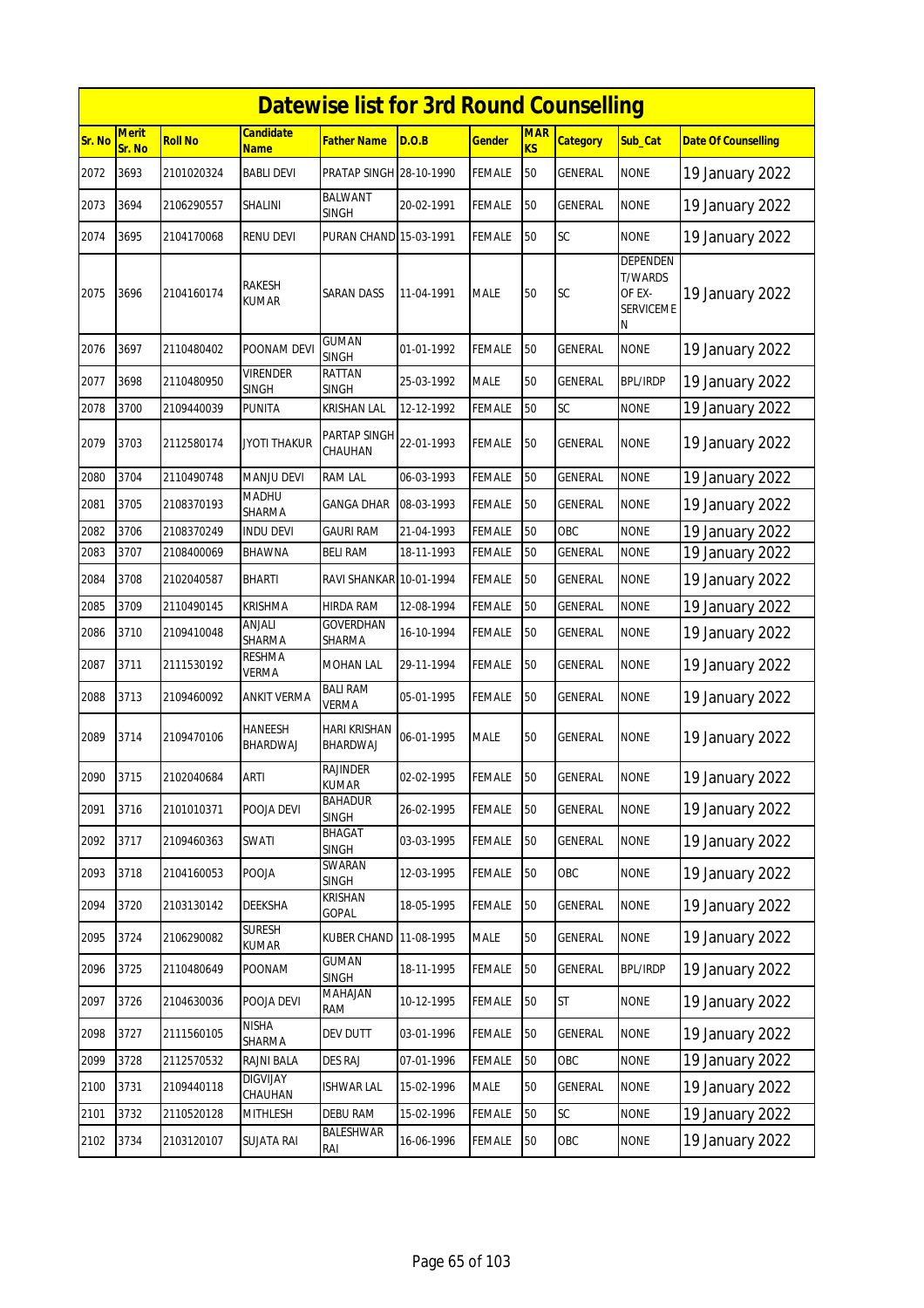|        | <b>Datewise list for 3rd Round Counselling</b> |                |                                     |                                   |            |               |                              |                 |                                                                      |                            |  |  |
|--------|------------------------------------------------|----------------|-------------------------------------|-----------------------------------|------------|---------------|------------------------------|-----------------|----------------------------------------------------------------------|----------------------------|--|--|
| Sr. No | <b>Merit</b><br>Sr. No                         | <b>Roll No</b> | <b>Candidate</b><br><b>Name</b>     | <b>Father Name</b>                | D.O.B      | <b>Gender</b> | <b>MAR</b><br>K <sub>S</sub> | <b>Category</b> | Sub Cat                                                              | <b>Date Of Counselling</b> |  |  |
| 2103   | 3735                                           | 2110480366     | <b>VIKRAM</b><br>THAKUR             | <b>BHUPENDER</b><br><b>THAKUR</b> | 20-11-1996 | <b>MALE</b>   | 50                           | GENERAL         | <b>NONE</b>                                                          | 19 January 2022            |  |  |
| 2104   | 3736                                           | 2109470114     | SWEETY AZAD                         | DES RAJ AZAD                      | 29-11-1996 | <b>FEMALE</b> | 50                           | SC              | <b>NONE</b>                                                          | 19 January 2022            |  |  |
| 2105   | 3737                                           | 2108390451     | POOJA KUMARI                        | <b>SURESH</b><br>KUMAR            | 12-01-1997 | <b>FEMALE</b> | 50                           | SC              | <b>NONE</b>                                                          | 19 January 2022            |  |  |
| 2106   | 3738                                           | 2101660360     | NARESH SINGH HAKAM SINGH 18-02-1997 |                                   |            | <b>MALE</b>   | 50                           | <b>GENERAL</b>  | <b>NONE</b>                                                          | 19 January 2022            |  |  |
| 2107   | 3739                                           | 2110480048     | <b>JYOTIKA</b><br>THAKUR            | <b>RAKESH</b><br><b>KUMAR</b>     | 18-02-1997 | <b>FEMALE</b> | 50                           | GENERAL         | <b>NONE</b>                                                          | 19 January 2022            |  |  |
| 2108   | 3740                                           | 2109460239     | SHIWANI                             | <b>JAGDISH</b>                    | 07-03-1997 | <b>FEMALE</b> | 50                           | SC              | <b>NONE</b>                                                          | 19 January 2022            |  |  |
| 2109   | 3741                                           | 2102040142     | RANO DEVI                           | <b>HEERA LAL</b>                  | 01-04-1997 | <b>FEMALE</b> | 50                           | <b>ST</b>       | <b>BPL/IRDP</b>                                                      | 19 January 2022            |  |  |
| 2110   | 3742                                           | 2101020191     | <b>NEERAJ</b><br><b>KUMAR</b>       | MR. NAND LAL 25-04-1997           |            | <b>MALE</b>   | 50                           | SC              | <b>NONE</b>                                                          | 19 January 2022            |  |  |
| 2111   | 3743                                           | 2109460097     | KALZANG<br><b>NORYANG</b>           | <b>MANGAL</b><br><b>SINGH</b>     | 12-05-1997 | <b>FEMALE</b> | 50                           | <b>ST</b>       | <b>NONE</b>                                                          | 19 January 2022            |  |  |
| 2112   | 3744                                           | 2110510044     | MANISHA                             | <b>RAJENDER</b><br><b>SINGH</b>   | 14-05-1997 | <b>FEMALE</b> | 50                           | SC              | <b>NONE</b>                                                          | 19 January 2022            |  |  |
| 2113   | 3745                                           | 2110480493     | <b>LAZZA DEVI</b>                   | <b>HIRA SINGH</b>                 | 15-07-1997 | <b>FEMALE</b> | 50                           | SC              | <b>NONE</b>                                                          | 19 January 2022            |  |  |
| 2114   | 3746                                           | 2108680492     | REKHA DEVI                          | PREM DASS                         | 01-08-1997 | FEMALE        | 50                           | SC              | <b>NONE</b>                                                          | 19 January 2022            |  |  |
| 2115   | 3747                                           | 2106290155     | SHILPA NEGI                         | <b>HIRA LAL</b>                   | 28-08-1997 | <b>FEMALE</b> | 50                           | <b>ST</b>       | <b>DEPENDEN</b><br><b>T/WARDS</b><br>OF EX-<br><b>SERVICEME</b><br>Ν | 19 January 2022            |  |  |
| 2116   | 3748                                           | 2102090012     | <b>VISHAL KUMAR</b>                 | <b>BHAGAT</b><br><b>SINGH</b>     | 30-08-1997 | <b>MALE</b>   | 50                           | <b>GENERAL</b>  | <b>BPL/IRDP</b>                                                      | 19 January 2022            |  |  |
| 2117   | 3749                                           | 2102040191     | <b>BHAWNA DEVI</b>                  | <b>TEK CHAND</b>                  | 10-10-1997 | <b>FEMALE</b> | 50                           | <b>ST</b>       | <b>NONE</b>                                                          | 19 January 2022            |  |  |
| 2118   | 3750                                           | 2108370136     | <b>DEVINDER</b><br><b>KUMAR</b>     | <b>NAND LAL</b>                   | 12-11-1997 | <b>MALE</b>   | 50                           | SC              | <b>BPL/IRDP</b>                                                      | 19 January 2022            |  |  |
| 2119   | 3751                                           | 2112570580     | SHWETA<br>kumari                    | <b>KULDEEP</b><br>CHAND           | 28-11-1997 | <b>FEMALE</b> | 50                           | OBC             | <b>NONE</b>                                                          | 19 January 2022            |  |  |
| 2120   | 3752                                           | 2112570277     | HINAKASHI                           | <b>KIRPAL SINGH</b>               | 30-11-1997 | <b>FEMALE</b> | 50                           | OBC             | <b>NONE</b>                                                          | 19 January 2022            |  |  |
| 2121   | 3754                                           | 2110490170     | RAHUL                               | PUNIYA RAM                        | 10-12-1997 | <b>MALE</b>   | 50                           | SC              | <b>NONE</b>                                                          | 19 January 2022            |  |  |
| 2122   | 3755                                           | 2108370068     | SONAM<br>SHARMA                     | YADUPATI                          | 15-12-1997 | <b>FEMALE</b> | 50                           | <b>GENERAL</b>  | <b>NONE</b>                                                          | 19 January 2022            |  |  |
| 2123   | 3756                                           | 2109430175     | KANCHAN<br>SHARMA                   | SHASHI PAL                        | 15-12-1997 | <b>FEMALE</b> | 50                           | GENERAL         | <b>BPL/IRDP</b>                                                      | 19 January 2022            |  |  |
| 2124   | 3758                                           | 2102080092     | YASHODA DEVI                        | <b>BHAGAT RAM</b>                 | 25-01-1998 | FEMALE        | 50                           | SC              | <b>NONE</b>                                                          | 19 January 2022            |  |  |
| 2125   | 3759                                           | 2106290332     | GOVIND                              | LAL CHAND                         | 28-01-1998 | <b>MALE</b>   | 50                           | SC              | <b>NONE</b>                                                          | 19 January 2022            |  |  |
| 2126   | 3761                                           | 2102080057     | <b>JAI PRAKASH</b>                  | <b>UMEDA</b>                      | 10-02-1998 | <b>MALE</b>   | 50                           | <b>GENERAL</b>  | <b>BPL/IRDP</b>                                                      | 19 January 2022            |  |  |
| 2127   | 3762                                           | 2108390008     | <b>DIKSHU</b>                       | <b>DESH RAJ</b>                   | 12-02-1998 | <b>FEMALE</b> | 50                           | SC              | <b>NONE</b>                                                          | 19 January 2022            |  |  |
| 2128   | 3764                                           | 2108370414     | SAHIL GULERIA                       | SANJEEV<br>KUMAR                  | 07-05-1998 | <b>MALE</b>   | 50                           | GENERAL         | <b>NONE</b>                                                          | 19 January 2022            |  |  |
| 2129   | 3765                                           | 2109410084     | Trilok                              | JEEVAN SINGH 05-06-1998           |            | <b>MALE</b>   | 50                           | GENERAL         | <b>NONE</b>                                                          | 19 January 2022            |  |  |
| 2130   | 3766                                           | 2108350316     | MEENAKSHI<br>KUMARI                 | <b>BODH RAJ</b>                   | 20-06-1998 | <b>FEMALE</b> | 50                           | GENERAL         | <b>NONE</b>                                                          | 19 January 2022            |  |  |
| 2131   | 3767                                           | 2103130248     | NISHA<br>SHARMA                     | <b>SURINDER</b><br>KUMAR          | 24-06-1998 | <b>FEMALE</b> | 50                           | GENERAL         | <b>NONE</b>                                                          | 19 January 2022            |  |  |
| 2132   | 3769                                           | 2106290243     | <b>MOHIT</b>                        | <b>BHADUR</b><br>SINGH            | 15-08-1998 | <b>MALE</b>   | 50                           | <b>GENERAL</b>  | <b>NONE</b>                                                          | 19 January 2022            |  |  |
| 2133   | 3770                                           | 2110510178     | OM PRAKASH                          | SAHI RAM                          | 15-08-1998 | MALE          | 50                           | SC              | <b>NONE</b>                                                          | 19 January 2022            |  |  |
| 2134   | 3771                                           | 2112570487     | DIKSHA RAJAN                        | SATISH SINGH                      | 09-10-1998 | <b>FEMALE</b> | 50                           | GENERAL         | <b>NONE</b>                                                          | 19 January 2022            |  |  |
| 2135   | 3772                                           | 2110480878     | NARESH<br>KUMAR                     | RAM DUTT                          | 29-10-1998 | MALE          | 50                           | SC              | <b>NONE</b>                                                          | 19 January 2022            |  |  |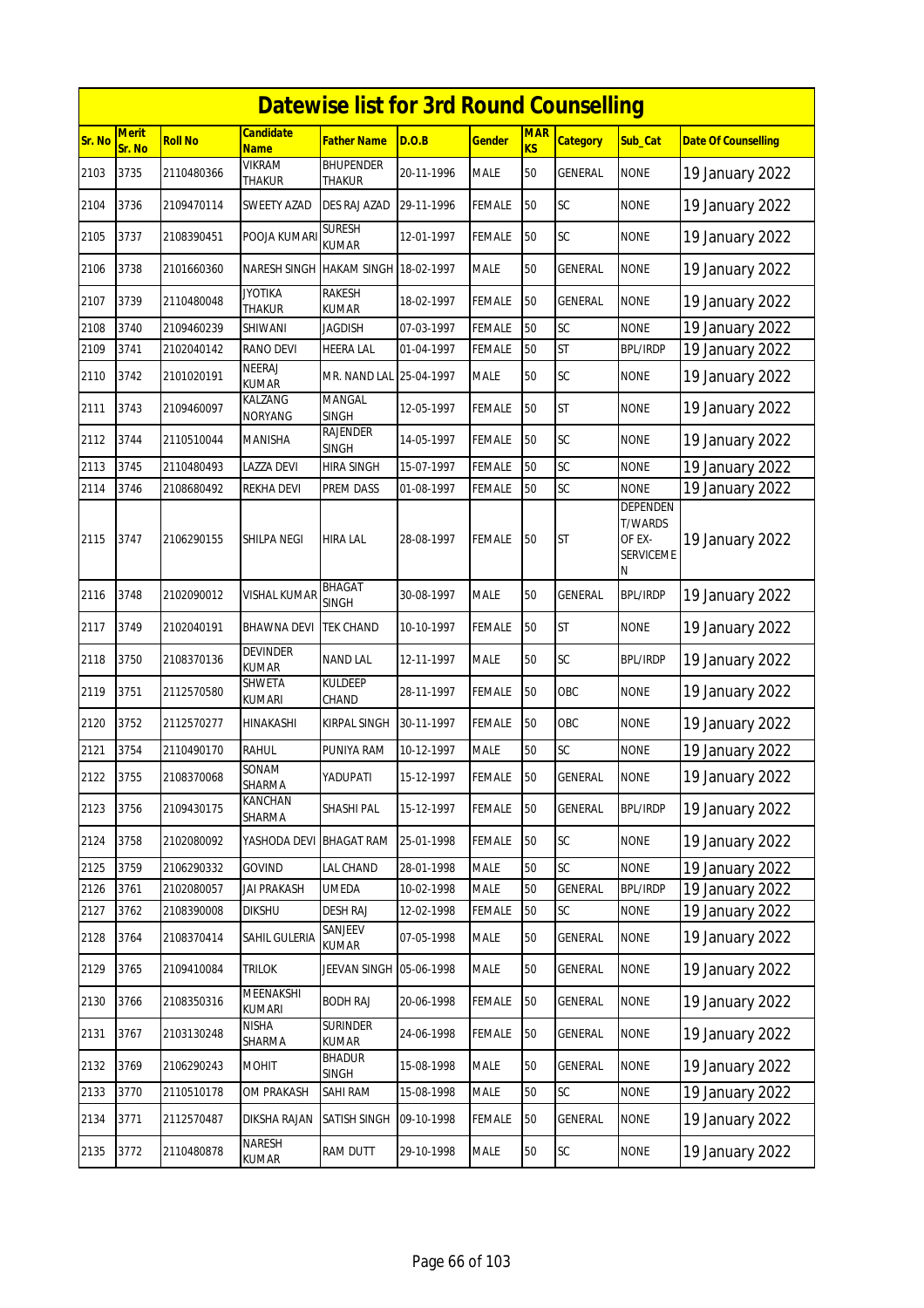|        | <b>Datewise list for 3rd Round Counselling</b> |            |                                |                                 |            |               |                  |                 |                 |                            |  |  |
|--------|------------------------------------------------|------------|--------------------------------|---------------------------------|------------|---------------|------------------|-----------------|-----------------|----------------------------|--|--|
| Sr. No | <b>Merit</b><br>Sr. No                         | Roll No    | Candidate<br><b>Name</b>       | <b>Father Name</b>              | D.O.B      | <b>Gender</b> | <b>MAR</b><br>KS | <b>Category</b> | Sub_Cat         | <b>Date Of Counselling</b> |  |  |
| 2136   | 3774                                           | 2106290503 | ARCHANA<br><b>THAKUR</b>       | CHUNI LAL                       | 08-11-1998 | FEMALE        | 50               | GENERAL         | <b>NONE</b>     | 19 January 2022            |  |  |
| 2137   | 3775                                           | 2108380020 | GOPAL                          | CHHAJJU RAM                     | 09-11-1998 | MALE          | 50               | <b>ST</b>       | <b>NONE</b>     | 19 January 2022            |  |  |
| 2138   | 3776                                           | 2111550444 | <b>MEHAK</b><br><b>THAKUR</b>  | VINAY KUMAR                     | 13-11-1998 | FEMALE        | 50               | <b>GENERAL</b>  | <b>NONE</b>     | 19 January 2022            |  |  |
| 2139   | 3777                                           | 2109450063 | MEENAKSHI                      | YOG RAJ                         | 09-12-1998 | FEMALE        | 50               | <b>GENERAL</b>  | <b>NONE</b>     | 19 January 2022            |  |  |
| 2140   | 3778                                           | 2110490775 | POOJA DEVI                     | BALBIR SINGH                    | 02-01-1999 | <b>FEMALE</b> | 50               | OBC             | <b>NONE</b>     | 19 January 2022            |  |  |
| 2141   | 3779                                           | 2112570480 | <b>SHREYA</b><br>KAUSHAL       | SATISH<br>KUMAR                 | 21-01-1999 | FEMALE        | 50               | GENERAL         | <b>NONE</b>     | 19 January 2022            |  |  |
| 2142   | 3781                                           | 2109430059 | ALKA THAKUR                    | <b>SUNDER</b><br><b>SINGH</b>   | 27-01-1999 | FEMALE        | 50               | GENERAL         | <b>NONE</b>     | 19 January 2022            |  |  |
| 2143   | 3782                                           | 2111560356 | <b>AARTI DEVI</b>              | YASH PAL                        | 28-02-1999 | <b>FEMALE</b> | 50               | <b>GENERAL</b>  | <b>NONE</b>     | 19 January 2022            |  |  |
| 2144   | 3783                                           | 2108380065 | NISHA THAKUR                   | UTTAM<br>CHAND                  | 22-03-1999 | FEMALE        | 50               | GENERAL         | <b>NONE</b>     | 19 January 2022            |  |  |
| 2145   | 3784                                           | 2109430064 | ANURADHA                       | GOPAL SINGH                     | 03-04-1999 | FEMALE        | 50               | SC              | <b>NONE</b>     | 19 January 2022            |  |  |
| 2146   | 3785                                           | 2101010119 | PRIYANKA                       | <b>JAGAR NATH</b>               | 23-04-1999 | FEMALE        | 50               | <b>GENERAL</b>  | <b>NONE</b>     | 19 January 2022            |  |  |
| 2147   | 3786                                           | 2108370283 | NEELMA DEVI                    | <b>BHADAR</b><br><b>SINGH</b>   | 29-04-1999 | FEMALE        | 50               | GENERAL         | <b>NONE</b>     | 19 January 2022            |  |  |
| 2148   | 3787                                           | 2108400169 | ANITA KUMARI                   | <b>RAM LAL</b>                  | 01-05-1999 | FEMALE        | 50               | GENERAL         | <b>NONE</b>     | 19 January 2022            |  |  |
| 2149   | 3788                                           | 2109460133 | AMBIKA<br>THAKUR               | <b>INDER SINGH</b>              | 14-05-1999 | FEMALE        | 50               | GENERAL         | <b>NONE</b>     | 19 January 2022            |  |  |
| 2150   | 3789                                           | 2111530246 | HIMANI                         | MEHAR<br>CHAND                  | 20-05-1999 | FEMALE        | 50               | GENERAL         | <b>NONE</b>     | 19 January 2022            |  |  |
| 2151   | 3790                                           | 2103130144 | SHALU<br>DHARIWAL              | <b>RAVINDER</b><br><b>KUMAR</b> | 29-05-1999 | <b>FEMALE</b> | 50               | OBC             | <b>NONE</b>     | 19 January 2022            |  |  |
| 2152   | 3792                                           | 2101010547 | BHARATI<br>SHARMA              | GEETA RAM                       | 01-06-1999 | <b>FEMALE</b> | 50               | GENERAL         | <b>NONE</b>     | 19 January 2022            |  |  |
| 2153   | 3793                                           | 2110480628 | YOGITA DEVI                    | <b>VIRENDER</b><br><b>SINGH</b> | 14-07-1999 | FEMALE        | 50               | <b>SC</b>       | <b>NONE</b>     | 19 January 2022            |  |  |
| 2154   | 3794                                           | 2108350099 | POOJA THAKUR SOHAN SINGH       |                                 | 20-07-1999 | FEMALE        | 50               | GENERAL         | <b>NONE</b>     | 19 January 2022            |  |  |
| 2155   | 3795                                           | 2104200075 | PRINKA DEVI                    | <b>KISHAN</b><br>CHAND          | 02-08-1999 | <b>FEMALE</b> | 50               | OBC             | <b>NONE</b>     | 19 January 2022            |  |  |
| 2156   | 3796                                           | 2110480700 | <b>MADHURI</b><br><b>TOMAR</b> | <b>RAM</b><br><b>CHANDER</b>    | 24-08-1999 | FEMALE        | 50               | GENERAL         | <b>NONE</b>     | 19 January 2022            |  |  |
| 2157   | 3797                                           | 2110480137 | SHRIYA<br>SHARMA               | <b>INDRESH DUTT 04-09-1999</b>  |            | <b>FEMALE</b> | 50               | OBC             | <b>NONE</b>     | 19 January 2022            |  |  |
| 2158   | 3798                                           | 2109410013 | SUSHMA                         | NIKA RAM                        | 09-09-1999 | FEMALE        | 50               | GENERAL         | <b>NONE</b>     | 19 January 2022            |  |  |
| 2159   | 3799                                           | 2106290601 | <b>RAJNEESH</b><br>THAKUR      | NIRMAL<br>THAKUR                | 13-09-1999 | MALE          | 50               | GENERAL         | <b>NONE</b>     | 19 January 2022            |  |  |
| 2160   | 3800                                           | 2106290432 | SEEMA DEVI                     | <b>TULE RAM</b>                 | 18-09-1999 | <b>FEMALE</b> | 50               | <b>GENERAL</b>  | <b>NONE</b>     | 19 January 2022            |  |  |
| 2161   | 3803                                           | 2108370124 | <b>DIMPLE</b>                  | LALA RAM                        | 01-10-1999 | FEMALE        | 50               | SC              | <b>NONE</b>     | 19 January 2022            |  |  |
| 2162   | 3804                                           | 2110480051 | <b>FAROOKH</b><br>KHAN         | LALDEEN                         | 05-10-1999 | MALE          | 50               | ST              | <b>NONE</b>     | 19 January 2022            |  |  |
| 2163   | 3805                                           | 2110490326 | <b>BHARTI</b><br>CHAUHAN       | DHANVEER<br><b>SINGH</b>        | 21-10-1999 | FEMALE        | 50               | GENERAL         | <b>NONE</b>     | 19 January 2022            |  |  |
| 2164   | 3807                                           | 2110480551 | SAKSHI<br>KUMARI               | <b>SURENDER</b><br><b>SINGH</b> | 27-10-1999 | <b>FEMALE</b> | 50               | GENERAL         | <b>NONE</b>     | 19 January 2022            |  |  |
| 2165   | 3810                                           | 2109450038 | <b>BHAWNA</b>                  | <b>BABU RAM</b>                 | 12-11-1999 | FEMALE        | 50               | GENERAL         | <b>NONE</b>     | 19 January 2022            |  |  |
| 2166   | 3812                                           | 2108350300 | <b>SUNITA</b><br><b>THAKUR</b> | LEKH RAJ                        | 16-12-1999 | <b>FEMALE</b> | 50               | GENERAL         | <b>BPL/IRDP</b> | 19 January 2022            |  |  |
| 2167   | 3813                                           | 2110480548 | ABHINAV<br>TOMAR               | SANJAY<br>TOMAR                 | 20-12-1999 | MALE          | 50               | SC              | <b>NONE</b>     | 19 January 2022            |  |  |
| 2168   | 3814                                           | 2108400475 | KIRAN KUMARI                   | <b>NARPAT RAM</b>               | 01-01-2000 | <b>FEMALE</b> | 50               | <b>SC</b>       | <b>NONE</b>     | 19 January 2022            |  |  |
| 2169   | 3815                                           | 2108390290 | NEHA DEVI                      | KARAM SINGH 03-01-2000          |            | <b>FEMALE</b> | 50               | GENERAL         | <b>NONE</b>     | 19 January 2022            |  |  |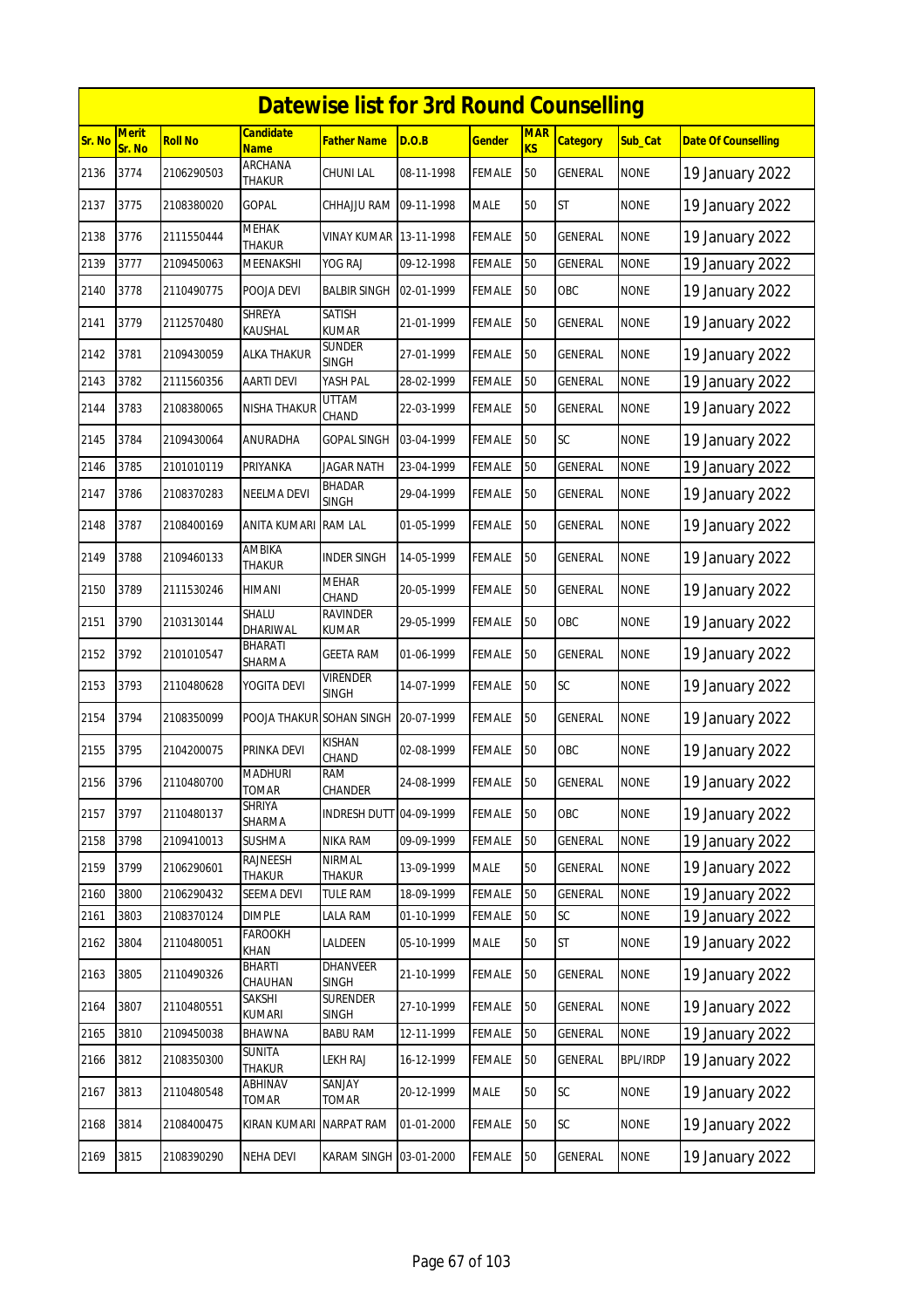|               | <b>Datewise list for 3rd Round Counselling</b><br><b>Merit</b><br><b>Candidate</b><br><b>MAR</b> |                |                                  |                                 |            |               |    |                 |                 |                            |  |  |  |
|---------------|--------------------------------------------------------------------------------------------------|----------------|----------------------------------|---------------------------------|------------|---------------|----|-----------------|-----------------|----------------------------|--|--|--|
| <b>Sr. No</b> | Sr. No                                                                                           | <b>Roll No</b> | <b>Name</b>                      | Father Name                     | D.O.B      | <u>Gender</u> | KS | <b>Category</b> | Sub_Cat         | <b>Date Of Counselling</b> |  |  |  |
| 2170          | 3816                                                                                             | 2109450103     | NEELAM                           | MASTIYA                         | 04-01-2000 | <b>FEMALE</b> | 50 | SC              | <b>NONE</b>     | 19 January 2022            |  |  |  |
| 2171          | 3818                                                                                             | 2108400379     | JYOTSANA<br><b>THAKUR</b>        | MUNSHI RAM                      | 07-01-2000 | FEMALE        | 50 | <b>GENERAL</b>  | <b>NONE</b>     | 19 January 2022            |  |  |  |
| 2172          | 3819                                                                                             | 2112570076     | AKANKSHA                         | VIKRAM SINGH 19-01-2000         |            | FEMALE        | 50 | <b>GENERAL</b>  | <b>NONE</b>     | 19 January 2022            |  |  |  |
| 2173          | 3820                                                                                             | 2108680240     | KANIKA                           | GHANSHYAM                       | 21-01-2000 | FEMALE        | 50 | <b>SC</b>       | <b>NONE</b>     | 19 January 2022            |  |  |  |
| 2174          | 3821                                                                                             | 2108380135     | BHAVNESH<br>THAKUR               | BALDEV<br><b>THAKUR</b>         | 02-02-2000 | <b>MALE</b>   | 50 | GENERAL         | <b>NONE</b>     | 19 January 2022            |  |  |  |
| 2175          | 3822                                                                                             | 2106290217     | <b>KIRTI GAUTAM</b>              | <b>SUBHASH</b><br>GAUTAM        | 04-02-2000 | FEMALE        | 50 | <b>GENERAL</b>  | <b>NONE</b>     | 19 January 2022            |  |  |  |
| 2176          | 3823                                                                                             | 2109410205     | RAJESH                           | SAHI RAM                        | 09-02-2000 | MALE          | 50 | <b>GENERAL</b>  | <b>NONE</b>     | 19 January 2022            |  |  |  |
| 2177          | 3824                                                                                             | 2104200073     | HONEY<br>DHIMAN                  | <b>RASHPAL</b><br>SINGH         | 17-02-2000 | MALE          | 50 | OBC             | <b>NONE</b>     | 19 January 2022            |  |  |  |
| 2178          | 3825                                                                                             | 2105240037     | VIBHOOTI                         | <b>RAVINDER</b><br>PRATAP SINGH | 19-02-2000 | FEMALE        | 50 | ST              | <b>NONE</b>     | 19 January 2022            |  |  |  |
| 2179          | 3826                                                                                             | 2104170114     | BINDU KUMAR                      | <b>BAJRO RAM</b>                | 26-02-2000 | <b>MALE</b>   | 50 | <b>GENERAL</b>  | <b>BPL/IRDP</b> | 19 January 2022            |  |  |  |
| 2180          | 3827                                                                                             | 2106290531     | PUSHAP RAJ<br>SHARMA             | NOOP RAM                        | 26-02-2000 | MALE          | 50 | <b>GENERAL</b>  | <b>NONE</b>     | 19 January 2022            |  |  |  |
| 2181          | 3828                                                                                             | 2108350237     | KULDEEPAK                        | GANESH DASS                     | 12-04-2000 | <b>MALE</b>   | 50 | OBC             | <b>NONE</b>     | 19 January 2022            |  |  |  |
| 2182          | 3829                                                                                             | 2106290329     | REENA DEVI                       | KHEM CHAND                      | 18-04-2000 | FEMALE        | 50 | GENERAL         | <b>NONE</b>     | 19 January 2022            |  |  |  |
| 2183          | 3830                                                                                             | 2108340218     | <b>ANITA THAKUR</b>              | <b>CHAMAN LAL</b>               | 01-05-2000 | <b>FEMALE</b> | 50 | <b>GENERAL</b>  | <b>NONE</b>     | 19 January 2022            |  |  |  |
| 2184          | 3831                                                                                             | 2102090006     | KARAN KUMAR                      | RAJINDER<br>KUMAR               | 07-05-2000 | <b>MALE</b>   | 50 | GENERAL         | <b>NONE</b>     | 19 January 2022            |  |  |  |
| 2185          | 3832                                                                                             | 2101020565     | DIKSHA<br><b>KUMARI</b>          | RAJENDER                        | 23-05-2000 | FEMALE        | 50 | GENERAL         | <b>NONE</b>     | 19 January 2022            |  |  |  |
| 2186          | 3833                                                                                             | 2101010096     | SHALINI                          | SANJAY<br>KUMAR                 | 01-06-2000 | FEMALE        | 50 | GENERAL         | <b>NONE</b>     | 19 January 2022            |  |  |  |
| 2187          | 3834                                                                                             | 2108340180     | <b>LALIT KUMAR</b>               | <b>RAJ KUMAR</b>                | 01-06-2000 | <b>MALE</b>   | 50 | <b>GENERAL</b>  | <b>NONE</b>     | 19 January 2022            |  |  |  |
| 2188          | 3835                                                                                             | 2102040537     | <b>HEM RAJ</b>                   | CHAMARU<br>RAM                  | 07-06-2000 | <b>MALE</b>   | 50 | SC              | <b>NONE</b>     | 19 January 2022            |  |  |  |
| 2189          | 3836                                                                                             | 2102040594     | <b>DOLLY</b>                     | <b>RAM SINGH</b>                | 10-06-2000 | <b>FEMALE</b> | 50 | SC              | <b>BPL/IRDP</b> | 19 January 2022            |  |  |  |
| 2190          | 3838                                                                                             | 2108390247     | <b>VIJAY KUMAR</b>               | <b>INDER PAL</b>                | 08-07-2000 | <b>MALE</b>   | 50 | <b>GENERAL</b>  | <b>NONE</b>     | 19 January 2022            |  |  |  |
| 2191          | 3839                                                                                             | 2109410226     | SHABANA                          | MOHD RAFIQ                      | 11-07-2000 | FEMALE        | 50 | <b>GENERAL</b>  | <b>NONE</b>     | 19 January 2022            |  |  |  |
| 2192          | 3840                                                                                             | 2109450155     | <b>SAMRITI</b><br><b>THAKUR</b>  | GOPAL SINGH                     | 14-07-2000 | FEMALE        | 50 | GENERAL         | <b>NONE</b>     | 19 January 2022            |  |  |  |
| 2193          | 3841                                                                                             | 2108350258     | <b>JOGINDRI DEVI</b>             | <b>KESAR SINGH</b>              | 03-08-2000 | <b>FEMALE</b> | 50 | OBC             | <b>BPL/IRDP</b> | 19 January 2022            |  |  |  |
| 2194          | 3842                                                                                             | 2102040102     | NARESH<br><b>KUMAR</b>           | PAWAN<br>KUMAR                  | 13-08-2000 | MALE          | 50 | GENERAL         | <b>BPL/IRDP</b> | 19 January 2022            |  |  |  |
| 2195          | 3843                                                                                             | 2106290309     | <b>HEMANT</b><br>KUMAR           | SATYA<br><b>PRAKASH</b>         | 27-08-2000 | MALE          | 50 | GENERAL         | <b>NONE</b>     | 19 January 2022            |  |  |  |
| 2196          | 3844                                                                                             | 2104630010     | VANSHIKA                         | Kuldeep<br>KUMAR                | 11-09-2000 | <b>FEMALE</b> | 50 | SC              | <b>NONE</b>     | 19 January 2022            |  |  |  |
| 2197          | 3846                                                                                             | 2108380140     | <b>ANITA KUMARI</b>              | <b>NAG RAJ</b>                  | 06-10-2000 | <b>FEMALE</b> | 50 | <b>GENERAL</b>  | <b>NONE</b>     | 19 January 2022            |  |  |  |
| 2198          | 3847                                                                                             | 2112570251     | NIKITA ARORA                     | <b>SURESH</b><br>ARORA          | 29-11-2000 | <b>FEMALE</b> | 50 | <b>GENERAL</b>  | <b>NONE</b>     | 19 January 2022            |  |  |  |
| 2199          | 3848                                                                                             | 2102040287     | SAPNA DEVI                       | <b>SUBHASH</b>                  | 04-12-2000 | FEMALE        | 50 | ST              | <b>NONE</b>     | 19 January 2022            |  |  |  |
| 2200          | 3850                                                                                             | 2110480459     | <b>BHUPENDER</b><br><b>SINGH</b> | RAMESH<br>KUMAR                 | 13-12-2000 | MALE          | 50 | OBC             | <b>NONE</b>     | 19 January 2022            |  |  |  |
| 2201          | 3851                                                                                             | 2101010251     | ANCHAL<br>THAKUR                 | kishori lal                     | 25-12-2000 | <b>FEMALE</b> | 50 | GENERAL         | <b>NONE</b>     | 19 January 2022            |  |  |  |
| 2202          | 3852                                                                                             | 2108360005     | RAMA DEVI                        | <b>BHIM SINGH</b>               | 26-12-2000 | FEMALE        | 50 | SC              | <b>NONE</b>     | 19 January 2022            |  |  |  |
| 2203          | 3853                                                                                             | 2109450109     | VANDANA                          | JAGAT RAM                       | 02-01-2001 | FEMALE        | 50 | GENERAL         | <b>NONE</b>     | 19 January 2022            |  |  |  |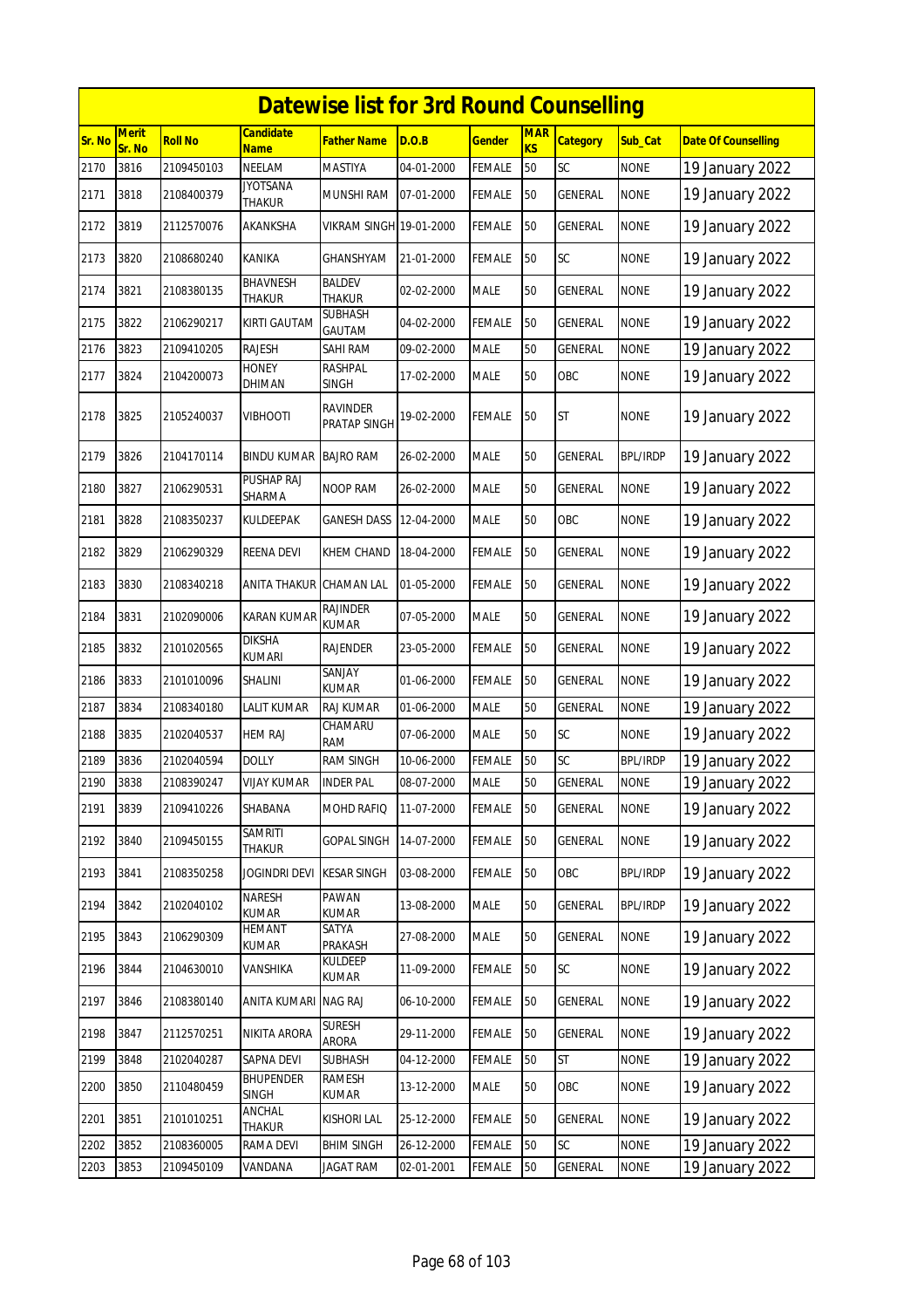|        | <b>Datewise list for 3rd Round Counselling</b><br><b>Candidate</b> |                |                                  |                               |            |               |                              |                 |                 |                            |  |  |
|--------|--------------------------------------------------------------------|----------------|----------------------------------|-------------------------------|------------|---------------|------------------------------|-----------------|-----------------|----------------------------|--|--|
| Sr. No | <b>Merit</b><br>Sr. No                                             | <b>Roll No</b> | <b>Name</b>                      | <b>Father Name</b>            | D.O.B      | <b>Gender</b> | <b>MAR</b><br>K <sub>S</sub> | <b>Category</b> | Sub Cat         | <b>Date Of Counselling</b> |  |  |
| 2204   | 3855                                                               | 2102040701     | <b>BHUPENDER</b><br><b>SINGH</b> | <b>HET RAM</b>                | 15-01-2001 | <b>MALE</b>   | 50                           | SC              | <b>NONE</b>     | 19 January 2022            |  |  |
| 2205   | 3856                                                               | 2111540001     | PRIYANKA                         | RAM KRISHAN                   | 21-01-2001 | <b>FEMALE</b> | 50                           | <b>ST</b>       | <b>NONE</b>     | 19 January 2022            |  |  |
| 2206   | 3857                                                               | 2110480421     | PRIYA                            | <b>NARESH</b><br>KUMAR        | 28-01-2001 | <b>FEMALE</b> | 50                           | <b>ST</b>       | <b>NONE</b>     | 19 January 2022            |  |  |
| 2207   | 3858                                                               | 2110480320     | PREETIKA DEVI                    | <b>MOHAN LAL</b>              | 11-02-2001 | <b>FEMALE</b> | 50                           | <b>GENERAL</b>  | <b>NONE</b>     | 19 January 2022            |  |  |
| 2208   | 3859                                                               | 2106280045     | REKHA DEVI                       | NAROTTAM<br><b>SINGH</b>      | 23-02-2001 | FEMALE        | 50                           | GENERAL         | <b>NONE</b>     | 19 January 2022            |  |  |
| 2209   | 3860                                                               | 2104160125     | PRIYA                            | RANJEET<br><b>SINGH</b>       | 25-02-2001 | <b>FEMALE</b> | 50                           | OBC             | <b>NONE</b>     | 19 January 2022            |  |  |
| 2210   | 3861                                                               | 2110490742     | ANKITA DEVI                      | <b>BHAGAT RAM</b>             | 02-03-2001 | <b>FEMALE</b> | 50                           | OBC             | <b>NONE</b>     | 19 January 2022            |  |  |
| 2211   | 3862                                                               | 2111550433     | <b>BEAUTY</b><br><b>KUMARI</b>   | PHOOLDEV<br><b>SINGH</b>      | 02-03-2001 | <b>FEMALE</b> | 50                           | <b>GENERAL</b>  | <b>NONE</b>     | 19 January 2022            |  |  |
| 2212   | 3863                                                               | 2107320016     | <b>ASHUTOSH</b><br><b>SEN</b>    | <b>HIRA LAL</b>               | 07-03-2001 | <b>MALE</b>   | 50                           | <b>ST</b>       | <b>NONE</b>     | 19 January 2022            |  |  |
| 2213   | 3864                                                               | 2110490299     | PRIYANKA                         | <b>FATEH SINGH</b>            | 12-03-2001 | <b>FEMALE</b> | 50                           | <b>GENERAL</b>  | <b>NONE</b>     | 19 January 2022            |  |  |
| 2214   | 3865                                                               | 2110480216     | <b>KRISHNA</b>                   | RATI RAM                      | 14-03-2001 | <b>FEMALE</b> | 50                           | <b>GENERAL</b>  | <b>NONE</b>     | 19 January 2022            |  |  |
| 2215   | 3866                                                               | 2102040050     | <b>SHALU DEVI</b>                | <b>DESH RAJ</b>               | 25-03-2001 | <b>FEMALE</b> | 50                           | <b>ST</b>       | <b>NONE</b>     | 19 January 2022            |  |  |
| 2216   | 3867                                                               | 2103120163     | <b>KALPNA</b><br>SHARMA          | PAWAN<br><b>KUMAR</b>         | 26-03-2001 | <b>FEMALE</b> | 50                           | GENERAL         | <b>NONE</b>     | 19 January 2022            |  |  |
| 2217   | 3868                                                               | 2102040442     | <b>JYOTITHAKUR</b>               | <b>BACHAN</b><br><b>SINGH</b> | 07-04-2001 | <b>FEMALE</b> | 50                           | GENERAL         | <b>BPL/IRDP</b> | 19 January 2022            |  |  |
| 2218   | 3869                                                               | 2108390032     | KAVITA<br>BHARDWAJ               | <b>BALBIR SINGH</b>           | 29-04-2001 | <b>FEMALE</b> | 50                           | SC              | <b>NONE</b>     | 19 January 2022            |  |  |
| 2219   | 3870                                                               | 2110490219     | <b>ABHISHEK</b><br><b>KUMAR</b>  | <b>NARESH</b><br><b>KUMAR</b> | 13-05-2001 | <b>MALE</b>   | 50                           | OBC             | <b>BPL/IRDP</b> | 19 January 2022            |  |  |
| 2220   | 3871                                                               | 2111550439     | SURAJ KUMAR                      | <b>RAM PYARA</b>              | 15-05-2001 | <b>MALE</b>   | 50                           | GENERAL         | <b>NONE</b>     | 19 January 2022            |  |  |
| 2221   | 3872                                                               | 2108400295     | KHIMI DEVI                       | SIDHU RAM                     | 24-05-2001 | <b>FEMALE</b> | 50                           | SC              | <b>NONE</b>     | 19 January 2022            |  |  |
| 2222   | 3873                                                               | 2101020436     | GAURAV<br>SHARMA                 | <b>RAMESH</b><br>CHAND        | 11-06-2001 | <b>MALE</b>   | 50                           | GENERAL         | <b>NONE</b>     | 19 January 2022            |  |  |
| 2223   | 3874                                                               | 2110490057     | GAGANDEEP                        | PREM PAL                      | 11-06-2001 | <b>FEMALE</b> | 50                           | OBC             | <b>NONE</b>     | 19 January 2022            |  |  |
| 2224   | 3875                                                               | 2107330019     | ABHISHAK                         | RAMESH LAL                    | 25-06-2001 | <b>MALE</b>   | 50                           | ST              | <b>NONE</b>     | 19 January 2022            |  |  |
| 2225   | 3876                                                               | 2109450050     | LATA                             | <b>DEEP RAM</b>               | 14-07-2001 | <b>FEMALE</b> | 50                           | SC              | <b>BPL/IRDP</b> | 19 January 2022            |  |  |
| 2226   | 3877                                                               | 2104220086     | <b>PARUL</b><br>PATHANIA         | <b>RAKESH</b><br>KUMAR        | 17-07-2001 | <b>FEMALE</b> | 50                           | <b>GENERAL</b>  | <b>NONE</b>     | 19 January 2022            |  |  |
| 2227   | 3878                                                               | 2108340184     | AARTI                            | DHARAM<br>CHAND               | 27-07-2001 | <b>FEMALE</b> | 50                           | SC              | <b>NONE</b>     | 19 January 2022            |  |  |
| 2228   | 3879                                                               | 2108370177     | WILLIAM                          | YADUNANDAN 30-07-2001         |            | <b>MALE</b>   | 50                           | GENERAL         | <b>NONE</b>     | 19 January 2022            |  |  |
| 2229   | 3880                                                               | 2110490200     | SONIA                            | BALDEV SINGH 22-08-2001       |            | <b>FEMALE</b> | 50                           | OBC             | <b>NONE</b>     | 19 January 2022            |  |  |
| 2230   | 3881                                                               | 2103130104     | SHUBHAM                          | PANKAJ<br>KUMAR               | 06-09-2001 | MALE          | 50                           | OBC             | <b>NONE</b>     | 19 January 2022            |  |  |
| 2231   | 3882                                                               | 2109430113     | KAMLESH                          | RANVIR SINGH                  | 08-09-2001 | <b>FEMALE</b> | 50                           | SC              | <b>NONE</b>     | 19 January 2022            |  |  |
| 2232   | 3883                                                               | 2103120127     | VAISHNAVI                        | <b>MADHU</b><br>SUDHAN        | 13-09-2001 | <b>FEMALE</b> | 50                           | GENERAL         | <b>NONE</b>     | 19 January 2022            |  |  |
| 2233   | 3884                                                               | 2110500009     | AMRITA                           | SH.KAMAL RAJ                  | 18-09-2001 | <b>FEMALE</b> | 50                           | OBC             | <b>BPL/IRDP</b> | 19 January 2022            |  |  |
| 2234   | 3885                                                               | 2111560276     | SAVITA DEVI                      | RAMESH DUTT 22-09-2001        |            | <b>FEMALE</b> | 50                           | OBC             | <b>NONE</b>     | 19 January 2022            |  |  |
| 2235   | 3886                                                               | 2109460153     | DEEPIKA<br>KUMARI                | CHETAN<br>SINGH               | 02-10-2001 | <b>FEMALE</b> | 50                           | GENERAL         | <b>NONE</b>     | 19 January 2022            |  |  |
| 2236   | 3887                                                               | 2108360033     | <b>HEMANT</b><br>KUMAR           | <b>HEM RAJ</b>                | 10-10-2001 | <b>MALE</b>   | 50                           | SC              | <b>NONE</b>     | 19 January 2022            |  |  |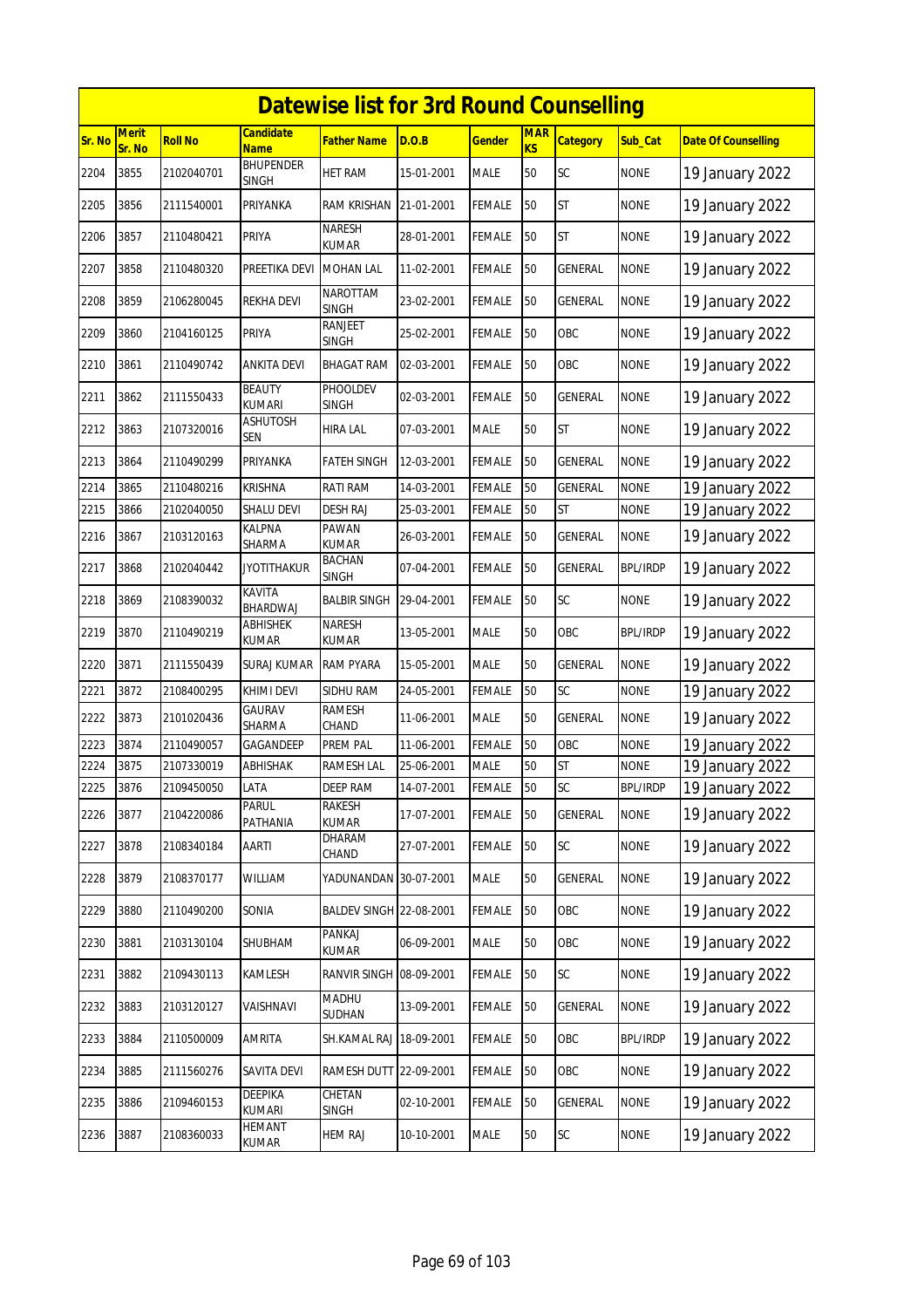|        | <b>Datewise list for 3rd Round Counselling</b> |                |                                 |                                     |            |               |                  |                 |                 |                            |  |  |
|--------|------------------------------------------------|----------------|---------------------------------|-------------------------------------|------------|---------------|------------------|-----------------|-----------------|----------------------------|--|--|
| Sr. No | <b>Merit</b><br>Sr. No                         | <b>Roll No</b> | <b>Candidate</b><br><b>Name</b> | <b>Father Name</b>                  | D.O.B      | <b>Gender</b> | <b>MAR</b><br>KS | <b>Category</b> | <b>Sub Cat</b>  | <b>Date Of Counselling</b> |  |  |
| 2237   | 3888                                           | 2101020193     | PARUL KUMARI                    | <b>SURJEET</b><br><b>SINGH</b>      | 13-10-2001 | <b>FEMALE</b> | 50               | <b>SC</b>       | <b>NONE</b>     | 19 January 2022            |  |  |
| 2238   | 3889                                           | 2102040482     | KANAK LATA                      | SH.JAGDISH                          | 04-11-2001 | <b>FEMALE</b> | 50               | <b>ST</b>       | <b>BPL/IRDP</b> | 19 January 2022            |  |  |
| 2239   | 3890                                           | 2108340205     | VANDNA<br><b>KUMARI</b>         | tilak Raj                           | 04-11-2001 | <b>FEMALE</b> | 50               | <b>GENERAL</b>  | <b>NONE</b>     | 19 January 2022            |  |  |
| 2240   | 3891                                           | 2109460350     | NIKITA                          | <b>SANT RAM</b>                     | 05-11-2001 | <b>FEMALE</b> | 50               | SC              | <b>BPL/IRDP</b> | 19 January 2022            |  |  |
| 2241   | 3892                                           | 2110490281     | AMIT SHARMA                     | <b>INDERJEET</b>                    | 20-11-2001 | <b>MALE</b>   | 50               | OBC             | <b>NONE</b>     | 19 January 2022            |  |  |
| 2242   | 3893                                           | 2103100030     | <b>DIKSHA</b><br>SHARMA         | <b>VIPAN KUMAR</b>                  | 27-11-2001 | <b>FEMALE</b> | 50               | <b>GENERAL</b>  | <b>NONE</b>     | 19 January 2022            |  |  |
| 2243   | 3894                                           | 2111560364     | ARPITA ATTRI                    | <b>DINESH</b><br><b>KUMAR ATTRI</b> | 06-12-2001 | <b>FEMALE</b> | 50               | <b>GENERAL</b>  | <b>NONE</b>     | 19 January 2022            |  |  |
| 2244   | 3896                                           | 2110480445     | TANUJA                          | <b>SUMER</b><br>CHAND               | 28-12-2001 | <b>FEMALE</b> | 50               | GENERAL         | <b>BPL/IRDP</b> | 19 January 2022            |  |  |
| 2245   | 3897                                           | 2102040293     | <b>KAJAL</b><br>VASHISHT        | <b>SUBHASH</b><br>CHAND             | 31-12-2001 | <b>FEMALE</b> | 50               | SC              | <b>NONE</b>     | 19 January 2022            |  |  |
| 2246   | 3899                                           | 2108340235     | SUSHMA DEVI                     | <b>JAI SINGH</b>                    | 25-01-2002 | <b>FEMALE</b> | 50               | <b>GENERAL</b>  | <b>NONE</b>     | 19 January 2022            |  |  |
| 2247   | 3900                                           | 2108340114     | PRIYANKA<br><b>KUMARI</b>       | KAMAL DEV                           | 02-02-2002 | <b>FEMALE</b> | 50               | <b>SC</b>       | <b>NONE</b>     | 19 January 2022            |  |  |
| 2248   | 3901                                           | 2112570088     | ANKITA<br><b>KUMARI</b>         | AJIT SINGH                          | 02-02-2002 | <b>FEMALE</b> | 50               | SC              | <b>NONE</b>     | 19 January 2022            |  |  |
| 2249   | 3902                                           | 2112590089     | <b>DEEPAK</b><br>KUMAR          | PREM CHAND                          | 17-02-2002 | <b>MALE</b>   | 50               | OBC             | <b>NONE</b>     | 19 January 2022            |  |  |
| 2250   | 3903                                           | 2111550434     | TANUJA                          | PREM CHAND                          | 04-03-2002 | <b>FEMALE</b> | 50               | <b>SC</b>       | <b>NONE</b>     | 19 January 2022            |  |  |
| 2251   | 3904                                           | 2109460024     | VISHAL<br>SHARMA                | HEM PRAKASH<br><b>SHARMA</b>        | 08-03-2002 | <b>MALE</b>   | 50               | <b>GENERAL</b>  | <b>NONE</b>     | 19 January 2022            |  |  |
| 2252   | 3905                                           | 2101010550     | PALLAVI<br>THAKUR               | SURESH PAL                          | 20-03-2002 | <b>FEMALE</b> | 50               | <b>GENERAL</b>  | <b>BPL/IRDP</b> | 19 January 2022            |  |  |
| 2253   | 3906                                           | 2110490540     | SAURAV                          | <b>JOGINDER</b><br><b>SINGH</b>     | 25-03-2002 | <b>MALE</b>   | 50               | SC              | <b>BPL/IRDP</b> | 19 January 2022            |  |  |
| 2254   | 3907                                           | 2110480457     | PRIYANSH<br>SHARMA              | RAJKUMAR                            | 31-03-2002 | <b>MALE</b>   | 50               | OBC             | <b>NONE</b>     | 19 January 2022            |  |  |
| 2255   | 3908                                           | 2108340124     | ANIKET<br>THAKUR                | PREM SINGH                          | 03-04-2002 | <b>MALE</b>   | 50               | <b>GENERAL</b>  | <b>NONE</b>     | 19 January 2022            |  |  |
| 2256   | 3909                                           | 2104220089     | anjali<br>THAKUR                | PAWAN<br><b>KUMAR</b>               | 04-04-2002 | <b>FEMALE</b> | 50               | GENERAL         | <b>NONE</b>     | 19 January 2022            |  |  |
| 2257   | 3910                                           | 2101660208     | <b>ISHA SHARMA</b>              | SANJEEV<br>KUMAR                    | 08-04-2002 | <b>FEMALE</b> | 50               | <b>GENERAL</b>  | <b>BPL/IRDP</b> | 19 January 2022            |  |  |
| 2258   | 3911                                           | 2106290452     | ARYAN<br>THAKUR                 | KEHAR SINGH                         | 14-04-2002 | <b>MALE</b>   | 50               | <b>GENERAL</b>  | <b>NONE</b>     | 19 January 2022            |  |  |
| 2259   | 3912                                           | 2108380091     | SAGAR<br>CHANDEL                | <b>MAHINDER</b><br><b>SINGH</b>     | 14-04-2002 | MALE          | 50               | <b>GENERAL</b>  | <b>NONE</b>     | 19 January 2022            |  |  |
| 2260   | 3913                                           | 2109460349     | RIYA THAKUR                     | OM PRAKASH                          | 15-04-2002 | <b>FEMALE</b> | 50               | <b>GENERAL</b>  | <b>NONE</b>     | 19 January 2022            |  |  |
| 2261   | 3915                                           | 2110480223     | ABHISHEK                        | <b>KAKA RAM</b>                     | 27-04-2002 | MALE          | 50               | GENERAL         | <b>NONE</b>     | 19 January 2022            |  |  |
| 2262   | 3916                                           | 2108400272     | ANANYA                          | <b>RAM SINGH</b>                    | 29-04-2002 | <b>FEMALE</b> | 50               | GENERAL         | <b>NONE</b>     | 19 January 2022            |  |  |
| 2263   | 3917                                           | 2108370138     | KHILESHWARI                     | <b>KHUB RAM</b>                     | 04-05-2002 | <b>FEMALE</b> | 50               | GENERAL         | <b>BPL/IRDP</b> | 19 January 2022            |  |  |
| 2264   | 3918                                           | 2110490611     | RADHA                           | KUSUMBHER                           | 08-05-2002 | <b>FEMALE</b> | 50               | OBC             | <b>NONE</b>     | 19 January 2022            |  |  |
| 2265   | 3919                                           | 2110500057     | SANCHIT<br>Thakur               | YASH PAL                            | 16-05-2002 | <b>MALE</b>   | 50               | <b>GENERAL</b>  | <b>BPL/IRDP</b> | 19 January 2022            |  |  |
| 2266   | 3920                                           | 2111560406     | NEHA                            | NARESH<br>KUMAR                     | 25-05-2002 | <b>FEMALE</b> | 50               | GENERAL         | <b>NONE</b>     | 19 January 2022            |  |  |
| 2267   | 3921                                           | 2108350091     | <b>ASTITAV</b>                  | <b>SUKH DEV</b>                     | 10-06-2002 | MALE          | 50               | <b>GENERAL</b>  | <b>NONE</b>     | 19 January 2022            |  |  |
| 2268   | 3922                                           | 2104230041     | Pallvi                          | MAN CHAND<br>ASHOK                  | 11-06-2002 | FEMALE        | 50               | SC              | <b>NONE</b>     | 19 January 2022            |  |  |
| 2269   | 3923                                           | 2102080006     | KIRTI BALA                      | KUMAR                               | 13-06-2002 | <b>FEMALE</b> | 50               | <b>SC</b>       | <b>BPL/IRDP</b> | 19 January 2022            |  |  |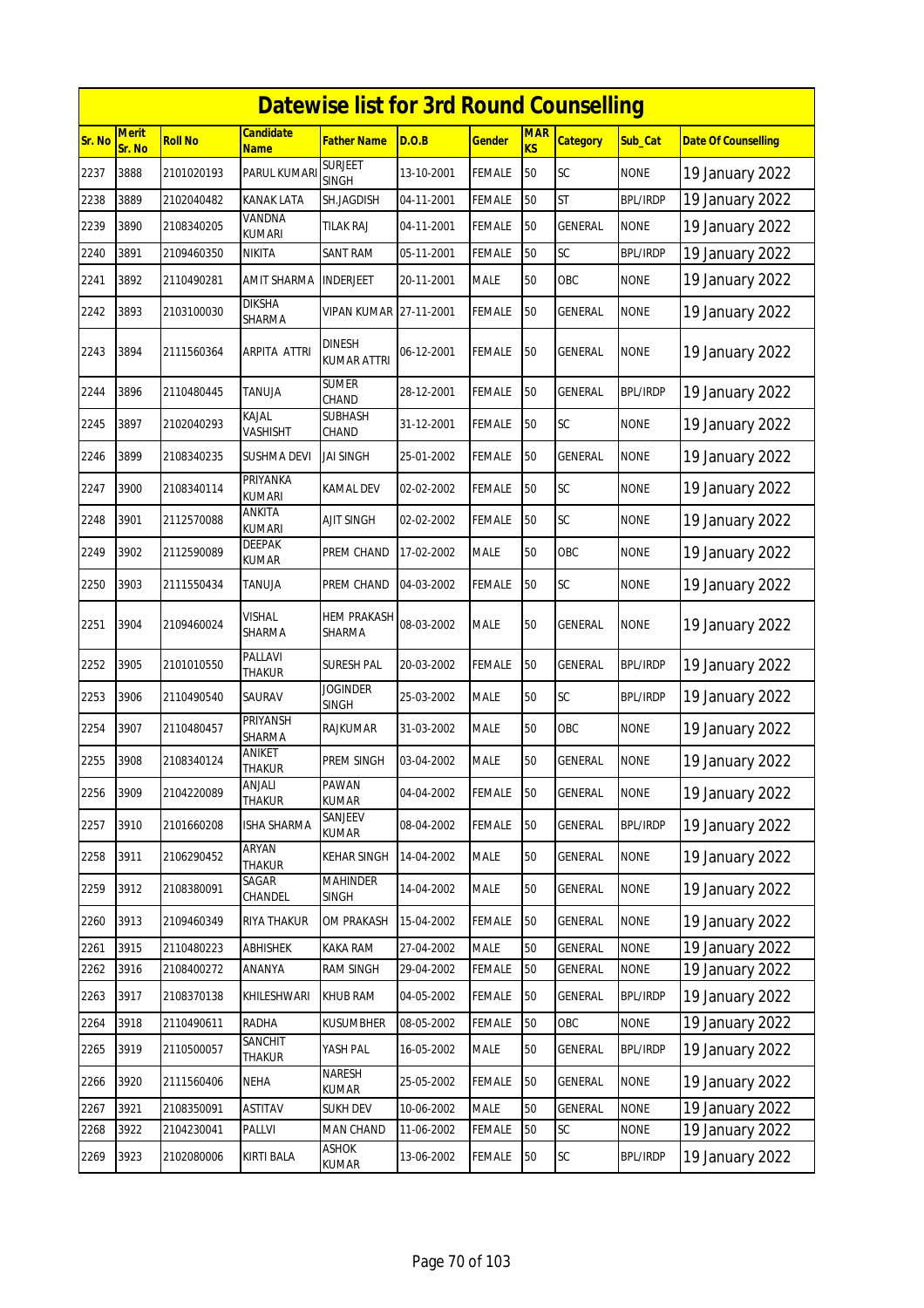|        | <b>Datewise list for 3rd Round Counselling</b> |                |                                 |                                           |            |               |                         |                 |                 |                            |  |  |
|--------|------------------------------------------------|----------------|---------------------------------|-------------------------------------------|------------|---------------|-------------------------|-----------------|-----------------|----------------------------|--|--|
| Sr. No | <b>Merit</b><br>Sr. No                         | <b>Roll No</b> | <b>Candidate</b><br><b>Name</b> | Father Name                               | D.O.B      | <b>Gender</b> | <b>MAR</b><br><b>KS</b> | <b>Category</b> | Sub_Cat         | <b>Date Of Counselling</b> |  |  |
| 2270   | 3924                                           | 2110490035     | CHARANJEET<br>KAUR              | <b>HARBANS LAL</b>                        | 21-06-2002 | <b>FEMALE</b> | 50                      | OBC             | <b>NONE</b>     | 19 January 2022            |  |  |
| 2271   | 3926                                           | 2110480579     | AMISHA<br>SHARMA                | VISHWANAND<br>SHARMA                      | 21-07-2002 | <b>FEMALE</b> | 50                      | OBC             | <b>NONE</b>     | 19 January 2022            |  |  |
| 2272   | 3927                                           | 2104210012     | <b>ARUSH RANA</b>               | <b>AMRIK SINGH</b>                        | 13-08-2002 | <b>MALE</b>   | 50                      | <b>GENERAL</b>  | <b>NONE</b>     | 19 January 2022            |  |  |
| 2273   | 3928                                           | 2111530162     | SHALINI                         | <b>DILA RAM</b>                           | 24-08-2002 | <b>FEMALE</b> | 50                      | SC              | <b>BPL/IRDP</b> | 19 January 2022            |  |  |
| 2274   | 3929                                           | 2109460007     | SHAWETA                         | <b>JHABE RAM</b>                          | 26-08-2002 | <b>FEMALE</b> | 50                      | <b>GENERAL</b>  | <b>NONE</b>     | 19 January 2022            |  |  |
| 2275   | 3930                                           | 2102040503     | POOJA KUMARI HARI SINGH         |                                           | 29-08-2002 | <b>FEMALE</b> | 50                      | <b>ST</b>       | <b>NONE</b>     | 19 January 2022            |  |  |
| 2276   | 3931                                           | 2109440174     | <b>AARTI RAWAT</b>              | DEEP RAM                                  | 01-09-2002 | <b>FEMALE</b> | 50                      | GENERAL         | <b>NONE</b>     | 19 January 2022            |  |  |
| 2277   | 3932                                           | 2101020044     | ANKITA<br>SHARMA                | <b>MAST RAM</b>                           | 15-09-2002 | <b>FEMALE</b> | 50                      | GENERAL         | <b>NONE</b>     | 19 January 2022            |  |  |
| 2278   | 3934                                           | 2108680243     | <b>REENA DEVI</b>               | <b>KHUB CHAND</b>                         | 07-10-2002 | <b>FEMALE</b> | 50                      | GENERAL         | <b>BPL/IRDP</b> | 19 January 2022            |  |  |
| 2279   | 3935                                           | 2110520020     | POONAM<br><b>VERMA</b>          | RATI RAM                                  | 10-10-2002 | <b>FEMALE</b> | 50                      | SC              | <b>NONE</b>     | 19 January 2022            |  |  |
| 2280   | 3936                                           | 2101010021     | SHAGUN<br>CHAUHAN               | <b>SANJAY</b><br>CHAUHAN                  | 14-10-2002 | <b>FEMALE</b> | 50                      | SC              | <b>BPL/IRDP</b> | 19 January 2022            |  |  |
| 2281   | 3937                                           | 2103130242     | KARTIK DOGRA                    | S.R. SUNIL                                | 16-10-2002 | <b>MALE</b>   | 50                      | OBC             | <b>NONE</b>     | 19 January 2022            |  |  |
| 2282   | 3938                                           | 2110490096     | SIMRAN VAID                     | <b>DEEPAK VAID</b>                        | 17-10-2002 | <b>FEMALE</b> | 50                      | <b>GENERAL</b>  | <b>BPL/IRDP</b> | 19 January 2022            |  |  |
| 2283   | 3939                                           | 2108360131     | DIWAN SINGH                     | <b>KESHAV RAM</b>                         | 18-10-2002 | <b>MALE</b>   | 50                      | GENERAL         | <b>NONE</b>     | 19 January 2022            |  |  |
| 2284   | 3940                                           | 2102040042     | <b>SALVI</b><br>MANCHANDA       | SANJEEV<br>MANCHANDA                      | 27-10-2002 | <b>FEMALE</b> | 50                      | <b>GENERAL</b>  | <b>NONE</b>     | 19 January 2022            |  |  |
| 2285   | 3941                                           | 2104170003     | ANSHIKA                         | <b>DESH RAJ</b>                           | 27-10-2002 | <b>FEMALE</b> | 50                      | SC              | <b>NONE</b>     | 19 January 2022            |  |  |
| 2286   | 3942                                           | 2101020024     | NIKITA KUMAR                    | RAKESH<br><b>KUMAR</b>                    | 30-10-2002 | <b>FEMALE</b> | 50                      | SC              | <b>NONE</b>     | 19 January 2022            |  |  |
| 2287   | 3944                                           | 2101010283     | KAMINI                          | ROOP SINGH                                | 08-11-2002 | <b>FEMALE</b> | 50                      | <b>GENERAL</b>  | <b>NONE</b>     | 19 January 2022            |  |  |
| 2288   | 3945                                           | 2106280057     | <b>YOGESHWARI</b>               | <b>LESRU RAM</b>                          | 08-11-2002 | <b>FEMALE</b> | 50                      | SC              | <b>NONE</b>     | 19 January 2022            |  |  |
| 2289   | 3946                                           | 2110490016     | ANJALI<br>CHAUHAN               | KAMAL<br>CHAUHAN                          | 10-11-2002 | <b>FEMALE</b> | 50                      | GENERAL         | <b>BPL/IRDP</b> | 19 January 2022            |  |  |
| 2290   | 3947                                           | 2108400421     | <b>DIXITA</b>                   | SHARVAN<br><b>KUMAR</b>                   | 11-11-2002 | <b>FEMALE</b> | 50                      | <b>GENERAL</b>  | <b>NONE</b>     | 19 January 2022            |  |  |
| 2291   | 3948                                           | 2111560432     | <b>AMAN KUMAR</b>               | RAJESH<br><b>KUMAR</b>                    | 11-11-2002 | MALE          | 50                      | SC              | <b>NONE</b>     | 19 January 2022            |  |  |
| 2292   | 3949                                           | 2112590132     | CHETNA                          | <b>SURINDER</b><br>KUMAR                  | 01-12-2002 | FEMALE        | 50                      | SC              | <b>BPL/IRDP</b> | 19 January 2022            |  |  |
| 2293   | 3952                                           | 2103120052     | PANKAJ<br>GAUTAM                | PIAR CHAND                                | 08-12-2002 | <b>MALE</b>   | 50                      | <b>GENERAL</b>  | BPL/IRDP        | 19 January 2022            |  |  |
| 2294   | 3953                                           | 2106270046     | HEM RAJ                         | RAM LAL                                   | 22-12-2002 | MALE          | 50                      | SC              | <b>NONE</b>     | 19 January 2022            |  |  |
| 2295   | 3954                                           | 2106270094     | SHEETAL AZAD.                   | <b>SHYAM LAL</b>                          | 23-12-2002 | <b>FEMALE</b> | 50                      | SC              | <b>NONE</b>     | 19 January 2022            |  |  |
| 2296   | 3955                                           | 2108380216     | ABHAY                           | SATISH<br><b>KUMAR</b>                    | 24-12-2002 | <b>MALE</b>   | 50                      | SC              | <b>NONE</b>     | 19 January 2022            |  |  |
| 2297   | 3956                                           | 2104150042     | <b>KOHINA</b><br>VERMA          | ASHWANI<br><b>KUMAR</b>                   | 01-01-2003 | FEMALE        | 50                      | SC              | <b>NONE</b>     | 19 January 2022            |  |  |
| 2298   | 3957                                           | 2108690080     | KANCHAN<br>LATA                 | <b>VIRENDER</b><br><b>SINGH</b><br>THAKUR | 01-01-2003 | <b>FEMALE</b> | $50\,$                  | GENERAL         | <b>NONE</b>     | 19 January 2022            |  |  |
| 2299   | 3958                                           | 2102040129     | ANKITA<br>kumari                | PRITAM SINGH 03-01-2003                   |            | <b>FEMALE</b> | 50                      | <b>ST</b>       | <b>NONE</b>     | 19 January 2022            |  |  |
| 2300   | 3959                                           | 2112580019     | SHWETA SONI                     | <b>VIRENDER</b><br>SONI                   | 04-01-2003 | FEMALE        | $50\,$                  | GENERAL         | <b>NONE</b>     | 19 January 2022            |  |  |
| 2301   | 3961                                           | 2108350235     | <b>SURBHI</b>                   | <b>SUBHASH</b><br>CHAND                   | 07-01-2003 | <b>FEMALE</b> | 50                      | SC              | <b>NONE</b>     | 19 January 2022            |  |  |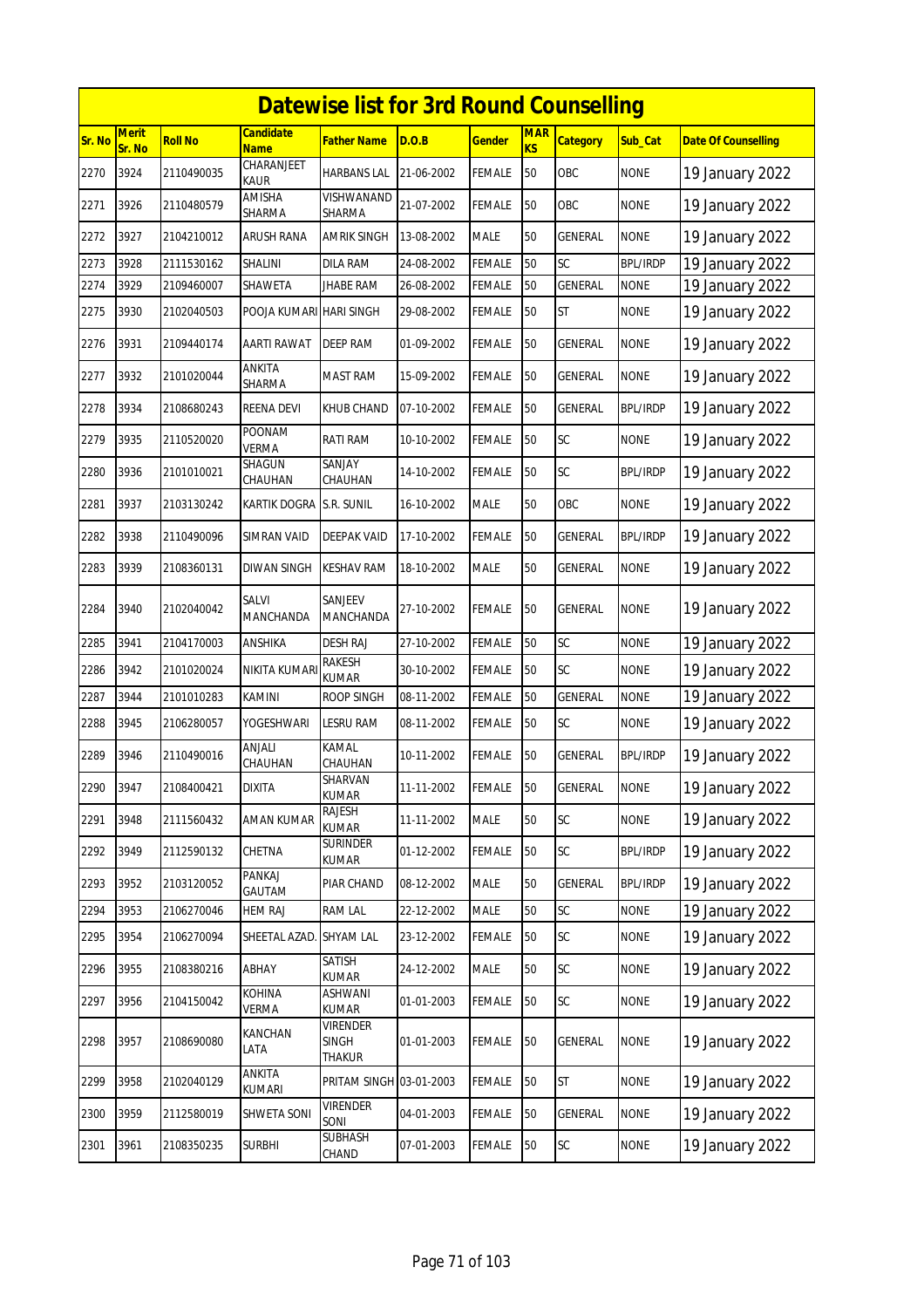|        | <b>Datewise list for 3rd Round Counselling</b> |                |                                |                                  |            |               |                         |                 |                                                        |                            |  |  |
|--------|------------------------------------------------|----------------|--------------------------------|----------------------------------|------------|---------------|-------------------------|-----------------|--------------------------------------------------------|----------------------------|--|--|
| Sr. No | <b>Merit</b><br>Sr. No                         | <b>Roll No</b> | Candidate<br><u>Name</u>       | Father Name                      | D.O.B      | <u>Gender</u> | <b>MAR</b><br><b>KS</b> | <b>Category</b> | Sub_Cat                                                | <b>Date Of Counselling</b> |  |  |
| 2302   | 3962                                           | 2112570080     | PARAMJOT                       | <b>ROBAN</b><br><b>KUMAR</b>     | 10-01-2003 | <b>FEMALE</b> | 50                      | <b>SC</b>       | <b>NONE</b>                                            | 19 January 2022            |  |  |
| 2303   | 3963                                           | 2108350090     | ANCHAL                         | SUBHASH<br>CHAND                 | 22-01-2003 | <b>FEMALE</b> | 50                      | <b>SC</b>       | <b>NONE</b>                                            | 19 January 2022            |  |  |
| 2304   | 3964                                           | 2109650006     | <b>SUCHETA</b><br>KASHYAP      | KESHAV RAM                       | 27-01-2003 | <b>FEMALE</b> | 50                      | SC              | <b>NONE</b>                                            | 19 January 2022            |  |  |
| 2305   | 3965                                           | 2106290677     | isha                           | <b>TEJA SINGH</b>                | 28-01-2003 | <b>FEMALE</b> | 50                      | <b>GENERAL</b>  | <b>NONE</b>                                            | 19 January 2022            |  |  |
| 2306   | 3966                                           | 2102080100     | <b>ARPITA GUPTA</b>            | <b>JITENDER</b><br><b>KUMAR</b>  | 09-02-2003 | <b>FEMALE</b> | 50                      | GENERAL         | <b>NONE</b>                                            | 19 January 2022            |  |  |
| 2307   | 3967                                           | 2108340220     | <b>USHMA</b><br><b>THAKUR</b>  | <b>BHUVESHAN</b><br><b>KUMAR</b> | 11-02-2003 | <b>FEMALE</b> | 50                      | <b>GENERAL</b>  | <b>NONE</b>                                            | 19 January 2022            |  |  |
| 2308   | 3968                                           | 2110480938     | ANKITA<br>thakur               | MAHENDER<br><b>SINGH</b>         | 14-02-2003 | <b>FEMALE</b> | 50                      | GENERAL         | <b>NONE</b>                                            | 19 January 2022            |  |  |
| 2309   | 3969                                           | 2110490548     | SAHIL RANA                     | devinder                         | 16-02-2003 | <b>MALE</b>   | 50                      | <b>GENERAL</b>  | <b>BPL/IRDP</b>                                        | 19 January 2022            |  |  |
| 2310   | 3971                                           | 2108680223     | ANKITA                         | Gopal Dass                       | 03-03-2003 | FEMALE        | 50                      | SC              | <b>NONE</b>                                            | 19 January 2022            |  |  |
| 2311   | 3972                                           | 2111530182     | SHAVNAM                        | <b>RAKESH</b><br><b>KUMAR</b>    | 03-03-2003 | <b>FEMALE</b> | 50                      | <b>SC</b>       | <b>NONE</b>                                            | 19 January 2022            |  |  |
| 2312   | 3973                                           | 2102050031     | AVINASH                        | <b>NARAYAN</b><br><b>SINGH</b>   | 06-03-2003 | <b>MALE</b>   | 50                      | <b>ST</b>       | <b>NONE</b>                                            | 19 January 2022            |  |  |
| 2313   | 3974                                           | 2103100098     | <b>KUMARI</b><br>MEENA         | PIAR CHAND                       | 15-03-2003 | <b>FEMALE</b> | 50                      | OBC             | <b>NONE</b>                                            | 19 January 2022            |  |  |
| 2314   | 3976                                           | 2107330004     | AYUSH                          | JAGDISH                          | 30-03-2003 | <b>MALE</b>   | 50                      | <b>ST</b>       | <b>NONE</b>                                            | 19 January 2022            |  |  |
| 2315   | 3977                                           | 2110490270     | <b>KALPNA</b><br><b>KUMARI</b> | <b>DALIP SINGH</b>               | 01-04-2003 | <b>FEMALE</b> | 50                      | <b>GENERAL</b>  | <b>BPL/IRDP</b>                                        | 19 January 2022            |  |  |
| 2316   | 3978                                           | 2109410021     | <b>JAGRITI</b><br>CHAUHAN      | BALKRISHAN                       | 02-04-2003 | <b>FEMALE</b> | 50                      | <b>GENERAL</b>  | <b>NONE</b>                                            | 19 January 2022            |  |  |
| 2317   | 3979                                           | 2108370497     | KISHAN CHAND                   | <b>DINA NATH</b>                 | 08-04-2003 | <b>MALE</b>   | 50                      | <b>SC</b>       | <b>NONE</b>                                            | 19 January 2022            |  |  |
| 2318   | 3980                                           | 2110480125     | <b>VISHAL</b><br>SHARMA        | UMA DUTT                         | 09-04-2003 | <b>MALE</b>   | 50                      | GENERAL         | <b>NONE</b>                                            | 19 January 2022            |  |  |
| 2319   | 3982                                           | 2106270008     | <b>ADITI SHARMA</b>            | RAMESH<br><b>KUMAR</b>           | 10-04-2003 | <b>FEMALE</b> | 50                      | GENERAL         | <b>NONE</b>                                            | 19 January 2022            |  |  |
| 2320   | 3983                                           | 2108350194     | ANIL KUMAR                     | <b>KRISHAN DEV</b>               | 13-04-2003 | <b>MALE</b>   | 50                      | OBC             | <b>NONE</b>                                            | 19 January 2022            |  |  |
| 2321   | 3984                                           | 2112570336     | ANSHITA                        | PUSHPINDER<br>kumar              | 18-04-2003 | FEMALE        | 50                      | SC              | <b>NONE</b>                                            | 19 January 2022            |  |  |
| 2322   | 3985                                           | 2110510221     | RANDEEP<br><b>KUMAR</b>        | CHET RAM                         | 03-05-2003 | <b>MALE</b>   | 50                      | SC              | <b>NONE</b>                                            | 19 January 2022            |  |  |
| 2323   | 3986                                           | 2108370005     | <b>HEM LATA</b>                | <b>ROOP SINGH</b>                | 07-05-2003 | <b>FEMALE</b> | 50                      | <b>GENERAL</b>  | <b>NONE</b>                                            | 19 January 2022            |  |  |
| 2324   | 3988                                           | 2104160102     | LUCKY                          | <b>GURBACHAN</b><br><b>SINGH</b> | 17-05-2003 | <b>FEMALE</b> | 50                      | SC              | <b>NONE</b>                                            | 19 January 2022            |  |  |
| 2325   | 3992                                           | 2110480189     | <b>TANUJA</b>                  | <b>GYAN SINGH</b>                | 25-05-2003 | FEMALE        | 50                      | <b>GENERAL</b>  | <b>NONE</b>                                            | 19 January 2022            |  |  |
| 2326   | 3994                                           | 2101010614     | SIMRAN                         | NIKKU RAM                        | 03-06-2003 | FEMALE        | $50\,$                  | GENERAL         | <b>NONE</b>                                            | 19 January 2022            |  |  |
| 2327   | 3995                                           | 2101020346     | <b>DIKSHA</b><br>SHARMA        | <b>AJAY KUMAR</b>                | 04-06-2003 | <b>FEMALE</b> | 50                      | <b>GENERAL</b>  | <b>NONE</b>                                            | 19 January 2022            |  |  |
| 2328   | 3996                                           | 2103130115     | SHIWANG<br>SHARMA              | PAWAN<br><b>KUMAR</b>            | 14-06-2003 | <b>MALE</b>   | 50                      | GENERAL         | DEPENDEN<br>T/WARDS<br>OF EX-<br><b>SERVICEME</b><br>Ν | 19 January 2022            |  |  |
| 2329   | 3997                                           | 2112590002     | MEHAK<br>DHIMAN                | KAMAL DEV                        | 14-06-2003 | <b>FEMALE</b> | 50                      | OBC             | <b>NONE</b>                                            | 19 January 2022            |  |  |
| 2330   | 3998                                           | 2112600459     | <b>JEENU</b><br>KATNORIA       | SAWARN<br><b>SINGH</b>           | 17-06-2003 | <b>FEMALE</b> | 50                      | SC              | <b>NONE</b>                                            | 19 January 2022            |  |  |
| 2331   | 3999                                           | 2111530070     | SIMRAN<br>Thakur               | RAJESH<br>Thakur                 | 18-06-2003 | FEMALE        | 50                      | <b>GENERAL</b>  | <b>NONE</b>                                            | 19 January 2022            |  |  |
| 2332   | 4000                                           | 2103110055     | GOURAV                         | RAMESH<br>CHAND                  | 20-06-2003 | <b>MALE</b>   | 50                      | SC              | <b>NONE</b>                                            | 19 January 2022            |  |  |
| 2333   | 4002                                           | 2109460025     | TIXIT SHARMA                   | TRIVANI DUTT<br>SHARMA           | 09-07-2003 | MALE          | 50                      | <b>GENERAL</b>  | <b>NONE</b>                                            | 19 January 2022            |  |  |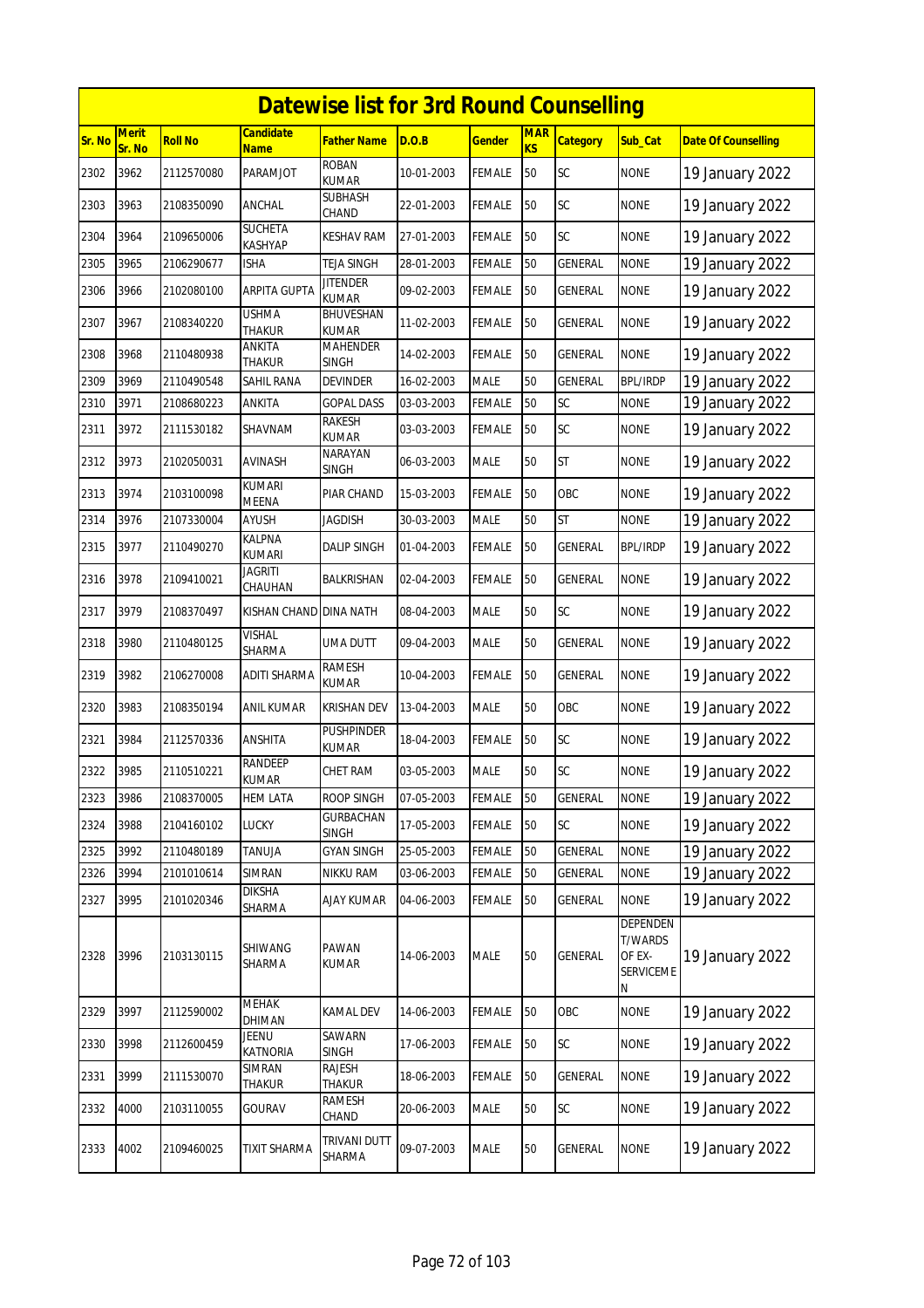|        |                        |                |                           | <b>Datewise list for 3rd Round Counselling</b> |            |               |                         |                 |                 |                            |
|--------|------------------------|----------------|---------------------------|------------------------------------------------|------------|---------------|-------------------------|-----------------|-----------------|----------------------------|
| Sr. No | <b>Merit</b><br>Sr. No | <b>Roll No</b> | Candidate<br><b>Name</b>  | Father Name                                    | D.O.B      | <u>Gender</u> | <b>MAR</b><br><b>KS</b> | <b>Category</b> | Sub Cat         | <b>Date Of Counselling</b> |
| 2334   | 4003                   | 2102040497     | <b>MEHAK</b><br>SHARMA    | <b>RAVINDER</b><br>SHARMA                      | 23-07-2003 | <b>FEMALE</b> | 50                      | <b>GENERAL</b>  | <b>BPL/IRDP</b> | 19 January 2022            |
| 2335   | 4004                   | 2109460090     | SONIA                     | RAJU                                           | 03-08-2003 | <b>FEMALE</b> | 50                      | <b>GENERAL</b>  | <b>NONE</b>     | 19 January 2022            |
| 2336   | 4006                   | 2103130155     | SHIVANI<br>KAUNDAL        | <b>RAVINDER</b><br><b>SINGH</b>                | 15-08-2003 | <b>FEMALE</b> | 50                      | <b>SC</b>       | <b>NONE</b>     | 19 January 2022            |
| 2337   | 4007                   | 2101010437     | AADARSH                   | <b>RAMESH</b>                                  | 18-08-2003 | <b>MALE</b>   | 50                      | GENERAL         | <b>NONE</b>     | 19 January 2022            |
| 2338   | 4008                   | 2110500098     | Samridhi                  | DEV RAJ<br>SHARMA                              | 18-08-2003 | <b>FEMALE</b> | 50                      | OBC             | <b>NONE</b>     | 19 January 2022            |
| 2339   | 4009                   | 2101010013     | <b>URMILA</b><br>SHARMA   | <b>ROOP LAL</b>                                | 19-08-2003 | <b>FEMALE</b> | 50                      | GENERAL         | <b>NONE</b>     | 19 January 2022            |
| 2340   | 4010                   | 2108350426     | SITA DEVI                 | RUMI KUMAR                                     | 24-08-2003 | <b>FEMALE</b> | 50                      | GENERAL         | <b>NONE</b>     | 19 January 2022            |
| 2341   | 4011                   | 2102050015     | RUCHIKA DEVI              | <b>JOGINDER</b><br><b>KUMAR</b>                | 02-09-2003 | <b>FEMALE</b> | 50                      | OBC             | <b>NONE</b>     | 19 January 2022            |
| 2342   | 4012                   | 2103100233     | DEEPANSHI                 | Jagdish<br>CHAND                               | 02-09-2003 | <b>FEMALE</b> | 50                      | <b>GENERAL</b>  | <b>NONE</b>     | 19 January 2022            |
| 2343   | 4013                   | 2101010323     | ADITI KUMARI              | RAJENDER<br><b>KUMAR</b>                       | 06-09-2003 | <b>FEMALE</b> | 50                      | <b>GENERAL</b>  | <b>NONE</b>     | 19 January 2022            |
| 2344   | 4014                   | 2101020507     | ABHAY<br>THAKUR           | KULDEEP<br><b>KUMAR</b>                        | 12-09-2003 | MALE          | 50                      | <b>GENERAL</b>  | <b>NONE</b>     | 19 January 2022            |
| 2345   | 4015                   | 2108400159     | ISHA<br>CHAUHAN           | MANOJ<br><b>KUMAR</b>                          | 20-09-2003 | <b>FEMALE</b> | 50                      | SC              | <b>NONE</b>     | 19 January 2022            |
| 2346   | 4018                   | 2110480096     | PRIYA                     | DHARAM<br><b>SINGH</b>                         | 29-09-2003 | <b>FEMALE</b> | 50                      | <b>ST</b>       | <b>NONE</b>     | 19 January 2022            |
| 2347   | 4021                   | 2109460062     | AKANKSHA                  | <b>JITENDER</b><br><b>SINGH</b>                | 03-10-2003 | <b>FEMALE</b> | 50                      | GENERAL         | <b>NONE</b>     | 19 January 2022            |
| 2348   | 4022                   | 2101660337     | AJAY GAUTAM               | RAJENDER<br><b>KUMAR</b>                       | 08-10-2003 | <b>MALE</b>   | 50                      | <b>GENERAL</b>  | <b>NONE</b>     | 19 January 2022            |
| 2349   | 4023                   | 2104710007     | MANVI                     | BIKRAM                                         | 11-10-2003 | <b>FEMALE</b> | 50                      | OBC             | <b>NONE</b>     | 19 January 2022            |
| 2350   | 4024                   | 2103120149     | <b>BHARTI</b>             | SUBHASH<br>CHAND                               | 12-10-2003 | FEMALE        | 50                      | SC              | <b>BPL/IRDP</b> | 19 January 2022            |
| 2351   | 4026                   | 2111540018     | <b>AARTI VERMA</b>        | RAMESH<br><b>KUMAR</b>                         | 14-10-2003 | <b>FEMALE</b> | 50                      | <b>GENERAL</b>  | <b>NONE</b>     | 19 January 2022            |
| 2352   | 4027                   | 2102050135     | PALVI DEVI                | RAKESH SINGH 19-10-2003                        |            | <b>FEMALE</b> | 50                      | GENERAL         | <b>NONE</b>     | 19 January 2022            |
| 2353   | 4028                   | 2106290124     | SHIVANI<br>THAKUR         | KHEM<br>PRAKASH                                | 22-10-2003 | <b>FEMALE</b> | 50                      | <b>GENERAL</b>  | PHH             | 19 January 2022            |
| 2354   | 4030                   | 2101020682     | AKANKSHA<br><b>THAKUR</b> | <b>VIRENDER</b><br><b>THAKUR</b>               | 25-10-2003 | <b>FEMALE</b> | 50                      | GENERAL         | <b>NONE</b>     | 19 January 2022            |
| 2355   | 4031                   | 2106270011     | SRISHTI                   | RAKESH<br>KUMAR                                | 02-11-2003 | <b>FEMALE</b> | 50                      | <b>GENERAL</b>  | <b>NONE</b>     | 19 January 2022            |
| 2356   | 4032                   | 2108680126     | AASHNA SINGH              | NARESH<br><b>KUMAR</b>                         | 09-11-2003 | <b>FEMALE</b> | 50                      | GENERAL         | <b>NONE</b>     | 19 January 2022            |
| 2357   | 4033                   | 2112600191     | SURJEET KAUR              | <b>GURBAKSH</b><br><b>SINGH</b>                | 10-11-2003 | <b>FEMALE</b> | 50                      | OBC             | <b>NONE</b>     | 19 January 2022            |
| 2358   | 4034                   | 2110480055     | PRAVESHIKA                | CHAMAN LAL                                     | 13-11-2003 | <b>FEMALE</b> | 50                      | OBC             | <b>NONE</b>     | 19 January 2022            |
| 2359   | 4037                   | 2108680478     | NIKITA<br>THAKUR          | VIJAY KUMAR                                    | 24-11-2003 | <b>FEMALE</b> | 50                      | <b>GENERAL</b>  | <b>NONE</b>     | 19 January 2022            |
| 2360   | 4038                   | 2108350087     | ROJALI<br>Thakur          | KAHAN SINGH                                    | 25-11-2003 | <b>FEMALE</b> | 50                      | <b>GENERAL</b>  | <b>NONE</b>     | 19 January 2022            |
| 2361   | 4039                   | 2109450096     | CHANCHAL                  | <b>JAI CHAND</b>                               | 03-12-2003 | FEMALE        | 50                      | <b>GENERAL</b>  | <b>NONE</b>     | 19 January 2022            |
| 2362   | 4040                   | 2109430032     | SEEMA DEVI                | <b>ROSHAN LAL</b>                              | 10-12-2003 | <b>FEMALE</b> | 50                      | <b>GENERAL</b>  | <b>NONE</b>     | 19 January 2022            |
| 2363   | 4041                   | 2110490867     | <b>KOMAL RANI</b>         | SANJAY<br><b>KUMAR</b>                         | 11-12-2003 | <b>FEMALE</b> | 50                      | SC              | <b>BPL/IRDP</b> | 19 January 2022            |
| 2364   | 4042                   | 2111550113     | PRIYANKA<br>RANA          | RAJINDER<br>KUMAR                              | 11-12-2003 | <b>FEMALE</b> | 50                      | GENERAL         | <b>NONE</b>     | 19 January 2022            |
| 2365   | 4043                   | 2101660303     | ANCHAL<br><b>KUMARI</b>   | RAJ KUMAR                                      | 14-12-2003 | <b>FEMALE</b> | 50                      | GENERAL         | <b>NONE</b>     | 19 January 2022            |
| 2366   | 4044                   | 2111530031     | DHANANJAY<br>VERMA        | KRISHAN LAL                                    | 26-12-2003 | <b>MALE</b>   | 50                      | OBC             | <b>NONE</b>     | 19 January 2022            |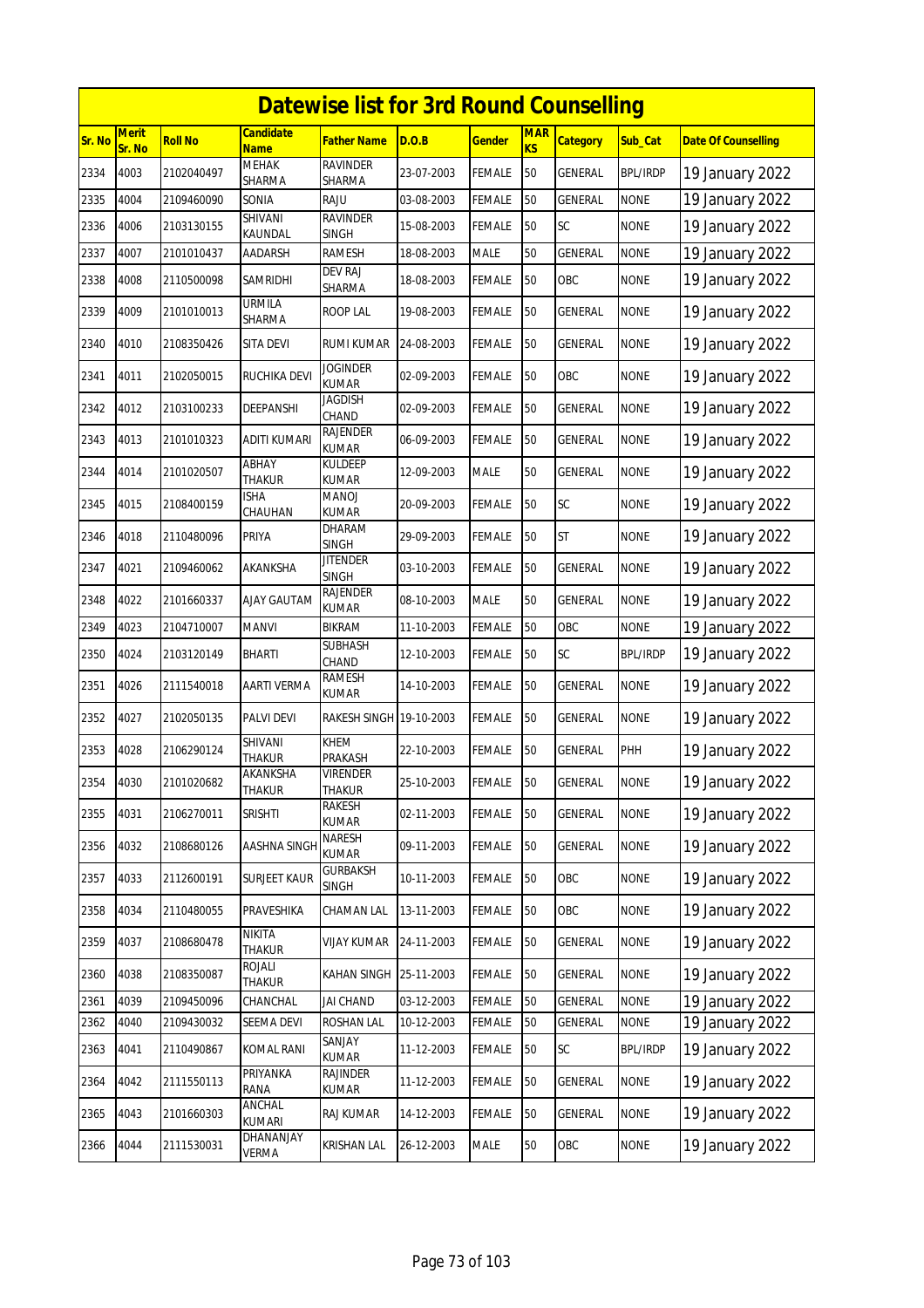|        | <b>Datewise list for 3rd Round Counselling</b> |                |                                 |                                            |            |               |                  |                 |                 |                            |  |  |  |
|--------|------------------------------------------------|----------------|---------------------------------|--------------------------------------------|------------|---------------|------------------|-----------------|-----------------|----------------------------|--|--|--|
| Sr. No | <b>Merit</b><br>Sr. No                         | <b>Roll No</b> | <b>Candidate</b><br><b>Name</b> | Father Name                                | D.O.B      | <u>Gender</u> | <b>MAR</b><br>KS | <b>Category</b> | Sub Cat         | <b>Date Of Counselling</b> |  |  |  |
| 2367   | 4045                                           | 2101660203     | <b>AKSHITA</b>                  | DATA RAM                                   | 31-12-2003 | <b>FEMALE</b> | 50               | GENERAL         | <b>NONE</b>     | 19 January 2022            |  |  |  |
| 2368   | 4046                                           | 2103110327     | <b>RISHITA</b>                  | SANJAY<br><b>KUMAR</b>                     | 03-01-2004 | <b>FEMALE</b> | 50               | GENERAL         | <b>NONE</b>     | 19 January 2022            |  |  |  |
| 2369   | 4047                                           | 2103130329     | <b>RUSHIL</b><br>SHARMA         | RATISH<br>KUMAR                            | 04-01-2004 | <b>MALE</b>   | 50               | GENERAL         | <b>NONE</b>     | 19 January 2022            |  |  |  |
| 2370   | 4049                                           | 2104220023     | <b>NIKYTASHA</b>                | ARUN KUMAR                                 | 12-01-2004 | FEMALE        | 50               | <b>GENERAL</b>  | <b>NONE</b>     | 19 January 2022            |  |  |  |
| 2371   | 4050                                           | 2106290362     | NESHWARI<br><b>THAKUR</b>       | ROOM SINGH                                 | 17-01-2004 | FEMALE        | 50               | GENERAL         | <b>NONE</b>     | 19 January 2022            |  |  |  |
| 2372   | 4051                                           | 2108340066     | NITIKA                          | MOHAN LAL                                  | 18-01-2004 | <b>FEMALE</b> | 50               | SC              | <b>NONE</b>     | 19 January 2022            |  |  |  |
| 2373   | 4052                                           | 2108390007     | NISHA KUMARI                    | <b>DALIP SINGH</b>                         | 19-01-2004 | FEMALE        | 50               | <b>SC</b>       | <b>BPL/IRDP</b> | 19 January 2022            |  |  |  |
| 2374   | 4053                                           | 2106290402     | ALEX                            | SANJAY<br><b>KUMAR</b>                     | 28-01-2004 | <b>MALE</b>   | 50               | GENERAL         | <b>NONE</b>     | 19 January 2022            |  |  |  |
| 2375   | 4056                                           | 2103100064     | <b>NEHA</b>                     | <b>GURMEET</b><br><b>SINGH</b>             | 04-02-2004 | <b>FEMALE</b> | 50               | GENERAL         | <b>NONE</b>     | 19 January 2022            |  |  |  |
| 2376   | 4057                                           | 2108350027     | ROHIT KUMAR                     | <b>MOHAN LAL</b>                           | 04-02-2004 | <b>MALE</b>   | 50               | OBC             | <b>NONE</b>     | 19 January 2022            |  |  |  |
| 2377   | 4058                                           | 2112570656     | <b>SHIV KUMAR</b>               | ANIL KUMAR                                 | 17-02-2004 | <b>MALE</b>   | 50               | OBC             | <b>NONE</b>     | 19 January 2022            |  |  |  |
| 2378   | 4059                                           | 2103120074     | AKASH<br><b>NAROTA</b>          | KULDEEP<br><b>SINGH</b>                    | 25-02-2004 | <b>MALE</b>   | 50               | <b>SC</b>       | <b>NONE</b>     | 19 January 2022            |  |  |  |
| 2379   | 4060                                           | 2111560113     | <b>MAMTA</b>                    | RAM KRISHAN                                | 02-03-2004 | FEMALE        | 50               | OBC             | <b>NONE</b>     | 19 January 2022            |  |  |  |
| 2380   | 4061                                           | 2101010618     | <b>HARSHIT</b><br><b>MISHRA</b> | <b>BHEEM</b><br>CHAND                      | 03-03-2004 | <b>MALE</b>   | 50               | GENERAL         | <b>NONE</b>     | 19 January 2022            |  |  |  |
| 2381   | 4062                                           | 2106290497     | PRIYA THAKUR                    | PURUSHOTAM<br>SINGH                        | 15-03-2004 | FEMALE        | 50               | GENERAL         | <b>NONE</b>     | 19 January 2022            |  |  |  |
| 2382   | 4063                                           | 2108680308     | <b>DIKSHA</b><br><b>BHATIYA</b> | <b>DODU RAM</b>                            | 21-03-2004 | <b>FEMALE</b> | 50               | SC              | <b>BPL/IRDP</b> | 19 January 2022            |  |  |  |
| 2383   | 4066                                           | 2111560498     | KAJAL VASHIST                   | <b>HITENDER</b><br><b>KUMAR</b><br>VASHIST | 06-04-2004 | FEMALE        | 50               | GENERAL         | <b>NONE</b>     | 19 January 2022            |  |  |  |
| 2384   | 4069                                           | 2110480762     | VIJAY<br>SHARAMA                | SHIV DEV                                   | 27-04-2004 | FEMALE        | 50               | OBC             | <b>NONE</b>     | 19 January 2022            |  |  |  |
| 2385   | 4070                                           | 2111560112     | <b>BHAWNA</b><br><b>TANWAR</b>  | <b>ATAR SINGH</b>                          | 08-05-2004 | <b>FEMALE</b> | 50               | SC              | <b>NONE</b>     | 19 January 2022            |  |  |  |
| 2386   | 4071                                           | 2104220132     | <b>AKRIT</b><br>KAUSHAL         | GARBH SINGH                                | 12-05-2004 | <b>MALE</b>   | 50               | <b>ST</b>       | <b>NONE</b>     | 19 January 2022            |  |  |  |
| 2387   | 4072                                           | 2111550344     | <b>MAMTA DEVI</b>               | HIMMAT<br>SINGH                            | 12-05-2004 | <b>FEMALE</b> | 50               | <b>GENERAL</b>  | <b>NONE</b>     | 19 January 2022            |  |  |  |
| 2388   | 4073                                           | 2108690123     | LATASHA<br>THAKUR               | RAMESH<br><b>KUMAR</b>                     | 17-05-2004 | <b>FEMALE</b> | 50               | GENERAL         | <b>NONE</b>     | 19 January 2022            |  |  |  |
| 2389   | 4074                                           | 2108350421     | SHAGUN<br>Thakur                | <b>MUNISH</b><br>kumar                     | 29-05-2004 | <b>FEMALE</b> | 50               | GENERAL         | <b>NONE</b>     | 19 January 2022            |  |  |  |
| 2390   | 4075                                           | 2110480792     | MADHU<br>KASHYAP                | LATE SH<br><b>BALDEV SINGH</b>             | 05-01-1988 | <b>FEMALE</b> | 49               | SC              | <b>NONE</b>     | 19 January 2022            |  |  |  |
| 2391   | 4077                                           | 2108340251     | <b>SUNITA DEVI</b>              | <b>DEVI RAM</b>                            | 30-06-1989 | FEMALE        | 49               | SC              | <b>NONE</b>     | 19 January 2022            |  |  |  |
| 2392   | 4079                                           | 2110480339     | ANOOP<br>KUMAR                  | DEEP CHAND                                 | 16-03-1991 | MALE          | 49               | SC              | <b>BPL/IRDP</b> | 19 January 2022            |  |  |  |
| 2393   | 4080                                           | 2108370532     | POONAM DEVI                     | <b>ROSHAN LAL</b>                          | 07-02-1992 | <b>FEMALE</b> | 49               | <b>SC</b>       | <b>NONE</b>     | 19 January 2022            |  |  |  |
| 2394   | 4082                                           | 2102030036     | MONIKA DEVI                     | <b>SURJEET</b><br>SINGH                    | 06-10-1992 | FEMALE        | 49               | <b>ST</b>       | <b>NONE</b>     | 19 January 2022            |  |  |  |
| 2395   | 4083                                           | 2109410029     | ANJANA DEVI                     | <b>BANSI RAM</b>                           | 01-01-1993 | <b>FEMALE</b> | 49               | SC              | <b>NONE</b>     | 19 January 2022            |  |  |  |
| 2396   | 4084                                           | 2104170232     | <b>MAHESH</b><br>KUMAR          | CHAND RAM                                  | 04-03-1993 | <b>MALE</b>   | 49               | <b>SC</b>       | <b>NONE</b>     | 19 January 2022            |  |  |  |
| 2397   | 4086                                           | 2106290158     | RAJNI                           | <b>BUDH RAM</b>                            | 02-05-1994 | <b>FEMALE</b> | 49               | SC              | <b>NONE</b>     | 19 January 2022            |  |  |  |
| 2398   | 4087                                           | 2110480612     | DEEPIKA<br>SHARMA               | <b>DULLA RAM</b>                           | 10-01-1995 | <b>FEMALE</b> | 49               | OBC             | <b>NONE</b>     | 19 January 2022            |  |  |  |
| 2399   | 4088                                           | 2109410215     | VEENA                           | <b>GOPI CHAND</b>                          | 01-04-1995 | FEMALE        | 49               | SC              | <b>NONE</b>     | 19 January 2022            |  |  |  |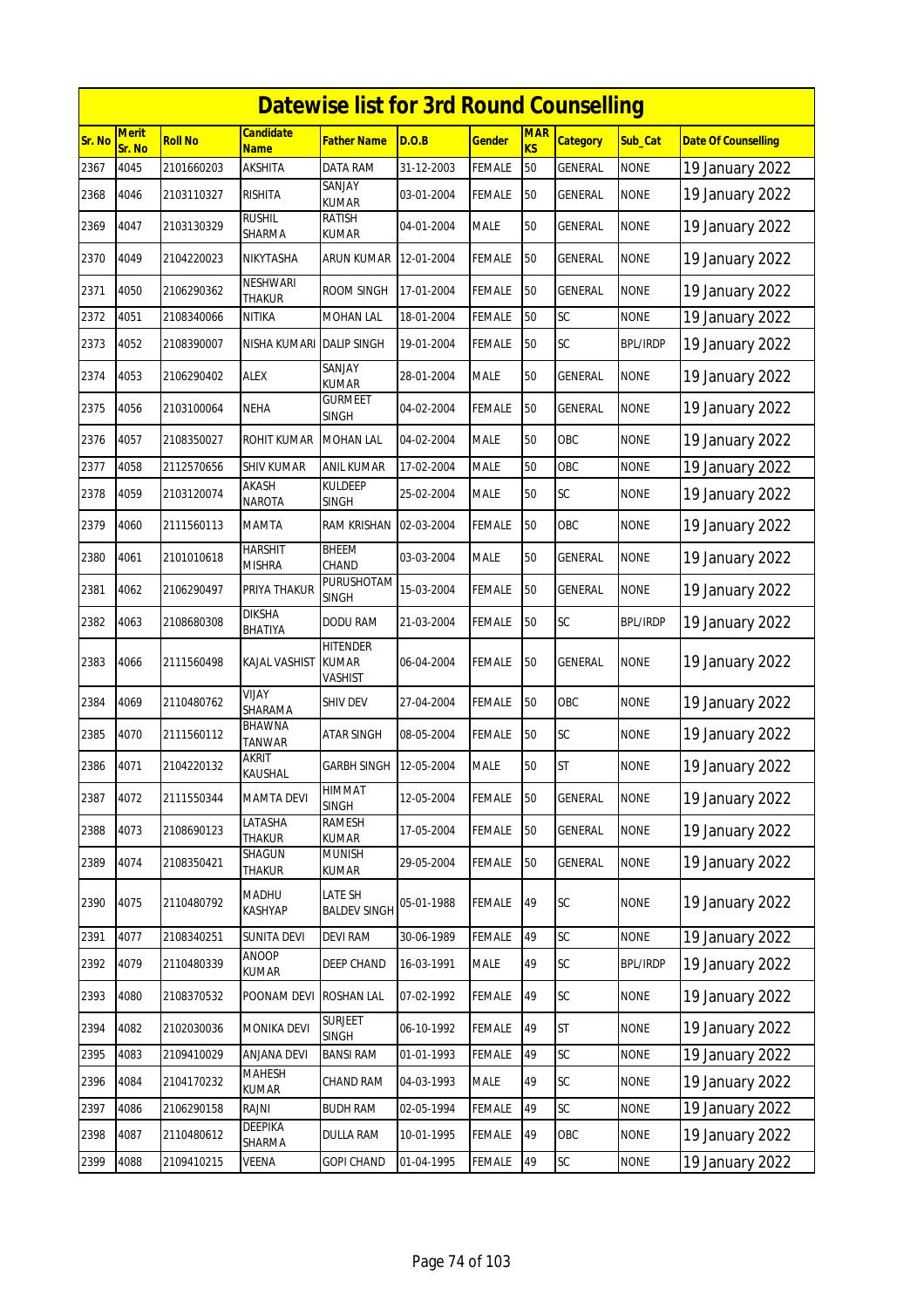|        | <b>Datewise list for 3rd Round Counselling</b> |                |                                 |                                 |            |               |                              |                 |                 |                            |  |  |
|--------|------------------------------------------------|----------------|---------------------------------|---------------------------------|------------|---------------|------------------------------|-----------------|-----------------|----------------------------|--|--|
| Sr. No | <b>Merit</b><br>Sr. No                         | <b>Roll No</b> | <b>Candidate</b><br><b>Name</b> | <b>Father Name</b>              | D.O.B      | <b>Gender</b> | <b>MAR</b><br>K <sub>S</sub> | <b>Category</b> | Sub Cat         | <b>Date Of Counselling</b> |  |  |
| 2400   | 4090                                           | 2112600132     | RAJNI KUMARI                    | <b>RAJ KISHAN</b>               | 27-06-1995 | <b>FEMALE</b> | 49                           | OBC             | <b>BPL/IRDP</b> | 19 January 2022            |  |  |
| 2401   | 4091                                           | 2101020356     | <b>ANJALI DEVI</b>              | PREM LAL                        | 16-07-1995 | <b>FEMALE</b> | 49                           | SC              | <b>NONE</b>     | 19 January 2022            |  |  |
| 2402   | 4094                                           | 2102050140     | <b>SAPNA DEVI</b>               | PARAS RAM                       | 27-12-1995 | <b>FEMALE</b> | 49                           | <b>ST</b>       | <b>NONE</b>     | 19 January 2022            |  |  |
| 2403   | 4095                                           | 2109450080     | PREMA<br><b>KUMARI</b>          | CHARAN DASS 24-03-1996          |            | <b>FEMALE</b> | 49                           | SC              | <b>NONE</b>     | 19 January 2022            |  |  |
| 2404   | 4096                                           | 2111550115     | <b>NEHA</b>                     | <b>BHAGAT RAM</b>               | 20-06-1996 | <b>FEMALE</b> | 49                           | SC              | <b>NONE</b>     | 19 January 2022            |  |  |
| 2405   | 4097                                           | 2110480390     | ABHISHEK<br>SHARMA              | <b>RAVINDER</b><br><b>KUMAR</b> | 13-07-1996 | <b>MALE</b>   | 49                           | OBC             | <b>NONE</b>     | 19 January 2022            |  |  |
| 2406   | 4099                                           | 2110490165     | NEETIKA<br>SHARMA               | <b>BABU RAM</b>                 | 17-11-1996 | <b>FEMALE</b> | 49                           | OBC             | <b>NONE</b>     | 19 January 2022            |  |  |
| 2407   | 4100                                           | 2109410112     | <b>RUCHI</b>                    | MANGAT RAM 21-11-1996           |            | <b>FEMALE</b> | 49                           | SC              | <b>BPL/IRDP</b> | 19 January 2022            |  |  |
| 2408   | 4101                                           | 2104170045     | <b>MONIKA</b><br>CHOUDHARY      | <b>MEHAR</b><br>CHAND           | 06-03-1997 | <b>FEMALE</b> | 49                           | OBC             | <b>NONE</b>     | 19 January 2022            |  |  |
| 2409   | 4102                                           | 2111560009     | NEHA DEVI                       | <b>HEM RAJ</b>                  | 26-04-1997 | <b>FEMALE</b> | 49                           | SC              | <b>NONE</b>     | 19 January 2022            |  |  |
| 2410   | 4103                                           | 2110490842     | SHUBHAM<br>SANDHU               | <b>RAMESH</b><br>CHAND          | 27-04-1997 | <b>MALE</b>   | 49                           | SC              | <b>NONE</b>     | 19 January 2022            |  |  |
| 2411   | 4105                                           | 2102040527     | <b>NAVEEN</b><br><b>KUMAR</b>   | <b>BHANI</b>                    | 24-07-1997 | <b>MALE</b>   | 49                           | <b>ST</b>       | <b>NONE</b>     | 19 January 2022            |  |  |
| 2412   | 4107                                           | 2104220027     | <b>SHAMSHER</b><br><b>SINGH</b> | <b>RAJENDER</b><br><b>SINGH</b> | 11-12-1997 | <b>MALE</b>   | 49                           | <b>ST</b>       | <b>NONE</b>     | 19 January 2022            |  |  |
| 2413   | 4109                                           | 2109460356     | ankur                           | AMRIT LAL                       | 29-01-1998 | <b>MALE</b>   | 49                           | <b>ST</b>       | <b>NONE</b>     | 19 January 2022            |  |  |
| 2414   | 4111                                           | 2108690001     | ROSHAN LAL                      | TAHALU                          | 20-04-1998 | <b>MALE</b>   | 49                           | SC              | <b>NONE</b>     | 19 January 2022            |  |  |
| 2415   | 4112                                           | 2106280097     | <b>BALBIR SINGH</b>             | <b>HARI SINGH</b>               | 29-04-1998 | <b>MALE</b>   | 49                           | SC              | <b>NONE</b>     | 19 January 2022            |  |  |
| 2416   | 4113                                           | 2110490315     | <b>RAKESH</b>                   | <b>INDER SINGH</b>              | 28-05-1998 | <b>MALE</b>   | 49                           | SC              | <b>NONE</b>     | 19 January 2022            |  |  |
| 2417   | 4114                                           | 2103100162     | PRADEEP<br><b>KUMAR</b>         | <b>MAST RAM</b>                 | 12-06-1998 | <b>MALE</b>   | 49                           | SC              | <b>NONE</b>     | 19 January 2022            |  |  |
| 2418   | 4115                                           | 2110480791     | <b>RAVEENA</b>                  | <b>RAGHUBIR</b><br><b>SINGH</b> | 15-06-1998 | <b>FEMALE</b> | 49                           | OBC             | <b>NONE</b>     | 19 January 2022            |  |  |
| 2419   | 4116                                           | 2104170033     | SHEETAL DEVI                    | <b>ANGAT RAM</b>                | 20-10-1998 | <b>FEMALE</b> | 49                           | <b>ST</b>       | <b>NONE</b>     | 19 January 2022            |  |  |
| 2420   | 4118                                           | 2110490050     | KAJAL<br>KASHYAP                | <b>JAI SINGH</b>                | 19-01-1999 | <b>FEMALE</b> | 49                           | <b>SC</b>       | <b>NONE</b>     | 19 January 2022            |  |  |
| 2421   | 4119                                           | 2104700060     | ANKESH<br>KOUNDAL               | DALEEP<br><b>KUMAR</b>          | 04-02-1999 | <b>MALE</b>   | 49                           | OBC             | <b>NONE</b>     | 19 January 2022            |  |  |
| 2422   | 4121                                           | 2112600080     | SAHIL                           | <b>MAHINDER</b><br>PAL          | 12-03-1999 | MALE          | 49                           | OBC             | <b>NONE</b>     | 19 January 2022            |  |  |
| 2423   | 4122                                           | 2110480169     | PRAVESH<br><b>KUMAR</b>         | PIRTI CHAND                     | 04-05-1999 | MALE          | 49                           | OBC             | <b>NONE</b>     | 19 January 2022            |  |  |
| 2424   | 4124                                           | 2102080040     | <b>GEETA DEVI</b>               | <b>GIAN CHAND</b>               | 02-06-1999 | FEMALE        | 49                           | SC              | <b>BPL/IRDP</b> | 19 January 2022            |  |  |
| 2425   | 4125                                           | 2106290072     | LALITA                          | <b>MAHENDER</b><br><b>SINGH</b> | 12-06-1999 | <b>FEMALE</b> | 49                           | SC              | <b>NONE</b>     | 19 January 2022            |  |  |
| 2426   | 4127                                           | 2109430062     | ARVEEN<br>KUMAR                 | <b>BHAGWAN</b><br>DASS          | 01-07-1999 | <b>MALE</b>   | 49                           | SC              | <b>NONE</b>     | 19 January 2022            |  |  |
| 2427   | 4128                                           | 2110480745     | SAKSHI BHATIA                   | <b>ANIL KUMAR</b>               | 30-07-1999 | <b>FEMALE</b> | 49                           | SC              | <b>NONE</b>     | 19 January 2022            |  |  |
| 2428   | 4130                                           | 2112570506     | KAVITA                          | RAJESH<br>KUMAR                 | 13-08-1999 | <b>FEMALE</b> | 49                           | <b>SC</b>       | <b>NONE</b>     | 19 January 2022            |  |  |
| 2429   | 4131                                           | 2110490634     | SHIVANI                         | <b>BHANGA RAM</b>               | 28-08-1999 | <b>FEMALE</b> | 49                           | OBC             | <b>NONE</b>     | 19 January 2022            |  |  |
| 2430   | 4132                                           | 2104220047     | PAYAL                           | RAKESH<br><b>KUMAR</b>          | 04-09-1999 | <b>FEMALE</b> | 49                           | OBC             | <b>NONE</b>     | 19 January 2022            |  |  |
| 2431   | 4134                                           | 2102040586     | USHA DEVI                       | <b>SHIV KUMAR</b>               | 30-09-1999 | FEMALE        | 49                           | ST              | <b>NONE</b>     | 19 January 2022            |  |  |
| 2432   | 4135                                           | 2108680510     | YOGITA DEVI                     | <b>MAHESH</b><br><b>KUMAR</b>   | 11-11-1999 | <b>FEMALE</b> | 49                           | SC              | <b>BPL/IRDP</b> | 19 January 2022            |  |  |
| 2433   | 4136                                           | 2109450060     | GAURAV                          | RAJENDER<br>KUMAR               | 16-11-1999 | <b>MALE</b>   | 49                           | SC              | <b>BPL/IRDP</b> | 19 January 2022            |  |  |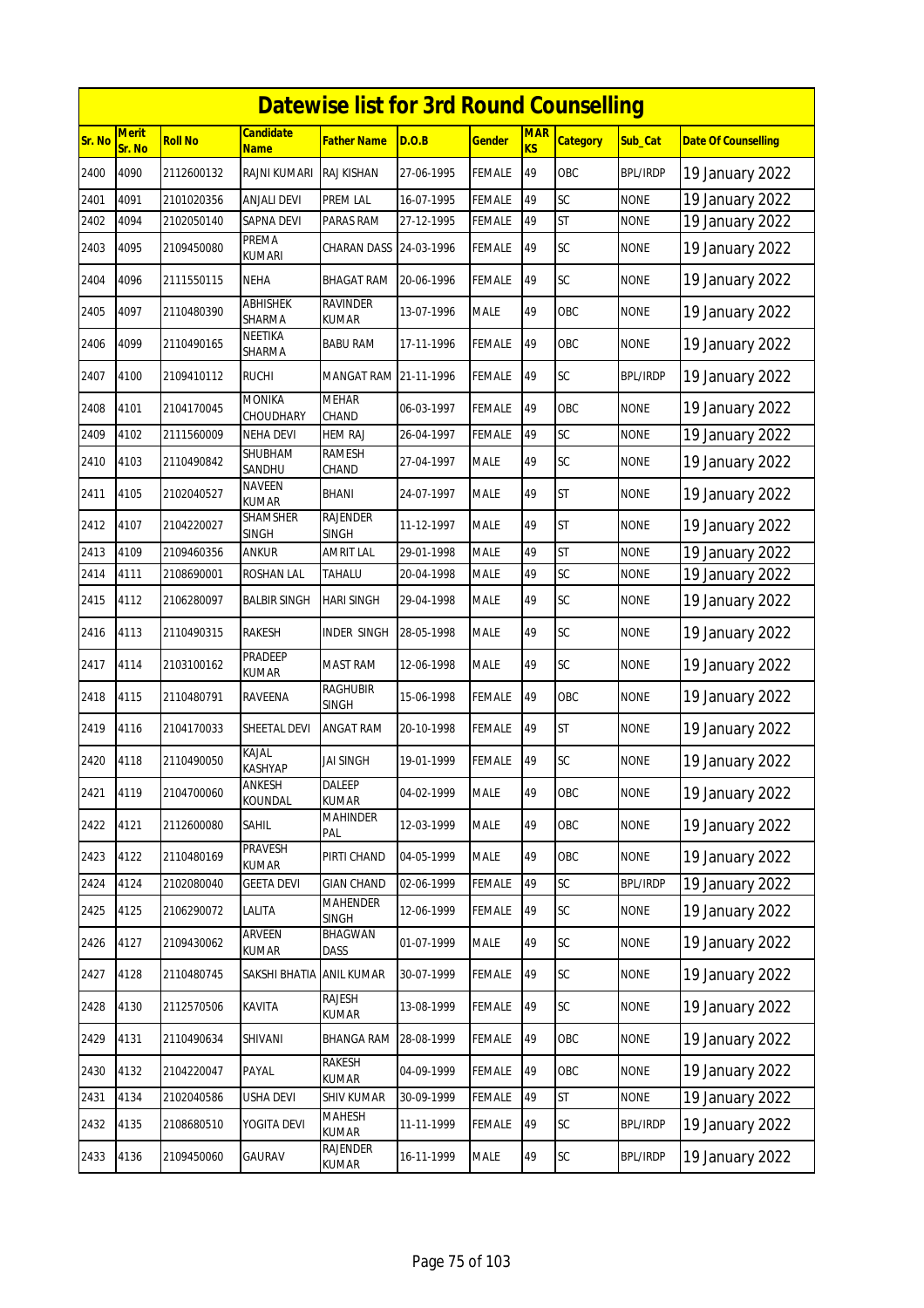|        | <b>Datewise list for 3rd Round Counselling</b> |                |                                 |                                  |            |               |                         |                 |                 |                            |  |  |
|--------|------------------------------------------------|----------------|---------------------------------|----------------------------------|------------|---------------|-------------------------|-----------------|-----------------|----------------------------|--|--|
| Sr. No | <b>Merit</b><br>Sr. No                         | <b>Roll No</b> | <b>Candidate</b><br><b>Name</b> | <b>Father Name</b>               | D.O.B      | <u>Gender</u> | <b>MAR</b><br><b>KS</b> | <b>Category</b> | Sub Cat         | <b>Date Of Counselling</b> |  |  |
| 2434   | 4138                                           | 2110510068     | POOJA                           | <b>RANBIR SINGH</b>              | 22-11-1999 | FEMALE        | 49                      | OBC             | <b>NONE</b>     | 19 January 2022            |  |  |
| 2435   | 4139                                           | 2101010433     | PRITI DEVI                      | <b>RAM LAL</b>                   | 27-12-1999 | <b>FEMALE</b> | 49                      | SC              | <b>NONE</b>     | 19 January 2022            |  |  |
| 2436   | 4141                                           | 2102040649     | <b>ABHISHEK</b>                 | DALEEP<br><b>KUMAR</b>           | 17-01-2000 | MALE          | 49                      | <b>ST</b>       | <b>BPL/IRDP</b> | 19 January 2022            |  |  |
| 2437   | 4142                                           | 2112570520     | <b>ADITYA HEERA</b>             | <b>PARKASH</b><br>CHAND          | 26-01-2000 | <b>MALE</b>   | 49                      | SC              | <b>NONE</b>     | 19 January 2022            |  |  |
| 2438   | 4143                                           | 2110480112     | <b>MAMTA</b>                    | <b>JAGAT RAM</b>                 | 04-02-2000 | <b>FEMALE</b> | 49                      | OBC             | <b>NONE</b>     | 19 January 2022            |  |  |
| 2439   | 4144                                           | 2110480043     | SANDEEP<br>SHARMA               | <b>RAJ KUMAR</b>                 | 05-02-2000 | <b>MALE</b>   | 49                      | OBC             | <b>NONE</b>     | 19 January 2022            |  |  |
| 2440   | 4145                                           | 2102080007     | LALITA KUMARI TEJ SINGH         |                                  | 11-02-2000 | FEMALE        | 49                      | <b>SC</b>       | <b>NONE</b>     | 19 January 2022            |  |  |
| 2441   | 4147                                           | 2109460036     | RANJNA                          | SOHAN SINGH                      | 07-03-2000 | FEMALE        | 49                      | OBC             | <b>NONE</b>     | 19 January 2022            |  |  |
| 2442   | 4148                                           | 2111550351     | <b>KAJAL RANI</b>               | <b>GURCHARAN</b><br><b>SINGH</b> | 15-03-2000 | <b>FEMALE</b> | 49                      | OBC             | <b>NONE</b>     | 19 January 2022            |  |  |
| 2443   | 4153                                           | 2110480924     | <b>JITENDER</b><br><b>KUMAR</b> | <b>SURENDER</b><br><b>SINGH</b>  | 19-06-2000 | <b>MALE</b>   | 49                      | SC              | <b>NONE</b>     | 19 January 2022            |  |  |
| 2444   | 4155                                           | 2111530019     | <b>MINAKSHI</b>                 | SANJAY<br><b>KUMAR</b>           | 01-08-2000 | <b>FEMALE</b> | 49                      | OBC             | <b>NONE</b>     | 19 January 2022            |  |  |
| 2445   | 4156                                           | 2104640024     | AMANDEEP<br>kaur                | <b>SURINDER</b><br><b>SINGH</b>  | 04-09-2000 | <b>FEMALE</b> | 49                      | OBC             | <b>NONE</b>     | 19 January 2022            |  |  |
| 2446   | 4157                                           | 2109410124     | <b>RIPNA KUMARI</b>             | <b>SITA RAM</b>                  | 09-09-2000 | FEMALE        | 49                      | SC              | <b>NONE</b>     | 19 January 2022            |  |  |
| 2447   | 4158                                           | 2110480811     | CHETAN<br><b>KUMAR</b>          | KAKA RAM                         | 24-09-2000 | <b>MALE</b>   | 49                      | OBC             | <b>NONE</b>     | 19 January 2022            |  |  |
| 2448   | 4159                                           | 2112570056     | SHIVANI                         | SANDEEP<br><b>KUMAR</b>          | 09-10-2000 | FEMALE        | 49                      | SC              | <b>NONE</b>     | 19 January 2022            |  |  |
| 2449   | 4161                                           | 2110510029     | <b>SUSHILA</b><br><b>KUMARI</b> | GUMAN<br>SINGH                   | 14-10-2000 | <b>FEMALE</b> | 49                      | OBC             | <b>NONE</b>     | 19 January 2022            |  |  |
| 2450   | 4162                                           | 2112600255     | ASHU RANI                       | DIDAR SINGH                      | 24-10-2000 | FEMALE        | 49                      | OBC             | <b>NONE</b>     | 19 January 2022            |  |  |
| 2451   | 4163                                           | 2110490542     | <b>POOJA</b>                    | <b>BALBIR SINGH</b>              | 26-10-2000 | <b>FEMALE</b> | 49                      | SC              | <b>NONE</b>     | 19 January 2022            |  |  |
| 2452   | 4164                                           | 2104700010     | KANIKA                          | <b>SUDARSHAN</b><br><b>KUMAR</b> | 29-10-2000 | FEMALE        | 49                      | OBC             | <b>NONE</b>     | 19 January 2022            |  |  |
| 2453   | 4165                                           | 2112600510     | <b>NEERAJ</b><br><b>KUMAR</b>   | MANJEET<br>KUMAR                 | 30-10-2000 | <b>MALE</b>   | 49                      | OBC             | <b>NONE</b>     | 19 January 2022            |  |  |
| 2454   | 4166                                           | 2104700051     | SAKSHI                          | PAWAN<br>KUMAR                   | 11-11-2000 | <b>FEMALE</b> | 49                      | SC              | <b>NONE</b>     | 19 January 2022            |  |  |
| 2455   | 4167                                           | 2111530255     | NISHA DEVI                      | OM PRAKASH                       | 22-12-2000 | <b>FEMALE</b> | 49                      | SC              | <b>NONE</b>     | 19 January 2022            |  |  |
| 2456   | 4168                                           | 2108680442     | DAMINI                          | <b>SH</b><br>KHEMCHAND           | 06-01-2001 | <b>FEMALE</b> | 49                      | OBC             | <b>NONE</b>     | 19 January 2022            |  |  |
| 2457   | 4169                                           | 2108350188     | AARTI DEVI                      | PAWAN<br>KUMAR                   | 10-01-2001 | FEMALE        | 49                      | <b>SC</b>       | <b>BPL/IRDP</b> | 19 January 2022            |  |  |
| 2458   | 4170                                           | 2110480498     | AMBIKA                          | BHAGMAL                          | 18-01-2001 | FEMALE        | 49                      | SC              | <b>NONE</b>     | 19 January 2022            |  |  |
| 2459   | 4171                                           | 2106290372     | SHWETA                          | SOHAN LAL                        | 23-01-2001 | FEMALE        | 49                      | SC              | <b>NONE</b>     | 19 January 2022            |  |  |
| 2460   | 4172                                           | 2111550022     | PALWINDER<br>KAUR               | <b>BHUPINDER</b><br>SINGH        | 19-03-2001 | FEMALE        | 49                      | OBC             | <b>NONE</b>     | 19 January 2022            |  |  |
| 2461   | 4173                                           | 2101020070     | PANKAJ<br>CHAUDHARY             | SITA RAM                         | 01-04-2001 | MALE          | 49                      | OBC             | <b>NONE</b>     | 19 January 2022            |  |  |
| 2462   | 4175                                           | 2104700089     | RITESH<br>CHOUDHARY             | MAN SINGH                        | 29-04-2001 | MALE          | 49                      | OBC             | <b>NONE</b>     | 19 January 2022            |  |  |
| 2463   | 4176                                           | 2110490500     | KAJAL                           | <b>SITA RAM</b>                  | 18-05-2001 | <b>FEMALE</b> | 49                      | OBC             | <b>NONE</b>     | 19 January 2022            |  |  |
| 2464   | 4177                                           | 2112570053     | ANCHAL<br>BHARDWAJ              | <b>VIJAY KUMAR</b>               | 27-05-2001 | <b>FEMALE</b> | 49                      | SC              | <b>NONE</b>     | 19 January 2022            |  |  |
| 2465   | 4178                                           | 2107330009     | MUSKAN                          | <b>JAGDISH</b>                   | 01-07-2001 | FEMALE        | 49                      | ST              | <b>NONE</b>     | 19 January 2022            |  |  |
| 2466   | 4179                                           | 2111560411     | ATUL                            | MADAN SINGH 11-08-2001           |            | MALE          | 49                      | SC              | <b>NONE</b>     | 19 January 2022            |  |  |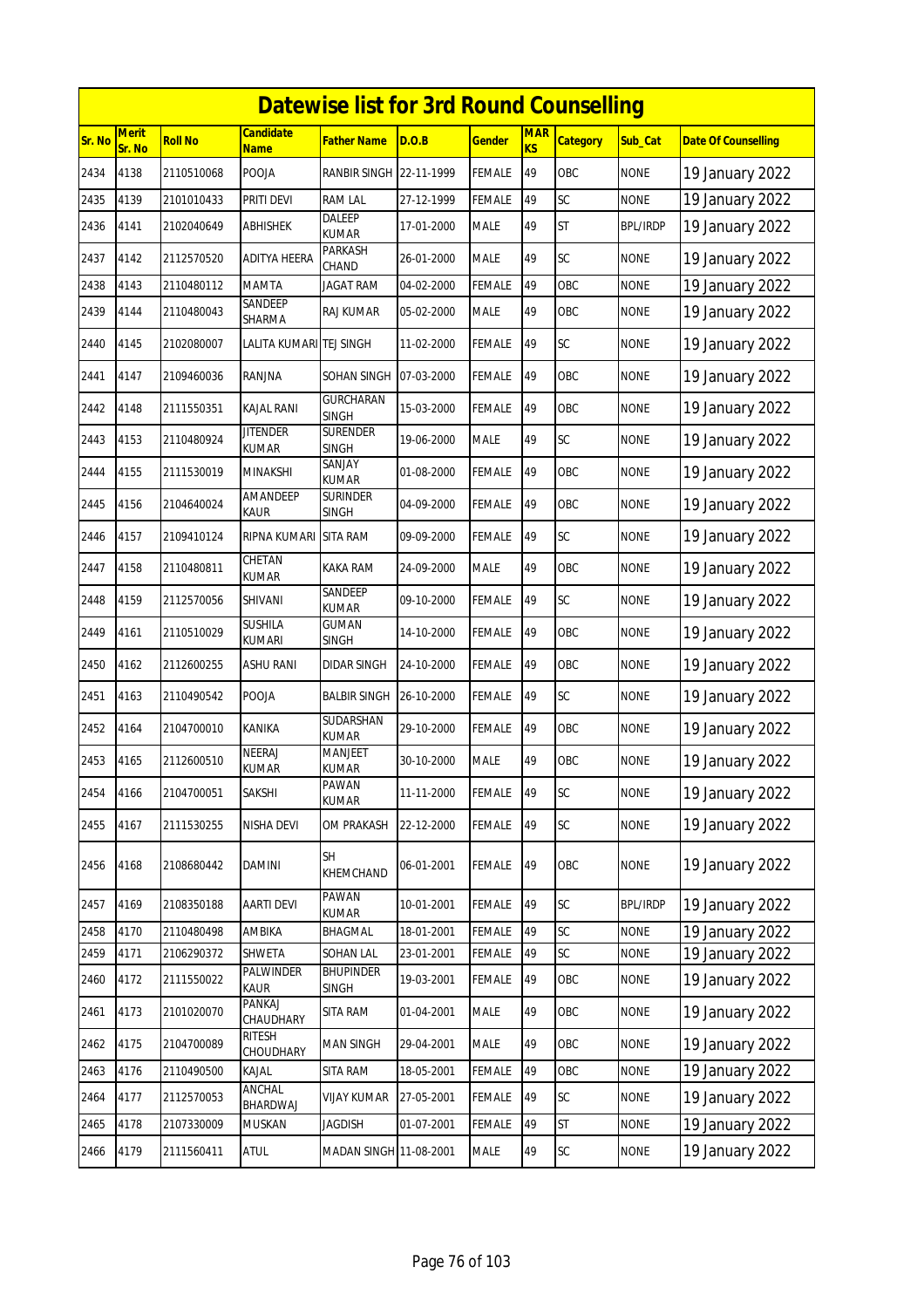|               | <b>Datewise list for 3rd Round Counselling</b> |                |                                 |                                        |            |               |                  |                 |                 |                            |  |  |
|---------------|------------------------------------------------|----------------|---------------------------------|----------------------------------------|------------|---------------|------------------|-----------------|-----------------|----------------------------|--|--|
| <b>Sr. No</b> | <b>Merit</b><br>Sr. No                         | <b>Roll No</b> | <b>Candidate</b><br>Name        | Father Name                            | D.O.B      | <u>Gender</u> | <b>MAR</b><br>KS | <b>Category</b> | Sub_Cat         | <b>Date Of Counselling</b> |  |  |
| 2467          | 4180                                           | 2101020302     | ABHISHEK<br>KAUNDAL             | <b>JAGDISH</b><br>KUMAR<br>KAUNDAL     | 17-08-2001 | <b>MALE</b>   | 49               | SC              | <b>NONE</b>     | 19 January 2022            |  |  |
| 2468          | 4181                                           | 2110480147     | <b>NISHA</b>                    | TIKA RAM                               | 20-10-2001 | FEMALE        | 49               | SC              | <b>NONE</b>     | 19 January 2022            |  |  |
| 2469          | 4182                                           | 2104620065     | KAVITA                          | RAJ KUMAR                              | 20-11-2001 | FEMALE        | 49               | OBC             | <b>NONE</b>     | 19 January 2022            |  |  |
| 2470          | 4184                                           | 2108610069     | ATTI DEVI                       | SHER SINGH                             | 21-12-2001 | <b>FEMALE</b> | 49               | SC              | <b>BPL/IRDP</b> | 19 January 2022            |  |  |
| 2471          | 4186                                           | 2112570592     | PRIYA KUMARI<br>Jassal          | SATPAL                                 | 02-02-2002 | FEMALE        | 49               | <b>SC</b>       | <b>NONE</b>     | 19 January 2022            |  |  |
| 2472          | 4187                                           | 2111560234     | RITU KUMAR                      | <b>KESHAV RAM</b>                      | 28-02-2002 | MALE          | 49               | SC              | <b>NONE</b>     | 19 January 2022            |  |  |
| 2473          | 4188                                           | 2102030059     | ARUN KUMAR                      | PYAR CHAND                             | 01-03-2002 | MALE          | 49               | <b>ST</b>       | <b>NONE</b>     | 19 January 2022            |  |  |
| 2474          | 4189                                           | 2101020684     | SHALINI                         | RAJ KUMAR                              | 05-03-2002 | <b>FEMALE</b> | 49               | SC              | <b>NONE</b>     | 19 January 2022            |  |  |
| 2475          | 4190                                           | 2108360090     | SAPNA                           | KARAM SINGH 19-03-2002                 |            | FEMALE        | 49               | SC              | <b>BPL/IRDP</b> | 19 January 2022            |  |  |
| 2476          | 4192                                           | 2112570158     | SAURAV                          | BALBIR CHAND 24-03-2002                |            | MALE          | 49               | SC              | <b>NONE</b>     | 19 January 2022            |  |  |
| 2477          | 4193                                           | 2109430191     | <b>NIKITA</b>                   | <b>BALAK RAM</b>                       | 18-04-2002 | FEMALE        | 49               | SC              | <b>NONE</b>     | 19 January 2022            |  |  |
| 2478          | 4195                                           | 2112600455     | RICKY SANDHU                    | <b>SHAMSHER</b><br><b>SINGH</b>        | 22-06-2002 | FEMALE        | 49               | <b>SC</b>       | <b>NONE</b>     | 19 January 2022            |  |  |
| 2479          | 4197                                           | 2110480142     | <b>MOHIT</b>                    | DHARAM<br>SINGH                        | 18-07-2002 | MALE          | 49               | <b>ST</b>       | <b>NONE</b>     | 19 January 2022            |  |  |
| 2480          | 4198                                           | 2109430025     | ANJALI                          | RATTI RAM                              | 28-07-2002 | FEMALE        | 49               | SC              | <b>BPL/IRDP</b> | 19 January 2022            |  |  |
| 2481          | 4199                                           | 2112600088     | <b>KARANVIR</b><br><b>SINGH</b> | KULWANT<br><b>SINGH</b>                | 29-07-2002 | MALE          | 49               | OBC             | EX-<br>N        | SERVICEME 19 January 2022  |  |  |
| 2482          | 4202                                           | 2102040125     | <b>NEHA</b>                     | TILAK RAJ                              | 27-08-2002 | FEMALE        | 49               | <b>ST</b>       | <b>NONE</b>     | 19 January 2022            |  |  |
| 2483          | 4203                                           | 2111530136     | <b>RASHMI</b>                   | SATISH<br>KUMAR                        | 09-09-2002 | FEMALE        | 49               | <b>SC</b>       | <b>NONE</b>     | 19 January 2022            |  |  |
| 2484          | 4205                                           | 2108390261     | <b>NEHA DEVI</b>                | KALI DASS                              | 16-09-2002 | FEMALE        | 49               | SC              | <b>NONE</b>     | 19 January 2022            |  |  |
| 2485          | 4206                                           | 2108390405     | OM VERMA                        | <b>RAMESH</b><br>CHAND<br><b>VERMA</b> | 27-09-2002 | FEMALE        | 49               | OBC             | <b>NONE</b>     | 19 January 2022            |  |  |
| 2486          | 4208                                           | 2112570456     | ASHIM BEGUM                     | NIAZ ALI                               | 05-10-2002 | <b>FEMALE</b> | 49               | <b>ST</b>       | <b>NONE</b>     | 19 January 2022            |  |  |
| 2487          | 4209                                           | 2105240061     | SONIKA NEGI                     | <b>KRISHAN LAL</b>                     | 06-10-2002 | <b>FEMALE</b> | 49               | <b>ST</b>       | <b>NONE</b>     | 19 January 2022            |  |  |
| 2488          | 4210                                           | 2101010455     | KOMAL                           | AMAR SINGH                             | 21-10-2002 | <b>FEMALE</b> | 49               | SC              | <b>NONE</b>     | 19 January 2022            |  |  |
| 2489          | 4211                                           | 2104170085     | AKSHITA<br>CHOUDHARY            | RAJINDER<br>KUMAR                      | 31-10-2002 | <b>FEMALE</b> | 49               | OBC             | <b>BPL/IRDP</b> | 19 January 2022            |  |  |
| 2490          | 4212                                           | 2102040127     | GAGNESH                         |                                        |            | <b>FEMALE</b> | 49               | <b>ST</b>       | <b>NONE</b>     | 19 January 2022            |  |  |
| 2491          | 4213                                           | 2104170132     | <b>KANIKA</b><br>DHIMAN         | KARTAR SINGH 10-11-2002                |            | <b>FEMALE</b> | 49               | OBC             | <b>NONE</b>     | 19 January 2022            |  |  |
| 2492          | 4214                                           | 2112570022     | SUJATA                          | <b>GURDEV</b><br>KUMAR                 | 12-11-2002 | <b>FEMALE</b> | 49               | SC              | <b>NONE</b>     | 19 January 2022            |  |  |
| 2493          | 4215                                           | 2110480115     | ANJALI                          | PREM SINGH                             | 26-11-2002 | FEMALE        | 49               | SC              | <b>NONE</b>     | 19 January 2022            |  |  |
| 2494          | 4216                                           | 2101660019     | KOMAL                           | <b>RAJENDER</b><br>KUMAR               | 30-11-2002 | <b>FEMALE</b> | 49               | OBC             | <b>NONE</b>     | 19 January 2022            |  |  |
| 2495          | 4217                                           | 2110520184     | AMRITA<br>SHARMA                | RAJU RAM                               | 13-12-2002 | <b>FEMALE</b> | 49               | OBC             | <b>NONE</b>     | 19 January 2022            |  |  |
| 2496          | 4218                                           | 2101010521     | REKHA DEVI                      | NIKKU RAM                              | 21-12-2002 | <b>FEMALE</b> | 49               | SC              | <b>BPL/IRDP</b> | 19 January 2022            |  |  |
| 2497          | 4221                                           | 2108370022     | <b>SUNIL KUMAR</b>              | JAGDISH<br><b>KUMAR</b>                | 08-01-2003 | MALE          | 49               | SC              | <b>NONE</b>     | 19 January 2022            |  |  |
| 2498          | 4222                                           | 2108360014     | PREETI                          | <b>INDER DEV</b>                       | 10-01-2003 | FEMALE        | 49               | OBC             | <b>NONE</b>     | 19 January 2022            |  |  |
| 2499          | 4223                                           | 2104160193     | BADAL                           | <b>SURESH</b><br>KUMAR                 | 02-02-2003 | MALE          | 49               | SC              | <b>NONE</b>     | 19 January 2022            |  |  |
| 2500          | 4224                                           | 2101020491     | KARTIK                          | Naresh<br>KUMAR                        | 09-02-2003 | <b>MALE</b>   | 49               | SC              | <b>NONE</b>     | 19 January 2022            |  |  |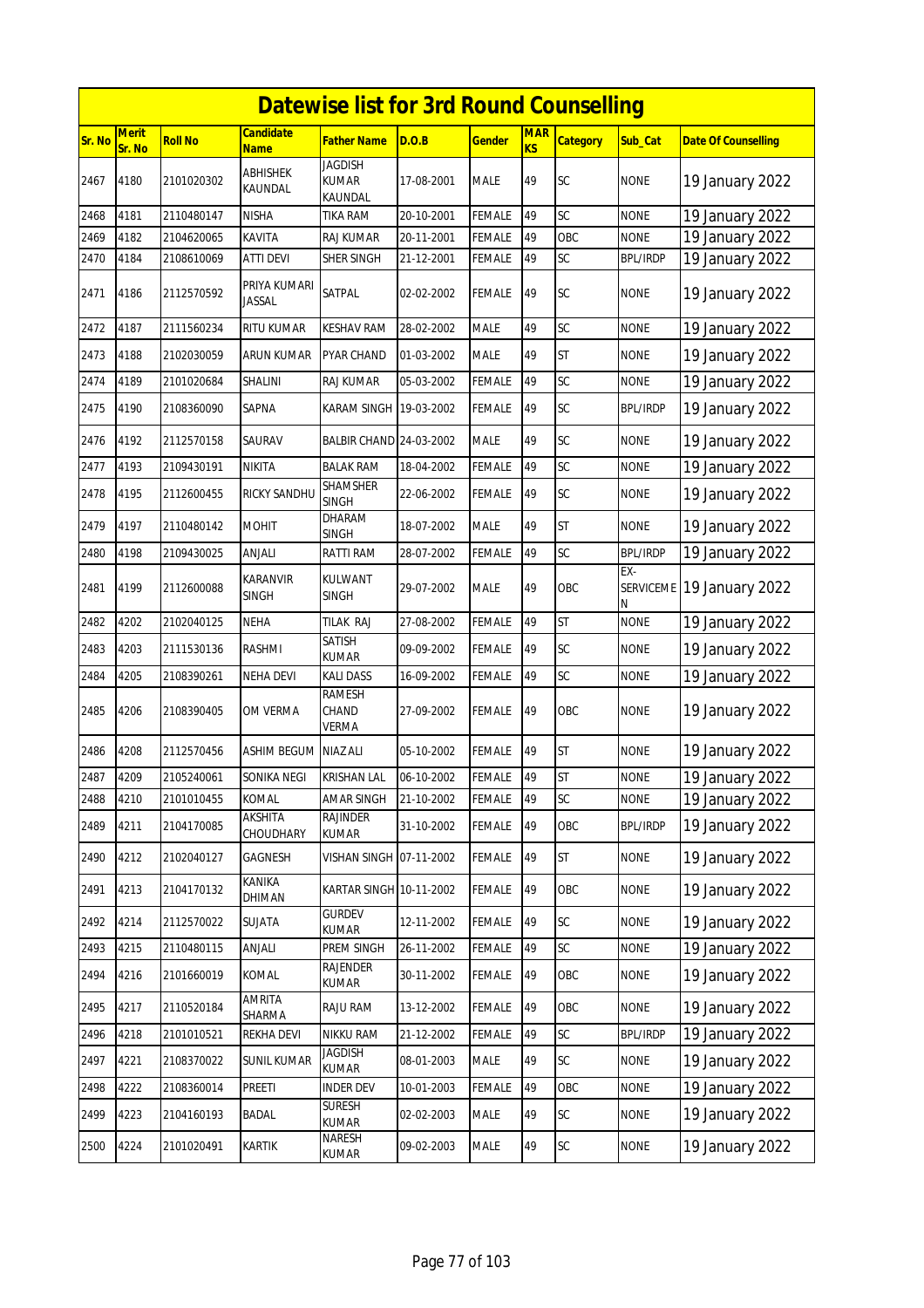|        | <b>Datewise list for 3rd Round Counselling</b> |                |                                 |                                 |            |               |                  |                 |                 |                            |  |  |
|--------|------------------------------------------------|----------------|---------------------------------|---------------------------------|------------|---------------|------------------|-----------------|-----------------|----------------------------|--|--|
| Sr. No | <b>Merit</b><br>Sr. No                         | <b>Roll No</b> | <b>Candidate</b><br><b>Name</b> | <b>Father Name</b>              | D.O.B      | <b>Gender</b> | <b>MAR</b><br>KS | <b>Category</b> | Sub Cat         | <b>Date Of Counselling</b> |  |  |
| 2501   | 4225                                           | 2108400326     | RAJANI                          | <b>JAGAT RAM</b>                | 21-02-2003 | <b>FEMALE</b> | 49               | SC              | <b>NONE</b>     | 19 January 2022            |  |  |
| 2502   | 4226                                           | 2110480573     | <b>RITESH</b><br>SHARMA         | RAJENDER<br>SHARMA              | 05-03-2003 | <b>MALE</b>   | 49               | OBC             | <b>NONE</b>     | 19 January 2022            |  |  |
| 2503   | 4227                                           | 2101020644     | KANCHAN SEN                     | NAND LAL SEN 15-03-2003         |            | FEMALE        | 49               | SC              | <b>NONE</b>     | 19 January 2022            |  |  |
| 2504   | 4228                                           | 2108370641     | <b>RIYA</b>                     | LAL CHAND                       | 01-04-2003 | <b>FEMALE</b> | 49               | SC              | <b>NONE</b>     | 19 January 2022            |  |  |
| 2505   | 4229                                           | 2103100074     | ASHA KUMARI                     | <b>ROSHAN LAL</b>               | 03-04-2003 | FEMALE        | 49               | SC              | <b>NONE</b>     | 19 January 2022            |  |  |
| 2506   | 4231                                           | 2103100228     | <b>DIKSHA</b><br><b>KUMARI</b>  | SANJEEV<br>KUMAR                | 18-04-2003 | <b>FEMALE</b> | 49               | SC              | <b>NONE</b>     | 19 January 2022            |  |  |
| 2507   | 4232                                           | 2108400482     | RITIKA                          | ROSHAN LAL                      | 20-04-2003 | FEMALE        | 49               | <b>ST</b>       | <b>BPL/IRDP</b> | 19 January 2022            |  |  |
| 2508   | 4233                                           | 2102090041     | lushma<br><b>DOGRA</b>          | TULSIRAM                        | 24-04-2003 | <b>MALE</b>   | 49               | <b>SC</b>       | <b>BPL/IRDP</b> | 19 January 2022            |  |  |
| 2509   | 4234                                           | 2111560397     | <b>RITESH</b>                   | SHARAN DUTT                     | 27-04-2003 | <b>MALE</b>   | 49               | <b>SC</b>       | <b>NONE</b>     | 19 January 2022            |  |  |
| 2510   | 4235                                           | 2111550016     | <b>ADITI</b><br>CHAUDHARY       | <b>GURDEEP</b><br><b>SINGH</b>  | 29-04-2003 | <b>FEMALE</b> | 49               | OBC             | <b>NONE</b>     | 19 January 2022            |  |  |
| 2511   | 4236                                           | 2108400039     | <b>ISHA</b>                     | ARJUN SINGH                     | 21-05-2003 | <b>FEMALE</b> | 49               | SC              | <b>BPL/IRDP</b> | 19 January 2022            |  |  |
| 2512   | 4237                                           | 2108680251     | PRIYANKA<br>NARWAL              | CHAMAN                          | 10-06-2003 | <b>FEMALE</b> | 49               | SC              | <b>NONE</b>     | 19 January 2022            |  |  |
| 2513   | 4238                                           | 2108680260     | SANGEETA<br>kumari              | <b>BHOOP SINGH</b>              | 23-06-2003 | <b>FEMALE</b> | 49               | SC              | <b>NONE</b>     | 19 January 2022            |  |  |
| 2514   | 4239                                           | 2112570203     | <b>GARIMA SINGH</b>             | SATNAM<br><b>SINGH</b>          | 24-06-2003 | <b>FEMALE</b> | 49               | SC              | <b>NONE</b>     | 19 January 2022            |  |  |
| 2515   | 4241                                           | 2102040265     | YASHU<br><b>KUMARI</b>          | <b>ASHOK</b><br><b>KUMAR</b>    | 12-07-2003 | <b>FEMALE</b> | 49               | SC              | <b>NONE</b>     | 19 January 2022            |  |  |
| 2516   | 4242                                           | 2108680091     | SANJANA                         | PAWAN<br><b>KUMAR</b>           | 27-07-2003 | <b>FEMALE</b> | 49               | SC              | <b>NONE</b>     | 19 January 2022            |  |  |
| 2517   | 4243                                           | 2101020197     | PRIYANKA                        | <b>SUKH DEV</b>                 | 02-08-2003 | <b>FEMALE</b> | 49               | SC              | <b>NONE</b>     | 19 January 2022            |  |  |
| 2518   | 4244                                           | 2112600404     | <b>NEHA KUMARI</b>              | <b>JEEVAN LAL</b>               | 03-09-2003 | <b>FEMALE</b> | 49               | OBC             | <b>NONE</b>     | 19 January 2022            |  |  |
| 2519   | 4246                                           | 2112600494     | <b>ANCHAL DEVI</b>              | <b>HARJEET</b><br><b>SINGH</b>  | 04-09-2003 | <b>FEMALE</b> | 49               | <b>ST</b>       | <b>BPL/IRDP</b> | 19 January 2022            |  |  |
| 2520   | 4247                                           | 2112570218     | <b>ANCHAL</b><br>BHATIA         | <b>RAJESH</b><br><b>KUMAR</b>   | 05-09-2003 | FEMALE        | 49               | SC              | <b>BPL/IRDP</b> | 19 January 2022            |  |  |
| 2521   | 4248                                           | 2108380027     | <b>ATUL</b><br>CHAUHAN          | PRAKASH<br>CHAND                | 26-09-2003 | <b>MALE</b>   | 49               | <b>ST</b>       | <b>NONE</b>     | 19 January 2022            |  |  |
| 2522   | 4250                                           | 2101020694     | ANEESA<br><b>KHATOON</b>        | <b>FIROJ KHAN</b>               | 19-10-2003 | <b>FEMALE</b> | 49               | OBC             | <b>NONE</b>     | 19 January 2022            |  |  |
| 2523   | 4251                                           | 2102040535     | SIMRAN<br>KAPOOR                | <b>JAGDISH</b>                  | 03-11-2003 | FEMALE        | 49               | <b>ST</b>       | <b>NONE</b>     | 19 January 2022            |  |  |
| 2524   | 4252                                           | 2108340145     | NIHARIKA                        | <b>KEWAL</b><br>KRISHAN         | 09-11-2003 | <b>FEMALE</b> | 49               | SC              | <b>NONE</b>     | 19 January 2022            |  |  |
| 2525   | 4256                                           | 2112570044     | RAJNI DEVI                      | <b>JAVAR SINGH</b>              | 15-12-2003 | <b>FEMALE</b> | 49               | SC              | <b>NONE</b>     | 19 January 2022            |  |  |
| 2526   | 4257                                           | 2109650017     | ANKITA                          | NARESH<br><b>KUMAR</b>          | 16-12-2003 | <b>FEMALE</b> | 49               | SC              | <b>BPL/IRDP</b> | 19 January 2022            |  |  |
| 2527   | 4258                                           | 2108370169     | <b>DINESH</b><br>kumari         | PREM SINGH                      | 25-12-2003 | <b>FEMALE</b> | 49               | SC              | <b>BPL/IRDP</b> | 19 January 2022            |  |  |
| 2528   | 4261                                           | 2112580072     | SUJATA                          | AJIT SINGH                      | 24-01-2004 | <b>FEMALE</b> | 49               | SC              | <b>NONE</b>     | 19 January 2022            |  |  |
| 2529   | 4262                                           | 2101660045     | <b>ANJALI DEVI</b>              | SUNEEL<br><b>KUMAR</b>          | 31-01-2004 | <b>FEMALE</b> | 49               | SC              | <b>NONE</b>     | 19 January 2022            |  |  |
| 2530   | 4263                                           | 2111560043     | KOMAL                           | SH PRAMOD<br><b>KUMAR</b>       | 07-02-2004 | <b>FEMALE</b> | 49               | SC              | <b>NONE</b>     | 19 January 2022            |  |  |
| 2531   | 4264                                           | 2101660036     | RAHUL RAO                       | <b>MAHINDER</b><br><b>SINGH</b> | 18-02-2004 | MALE          | 49               | <b>ST</b>       | <b>NONE</b>     | 19 January 2022            |  |  |
| 2532   | 4265                                           | 2108400177     | <b>ISHITA</b>                   | <b>JAGDISH</b><br>KUMAR         | 19-02-2004 | <b>FEMALE</b> | 49               | SC              | <b>NONE</b>     | 19 January 2022            |  |  |
| 2533   | 4266                                           | 2110480257     | AANCHAL<br>SHARMA               | dev<br>SWAROOP                  | 28-03-2004 | <b>FEMALE</b> | 49               | OBC             | <b>NONE</b>     | 19 January 2022            |  |  |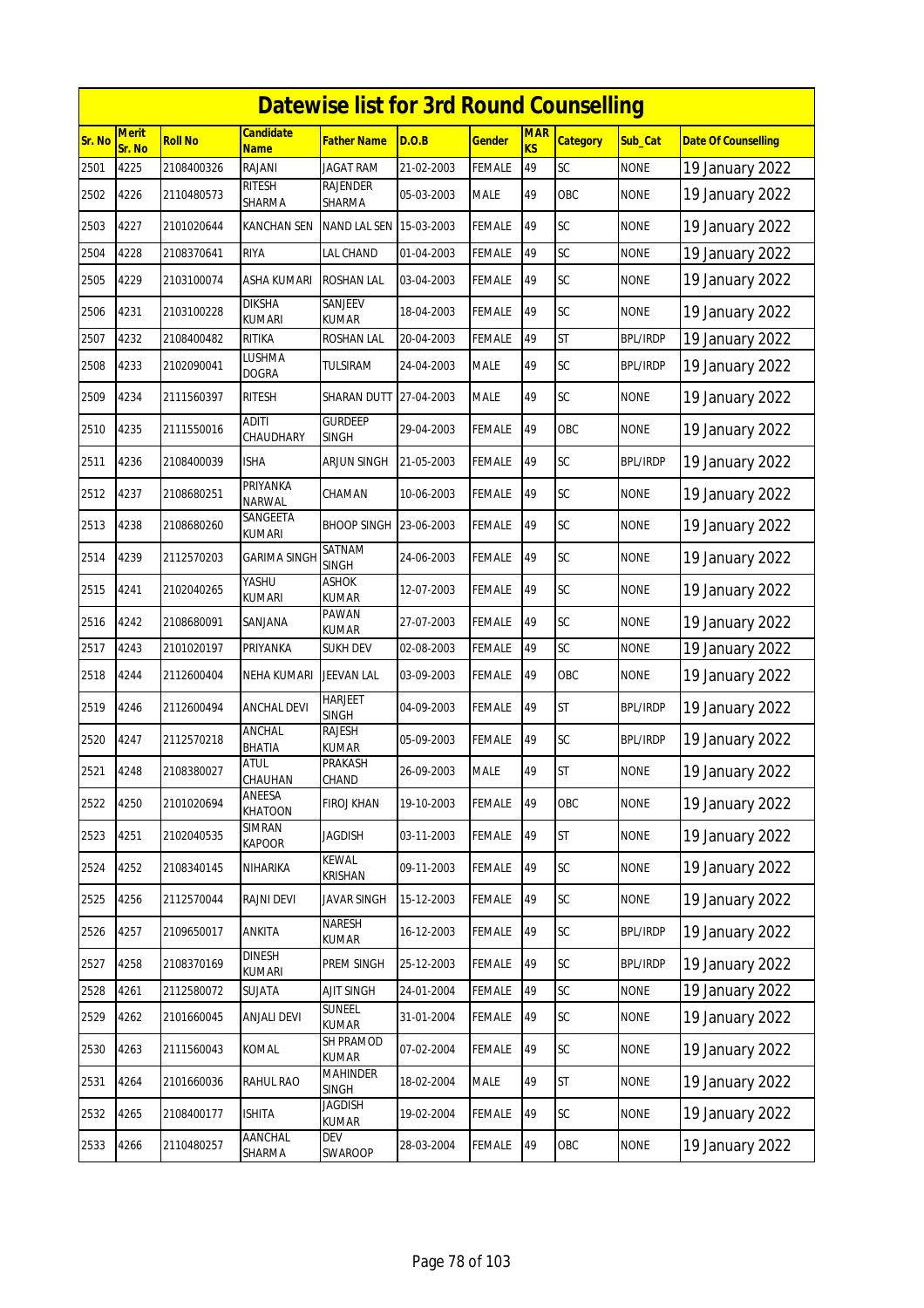|        |                        |                |                           | <b>Datewise list for 3rd Round Counselling</b> |            |               |                         |                 |                 |                            |
|--------|------------------------|----------------|---------------------------|------------------------------------------------|------------|---------------|-------------------------|-----------------|-----------------|----------------------------|
| Sr. No | <b>Merit</b><br>Sr. No | <b>Roll No</b> | <b>Candidate</b><br>Name  | <b>Father Name</b>                             | D.O.B      | <b>Gender</b> | <b>MAR</b><br><b>KS</b> | <b>Category</b> | Sub_Cat         | <b>Date Of Counselling</b> |
| 2534   | 4268                   | 2105240046     | SIMRAN NEGI               | <b>VIJENDER</b><br><b>SINGH</b>                | 24-05-2004 | <b>FEMALE</b> | 49                      | <b>ST</b>       | <b>NONE</b>     | 19 January 2022            |
| 2535   | 4269                   | 2108390327     | KALPNA<br><b>KUMARI</b>   | DHARAM<br>CHAND                                | 14-04-1986 | <b>FEMALE</b> | 48                      | SC              | <b>NONE</b>     | 19 January 2022            |
| 2536   | 4270                   | 2102040715     | <b>BHOPINDER</b><br>KUMAR | BALDEV                                         | 08-07-1988 | <b>MALE</b>   | 48                      | SC              | <b>NONE</b>     | 19 January 2022            |
| 2537   | 4271                   | 2103110256     | ANJNA DEVI                | SHER SINGH                                     | 27-09-1988 | <b>FEMALE</b> | 48                      | SC              | <b>NONE</b>     | 19 January 2022            |
| 2538   | 4273                   | 2103120185     | SAPNA<br><b>KUMARI</b>    | LEKH RAM<br>CHAUHAN                            | 15-08-1991 | <b>FEMALE</b> | 48                      | <b>ST</b>       | <b>NONE</b>     | 19 January 2022            |
| 2539   | 4275                   | 2104220064     | SHIKHA<br>CHOUDHARY       | KRISHAN<br>BALDEV                              | 03-04-1992 | <b>FEMALE</b> | 48                      | OBC             | <b>NONE</b>     | 19 January 2022            |
| 2540   | 4276                   | 2101020613     | MANJU<br>kumari           | BAKSHI RAM                                     | 08-08-1992 | <b>FEMALE</b> | 48                      | SC              | <b>NONE</b>     | 19 January 2022            |
| 2541   | 4277                   | 2110500121     | RAJESH                    | MEENA RAM                                      | 25-09-1992 | <b>MALE</b>   | 48                      | SC              | <b>NONE</b>     | 19 January 2022            |
| 2542   | 4279                   | 2112600433     | POONAM<br><b>KUMARI</b>   | <b>SHAM LAL</b>                                | 02-06-1993 | <b>FEMALE</b> | 48                      | OBC             | <b>NONE</b>     | 19 January 2022            |
| 2543   | 4281                   | 2111560482     | KUMARI<br>SANGEETA        | <b>MOTILAL</b>                                 | 02-06-1994 | FEMALE        | 48                      | SC              | <b>NONE</b>     | 19 January 2022            |
| 2544   | 4282                   | 2104170021     | PRIYA                     | SHRAVAN<br><b>KUMAR</b>                        | 24-07-1994 | <b>FEMALE</b> | 48                      | OBC             | <b>NONE</b>     | 19 January 2022            |
| 2545   | 4283                   | 2104620113     | NEELMA DEVI               | BALWANT<br><b>SINGH</b>                        | 07-10-1994 | <b>FEMALE</b> | 48                      | OBC             | <b>BPL/IRDP</b> | 19 January 2022            |
| 2546   | 4284                   | 2110490363     | PRAMITA                   | NAIN SINGH                                     | 01-12-1994 | <b>FEMALE</b> | 48                      | OBC             | <b>NONE</b>     | 19 January 2022            |
| 2547   | 4285                   | 2106290283     | TEJ VANTI                 | LIKHAT RAM                                     | 29-12-1994 | FEMALE        | 48                      | SC              | None            | 19 January 2022            |
| 2548   | 4286                   | 2111560182     | LALITA DEVI               | OM PRAKASH                                     | 06-02-1995 | <b>FEMALE</b> | 48                      | <b>SC</b>       | <b>NONE</b>     | 19 January 2022            |
| 2549   | 4288                   | 2112570212     | RANJU BALA                | <b>JAISI RAM</b>                               | 26-03-1995 | <b>FEMALE</b> | 48                      | SC              | <b>NONE</b>     | 19 January 2022            |
| 2550   | 4291                   | 2107330015     | ASHWANI<br><b>KUMAR</b>   | <b>BUDHI RAM</b>                               | 23-03-1996 | <b>MALE</b>   | 48                      | <b>ST</b>       | <b>NONE</b>     | 19 January 2022            |
| 2551   | 4292                   | 2104230115     | DIKSHA<br>DHIMAN          | VIJAY KUMAR                                    | 05-04-1996 | FEMALE        | 48                      | SC              | <b>NONE</b>     | 19 January 2022            |
| 2552   | 4293                   | 2110480398     | SUMAN<br>CHAUHAN          | <b>RAMESH</b><br>CHAND                         | 27-05-1996 | <b>FEMALE</b> | 48                      | <b>SC</b>       | <b>NONE</b>     | 19 January 2022            |
| 2553   | 4294                   | 2103120344     | <b>NIKHIL</b>             | <b>KISHORI LAL</b>                             | 11-09-1996 | <b>MALE</b>   | 48                      | OBC             | <b>NONE</b>     | 19 January 2022            |
| 2554   | 4295                   | 2101660212     | ANU KUMARI                | <b>BALBIR SINGH</b>                            | 30-10-1996 | <b>FEMALE</b> | 48                      | SC              | <b>BPL/IRDP</b> | 19 January 2022            |
| 2555   | 4296                   | 2102040094     | SUNITA<br><b>KUMARI</b>   | PURAN CHAND 15-11-1996                         |            | <b>FEMALE</b> | 48                      | SC              | <b>NONE</b>     | 19 January 2022            |
| 2556   | 4297                   | 2112600391     | <b>RITU</b>               | KAMAL<br>SWAROOP                               | 10-02-1997 | <b>FEMALE</b> | 48                      | OBC             | <b>NONE</b>     | 19 January 2022            |
| 2557   | 4298                   | 2110480583     | KIRAN KUMARI              | <b>NEETA RAM</b>                               | 24-02-1997 | <b>FEMALE</b> | 48                      | SC              | <b>NONE</b>     | 19 January 2022            |
| 2558   | 4300                   | 2110480604     | AKHIL<br>CHAUHAN          | <b>DURGA SINGH</b><br>CHAUHAN                  | 04-07-1997 | <b>MALE</b>   | 48                      | SC              | <b>NONE</b>     | 19 January 2022            |
| 2559   | 4301                   | 2110480865     | <b>ROHINI</b><br>SHARMA   | <b>TARA DUTT</b>                               | 24-11-1997 | <b>FEMALE</b> | 48                      | OBC             | <b>NONE</b>     | 19 January 2022            |
| 2560   | 4303                   | 2105240043     | DHONDUP<br>PALMO          | <b>NAWANG</b><br>CHHOPEL                       | 19-04-1998 | <b>FEMALE</b> | 48                      | <b>ST</b>       | <b>NONE</b>     | 19 January 2022            |
| 2561   | 4304                   | 2103120260     | MAMTA<br>KUMARI           | RAJ KUMAR                                      | 24-04-1998 | <b>FEMALE</b> | 48                      | SC              | <b>NONE</b>     | 19 January 2022            |
| 2562   | 4305                   | 2108360156     | SAHIL                     | <b>KRISHAN LAL</b>                             | 13-05-1998 | <b>MALE</b>   | 48                      | SC              | <b>BPL/IRDP</b> | 19 January 2022            |
| 2563   | 4306                   | 2110480595     | RAKSHA                    | <b>BABU RAM</b>                                | 21-06-1998 | FEMALE        | 48                      | SC              | <b>NONE</b>     | 19 January 2022            |
| 2564   | 4307                   | 2104150140     | VIJAY KUMAR               | RANJEET<br>SINGH                               | 23-06-1998 | <b>MALE</b>   | 48                      | OBC             | <b>NONE</b>     | 19 January 2022            |
| 2565   | 4308                   | 2110520053     | NEERA                     | GUMAN<br><b>SINGH</b>                          | 01-08-1998 | <b>FEMALE</b> | 48                      | OBC             | <b>NONE</b>     | 19 January 2022            |
| 2566   | 4310                   | 2102040559     | MOHIT                     | TARVEEJ<br>SINGH                               | 16-10-1998 | <b>MALE</b>   | 48                      | SC              | <b>BPL/IRDP</b> | 19 January 2022            |
| 2567   | 4311                   | 2110490658     | KAVITA<br>SHARMA          | <b>DESH RAJ</b>                                | 26-10-1998 | <b>FEMALE</b> | 48                      | OBC             | <b>BPL/IRDP</b> | 19 January 2022            |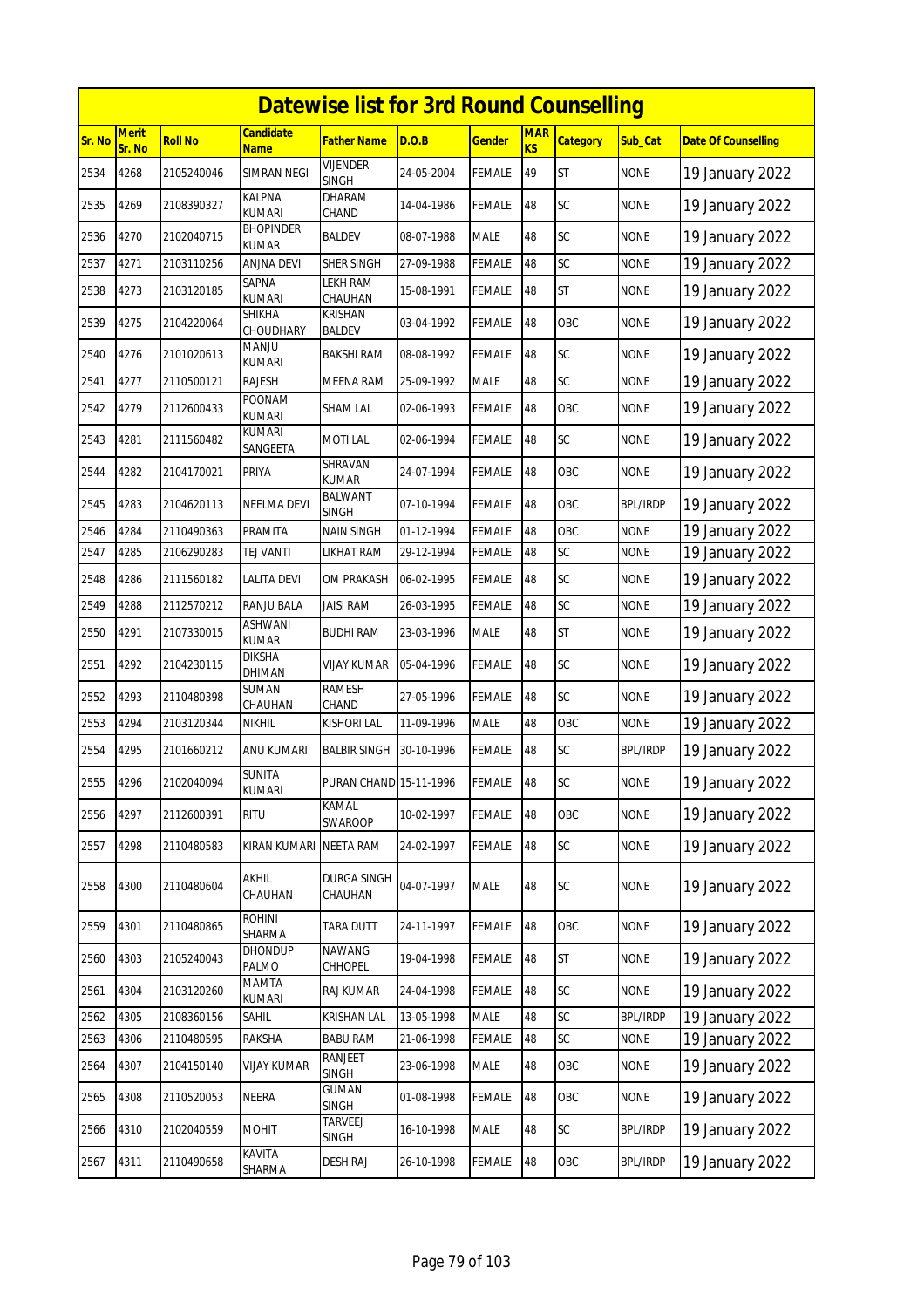|        |                        |                |                                 | <b>Datewise list for 3rd Round Counselling</b> |            |               |                         |                 |                 |                            |
|--------|------------------------|----------------|---------------------------------|------------------------------------------------|------------|---------------|-------------------------|-----------------|-----------------|----------------------------|
| Sr. No | <b>Merit</b><br>Sr. No | <b>Roll No</b> | <b>Candidate</b><br><b>Name</b> | <b>Father Name</b>                             | D.O.B      | <b>Gender</b> | <b>MAR</b><br><b>KS</b> | <b>Category</b> | Sub_Cat         | <b>Date Of Counselling</b> |
| 2568   | 4312                   | 2102040438     | ARTI                            | MAKHAN<br>SINGH                                | 30-10-1998 | <b>FEMALE</b> | 48                      | SC              | <b>BPL/IRDP</b> | 19 January 2022            |
| 2569   | 4313                   | 2112580198     | NITESH SINGH<br>JASSAL          | <b>HOSHIAR</b><br>SINGH JASSAL                 | 01-11-1998 | MALE          | 48                      | SC              | <b>NONE</b>     | 19 January 2022            |
| 2570   | 4314                   | 2102040326     | <b>MOHIT</b><br><b>MALHOTRA</b> | SUDARSHAN<br><b>KUMAR</b>                      | 23-11-1998 | MALE          | 48                      | <b>SC</b>       | <b>BPL/IRDP</b> | 19 January 2022            |
| 2571   | 4315                   | 2106280110     | KAVITA<br>kumari                | <b>BHAG SINGH</b>                              | 01-12-1998 | FEMALE        | 48                      | SC              | <b>BPL/IRDP</b> | 19 January 2022            |
| 2572   | 4316                   | 2111560312     | <b>MONIKA</b>                   | KAMAL<br><b>KISHORE</b>                        | 06-01-1999 | FEMALE        | 48                      | SC              | <b>NONE</b>     | 19 January 2022            |
| 2573   | 4317                   | 2106280114     | Lalita                          | <b>HEM RAJ</b>                                 | 12-02-1999 | <b>FEMALE</b> | 48                      | SC              | <b>NONE</b>     | 19 January 2022            |
| 2574   | 4318                   | 2111550385     | PARVEEN<br>KUMAR                | <b>RAM PRATAP</b>                              | 22-02-1999 | MALE          | 48                      | <b>SC</b>       | <b>NONE</b>     | 19 January 2022            |
| 2575   | 4319                   | 2112600491     | VANDNA RANI                     | JOGINDER PAL                                   | 20-03-1999 | FEMALE        | 48                      | SC              | <b>NONE</b>     | 19 January 2022            |
| 2576   | 4320                   | 2111530139     | VEENU                           | <b>MAST RAM</b>                                | 22-03-1999 | <b>FEMALE</b> | 48                      | SC              | <b>NONE</b>     | 19 January 2022            |
| 2577   | 4321                   | 2111530228     | GEETA DEVI                      | DEVI CHAND                                     | 06-05-1999 | FEMALE        | 48                      | SC              | None            | 19 January 2022            |
| 2578   | 4322                   | 2108400233     | BHARTI                          | <b>BALAK RAM</b>                               | 09-05-1999 | <b>FEMALE</b> | 48                      | SC              | <b>NONE</b>     | 19 January 2022            |
| 2579   | 4324                   | 2108380013     | POOJA KUMARI                    | SH. SHYAMU                                     | 18-05-1999 | FEMALE        | 48                      | OBC             | <b>NONE</b>     | 19 January 2022            |
| 2580   | 4325                   | 2110480245     | MINAKSHI DEV                    | <b>SUKHDEV</b><br><b>SINGH</b>                 | 18-06-1999 | FEMALE        | 48                      | SC              | <b>NONE</b>     | 19 January 2022            |
| 2581   | 4327                   | 2108680149     | NIKHIL BHARTI                   | RAMESH<br>CHAND                                | 23-07-1999 | MALE          | 48                      | SC              | <b>NONE</b>     | 19 January 2022            |
| 2582   | 4328                   | 2110490167     | MAMTA DEVI                      | RAMESH<br>CHAND                                | 05-08-1999 | FEMALE        | 48                      | OBC             | <b>NONE</b>     | 19 January 2022            |
| 2583   | 4329                   | 2112590133     | NISHANT SAINI                   | SANJEEV<br>KUMAR SAINI                         | 10-08-1999 | MALE          | 48                      | OBC             | <b>NONE</b>     | 19 January 2022            |
| 2584   | 4330                   | 2102040288     | RAVEENA<br><b>KUMARI</b>        | KARNAIL                                        | 27-08-1999 | FEMALE        | 48                      | <b>ST</b>       | <b>NONE</b>     | 19 January 2022            |
| 2585   | 4331                   | 2104170031     | JYOTI DEVI                      | DINA NATH                                      | 09-10-1999 | FEMALE        | 48                      | <b>ST</b>       | <b>NONE</b>     | 19 January 2022            |
| 2586   | 4333                   | 2111560003     | ROHIT KUMAR                     | <b>MAST RAM</b>                                | 26-11-1999 | MALE          | 48                      | <b>SC</b>       | <b>BPL/IRDP</b> | 19 January 2022            |
| 2587   | 4334                   | 2110480456     | PROMILA                         | <b>BASTI RAM</b>                               | 01-02-2000 | <b>FEMALE</b> | 48                      | SC              | <b>NONE</b>     | 19 January 2022            |
| 2588   | 4335                   | 2102050137     | RACHNA DEVI                     | <b>SUNEET SINGH 16-02-2000</b>                 |            | <b>FEMALE</b> | 48                      | <b>ST</b>       | <b>NONE</b>     | 19 January 2022            |
| 2589   | 4336                   | 2111530075     | HEMLATA                         | HUKKAM<br>CHAND                                | 18-02-2000 | <b>FEMALE</b> | 48                      | SC              | <b>NONE</b>     | 19 January 2022            |
| 2590   | 4337                   | 2110480936     | <b>RAM PRAKASH</b>              | <b>GUMAN</b><br>SINGH                          | 20-02-2000 | MALE          | 48                      | OBC             | <b>BPL/IRDP</b> | 19 January 2022            |
| 2591   | 4338                   | 2109460226     | MONIKA<br>SHARMA                | ATMA RAM                                       | 08-03-2000 | <b>FEMALE</b> | 48                      | OBC             | <b>NONE</b>     | 19 January 2022            |
| 2592   | 4339                   | 2108340154     | KHUBHADRA<br><b>KUMARI</b>      | <b>JHABE RAM</b>                               | 27-04-2000 | <b>FEMALE</b> | 48                      | SC              | <b>NONE</b>     | 19 January 2022            |
| 2593   | 4340                   | 2112570237     | SHAWETA<br>KUMARI               | JAGDEEP<br>CHAND                               | 06-05-2000 | <b>FEMALE</b> | 48                      | OBC             | <b>NONE</b>     | 19 January 2022            |
| 2594   | 4341                   | 2106280054     | <b>AJAY KUMAR</b>               | PUNE RAM                                       | 26-05-2000 | <b>MALE</b>   | 48                      | SC              | <b>NONE</b>     | 19 January 2022            |
| 2595   | 4345                   | 2102040367     | DINESHI                         | NARAD RAM                                      | 22-06-2000 | FEMALE        | 48                      | SC              | <b>NONE</b>     | 19 January 2022            |
| 2596   | 4346                   | 2108370578     | ARCHANA                         | MUNSHI RAM                                     | 24-06-2000 | FEMALE        | 48                      | <b>SC</b>       | <b>NONE</b>     | 19 January 2022            |
| 2597   | 4347                   | 2110480181     | <b>NISHU</b>                    | HARVINDER<br><b>SINGH</b>                      | 15-07-2000 | <b>FEMALE</b> | 48                      | SC              | <b>BPL/IRDP</b> | 19 January 2022            |
| 2598   | 4348                   | 2112570024     | <b>GULSHER</b><br>AKHTAR        | <b>BADAR DEEN</b>                              | 20-07-2000 | MALE          | 48                      | <b>ST</b>       | <b>NONE</b>     | 19 January 2022            |
| 2599   | 4349                   | 2105240012     | ARADHANA                        | <b>JEETA SUKH</b>                              | 24-07-2000 | <b>FEMALE</b> | 48                      | <b>ST</b>       | <b>NONE</b>     | 19 January 2022            |
| 2600   | 4350                   | 2110480631     | <b>ANJALI DEVI</b>              | <b>RAGHUBIR</b><br>SINGH                       | 25-07-2000 | <b>FEMALE</b> | 48                      | <b>ST</b>       | <b>NONE</b>     | 19 January 2022            |
| 2601   | 4351                   | 2102040117     | <b>MAHINDER</b>                 | <b>JARMO</b>                                   | 03-08-2000 | MALE          | 48                      | <b>ST</b>       | <b>NONE</b>     | 19 January 2022            |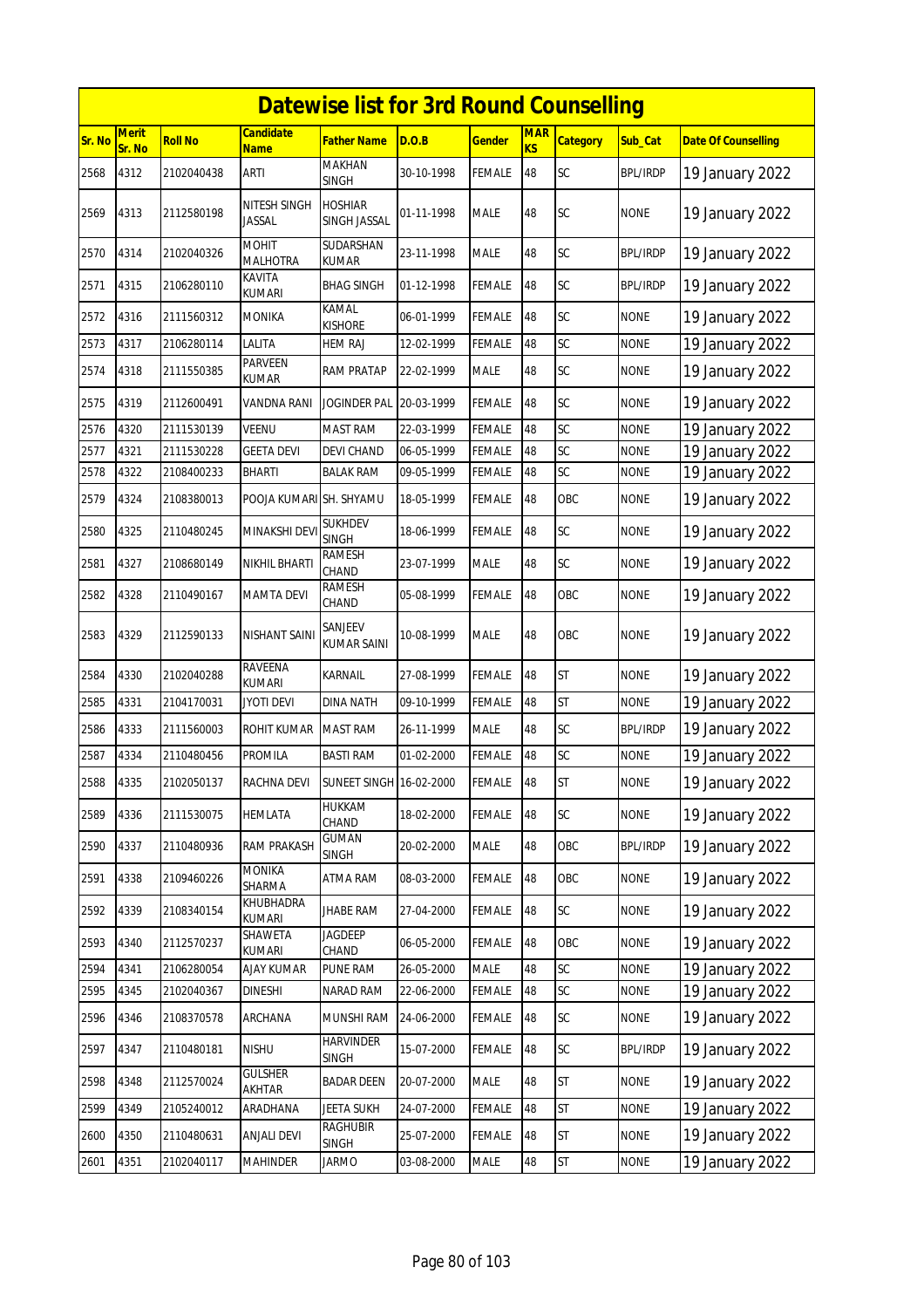|        |                        |                |                          | <b>Datewise list for 3rd Round Counselling</b> |            |               |                         |                 |                 |                            |
|--------|------------------------|----------------|--------------------------|------------------------------------------------|------------|---------------|-------------------------|-----------------|-----------------|----------------------------|
| Sr. No | <b>Merit</b><br>Sr. No | <b>Roll No</b> | Candidate<br><b>Name</b> | Father Name                                    | D.O.B      | <u>Gender</u> | <b>MAR</b><br><b>KS</b> | <b>Category</b> | Sub_Cat         | <b>Date Of Counselling</b> |
| 2602   | 4352                   | 2110490132     | POOJA<br>SHARMA          | KHAZAN<br><b>SINGH</b>                         | 06-08-2000 | <b>FEMALE</b> | 48                      | OBC             | <b>NONE</b>     | 19 January 2022            |
| 2603   | 4354                   | 2104700103     | SHASHI<br>KOUNDAL        | ISHWAR DASS                                    | 29-08-2000 | <b>MALE</b>   | 48                      | <b>SC</b>       | <b>NONE</b>     | 19 January 2022            |
| 2604   | 4355                   | 2108390084     | AJAY KUMAR               | LEKH RAJ                                       | 16-09-2000 | <b>MALE</b>   | 48                      | SC              | <b>BPL/IRDP</b> | 19 January 2022            |
| 2605   | 4356                   | 2103110044     | MONIKA<br><b>KUMARI</b>  | <b>MOHINDER</b><br><b>SINGH</b>                | 17-09-2000 | <b>FEMALE</b> | 48                      | SC              | <b>BPL/IRDP</b> | 19 January 2022            |
| 2606   | 4357                   | 2110520206     | <b>SUREKHA</b>           | LAL SINGH                                      | 20-09-2000 | <b>FEMALE</b> | 48                      | OBC             | <b>NONE</b>     | 19 January 2022            |
| 2607   | 4358                   | 2103100112     | KOMAL                    | KEWAL SINGH                                    | 23-09-2000 | <b>FEMALE</b> | 48                      | SC              | <b>NONE</b>     | 19 January 2022            |
| 2608   | 4360                   | 2110490774     | VIKRAM SINGH             | <b>BABU RAM</b>                                | 25-10-2000 | <b>MALE</b>   | 48                      | OBC             | <b>NONE</b>     | 19 January 2022            |
| 2609   | 4362                   | 2111550096     | NITIKA                   | <b>GURDAS</b><br><b>SINGH</b>                  | 23-12-2000 | <b>FEMALE</b> | 48                      | SC              | <b>NONE</b>     | 19 January 2022            |
| 2610   | 4364                   | 2109460009     | HEM RAJ                  | DUNI CHAND                                     | 10-01-2001 | <b>MALE</b>   | 48                      | SC              | <b>NONE</b>     | 19 January 2022            |
| 2611   | 4365                   | 2104150106     | AJIT KUMAR               | INDER SINGH                                    | 21-01-2001 | <b>MALE</b>   | 48                      | OBC             | <b>NONE</b>     | 19 January 2022            |
| 2612   | 4367                   | 2104160173     | ASHANA<br>DHIMAN         | <b>KEWAL</b><br>KUMAR                          | 28-02-2001 | <b>FEMALE</b> | 48                      | OBC             | <b>BPL/IRDP</b> | 19 January 2022            |
| 2613   | 4369                   | 2110490490     | ANUSHKA<br>SHARMA        | MADAN LAL                                      | 10-03-2001 | <b>FEMALE</b> | 48                      | OBC             | <b>NONE</b>     | 19 January 2022            |
| 2614   | 4372                   | 2111560439     | POOJA<br>KASHYAP         | DHANI RAM<br>KASHYAP                           | 05-05-2001 | <b>FEMALE</b> | 48                      | <b>SC</b>       | <b>NONE</b>     | 19 January 2022            |
| 2615   | 4373                   | 2102040224     | <b>ALISHA</b>            | <b>RAKESH</b>                                  | 03-06-2001 | <b>FEMALE</b> | 48                      | SC              | <b>NONE</b>     | 19 January 2022            |
| 2616   | 4375                   | 2104170229     | ARCHANA<br>KUMARI        | TRILOK CHAND 06-07-2001                        |            | FEMALE        | 48                      | ST              | <b>NONE</b>     | 19 January 2022            |
| 2617   | 4376                   | 2112600453     | <b>HARJEET KAUR</b>      | <b>PAWAN</b><br><b>KUMAR</b>                   | 20-07-2001 | <b>FEMALE</b> | 48                      | OBC             | <b>NONE</b>     | 19 January 2022            |
| 2618   | 4377                   | 2111550131     | SHEHNAJ                  | SITAR CHAND                                    | 23-07-2001 | FEMALE        | 48                      | SC              | <b>NONE</b>     | 19 January 2022            |
| 2619   | 4380                   | 2111550163     | NEHA DHIMAN              | <b>BHUPINDER</b><br>PAL                        | 17-08-2001 | <b>FEMALE</b> | 48                      | <b>SC</b>       | <b>NONE</b>     | 19 January 2022            |
| 2620   | 4381                   | 2110490367     | NEELAM                   | NARAYAN<br><b>SINGH</b>                        | 17-09-2001 | <b>FEMALE</b> | 48                      | <b>SC</b>       | <b>NONE</b>     | 19 January 2022            |
| 2621   | 4382                   | 2108610058     | RAHUL BHARTI             | <b>SURESH</b><br><b>KUMAR</b>                  | 07-10-2001 | <b>MALE</b>   | 48                      | <b>SC</b>       | <b>BPL/IRDP</b> | 19 January 2022            |
| 2622   | 4383                   | 2109460137     | RITU KUMARI              | KALYAN SINGH 13-10-2001                        |            | <b>FEMALE</b> | 48                      | SC              | <b>NONE</b>     | 19 January 2022            |
| 2623   | 4384                   | 2102040459     | CHANDRIKA                | NARENDER                                       | 05-11-2001 | <b>FEMALE</b> | 48                      | SC              | <b>NONE</b>     | 19 January 2022            |
| 2624   | 4386                   | 2102040328     | ANKU                     | ANOOP                                          | 25-11-2001 | MALE          | 48                      | SC              | <b>NONE</b>     | 19 January 2022            |
| 2625   | 4388                   | 2104210118     | RIYA<br>RANDHAWA         | RANJEET<br>SINGH                               | 23-12-2001 | <b>FEMALE</b> | 48                      | OBC             | <b>NONE</b>     | 19 January 2022            |
| 2626   | 4389                   | 2110520092     | <b>PRADEEP</b><br>KUMAR  | TATA RAM                                       | 23-12-2001 | <b>MALE</b>   | 48                      | SC              | <b>NONE</b>     | 19 January 2022            |
| 2627   | 4390                   | 2110520219     | <b>INDER SINGH</b>       | <b>ZALAM SINGH</b>                             | 01-01-2002 | <b>MALE</b>   | 48                      | OBC             | <b>NONE</b>     | 19 January 2022            |
| 2628   | 4391                   | 2111560388     | ANAMIKA                  | <b>TAPENDER</b><br><b>SINGH</b>                | 01-01-2002 | <b>FEMALE</b> | 48                      | SC              | <b>NONE</b>     | 19 January 2022            |
| 2629   | 4392                   | 2111560485     | SEJAL GAUTAM             | PAWAN<br><b>KUMAR</b>                          | 01-01-2002 | <b>FEMALE</b> | 48                      | SC              | <b>NONE</b>     | 19 January 2022            |
| 2630   | 4393                   | 2111560408     | LALITA DEVI              | <b>JOGINDER</b><br>SINGH                       | 02-01-2002 | FEMALE        | 48                      | SC              | <b>NONE</b>     | 19 January 2022            |
| 2631   | 4394                   | 2110490207     | SHEETAL<br>KUMARI        | OM PARKASH                                     | 03-02-2002 | <b>FEMALE</b> | 48                      | OBC             | <b>NONE</b>     | 19 January 2022            |
| 2632   | 4396                   | 2103100127     | AMAN KUMAR               | NAROTTAM<br>CHAND                              | 28-04-2002 | MALE          | 48                      | <b>SC</b>       | <b>NONE</b>     | 19 January 2022            |
| 2633   | 4397                   | 2112570303     | POONAM<br>KUMARI         | <b>MAHINDER</b><br>SINGH                       | 26-05-2002 | <b>FEMALE</b> | 48                      | OBC             | <b>NONE</b>     | 19 January 2022            |
| 2634   | 4398                   | 2103120141     | SAMRITI                  | RAM CHAND                                      | 03-06-2002 | <b>FEMALE</b> | 48                      | OBC             | <b>NONE</b>     | 19 January 2022            |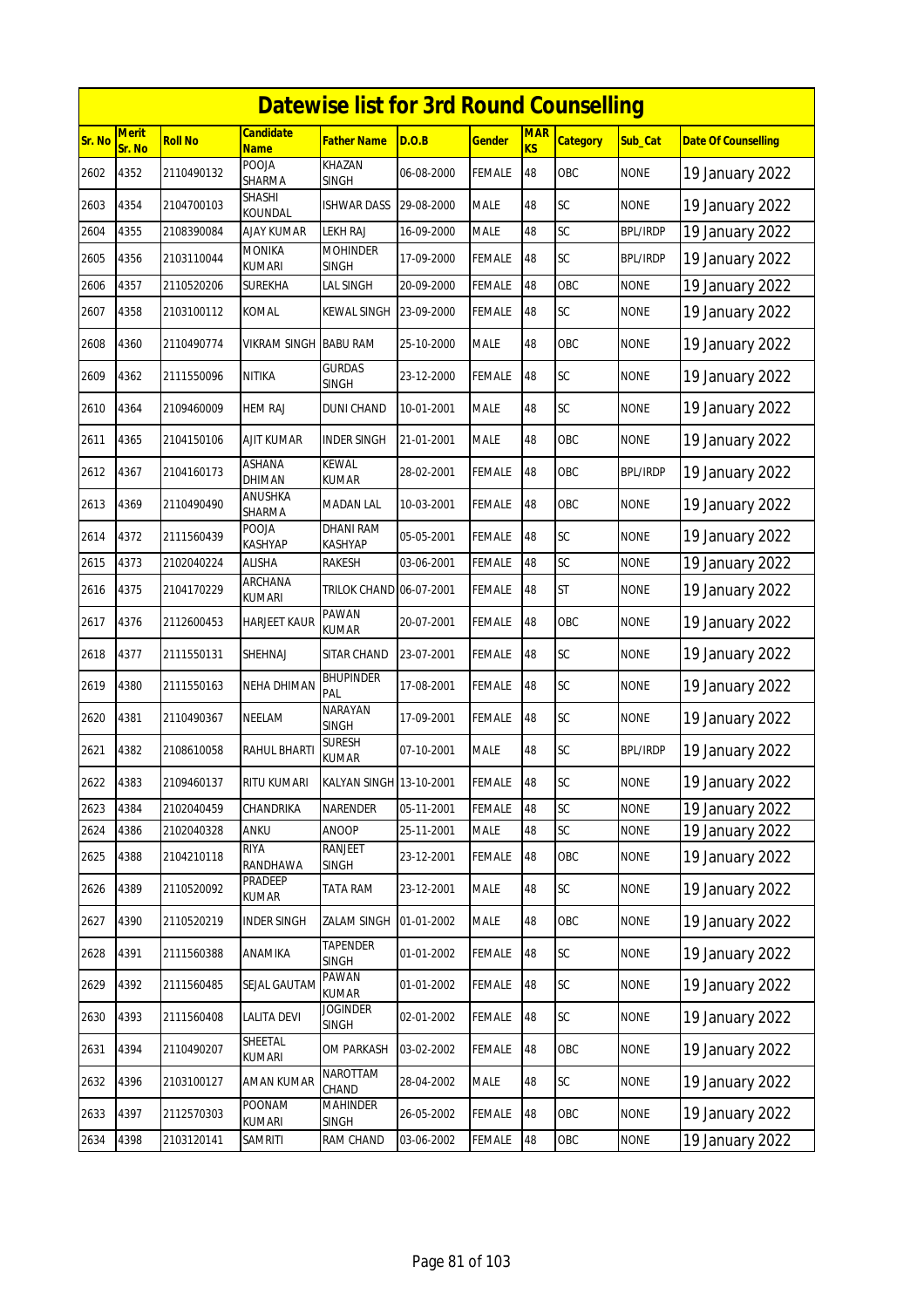|        | <b>Datewise list for 3rd Round Counselling</b> |                |                               |                                  |            |               |                         |                 |                 |                            |  |  |
|--------|------------------------------------------------|----------------|-------------------------------|----------------------------------|------------|---------------|-------------------------|-----------------|-----------------|----------------------------|--|--|
| Sr. No | <b>Merit</b><br>Sr. No                         | <b>Roll No</b> | Candidate<br><b>Name</b>      | Father Name                      | D.O.B      | <u>Gender</u> | <b>MAR</b><br><b>KS</b> | <b>Category</b> | Sub_Cat         | <b>Date Of Counselling</b> |  |  |
| 2635   | 4399                                           | 2104220137     | SONAM                         | <b>RAKESH</b><br><b>KUMAR</b>    | 03-06-2002 | <b>FEMALE</b> | 48                      | OBC             | <b>NONE</b>     | 19 January 2022            |  |  |
| 2636   | 4400                                           | 2109460013     | YASHASWI<br>MANDYAL           | RAMESH<br>CHAND                  | 21-07-2002 | <b>FEMALE</b> | 48                      | <b>SC</b>       | <b>NONE</b>     | 19 January 2022            |  |  |
| 2637   | 4401                                           | 2104630053     | SHIWANI DEVI                  | <b>GHAMANDI</b><br>RAM           | 22-07-2002 | <b>FEMALE</b> | 48                      | SC              | <b>NONE</b>     | 19 January 2022            |  |  |
| 2638   | 4402                                           | 2101010436     | AYUSH                         | <b>ROOP LAL</b>                  | 03-08-2002 | <b>MALE</b>   | 48                      | SC              | <b>NONE</b>     | 19 January 2022            |  |  |
| 2639   | 4404                                           | 2110490830     | NISHANT<br>CHAUDHARY          | DESH RAJ                         | 15-08-2002 | <b>MALE</b>   | 48                      | OBC             | <b>NONE</b>     | 19 January 2022            |  |  |
| 2640   | 4405                                           | 2106290335     | <b>SUCHIKA</b>                | <b>SH SURESH</b><br><b>KUMAR</b> | 26-08-2002 | <b>FEMALE</b> | 48                      | OBC             | <b>NONE</b>     | 19 January 2022            |  |  |
| 2641   | 4406                                           | 2104210105     | <b>MUSKAN</b><br>CHAUDHARY    | HARBANS<br><b>KUMAR</b>          | 04-09-2002 | <b>FEMALE</b> | 48                      | OBC             | <b>NONE</b>     | 19 January 2022            |  |  |
| 2642   | 4408                                           | 2102040699     | <b>TARUN</b><br><b>KAPOOR</b> | <b>ISHWAR</b><br>CHAND           | 13-09-2002 | <b>MALE</b>   | 48                      | <b>ST</b>       | <b>NONE</b>     | 19 January 2022            |  |  |
| 2643   | 4409                                           | 2104620116     | rahul<br>SATWALIA             | MULKH RAJ                        | 15-09-2002 | <b>MALE</b>   | 48                      | <b>SC</b>       | <b>NONE</b>     | 19 January 2022            |  |  |
| 2644   | 4411                                           | 2102090048     | SANJAY<br>KUMAR               | HIMMTU                           | 06-10-2002 | <b>MALE</b>   | 48                      | SC              | <b>NONE</b>     | 19 January 2022            |  |  |
| 2645   | 4412                                           | 2112580110     | BABY                          | PIARE LAL                        | 11-10-2002 | FEMALE        | 48                      | SC              | <b>NONE</b>     | 19 January 2022            |  |  |
| 2646   | 4413                                           | 2104230166     | KAJAL                         | KULTAR<br>CHAND                  | 20-10-2002 | <b>FEMALE</b> | 48                      | <b>SC</b>       | <b>NONE</b>     | 19 January 2022            |  |  |
| 2647   | 4414                                           | 2106290455     | ANJALI                        | PREM SINGH                       | 13-11-2002 | <b>FEMALE</b> | 48                      | <b>ST</b>       | <b>NONE</b>     | 19 January 2022            |  |  |
| 2648   | 4415                                           | 2101660135     | VANSHIKA                      | CHAMAN LAL                       | 17-11-2002 | <b>FEMALE</b> | 48                      | <b>SC</b>       | <b>NONE</b>     | 19 January 2022            |  |  |
| 2649   | 4416                                           | 2104160075     | MUSKAN                        | <b>RAJINDER</b><br>kumar         | 20-11-2002 | <b>FEMALE</b> | 48                      | SC              | <b>NONE</b>     | 19 January 2022            |  |  |
| 2650   | 4417                                           | 2101670071     | <b>NAVNEET</b><br><b>KAUR</b> | <b>AVTAR SINGH</b>               | 28-11-2002 | <b>FEMALE</b> | 48                      | SC              | <b>NONE</b>     | 19 January 2022            |  |  |
| 2651   | 4418                                           | 2108390455     | SHIVANI DEVI                  | <b>RAJESH</b><br><b>KUMAR</b>    | 06-12-2002 | FEMALE        | 48                      | SC              | <b>NONE</b>     | 19 January 2022            |  |  |
| 2652   | 4419                                           | 2109450026     | MAMTA                         | <b>KULDEEP</b>                   | 09-12-2002 | <b>FEMALE</b> | 48                      | SC              | <b>NONE</b>     | 19 January 2022            |  |  |
| 2653   | 4420                                           | 2108680226     | TANISHA<br><b>KUMARI</b>      | TEJ RAM                          | 22-12-2002 | <b>FEMALE</b> | 48                      | <b>SC</b>       | <b>NONE</b>     | 19 January 2022            |  |  |
| 2654   | 4421                                           | 2111550098     | MANISHA DEVI                  | <b>HARI RAM</b>                  | 22-12-2002 | <b>FEMALE</b> | 48                      | SC              | <b>NONE</b>     | 19 January 2022            |  |  |
| 2655   | 4422                                           | 2111560249     | DEEPIKA                       | RAMESHWAR                        | 10-01-2003 | <b>FEMALE</b> | 48                      | SC              | <b>NONE</b>     | 19 January 2022            |  |  |
| 2656   | 4423                                           | 2108340140     | LALITA DEVI                   | DHANI RAM                        | 12-01-2003 | <b>FEMALE</b> | 48                      | SC              | <b>NONE</b>     | 19 January 2022            |  |  |
| 2657   | 4424                                           | 2111550040     | AARTI DEVI                    | KARAM<br>CHAND                   | 12-01-2003 | <b>FEMALE</b> | 48                      | OBC             | <b>NONE</b>     | 19 January 2022            |  |  |
| 2658   | 4426                                           | 2108370412     | DEEKSHA<br>KUMARI             | <b>RISHIKESH</b>                 | 05-02-2003 | <b>FEMALE</b> | 48                      | SC              | <b>NONE</b>     | 19 January 2022            |  |  |
| 2659   | 4427                                           | 2112570437     | <b>RISHA</b>                  | <b>BADAR DEEN</b>                | 08-02-2003 | <b>FEMALE</b> | 48                      | <b>ST</b>       | <b>NONE</b>     | 19 January 2022            |  |  |
| 2660   | 4429                                           | 2109460320     | VIPASHA                       | MUKESH                           | 11-02-2003 | FEMALE        | 48                      | SC              | <b>NONE</b>     | 19 January 2022            |  |  |
| 2661   | 4430                                           | 2110480271     | TAMANNA<br>KHATUN             | MOH ALIM                         | 05-03-2003 | <b>FEMALE</b> | 48                      | OBC             | <b>NONE</b>     | 19 January 2022            |  |  |
| 2662   | 4431                                           | 2108350345     | ANJALI                        | <b>SURESH</b>                    | 12-03-2003 | <b>FEMALE</b> | 48                      | OBC             | PHH             | 19 January 2022            |  |  |
| 2663   | 4432                                           | 2108350340     | SHABNAM                       | <b>SUDESH NAIK</b>               | 13-03-2003 | <b>FEMALE</b> | 48                      | OBC             | PHH             | 19 January 2022            |  |  |
| 2664   | 4434                                           | 2108340227     | DURGA DEVI                    | PREM<br>Krishan                  | 23-03-2003 | FEMALE        | 48                      | SC              | <b>NONE</b>     | 19 January 2022            |  |  |
| 2665   | 4435                                           | 2108680027     | PALAK<br>CHAUHAN              | <b>AMAR NATH</b>                 | 23-03-2003 | <b>FEMALE</b> | 48                      | <b>SC</b>       | <b>NONE</b>     | 19 January 2022            |  |  |
| 2666   | 4436                                           | 2112570092     | RITIKA                        | <b>AMAR NATH</b>                 | 04-04-2003 | FEMALE        | 48                      | SC              | <b>NONE</b>     | 19 January 2022            |  |  |
| 2667   | 4437                                           | 2102030083     | HITESH KUMAR TILAK RAJ        |                                  | 07-04-2003 | <b>MALE</b>   | 48                      | SC              | <b>BPL/IRDP</b> | 19 January 2022            |  |  |
| 2668   | 4439                                           | 2108390067     | PREETI                        | <b>KISHOR</b><br>KUMAR           | 24-04-2003 | <b>FEMALE</b> | 48                      | SC              | <b>NONE</b>     | 19 January 2022            |  |  |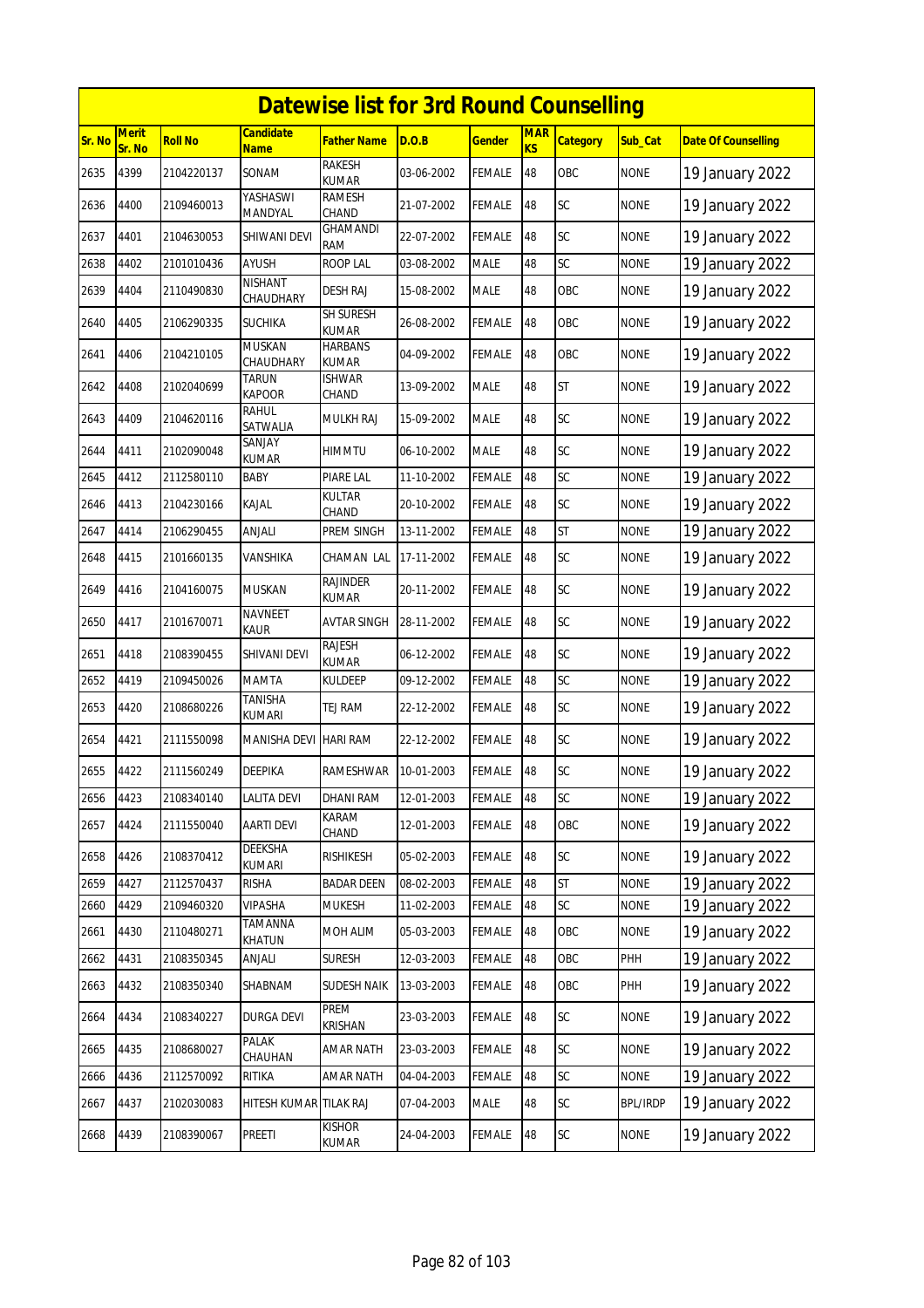|        |                        |                |                                 | <b>Datewise list for 3rd Round Counselling</b> |            |               |                  |                 |                                                                      |                            |
|--------|------------------------|----------------|---------------------------------|------------------------------------------------|------------|---------------|------------------|-----------------|----------------------------------------------------------------------|----------------------------|
| Sr. No | <b>Merit</b><br>Sr. No | <b>Roll No</b> | <b>Candidate</b><br><b>Name</b> | <b>Father Name</b>                             | D.O.B      | Gender        | <b>MAR</b><br>KS | <b>Category</b> | <b>Sub Cat</b>                                                       | <b>Date Of Counselling</b> |
| 2669   | 4440                   | 2111560351     | <b>MOHNISH</b><br>NIRANKARI     | RAM RATTAN                                     | 25-04-2003 | <b>MALE</b>   | 48               | SC              | <b>NONE</b>                                                          | 19 January 2022            |
| 2670   | 4441                   | 2110510102     | SANTOSH DEVI                    | <b>HIRDA RAM</b>                               | 01-05-2003 | <b>FEMALE</b> | 48               | SC              | <b>BPL/IRDP</b>                                                      | 19 January 2022            |
| 2671   | 4442                   | 2101020400     | NEHA                            | <b>RAKESH</b><br>KUMAR                         | 16-05-2003 | <b>FEMALE</b> | 48               | <b>SC</b>       | <b>DEPENDEN</b><br><b>T/WARDS</b><br>OF EX-<br><b>SERVICEME</b><br>N | 19 January 2022            |
| 2672   | 4443                   | 2109460310     | <b>SAKSHI</b><br>kumari         | <b>ISHWARDUTT</b>                              | 23-05-2003 | <b>FEMALE</b> | 48               | SC              | <b>NONE</b>                                                          | 19 January 2022            |
| 2673   | 4444                   | 2110480202     | NIKHIL KUMAR                    | <b>SH MANGAT</b><br>RAM                        | 01-06-2003 | <b>MALE</b>   | 48               | SC              | <b>NONE</b>                                                          | 19 January 2022            |
| 2674   | 4445                   | 2109460122     | <b>RAJAN</b>                    | NARENDER<br><b>SINGH</b>                       | 10-06-2003 | <b>MALE</b>   | 48               | OBC             | <b>NONE</b>                                                          | 19 January 2022            |
| 2675   | 4446                   | 2102050030     | <b>PURNIMA</b><br>CHOUHAN       | ANIL<br>CHAOUHAN                               | 14-06-2003 | <b>FEMALE</b> | 48               | <b>ST</b>       | <b>NONE</b>                                                          | 19 January 2022            |
| 2676   | 4447                   | 2110490409     | <b>NILESH</b><br>SHARMA         | <b>MITRA LAL</b>                               | 20-06-2003 | <b>MALE</b>   | 48               | OBC             | <b>NONE</b>                                                          | 19 January 2022            |
| 2677   | 4448                   | 2110510195     | NAVIT KUMAR                     | <b>HEERA SINGH</b>                             | 12-07-2003 | <b>MALE</b>   | 48               | SC              | <b>NONE</b>                                                          | 19 January 2022            |
| 2678   | 4449                   | 2103120255     | VINITA<br><b>KUMARI</b>         | VINOD KUMAR 27-07-2003                         |            | <b>FEMALE</b> | 48               | SC              | <b>NONE</b>                                                          | 19 January 2022            |
| 2679   | 4450                   | 2104160097     | SIMRAN                          | SANJEEV<br><b>KUMAR</b>                        | 08-08-2003 | <b>FEMALE</b> | 48               | <b>SC</b>       | <b>NONE</b>                                                          | 19 January 2022            |
| 2680   | 4451                   | 2110490433     | SHEETAL<br>kumari               | <b>RAGHUBIR</b><br>CHAND                       | 08-08-2003 | <b>FEMALE</b> | 48               | OBC             | <b>NONE</b>                                                          | 19 January 2022            |
| 2681   | 4452                   | 2102040606     | ISHA KUMARI                     | MAAN CHAND                                     | 10-08-2003 | <b>FEMALE</b> | 48               | <b>SC</b>       | <b>BPL/IRDP</b>                                                      | 19 January 2022            |
| 2682   | 4454                   | 2112570228     | kumari<br>ANJALI                | <b>RAVINDER</b><br><b>KUMAR</b>                | 19-08-2003 | <b>FEMALE</b> | 48               | SC              | <b>NONE</b>                                                          | 19 January 2022            |
| 2683   | 4455                   | 2101020174     | SWETA<br><b>KUMARI</b>          | <b>SUKH LAL</b>                                | 27-08-2003 | <b>FEMALE</b> | 48               | SC              | <b>NONE</b>                                                          | 19 January 2022            |
| 2684   | 4456                   | 2110490840     | YOGESH<br>KUMAR                 | PREM CHAND                                     | 06-09-2003 | <b>MALE</b>   | 48               | OBC             | <b>BPL/IRDP</b>                                                      | 19 January 2022            |
| 2685   | 4457                   | 2103140057     | <b>AARUSH</b><br><b>MEHRA</b>   | SANJAY<br><b>KUMAR</b>                         | 22-09-2003 | <b>MALE</b>   | 48               | OBC             | <b>NONE</b>                                                          | 19 January 2022            |
| 2686   | 4458                   | 2101020654     | SONIKA                          | <b>RATTAN LAL</b>                              | 05-10-2003 | <b>FEMALE</b> | 48               | SC              | <b>NONE</b>                                                          | 19 January 2022            |
| 2687   | 4460                   | 2108690071     | <b>BALDEV SINGH MEHAR DASS</b>  |                                                | 11-11-2003 | <b>MALE</b>   | 48               | <b>SC</b>       | <b>NONE</b>                                                          | 19 January 2022            |
| 2688   | 4461                   | 2101020199     | POOJA KUMARI AMAR NATH          |                                                | 21-11-2003 | <b>FEMALE</b> | 48               | SC              | <b>NONE</b>                                                          | 19 January 2022            |
| 2689   | 4463                   | 2109440183     | <b>ANJALI BHARTI</b>            | <b>GULAT RAM</b>                               | 31-12-2003 | <b>FEMALE</b> | 48               | SC              | <b>NONE</b>                                                          | 19 January 2022            |
| 2690   | 4464                   | 2111550298     | <b>BHAWNA DEVI</b>              | <b>RAM SINGH</b>                               | 01-01-2004 | <b>FEMALE</b> | 48               | <b>ST</b>       | <b>NONE</b>                                                          | 19 January 2022            |
| 2691   | 4466                   | 2108340116     | KIRNA KUMARI                    | <b>INDRU</b>                                   | 02-02-2004 | <b>FEMALE</b> | 48               | SC              | <b>NONE</b>                                                          | 19 January 2022            |
| 2692   | 4467                   | 2110480747     | <b>NITIKA</b><br>SHARMA         | NARESH<br>KUMAR                                | 15-02-2004 | <b>FEMALE</b> | 48               | OBC             | <b>NONE</b>                                                          | 19 January 2022            |
| 2693   | 4468                   | 2105240030     | SWATI                           | SUBHASH<br>CHAND                               | 19-02-2004 | <b>FEMALE</b> | 48               | <b>ST</b>       | <b>NONE</b>                                                          | 19 January 2022            |
| 2694   | 4469                   | 2102070006     | MEENA<br>KUMARI                 | <b>SURENDER</b><br>KUMAR                       | 22-02-2004 | <b>FEMALE</b> | 48               | <b>ST</b>       | <b>NONE</b>                                                          | 19 January 2022            |
| 2695   | 4470                   | 2101660366     | SAMIKSHA                        | RAJENDER                                       | 26-02-2004 | <b>FEMALE</b> | 48               | SC              | <b>NONE</b>                                                          | 19 January 2022            |
| 2696   | 4472                   | 2108340111     | POONAM                          | YADVINDER                                      | 09-03-2004 | <b>FEMALE</b> | 48               | SC              | <b>NONE</b>                                                          | 19 January 2022            |
| 2697   | 4473                   | 2102040490     | AKANKSHA                        | CHHANGU                                        | 10-03-2004 | FEMALE        | 48               | <b>ST</b>       | <b>BPL/IRDP</b>                                                      | 19 January 2022            |
| 2698   | 4474                   | 2104200051     | GAIRIK<br>SHANDIL               | <b>PARVEEN</b><br>KUMAR                        | 13-03-2004 | <b>MALE</b>   | 48               | OBC             | <b>NONE</b>                                                          | 19 January 2022            |
| 2699   | 4475                   | 2106290615     | MANU                            | JOGINDER<br>SINGH                              | 18-03-2004 | <b>FEMALE</b> | 48               | <b>GENERAL</b>  | PHH                                                                  | 19 January 2022            |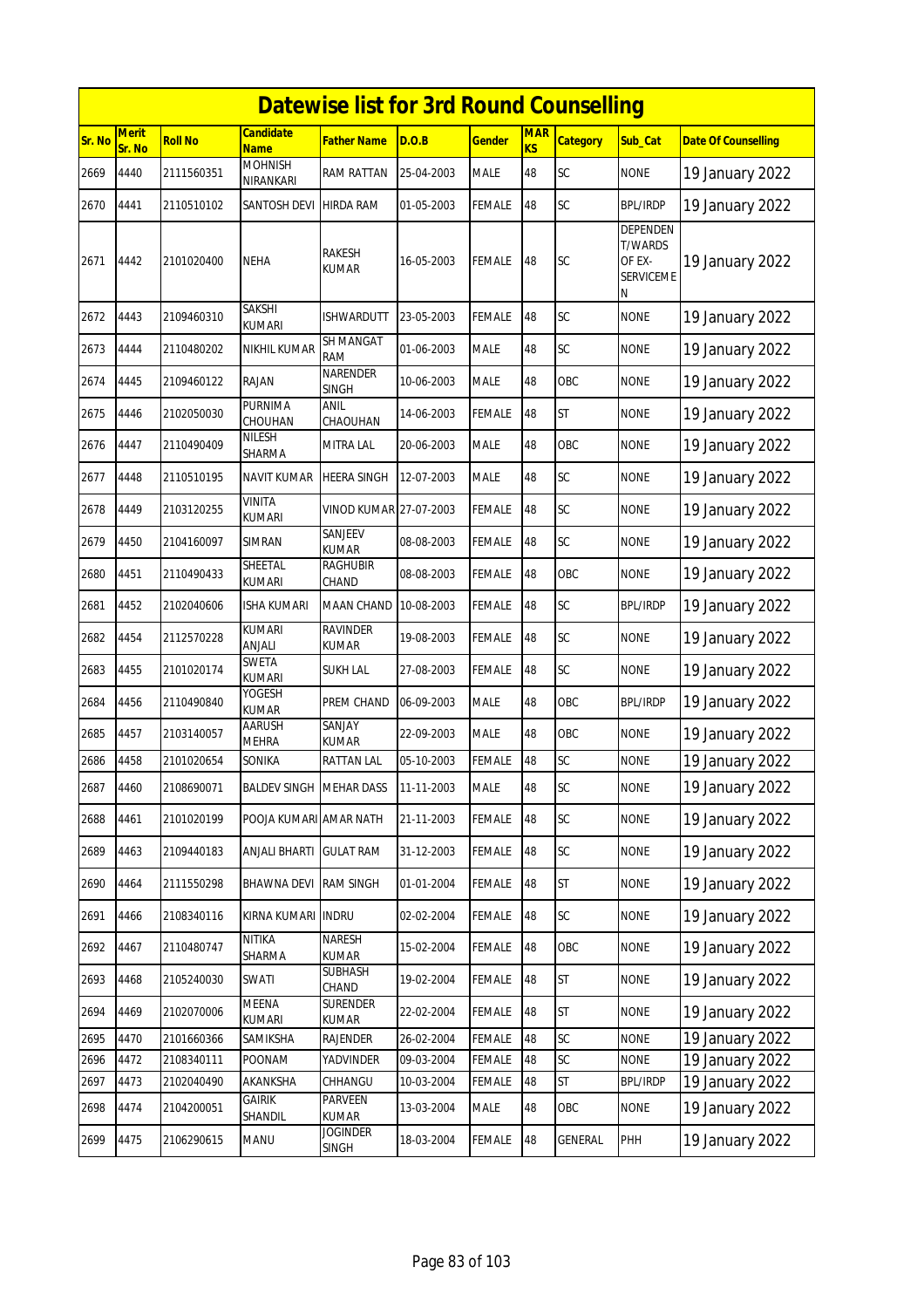|        | <b>Datewise list for 3rd Round Counselling</b> |            |                                 |                                           |            |               |                  |                 |                 |                            |  |  |
|--------|------------------------------------------------|------------|---------------------------------|-------------------------------------------|------------|---------------|------------------|-----------------|-----------------|----------------------------|--|--|
| Sr. No | <b>Merit</b><br>Sr. No                         | Roll No    | <b>Candidate</b><br><b>Name</b> | <b>Father Name</b>                        | D.O.B      | <b>Gender</b> | <b>MAR</b><br>KS | <b>Category</b> | Sub_Cat         | <b>Date Of Counselling</b> |  |  |
| 2700   | 4476                                           | 2112600004 | <b>TARANPREET</b><br>Kaur       | <b>MOHINDER</b><br><b>SINGH</b>           | 23-03-2004 | FEMALE        | 48               | OBC             | <b>NONE</b>     | 19 January 2022            |  |  |
| 2701   | 4477                                           | 2103130074 | <b>SALONI DEVI</b>              | <b>GURUDEV</b><br><b>SINGH</b>            | 25-03-2004 | <b>FEMALE</b> | 48               | OBC             | <b>BPL/IRDP</b> | 19 January 2022            |  |  |
| 2702   | 4479                                           | 2112590112 | DISHA KUMARI                    | KULDEEP<br><b>SINGH</b>                   | 18-04-2004 | FEMALE        | 48               | OBC             | <b>NONE</b>     | 19 January 2022            |  |  |
| 2703   | 4480                                           | 2110480862 | <b>BHARTI</b>                   | SUBHASH<br><b>DUTT</b>                    | 22-04-2004 | <b>FEMALE</b> | 48               | OBC             | <b>NONE</b>     | 19 January 2022            |  |  |
| 2704   | 4481                                           | 2111550054 | <b>SHAVETA SAINI</b>            | SOHAN SINGH                               | 24-04-2004 | FEMALE        | 48               | OBC             | <b>NONE</b>     | 19 January 2022            |  |  |
| 2705   | 4483                                           | 2106290679 | ANSHIKA                         | <b>VINOD KUMAR 28-04-2004</b>             |            | <b>FEMALE</b> | 48               | SC              | <b>NONE</b>     | 19 January 2022            |  |  |
| 2706   | 4487                                           | 2104620027 | REENA KUMARI                    | GURUCHARAN<br><b>SINGH</b>                | 14-12-1989 | FEMALE        | 47               | <b>SC</b>       | <b>NONE</b>     | 19 January 2022            |  |  |
| 2707   | 4488                                           | 2101010513 | POOJA DEVI                      | KARTAR<br>CHAND                           | 05-11-1990 | FEMALE        | 47               | <b>SC</b>       | <b>NONE</b>     | 19 January 2022            |  |  |
| 2708   | 4489                                           | 2110510053 | <b>SUBHASH</b><br>CHAND         | BHAG CHAND                                | 29-09-1991 | MALE          | 47               | SC              | <b>NONE</b>     | 19 January 2022            |  |  |
| 2709   | 4490                                           | 2108340196 | <b>NISHA KUMARI</b>             | <b>MURARI LAL</b>                         | 09-11-1991 | <b>FEMALE</b> | 47               | SC              | <b>NONE</b>     | 19 January 2022            |  |  |
| 2710   | 4491                                           | 2110490388 | PARIKSHA DEV                    | SHRI.JAGDISH<br>CHAND                     | 03-08-1993 | <b>FEMALE</b> | 47               | OBC             | <b>BPL/IRDP</b> | 19 January 2022            |  |  |
| 2711   | 4492                                           | 2108400432 | URMILA                          | <b>NAGNU RAM</b>                          | 22-12-1993 | <b>FEMALE</b> | 47               | SC              | <b>BPL/IRDP</b> | 19 January 2022            |  |  |
| 2712   | 4494                                           | 2110490692 | <b>MANISHA DEVI</b>             | DHARAM                                    | 01-06-1994 | FEMALE        | 47               | <b>SC</b>       | <b>NONE</b>     | 19 January 2022            |  |  |
| 2713   | 4495                                           | 2110480888 | <b>BARINDER</b><br>singh        | <b>SINGH</b><br>BHAMBHOOL<br><b>SINGH</b> | 30-01-1995 | <b>MALE</b>   | 47               | <b>SC</b>       | <b>NONE</b>     | 19 January 2022            |  |  |
| 2714   | 4496                                           | 2101010426 | MONIKA                          | <b>GARJA RAM</b>                          | 07-06-1995 | FEMALE        | 47               | SC              | <b>NONE</b>     | 19 January 2022            |  |  |
| 2715   | 4497                                           | 2109430138 | HITESH JOSHI                    | SH. HITESH<br><b>JOSHI</b>                | 26-08-1995 | <b>MALE</b>   | 47               | <b>SC</b>       | <b>NONE</b>     | 19 January 2022            |  |  |
| 2716   | 4498                                           | 2112600118 | RENU BALA                       | DEV RAJ                                   | 08-11-1995 | <b>FEMALE</b> | 47               | OBC             | <b>NONE</b>     | 19 January 2022            |  |  |
| 2717   | 4499                                           | 2102040048 | ANKU                            | DEVI SINGH                                | 12-12-1995 | <b>MALE</b>   | 47               | SC              | <b>NONE</b>     | 19 January 2022            |  |  |
| 2718   | 4500                                           | 2110490142 | NISHA DEVI                      | RAMESH<br>CHAND                           | 23-12-1995 | <b>FEMALE</b> | 47               | <b>SC</b>       | <b>NONE</b>     | 19 January 2022            |  |  |
| 2719   | 4501                                           | 2103110139 | <b>ARCHNA</b><br><b>KUMARI</b>  | PARAS RAM                                 | 18-02-1996 | FEMALE        | 47               | SC              | <b>NONE</b>     | 19 January 2022            |  |  |
| 2720   | 4503                                           | 2101010033 | <b>ANKIT KUMAR</b>              | <b>ROOP LAL</b>                           | 23-04-1996 | <b>MALE</b>   | 47               | <b>SC</b>       | <b>NONE</b>     | 19 January 2022            |  |  |
| 2721   | 4504                                           | 2110510038 | KARISHMA<br><b>DEVI</b>         | JAGAT RAM                                 | 21-07-1996 | <b>FEMALE</b> | 47               | <b>SC</b>       | <b>NONE</b>     | 19 January 2022            |  |  |
| 2722   | 4505                                           | 2111560441 | RANJANA<br>KUMARI               | <b>JAGAR SINGH</b>                        | 20-12-1996 | FEMALE        | 47               | <b>SC</b>       | <b>NONE</b>     | 19 January 2022            |  |  |
| 2723   | 4506                                           | 2111560069 | <b>BHARTI DEVI</b>              | LACHHI RAM                                | 08-01-1997 | FEMALE        | 47               | <b>SC</b>       | <b>NONE</b>     | 19 January 2022            |  |  |
| 2724   | 4507                                           | 2106280005 | PAWAN<br>KUMAR                  | REWATI RAM                                | 28-01-1997 | MALE          | 47               | <b>GENERAL</b>  | PHH             | 19 January 2022            |  |  |
| 2725   | 4508                                           | 2110480073 | SHWETA<br>SHARMA                | <b>ANIL SHARMA</b>                        | 02-02-1997 | <b>FEMALE</b> | 47               | OBC             | <b>NONE</b>     | 19 January 2022            |  |  |
| 2726   | 4509                                           | 2102090093 | DHARMENDER                      | <b>BALDEV</b>                             | 05-02-1997 | MALE          | 47               | SC              | <b>NONE</b>     | 19 January 2022            |  |  |
| 2727   | 4510                                           | 2106280101 | RAJENDER<br><b>SINGH</b>        | <b>ANOOP RAM</b>                          | 07-03-1997 | MALE          | 47               | <b>SC</b>       | <b>NONE</b>     | 19 January 2022            |  |  |
| 2728   | 4511                                           | 2102030094 | <b>SUNIT KUMAR</b>              | <b>MEGH RAJ</b>                           | 20-03-1997 | MALE          | 47               | <b>ST</b>       | <b>NONE</b>     | 19 January 2022            |  |  |
| 2729   | 4512                                           | 2104150136 | SANMOHAN<br><b>SINGH</b>        | <b>BALDEV RAJ</b>                         | 27-03-1997 | MALE          | 47               | OBC             | <b>BPL/IRDP</b> | 19 January 2022            |  |  |
| 2730   | 4513                                           | 2112570264 | MEENA DEVI                      | <b>ANGAT RAM</b>                          | 09-04-1997 | FEMALE        | 47               | SC              | <b>NONE</b>     | 19 January 2022            |  |  |
| 2731   | 4514                                           | 2110480644 | <b>NIRJLA</b>                   | <b>GHASI RAM</b>                          | 27-04-1997 | FEMALE        | 47               | SC              | <b>BPL/IRDP</b> | 19 January 2022            |  |  |
| 2732   | 4515                                           | 2101660351 | <b>RAM LAL</b>                  | <b>KARAM SINGH</b>                        | 25-06-1997 | MALE          | 47               | <b>ST</b>       | <b>NONE</b>     | 19 January 2022            |  |  |
| 2733   | 4516                                           | 2110490332 | SUDESH<br>KUMARI                | HARICHAND                                 | 02-07-1997 | <b>FEMALE</b> | 47               | OBC             | <b>NONE</b>     | 19 January 2022            |  |  |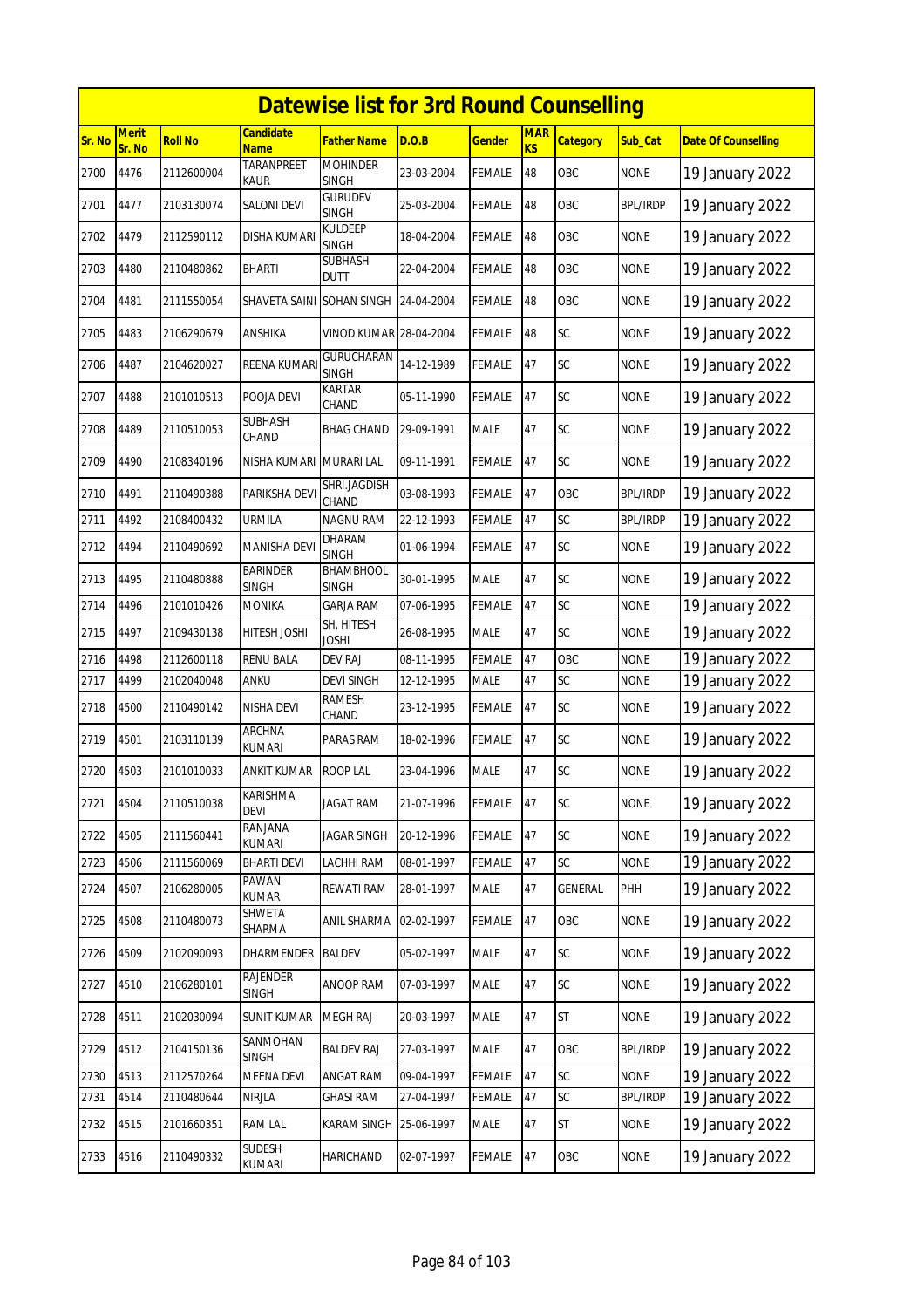|        | <b>Datewise list for 3rd Round Counselling</b> |                |                                 |                                 |            |               |                  |                 |                 |                            |  |  |
|--------|------------------------------------------------|----------------|---------------------------------|---------------------------------|------------|---------------|------------------|-----------------|-----------------|----------------------------|--|--|
| Sr. No | <b>Merit</b><br>Sr. No                         | <b>Roll No</b> | <b>Candidate</b><br><b>Name</b> | <b>Father Name</b>              | D.O.B      | <u>Gender</u> | <b>MAR</b><br>KS | <b>Category</b> | Sub Cat         | <b>Date Of Counselling</b> |  |  |
| 2734   | 4518                                           | 2103120075     | <b>SHANU</b><br><b>KUMARI</b>   | <b>ISHWAR DASS</b>              | 20-09-1997 | <b>FEMALE</b> | 47               | SC              | <b>NONE</b>     | 19 January 2022            |  |  |
| 2735   | 4519                                           | 2110500021     | <b>SANJAY DUTT</b>              | <b>NARPAT</b>                   | 02-11-1997 | <b>MALE</b>   | 47               | OBC             | <b>NONE</b>     | 19 January 2022            |  |  |
| 2736   | 4522                                           | 2112600395     | POOJA SAINI                     | <b>TILAK RAJ</b>                | 21-03-1998 | FEMALE        | 47               | OBC             | <b>NONE</b>     | 19 January 2022            |  |  |
| 2737   | 4523                                           | 2110490116     | SHARUL KHAN                     | SHAUKAT ALI                     | 10-04-1998 | MALE          | 47               | OBC             | <b>BPL/IRDP</b> | 19 January 2022            |  |  |
| 2738   | 4524                                           | 2104220143     | SONAM                           | RAGHBIR<br><b>SINGH</b>         | 01-06-1998 | FEMALE        | 47               | OBC             | EX-<br>N        | SERVICEME 19 January 2022  |  |  |
| 2739   | 4525                                           | 2104150137     | <b>DIGVIJAY</b><br><b>SINGH</b> | SH. KALI DASS                   | 20-07-1998 | <b>MALE</b>   | 47               | OBC             | <b>NONE</b>     | 19 January 2022            |  |  |
| 2740   | 4526                                           | 2111550194     | POOJA DEVI                      | <b>GURMEET</b><br><b>SINGH</b>  | 24-08-1998 | FEMALE        | 47               | <b>ST</b>       | <b>NONE</b>     | 19 January 2022            |  |  |
| 2741   | 4527                                           | 2110490623     | <b>RAVINA</b><br>kumari         | MEHAR SINGH 12-09-1998          |            | FEMALE        | 47               | SC              | <b>BPL/IRDP</b> | 19 January 2022            |  |  |
| 2742   | 4528                                           | 2110480506     | <b>NITIKA</b>                   | <b>JAGDISH</b><br>CHAND         | 12-10-1998 | FEMALE        | 47               | SC              | <b>NONE</b>     | 19 January 2022            |  |  |
| 2743   | 4529                                           | 2111560381     | <b>POONAM</b><br>SHARMA         | SH. AMAR<br><b>SINGH</b>        | 24-10-1998 | <b>FEMALE</b> | 47               | OBC             | <b>NONE</b>     | 19 January 2022            |  |  |
| 2744   | 4530                                           | 2102030101     | <b>ARTI DEVI</b>                | <b>NANKU</b>                    | 10-11-1998 | <b>FEMALE</b> | 47               | <b>ST</b>       | <b>NONE</b>     | 19 January 2022            |  |  |
| 2745   | 4531                                           | 2101660234     | <b>JYOTI DEVI</b>               | RAMESHWAR<br><b>SINGH</b>       | 01-12-1998 | FEMALE        | 47               | <b>SC</b>       | <b>NONE</b>     | 19 January 2022            |  |  |
| 2746   | 4532                                           | 2110490803     | VIPIN                           | SITA RAM                        | 02-12-1998 | <b>MALE</b>   | 47               | OBC             | <b>NONE</b>     | 19 January 2022            |  |  |
| 2747   | 4533                                           | 2110510041     | <b>RAVINA</b>                   | RATTI RAM                       | 03-12-1998 | FEMALE        | 47               | SC              | <b>NONE</b>     | 19 January 2022            |  |  |
| 2748   | 4534                                           | 2106280009     | <b>GEETA DEVI</b>               | KAMLI RAM                       | 07-01-1999 | FEMALE        | 47               | SC              | <b>NONE</b>     | 19 January 2022            |  |  |
| 2749   | 4536                                           | 2104220079     | <b>RAVINDER</b><br><b>KUMAR</b> | <b>DES RAJ</b>                  | 13-01-1999 | MALE          | 47               | <b>ST</b>       | <b>NONE</b>     | 19 January 2022            |  |  |
| 2750   | 4537                                           | 2106290085     | <b>MANISHA</b>                  | <b>MANI RAM</b>                 | 21-01-1999 | <b>FEMALE</b> | 47               | SC              | <b>NONE</b>     | 19 January 2022            |  |  |
| 2751   | 4538                                           | 2104160158     | NIHARIKA                        | <b>VIJAY KUMAR</b>              | 27-01-1999 | FEMALE        | 47               | OBC             | <b>NONE</b>     | 19 January 2022            |  |  |
| 2752   | 4539                                           | 2102040722     | DIVYA HANJAN                    | <b>PRITAM</b>                   | 09-02-1999 | <b>FEMALE</b> | 47               | OBC             | <b>NONE</b>     | 19 January 2022            |  |  |
| 2753   | 4540                                           | 2104200013     | <b>ANCHAL</b><br>CHOUDHARY      | HAMIR CHAND 20-02-1999          |            | MALE          | 47               | OBC             | <b>NONE</b>     | 19 January 2022            |  |  |
| 2754   | 4541                                           | 2110480079     | SOMPRAKASH                      | <b>ROOPRAM</b>                  | 08-03-1999 | MALE          | 47               | SC              | <b>NONE</b>     | 19 January 2022            |  |  |
| 2755   | 4542                                           | 2110490196     | <b>MANJEET</b><br><b>KAUR</b>   | <b>AMAR SINGH</b>               | 25-05-1999 | <b>FEMALE</b> | 47               | SC              | <b>NONE</b>     | 19 January 2022            |  |  |
| 2756   | 4543                                           | 2104620069     | <b>KULDEEP</b><br><b>KUMAR</b>  | <b>JEEVAN</b><br>KUMAR          | 15-06-1999 | MALE          | 47               | SC              | <b>NONE</b>     | 19 January 2022            |  |  |
| 2757   | 4544                                           | 2110490357     | VANDANA<br>DHILLO               | SHYAM LAL                       | 16-06-1999 | <b>FEMALE</b> | 47               | SC              | <b>NONE</b>     | 19 January 2022            |  |  |
| 2758   | 4545                                           | 2102040194     | SRISHTA<br>KUMARI               | NARENDER<br>SINGH               | 28-06-1999 | <b>FEMALE</b> | 47               | <b>ST</b>       | <b>NONE</b>     | 19 January 2022            |  |  |
| 2759   | 4547                                           | 2106290508     | <b>AJAY MAHANT</b>              | SANDESH<br><b>KUMAR</b>         | 25-07-1999 | MALE          | 47               | OBC             | <b>NONE</b>     | 19 January 2022            |  |  |
| 2760   | 4548                                           | 2101660278     | POONAM DEVI                     | RAMESH<br>CHAND                 | 27-07-1999 | FEMALE        | 47               | <b>ST</b>       | <b>NONE</b>     | 19 January 2022            |  |  |
| 2761   | 4549                                           | 2110490400     | <b>POONAM</b>                   | AMAR SINGH                      | 01-08-1999 | FEMALE        | 47               | <b>SC</b>       | <b>NONE</b>     | 19 January 2022            |  |  |
| 2762   | 4550                                           | 2101020671     | ANKITA<br>KUMARI                | <b>RAGHUVIR</b><br><b>SINGH</b> | 04-08-1999 | <b>FEMALE</b> | 47               | <b>SC</b>       | <b>BPL/IRDP</b> | 19 January 2022            |  |  |
| 2763   | 4551                                           | 2104160214     | NISHA KUMARI                    | <b>SURESH</b><br>KUMAR          | 09-08-1999 | <b>FEMALE</b> | 47               | OBC             | <b>NONE</b>     | 19 January 2022            |  |  |
| 2764   | 4552                                           | 2112570601     | GAGAN TAKHI                     | <b>DES RAJ</b>                  | 15-08-1999 | MALE          | 47               | SC              | <b>NONE</b>     | 19 January 2022            |  |  |
| 2765   | 4553                                           | 2102040749     | SAHIL                           | <b>KHEM RAJ</b>                 | 20-08-1999 | MALE          | 47               | SC              | <b>BPL/IRDP</b> | 19 January 2022            |  |  |
| 2766   | 4555                                           | 2108350301     | <b>KAMINI DEVI</b>              | BHAGAT RAM                      | 07-09-1999 | FEMALE        | 47               | <b>SC</b>       | <b>NONE</b>     | 19 January 2022            |  |  |
| 2767   | 4556                                           | 2110480841     | MAHESH<br>CHAUHAN               | YASHWANT<br>SINGH               | 09-09-1999 | MALE          | 47               | SC              | <b>NONE</b>     | 19 January 2022            |  |  |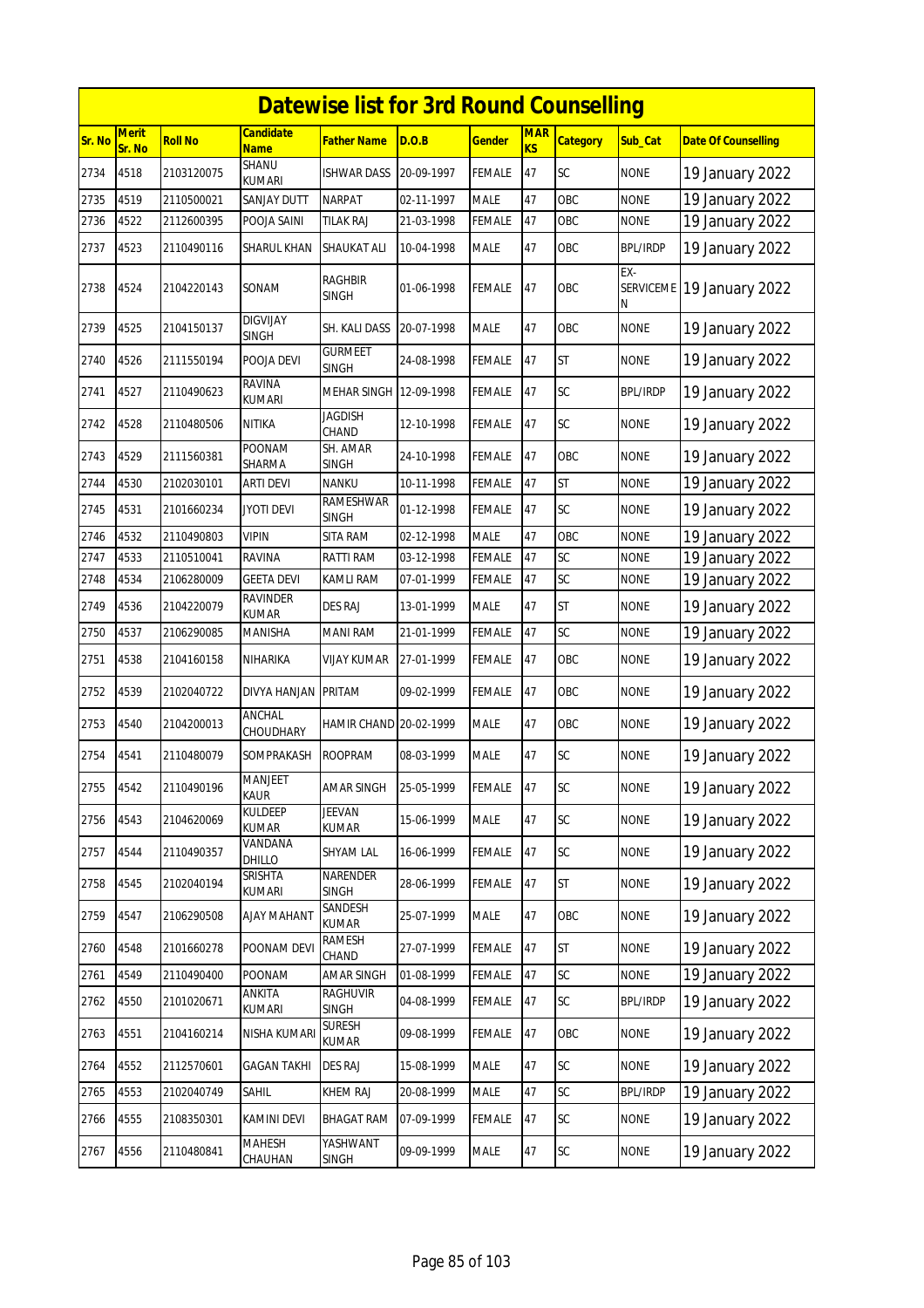|        | <b>Datewise list for 3rd Round Counselling</b> |                |                                 |                                             |            |               |                  |                 |                 |                            |  |  |
|--------|------------------------------------------------|----------------|---------------------------------|---------------------------------------------|------------|---------------|------------------|-----------------|-----------------|----------------------------|--|--|
| Sr. No | <b>Merit</b><br>Sr. No                         | <b>Roll No</b> | <b>Candidate</b><br><b>Name</b> | <b>Father Name</b>                          | D.O.B      | <b>Gender</b> | <b>MAR</b><br>KS | <b>Category</b> | Sub_Cat         | <b>Date Of Counselling</b> |  |  |
| 2768   | 4560                                           | 2110490713     | <b>MONITA DEVI</b>              | <b>BASTI RAM</b>                            | 01-12-1999 | <b>FEMALE</b> | 47               | SC              | <b>NONE</b>     | 19 January 2022            |  |  |
| 2769   | 4561                                           | 2110480116     | <b>GULSHAN</b>                  | <b>BHADUR</b><br><b>SINGH</b>               | 14-12-1999 | <b>FEMALE</b> | 47               | SC              | <b>BPL/IRDP</b> | 19 January 2022            |  |  |
| 2770   | 4562                                           | 2104620112     | ANKITA                          | KUSHAL<br>KUMAR                             | 21-12-1999 | <b>FEMALE</b> | 47               | OBC             | <b>NONE</b>     | 19 January 2022            |  |  |
| 2771   | 4563                                           | 2108360127     | POOJA                           | RAJ KUMAR                                   | 30-12-1999 | <b>FEMALE</b> | 47               | SC              | <b>NONE</b>     | 19 January 2022            |  |  |
| 2772   | 4564                                           | 2102040460     | KAMINI<br><b>KUMARI</b>         | <b>PAVINDER</b><br><b>KUMAR</b>             | 19-01-2000 | <b>FEMALE</b> | 47               | SC              | <b>BPL/IRDP</b> | 19 January 2022            |  |  |
| 2773   | 4565                                           | 2103100243     | ANVI                            | <b>SURJEET</b><br>KUMAR                     | 24-01-2000 | <b>FEMALE</b> | 47               | SC              | <b>NONE</b>     | 19 January 2022            |  |  |
| 2774   | 4566                                           | 2108680455     | <b>ABHISHEK</b>                 | <b>BHAGAT RAM</b>                           | 29-01-2000 | <b>MALE</b>   | 47               | <b>ST</b>       | <b>NONE</b>     | 19 January 2022            |  |  |
| 2775   | 4567                                           | 2108350367     | LAXMI DEVI                      | CHAMARU                                     | 28-02-2000 | <b>FEMALE</b> | 47               | OBC             | <b>NONE</b>     | 19 January 2022            |  |  |
| 2776   | 4568                                           | 2110510047     | POOJA DEVI                      | <b>HUKAM</b><br>CHAND                       | 06-03-2000 | <b>FEMALE</b> | 47               | <b>SC</b>       | <b>NONE</b>     | 19 January 2022            |  |  |
| 2777   | 4569                                           | 2110480581     | VIJAY LAXMI                     | RAMESHWAR<br>SHARMA                         | 09-03-2000 | <b>FEMALE</b> | 47               | OBC             | NONE            | 19 January 2022            |  |  |
| 2778   | 4570                                           | 2110480932     | SHALU                           | <b>TULA RAM</b>                             | 10-03-2000 | <b>FEMALE</b> | 47               | OBC             | <b>NONE</b>     | 19 January 2022            |  |  |
| 2779   | 4571                                           | 2108680104     | DIKSHA SAINI                    | <b>RAMESH</b><br>CHAND                      | 20-03-2000 | <b>FEMALE</b> | 47               | OBC             | <b>NONE</b>     | 19 January 2022            |  |  |
| 2780   | 4572                                           | 2108400183     | YOGITA                          | MUNSHI RAM                                  | 11-04-2000 | FEMALE        | 47               | SC              | <b>NONE</b>     | 19 January 2022            |  |  |
| 2781   | 4574                                           | 2104170157     | SHABNAM                         | <b>VIKAS KUMAR</b>                          | 24-06-2000 | <b>FEMALE</b> | 47               | <b>SC</b>       | <b>NONE</b>     | 19 January 2022            |  |  |
| 2782   | 4575                                           | 2110490017     | MANISHA                         | RAGHUVEER<br><b>SNGH</b>                    | 03-07-2000 | <b>FEMALE</b> | 47               | OBC             | <b>NONE</b>     | 19 January 2022            |  |  |
| 2783   | 4576                                           | 2102080103     | JYOTI DEVI                      | TEJ SINGH                                   | 20-07-2000 | <b>FEMALE</b> | 47               | ST              | <b>BPL/IRDP</b> | 19 January 2022            |  |  |
| 2784   | 4577                                           | 2102040154     | MEHAK JARYAL                    | VIRENDER<br><b>KUMAR</b>                    | 22-07-2000 | <b>FEMALE</b> | 47               | SC              | <b>NONE</b>     | 19 January 2022            |  |  |
| 2785   | 4578                                           | 2112570208     | PRIYA                           | VAKIL CHAND                                 | 01-08-2000 | FEMALE        | 47               | SC              | <b>NONE</b>     | 19 January 2022            |  |  |
| 2786   | 4579                                           | 2104230072     | SAKSHI                          | CHAMAN LAL                                  | 06-08-2000 | <b>FEMALE</b> | 47               | <b>SC</b>       | <b>NONE</b>     | 19 January 2022            |  |  |
| 2787   | 4580                                           | 2104630056     | KANU PRIYA                      | SANJEEV<br>KUMAR                            | 15-08-2000 | <b>FEMALE</b> | 47               | OBC             | <b>BPL/IRDP</b> | 19 January 2022            |  |  |
| 2788   | 4581                                           | 2111550513     | SUMAN DEVI                      | PREM DASS                                   | 17-08-2000 | <b>FEMALE</b> | 47               | SC              | <b>NONE</b>     | 19 January 2022            |  |  |
| 2789   | 4582                                           | 2102040266     | <b>ARTI DEVI</b>                | <b>DHAGAD</b><br><b>SINGH</b>               | 20-08-2000 | FEMALE        | 47               | <b>ST</b>       | BPL/IRDP        | 19 January 2022            |  |  |
| 2790   | 4583                                           | 2108380056     | ASHA KUMARI                     | <b>BELI RAM</b>                             | 26-08-2000 | <b>FEMALE</b> | 47               | <b>ST</b>       | <b>NONE</b>     | 19 January 2022            |  |  |
| 2791   | 4584                                           | 2110480610     | <b>MUKESH</b>                   | ROOP CHAND                                  | 31-08-2000 | <b>MALE</b>   | 47               | <b>ST</b>       | <b>NONE</b>     | 19 January 2022            |  |  |
| 2792   | 4585                                           | 2112590018     | PARVEEN<br>kumari               | CHARANJIT                                   | 31-08-2000 | <b>FEMALE</b> | 47               | <b>ST</b>       | <b>NONE</b>     | 19 January 2022            |  |  |
| 2793   | 4586                                           | 2104230199     | KAMAL JEET                      | <b>SURJEET</b><br><b>SINGH</b>              | 08-09-2000 | <b>FEMALE</b> | 47               | SC              | <b>NONE</b>     | 19 January 2022            |  |  |
| 2794   | 4588                                           | 2110490198     | <b>DISHANT</b><br>CHAUDHARY     | <b>TARSEM LAL</b>                           | 14-09-2000 | <b>MALE</b>   | 47               | OBC             | <b>NONE</b>     | 19 January 2022            |  |  |
| 2795   | 4589                                           | 2104200032     | <b>ABHISHEK</b><br>KUMAR        | <b>SUBHASH</b><br>CHAND                     | 05-10-2000 | <b>MALE</b>   | 47               | OBC             | <b>NONE</b>     | 19 January 2022            |  |  |
| 2796   | 4590                                           | 2108380069     | OM PRAKASH                      | SANT RAM                                    | 06-10-2000 | <b>MALE</b>   | 47               | OBC             | <b>NONE</b>     | 19 January 2022            |  |  |
| 2797   | 4591                                           | 2108680009     | REENA DEVI                      | CHINT RAM                                   | 16-10-2000 | <b>FEMALE</b> | 47               | SC              | <b>NONE</b>     | 19 January 2022            |  |  |
| 2798   | 4592                                           | 2103100035     | KAVITA                          | <b>BANKU RAM</b>                            | 15-11-2000 | <b>FEMALE</b> | 47               | SC              | <b>NONE</b>     | 19 January 2022            |  |  |
| 2799   | 4593                                           | 2108400435     | NISHA DEVI                      | <b>KATAKU URF</b><br>DHARAM<br><b>SINGH</b> | 04-12-2000 | <b>FEMALE</b> | 47               | <b>SC</b>       | <b>NONE</b>     | 19 January 2022            |  |  |
| 2800   | 4594                                           | 2102030116     | KAJAL SHARMA                    | NAROTAM<br>RAM                              | 01-01-2001 | <b>FEMALE</b> | 47               | <b>ST</b>       | <b>NONE</b>     | 19 January 2022            |  |  |
| 2801   | 4595                                           | 2110500146     | PRAGTI                          | <b>BALBIR</b>                               | 01-01-2001 | <b>FEMALE</b> | 47               | OBC             | <b>NONE</b>     | 19 January 2022            |  |  |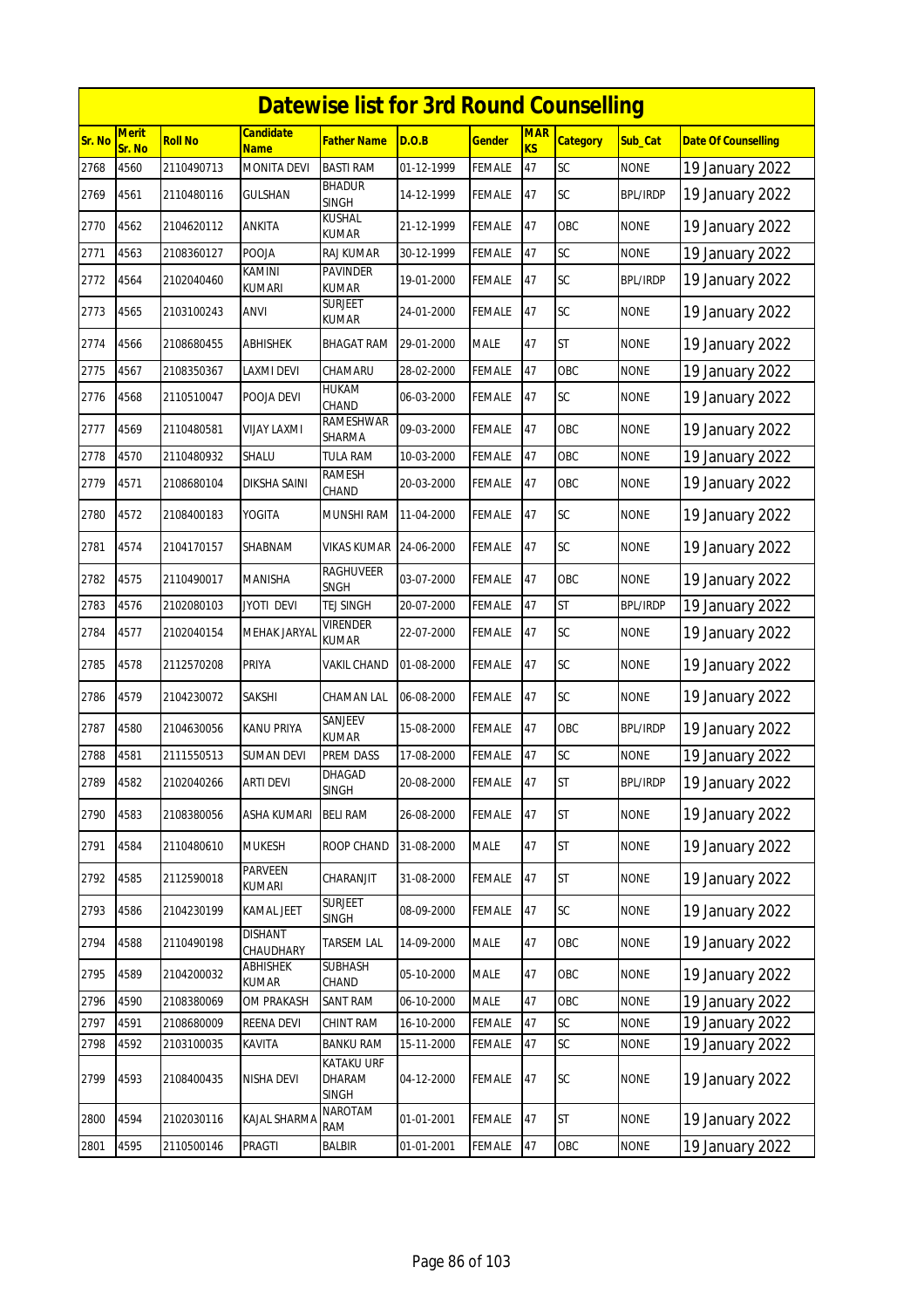|        | <b>Datewise list for 3rd Round Counselling</b> |                |                                 |                                 |            |               |                  |                 |                 |                            |  |  |
|--------|------------------------------------------------|----------------|---------------------------------|---------------------------------|------------|---------------|------------------|-----------------|-----------------|----------------------------|--|--|
| Sr. No | <b>Merit</b><br>Sr. No                         | <b>Roll No</b> | <b>Candidate</b><br><b>Name</b> | <b>Father Name</b>              | D.O.B      | <u>Gender</u> | <b>MAR</b><br>KS | <b>Category</b> | Sub Cat         | <b>Date Of Counselling</b> |  |  |
| 2802   | 4596                                           | 2110490807     | <b>MONIKA</b><br><b>KUMARI</b>  | SHER SINGH                      | 15-01-2001 | <b>FEMALE</b> | 47               | OBC             | <b>NONE</b>     | 19 January 2022            |  |  |
| 2803   | 4598                                           | 2110480675     | PRIYANKA                        | DALEEP SINGH 02-02-2001         |            | <b>FEMALE</b> | 47               | SC              | <b>NONE</b>     | 19 January 2022            |  |  |
| 2804   | 4599                                           | 2105240019     | ANIT                            | <b>RAM PAL</b>                  | 08-02-2001 | <b>MALE</b>   | 47               | <b>ST</b>       | <b>NONE</b>     | 19 January 2022            |  |  |
| 2805   | 4600                                           | 2102030073     | SAWRNA DEVI                     | DANO RAM                        | 31-03-2001 | <b>FEMALE</b> | 47               | <b>ST</b>       | <b>NONE</b>     | 19 January 2022            |  |  |
| 2806   | 4601                                           | 2112570613     | RANJANA DEVI                    | SATISH<br><b>KUMAR</b>          | 09-04-2001 | FEMALE        | 47               | OBC             | <b>BPL/IRDP</b> | 19 January 2022            |  |  |
| 2807   | 4602                                           | 2104620016     | SONU BEGUM                      | <b>MOHAMMAD</b><br><b>RAFIQ</b> | 08-05-2001 | FEMALE        | 47               | OBC             | <b>BPL/IRDP</b> | 19 January 2022            |  |  |
| 2808   | 4603                                           | 2112600350     | SAMIKSHA                        | RAKESH<br><b>KUMAR</b>          | 16-05-2001 | FEMALE        | 47               | OBC             | <b>NONE</b>     | 19 January 2022            |  |  |
| 2809   | 4604                                           | 2110500107     | KALPANA<br>KUMARI               | RANJEET<br>SINGH                | 07-06-2001 | FEMALE        | 47               | SC              | <b>NONE</b>     | 19 January 2022            |  |  |
| 2810   | 4606                                           | 2110490654     | SAVITA DEVI                     | DHARAM PAL                      | 21-06-2001 | <b>FEMALE</b> | 47               | OBC             | <b>BPL/IRDP</b> | 19 January 2022            |  |  |
| 2811   | 4607                                           | 2109450071     | PRAKASH<br><b>KUMAR</b>         | <b>CHARAN DASS</b>              | 06-07-2001 | MALE          | 47               | SC              | <b>NONE</b>     | 19 January 2022            |  |  |
| 2812   | 4608                                           | 2107320019     | <b>BHAVNA DEVI</b>              | <b>ROSHAN LAL</b>               | 19-07-2001 | FEMALE        | 47               | <b>ST</b>       | <b>NONE</b>     | 19 January 2022            |  |  |
| 2813   | 4610                                           | 2102040160     | <b>SHIV KUMAR</b>               | <b>MOHINDER</b><br><b>KUMAR</b> | 28-07-2001 | <b>MALE</b>   | 47               | <b>ST</b>       | <b>NONE</b>     | 19 January 2022            |  |  |
| 2814   | 4611                                           | 2110520132     | <b>PINKI</b>                    | GUMAN<br><b>SINGH</b>           | 01-08-2001 | <b>FEMALE</b> | 47               | <b>SC</b>       | <b>NONE</b>     | 19 January 2022            |  |  |
| 2815   | 4612                                           | 2104220056     | PRIYANKA                        | surjeet<br>SINGH                | 13-08-2001 | FEMALE        | 47               | OBC             | <b>NONE</b>     | 19 January 2022            |  |  |
| 2816   | 4613                                           | 2104630097     | <b>KAVITA DEVI</b>              | <b>DESH RAJ</b>                 | 23-08-2001 | <b>FEMALE</b> | 47               | <b>ST</b>       | <b>NONE</b>     | 19 January 2022            |  |  |
| 2817   | 4614                                           | 2104640009     | DEEPAK<br><b>KUMAR</b>          | <b>DES RAJ</b>                  | 06-09-2001 | <b>MALE</b>   | 47               | OBC             | <b>NONE</b>     | 19 January 2022            |  |  |
| 2818   | 4615                                           | 2111550035     | SUMAN DEVI                      | AMAR CHAND                      | 12-09-2001 | FEMALE        | 47               | <b>ST</b>       | <b>NONE</b>     | 19 January 2022            |  |  |
| 2819   | 4616                                           | 2104180003     | REETIKA                         | <b>RAJESH</b><br><b>KUMAR</b>   | 30-09-2001 | <b>FEMALE</b> | 47               | <b>SC</b>       | <b>NONE</b>     | 19 January 2022            |  |  |
| 2820   | 4617                                           | 2110480192     | PRIYANKA<br>Verma               | MAHAR SINGH 01-10-2001          |            | FEMALE        | 47               | <b>SC</b>       | <b>BPL/IRDP</b> | 19 January 2022            |  |  |
| 2821   | 4618                                           | 2101020531     | AKANKSHA                        | <b>SATISH</b><br><b>KUMAR</b>   | 11-11-2001 | <b>FEMALE</b> | 47               | <b>SC</b>       | <b>NONE</b>     | 19 January 2022            |  |  |
| 2822   | 4619                                           | 2109430079     | <b>JITENDRA</b>                 | CHAMAN LAL                      | 21-11-2001 | <b>FEMALE</b> | 47               | SC              | <b>NONE</b>     | 19 January 2022            |  |  |
| 2823   | 4620                                           | 2109450098     | <b>DIKSHA</b>                   | ROSHAN LAL                      | 25-11-2001 | FEMALE        | 47               | SC              | <b>NONE</b>     | 19 January 2022            |  |  |
| 2824   | 4621                                           | 2110480803     | PAWAN<br>SHARMA                 | KALYAN SINGH 20-01-2002         |            | <b>MALE</b>   | 47               | OBC             | <b>NONE</b>     | 19 January 2022            |  |  |
| 2825   | 4623                                           | 2101010067     | KALPNA DEVI                     | SH.<br>MAHENDER<br><b>SINGH</b> | 18-02-2002 | FEMALE        | 47               | SC              | <b>BPL/IRDP</b> | 19 January 2022            |  |  |
| 2826   | 4624                                           | 2110500038     | <b>ADITI</b><br>CHAUHAN         | YADVINDER<br>CHAUHAN            | 25-02-2002 | FEMALE        | 47               | SC              | <b>NONE</b>     | 19 January 2022            |  |  |
| 2827   | 4626                                           | 2108680417     | SWETA                           | <b>BALAK RAM</b>                | 08-03-2002 | FEMALE        | 47               | SC              | <b>NONE</b>     | 19 January 2022            |  |  |
| 2828   | 4628                                           | 2110480593     | MANOJ<br>SHARMA                 | RAM LAL                         | 23-03-2002 | MALE          | 47               | OBC             | <b>NONE</b>     | 19 January 2022            |  |  |
| 2829   | 4629                                           | 2103100025     | ANKITA<br>DHIMAN                | NEELAM<br><b>KUMAR</b>          | 25-03-2002 | FEMALE        | 47               | SC              | <b>NONE</b>     | 19 January 2022            |  |  |
| 2830   | 4630                                           | 2108340146     | VIBHATI                         | KEWAL<br>KRISHAN                | 02-04-2002 | <b>FEMALE</b> | 47               | SC              | <b>NONE</b>     | 19 January 2022            |  |  |
| 2831   | 4632                                           | 2108400463     | SANDHAYA                        | <b>NATER SINGH</b>              | 01-06-2002 | <b>FEMALE</b> | 47               | SC              | <b>NONE</b>     | 19 January 2022            |  |  |
| 2832   | 4633                                           | 2110510110     | KUMARI NITIKA                   | <b>MAST RAM</b>                 | 05-06-2002 | <b>FEMALE</b> | 47               | SC              | <b>NONE</b>     | 19 January 2022            |  |  |
| 2833   | 4634                                           | 2104190044     | <b>NARGIS</b>                   | GULAM<br>RASOOL                 | 13-06-2002 | <b>FEMALE</b> | 47               | <b>ST</b>       | <b>NONE</b>     | 19 January 2022            |  |  |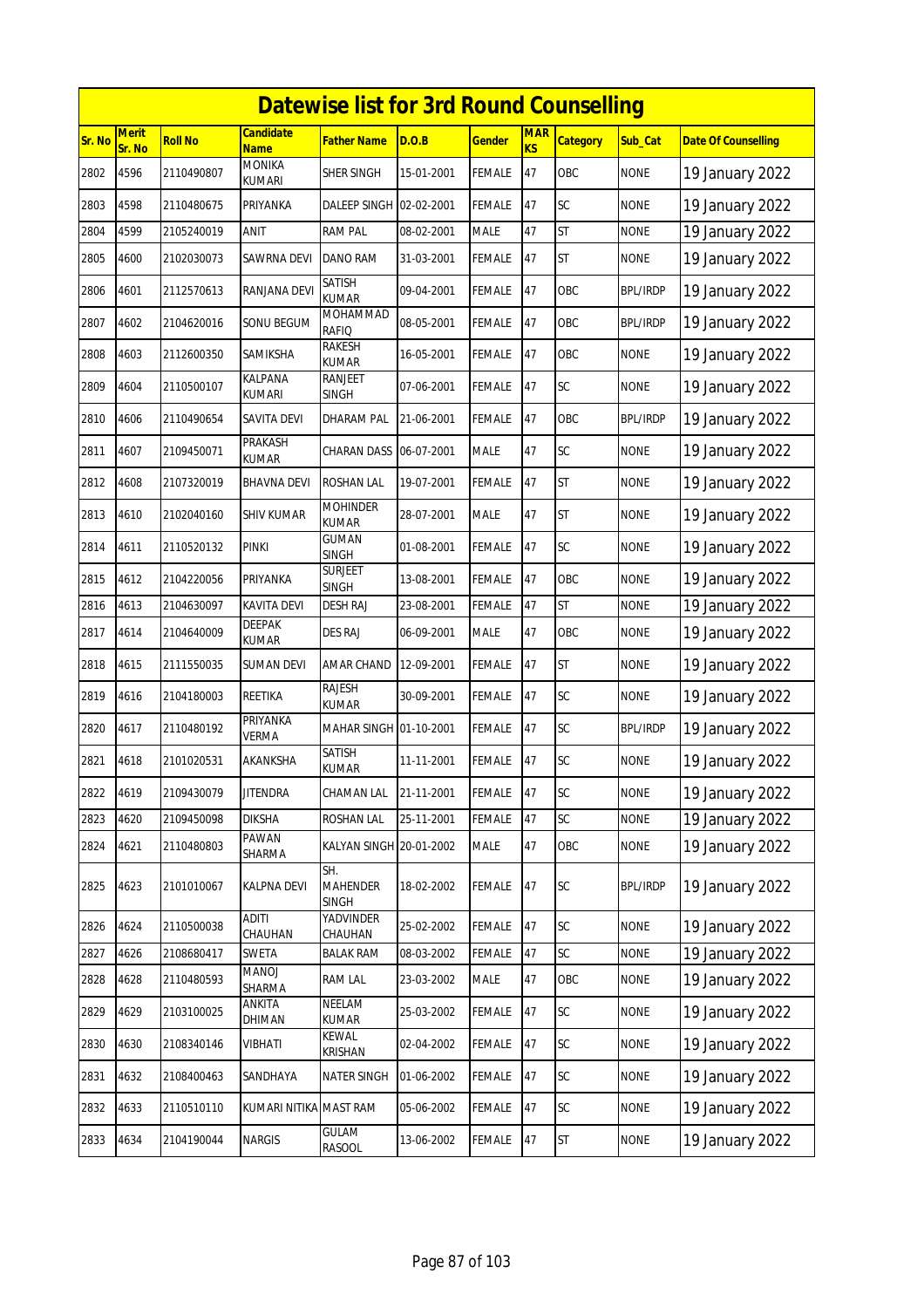|        | <b>Datewise list for 3rd Round Counselling</b> |                |                                 |                                 |            |               |                         |                 |                                                               |                            |  |  |
|--------|------------------------------------------------|----------------|---------------------------------|---------------------------------|------------|---------------|-------------------------|-----------------|---------------------------------------------------------------|----------------------------|--|--|
| Sr. No | <b>Merit</b><br>Sr. No                         | <b>Roll No</b> | <b>Candidate</b><br><b>Name</b> | <b>Father Name</b>              | D.O.B      | <u>Gender</u> | <b>MAR</b><br><b>KS</b> | <b>Category</b> | Sub Cat                                                       | <b>Date Of Counselling</b> |  |  |
| 2834   | 4635                                           | 2110490424     | <b>SHOBHAM</b><br>CHAUDHARY     | TARSEM LAL                      | 02-07-2002 | FEMALE        | 47                      | OBC             | <b>NONE</b>                                                   | 19 January 2022            |  |  |
| 2835   | 4636                                           | 2108360027     | KRISHNA DEVI                    | <b>KHEM RAJ</b>                 | 09-07-2002 | <b>FEMALE</b> | 47                      | SC              | <b>NONE</b>                                                   | 19 January 2022            |  |  |
| 2836   | 4637                                           | 2103100143     | KANCHAN<br>kumari               | <b>RANJEET</b><br><b>SINGH</b>  | 26-07-2002 | FEMALE        | 47                      | SC              | <b>NONE</b>                                                   | 19 January 2022            |  |  |
| 2837   | 4638                                           | 2108350226     | <b>KOMAL</b>                    | RAJESH<br><b>KUMAR</b>          | 01-08-2002 | <b>FEMALE</b> | 47                      | OBC             | <b>NONE</b>                                                   | 19 January 2022            |  |  |
| 2838   | 4639                                           | 2108360151     | <b>NEHA</b>                     | DUNI CHAND                      | 02-08-2002 | FEMALE        | 47                      | OBC             | <b>NONE</b>                                                   | 19 January 2022            |  |  |
| 2839   | 4640                                           | 2110490553     | SHUBHAM<br><b>KUMAR</b>         | <b>GUMAN</b><br><b>SINGH</b>    | 24-08-2002 | <b>MALE</b>   | 47                      | OBC             | <b>BPL/IRDP</b>                                               | 19 January 2022            |  |  |
| 2840   | 4642                                           | 2103120346     | <b>KAREENA</b><br><b>KUMARI</b> | <b>KISHORE</b><br>CHAND         | 02-09-2002 | FEMALE        | 47                      | SC              | DEPENDEN<br><b>T/WARDS</b><br>OF EX-<br><b>SERVICEME</b><br>Ν | 19 January 2022            |  |  |
| 2841   | 4643                                           | 2102040247     | <b>ADITYA</b>                   | SANJEEV<br><b>KUMAR</b>         | 18-09-2002 | <b>MALE</b>   | 47                      | OBC             | <b>NONE</b>                                                   | 19 January 2022            |  |  |
| 2842   | 4644                                           | 2102040282     | PAYAL                           | <b>BARINDER</b><br><b>KUMAR</b> | 25-09-2002 | FEMALE        | 47                      | SC              | <b>NONE</b>                                                   | 19 January 2022            |  |  |
| 2843   | 4645                                           | 2110510091     | MEENAKSHI                       | <b>GUMAN</b><br><b>SINGH</b>    | 28-09-2002 | <b>FEMALE</b> | 47                      | OBC             | <b>NONE</b>                                                   | 19 January 2022            |  |  |
| 2844   | 4646                                           | 2110490503     | TANIYA                          | NASEEM<br>AHMED                 | 02-10-2002 | FEMALE        | 47                      | OBC             | <b>NONE</b>                                                   | 19 January 2022            |  |  |
| 2845   | 4648                                           | 2108400396     | <b>ANKIT</b>                    | <b>BHINDER</b><br><b>SINGH</b>  | 17-11-2002 | MALE          | 47                      | <b>SC</b>       | <b>NONE</b>                                                   | 19 January 2022            |  |  |
| 2846   | 4649                                           | 2105240082     | <b>DIPTI</b>                    | <b>DARA SINGH</b>               | 22-11-2002 | FEMALE        | 47                      | <b>ST</b>       | <b>NONE</b>                                                   | 19 January 2022            |  |  |
| 2847   | 4650                                           | 2110490210     | PRACHI<br>CHAUDHARY             | BHAJAN LAL                      | 26-11-2002 | FEMALE        | 47                      | OBC             | <b>NONE</b>                                                   | 19 January 2022            |  |  |
| 2848   | 4651                                           | 2112570011     | PRIYA KUMARI                    | <b>HARINDER</b><br><b>MOHAN</b> | 05-12-2002 | <b>FEMALE</b> | 47                      | SC              | <b>NONE</b>                                                   | 19 January 2022            |  |  |
| 2849   | 4652                                           | 2110490536     | SNEHA                           | SITA RAM<br>SHARMA              | 11-12-2002 | <b>FEMALE</b> | 47                      | OBC             | <b>NONE</b>                                                   | 19 January 2022            |  |  |
| 2850   | 4653                                           | 2102070028     | <b>SOURABH</b><br>SHARMA        | <b>DES RAJ</b>                  | 18-12-2002 | <b>MALE</b>   | 47                      | <b>ST</b>       | <b>BPL/IRDP</b>                                               | 19 January 2022            |  |  |
| 2851   | 4654                                           | 2104220112     | <b>MITU</b><br>BHARDWAJ         | OM PARKASH                      | 24-12-2002 | FEMALE        | 47                      | <b>ST</b>       | <b>NONE</b>                                                   | 19 January 2022            |  |  |
| 2852   | 4655                                           | 2108380005     | <b>ANJALI DEVI</b>              | <b>HOSHIAR</b><br><b>SINGH</b>  | 28-12-2002 | <b>FEMALE</b> | 47                      | <b>ST</b>       | <b>NONE</b>                                                   | 19 January 2022            |  |  |
| 2853   | 4656                                           | 2103110101     | <b>MUSKAN</b>                   | SURENDER<br><b>SINGH</b>        | 31-12-2002 | <b>FEMALE</b> | 47                      | SC              | <b>NONE</b>                                                   | 19 January 2022            |  |  |
| 2854   | 4657                                           | 2110490259     | NAVJOT KAUR                     | <b>BALBIR SINGH</b>             | 02-01-2003 | FEMALE        | 47                      | OBC             | <b>NONE</b>                                                   | 19 January 2022            |  |  |
| 2855   | 4658                                           | 2110480586     | SACHIN<br>TOMAR                 | <b>SURESH</b><br>KUMAR          | 05-01-2003 | <b>MALE</b>   | 47                      | GENERAL         | PHH                                                           | 19 January 2022            |  |  |
| 2856   | 4659                                           | 2102080091     | AJAY KUMAR                      | <b>SUNI RAM</b>                 | 12-01-2003 | MALE          | 47                      | SC              | <b>NONE</b>                                                   | 19 January 2022            |  |  |
| 2857   | 4660                                           | 2108400279     | <b>MOHIT</b><br>KAUNDAL         | KRISHANU<br>RAM                 | 13-01-2003 | MALE          | 47                      | SC              | <b>NONE</b>                                                   | 19 January 2022            |  |  |
| 2858   | 4661                                           | 2111550533     | ANJALI                          | AMAR CHAND                      | 14-01-2003 | <b>FEMALE</b> | 47                      | <b>ST</b>       | <b>NONE</b>                                                   | 19 January 2022            |  |  |
| 2859   | 4662                                           | 2111560371     | PRIYANKA                        | <b>INDER DUTT</b>               | 28-01-2003 | <b>FEMALE</b> | 47                      | SC              | <b>NONE</b>                                                   | 19 January 2022            |  |  |
| 2860   | 4663                                           | 2111560417     | ANJALI                          | <b>GURDEV</b><br>CHAND          | 03-02-2003 | <b>FEMALE</b> | 47                      | SC              | <b>NONE</b>                                                   | 19 January 2022            |  |  |
| 2861   | 4664                                           | 2104230168     | <b>KIRTI SYAL</b>               | <b>HANS RAJ</b>                 | 08-02-2003 | FEMALE        | 47                      | OBC             | <b>NONE</b>                                                   | 19 January 2022            |  |  |
| 2862   | 4665                                           | 2103130159     | ANSHIKA<br>CHOUDHARY            | SANJAY<br>KUMAR                 | 11-02-2003 | FEMALE        | 47                      | OBC             | <b>NONE</b>                                                   | 19 January 2022            |  |  |
| 2863   | 4666                                           | 2103140053     | SONIKA<br>KUMARI                | <b>SUBHASH</b><br>CHAND         | 15-02-2003 | <b>FEMALE</b> | 47                      | SC              | <b>NONE</b>                                                   | 19 January 2022            |  |  |
| 2864   | 4667                                           | 2104150080     | NIKITA<br>BHARDWAJ              | <b>KASHMIR</b><br>CHAND         | 24-02-2003 | <b>FEMALE</b> | 47                      | <b>ST</b>       | <b>NONE</b>                                                   | 19 January 2022            |  |  |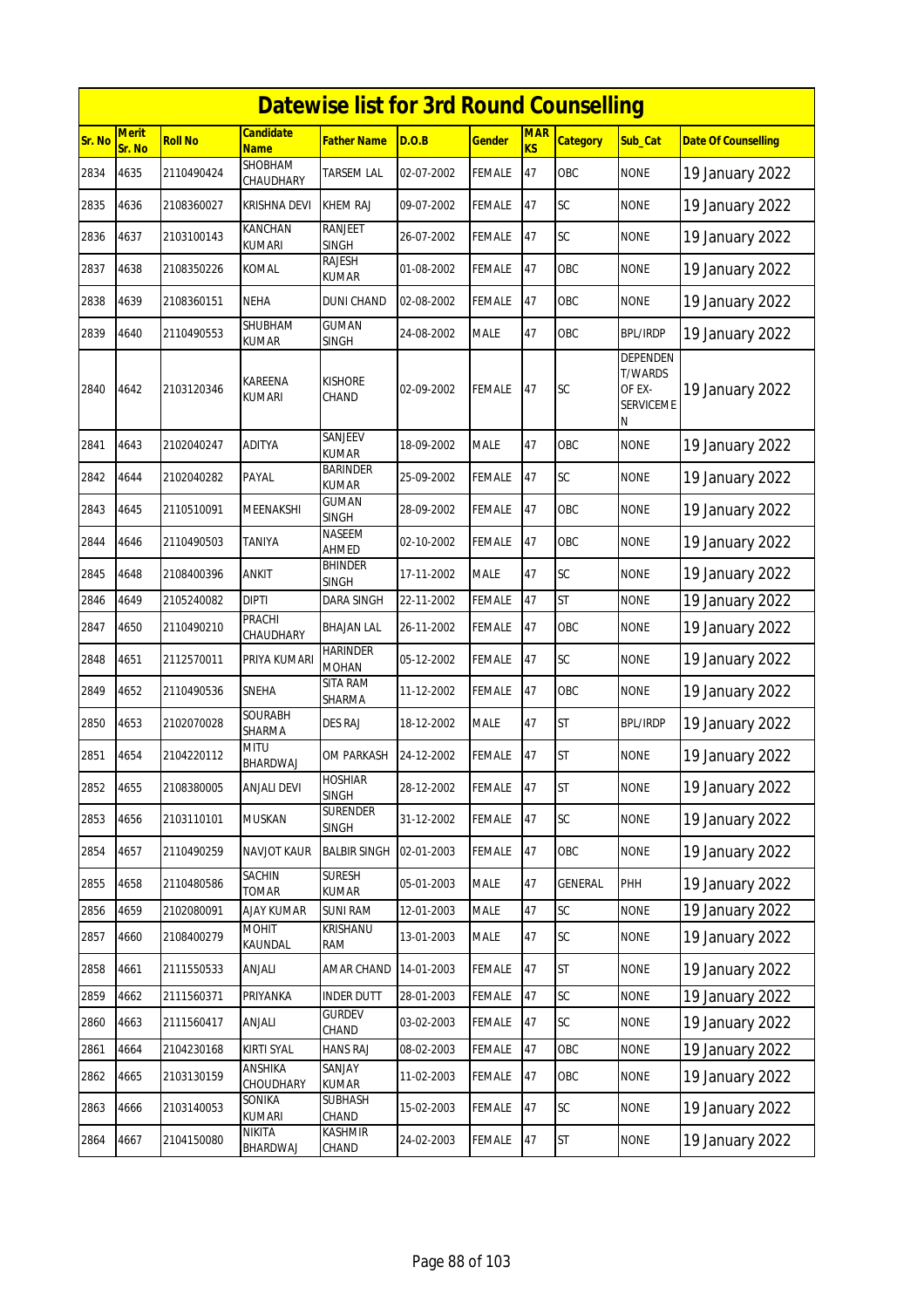|        |                        |                |                                | <b>Datewise list for 3rd Round Counselling</b> |            |               |                         |                 |                 |                            |
|--------|------------------------|----------------|--------------------------------|------------------------------------------------|------------|---------------|-------------------------|-----------------|-----------------|----------------------------|
| Sr. No | <b>Merit</b><br>Sr. No | <b>Roll No</b> | <b>Candidate</b><br>Name       | Father Name                                    | D.O.B      | <u>Gender</u> | <b>MAR</b><br><b>KS</b> | <b>Category</b> | Sub Cat         | <b>Date Of Counselling</b> |
| 2865   | 4668                   | 2110490820     | NIKHIL KUMAR                   | <b>BHAGAT RAM</b>                              | 24-02-2003 | <b>MALE</b>   | 47                      | OBC             | <b>NONE</b>     | 19 January 2022            |
| 2866   | 4669                   | 2108340210     | <b>KULDEEP</b><br>CHAUHAN      | MURARI LAL                                     | 01-03-2003 | MALE          | 47                      | SC              | <b>NONE</b>     | 19 January 2022            |
| 2867   | 4670                   | 2104150036     | SANJANA DEVI                   | <b>RAJINDER</b><br><b>KUMAR</b>                | 17-03-2003 | FEMALE        | 47                      | OBC             | <b>BPL/IRDP</b> | 19 January 2022            |
| 2868   | 4671                   | 2101010289     | SANJANA                        | KAMAL DEV                                      | 29-03-2003 | FEMALE        | 47                      | SC              | <b>NONE</b>     | 19 January 2022            |
| 2869   | 4672                   | 2112570220     | RITIKA KUMARI                  | <b>SHAM LAL</b>                                | 30-03-2003 | FEMALE        | 47                      | OBC             | <b>NONE</b>     | 19 January 2022            |
| 2870   | 4673                   | 2110490698     | TANISHA                        | GUMAN<br><b>SINGH</b>                          | 18-04-2003 | FEMALE        | 47                      | <b>SC</b>       | <b>NONE</b>     | 19 January 2022            |
| 2871   | 4676                   | 2101660027     | PRIYANKA                       | VISHAN DASS                                    | 19-05-2003 | FEMALE        | 47                      | SC              | <b>NONE</b>     | 19 January 2022            |
| 2872   | 4677                   | 2101660132     | AKSHAY<br><b>DHIMAN</b>        | <b>RANJEET</b><br>SINGH                        | 26-05-2003 | MALE          | 47                      | SC              | <b>NONE</b>     | 19 January 2022            |
| 2873   | 4678                   | 2109460164     | <b>PRAVEEN</b><br><b>KUMAR</b> | <b>BRIJ LAL</b>                                | 03-06-2003 | <b>MALE</b>   | 47                      | SC              | <b>NONE</b>     | 19 January 2022            |
| 2874   | 4679                   | 2103100200     | ANCHAL<br>kumari               | <b>SUKH DEV</b>                                | 21-06-2003 | FEMALE        | 47                      | OBC             | <b>NONE</b>     | 19 January 2022            |
| 2875   | 4680                   | 2111560478     | CHETNA                         | <b>NEK RAM</b>                                 | 25-06-2003 | FEMALE        | 47                      | SC              | <b>NONE</b>     | 19 January 2022            |
| 2876   | 4683                   | 2108370377     | HAMESH<br>CHAND                | DHANI RAM                                      | 05-07-2003 | <b>MALE</b>   | 47                      | <b>SC</b>       | <b>BPL/IRDP</b> | 19 January 2022            |
| 2877   | 4684                   | 2104170199     | ANIKET                         | <b>RAVI DASS</b>                               | 09-07-2003 | <b>MALE</b>   | 47                      | OBC             | <b>NONE</b>     | 19 January 2022            |
| 2878   | 4685                   | 2110490414     | drishti<br>SHARMA              | CHANDER<br>PRAKASH                             | 19-07-2003 | FEMALE        | 47                      | OBC             | <b>NONE</b>     | 19 January 2022            |
| 2879   | 4687                   | 2101660177     | <b>ANKUR</b>                   | VIJAY KUMAR                                    | 20-08-2003 | MALE          | 47                      | SC              | <b>NONE</b>     | 19 January 2022            |
| 2880   | 4688                   | 2102040718     | PINKI DEVI                     | PAWAN<br><b>KUMAR</b>                          | 20-08-2003 | FEMALE        | 47                      | <b>ST</b>       | <b>BPL/IRDP</b> | 19 January 2022            |
| 2881   | 4689                   | 2108390027     | ASHISH<br>KOUNDAL              | OM PRAKASH                                     | 06-09-2003 | MALE          | 47                      | SC              | <b>NONE</b>     | 19 January 2022            |
| 2882   | 4691                   | 2104160159     | HIMANSHU<br>CHOUDHARY          | <b>VIJAY KUMAR</b>                             | 29-09-2003 | MALE          | 47                      | OBC             | <b>NONE</b>     | 19 January 2022            |
| 2883   | 4692                   | 2101670105     | <b>BANDANA DEV</b>             | <b>NARINDER</b><br><b>SINGH</b>                | 24-10-2003 | FEMALE        | 47                      | <b>SC</b>       | <b>NONE</b>     | 19 January 2022            |
| 2884   | 4693                   | 2111550157     | RANJNA DEVI                    | <b>RAJ KUMAR</b>                               | 25-10-2003 | FEMALE        | 47                      | <b>ST</b>       | <b>NONE</b>     | 19 January 2022            |
| 2885   | 4694                   | 2108680422     | SHUBHAM                        | OM CHAND                                       | 16-11-2003 | MALE          | 47                      | SC              | <b>NONE</b>     | 19 January 2022            |
| 2886   | 4695                   | 2104160047     | SAPNA                          | <b>KISHORI LAL</b>                             | 10-12-2003 | <b>FEMALE</b> | 47                      | OBC             | <b>NONE</b>     | 19 January 2022            |
| 2887   | 4696                   | 2101020602     | SHIVANI<br>BANSAL              | KAMAL RAJ                                      | 22-12-2003 | FEMALE        | 47                      | SC              | <b>BPL/IRDP</b> | 19 January 2022            |
| 2888   | 4697                   | 2108340098     | AASTHA                         | <b>NETAR SINGH</b>                             | 03-01-2004 | FEMALE        | 47                      | SC              | <b>NONE</b>     | 19 January 2022            |
| 2889   | 4698                   | 2106270015     | RAHUL                          | <b>RAM SINGH</b>                               | 08-01-2004 | <b>MALE</b>   | 47                      | SC              | <b>NONE</b>     | 19 January 2022            |
| 2890   | 4699                   | 2112570379     | SUMAIYA                        | SIKINDER ALI                                   | 10-01-2004 | FEMALE        | 47                      | <b>ST</b>       | <b>NONE</b>     | 19 January 2022            |
| 2891   | 4700                   | 2108340231     | GULSHAN<br>KUMAR               | CHAMAN LAL                                     | 23-01-2004 | <b>MALE</b>   | 47                      | OBC             | <b>NONE</b>     | 19 January 2022            |
| 2892   | 4701                   | 2108400378     | PREETI                         | PURAN CHAND 29-01-2004                         |            | FEMALE        | 47                      | SC              | <b>NONE</b>     | 19 January 2022            |
| 2893   | 4702                   | 2110490606     | <b>FARHAT</b><br>KHATOON       | SATTAR MOHD 31-01-2004                         |            | <b>FEMALE</b> | 47                      | <b>ST</b>       | <b>NONE</b>     | 19 January 2022            |
| 2894   | 4703                   | 2105240031     | <b>ISHITA ROY</b>              | ROSHAN LAL                                     | 12-02-2004 | FEMALE        | 47                      | <b>ST</b>       | <b>NONE</b>     | 19 January 2022            |
| 2895   | 4704                   | 2110510150     | POONAM DEVI                    | <b>RAMESH</b><br>CHAND                         | 17-02-2004 | <b>FEMALE</b> | 47                      | SC              | <b>NONE</b>     | 19 January 2022            |
| 2896   | 4705                   | 2101020549     | PALAK BHARTI                   | <b>DESH RAJ</b>                                | 19-02-2004 | <b>FEMALE</b> | 47                      | SC              | <b>BPL/IRDP</b> | 19 January 2022            |
| 2897   | 4706                   | 2110490848     | ARYAN                          | <b>SURENDER</b><br>KUMAR                       | 20-02-2004 | MALE          | 47                      | SC              | <b>NONE</b>     | 19 January 2022            |
| 2898   | 4707                   | 2108680349     | <b>KIRAN</b>                   | DAULAT RAM                                     | 01-03-2004 | <b>FEMALE</b> | 47                      | OBC             | <b>NONE</b>     | 19 January 2022            |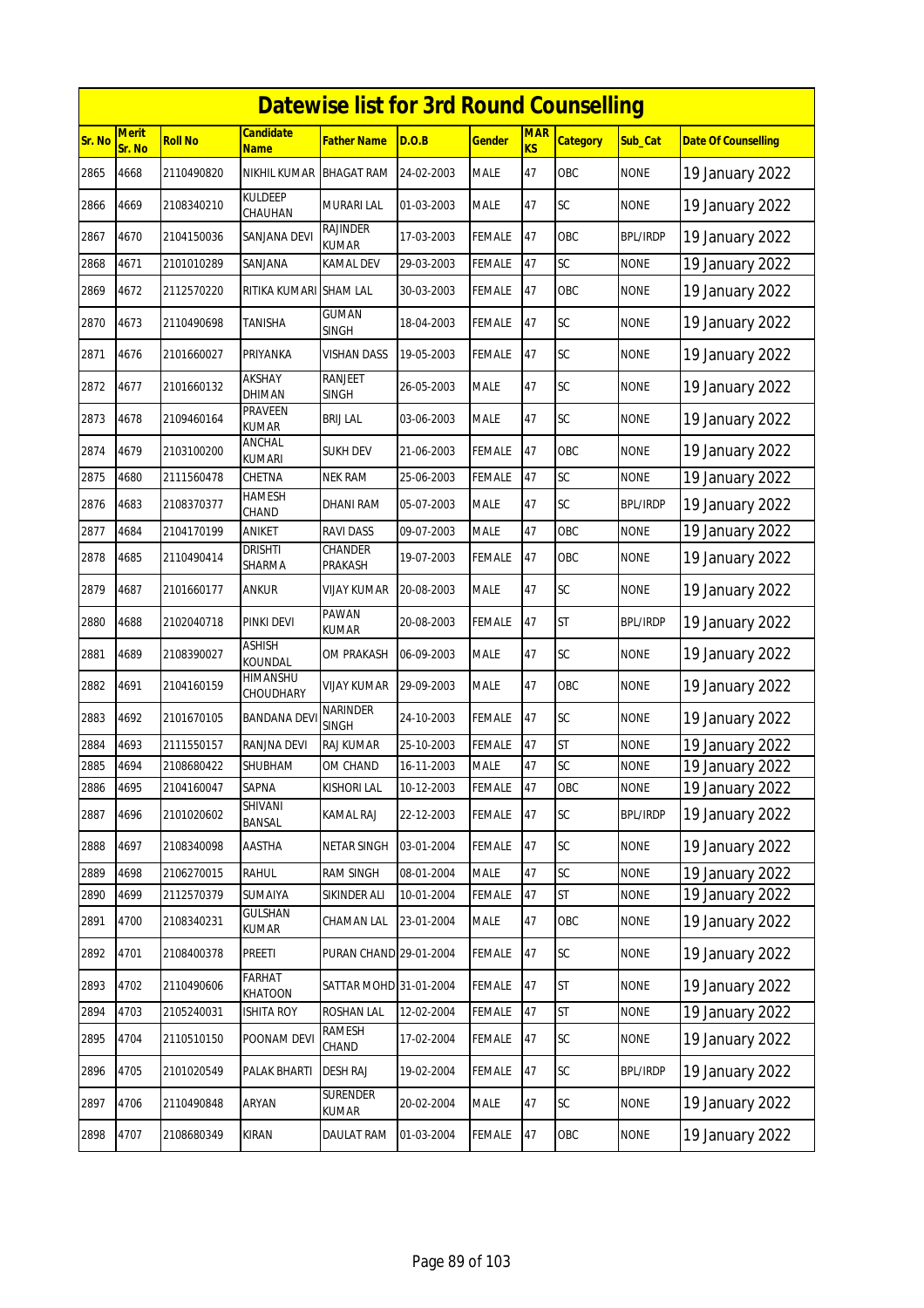|        | <b>Datewise list for 3rd Round Counselling</b> |                |                                 |                                  |            |               |                  |                 |                 |                            |  |  |
|--------|------------------------------------------------|----------------|---------------------------------|----------------------------------|------------|---------------|------------------|-----------------|-----------------|----------------------------|--|--|
| Sr. No | <b>Merit</b><br>Sr. No                         | <b>Roll No</b> | <b>Candidate</b><br><b>Name</b> | <b>Father Name</b>               | D.O.B      | <b>Gender</b> | <b>MAR</b><br>KS | <b>Category</b> | Sub Cat         | <b>Date Of Counselling</b> |  |  |
| 2899   | 4708                                           | 2108400474     | <b>KOMAL</b><br>CHAUHAN         | YADVINDER                        | 05-03-2004 | <b>FEMALE</b> | 47               | SC              | <b>BPL/IRDP</b> | 19 January 2022            |  |  |
| 2900   | 4710                                           | 2108400283     | SANJANA                         | OM PRAKASH                       | 15-03-2004 | <b>FEMALE</b> | 47               | SC              | <b>NONE</b>     | 19 January 2022            |  |  |
| 2901   | 4711                                           | 2111530072     | KOMAL<br>SEHGAL                 | <b>DEVIDASS</b><br>SEHGAL        | 29-03-2004 | <b>FEMALE</b> | 47               | SC              | <b>NONE</b>     | 19 January 2022            |  |  |
| 2902   | 4712                                           | 2112600312     | RUPALI<br><b>KUMARI</b>         | VINOD KUMAR 07-04-2004           |            | <b>FEMALE</b> | 47               | OBC             | <b>NONE</b>     | 19 January 2022            |  |  |
| 2903   | 4713                                           | 2107330053     | MEENAKSHI                       | <b>SITA RAM</b>                  | 09-04-2004 | <b>FEMALE</b> | 47               | <b>ST</b>       | <b>NONE</b>     | 19 January 2022            |  |  |
| 2904   | 4714                                           | 2104180020     | <b>KARAN KUMAR</b>              | <b>SURESH</b><br><b>KUMAR</b>    | 20-04-2004 | <b>MALE</b>   | 47               | <b>SC</b>       | <b>NONE</b>     | 19 January 2022            |  |  |
| 2905   | 4716                                           | 2112580097     | <b>RISHITA</b><br>kumari        | <b>BHUPENDER</b><br><b>KUMAR</b> | 20-05-2004 | <b>FEMALE</b> | 47               | SC              | <b>NONE</b>     | 19 January 2022            |  |  |
| 2906   | 4717                                           | 2103110003     | <b>BHARTI</b>                   | <b>MOHINDER</b><br><b>SINGH</b>  | 01-06-2004 | <b>FEMALE</b> | 47               | SC              | <b>NONE</b>     | 19 January 2022            |  |  |
| 2907   | 4718                                           | 2111560466     | <b>ABHISHEK</b><br><b>KUMAR</b> | <b>SUNIL KUMAR</b>               | 04-06-2004 | <b>MALE</b>   | 47               | SC              | <b>NONE</b>     | 19 January 2022            |  |  |
| 2908   | 4719                                           | 2109460077     | <b>RAJENDER</b><br><b>SINGH</b> | <b>KARNAIL</b><br><b>SINGH</b>   | 10-11-1984 | <b>MALE</b>   | 46               | SC              | <b>NONE</b>     | 19 January 2022            |  |  |
| 2909   | 4721                                           | 2102060023     | <b>VEEN DEVI</b>                | <b>MANOHAR</b>                   | 07-02-1987 | FEMALE        | 46               | SC              | <b>NONE</b>     | 19 January 2022            |  |  |
| 2910   | 4722                                           | 2112590023     | <b>RENU BALA</b>                | <b>GARIB DASS</b>                | 06-03-1988 | <b>FEMALE</b> | 46               | OBC             | <b>NONE</b>     | 19 January 2022            |  |  |
| 2911   | 4723                                           | 2112600465     | ANCHALA DEVI                    | <b>SUKHDEV RAJ</b>               | 27-11-1990 | <b>FEMALE</b> | 46               | SC              | <b>NONE</b>     | 19 January 2022            |  |  |
| 2912   | 4724                                           | 2103110058     | <b>NEETA KUMARI</b>             | SH. RATTAN<br>CHAND              | 11-01-1992 | <b>FEMALE</b> | 46               | SC              | <b>BPL/IRDP</b> | 19 January 2022            |  |  |
| 2913   | 4725                                           | 2112570390     | PRIYA                           | <b>GIRDHARI LAL</b>              | 27-01-1992 | <b>FEMALE</b> | 46               | OBC             | <b>NONE</b>     | 19 January 2022            |  |  |
| 2914   | 4726                                           | 2111560403     | <b>TANZIN</b><br><b>TSOMO</b>   | <b>DONYOT</b>                    | 21-02-1992 | <b>FEMALE</b> | 46               | <b>ST</b>       | <b>NONE</b>     | 19 January 2022            |  |  |
| 2915   | 4727                                           | 2111550367     | <b>HARPREET</b><br>kaur         | <b>BHUPINDER</b><br><b>SINGH</b> | 01-03-1992 | <b>FEMALE</b> | 46               | <b>OBC</b>      | <b>NONE</b>     | 19 January 2022            |  |  |
| 2916   | 4728                                           | 2109410117     | SANDEEP                         | DHANI RAM                        | 17-08-1992 | <b>MALE</b>   | 46               | SC              | <b>NONE</b>     | 19 January 2022            |  |  |
| 2917   | 4729                                           | 2102040277     | PAYAL KUMARI                    | <b>VIAS NATH</b>                 | 21-09-1992 | <b>FEMALE</b> | 46               | <b>SC</b>       | <b>NONE</b>     | 19 January 2022            |  |  |
| 2918   | 4730                                           | 2104210091     | RAJNEESH<br><b>KUMAR</b>        | MANOHAR LAL 15-04-1993           |            | <b>MALE</b>   | 46               | OBC             | <b>NONE</b>     | 19 January 2022            |  |  |
| 2919   | 4731                                           | 2112570058     | RAJNI BALA                      | <b>TILAK RAJ</b>                 | 12-06-1993 | <b>FEMALE</b> | 46               | OBC             | <b>NONE</b>     | 19 January 2022            |  |  |
| 2920   | 4732                                           | 2110490266     | <b>JYOTI SHARMA</b>             | <b>VIDYA DUTT</b>                | 18-11-1993 | <b>FEMALE</b> | 46               | OBC             | <b>NONE</b>     | 19 January 2022            |  |  |
| 2921   | 4733                                           | 2102040458     | NEELAM DEVI                     | DHARAM<br>CHAND                  | 28-02-1994 | FEMALE        | 46               | SC              | <b>BPL/IRDP</b> | 19 January 2022            |  |  |
| 2922   | 4734                                           | 2103130185     | <b>JYOTI DEVI</b>               | PURSHOTTAM<br><b>SINGH</b>       | 16-02-1995 | <b>FEMALE</b> | 46               | <b>SC</b>       | <b>NONE</b>     | 19 January 2022            |  |  |
| 2923   | 4735                                           | 2109460250     | <b>KAVITA DEVI</b>              | KALI RAM                         | 27-02-1995 | FEMALE        | 46               | SC              | <b>NONE</b>     | 19 January 2022            |  |  |
| 2924   | 4736                                           | 2110500104     | KUMARI<br><b>POONAM</b>         | <b>NAIN SINGH</b>                | 18-04-1995 | <b>FEMALE</b> | 46               | SC              | <b>NONE</b>     | 19 January 2022            |  |  |
| 2925   | 4737                                           | 2101660255     | SONIKA<br>kumari                | OM PRAKASH                       | 24-04-1996 | FEMALE        | 46               | SC              | <b>NONE</b>     | 19 January 2022            |  |  |
| 2926   | 4739                                           | 2110500046     | <b>LALITA DEVI</b>              | <b>BHADUR</b><br>SINGH           | 02-05-1996 | <b>FEMALE</b> | 46               | SC              | <b>NONE</b>     | 19 January 2022            |  |  |
| 2927   | 4740                                           | 2110490251     | PRIYANKA<br>PANIHARI            | <b>GURU PYARA</b>                | 10-06-1996 | <b>FEMALE</b> | 46               | OBC             | <b>NONE</b>     | 19 January 2022            |  |  |
| 2928   | 4741                                           | 2112600520     | <b>ALKA DEVI</b>                | SANTOKH<br>CHAND                 | 12-06-1996 | FEMALE        | 46               | SC              | <b>NONE</b>     | 19 January 2022            |  |  |
| 2929   | 4742                                           | 2111540016     | POOJA                           | SH. MADAN<br>LAL                 | 26-06-1996 | <b>FEMALE</b> | 46               | <b>SC</b>       | <b>NONE</b>     | 19 January 2022            |  |  |
| 2930   | 4743                                           | 2110480690     | <b>MANISH</b>                   | <b>RAM KISHAN</b>                | 19-07-1996 | MALE          | 46               | OBC             | <b>NONE</b>     | 19 January 2022            |  |  |
| 2931   | 4744                                           | 2108370141     | ARCHANA<br>KUMARI               | <b>HEM RAJ</b>                   | 28-07-1996 | FEMALE        | 46               | SC              | <b>NONE</b>     | 19 January 2022            |  |  |
| 2932   | 4745                                           | 2110490080     | PRATIKSHA                       | <b>MUKESH</b><br>KUMAR           | 05-08-1996 | <b>FEMALE</b> | 46               | SC              | <b>BPL/IRDP</b> | 19 January 2022            |  |  |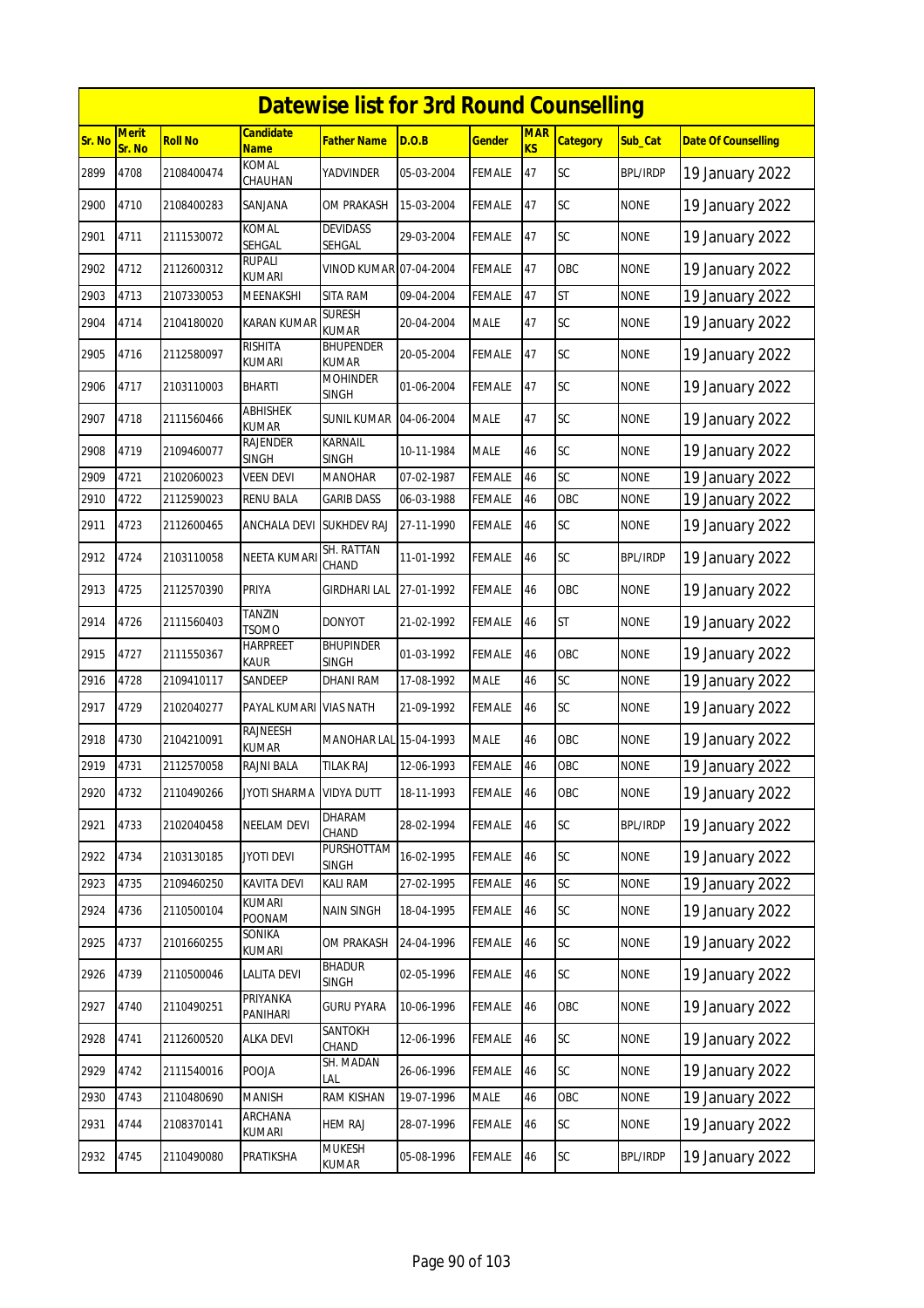|        |                        |            |                                 | <b>Datewise list for 3rd Round Counselling</b> |            |               |                  |                 |                 |                            |
|--------|------------------------|------------|---------------------------------|------------------------------------------------|------------|---------------|------------------|-----------------|-----------------|----------------------------|
| Sr. No | <b>Merit</b><br>Sr. No | Roll No    | <b>Candidate</b><br><b>Name</b> | <b>Father Name</b>                             | D.O.B      | <b>Gender</b> | <b>MAR</b><br>KS | <b>Category</b> | Sub_Cat         | <b>Date Of Counselling</b> |
| 2933   | 4746                   | 2111560294 | <b>RAVINA</b>                   | <b>GUMAN</b><br><b>SINGH</b>                   | 22-08-1996 | FEMALE        | 46               | OBC             | <b>NONE</b>     | 19 January 2022            |
| 2934   | 4747                   | 2110520001 | SANTOSH                         | KUNDAN<br>SINGH                                | 29-10-1996 | <b>FEMALE</b> | 46               | OBC             | <b>NONE</b>     | 19 January 2022            |
| 2935   | 4748                   | 2101020178 | <b>SWETA</b><br><b>KUMARI</b>   | <b>JAMNU RAM</b>                               | 01-04-1997 | FEMALE        | 46               | SC              | <b>NONE</b>     | 19 January 2022            |
| 2936   | 4749                   | 2101660007 | ONKAR CHAND                     | <b>BALBIR</b>                                  | 23-06-1997 | <b>MALE</b>   | 46               | SC              | <b>NONE</b>     | 19 January 2022            |
| 2937   | 4750                   | 2102040383 | <b>RESHAV</b>                   | PYAR SINGH                                     | 23-06-1997 | <b>MALE</b>   | 46               | SC              | <b>NONE</b>     | 19 January 2022            |
| 2938   | 4753                   | 2110480960 | <b>KIRAN DEVI</b>               | <b>MITAR SINGH</b>                             | 20-08-1997 | FEMALE        | 46               | <b>SC</b>       | <b>BPL/IRDP</b> | 19 January 2022            |
| 2939   | 4755                   | 2104700067 | NEHA                            | <b>SUDHIR</b><br>CHAUDHARY                     | 11-09-1997 | FEMALE        | 46               | OBC             | <b>NONE</b>     | 19 January 2022            |
| 2940   | 4756                   | 2110510170 | <b>MANISHA</b>                  | MAM RAJ                                        | 02-11-1997 | <b>FEMALE</b> | 46               | OBC             | <b>NONE</b>     | 19 January 2022            |
| 2941   | 4757                   | 2109430210 | <b>MADHU BALA</b>               | DHARM<br>CHAND                                 | 09-11-1997 | FEMALE        | 46               | SC              | <b>NONE</b>     | 19 January 2022            |
| 2942   | 4758                   | 2102080039 | <b>AJAY KUMAR</b>               | TEJ SINGH                                      | 13-11-1997 | <b>MALE</b>   | 46               | SC              | <b>NONE</b>     | 19 January 2022            |
| 2943   | 4759                   | 2108380194 | <b>RAJENDER</b><br>KUMAR        | KARAM SINGH                                    | 26-12-1997 | <b>MALE</b>   | 46               | OBC             | <b>NONE</b>     | 19 January 2022            |
| 2944   | 4760                   | 2102040698 | MONIKA<br>kumari                | <b>BAJRO</b>                                   | 20-01-1998 | <b>FEMALE</b> | 46               | <b>ST</b>       | <b>NONE</b>     | 19 January 2022            |
| 2945   | 4761                   | 2111560295 | RANJEET KAUR                    | <b>RAJ KUMAR</b>                               | 21-02-1998 | FEMALE        | 46               | OBC             | <b>NONE</b>     | 19 January 2022            |
| 2946   | 4762                   | 2102080025 | <b>MAMTA</b><br><b>KUMARI</b>   | AMAR NATH                                      | 20-03-1998 | FEMALE        | 46               | SC              | <b>BPL/IRDP</b> | 19 January 2022            |
| 2947   | 4763                   | 2107330048 | <b>KRISHMA</b>                  | HARI CHAND                                     | 20-03-1998 | FEMALE        | 46               | <b>ST</b>       | <b>NONE</b>     | 19 January 2022            |
| 2948   | 4764                   | 2106290098 | <b>DIMPAL</b><br><b>KUMARI</b>  | NAGENDER<br><b>SINGH</b>                       | 10-05-1998 | FEMALE        | 46               | <b>SC</b>       | <b>BPL/IRDP</b> | 19 January 2022            |
| 2949   | 4765                   | 2103120152 | ANKITA<br>KAUSHAL               | ASHWANI<br>KUMAR                               | 04-06-1998 | FEMALE        | 46               | <b>SC</b>       | <b>NONE</b>     | 19 January 2022            |
| 2950   | 4766                   | 2102070049 | RAMESH<br>KUMAR                 | <b>JAGAT RAM</b>                               | 07-08-1998 | MALE          | 46               | <b>ST</b>       | <b>BPL/IRDP</b> | 19 January 2022            |
| 2951   | 4767                   | 2106290019 | YAMINI                          | DALIP CHAND                                    | 31-08-1998 | FEMALE        | 46               | SC              | <b>BPL/IRDP</b> | 19 January 2022            |
| 2952   | 4768                   | 2110490537 | <b>KAMLESH</b><br><b>KUMAR</b>  | NARESH                                         | 14-09-1998 | MALE          | 46               | SC              | <b>NONE</b>     | 19 January 2022            |
| 2953   | 4769                   | 2105240072 | <b>MADHUMITA</b>                | KAMLA SUKH                                     | 02-10-1998 | <b>FEMALE</b> | 46               | <b>ST</b>       | <b>NONE</b>     | 19 January 2022            |
| 2954   | 4770                   | 2110490291 | 5.65704E+11                     | OM PARKASH                                     | 22-11-1998 | <b>FEMALE</b> | 46               | OBC             | <b>NONE</b>     | 19 January 2022            |
| 2955   | 4771                   | 2102080070 | DHARANJNA<br><b>KUMARI</b>      | <b>NEK RAM</b>                                 | 03-01-1999 | FEMALE        | 46               | <b>SC</b>       | <b>NONE</b>     | 19 January 2022            |
| 2956   | 4772                   | 2112580001 | ANKIT<br>CHAUDHARY              | <b>JOGINDER</b><br><b>SINGH</b>                | 19-01-1999 | MALE          | 46               | OBC             | <b>NONE</b>     | 19 January 2022            |
| 2957   | 4773                   | 2108690092 | POOJA KUMAR                     | <b>HARDEV</b><br><b>SINGH</b>                  | 04-02-1999 | FEMALE        | 46               | SC              | <b>NONE</b>     | 19 January 2022            |
| 2958   | 4774                   | 2110500096 | <b>SANDEEP</b><br>KUMAR         | SH. TARA<br>CHAND                              | 06-02-1999 | MALE          | 46               | SC              | <b>NONE</b>     | 19 January 2022            |
| 2959   | 4775                   | 2110500080 | SACHIN                          | DEVENDER<br><b>SINGH</b>                       | 17-03-1999 | MALE          | 46               | SC              | <b>NONE</b>     | 19 January 2022            |
| 2960   | 4776                   | 2104170180 | PRIYA<br>KASHYAP                | <b>SUKHVINDER</b><br><b>SINGH</b>              | 18-03-1999 | <b>FEMALE</b> | 46               | OBC             | <b>NONE</b>     | 19 January 2022            |
| 2961   | 4777                   | 2106270070 | ANJANA<br>KUMARI                | SALIG RAM                                      | 02-04-1999 | FEMALE        | 46               | SC              | <b>NONE</b>     | 19 January 2022            |
| 2962   | 4778                   | 2108350288 | <b>VIPAN KUMAR</b>              | <b>KISHU RAM</b>                               | 02-04-1999 | MALE          | 46               | OBC             | <b>BPL/IRDP</b> | 19 January 2022            |
| 2963   | 4779                   | 2102040372 | <b>SHILPA</b>                   | PRITHU                                         | 30-04-1999 | FEMALE        | 46               | <b>ST</b>       | <b>NONE</b>     | 19 January 2022            |
| 2964   | 4780                   | 2111550552 | <b>BANTY</b>                    | <b>BAISHAKHI</b><br><b>RAM</b>                 | 02-05-1999 | MALE          | 46               | SC              | <b>NONE</b>     | 19 January 2022            |
| 2965   | 4781                   | 2108680229 | <b>NISHA</b>                    | <b>RAMESH</b><br>KUMAR                         | 02-06-1999 | FEMALE        | 46               | SC              | <b>NONE</b>     | 19 January 2022            |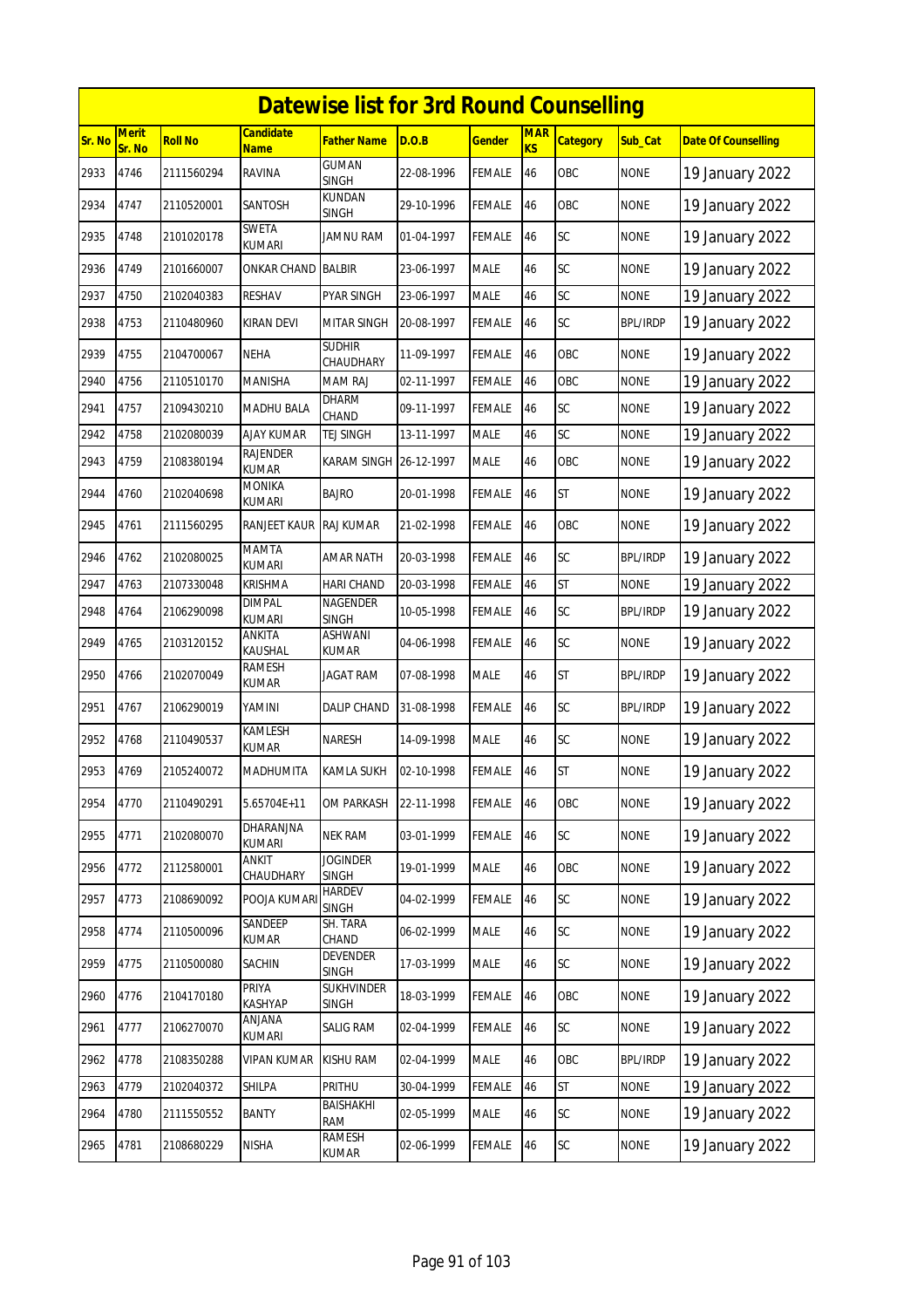|        | <b>Datewise list for 3rd Round Counselling</b> |                |                               |                                 |            |               |                  |                 |                 |                            |  |  |
|--------|------------------------------------------------|----------------|-------------------------------|---------------------------------|------------|---------------|------------------|-----------------|-----------------|----------------------------|--|--|
| Sr. No | <b>Merit</b><br>Sr. No                         | <b>Roll No</b> | <b>Candidate</b><br>Name      | <b>Father Name</b>              | D.O.B      | <b>Gender</b> | <b>MAR</b><br>KS | <b>Category</b> | Sub_Cat         | <b>Date Of Counselling</b> |  |  |
| 2966   | 4782                                           | 2112590086     | SHRUTI RANI                   | <b>BALBIR SINGH</b>             | 02-08-1999 | <b>FEMALE</b> | 46               | SC              | <b>NONE</b>     | 19 January 2022            |  |  |
| 2967   | 4783                                           | 2108380212     | UMA DEVI                      | <b>RAM DEV</b>                  | 28-08-1999 | <b>FEMALE</b> | 46               | OBC             | <b>NONE</b>     | 19 January 2022            |  |  |
| 2968   | 4784                                           | 2108370014     | SUNITA DEVI                   | <b>NARESH</b><br>CHAND          | 29-08-1999 | <b>FEMALE</b> | 46               | SC              | <b>BPL/IRDP</b> | 19 January 2022            |  |  |
| 2969   | 4786                                           | 2103130129     | ANKITA RANA                   | SANSAR<br>CHAND                 | 21-09-1999 | <b>FEMALE</b> | 46               | OBC             | <b>BPL/IRDP</b> | 19 January 2022            |  |  |
| 2970   | 4788                                           | 2101660052     | anjali<br><b>KUMARI</b>       | RAJ KUMAR                       | 05-10-1999 | <b>FEMALE</b> | 46               | <b>SC</b>       | <b>NONE</b>     | 19 January 2022            |  |  |
| 2971   | 4789                                           | 2112570367     | ASHU                          | <b>JOGINDER PAL</b>             | 15-10-1999 | <b>FEMALE</b> | 46               | <b>SC</b>       | <b>NONE</b>     | 19 January 2022            |  |  |
| 2972   | 4790                                           | 2112590055     | KULWINDER<br>KAUR             | <b>JARNAIL</b><br><b>SINGH</b>  | 15-11-1999 | <b>FEMALE</b> | 46               | OBC             | NONE            | 19 January 2022            |  |  |
| 2973   | 4792                                           | 2108360063     | <b>UMESH</b><br>KUMAR         | <b>NA</b>                       | 26-11-1999 | <b>MALE</b>   | 46               | SC              | <b>BPL/IRDP</b> | 19 January 2022            |  |  |
| 2974   | 4794                                           | 2103130073     | ANCHAL<br><b>KUMARI</b>       | <b>JOGINDER</b><br><b>SINGH</b> | 20-12-1999 | <b>FEMALE</b> | 46               | OBC             | <b>BPL/IRDP</b> | 19 January 2022            |  |  |
| 2975   | 4795                                           | 2104170053     | ANKITA<br>CHOUDHARY           | <b>ISHWAR DASS</b>              | 24-12-1999 | <b>FEMALE</b> | 46               | OBC             | <b>NONE</b>     | 19 January 2022            |  |  |
| 2976   | 4796                                           | 2111550221     | DIKSHA<br><b>KUMARI</b>       | RAJPAL                          | 02-01-2000 | <b>FEMALE</b> | 46               | SC              | <b>NONE</b>     | 19 January 2022            |  |  |
| 2977   | 4797                                           | 2110490302     | SAROJ DEVI                    | <b>GEETA RAM</b>                | 09-01-2000 | FEMALE        | 46               | SC              | <b>NONE</b>     | 19 January 2022            |  |  |
| 2978   | 4798                                           | 2112600225     | SWATI                         | OM PRAKASH                      | 23-01-2000 | <b>FEMALE</b> | 46               | <b>SC</b>       | <b>NONE</b>     | 19 January 2022            |  |  |
| 2979   | 4799                                           | 2108370173     | BHISHAM LATA                  | <b>DEVI DUTT</b>                | 02-02-2000 | <b>FEMALE</b> | 46               | OBC             | <b>NONE</b>     | 19 January 2022            |  |  |
| 2980   | 4801                                           | 2104170215     | <b>SAMRITI</b><br>BHATT       | SUDERSHAN<br>KUMAR              | 17-02-2000 | <b>FEMALE</b> | 46               | <b>ST</b>       | <b>NONE</b>     | 19 January 2022            |  |  |
| 2981   | 4802                                           | 2110480150     | <b>NAVITA</b>                 | <b>SUSHIL</b><br><b>KUMAR</b>   | 20-02-2000 | <b>FEMALE</b> | 46               | OBC             | <b>NONE</b>     | 19 January 2022            |  |  |
| 2982   | 4803                                           | 2109460032     | SUMAN                         | <b>BHINDER</b><br><b>SINGH</b>  | 05-03-2000 | FEMALE        | 46               | OBC             | <b>NONE</b>     | 19 January 2022            |  |  |
| 2983   | 4804                                           | 2111550506     | <b>VEENA</b><br><b>KUMARI</b> | <b>JAI RAM</b>                  | 13-03-2000 | <b>FEMALE</b> | 46               | <b>ST</b>       | <b>NONE</b>     | 19 January 2022            |  |  |
| 2984   | 4805                                           | 2105240050     | KAJAL                         | <b>LALIT SAIN</b>               | 23-03-2000 | <b>FEMALE</b> | 46               | <b>ST</b>       | <b>NONE</b>     | 19 January 2022            |  |  |
| 2985   | 4806                                           | 2102040162     | <b>SOURABH</b><br>Kalia       | <b>BHURI SINGH</b>              | 28-03-2000 | MALE          | 46               | <b>ST</b>       | <b>NONE</b>     | 19 January 2022            |  |  |
| 2986   | 4807                                           | 2103130258     | RASHIKA<br><b>KUMARI</b>      | TILAK RAJ                       | 02-05-2000 | <b>FEMALE</b> | 46               | SC              | <b>NONE</b>     | 19 January 2022            |  |  |
| 2987   | 4808                                           | 2104170029     | AMAN<br>BHARDWAJ              | KRISHAN<br>KUMAR                | 22-05-2000 | MALE          | 46               | <b>SC</b>       | <b>NONE</b>     | 19 January 2022            |  |  |
| 2988   | 4809                                           | 2104220043     | <b>VIKAS KUMAR</b>            | <b>LEKH RAJ</b>                 | 01-06-2000 | <b>MALE</b>   | 46               | SC              | <b>NONE</b>     | 19 January 2022            |  |  |
| 2989   | 4810                                           | 2109430198     | CHANDER<br><b>MOHAN</b>       | <b>DEVI SINGH</b>               | 14-06-2000 | <b>MALE</b>   | 46               | SC              | <b>BPL/IRDP</b> | 19 January 2022            |  |  |
| 2990   | 4811                                           | 2110480252     | PRIYANKA                      | MANSHA RAM 20-06-2000           |            | <b>FEMALE</b> | 46               | SC              | <b>NONE</b>     | 19 January 2022            |  |  |
| 2991   | 4812                                           | 2104220126     | EKTA KUMARI                   | <b>VIKRAM SINGH 26-06-2000</b>  |            | <b>FEMALE</b> | 46               | <b>ST</b>       | <b>NONE</b>     | 19 January 2022            |  |  |
| 2992   | 4813                                           | 2110490814     | RAMANDEEP<br>SINGH            | JEEVAN SINGH                    | 01-07-2000 | MALE          | 46               | OBC             | <b>NONE</b>     | 19 January 2022            |  |  |
| 2993   | 4814                                           | 2104620120     | SHIVANI<br>CHOUDHARY          | <b>GIRDHARI LAL</b>             | 06-07-2000 | <b>FEMALE</b> | 46               | OBC             | <b>NONE</b>     | 19 January 2022            |  |  |
| 2994   | 4815                                           | 2101670036     | RAHUL                         | <b>RAJ KUMAR</b>                | 10-07-2000 | <b>MALE</b>   | 46               | <b>ST</b>       | <b>NONE</b>     | 19 January 2022            |  |  |
| 2995   | 4816                                           | 2104220053     | ANJALI                        | SATISH<br><b>KUMAR</b>          | 22-07-2000 | <b>FEMALE</b> | 46               | <b>SC</b>       | <b>NONE</b>     | 19 January 2022            |  |  |
| 2996   | 4817                                           | 2108350195     | <b>ABHISHEK</b><br>KUMAR      | SHESH RAM                       | 24-07-2000 | <b>MALE</b>   | 46               | OBC             | <b>NONE</b>     | 19 January 2022            |  |  |
| 2997   | 4818                                           | 2112590012     | PRIYANKA DEV                  | <b>SURESH</b><br><b>KUMAR</b>   | 02-08-2000 | <b>FEMALE</b> | 46               | SC              | <b>NONE</b>     | 19 January 2022            |  |  |
| 2998   | 4819                                           | 2112590027     | PALLVI                        | NARESH<br>KUMAR                 | 15-08-2000 | <b>FEMALE</b> | 46               | OBC             | <b>NONE</b>     | 19 January 2022            |  |  |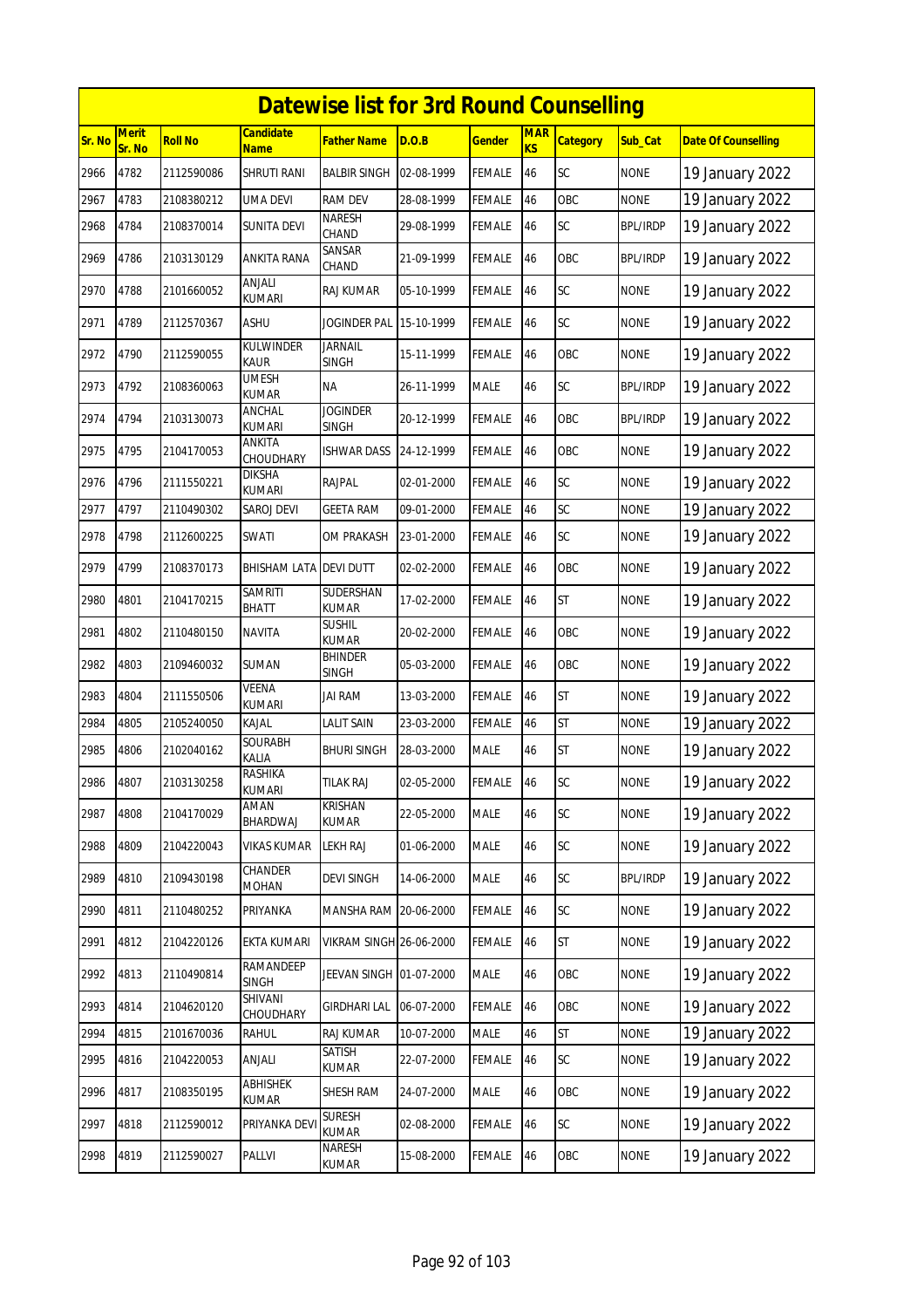|               |                        |                |                          | <b>Datewise list for 3rd Round Counselling</b> |            |               |                  |                 |                                                                      |                            |
|---------------|------------------------|----------------|--------------------------|------------------------------------------------|------------|---------------|------------------|-----------------|----------------------------------------------------------------------|----------------------------|
| <b>Sr. No</b> | <b>Merit</b><br>Sr. No | <b>Roll No</b> | Candidate<br><b>Name</b> | Father Name                                    | D.O.B      | <b>Gender</b> | <b>MAR</b><br>KS | <b>Category</b> | Sub_Cat                                                              | <b>Date Of Counselling</b> |
| 2999          | 4820                   | 2112570566     | ANURADHA                 | <b>ASHOK</b><br><b>KUMAR</b>                   | 19-08-2000 | FEMALE        | 46               | OBC             | <b>BPL/IRDP</b>                                                      | 19 January 2022            |
| 3000          | 4821                   | 2110510155     | SUMAN DEVI               | <b>RAMESH</b><br><b>KUMAR</b>                  | 23-08-2000 | <b>FEMALE</b> | 46               | <b>OBC</b>      | <b>SPORTS</b>                                                        | 19 January 2022            |
| 3001          | 4823                   | 2104630002     | ANUJ KUMAR               | <b>MOHINDER</b><br><b>SINGH</b>                | 21-10-2000 | <b>MALE</b>   | 46               | SC              | <b>DEPENDEN</b><br><b>T/WARDS</b><br>OF EX-<br><b>SERVICEME</b><br>Ν | 19 January 2022            |
| 3002          | 4824                   | 2108350338     | <b>ALKA THAKUR</b>       | <b>GULAB SINGH</b>                             | 29-10-2000 | <b>FEMALE</b> | 46               | OBC             | <b>NONE</b>                                                          | 19 January 2022            |
| 3003          | 4825                   | 2110490733     | <b>REKHA DEVI</b>        | MAYA RAM                                       | 10-12-2000 | <b>FEMALE</b> | 46               | OBC             | <b>NONE</b>                                                          | 19 January 2022            |
| 3004          | 4826                   | 2111560077     | AASHISH                  | <b>BASTI RAM</b>                               | 28-12-2000 | <b>MALE</b>   | 46               | OBC             | <b>BPL/IRDP</b>                                                      | 19 January 2022            |
| 3005          | 4828                   | 2109440061     | AAINA                    | <b>NEETU</b>                                   | 03-01-2001 | <b>FEMALE</b> | 46               | SC              | <b>BPL/IRDP</b>                                                      | 19 January 2022            |
| 3006          | 4829                   | 2102040629     | ANJALI<br><b>KUMARI</b>  | <b>KEWAL RAM</b>                               | 04-01-2001 | FEMALE        | 46               | <b>ST</b>       | <b>NONE</b>                                                          | 19 January 2022            |
| 3007          | 4830                   | 2104630017     | ANKITA<br>CHOUDHARY      | <b>ANIL KUMAR</b>                              | 07-02-2001 | <b>FEMALE</b> | 46               | OBC             | <b>NONE</b>                                                          | 19 January 2022            |
| 3008          | 4831                   | 2109410036     | <b>MEERA</b>             | <b>KEWAL RAM</b>                               | 22-02-2001 | FEMALE        | 46               | SC              | <b>BPL/IRDP</b>                                                      | 19 January 2022            |
| 3009          | 4832                   | 2109460249     | SAROJ<br>CHAUHAN         | <b>KALI RAM</b>                                | 03-03-2001 | FEMALE        | 46               | SC              | <b>NONE</b>                                                          | 19 January 2022            |
| 3010          | 4833                   | 2102050021     | <b>DEEKSHA</b>           | <b>KEWAL SINGH</b>                             | 15-03-2001 | <b>FEMALE</b> | 46               | <b>ST</b>       | <b>NONE</b>                                                          | 19 January 2022            |
| 3011          | 4834                   | 2107320013     | <b>MAMTA</b>             | PREM SINGH                                     | 15-03-2001 | <b>FEMALE</b> | 46               | <b>ST</b>       | <b>NONE</b>                                                          | 19 January 2022            |
| 3012          | 4835                   | 2110480702     | <b>GAURAV</b><br>SHARMA  | <b>JAGAT RAM</b>                               | 19-04-2001 | MALE          | 46               | OBC             | <b>NONE</b>                                                          | 19 January 2022            |
| 3013          | 4837                   | 2110480714     | <b>NITASHA</b>           | YAD RAM                                        | 09-05-2001 | <b>FEMALE</b> | 46               | SC              | <b>NONE</b>                                                          | 19 January 2022            |
| 3014          | 4839                   | 2108380042     | CHHAVINDER<br>PAL        | SHER SINGH                                     | 30-05-2001 | MALE          | 46               | SC              | PHH                                                                  | 19 January 2022            |
| 3015          | 4840                   | 2109410097     | PRAJWAL                  | SITA RAM                                       | 01-06-2001 | FEMALE        | 46               | SC              | <b>BPL/IRDP</b>                                                      | 19 January 2022            |
| 3016          | 4841                   | 2110510131     | PADMA                    | <b>SANIA RAM</b>                               | 18-06-2001 | FEMALE        | 46               | SC              | <b>NONE</b>                                                          | 19 January 2022            |
| 3017          | 4842                   | 2104630042     | SAKSHI DEVI              | <b>CHUNI LAL</b>                               | 27-07-2001 | <b>FEMALE</b> | 46               | <b>ST</b>       | <b>NONE</b>                                                          | 19 January 2022            |
| 3018          | 4843                   | 2109470045     | <b>MONIKA</b>            | <b>RAKESH</b>                                  | 12-08-2001 | <b>FEMALE</b> | 46               | SC              | <b>NONE</b>                                                          | 19 January 2022            |
| 3019          | 4844                   | 2109460041     | YASH PAL                 | <b>MAN DASS</b>                                | 22-08-2001 | MALE          | 46               | SC              | <b>NONE</b>                                                          | 19 January 2022            |
| 3020          | 4845                   | 2112570340     | TAMANNA                  | ASHWANI<br>KUMAR                               | 24-08-2001 | <b>FEMALE</b> | 46               | OBC             | <b>NONE</b>                                                          | 19 January 2022            |
| 3021          | 4846                   | 2104160041     | PALLAVI                  | RAMEL SINGH                                    | 01-09-2001 | <b>FEMALE</b> | 46               | OBC             | <b>NONE</b>                                                          | 19 January 2022            |
| 3022          | 4848                   | 2104170107     | SOURABH<br>KUMAR         | PRAVEEN<br><b>KUMAR</b>                        | 16-09-2001 | <b>MALE</b>   | 46               | OBC             | <b>NONE</b>                                                          | 19 January 2022            |
| 3023          | 4849                   | 2108680293     | AYUSH                    | CHAMAN LAL                                     | 30-09-2001 | MALE          | 46               | SC              | <b>NONE</b>                                                          | 19 January 2022            |
| 3024          | 4851                   | 2109460307     | <b>DINESH</b><br>KUMAR   | <b>GULAB SINGH</b>                             | 05-10-2001 | MALE          | 46               | SC              | <b>BPL/IRDP</b>                                                      | 19 January 2022            |
| 3025          | 4852                   | 2108690111     | <b>BAL KRISHAN</b>       | GOKUL CHAND 07-10-2001                         |            | <b>MALE</b>   | 46               | SC              | <b>NONE</b>                                                          | 19 January 2022            |
| 3026          | 4853                   | 2104230064     | <b>SAMRITI</b>           | <b>MADAN LAL</b>                               | 09-10-2001 | <b>FEMALE</b> | 46               | <b>ST</b>       | <b>NONE</b>                                                          | 19 January 2022            |
| 3027          | 4855                   | 2112570421     | <b>NANCY</b>             | PARVEEN<br>KUMAR                               | 16-10-2001 | <b>FEMALE</b> | 46               | OBC             | <b>NONE</b>                                                          | 19 January 2022            |
| 3028          | 4856                   | 2110480817     | ANIL                     | JEET SINGH                                     | 23-10-2001 | MALE          | 46               | SC              | <b>NONE</b>                                                          | 19 January 2022            |
| 3029          | 4857                   | 2110510193     | MANISHA<br><b>KUMARI</b> | <b>KAMAL DEV</b>                               | 18-12-2001 | <b>FEMALE</b> | 46               | SC              | <b>NONE</b>                                                          | 19 January 2022            |
| 3030          | 4858                   | 2110520055     | POOJA                    | SHER SINGH                                     | 01-01-2002 | FEMALE        | 46               | SC              | <b>NONE</b>                                                          | 19 January 2022            |
| 3031          | 4859                   | 2108680360     | ANAMIKA                  | <b>DAULAT RAM</b>                              | 03-01-2002 | <b>FEMALE</b> | 46               | SC              | <b>NONE</b>                                                          | 19 January 2022            |
| 3032          | 4860                   | 2112570470     | PRIYA                    | <b>NARESH</b><br>KUMAR                         | 06-01-2002 | <b>FEMALE</b> | 46               | SC              | <b>NONE</b>                                                          | 19 January 2022            |
| 3033          | 4861                   | 2108370114     | <b>USHA</b>              | <b>BHIM SINGH</b>                              | 27-01-2002 | <b>FEMALE</b> | 46               | OBC             | <b>BPL/IRDP</b>                                                      | 19 January 2022            |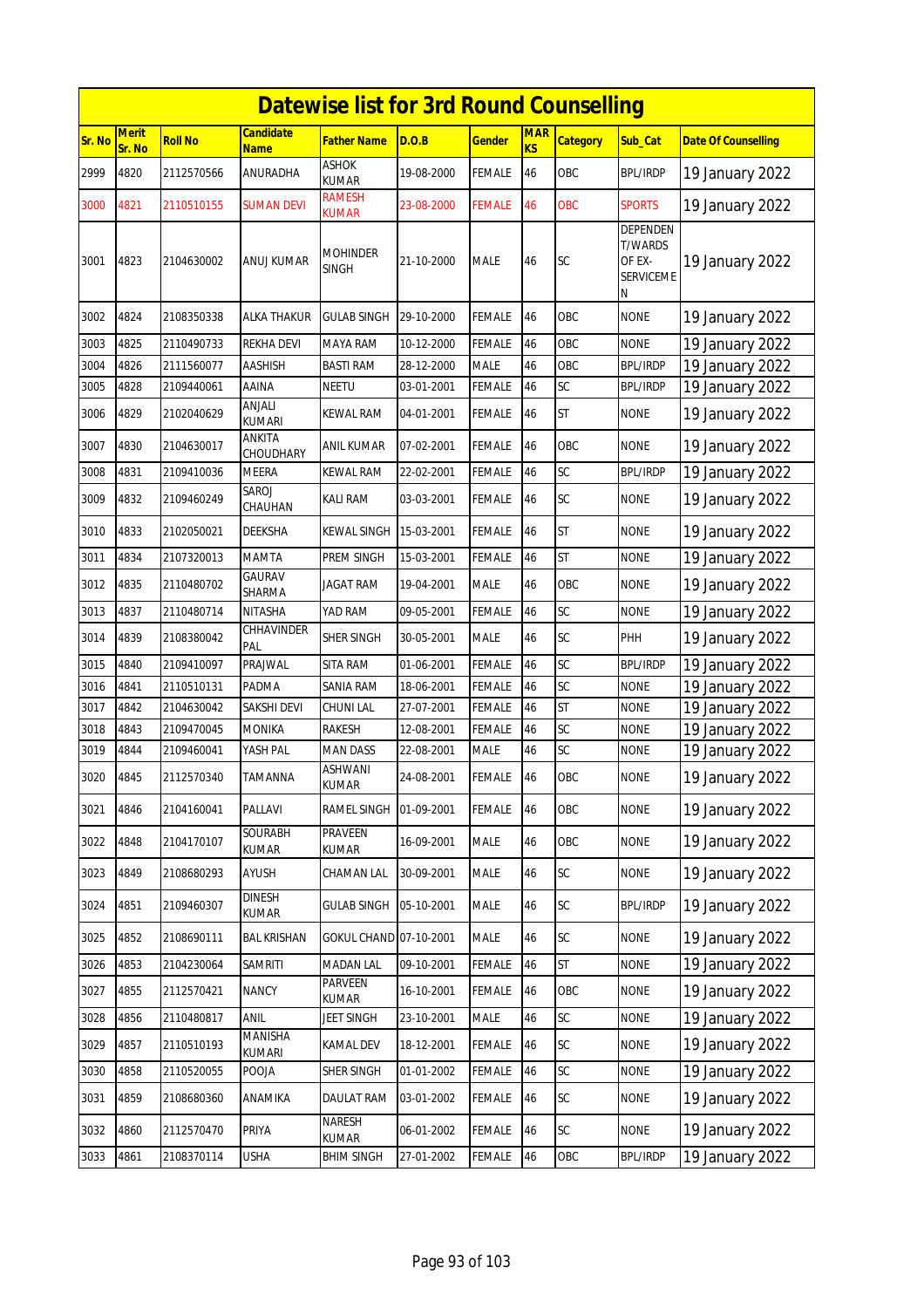|        | <b>Datewise list for 3rd Round Counselling</b> |                |                                      |                                 |            |               |                  |                 |                 |                            |  |  |
|--------|------------------------------------------------|----------------|--------------------------------------|---------------------------------|------------|---------------|------------------|-----------------|-----------------|----------------------------|--|--|
| Sr. No | <b>Merit</b><br>Sr. No                         | <b>Roll No</b> | <b>Candidate</b><br><b>Name</b>      | <b>Father Name</b>              | D.O.B      | <b>Gender</b> | <b>MAR</b><br>KS | <b>Category</b> | Sub Cat         | <b>Date Of Counselling</b> |  |  |
| 3034   | 4862                                           | 2109470115     | <b>AMBIKA</b>                        | <b>JAGAT RAM</b>                | 02-02-2002 | <b>FEMALE</b> | 46               | SC              | <b>NONE</b>     | 19 January 2022            |  |  |
| 3035   | 4863                                           | 2108680283     | <b>TUSHAR</b>                        | DHARAM PAL                      | 05-02-2002 | <b>MALE</b>   | 46               | SC              | <b>NONE</b>     | 19 January 2022            |  |  |
| 3036   | 4864                                           | 2110480128     | KAVITA                               | PRITAM SINGH 16-02-2002         |            | <b>FEMALE</b> | 46               | SC              | <b>NONE</b>     | 19 January 2022            |  |  |
| 3037   | 4865                                           | 2109460151     | <b>ASHISH</b><br>SHARMA              | <b>SURAT SINGH</b>              | 19-02-2002 | <b>MALE</b>   | 46               | OBC             | <b>NONE</b>     | 19 January 2022            |  |  |
| 3038   | 4866                                           | 2110510156     | SEWATI                               | MANGA RAM                       | 27-02-2002 | <b>FEMALE</b> | 46               | SC              | <b>NONE</b>     | 19 January 2022            |  |  |
| 3039   | 4867                                           | 2110510219     | <b>MANJU BALA</b>                    | <b>BHAGWAN</b><br><b>DASS</b>   | 28-02-2002 | <b>FEMALE</b> | 46               | OBC             | <b>NONE</b>     | 19 January 2022            |  |  |
| 3040   | 4868                                           | 2112580154     | ANJU DEVI                            | <b>JOGINDER</b><br><b>SINGH</b> | 11-03-2002 | <b>FEMALE</b> | 46               | SC              | <b>BPL/IRDP</b> | 19 January 2022            |  |  |
| 3041   | 4871                                           | 2108400498     | BANITA                               | <b>GURNAM</b><br><b>SINGH</b>   | 17-04-2002 | <b>FEMALE</b> | 46               | SC              | <b>NONE</b>     | 19 January 2022            |  |  |
| 3042   | 4872                                           | 2112580082     | <b>MONIKA DEVI</b>                   | <b>JOGINDER</b><br><b>SINGH</b> | 17-06-2002 | <b>FEMALE</b> | 46               | SC              | <b>NONE</b>     | 19 January 2022            |  |  |
| 3043   | 4873                                           | 2108400382     | <b>BHAWANA</b>                       | SHARVAN<br><b>KUMAR</b>         | 23-07-2002 | <b>FEMALE</b> | 46               | SC              | <b>NONE</b>     | 19 January 2022            |  |  |
| 3044   | 4874                                           | 2108350170     | <b>MOHINI</b>                        | <b>DHANU RAM</b>                | 27-07-2002 | <b>FEMALE</b> | 46               | OBC             | <b>BPL/IRDP</b> | 19 January 2022            |  |  |
| 3045   | 4875                                           | 2103130307     | <b>NITIKA</b>                        | PAWAN<br>KUMAR                  | 29-07-2002 | <b>FEMALE</b> | 46               | OBC             | <b>NONE</b>     | 19 January 2022            |  |  |
| 3046   | 4876                                           | 2108380217     | NEELAM<br>KUMARI                     | <b>RANGILA RAM</b>              | 09-08-2002 | <b>FEMALE</b> | 46               | <b>ST</b>       | <b>BPL/IRDP</b> | 19 January 2022            |  |  |
| 3047   | 4877                                           | 2111550467     | POONAM SAINI SATPAL SINGH 22-08-2002 |                                 |            | <b>FEMALE</b> | 46               | OBC             | <b>NONE</b>     | 19 January 2022            |  |  |
| 3048   | 4878                                           | 2101010397     | <b>HONEY</b><br>CHANDEL              | <b>GIAN</b><br>CHANDEL          | 04-09-2002 | <b>MALE</b>   | 46               | SC              | <b>NONE</b>     | 19 January 2022            |  |  |
| 3049   | 4879                                           | 2102040239     | AKSHAY<br><b>KUMAR</b>               | <b>BIHARI</b>                   | 16-09-2002 | <b>MALE</b>   | 46               | <b>ST</b>       | <b>BPL/IRDP</b> | 19 January 2022            |  |  |
| 3050   | 4880                                           | 2108340183     | KHEMLATA                             | <b>DHANI RAM</b>                | 17-09-2002 | <b>FEMALE</b> | 46               | SC              | <b>BPL/IRDP</b> | 19 January 2022            |  |  |
| 3051   | 4881                                           | 2101660224     | VEENA DEVI                           | <b>RAM LAL</b>                  | 22-09-2002 | <b>FEMALE</b> | 46               | <b>ST</b>       | <b>NONE</b>     | 19 January 2022            |  |  |
| 3052   | 4883                                           | 2104220103     | <b>SUNIDHI</b><br>DHIMAN             | <b>TILAK RAJ</b><br>DHIMAN      | 28-09-2002 | <b>FEMALE</b> | 46               | SC              | <b>NONE</b>     | 19 January 2022            |  |  |
| 3053   | 4884                                           | 2110490622     | Jaspreet<br>KAUR                     | <b>GURMEET</b><br>SINGH         | 29-09-2002 | <b>FEMALE</b> | 46               | SC              | <b>NONE</b>     | 19 January 2022            |  |  |
| 3054   | 4885                                           | 2108380173     | PARMILA<br><b>KUMARI</b>             | <b>NETAR LAL</b>                | 06-10-2002 | <b>FEMALE</b> | 46               | <b>ST</b>       | <b>NONE</b>     | 19 January 2022            |  |  |
| 3055   | 4886                                           | 2110480420     | <b>RAJNI KAUR</b>                    | GURMEET<br>SINGH                | 08-10-2002 | <b>FEMALE</b> | 46               | SC              | <b>BPL/IRDP</b> | 19 January 2022            |  |  |
| 3056   | 4887                                           | 2109430124     | <b>SUSHMITA</b><br>KAUSHAL           | SATISH<br>kumar                 | 23-10-2002 | <b>FEMALE</b> | 46               | SC              | <b>NONE</b>     | 19 January 2022            |  |  |
| 3057   | 4888                                           | 2104230061     | SAKSHI                               | RAJINDER<br>KUMAR               | 25-10-2002 | <b>FEMALE</b> | 46               | SC              | <b>NONE</b>     | 19 January 2022            |  |  |
| 3058   | 4892                                           | 2109650003     | ADITI MANGAL                         | <b>SURAT RAM</b>                | 18-12-2002 | <b>FEMALE</b> | 46               | SC              | <b>NONE</b>     | 19 January 2022            |  |  |
| 3059   | 4893                                           | 2111550191     | kriti                                | RAM LAL                         | 19-12-2002 | <b>FEMALE</b> | 46               | SC              | <b>NONE</b>     | 19 January 2022            |  |  |
| 3060   | 4894                                           | 2101020228     | <b>MANISH</b><br>KUMAR               | MOTI RAM                        | 25-12-2002 | <b>MALE</b>   | 46               | <b>ST</b>       | <b>NONE</b>     | 19 January 2022            |  |  |
| 3061   | 4895                                           | 2111560110     | SHUBHAM<br>KASHYAP                   | <b>RAJENDER</b><br><b>KUMAR</b> | 31-12-2002 | MALE          | 46               | SC              | <b>NONE</b>     | 19 January 2022            |  |  |
| 3062   | 4896                                           | 2102040251     | RASHMITA                             | <b>SUNIL SINGH</b>              | 04-01-2003 | <b>FEMALE</b> | 46               | <b>ST</b>       | <b>NONE</b>     | 19 January 2022            |  |  |
| 3063   | 4897                                           | 2108350230     | SIMRAN                               | <b>MOHAN LAL</b>                | 05-01-2003 | <b>FEMALE</b> | 46               | OBC             | <b>NONE</b>     | 19 January 2022            |  |  |
| 3064   | 4898                                           | 2108360104     | MEGHA<br>CHAUDHARY                   | RAJ KUMAR                       | 13-01-2003 | <b>FEMALE</b> | 46               | <b>SC</b>       | <b>NONE</b>     | 19 January 2022            |  |  |
| 3065   | 4899                                           | 2108390123     | YOUQUITA<br>BHARTI                   | KAMLESH<br><b>KUMAR</b>         | 28-01-2003 | <b>FEMALE</b> | 46               | <b>SC</b>       | <b>NONE</b>     | 19 January 2022            |  |  |
| 3066   | 4900                                           | 2110480810     | <b>SUMIT</b><br>CHAUHAN              | <b>KASHMIR</b><br>CHAND         | 01-02-2003 | MALE          | 46               | SC              | <b>NONE</b>     | 19 January 2022            |  |  |
| 3067   | 4901                                           | 2112580163     | TAMANNA<br>KAUSHAL                   | YOG RAJ                         | 05-02-2003 | <b>FEMALE</b> | 46               | SC              | <b>NONE</b>     | 19 January 2022            |  |  |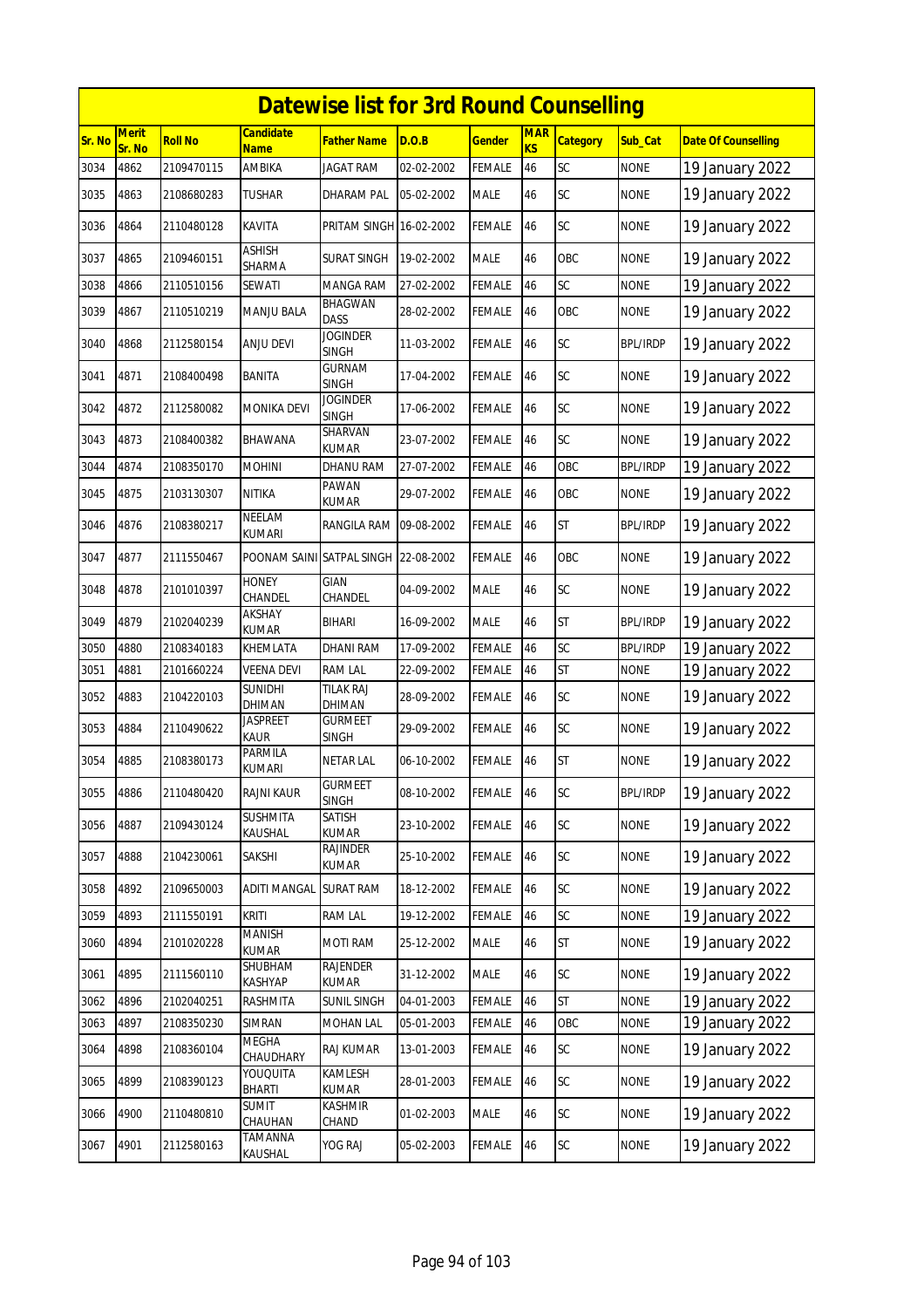|        | <b>Datewise list for 3rd Round Counselling</b> |                |                                 |                                   |            |               |                              |                 |                 |                                      |  |  |
|--------|------------------------------------------------|----------------|---------------------------------|-----------------------------------|------------|---------------|------------------------------|-----------------|-----------------|--------------------------------------|--|--|
| Sr. No | <b>Merit</b><br>Sr. No                         | <b>Roll No</b> | <b>Candidate</b><br><b>Name</b> | <b>Father Name</b>                | D.O.B      | <b>Gender</b> | <b>MAR</b><br>K <sub>S</sub> | <b>Category</b> | Sub Cat         | <b>Date Of Counselling</b>           |  |  |
| 3068   | 4902                                           | 2108680094     | <b>AASHISH</b><br>CHAUHAN       | <b>BHUP CHAND</b>                 | 07-02-2003 | <b>MALE</b>   | 46                           | <b>SC</b>       | <b>SPORTS</b>   | 19 January 2022                      |  |  |
| 3069   | 4903                                           | 2102030006     | <b>JEEVAN</b><br><b>KUMAR</b>   | LACHHIYA<br>RAM                   | 23-03-2003 | <b>MALE</b>   | 46                           | <b>ST</b>       | NONE            | 19 January 2022                      |  |  |
| 3070   | 4904                                           | 2109450160     | RHISHITA<br>SHARMA              | <b>PYARE LAL</b><br><b>SHARMA</b> | 24-03-2003 | <b>FEMALE</b> | 46                           | OBC             | <b>NONE</b>     | 19 January 2022                      |  |  |
| 3071   | 4905                                           | 2109470024     | Sahil                           | RAMESH                            | 27-03-2003 | <b>MALE</b>   | 46                           | SC              | <b>BPL/IRDP</b> | 19 January 2022                      |  |  |
| 3072   | 4906                                           | 2112600019     | ANSHUL<br>AHITAN                | SANJAY<br><b>KUMAR</b>            | 23-04-2003 | <b>MALE</b>   | 46                           | OBC             | <b>NONE</b>     | 19 January 2022                      |  |  |
| 3073   | 4908                                           | 2103120100     | PRIYANKA<br>RANA                | CHAMAN LAL                        | 11-05-2003 | <b>FEMALE</b> | 46                           | OBC             | <b>NONE</b>     | 19 January 2022                      |  |  |
| 3074   | 4910                                           | 2103110317     | <b>MUSKAN</b>                   | KAMLESH<br>kumar                  | 08-06-2003 | FEMALE        | 46                           | OBC             | <b>NONE</b>     | 19 January 2022                      |  |  |
| 3075   | 4911                                           | 2110490732     | <b>SHRUTIKA</b><br>SHARMA       | <b>RATILAL</b>                    | 18-06-2003 | <b>FEMALE</b> | 46                           | OBC             | <b>NONE</b>     | 19 January 2022                      |  |  |
| 3076   | 4912                                           | 2108680418     | <b>DEEPIKA</b>                  | PREM SINGH                        | 20-06-2003 | <b>FEMALE</b> | 46                           | SC              | <b>NONE</b>     | 19 January 2022                      |  |  |
| 3077   | 4913                                           | 2110480934     | SHALINI<br>SHARMA               | MAHIMA<br>NAND                    | 01-07-2003 | FEMALE        | 46                           | OBC             | <b>NONE</b>     | 19 January 2022                      |  |  |
| 3078   | 4915                                           | 2101010129     | ISHA<br>SARMAAN                 | <b>RANGIL SINGH</b><br>SARMAAN    | 06-07-2003 | <b>FEMALE</b> | 46                           | <b>SC</b>       | <b>NONE</b>     | 19 January 2022                      |  |  |
| 3079   | 4916                                           | 2103110100     | AKHIL KUMAR                     | <b>BELI RAM</b>                   | 08-07-2003 | <b>MALE</b>   | 46                           | SC              | <b>NONE</b>     | 19 January 2022                      |  |  |
| 3080   | 4918                                           | 2104190052     | ANIMESHA                        | <b>AMRESH</b><br>KUMAR            | 14-07-2003 | FEMALE        | 46                           | SC              | <b>NONE</b>     | 19 January 2022                      |  |  |
| 3081   | 4920                                           | 2103120212     | SONAM                           | RAJ KUMAR                         | 17-07-2003 | <b>FEMALE</b> | 46                           | SC              | <b>NONE</b>     | 19 January 2022                      |  |  |
| 3082   | 4921                                           | 2104190014     | VANDNA                          | <b>MEHAR</b><br>CHAND             | 17-07-2003 | <b>FEMALE</b> | 46                           | <b>SC</b>       | <b>NONE</b>     | 19 January 2022                      |  |  |
| 3083   | 4922                                           | 2101010464     | SHIVANI DEVI                    | <b>BRIJ LAL</b>                   | 18-07-2003 | <b>FEMALE</b> | 46                           | OBC             | <b>BPL/IRDP</b> | 19 January 2022                      |  |  |
| 3084   | 4923                                           | 2111550076     | ANJALI<br>CHAUDHARY             | RAM RATTAN                        | 21-07-2003 | <b>FEMALE</b> | 46                           | <b>ST</b>       | <b>NONE</b>     | 19 January 2022                      |  |  |
| 3085   | 4925                                           | 2104190007     | SHAINA                          | ASHOK<br><b>KUMAR</b>             | 30-07-2003 | FEMALE        | 46                           | OBC             | <b>NONE</b>     | 19 January 2022                      |  |  |
| 3086   | 4926                                           | 2103130224     | SHEETAL                         | <b>KISHORI LAL</b>                | 03-08-2003 | <b>FEMALE</b> | 46                           | SC              | <b>BPL/IRDP</b> | 19 January 2022                      |  |  |
| 3087   | 4927                                           | 2104160086     | VAISHALI                        | <b>SURINDER</b><br><b>KUMAR</b>   | 09-08-2003 | <b>FEMALE</b> | 46                           | SC              | <b>NONE</b>     | 19 January 2022                      |  |  |
| 3088   | 4928                                           | 2110480330     | RIYA SHARMA                     | SATPAL                            | 22-08-2003 | <b>FEMALE</b> | 46                           | OBC             | EX-<br>Ν        | SERVICEME <sup>19</sup> January 2022 |  |  |
| 3089   | 4929                                           | 2109430165     | SUDARSHAN                       | <b>RAMESH</b><br>CHAND            | 31-08-2003 | <b>MALE</b>   | 46                           | <b>SC</b>       | <b>NONE</b>     | 19 January 2022                      |  |  |
| 3090   | 4930                                           | 2112570684     | TANU<br>CHOUDHARY               | SATPAL                            | 12-09-2003 | <b>FEMALE</b> | 46                           | OBC             | <b>NONE</b>     | 19 January 2022                      |  |  |
| 3091   | 4931                                           | 2104210139     | TAMANNA<br>KOUSHAL              | <b>TILAK RAJ</b>                  | 20-09-2003 | <b>FEMALE</b> | 46                           | <b>SC</b>       | <b>BPL/IRDP</b> | 19 January 2022                      |  |  |
| 3092   | 4932                                           | 2104210148     | PRIYANKA                        | SUNIL KUMAR                       | 11-10-2003 | <b>FEMALE</b> | 46                           | OBC             | <b>NONE</b>     | 19 January 2022                      |  |  |
| 3093   | 4933                                           | 2104200121     | <b>KANU PRIYA</b>               | AKSHAY<br>KUMAR                   | 15-10-2003 | <b>FEMALE</b> | 46                           | <b>SC</b>       | <b>NONE</b>     | 19 January 2022                      |  |  |
| 3094   | 4934                                           | 2102030103     | DEEPIKA<br>PATYAL               | <b>MILAP SINGH</b>                | 25-10-2003 | <b>FEMALE</b> | 46                           | <b>ST</b>       | <b>NONE</b>     | 19 January 2022                      |  |  |
| 3095   | 4935                                           | 2111550097     | <b>SHRUTI</b>                   | SANJAY<br>KUMAR<br>CHOUDHARY      | 29-10-2003 | <b>FEMALE</b> | 46                           | OBC             | <b>NONE</b>     | 19 January 2022                      |  |  |
| 3096   | 4936                                           | 2101020574     | KANIKA                          | <b>BRIJ LAL</b>                   | 08-11-2003 | <b>FEMALE</b> | 46                           | SC              | <b>BPL/IRDP</b> | 19 January 2022                      |  |  |
| 3097   | 4937                                           | 2112570038     | AMAN                            | <b>NARESH</b><br>KUMAR            | 22-11-2003 | <b>MALE</b>   | 46                           | SC              | <b>NONE</b>     | 19 January 2022                      |  |  |
| 3098   | 4938                                           | 2111550554     | <b>JASWINDER</b><br>KAUR        | DARSHAN PAL                       | 28-11-2003 | <b>FEMALE</b> | 46                           | <b>ST</b>       | <b>NONE</b>     | 19 January 2022                      |  |  |
| 3099   | 4939                                           | 2108390264     | <b>GAYATRI DEVI</b>             | RAKESH<br>KUMAR                   | 01-12-2003 | <b>FEMALE</b> | 46                           | OBC             | <b>NONE</b>     | 19 January 2022                      |  |  |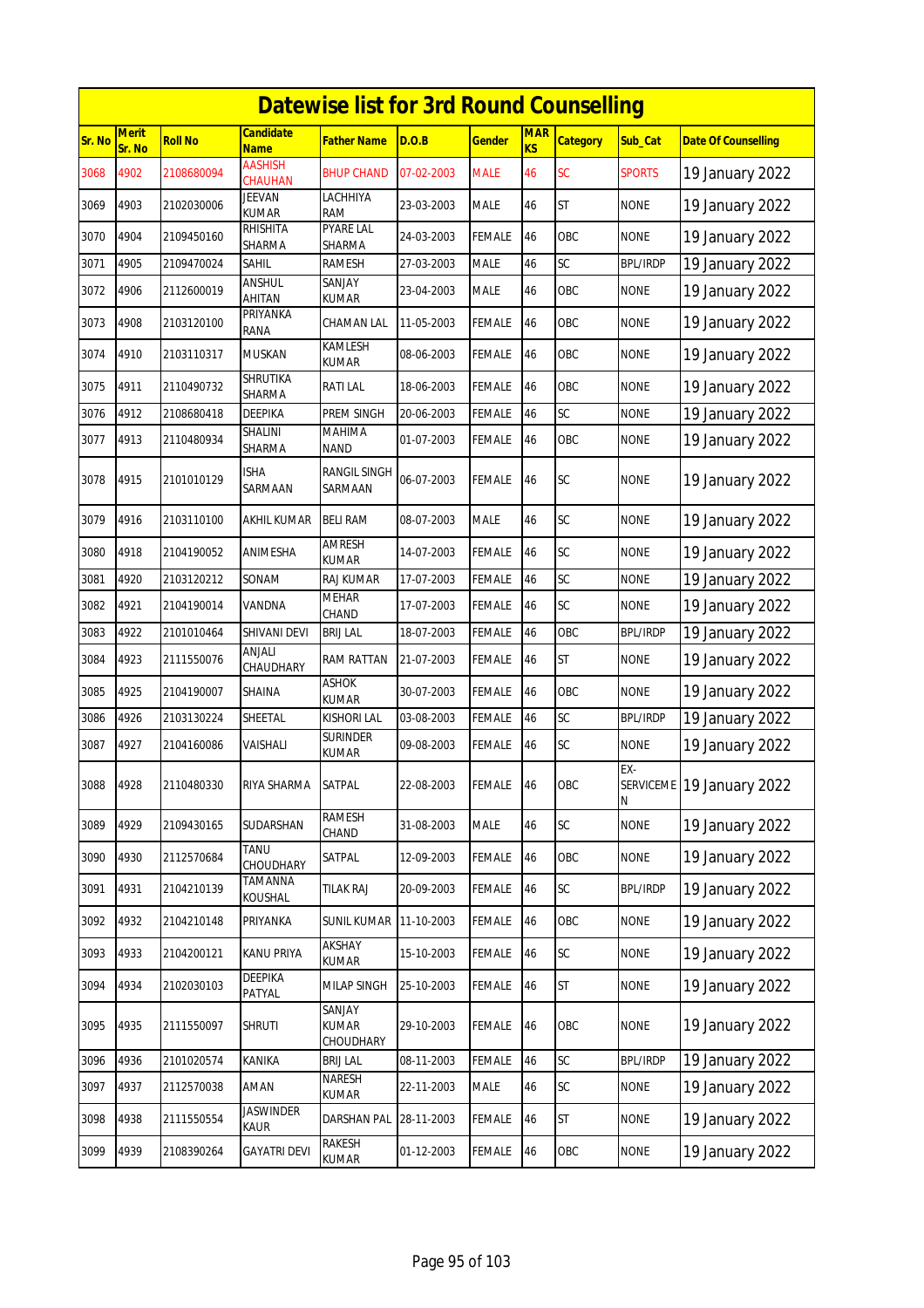|        | <b>Datewise list for 3rd Round Counselling</b> |                |                                 |                                 |            |               |                  |                 |                 |                            |  |  |
|--------|------------------------------------------------|----------------|---------------------------------|---------------------------------|------------|---------------|------------------|-----------------|-----------------|----------------------------|--|--|
| Sr. No | <b>Merit</b><br>Sr. No                         | <b>Roll No</b> | <b>Candidate</b><br><b>Name</b> | <b>Father Name</b>              | D.O.B      | <b>Gender</b> | <b>MAR</b><br>KS | <b>Category</b> | Sub Cat         | <b>Date Of Counselling</b> |  |  |
| 3100   | 4940                                           | 2108340051     | <b>RAKESH</b><br><b>KUMAR</b>   | <b>MADHAV</b>                   | 19-12-2003 | <b>MALE</b>   | 46               | SC              | <b>BPL/IRDP</b> | 19 January 2022            |  |  |
| 3101   | 4941                                           | 2110510034     | PRIYANSHU<br>SHARMA             | <b>MAHIMA</b><br><b>NAND</b>    | 20-12-2003 | <b>FEMALE</b> | 46               | OBC             | <b>NONE</b>     | 19 January 2022            |  |  |
| 3102   | 4942                                           | 2101010230     | SAKSHI<br>DHIMAN                | <b>RAJESH</b><br>KUMAR          | 23-12-2003 | <b>FEMALE</b> | 46               | SC              | <b>NONE</b>     | 19 January 2022            |  |  |
| 3103   | 4943                                           | 2108680242     | <b>ADITYA</b>                   | <b>GHANSHYAM</b>                | 01-01-2004 | <b>MALE</b>   | 46               | SC              | <b>NONE</b>     | 19 January 2022            |  |  |
| 3104   | 4944                                           | 2101020201     | VANDNA DEVI                     | <b>SOHAN LAL</b>                | 04-01-2004 | <b>FEMALE</b> | 46               | SC              | <b>NONE</b>     | 19 January 2022            |  |  |
| 3105   | 4945                                           | 2112570519     | <b>DIKSHA</b>                   | SH. DILBAG<br><b>SINGH</b>      | 05-01-2004 | <b>FEMALE</b> | 46               | SC              | <b>NONE</b>     | 19 January 2022            |  |  |
| 3106   | 4946                                           | 2102040571     | PRATEEK                         | HIMO                            | 15-01-2004 | <b>MALE</b>   | 46               | <b>ST</b>       | <b>BPL/IRDP</b> | 19 January 2022            |  |  |
| 3107   | 4947                                           | 2102040488     | SAKSHI BALA                     | <b>MANOJ</b><br><b>KUMAR</b>    | 02-02-2004 | <b>FEMALE</b> | 46               | <b>ST</b>       | <b>NONE</b>     | 19 January 2022            |  |  |
| 3108   | 4948                                           | 2103120078     | <b>ANKITA</b>                   | <b>KEWAL</b><br><b>KRISHAN</b>  | 06-02-2004 | <b>FEMALE</b> | 46               | OBC             | <b>NONE</b>     | 19 January 2022            |  |  |
| 3109   | 4949                                           | 2102030080     | PALLVI                          | DILWER SINGH 14-02-2004         |            | <b>FEMALE</b> | 46               | <b>ST</b>       | <b>NONE</b>     | 19 January 2022            |  |  |
| 3110   | 4950                                           | 2103110007     | <b>KAVITA BHART</b>             | <b>SURESH</b><br><b>KUMAR</b>   | 21-02-2004 | <b>FEMALE</b> | 46               | SC              | <b>NONE</b>     | 19 January 2022            |  |  |
| 3111   | 4951                                           | 2108390243     | <b>NEELAM</b><br><b>KUMARI</b>  | SH. BALBIR<br><b>SINGH</b>      | 01-03-2004 | <b>FEMALE</b> | 46               | <b>ST</b>       | <b>NONE</b>     | 19 January 2022            |  |  |
| 3112   | 4952                                           | 2108370197     | PAYAL                           | RAJ KUMAR                       | 08-03-2004 | <b>FEMALE</b> | 46               | SC              | <b>NONE</b>     | 19 January 2022            |  |  |
| 3113   | 4953                                           | 2111530119     | <b>PARUL</b>                    | MANOHAR LAL 08-03-2004          |            | <b>FEMALE</b> | 46               | SC              | <b>NONE</b>     | 19 January 2022            |  |  |
| 3114   | 4955                                           | 2110510222     | SUNIL KUMAR                     | <b>CHET RAM</b>                 | 13-04-2004 | <b>MALE</b>   | 46               | SC              | <b>NONE</b>     | 19 January 2022            |  |  |
| 3115   | 4956                                           | 2108350419     | PRITIKA                         | VIJAY KUMAR                     | 16-04-2004 | <b>FEMALE</b> | 46               | SC              | <b>NONE</b>     | 19 January 2022            |  |  |
| 3116   | 4957                                           | 2108390292     | UDAY KUMAR                      | RANVIR SINGH                    | 06-05-2004 | <b>MALE</b>   | 46               | SC              | <b>NONE</b>     | 19 January 2022            |  |  |
| 3117   | 4958                                           | 2103130004     | SHAILZA                         | <b>RAJ KUMAR</b>                | 15-05-2004 | <b>FEMALE</b> | 46               | SC              | <b>NONE</b>     | 19 January 2022            |  |  |
| 3118   | 4960                                           | 2111550070     | SAPNA DEVI                      | <b>BISNA RAM</b>                | 19-05-2004 | <b>FEMALE</b> | 46               | SC              | <b>NONE</b>     | 19 January 2022            |  |  |
| 3119   | 4961                                           | 2101010367     | <b>AARUSHI</b>                  | <b>ROOP LAL</b>                 | 21-05-2004 | <b>FEMALE</b> | 46               | SC              | <b>NONE</b>     | 19 January 2022            |  |  |
| 3120   | 4962                                           | 2112600113     | DEVESH<br>SHARMA                | <b>MANOJ</b><br><b>KUMAR</b>    | 01-06-2004 | <b>MALE</b>   | 46               | <b>GENERAL</b>  | PHH             | 19 January 2022            |  |  |
| 3121   | 4963                                           | 2109460088     | NAIYA                           | <b>TEK CHAND</b>                | 02-06-2004 | <b>FEMALE</b> | <b>46</b>        | SC              | <b>NONE</b>     | 19 January 2022            |  |  |
| 3122   | 4964                                           | 2112590068     | MADHU BALA                      | RAM PARKASH 03-04-1986          |            | <b>FEMALE</b> | 45               | SC              | <b>NONE</b>     | 19 January 2022            |  |  |
| 3123   | 4965                                           | 2107320001     | <b>DEVINA</b><br>THAKUR         | <b>THILLEY</b><br>THAKUR        | 22-02-1987 | <b>FEMALE</b> | 45               | <b>ST</b>       | <b>NONE</b>     | 19 January 2022            |  |  |
| 3124   | 4966                                           | 2103110239     | SHAILI                          | PREM CHAND                      | 05-08-1987 | <b>FEMALE</b> | 45               | SC              | <b>NONE</b>     | 19 January 2022            |  |  |
| 3125   | 4967                                           | 2108370219     | RICHIKA SAINI                   | PAWAN<br><b>KUMAR</b>           | 01-07-1989 | <b>FEMALE</b> | 45               | OBC             | <b>NONE</b>     | 19 January 2022            |  |  |
| 3126   | 4968                                           | 2111550378     | PRIYANKA                        | <b>MAHINDER</b><br><b>SINGH</b> | 02-08-1990 | <b>FEMALE</b> | 45               | <b>SC</b>       | <b>NONE</b>     | 19 January 2022            |  |  |
| 3127   | 4970                                           | 2106290052     | KALPANA<br>RASHPA               | PREM LAL                        | 09-12-1991 | <b>FEMALE</b> | 45               | <b>ST</b>       | <b>NONE</b>     | 19 January 2022            |  |  |
| 3128   | 4971                                           | 2110480370     | PROMILA DEVI                    | CHET RAM                        | 16-08-1992 | <b>FEMALE</b> | 45               | <b>SC</b>       | <b>NONE</b>     | 19 January 2022            |  |  |
| 3129   | 4972                                           | 2104170115     | <b>ASHA DEVI</b>                | RAMESH<br>CHAND                 | 19-08-1992 | FEMALE        | 45               | SC              | <b>NONE</b>     | 19 January 2022            |  |  |
| 3130   | 4973                                           | 2104150043     | <b>BHARTI DEVI</b>              | RAMESH<br>CHAND                 | 27-11-1992 | <b>FEMALE</b> | 45               | OBC             | <b>NONE</b>     | 19 January 2022            |  |  |
| 3131   | 4974                                           | 2106270003     | DEEPAK PAUL                     | <b>JIYA RAM</b>                 | 05-09-1993 | <b>MALE</b>   | 45               | SC              | <b>NONE</b>     | 19 January 2022            |  |  |
| 3132   | 4975                                           | 2108370634     | MEENAKSHI                       | SANT RAM                        | 05-12-1993 | <b>FEMALE</b> | 45               | SC              | <b>NONE</b>     | 19 January 2022            |  |  |
| 3133   | 4976                                           | 2106290111     | MOHAR SINGH                     | <b>PYARE LAL</b>                | 01-04-1994 | <b>MALE</b>   | 45               | SC              | <b>NONE</b>     | 19 January 2022            |  |  |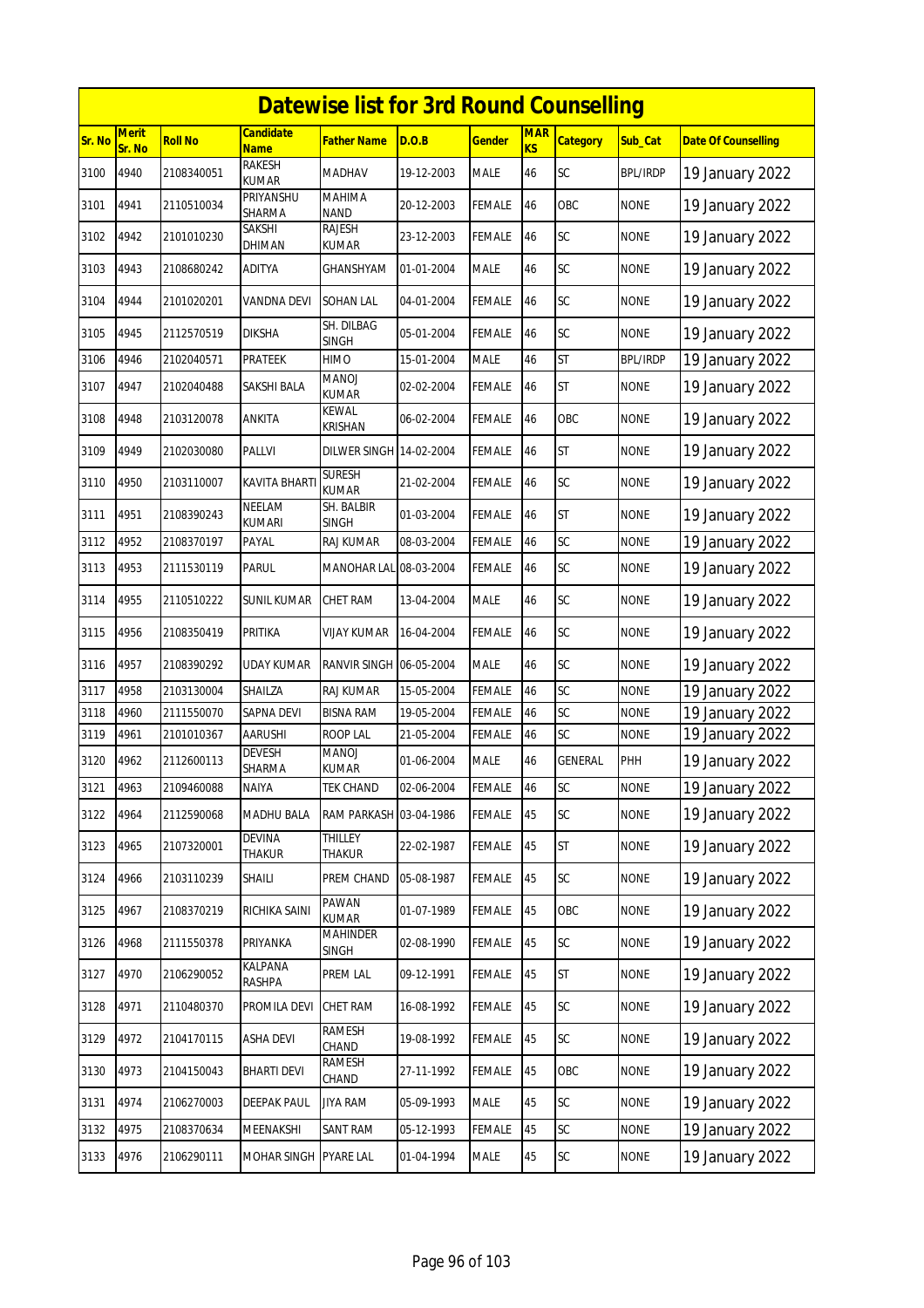|        | <b>Datewise list for 3rd Round Counselling</b> |                |                                 |                                            |            |               |                  |                 |                                                               |                            |  |
|--------|------------------------------------------------|----------------|---------------------------------|--------------------------------------------|------------|---------------|------------------|-----------------|---------------------------------------------------------------|----------------------------|--|
| Sr. No | <b>Merit</b><br>Sr. No                         | <b>Roll No</b> | <b>Candidate</b><br><b>Name</b> | Father Name                                | D.O.B      | <u>Gender</u> | <b>MAR</b><br>KS | <b>Category</b> | Sub_Cat                                                       | <b>Date Of Counselling</b> |  |
| 3134   | 4977                                           | 2110510070     | <b>MANISHA</b>                  | <b>RAM LAL</b>                             | 23-04-1994 | FEMALE        | 45               | OBC             | <b>NONE</b>                                                   | 19 January 2022            |  |
| 3135   | 4978                                           | 2110480651     | <b>MANJU</b><br>TOMAR           | PRITAM SINGH 20-05-1994                    |            | FEMALE        | 45               | SC              | <b>NONE</b>                                                   | 19 January 2022            |  |
| 3136   | 4979                                           | 2101660288     | KAMAL DEV                       | PRITAM SINGH 31-08-1994                    |            | MALE          | 45               | SC              | <b>NONE</b>                                                   | 19 January 2022            |  |
| 3137   | 4980                                           | 2102090106     | SANJNA<br>LOHARCH               | <b>RAJENDER</b><br><b>KUMAR</b><br>LOHARCH | 02-11-1994 | FEMALE        | 45               | SC              | <b>BPL/IRDP</b>                                               | 19 January 2022            |  |
| 3138   | 4981                                           | 2111540038     | KARUNA<br><b>KUMARI</b>         | SHAKAT RAM                                 | 19-11-1994 | <b>FEMALE</b> | 45               | SC              | <b>BPL/IRDP</b>                                               | 19 January 2022            |  |
| 3139   | 4983                                           | 2110520209     | KIRAN                           | TOTA RAM                                   | 07-04-1995 | FEMALE        | 45               | OBC             | <b>NONE</b>                                                   | 19 January 2022            |  |
| 3140   | 4984                                           | 2104630110     | PRIYANKA                        | GAGAN SINGH 108-10-1995                    |            | FEMALE        | 45               | <b>SC</b>       | DEPENDEN<br><b>T/WARDS</b><br>OF EX-<br><b>SERVICEME</b><br>N | 19 January 2022            |  |
| 3141   | 4985                                           | 2111560011     | NEHA KUMARI                     | <b>ROMHARSHAN</b><br>dutt                  | 23-01-1996 | FEMALE        | 45               | OBC             | <b>NONE</b>                                                   | 19 January 2022            |  |
| 3142   | 4987                                           | 2110480015     | <b>NISHA</b>                    | <b>BHAGAT RAM</b>                          | 11-04-1996 | FEMALE        | 45               | SC              | <b>NONE</b>                                                   | 19 January 2022            |  |
| 3143   | 4988                                           | 2109460252     | RITU SHARMA                     | RAM<br>SWAROOP                             | 18-05-1996 | FEMALE        | 45               | OBC             | <b>NONE</b>                                                   | 19 January 2022            |  |
| 3144   | 4989                                           | 2110480930     | REKHA DEVI                      | ROOP SINGH                                 | 17-06-1996 | <b>FEMALE</b> | 45               | SC              | <b>NONE</b>                                                   | 19 January 2022            |  |
| 3145   | 4990                                           | 2112600409     | <b>ISHA DEVI</b>                | KASHMIRI LAL                               | 29-06-1996 | FEMALE        | 45               | OBC             | <b>NONE</b>                                                   | 19 January 2022            |  |
| 3146   | 4991                                           | 2102040097     | MEEN DEI                        | DEEL                                       | 05-09-1996 | <b>FEMALE</b> | 45               | SC              | <b>NONE</b>                                                   | 19 January 2022            |  |
| 3147   | 4992                                           | 2101020635     | NEERAJ<br>KUMARI                | DALEL SINGH                                | 13-09-1996 | FEMALE        | 45               | <b>SC</b>       | DEPENDEN<br><b>T/WARDS</b><br>OF EX-<br><b>SERVICEME</b><br>N | 19 January 2022            |  |
| 3148   | 4993                                           | 2110490252     | <b>KAREENA</b>                  | <b>NEETA RAM</b>                           | 11-11-1996 | <b>FEMALE</b> | 45               | OBC             | <b>NONE</b>                                                   | 19 January 2022            |  |
| 3149   | 4994                                           | 2102040773     | <b>JYOTI DEVI</b>               | HARIDYAL                                   | 13-01-1997 | <b>FEMALE</b> | 45               | <b>ST</b>       | <b>BPL/IRDP</b>                                               | 19 January 2022            |  |
| 3150   | 4995                                           | 2110480886     | KRISHNA                         | BABU RAM                                   | 15-02-1997 | FEMALE        | 45               | OBC             | None                                                          | 19 January 2022            |  |
| 3151   | 4996                                           | 2106300023     | KARMAVATI                       | DINA NATH                                  | 18-02-1997 | <b>FEMALE</b> | 45               | SC              | <b>NONE</b>                                                   | 19 January 2022            |  |
| 3152   | 4997                                           | 2101010131     | <b>MOIN KHAN</b>                | MOHAMMAD<br>akbar                          | 15-04-1997 | <b>MALE</b>   | 45               | OBC             | <b>BPL/IRDP</b>                                               | 19 January 2022            |  |
| 3153   | 4998                                           | 2109410007     | <b>GUDDI DEVI</b>               | DAULAT RAM                                 | 06-05-1997 | <b>FEMALE</b> | 45               | <b>SC</b>       | PHH                                                           | 19 January 2022            |  |
| 3154   | 4999                                           | 2104220036     | <b>TANVI</b>                    | RAJESH<br>KUMAR                            | 26-09-1997 | FEMALE        | 45               | SC              | <b>NONE</b>                                                   | 19 January 2022            |  |
| 3155   | 5000                                           | 2104230200     | <b>ARTI DEVI</b>                | <b>BALI RAM</b>                            | 13-10-1997 | FEMALE        | 45               | SC              | <b>NONE</b>                                                   | 19 January 2022            |  |
| 3156   | 5001                                           | 2104700072     | SHILPA RANI                     | DALIP                                      | 28-10-1997 | FEMALE        | 45               | OBC             | <b>BPL/IRDP</b>                                               | 19 January 2022            |  |
| 3157   | 5002                                           | 2108400436     | PRIYA KUMARI                    | <b>DEV RAJ</b>                             | 19-12-1997 | FEMALE        | 45               | SC              | <b>NONE</b>                                                   | 19 January 2022            |  |
| 3158   | 5003                                           | 2111560006     | MADHU BALA                      | <b>BALAK RAM</b>                           | 16-01-1998 | <b>FEMALE</b> | 45               | SC              | <b>NONE</b>                                                   | 19 January 2022            |  |
| 3159   | 5004                                           | 2112570225     | PRIYANKA                        | Joginder Pal                               | 12-03-1998 | <b>FEMALE</b> | 45               | SC              | <b>NONE</b>                                                   | 19 January 2022            |  |
| 3160   | 5005                                           | 2104170169     | AKSHAY<br><b>KUMAR</b>          | <b>AJAY KUMAR</b>                          | 01-04-1998 | MALE          | 45               | OBC             | <b>NONE</b>                                                   | 19 January 2022            |  |
| 3161   | 5006                                           | 2108340197     | <b>JOGINDER</b><br><b>KUMAR</b> | LALA                                       | 14-04-1998 | MALE          | 45               | SC              | <b>NONE</b>                                                   | 19 January 2022            |  |
| 3162   | 5007                                           | 2108370514     | <b>BANDAN</b><br>KUMARI         | DURGA SINGH                                | 30-04-1998 | <b>FEMALE</b> | 45               | SC              | <b>NONE</b>                                                   | 19 January 2022            |  |
| 3163   | 5008                                           | 2109460223     | SIMMI                           | CHANDER<br><b>BHAN</b>                     | 01-06-1998 | <b>FEMALE</b> | 45               | OBC             | <b>NONE</b>                                                   | 19 January 2022            |  |
| 3164   | 5009                                           | 2112570542     | <b>DIKSHA</b><br>SANDHU         | KASHMIR<br>SINGH                           | 04-06-1998 | <b>FEMALE</b> | 45               | <b>SC</b>       | <b>NONE</b>                                                   | 19 January 2022            |  |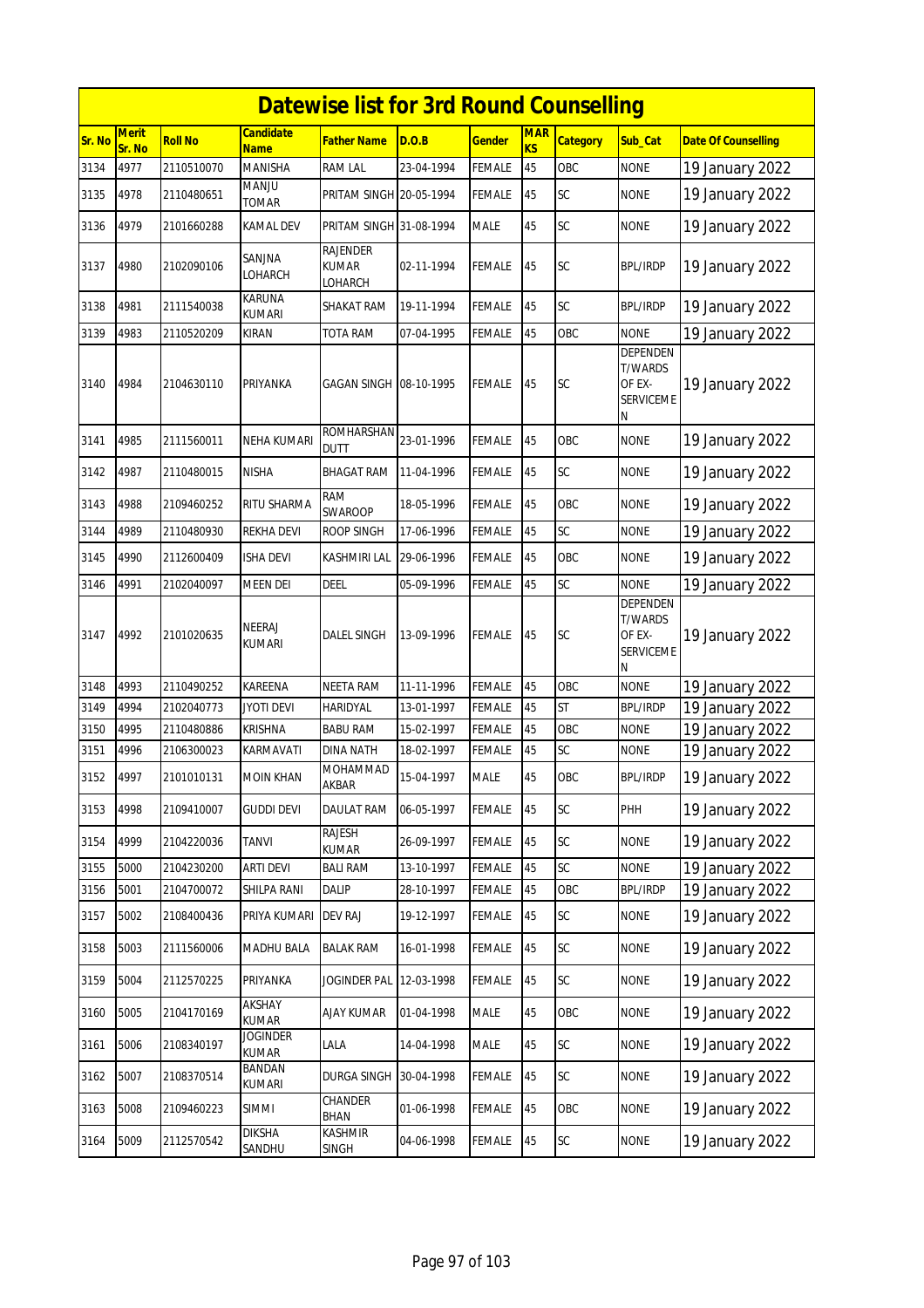|        | <b>Datewise list for 3rd Round Counselling</b> |                |                                 |                                 |            |               |                  |                 |                 |                            |  |
|--------|------------------------------------------------|----------------|---------------------------------|---------------------------------|------------|---------------|------------------|-----------------|-----------------|----------------------------|--|
| Sr. No | <b>Merit</b><br>Sr. No                         | <b>Roll No</b> | Candidate<br><b>Name</b>        | <b>Father Name</b>              | D.O.B      | <b>Gender</b> | <b>MAR</b><br>KS | <b>Category</b> | Sub_Cat         | <b>Date Of Counselling</b> |  |
| 3165   | 5010                                           | 2104620111     | SHAVETA                         | KAMAL<br>KISHORE                | 09-08-1998 | FEMALE        | 45               | SC              | <b>BPL/IRDP</b> | 19 January 2022            |  |
| 3166   | 5011                                           | 2108370327     | SHILPA<br><b>KUMARI</b>         | SHYAM SINGH 09-08-1998          |            | <b>FEMALE</b> | 45               | SC              | <b>BPL/IRDP</b> | 19 January 2022            |  |
| 3167   | 5012                                           | 2110480355     | MANISH                          | <b>RAGHUVEER</b><br>SINGH       | 12-08-1998 | <b>MALE</b>   | 45               | SC              | <b>NONE</b>     | 19 January 2022            |  |
| 3168   | 5013                                           | 2101020009     | POONAM<br><b>KUMARI</b>         | <b>DEV RAJ</b>                  | 06-09-1998 | <b>FEMALE</b> | 45               | OBC             | <b>NONE</b>     | 19 January 2022            |  |
| 3169   | 5014                                           | 2103110297     | KAVITA DEVI                     | RANJEET<br><b>SINGH</b>         | 07-10-1998 | FEMALE        | 45               | SC              | <b>NONE</b>     | 19 January 2022            |  |
| 3170   | 5015                                           | 2109410157     | <b>PINKI</b>                    | <b>BASTI RAM</b>                | 14-11-1998 | <b>FEMALE</b> | 45               | <b>GENERAL</b>  | PHH             | 19 January 2022            |  |
| 3171   | 5016                                           | 2110490734     | NEERAJ                          | SANT RAM                        | 18-11-1998 | MALE          | 45               | SC              | <b>BPL/IRDP</b> | 19 January 2022            |  |
| 3172   | 5017                                           | 2104630046     | <b>AJAY KUMAR</b>               | PARAS RAM                       | 19-11-1998 | <b>MALE</b>   | 45               | SC              | <b>NONE</b>     | 19 January 2022            |  |
| 3173   | 5018                                           | 2104220117     | ROBIN SINGH                     | NASIB SINGH                     | 17-12-1998 | MALE          | 45               | SC              | <b>NONE</b>     | 19 January 2022            |  |
| 3174   | 5019                                           | 2110490030     | MALO DEVI                       | <b>JAGAT SINGH</b>              | 28-12-1998 | FEMALE        | 45               | SC              | <b>NONE</b>     | 19 January 2022            |  |
| 3175   | 5020                                           | 2108340006     | <b>HUKMA DEVI</b>               | DOLE RAM                        | 02-01-1999 | <b>FEMALE</b> | 45               | SC              | <b>NONE</b>     | 19 January 2022            |  |
| 3176   | 5021                                           | 2101660094     | SHIVANI DEVI                    | <b>KULDEEP</b><br><b>SINGH</b>  | 24-01-1999 | FEMALE        | 45               | <b>SC</b>       | <b>NONE</b>     | 19 January 2022            |  |
| 3177   | 5023                                           | 2108370463     | HEM LATA                        | LAXMAN                          | 02-02-1999 | <b>FEMALE</b> | 45               | OBC             | <b>NONE</b>     | 19 January 2022            |  |
| 3178   | 5024                                           | 2110490341     | SARITA<br>kumari                | <b>SURENDER</b><br>SINGH        | 21-02-1999 | FEMALE        | 45               | SC              | <b>NONE</b>     | 19 January 2022            |  |
| 3179   | 5025                                           | 2112600509     | PARTIKSHA                       | <b>NAND LAL</b>                 | 09-03-1999 | FEMALE        | 45               | OBC             | <b>BPL/IRDP</b> | 19 January 2022            |  |
| 3180   | 5026                                           | 2110480965     | SHIVAMTOMA<br>R                 | Suresh<br>KUMAR<br><b>TOMAR</b> | 13-03-1999 | MALE          | 45               | <b>SC</b>       | <b>NONE</b>     | 19 January 2022            |  |
| 3181   | 5028                                           | 2104200152     | DEEKSHA<br>CHOUDHARY            | MAHENDER<br><b>SINGH</b>        | 26-07-1999 | FEMALE        | 45               | OBC             | <b>NONE</b>     | 19 January 2022            |  |
| 3182   | 5029                                           | 2104190082     | SHIVANI                         | <b>TILAK RAJ</b>                | 05-08-1999 | FEMALE        | 45               | SC              | <b>NONE</b>     | 19 January 2022            |  |
| 3183   | 5030                                           | 2111550443     | RAMAN<br><b>KUMAR</b>           | <b>SURJIT KUMAR 17-08-1999</b>  |            | MALE          | 45               | SC              | <b>NONE</b>     | 19 January 2022            |  |
| 3184   | 5031                                           | 2108370628     | ANJALI                          | <b>BRAHM DUTT</b>               | 02-09-1999 | <b>FEMALE</b> | 45               | SC              | <b>NONE</b>     | 19 January 2022            |  |
| 3185   | 5032                                           | 2112570329     | <b>MANJEET</b><br><b>KUMARI</b> | <b>RAM PAL</b>                  | 09-09-1999 | <b>FEMALE</b> | 45               | OBC             | <b>NONE</b>     | 19 January 2022            |  |
| 3186   | 5033                                           | 2112570515     | PRIYANKA<br>CHAUDHARY           | RAJENDER<br>kumar               | 13-10-1999 | <b>MALE</b>   | 45               | OBC             | <b>NONE</b>     | 19 January 2022            |  |
| 3187   | 5035                                           | 2108680060     | RIYA                            | TOTA RAM                        | 23-10-1999 | FEMALE        | 45               | SC              | <b>NONE</b>     | 19 January 2022            |  |
| 3188   | 5037                                           | 2102050086     | <b>BHAWNA DEVI</b>              | SURINDER<br>SINGH               | 16-11-1999 | <b>FEMALE</b> | 45               | <b>ST</b>       | <b>NONE</b>     | 19 January 2022            |  |
| 3189   | 5038                                           | 2108400191     | <b>SANDEEP</b><br>KUMAR         | <b>INDER SINGH</b>              | 18-11-1999 | MALE          | 45               | SC              | PHH             | 19 January 2022            |  |
| 3190   | 5039                                           | 2101020510     | SHANU                           | RAJ KUMAR                       | 25-11-1999 | FEMALE        | 45               | SC              | <b>NONE</b>     | 19 January 2022            |  |
| 3191   | 5040                                           | 2108680249     | KIRAN KUMARI                    | <b>KHEM CHAND</b>               | 25-11-1999 | FEMALE        | 45               | SC              | <b>NONE</b>     | 19 January 2022            |  |
| 3192   | 5041                                           | 2106280076     | JYOTI SANDHU                    | BALDEV SINGH 11-01-2000         |            | <b>FEMALE</b> | 45               | OBC             | <b>NONE</b>     | 19 January 2022            |  |
| 3193   | 5042                                           | 2110510057     | <b>KRISHNA</b><br>KUMARI        | KAMIYA RAM                      | 05-02-2000 | FEMALE        | 45               | SC              | <b>NONE</b>     | 19 January 2022            |  |
| 3194   | 5043                                           | 2109460327     | POOJA                           | <b>DAULAT RAM</b>               | 19-02-2000 | <b>FEMALE</b> | 45               | SC              | <b>NONE</b>     | 19 January 2022            |  |
| 3195   | 5044                                           | 2110490420     | <b>MANISHA</b>                  | <b>JAGGI RAM</b>                | 04-03-2000 | FEMALE        | 45               | SC              | <b>NONE</b>     | 19 January 2022            |  |
| 3196   | 5046                                           | 2110520205     | <b>NEELAM DEVI</b>              | RATI RAM                        | 12-03-2000 | <b>FEMALE</b> | 45               | SC              | <b>NONE</b>     | 19 January 2022            |  |
| 3197   | 5047                                           | 2108350266     | MANISHA<br>KUMARI               | <b>RAMESH</b><br>CHAND          | 28-03-2000 | <b>FEMALE</b> | 45               | SC              | <b>NONE</b>     | 19 January 2022            |  |
| 3198   | 5048                                           | 2112570326     | SIMRAN DEVI                     | DILWAG<br><b>SINGH</b>          | 15-04-2000 | <b>FEMALE</b> | 45               | OBC             | <b>NONE</b>     | 19 January 2022            |  |
| 3199   | 5049                                           | 2102040624     | ANUP KUMAR                      | RAJ KUMAR                       | 13-05-2000 | MALE          | 45               | <b>ST</b>       | <b>NONE</b>     | 19 January 2022            |  |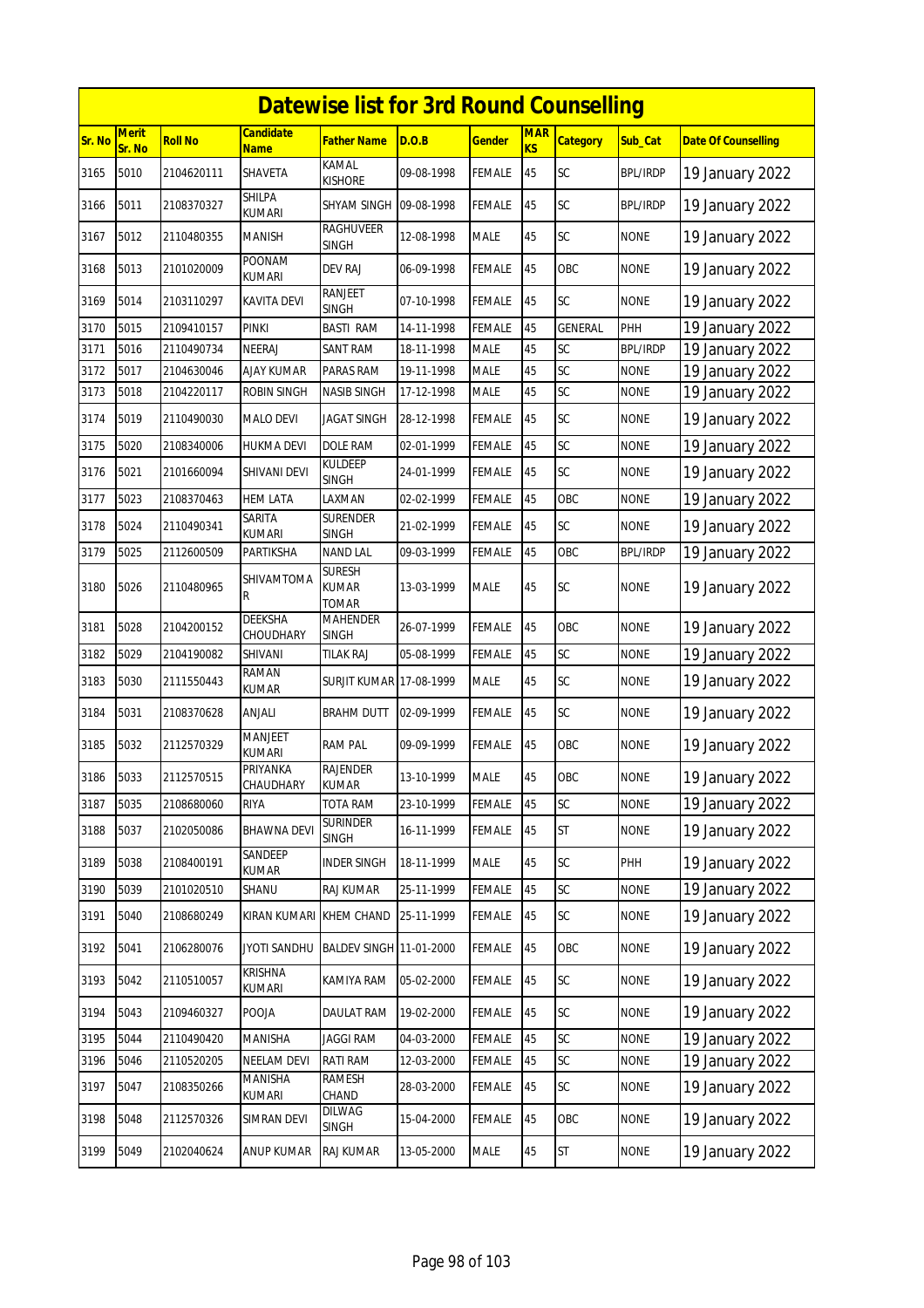|        |                        |                |                                | <b>Datewise list for 3rd Round Counselling</b> |            |               |                  |                 |                 |                            |
|--------|------------------------|----------------|--------------------------------|------------------------------------------------|------------|---------------|------------------|-----------------|-----------------|----------------------------|
| Sr. No | <b>Merit</b><br>Sr. No | <b>Roll No</b> | <b>Candidate</b><br>Name       | Father Name                                    | D.O.B      | <u>Gender</u> | <b>MAR</b><br>KS | <b>Category</b> | Sub_Cat         | <b>Date Of Counselling</b> |
| 3200   | 5050                   | 2103120146     | <b>MANISHA DEVI</b>            | <b>DALIP CHAND</b>                             | 28-05-2000 | FEMALE        | 45               | SC              | <b>BPL/IRDP</b> | 19 January 2022            |
| 3201   | 5053                   | 2104160074     | AAINA                          | <b>ASHOK</b><br>kumar                          | 13-06-2000 | <b>FEMALE</b> | 45               | OBC             | <b>NONE</b>     | 19 January 2022            |
| 3202   | 5054                   | 2110480679     | <b>ROHIT</b><br>SHARMA         | JIYA RAM                                       | 16-06-2000 | <b>MALE</b>   | 45               | OBC             | <b>NONE</b>     | 19 January 2022            |
| 3203   | 5056                   | 2112570144     | REENA                          | SHER KHAN                                      | 30-07-2000 | FEMALE        | 45               | <b>ST</b>       | <b>NONE</b>     | 19 January 2022            |
| 3204   | 5057                   | 2102040399     | <b>ALISHA</b><br>kumari        | <b>MADAN</b><br>KUMAR                          | 22-08-2000 | <b>FEMALE</b> | 45               | <b>ST</b>       | <b>NONE</b>     | 19 January 2022            |
| 3205   | 5058                   | 2104170011     | KANIKA                         | OM PRAKASH                                     | 16-09-2000 | FEMALE        | 45               | <b>ST</b>       | <b>NONE</b>     | 19 January 2022            |
| 3206   | 5059                   | 2101010291     | KARAN SINGH                    | JEET RAM                                       | 20-09-2000 | MALE          | 45               | SC              | <b>NONE</b>     | 19 January 2022            |
| 3207   | 5060                   | 2102080081     | PINKI DEVI                     | <b>DUM RAM</b>                                 | 01-10-2000 | <b>FEMALE</b> | 45               | SC              | <b>BPL/IRDP</b> | 19 January 2022            |
| 3208   | 5061                   | 2110480488     | ANITA<br><b>PANWAR</b>         | <b>SURESH</b><br>CHAND                         | 04-10-2000 | FEMALE        | 45               | SC              | <b>NONE</b>     | 19 January 2022            |
| 3209   | 5063                   | 2103120263     | POONAM<br><b>KUMARI</b>        | RAJ KUMAR                                      | 15-10-2000 | FEMALE        | 45               | OBC             | <b>BPL/IRDP</b> | 19 January 2022            |
| 3210   | 5064                   | 2110480658     | PARIKSHA<br><b>KUMARI</b>      | RAM DUTT                                       | 31-10-2000 | FEMALE        | 45               | SC              | <b>NONE</b>     | 19 January 2022            |
| 3211   | 5065                   | 2101020508     | MADHU BALA                     | DUNI CHAND                                     | 01-12-2000 | FEMALE        | 45               | <b>SC</b>       | <b>NONE</b>     | 19 January 2022            |
| 3212   | 5066                   | 2104210112     | ALKA                           | RAJ KUMAR                                      | 15-12-2000 | FEMALE        | 45               | OBC             | <b>NONE</b>     | 19 January 2022            |
| 3213   | 5067                   | 2104230030     | <b>BABITA</b><br><b>KUMARI</b> | <b>ASHOK</b><br><b>KUMAR</b>                   | 03-01-2001 | FEMALE        | 45               | <b>ST</b>       | <b>NONE</b>     | 19 January 2022            |
| 3214   | 5069                   | 2108340048     | ANKITA<br><b>KUMARI</b>        | DHARMENDER<br>KUMAR                            | 15-01-2001 | FEMALE        | 45               | SC              | <b>NONE</b>     | 19 January 2022            |
| 3215   | 5070                   | 2101660230     | <b>DIVYA BHARTI</b>            | <b>JEET RAM</b>                                | 28-01-2001 | <b>FEMALE</b> | 45               | SC              | <b>NONE</b>     | 19 January 2022            |
| 3216   | 5071                   | 2103130011     | <b>RAJEEN</b><br><b>BEGUM</b>  | WASHIR<br>MOHAMMAD                             | 29-01-2001 | FEMALE        | 45               | <b>ST</b>       | <b>NONE</b>     | 19 January 2022            |
| 3217   | 5072                   | 2112570462     | SUNITA RANI                    | <b>DES RAJ</b>                                 | 27-02-2001 | <b>FEMALE</b> | 45               | SC              | <b>BPL/IRDP</b> | 19 January 2022            |
| 3218   | 5073                   | 2108380081     | <b>MADAN LAL</b>               | ROSHAN LAL                                     | 08-03-2001 | MALE          | 45               | <b>ST</b>       | <b>NONE</b>     | 19 January 2022            |
| 3219   | 5075                   | 2110490335     | TANU                           | JAI PRAKASH                                    | 03-04-2001 | FEMALE        | 45               | SC              | <b>NONE</b>     | 19 January 2022            |
| 3220   | 5077                   | 2102040073     | SHREYA                         | <b>KISHOR</b><br><b>KUMAR</b>                  | 09-04-2001 | FEMALE        | 45               | <b>SC</b>       | <b>BPL/IRDP</b> | 19 January 2022            |
| 3221   | 5078                   | 2110490811     | SHIVAI BHATIA                  | <b>JOGINDER</b><br>SINGH                       | 05-05-2001 | <b>FEMALE</b> | 45               | SC              | <b>NONE</b>     | 19 January 2022            |
| 3222   | 5079                   | 2109460112     | <b>DIKSHA</b>                  | RAMESH<br>KUAMR                                | 21-05-2001 | <b>FEMALE</b> | 45               | SC              | <b>NONE</b>     | 19 January 2022            |
| 3223   | 5080                   | 2112570210     | <b>PRACHI</b><br>CHOUDHARY     | RAJESH<br>KUMAR                                | 11-07-2001 | <b>FEMALE</b> | 45               | OBC             | <b>NONE</b>     | 19 January 2022            |
| 3224   | 5081                   | 2108690064     | TAMANNA                        | PREM SINGH                                     | 20-07-2001 | FEMALE        | 45               | SC              | <b>NONE</b>     | 19 January 2022            |
| 3225   | 5082                   | 2110490202     | BABITA<br>KUMARI               | <b>BAHADUR</b><br>SINGH                        | 23-07-2001 | FEMALE        | 45               | OBC             | <b>NONE</b>     | 19 January 2022            |
| 3226   | 5083                   | 2101660272     | PROMILA DEVI                   | <b>ASHA RAM</b>                                | 06-08-2001 | <b>FEMALE</b> | 45               | SC              | <b>NONE</b>     | 19 January 2022            |
| 3227   | 5084                   | 2110490725     | <b>MANISHA</b>                 | MAYA RAM                                       | 12-08-2001 | FEMALE        | 45               | OBC             | <b>NONE</b>     | 19 January 2022            |
| 3228   | 5085                   | 2109460150     | LOBZANG<br>DECHEN              | PHUNCHOK<br>NAMGIAL                            | 02-09-2001 | <b>FEMALE</b> | 45               | <b>ST</b>       | <b>NONE</b>     | 19 January 2022            |
| 3229   | 5086                   | 2111560286     | GAVESH                         | GIAN CHAND                                     | 28-09-2001 | MALE          | 45               | SC              | <b>NONE</b>     | 19 January 2022            |
| 3230   | 5087                   | 2102040551     | SHILPA                         | <b>DESH RAJ</b>                                | 04-10-2001 | FEMALE        | 45               | ST              | <b>NONE</b>     | 19 January 2022            |
| 3231   | 5088                   | 2112600334     | ANCHAL                         | <b>JASWANT</b><br>SINGH                        | 04-11-2001 | <b>FEMALE</b> | 45               | OBC             | <b>NONE</b>     | 19 January 2022            |
| 3232   | 5089                   | 2111550144     | RANJNA DEVI                    | <b>JOGINDER</b>                                | 06-11-2001 | <b>FEMALE</b> | 45               | SC              | <b>NONE</b>     | 19 January 2022            |
| 3233   | 5090                   | 2102040146     | NEELAM                         | <b>DESHO</b>                                   | 16-11-2001 | FEMALE        | 45               | <b>ST</b>       | <b>BPL/IRDP</b> | 19 January 2022            |
| 3234   | 5091                   | 2110480454     | YAMAN                          | RAMESH<br>CHAND                                | 22-11-2001 | MALE          | 45               | SC              | <b>NONE</b>     | 19 January 2022            |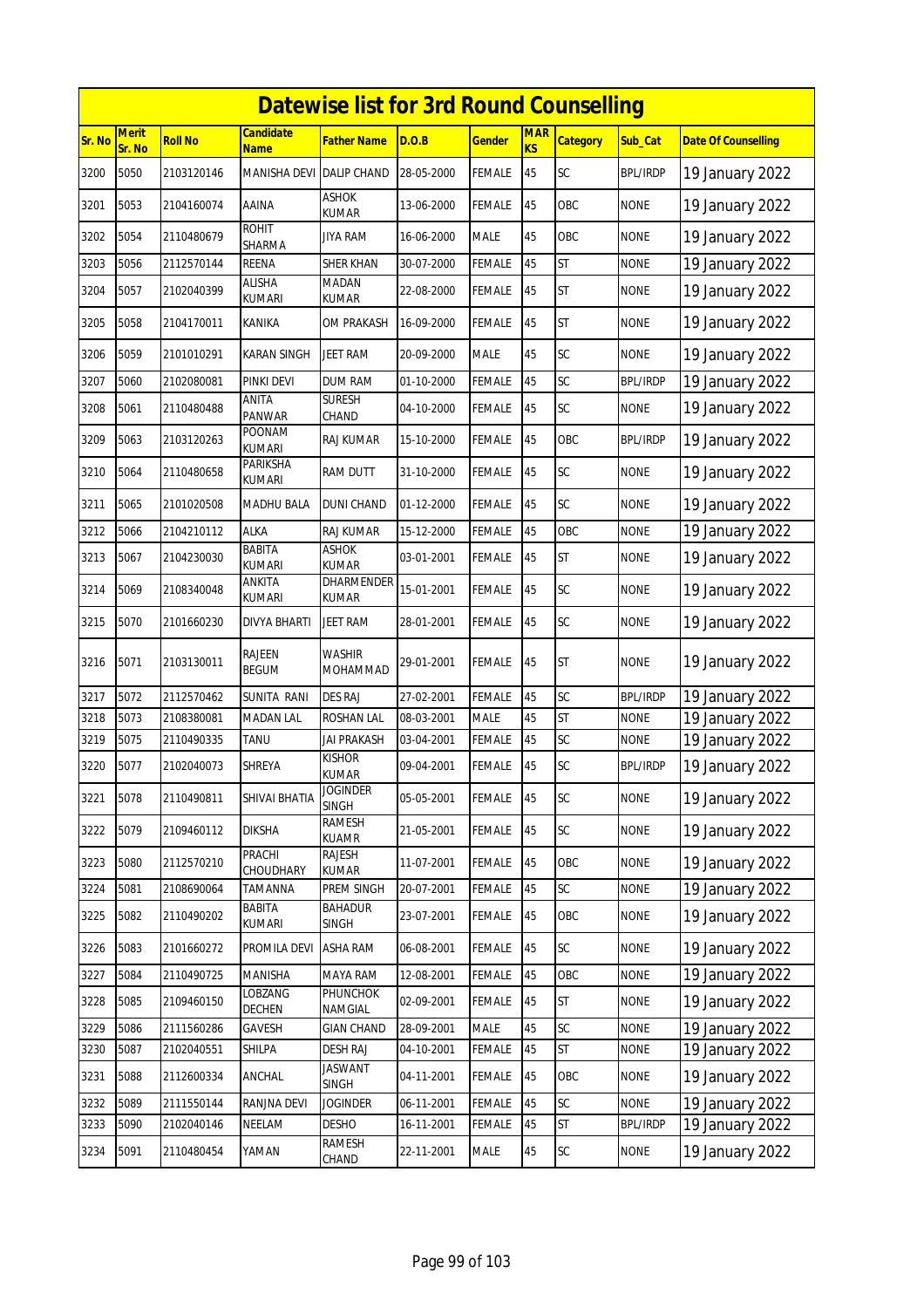|        | <b>Datewise list for 3rd Round Counselling</b> |                |                          |                                 |            |               |                  |                 |                 |                            |  |
|--------|------------------------------------------------|----------------|--------------------------|---------------------------------|------------|---------------|------------------|-----------------|-----------------|----------------------------|--|
| Sr. No | <b>Merit</b><br>Sr. No                         | <b>Roll No</b> | <b>Candidate</b><br>Name | <b>Father Name</b>              | D.O.B      | <b>Gender</b> | <b>MAR</b><br>KS | <b>Category</b> | Sub_Cat         | <b>Date Of Counselling</b> |  |
| 3235   | 5092                                           | 2101010108     | SHALU                    | PARKASH                         | 08-12-2001 | <b>FEMALE</b> | 45               | SC              | <b>NONE</b>     | 19 January 2022            |  |
| 3236   | 5093                                           | 2102070034     | SHARMILA                 | HARI SINGH                      | 04-01-2002 | FEMALE        | 45               | ST              | <b>NONE</b>     | 19 January 2022            |  |
| 3237   | 5094                                           | 2102070044     | KAJAL KUMARI             | <b>HARI NATH</b>                | 17-01-2002 | FEMALE        | 45               | <b>ST</b>       | <b>BPL/IRDP</b> | 19 January 2022            |  |
| 3238   | 5095                                           | 2108400097     | SAPNA                    | SEWAK RAM                       | 27-01-2002 | <b>FEMALE</b> | 45               | SC              | <b>BPL/IRDP</b> | 19 January 2022            |  |
| 3239   | 5096                                           | 2101660364     | SONAL                    | SANDEEP<br><b>KUMAR</b>         | 13-02-2002 | <b>FEMALE</b> | 45               | SC              | <b>NONE</b>     | 19 January 2022            |  |
| 3240   | 5097                                           | 2108610019     | TANUJA                   | SANJAY<br>KUMAR                 | 14-02-2002 | FEMALE        | 45               | SC              | <b>BPL/IRDP</b> | 19 January 2022            |  |
| 3241   | 5098                                           | 2102090007     | AAYUSH KALIA             | KISHORI KALIA 28-02-2002        |            | <b>MALE</b>   | 45               | SC              | <b>NONE</b>     | 19 January 2022            |  |
| 3242   | 5099                                           | 2110520008     | ASHISH                   | BISHAN SINGH 01-03-2002         |            | <b>MALE</b>   | 45               | SC              | <b>BPL/IRDP</b> | 19 January 2022            |  |
| 3243   | 5100                                           | 2106290188     | <b>SIMRAN</b>            | <b>SUNIL KUMAR 07-03-2002</b>   |            | <b>FEMALE</b> | 45               | <b>ST</b>       | <b>NONE</b>     | 19 January 2022            |  |
| 3244   | 5101                                           | 2112600017     | Bhupinder<br>Kaur        | KHUSHAL<br>CHAND                | 20-03-2002 | <b>FEMALE</b> | 45               | SC              | <b>NONE</b>     | 19 January 2022            |  |
| 3245   | 5102                                           | 2104230180     | PRIYA                    | <b>MANOHAR LAL</b>              | 28-03-2002 | <b>FEMALE</b> | 45               | SC              | <b>BPL/IRDP</b> | 19 January 2022            |  |
| 3246   | 5103                                           | 2101020563     | <b>NEHA</b>              | <b>SURESH</b><br><b>KUMAR</b>   | 02-04-2002 | <b>FEMALE</b> | 45               | SC              | <b>NONE</b>     | 19 January 2022            |  |
| 3247   | 5104                                           | 2103110152     | ANJALI<br>kumari         | NUTAN<br>KUMAR                  | 12-04-2002 | <b>FEMALE</b> | 45               | OBC             | <b>NONE</b>     | 19 January 2022            |  |
| 3248   | 5105                                           | 2105240032     | ROHIT KUMAR              | <b>SHYAM LAL</b>                | 14-04-2002 | <b>MALE</b>   | 45               | <b>ST</b>       | <b>BPL/IRDP</b> | 19 January 2022            |  |
| 3249   | 5106                                           | 2104160184     | TANISHA                  | <b>GOVIND</b><br><b>SINGH</b>   | 25-04-2002 | FEMALE        | 45               | SC              | <b>NONE</b>     | 19 January 2022            |  |
| 3250   | 5107                                           | 2111550392     | SUMAN<br><b>KUMARI</b>   | <b>NANAK</b><br>CHAND           | 07-05-2002 | <b>FEMALE</b> | 45               | SC              | <b>BPL/IRDP</b> | 19 January 2022            |  |
| 3251   | 5108                                           | 2111550030     | SANTOSH DEVI             | <b>AVTAR SINGH</b>              | 16-05-2002 | FEMALE        | 45               | OBC             | <b>BPL/IRDP</b> | 19 January 2022            |  |
| 3252   | 5109                                           | 2104700038     | ARTI                     | <b>RAJINDER</b><br><b>KUMAR</b> | 22-05-2002 | <b>FEMALE</b> | 45               | OBC             | <b>NONE</b>     | 19 January 2022            |  |
| 3253   | 5110                                           | 2101010456     | SHILPA                   | RAJESH<br>KUMAR                 | 01-06-2002 | <b>FEMALE</b> | 45               | SC              | <b>NONE</b>     | 19 January 2022            |  |
| 3254   | 5112                                           | 2108380197     | PRIYA                    | BHIM CHAND                      | 12-06-2002 | <b>FEMALE</b> | 45               | OBC             | <b>NONE</b>     | 19 January 2022            |  |
| 3255   | 5113                                           | 2112600094     | ADITI<br>KUTHARIA        | RAKESH<br><b>KUMAR</b>          | 12-06-2002 | <b>FEMALE</b> | 45               | SC              | <b>NONE</b>     | 19 January 2022            |  |
| 3256   | 5114                                           | 2101020741     | PUNAM                    | RAKESH<br>KUMAR                 | 23-06-2002 | <b>FEMALE</b> | 45               | SC              | <b>NONE</b>     | 19 January 2022            |  |
| 3257   | 5115                                           | 2108390107     | <b>DEEPA KUMAR</b>       | <b>RAMESH</b><br>CHAND          | 01-07-2002 | <b>FEMALE</b> | 45               | SC              | <b>NONE</b>     | 19 January 2022            |  |
| 3258   | 5116                                           | 2108350183     | PRIYA KUMARI             | <b>HEM RAJ</b>                  | 03-08-2002 | <b>FEMALE</b> | 45               | SC              | <b>BPL/IRDP</b> | 19 January 2022            |  |
| 3259   | 5117                                           | 2109460293     | PRINCE ADITYA            | <b>HARDEV</b><br><b>SINGH</b>   | 11-08-2002 | <b>MALE</b>   | 45               | SC              | <b>NONE</b>     | 19 January 2022            |  |
| 3260   | 5118                                           | 2102030075     | NIKITA DEVI              | ARJUN                           | 15-08-2002 | FEMALE        | 45               | <b>ST</b>       | <b>NONE</b>     | 19 January 2022            |  |
| 3261   | 5119                                           | 2112570215     | PRIYA HEERA              | SATNAM<br><b>SINGH</b>          | 18-08-2002 | <b>FEMALE</b> | 45               | SC              | <b>BPL/IRDP</b> | 19 January 2022            |  |
| 3262   | 5120                                           | 2112570473     | NAINA                    | ASHWANI<br><b>KUMAR</b>         | 20-08-2002 | <b>FEMALE</b> | 45               | OBC             | <b>NONE</b>     | 19 January 2022            |  |
| 3263   | 5121                                           | 2102050083     | IVA                      | <b>RAMESH</b><br><b>KUMAR</b>   | 23-08-2002 | <b>FEMALE</b> | 45               | OBC             | <b>NONE</b>     | 19 January 2022            |  |
| 3264   | 5122                                           | 2110510133     | KRISHNA                  | <b>BHADAR</b><br><b>SINGH</b>   | 23-08-2002 | <b>FEMALE</b> | 45               | SC              | <b>NONE</b>     | 19 January 2022            |  |
| 3265   | 5123                                           | 2105240017     | ANJAY KUMAR              | <b>VIDYA CHAND</b>              | 24-08-2002 | MALE          | 45               | <b>ST</b>       | <b>NONE</b>     | 19 January 2022            |  |
| 3266   | 5124                                           | 2104210067     | VANSHIKA                 | ASHOK<br><b>KUMAR</b>           | 10-09-2002 | <b>FEMALE</b> | 45               | OBC             | <b>NONE</b>     | 19 January 2022            |  |
| 3267   | 5125                                           | 2110480609     | <b>MAHAK</b><br>BHATIA   | <b>JASWANT</b><br><b>SINGH</b>  | 10-09-2002 | <b>FEMALE</b> | 45               | SC              | <b>NONE</b>     | 19 January 2022            |  |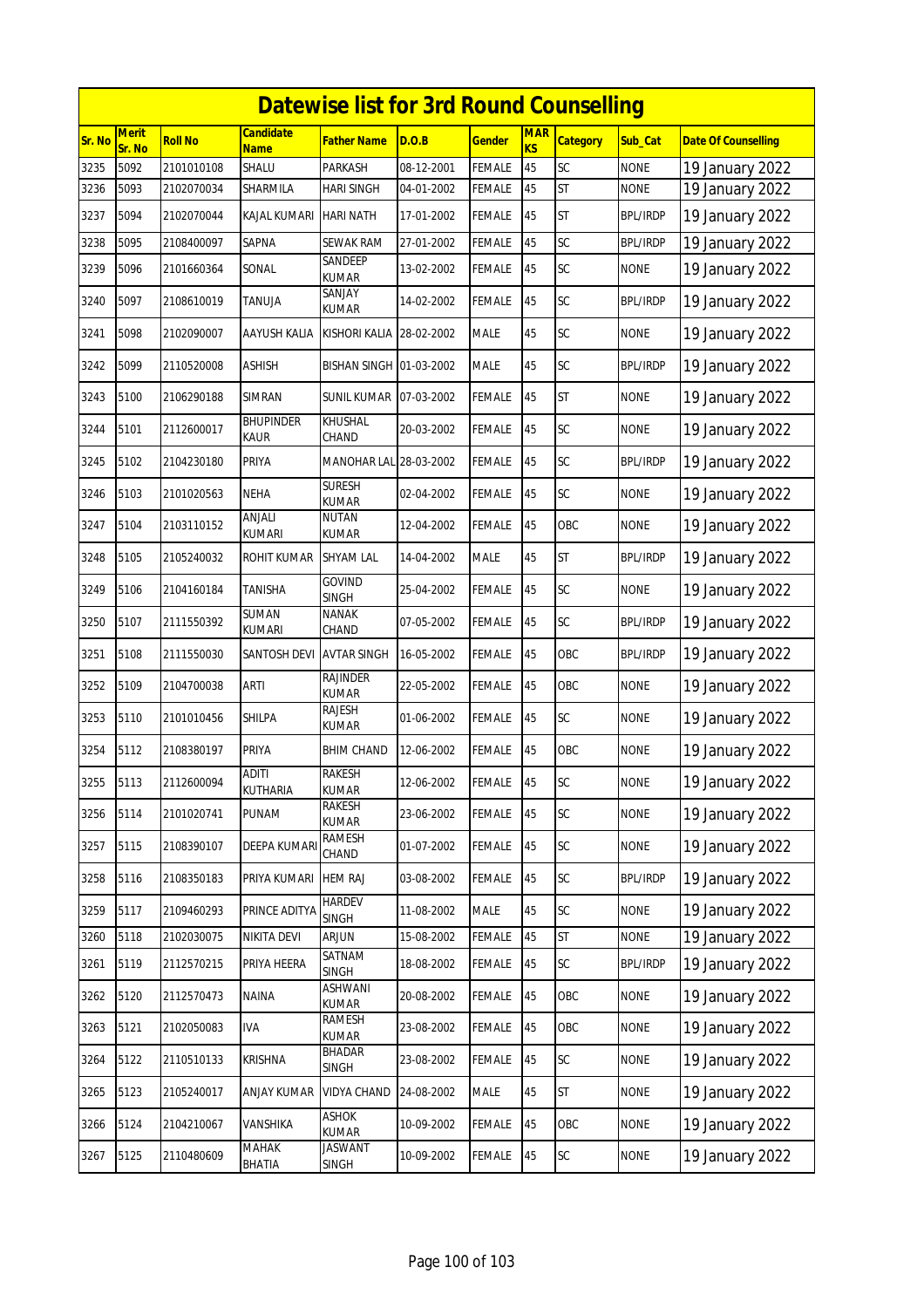|        |                        |                |                                 | <b>Datewise list for 3rd Round Counselling</b> |            |               |                         |                 |                 |                            |
|--------|------------------------|----------------|---------------------------------|------------------------------------------------|------------|---------------|-------------------------|-----------------|-----------------|----------------------------|
| Sr. No | <b>Merit</b><br>Sr. No | <b>Roll No</b> | <b>Candidate</b><br><b>Name</b> | Father Name                                    | D.O.B      | <u>Gender</u> | <b>MAR</b><br><b>KS</b> | <b>Category</b> | Sub Cat         | <b>Date Of Counselling</b> |
| 3268   | 5126                   | 2112600301     | ABHILASHA                       | <b>TJIWAN</b><br><b>KUMAR</b>                  | 23-09-2002 | FEMALE        | 45                      | OBC             | <b>NONE</b>     | 19 January 2022            |
| 3269   | 5127                   | 2111550282     | <b>INDU BALA</b>                | <b>HEM RAJ</b>                                 | 26-09-2002 | <b>FEMALE</b> | 45                      | SC              | <b>NONE</b>     | 19 January 2022            |
| 3270   | 5128                   | 2110480064     | <b>MEGHNA</b><br>CHAUHAN        | YOGESH<br>CHAUHAN                              | 03-10-2002 | FEMALE        | 45                      | SC              | <b>NONE</b>     | 19 January 2022            |
| 3271   | 5129                   | 2106300008     | PRIYANKA                        | JEEVA NAND                                     | 19-10-2002 | FEMALE        | 45                      | <b>ST</b>       | <b>NONE</b>     | 19 January 2022            |
| 3272   | 5130                   | 2104200079     | <b>NIKHIL</b><br>CHOUDHARY      | <b>SURINDER</b><br><b>KUMAR</b>                | 25-10-2002 | <b>FEMALE</b> | 45                      | OBC             | <b>NONE</b>     | 19 January 2022            |
| 3273   | 5131                   | 2104630086     | PARUL RANA                      | ANIL KUMAR                                     | 29-10-2002 | FEMALE        | 45                      | <b>ST</b>       | <b>NONE</b>     | 19 January 2022            |
| 3274   | 5132                   | 2109460213     | <b>ATUL RANJAN</b>              | SURAM SINGH 01-11-2002                         |            | <b>MALE</b>   | 45                      | <b>SC</b>       | <b>NONE</b>     | 19 January 2022            |
| 3275   | 5133                   | 2111550376     | <b>MONIKA</b><br>CHOUDHARY      | <b>DIWAN</b><br>CHAND                          | 03-11-2002 | <b>MALE</b>   | 45                      | <b>ST</b>       | <b>NONE</b>     | 19 January 2022            |
| 3276   | 5134                   | 2112600284     | GAGANDEEP<br>Kaur               | <b>KULVEER</b><br><b>SINGH</b>                 | 11-11-2002 | FEMALE        | 45                      | OBC             | <b>NONE</b>     | 19 January 2022            |
| 3277   | 5135                   | 2103120227     | NISHA DEVI                      | <b>SURESH</b><br><b>KUMAR</b>                  | 17-11-2002 | <b>FEMALE</b> | 45                      | SC              | <b>NONE</b>     | 19 January 2022            |
| 3278   | 5136                   | 2104700132     | PRIYANKA<br>CHOUDHARY           | SH. PAWAN<br>KUMAR                             | 19-11-2002 | FEMALE        | 45                      | OBC             | <b>NONE</b>     | 19 January 2022            |
| 3279   | 5137                   | 2101020046     | TAMANNA<br>DHIMAN               | ASHWANI<br><b>KUMAR</b>                        | 30-11-2002 | <b>FEMALE</b> | 45                      | <b>SC</b>       | <b>NONE</b>     | 19 January 2022            |
| 3280   | 5138                   | 2101010627     | POOJA BHATTI                    | <b>DHANI RAM</b><br><b>BHATTI</b>              | 01-12-2002 | FEMALE        | 45                      | SC              | <b>NONE</b>     | 19 January 2022            |
| 3281   | 5139                   | 2108390120     | TANISHKA                        | RAJ KUMAR                                      | 02-12-2002 | FEMALE        | 45                      | SC              | <b>BPL/IRDP</b> | 19 January 2022            |
| 3282   | 5141                   | 2111560051     | AMRITA                          | <b>RAVINDER</b><br><b>KUMAR</b>                | 08-12-2002 | FEMALE        | 45                      | SC              | <b>NONE</b>     | 19 January 2022            |
| 3283   | 5142                   | 2102040444     | SHALU DEVI                      | <b>UTTAM</b><br>CHAND                          | 14-12-2002 | FEMALE        | 45                      | <b>ST</b>       | <b>BPL/IRDP</b> | 19 January 2022            |
| 3284   | 5143                   | 2101010199     | NIRMAL KAUR                     | <b>BELA SINGH</b>                              | 15-01-2003 | <b>FEMALE</b> | 45                      | SC              | <b>NONE</b>     | 19 January 2022            |
| 3285   | 5144                   | 2108390380     | SANTOSH<br><b>KUMAR</b>         | PAWAN<br>KUMAR                                 | 17-01-2003 | <b>MALE</b>   | 45                      | OBC             | <b>NONE</b>     | 19 January 2022            |
| 3286   | 5145                   | 2110490041     | KHUSHI                          | JAI PRAKASH                                    | 01-02-2003 | FEMALE        | 45                      | SC              | <b>BPL/IRDP</b> | 19 January 2022            |
| 3287   | 5146                   | 2111530017     | <b>DIKSHA</b>                   | CHAMAN LAL                                     | 06-02-2003 | FEMALE        | 45                      | <b>SC</b>       | <b>NONE</b>     | 19 January 2022            |
| 3288   | 5148                   | 2102040256     | PINKI                           | PAWAN<br>kumar                                 | 09-02-2003 | FEMALE        | 45                      | <b>ST</b>       | <b>NONE</b>     | 19 January 2022            |
| 3289   | 5149                   | 2105240059     | <b>DIKSHA</b>                   | ram<br>CHANDER                                 | 21-03-2003 | <b>FEMALE</b> | 45                      | <b>ST</b>       | <b>NONE</b>     | 19 January 2022            |
| 3290   | 5150                   | 2109450129     | SUNIDHI<br>KUMARI               | ASHOK<br><b>KUMAR</b>                          | 28-03-2003 | <b>FEMALE</b> | 45                      | SC              | <b>NONE</b>     | 19 January 2022            |
| 3291   | 5151                   | 2110480276     | PAYAL DEVI                      | DINESH                                         | 28-03-2003 | FEMALE        | 45                      | SC              | <b>NONE</b>     | 19 January 2022            |
| 3292   | 5152                   | 2104170221     | ANITA DEVI                      | PRAKASH<br>CHAND                               | 08-04-2003 | <b>FEMALE</b> | 45                      | SC              | <b>BPL/IRDP</b> | 19 January 2022            |
| 3293   | 5153                   | 2106300024     | <b>BHAWNA</b>                   | <b>SURENDER</b><br>KUMAR                       | 21-04-2003 | <b>FEMALE</b> | 45                      | ST              | <b>NONE</b>     | 19 January 2022            |
| 3294   | 5154                   | 2102040598     | RISHAV<br>KUMAR                 | SORAM SINGH 23-04-2003                         |            | MALE          | 45                      | SC              | <b>NONE</b>     | 19 January 2022            |
| 3295   | 5155                   | 2108690102     | SOM DUTT                        | <b>NIKE RAM</b>                                | 24-05-2003 | MALE          | 45                      | OBC             | <b>NONE</b>     | 19 January 2022            |
| 3296   | 5156                   | 2101660196     | MEENAKSHI                       | MADAN LAL                                      | 21-06-2003 | FEMALE        | 45                      | SC              | <b>BPL/IRDP</b> | 19 January 2022            |
| 3297   | 5157                   | 2102090038     | <b>AJAY KUMAR</b>               | <b>BINDRO</b>                                  | 24-06-2003 | MALE          | 45                      | SC              | <b>BPL/IRDP</b> | 19 January 2022            |
| 3298   | 5158                   | 2103110249     | <b>ISHA</b>                     | SANTOSH<br>KUMAR                               | 26-06-2003 | <b>FEMALE</b> | 45                      | OBC             | <b>NONE</b>     | 19 January 2022            |
| 3299   | 5159                   | 2103130204     | ANIKET<br>KAUSHAL               | RAKESH<br>KUMAR                                | 26-06-2003 | MALE          | 45                      | SC              | <b>NONE</b>     | 19 January 2022            |
| 3300   | 5160                   | 2101660310     | MEENAKSHI<br>KATARIA            | RAJENDER PAL                                   | 14-07-2003 | FEMALE        | 45                      | ST              | <b>NONE</b>     | 19 January 2022            |
| 3301   | 5161                   | 2104170237     | MADHU                           | <b>MADAN LAL</b>                               | 18-07-2003 | <b>FEMALE</b> | 45                      | ST              | <b>NONE</b>     | 19 January 2022            |
| 3302   | 5162                   | 2108350239     | SUNIL KUMAR                     | DESH RAJ                                       | 20-07-2003 | <b>MALE</b>   | 45                      | OBC             | <b>NONE</b>     | 19 January 2022            |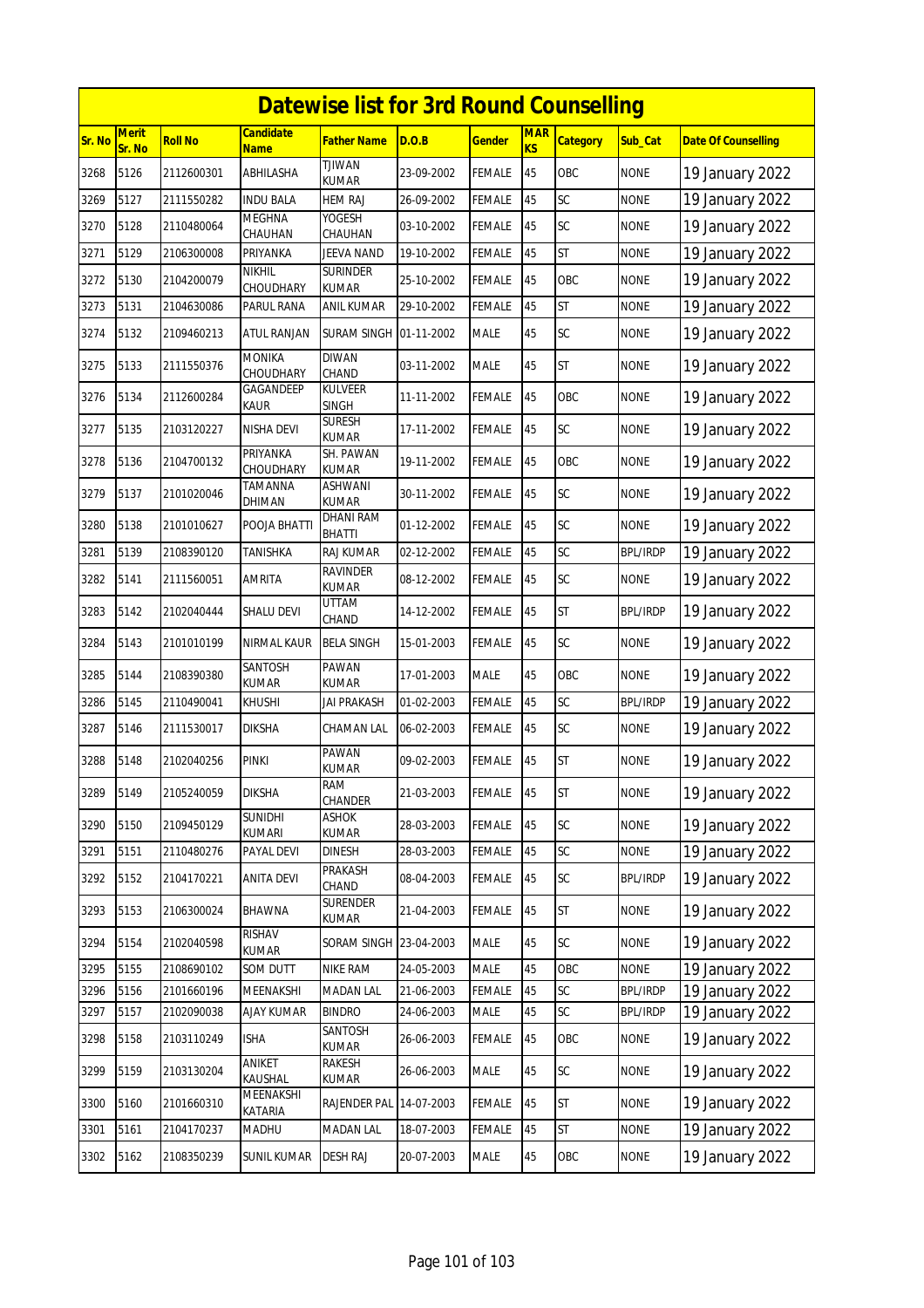|        | <b>Datewise list for 3rd Round Counselling</b> |                |                                 |                                 |            |               |                  |                 |                 |                            |  |
|--------|------------------------------------------------|----------------|---------------------------------|---------------------------------|------------|---------------|------------------|-----------------|-----------------|----------------------------|--|
| Sr. No | <b>Merit</b><br>Sr. No                         | <b>Roll No</b> | Candidate<br><b>Name</b>        | <b>Father Name</b>              | D.O.B      | <u>Gender</u> | <b>MAR</b><br>KS | <b>Category</b> | <b>Sub Cat</b>  | <b>Date Of Counselling</b> |  |
| 3303   | 5163                                           | 2110510213     | Jyoti                           | <b>RANVEER</b><br><b>SINGH</b>  | 21-07-2003 | FEMALE        | 45               | OBC             | <b>NONE</b>     | 19 January 2022            |  |
| 3304   | 5164                                           | 2111550012     | ANIKET<br>BANGAR                | <b>RAJINDER</b><br><b>KUMAR</b> | 24-07-2003 | <b>MALE</b>   | 45               | SC              | <b>NONE</b>     | 19 January 2022            |  |
| 3305   | 5165                                           | 2106290437     | DIYA GOEL                       | <b>ANIL KUMAR</b>               | 02-08-2003 | <b>FEMALE</b> | 45               | OBC             | <b>NONE</b>     | 19 January 2022            |  |
| 3306   | 5167                                           | 2104160204     | SAKSHI                          | RANJEET<br><b>SINGH</b>         | 16-08-2003 | FEMALE        | 45               | OBC             | <b>NONE</b>     | 19 January 2022            |  |
| 3307   | 5168                                           | 2108390088     | <b>BANDANA</b><br><b>KUMARI</b> | SANDEEP<br><b>KUMAR</b>         | 22-08-2003 | FEMALE        | 45               | SC              | <b>NONE</b>     | 19 January 2022            |  |
| 3308   | 5170                                           | 2112590131     | PRIYA                           | <b>SUBHASH</b><br>CHAND         | 05-09-2003 | FEMALE        | 45               | SC              | <b>NONE</b>     | 19 January 2022            |  |
| 3309   | 5172                                           | 2111560337     | Sonali<br>KASHYAP               | <b>MAN SINGH</b>                | 13-09-2003 | FEMALE        | 45               | SC              | <b>NONE</b>     | 19 January 2022            |  |
| 3310   | 5173                                           | 2110500131     | DIVYA KUMARI                    | <b>SURESH</b>                   | 14-09-2003 | FEMALE        | 45               | OBC             | <b>NONE</b>     | 19 January 2022            |  |
| 3311   | 5174                                           | 2104220015     | PINKY                           | <b>SURINDER</b><br><b>KUMAR</b> | 16-09-2003 | <b>FEMALE</b> | 45               | OBC             | <b>NONE</b>     | 19 January 2022            |  |
| 3312   | 5175                                           | 2101660267     | <b>DIKSHA</b><br>KUMARI         | SHRAWAN<br><b>KUMAR</b>         | 19-09-2003 | FEMALE        | 45               | SC              | <b>NONE</b>     | 19 January 2022            |  |
| 3313   | 5176                                           | 2103130019     | NEHA                            | SANJEEV<br><b>KUMAR</b>         | 28-09-2003 | <b>FEMALE</b> | 45               | OBC             | <b>NONE</b>     | 19 January 2022            |  |
| 3314   | 5177                                           | 2105240074     | <b>DEVENDER LAL</b>             | <b>ROOP LAL</b>                 | 29-09-2003 | <b>MALE</b>   | 45               | SC              | <b>NONE</b>     | 19 January 2022            |  |
| 3315   | 5178                                           | 2103120192     | PREETI RANA                     | <b>HARBANS LAL</b>              | 04-10-2003 | <b>FEMALE</b> | 45               | OBC             | <b>NONE</b>     | 19 January 2022            |  |
| 3316   | 5179                                           | 2102040381     | JATIN KUMAR                     | <b>BALDEV</b><br><b>KUMAR</b>   | 05-10-2003 | <b>MALE</b>   | 45               | SC              | <b>BPL/IRDP</b> | 19 January 2022            |  |
| 3317   | 5180                                           | 2102030097     | PRIYANKA                        | <b>MOHINDER</b><br>SINGH        | 15-10-2003 | FEMALE        | 45               | <b>ST</b>       | <b>NONE</b>     | 19 January 2022            |  |
| 3318   | 5181                                           | 2109450090     | NEHA GARG                       | RAMESH<br><b>CHAND GARG</b>     | 15-10-2003 | FEMALE        | 45               | SC              | <b>NONE</b>     | 19 January 2022            |  |
| 3319   | 5182                                           | 2112600285     | AMAN KUMAR                      | <b>BANARSI DASS</b>             | 15-10-2003 | <b>MALE</b>   | 45               | SC              | <b>BPL/IRDP</b> | 19 January 2022            |  |
| 3320   | 5183                                           | 2101020358     | ANJALI                          | PRAVEEN<br>kumar                | 23-11-2003 | FEMALE        | 45               | SC              | <b>NONE</b>     | 19 January 2022            |  |
| 3321   | 5185                                           | 2108400021     | DAMINI                          | <b>GHANSHYAM</b>                | 02-12-2003 | FEMALE        | 45               | OBC             | <b>BPL/IRDP</b> | 19 January 2022            |  |
| 3322   | 5186                                           | 2101010370     | <b>SUKRITI</b><br><b>BHARTI</b> | <b>ROSHAN LAL</b>               | 09-12-2003 | <b>FEMALE</b> | 45               | SC              | <b>NONE</b>     | 19 January 2022            |  |
| 3323   | 5187                                           | 2112600167     | TANU BALA                       | <b>KULDEEP</b><br><b>SINGH</b>  | 22-12-2003 | FEMALE        | 45               | OBC             | <b>NONE</b>     | 19 January 2022            |  |
| 3324   | 5188                                           | 2112590031     | SHIVANI                         | <b>BALWINDER</b><br>KUMAR       | 28-12-2003 | <b>FEMALE</b> | 45               | OBC             | <b>NONE</b>     | 19 January 2022            |  |
| 3325   | 5189                                           | 2104170046     | ROZY SHARMA                     | <b>VIRENDER</b><br><b>KUMAR</b> | 29-12-2003 | <b>FEMALE</b> | 45               | <b>ST</b>       | <b>NONE</b>     | 19 January 2022            |  |
| 3326   | 5190                                           | 2108360073     | <b>BIPASHA</b>                  | <b>MADAN LAL</b>                | 01-01-2004 | FEMALE        | 45               | SC              | <b>NONE</b>     | 19 January 2022            |  |
| 3327   | 5191                                           | 2108680342     | ABHISHEK<br>YADAV               | <b>HANS RAJ</b>                 | 03-01-2004 | MALE          | 45               | <b>ST</b>       | <b>NONE</b>     | 19 January 2022            |  |
| 3328   | 5192                                           | 2109440154     | SUMAN                           | <b>ROSHAN LAL</b>               | 03-01-2004 | <b>FEMALE</b> | 45               | SC              | <b>NONE</b>     | 19 January 2022            |  |
| 3329   | 5193                                           | 2112570527     | SAHIL                           | <b>JEEVAN</b><br>KUMAR          | 04-02-2004 | MALE          | 45               | SC              | <b>BPL/IRDP</b> | 19 January 2022            |  |
| 3330   | 5194                                           | 2104190076     | MAHAK                           | PYAR CHAND                      | 09-02-2004 | <b>FEMALE</b> | 45               | OBC             | <b>BPL/IRDP</b> | 19 January 2022            |  |
| 3331   | 5195                                           | 2112600366     | BHAVANA                         | TRILOK CHAND 16-02-2004         |            | <b>FEMALE</b> | 45               | OBC             | <b>NONE</b>     | 19 January 2022            |  |
| 3332   | 5196                                           | 2101010164     | KANUPRIYA                       | <b>RAKESH</b><br>KUMAR          | 25-02-2004 | <b>FEMALE</b> | 45               | SC              | <b>NONE</b>     | 19 January 2022            |  |
| 3333   | 5197                                           | 2109440011     | VANSH LALTA                     | PRAKASH                         | 17-03-2004 | MALE          | 45               | SC              | <b>NONE</b>     | 19 January 2022            |  |
| 3334   | 5198                                           | 2102040605     | <b>KHUSHBOO</b>                 | <b>MANOJ</b>                    | 18-03-2004 | FEMALE        | 45               | SC              | <b>NONE</b>     | 19 January 2022            |  |
| 3335   | 5199                                           | 2103110321     | KOMAL<br>kumari                 | <b>HEM RAJ</b>                  | 18-03-2004 | <b>FEMALE</b> | 45               | SC              | <b>NONE</b>     | 19 January 2022            |  |